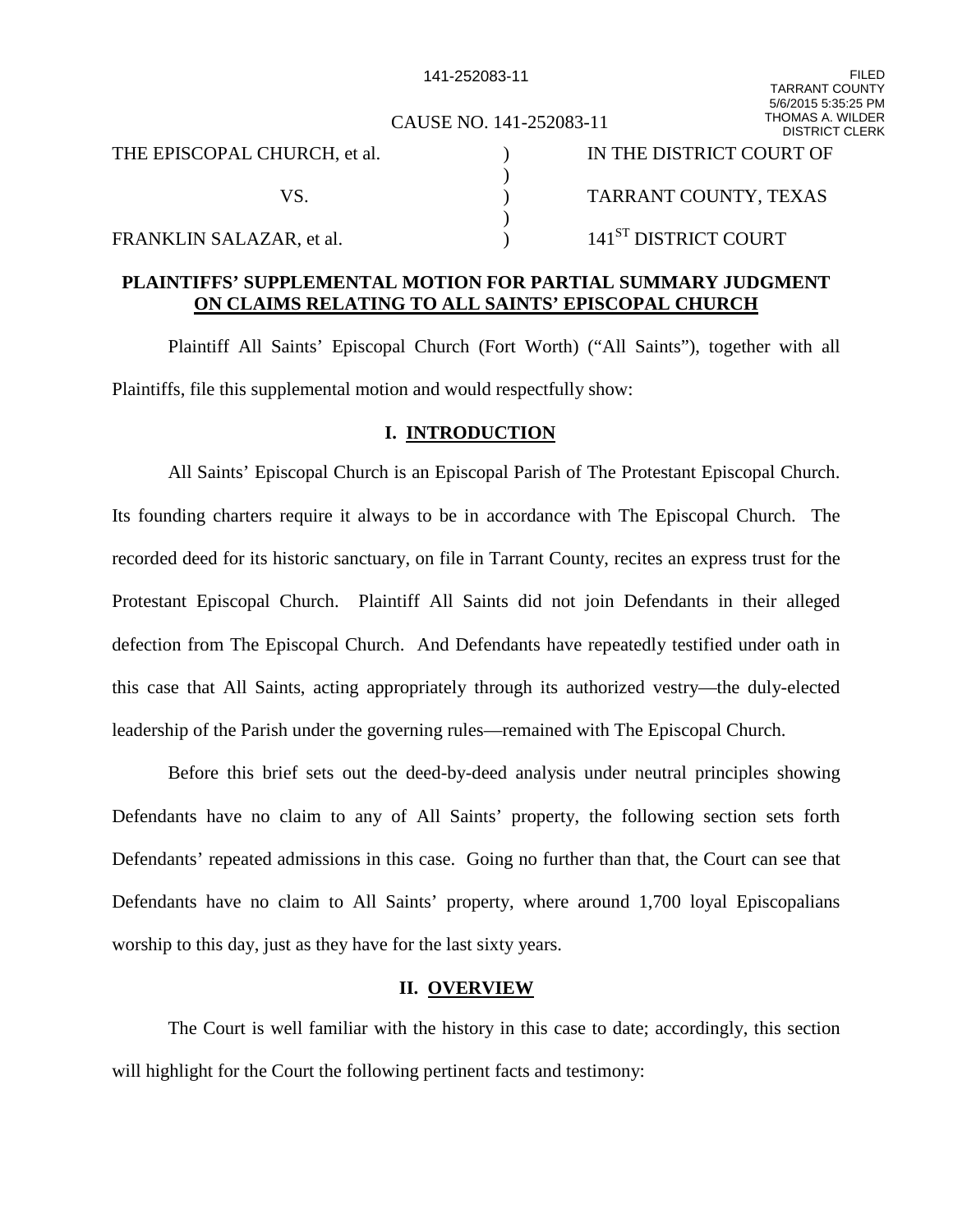A. Plaintiff All Saints, acting through its vestry and following the canons and rules of The Episcopal Church, decided to remain loyal to The Episcopal Church prior to and at the time of Defendants' departure from The Episcopal Church. Defendant Iker has acknowledged this fact in his deposition testimony:

- **Q. So as for purposes of this lawsuit, you've always conceded that All Saints' Episcopal Church stayed with the national church and opted not to go with your diocese, true?**
- **A. Yes.**<sup>1</sup>
- B. Defendants have admitted that the duly-elected vestry of Plaintiff All Saints acted

legitimately in determining that Plaintiff All Saints would remain a part of The Episcopal

Church. Indeed, Defendant Iker testified on deposition as follows:

- **Q. And accordingly, you have no no challenge to the legality of the action of the vestry of All Saints', do you?**
- **A. On what?**
- **Q. On any of the property issues we're here about.**
- **A. Well, I have no objection to their vote to remain in The Episcopal Church.**
- **Q. Okay. Let's take it one bite at a time, then. So as for purposes of this lawsuit, you've always conceded that All Saints' Episcopal Church stayed with the national church and opted not to go with your diocese, true?**
- **A. Yes.**
- **Q. Okay. And that's still your position today?**
- **A. Yes.**<sup>2</sup>

Again, later in this deposition, Defendant Iker testified as follows:

## **Q. Well, I'm not talking about that letter. I'm just asking**

 $^{1}$  A4320, Dep. of Def. Diocese at 233:3-233:9.

<sup>2</sup> A4320, Dep. of Def. Diocese at 232:18-233:9.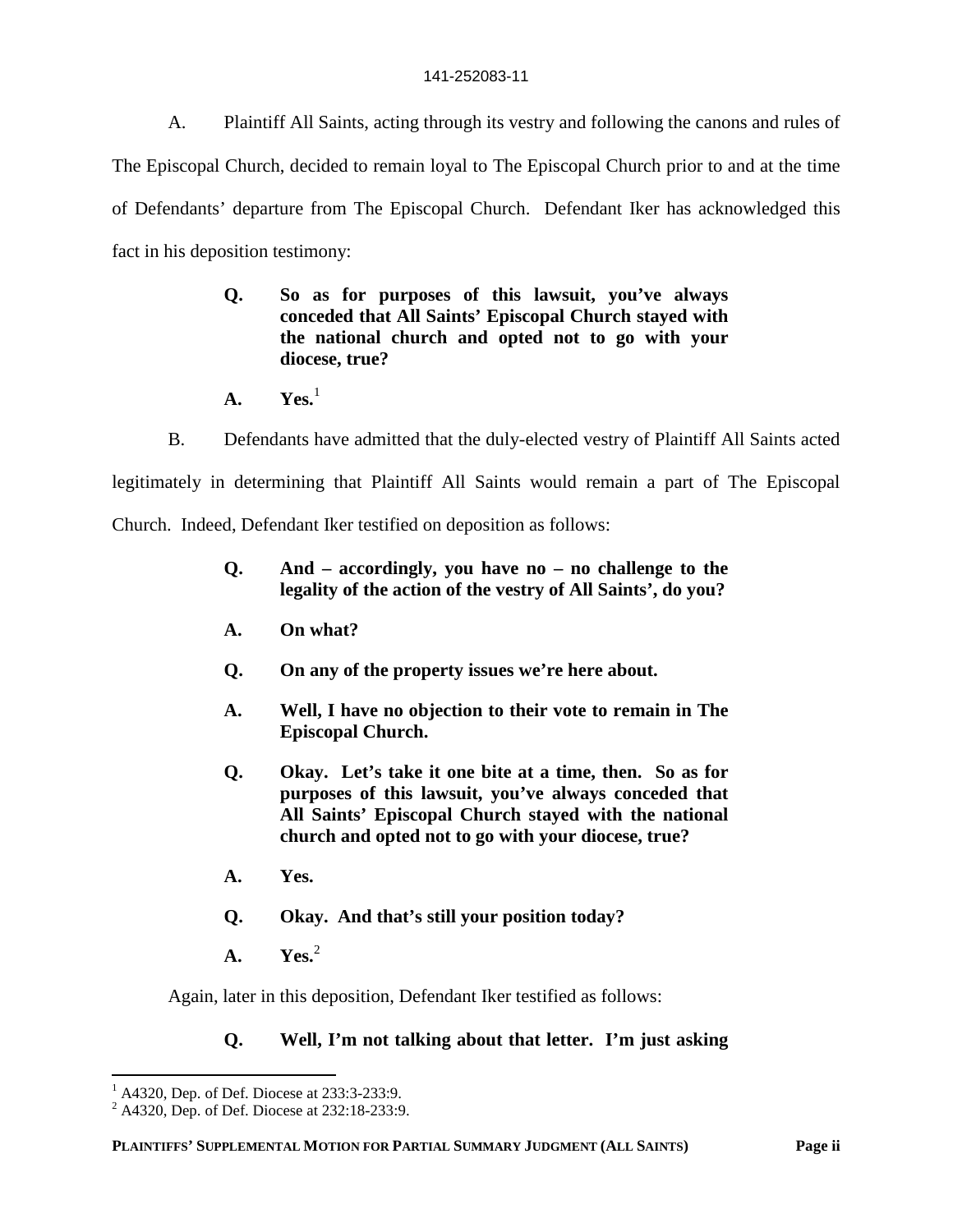**you. I understood you to say twice earlier today that – you might not like it, but that you respected and – and – and didn't challenge the decision of the vestry of All Saints to stay with the national church. Is that true?**

**A. I mean, I – I respect the right of the vestry to make their own decisions, yes. . . .**<sup>3</sup>

The Texas Supreme Court in the *Masterson* decision made clear that, in applying a neutral principles approach, this Court should consider the Church's canons, rules and regulations. In doing so, the above-quoted testimony establishes beyond dispute that Defendant Iker has acknowledged the legitimacy and propriety of the decision of All Saints Episcopal Church to remain a part of The Episcopal Church.

Under the Church law that Defendants concede applied at the time, "The Vestry shall be the legal representatives of the Parish in all matters concerning its corporate property and all relations of the Parish to its clergy."<sup>4</sup> And as Defendant Iker himself explained, "vestry members act on behalf of the congregation," and "[t]here's nothing in our Constitution or Canons that would require a parish-wide vote on anything except the election of vestry members."<sup>5</sup>

Defendant Iker knew of the vestry's decision prior to or during his departure from The Episcopal Church. On deposition, he said the following:

### **Q. Did you learn sometime just prior to or during the split that the vestry at All Saints' had decided not to go with your departure or your diocese's departure?**

**A. Yes sir, they wrote me a letter.**<sup>6</sup>

 $3$  A4337, Dep. of Def. Diocese at 300:7-14.

<sup>4</sup> JA00221, The Constitution and Canons of the Episcopal Diocese of Fort Worth, canon 25.9 (2006); *see also* JA00495, The Constitution and Canons for the Government of the Protestant Episcopal Church in the United States of America (2006), tit. I, canon 14, § 2.

 $<sup>5</sup>$  A4542, Jambor Aff.  $\P$  6.</sup>

<sup>6</sup> A4320, Dep. of Def. Diocese at 231:13-17.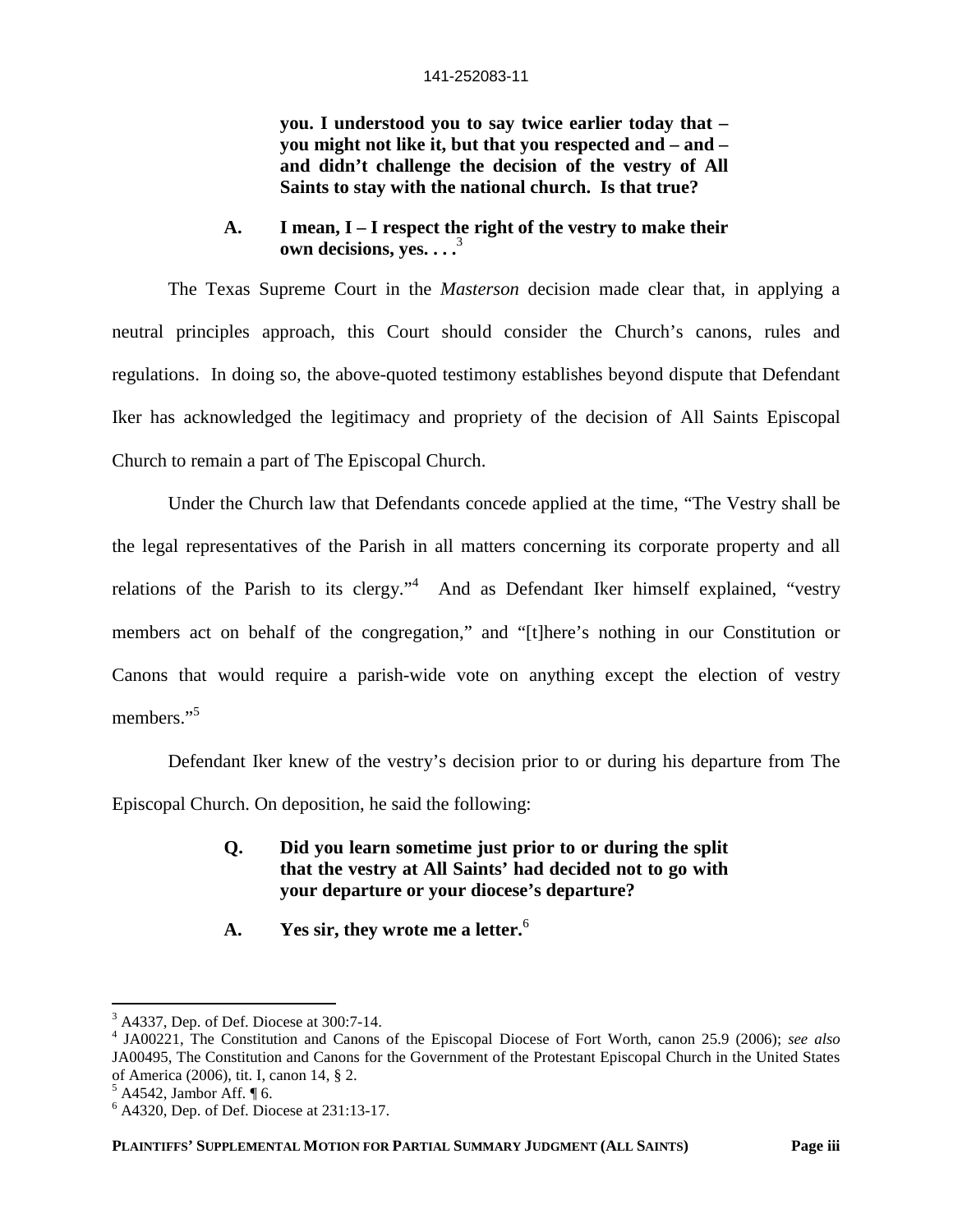Defendant Iker testified that he had "no objection to their vote to remain in The Episcopal Church."<sup>7</sup> Though not required, the Vestry's position was supported by 82% of respondents to a congregation-wide survey just before the Vestry's action.<sup>8</sup>

C. It is now undisputed that, whoever controls the Corporation of the Episcopal Diocese of Fort Worth, that entity claims to own only the legal title for the real property here involved. Defendant Iker admitted that the Diocesan Corporation would hold the title in trust for All Saints' Episcopal Church. He testified as follows:

- **Q. Well, you're telling me, I take it, that you're the [Diocesan] Corporation is holding in trust for All Saints' the All Saints' real estate, aren't you?**
- **A. Yes.**
- **Q. Now, you understand All Saints', and you don't challenge it, stayed with The Episcopal Church; you remember that?**
- A. Yes, the vestry did.<sup>9</sup>

Nor can it now be argued that the Diocesan Corporation is holding the property in trust

for some entity other than Plaintiff All Saints, such as the former All Saints parishioners who left

The Episcopal Church well after the split. That Defendant Iker was admitting that the diocese

would be holding the real estate in trust for Plaintiff All Saints was made clear in the following

deposition testimony:

- **Q. Okay. And again, you you contend in this lawsuit that the Corporation really owns the legal title to it and is holding it for the benefit and use of All Saints' Church that en – that entity that we – whose vestry we discussed earlier?**
- **A.** Yes.<sup>10</sup>

 $7$  A4320, Dep. of Def. Diocese at 232:24–25.

 $8$  A4541, Jambor Aff.  $\P$ 4.

<sup>&</sup>lt;sup>9</sup> A4321, Dep. of Def. Diocese at 236:25-237:7.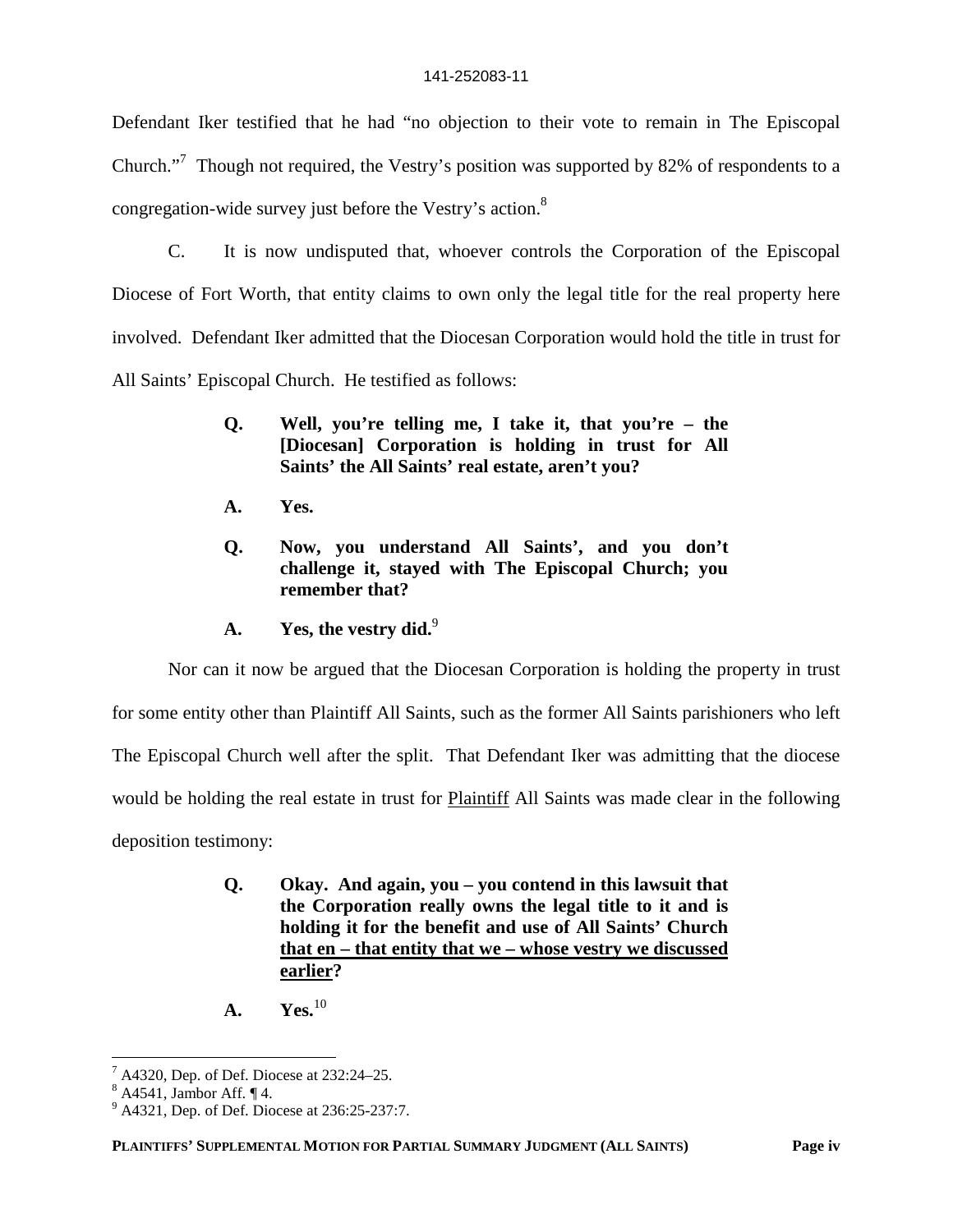Thus, Defendant Iker cannot now contend that he really meant that the Diocesan Corporation was holding the real estate in trust for some other "congregation."

To be absolutely certain that Defendant Iker was admitting that the Diocesan Corporation would be holding title for the benefit of **Plaintiff** All Saints, he testified again as follows:

- **Q. 18 (reference to an exhibit), that it would legal title would be in the name of the [Diocesan] Corporation, but it's holding it for the use and benefit of the All Saints' Church entity that was controlled by the vestry we talked about earlier.**
- **A. Yes.**<sup>11</sup>

Given this testimony, it is far too late for Defendants now to claim that the Diocesan Corporation is really holding the property in trust for the small "congregation" formed by those who left Plaintiff All Saints well after the split. And even Defendant All Saints admitted that when it comes to its new trust theory, "Those words are  $-$  are not there."<sup>12</sup>

D. In the present posture of this case, this Court has ruled that The Episcopal Diocese of Fort Worth is controlled by Defendant Iker (and the other Defendants). Plaintiffs will continue to challenge that ruling; however, for the purposes of this Motion, we will assume those conclusions *arguendo* and show:

First, Defendant Iker has admitted that he and his interests are antithetical to those of The

Episcopal Church. On deposition he said the following:

- **Q. All right. I'll ask it this way: Do you perceive that your duties are to The Episcopal Church?**
- **A. I'm not related to The Episcopal Church.**
- **Q. Is the answer no, you don't perceive you have duties to The Episcopal Church?**

 $10$  A4326, Dep. of Def. Diocese at 254:13-18 (emphasis added).

 $11$  A4325, Dep. of Def. Diocese at 253:10-15 (emphasis added).

 $12$  JA02720, Dep. of Def. All Saints at 118:4-7.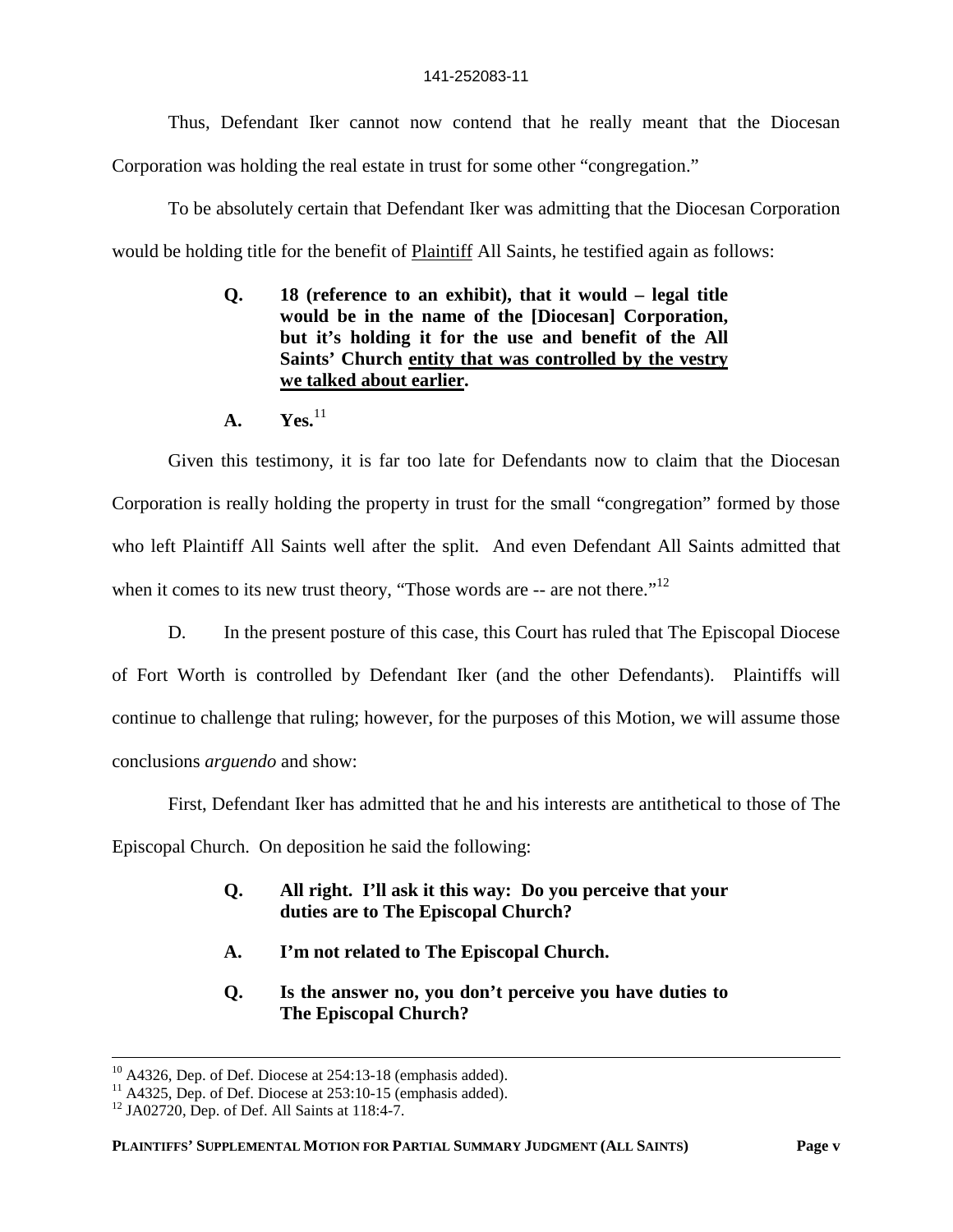- **A. I have no duties to The Episcopal Church.**
- **Q. Do you have duties to All Saints' Episcopal Church Corporation, as you see it?**
- **A. Not that I see it, no.**<sup>13</sup>

Indeed, Defendant Iker's own testimony establishes the conflict of interest which would

result from Defendants' holding title in trust for The Episcopal Church or All Saints' Episcopal

Church. He testified:

### **Q. Because you're purporting – your [Diocesan] Corporation is purporting to be trustee for a church [All Saints] that not – is not even a member of your organization, right?**

**A. That is correct.**<sup>14</sup>

Perhaps even more tellingly, the deposition testimony of Walter Virden establishes the

impermissible conflict of interest which would result. Mr. Virden was the chairman of the board

of trustees of the Corporation of the Episcopal Diocese of Fort Worth, at least until the split

occurred. Indeed, he began in that office in 1983.

He candidly admitted the impermissible conflict of interest as follows:

- **Q. So you think this corporate board could hold legal title to and administer real estate for the benefit of The Episcopal Church?**
- **A. I didn't say that.**
- **Q. Do you think it?**
- **A. No.**
- **Q. Okay. Because there would be a conflict of interest?**
- **A. Yes.**<sup>15</sup>

<sup>13</sup> A4323, Dep. of Def. Diocese at 242:4-10.

 $14$  A4324, Dep. of Def. Diocese at 248:4-8.

<sup>15</sup> A4395, Dep. of Def. Corp. at 202:15-23.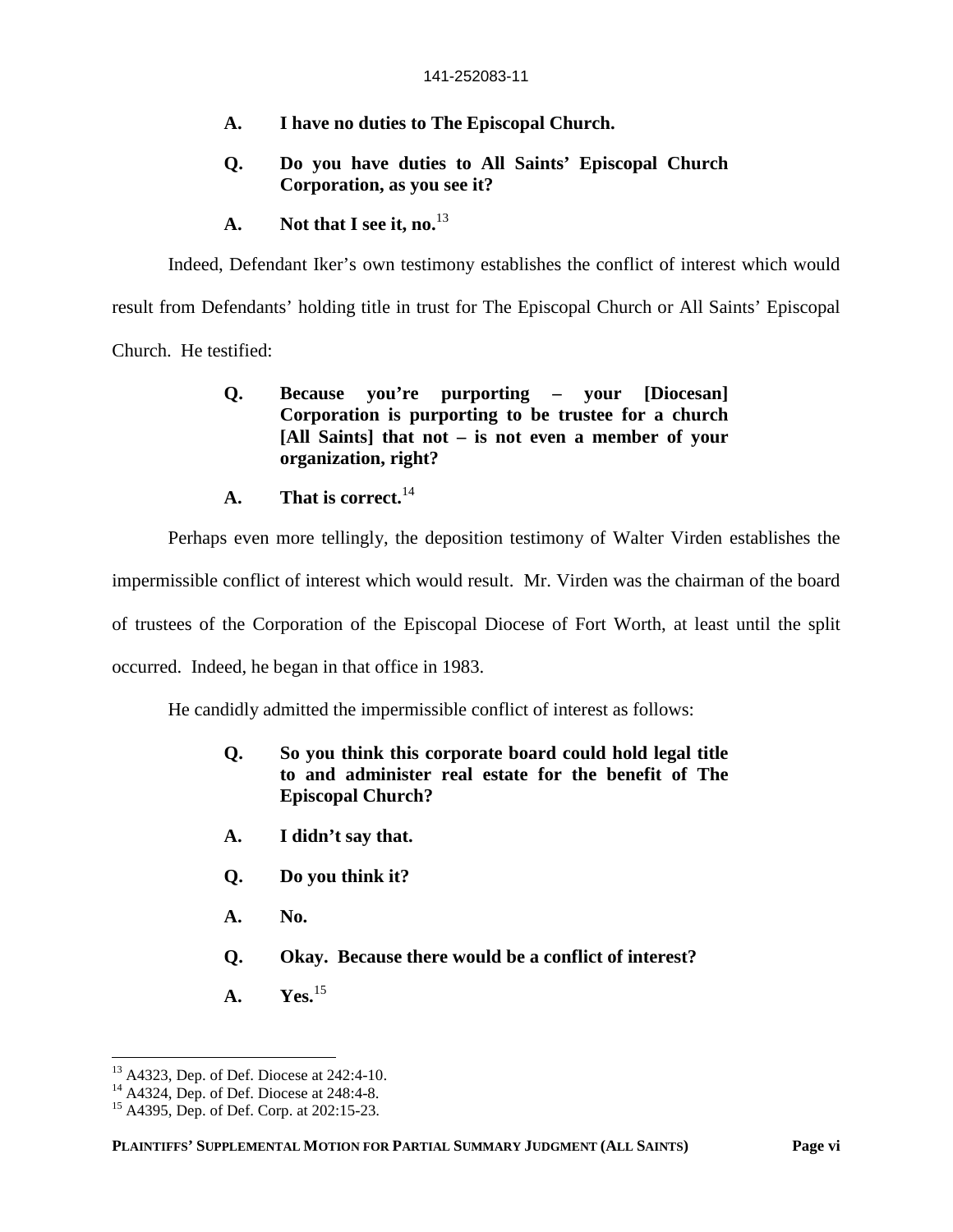It is undisputed that the very deed to the church building of All Saints' Episcopal Church located at 5001 Crestline Road, Fort Worth, Texas expressly states that it is held in trust for The Episcopal Church and, remembering that Defendant Iker has admitted that he has no dispute with the legitimacy of Plaintiff All Saints and its vestry's decision to remain a part of The Episcopal Church, it inevitably follows that a diocesan corporate board controlled by Defendant Iker would have to be removed as trustee because of the obvious conflict of interest.

E. The Defendants have now conceded that they have no claim to four of the six pieces of real estate which, at one time, were in question. The designated representative of the Defendant All Saints congregation, Will Brackett, testified as follows:

- **Q. Is it defendant All Saints' Episcopal Church's sworn position in this case that it is disclaiming an interest in all properties at suit other than the ones held by the Diocesan Corporation in trust for All Saints' Episcopal Church?**
- **A. As I stated, all our claims are based on our relationship with the diocese.**
- **Q. Okay. So any properties that are not held legally by the Diocesan Corporation are not disputed in this lawsuit, those go with plaintiff All Saints' Episcopal Church?**
- **A. I would say that's correct, yes.**<sup>16</sup>

**\*\*\***

- **Q. Defendant All Saints' Episcopal Church disclaims any interest for the purposes of this litigation in the property reflected in the deeds in Exhibits 2, 4, 5, and 6 of this deposition, correct?**
- **A. Yes.**<sup>17</sup>

The Defendants had previously admitted that they have no claim to the All Saints'

Episcopal School or to the All Saints corporate entities. Thus, only two pieces of property

<sup>16</sup> JA02710, Dep. of Def. All Saints at 81:9-20.

<sup>&</sup>lt;sup>17</sup> JA02717, Dep. of Def. All Saints at 107:24-108:3.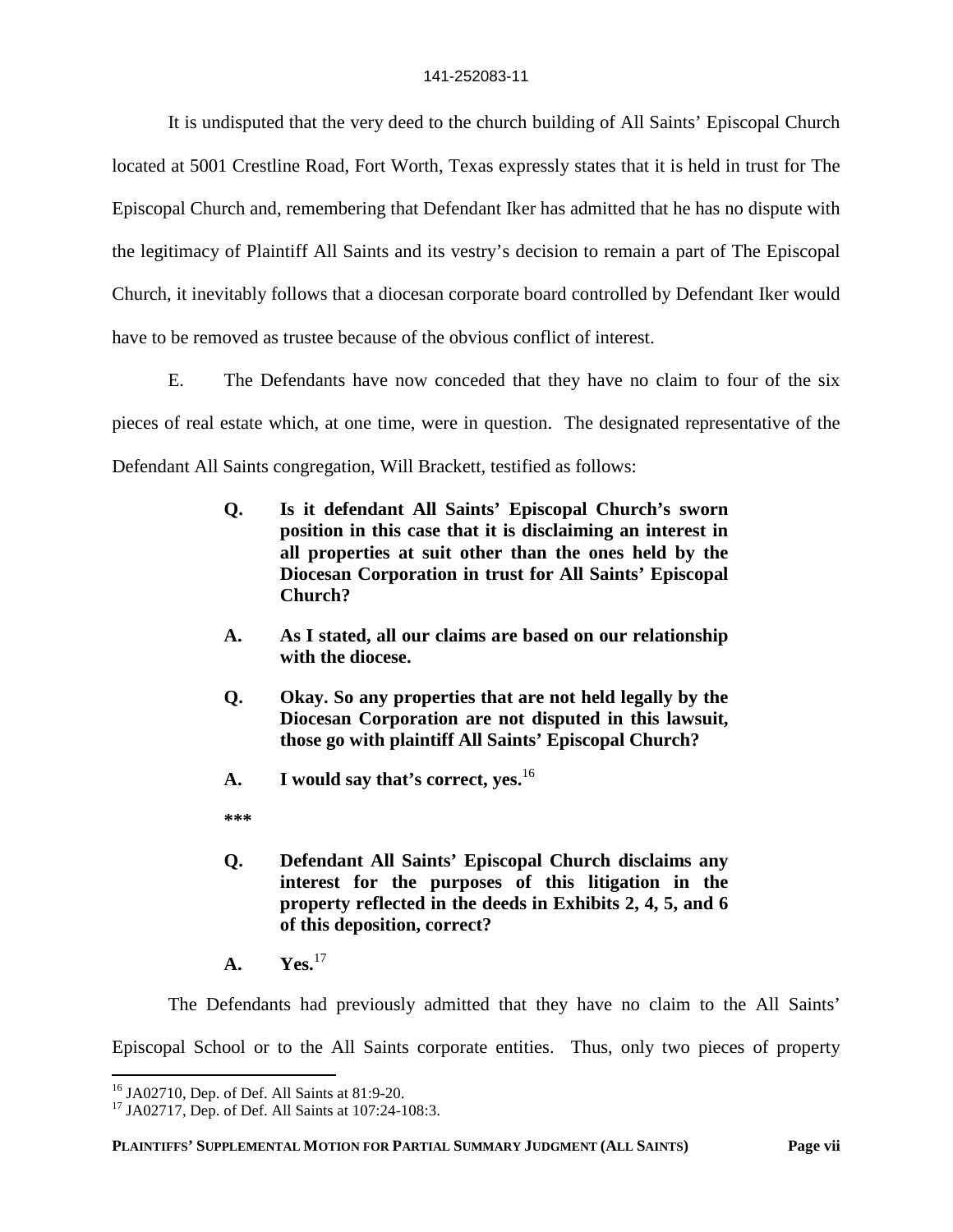remain in dispute: the All Saints' Episcopal Church building itself and the old rectory located at 5003 Dexter, Fort Worth, Texas. The very deed to the church building located at 5001 Crestline Road reflects that it must be held in trust for The Episcopal Church, something that Defendants cannot permissibly do. And even Defendants concede that the Diocesan Corporation at most holds legal title to the sanctuary and rectory in trust for All Saints.<sup>18</sup>

F. Mr. Brackett's deposition testimony for Defendant All Saints also established further the legitimacy of the vestry's action in deciding to remain with The Episcopal Church. Mr. Brackett had been a member of Plaintiff All Saints for a very long time, and he was serving on its vestry at the time of the split in November 2008. In December 2008 and January 2009, Mr. Brackett and four other members of the vestry voluntarily resigned from the vestry and left membership in Plaintiff All Saints' Episcopal Church.<sup>19</sup>

As Will Brackett testified, he resigned because "the majority of the vestry wanted to remain loyal to The Episcopal Church," further stating:

- **Q. Okay. Did someone demand that you resign?**
- **A. No, sir, they did not.**
- **Q. Did someone request that you resign?**
- **A. No, sir, they did not.**
- **Q. That was purely your voluntary decision?**
- **A. Yes, sir, I would agree with that statement.**<sup>20</sup>

The number of parishioners who remained loyal to The Episcopal Church and have remained at Plaintiff All Saints is approximately  $1,700<sup>21</sup>$  According to Mr. Brackett's

<sup>18</sup> A4316, 319, Dep. of Def. Diocese at 217:6-8, 229:1-12; A4321, Dep. of Def. Diocese at 236:2-5; JA02714-15, Dep. of Def. All Saints at 95:22-99:12.

 $^{19}$  A4541, Jambor Aff.  $\P$  5.

 $20$  JA02694, Dep. of Def. All Saints at 16:1-23.

<sup>&</sup>lt;sup>21</sup> A4541, Jambor Aff.  $\P$ 3.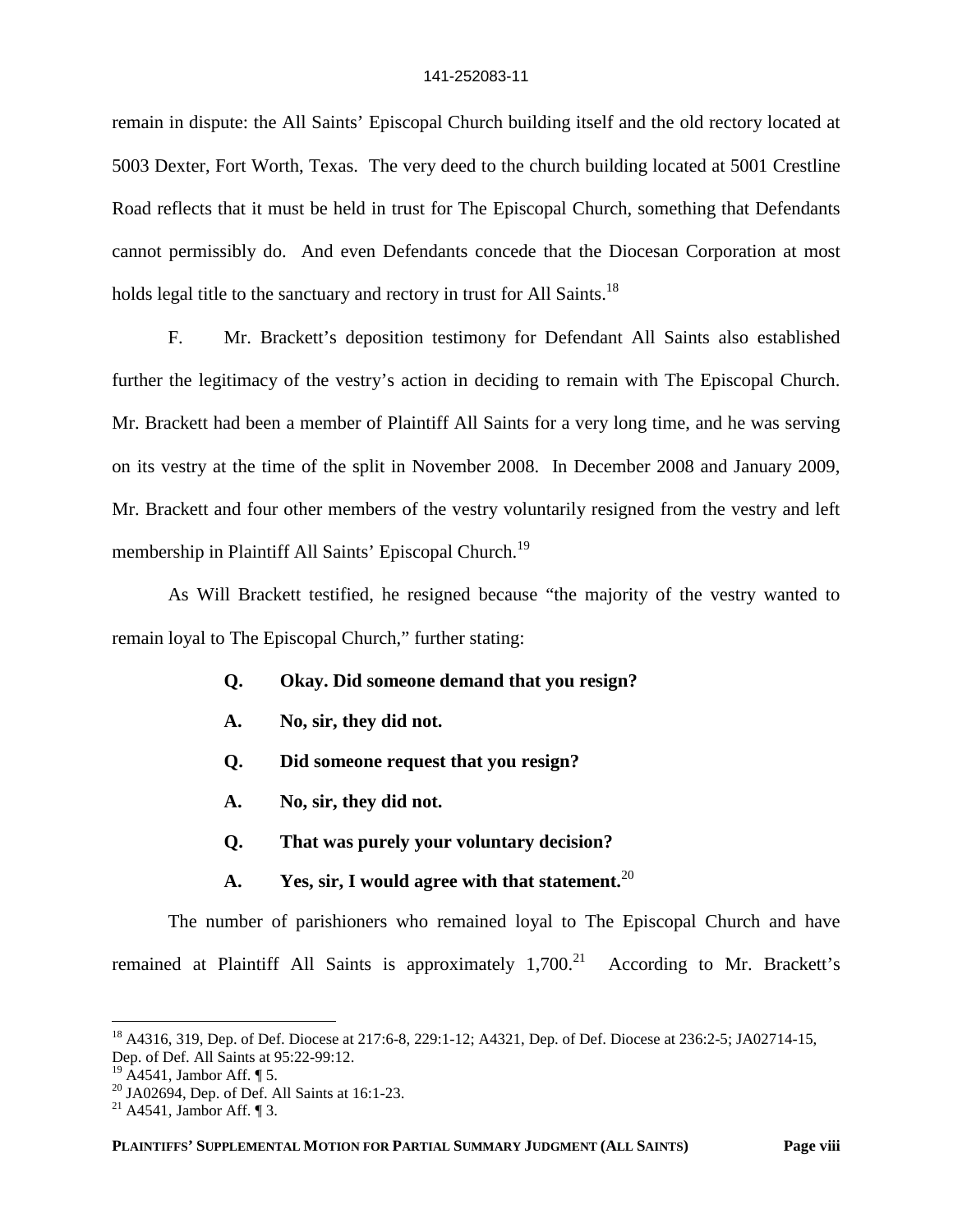deposition testimony, approximately 100 persons who left Plaintiff All Saints currently are members of Defendant Iker's new church.<sup>22</sup> As Mr. Brackett testified, Defendant "All Saints" is a new entity:

## Q. **Okay. Have you been with Defendant All Saints' Episcopal Church since its formation?**

**A. In 2009, yes.**<sup>23</sup>

That new entity has never claimed to replace or supersede the authorized leadership or governing documents of Plaintiff All Saints Episcopal Church in any way.<sup>24</sup> It has "full use of [another church's] property."<sup>25</sup> As recently as this Court's summary judgment hearing of February 20, 2015, no Defendants even claimed to represent any entity called "All Saints":

### **DEFENDANTS: May I, Your Honor? I represent the 47 intervening parishes and missions. I never have appeared on behalf of All Saints, either side of All Saints**

**. . . .**

**Your Honor, I never did claim to represent All Saints. I did not appear on behalf of All Saints.**

## **THE COURT: Does anybody -- is anybody appearing on behalf of All Saints over there? Okay. None of them represent All Saints.**<sup>26</sup>

Even Mr. Brackett, the designated representative of the congregation wanting to call itself

All Saints' Episcopal Church, acknowledges that Plaintiff All Saints' vestry acts as the agent for its congregation in making decisions.<sup>27</sup> He acknowledged that was and is the appropriate method for such decision making in All Saints' Episcopal Church, just as Defendant Iker did in his

 $22$  JA02707, Dep. of Def. All Saints at 69:15-19.

<sup>23</sup> JA02707, Dep. of Def. All Saints at 68:7-9; *see also* JA02711-12, Dep. of Def. All Saints at 84:15-86:9.

<sup>24</sup> JA02711-12, Dep. of Def. All Saints at 84:15-86:14.

 $25$  JA02699, Dep. of Def. All Saints at 36:16-18.

 $^{26}$  Hr'g Tr. at 50:24-51:19 (Feb. 20, 2015).

<sup>&</sup>lt;sup>27</sup> JA02698, JA02702 Dep. of Def. All Saints at 32:13-17, 47:5-9.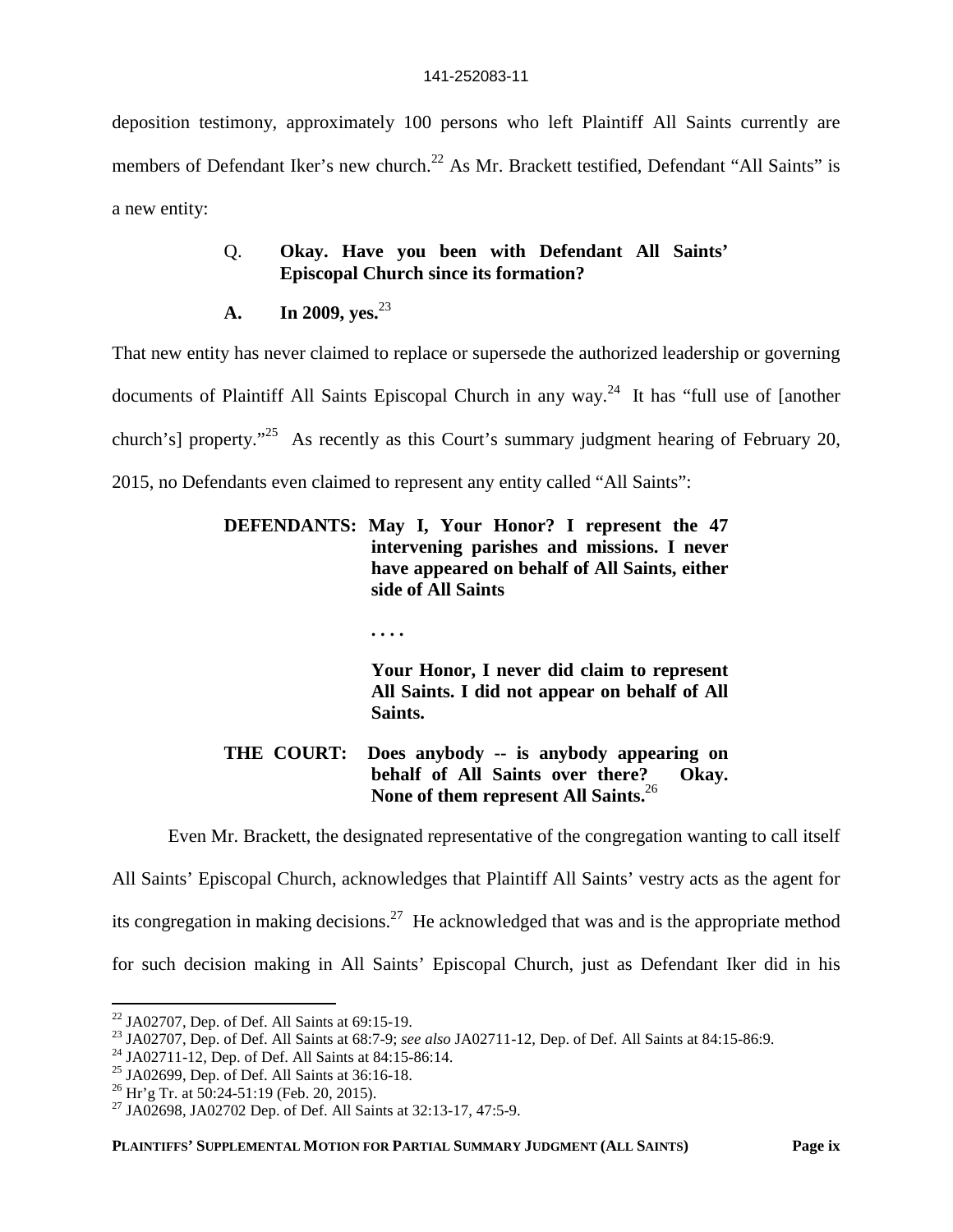deposition testimony quoted above.

Accordingly, it is clear that the Defendant "All Saints," *i.e.*, that group of approximately 100 persons who want to be denominated as such, left All Saints only after the split and after Plaintiff All Saints' Episcopal Church had quite properly followed all of its rules, regulations, canons and procedures in determining to remain loyal to The Episcopal Church.

G. We respectfully submit this introduction as something more than the usual summary of a case's procedural history inasmuch as we believe the dispute has been greatly narrowed by the Defendants' admissions and the determinative testimony, much of which is quoted above. That testimony clearly establishes the right of Plaintiff All Saints to be declared the owner of at least the equitable title of all of the real estate in question and the necessity of the removal of Defendant Iker and Defendants as legal owners/trustees (regardless of the disposition of the other issues in the case).

The following discussion addresses all of these matters and the other grounds in detail.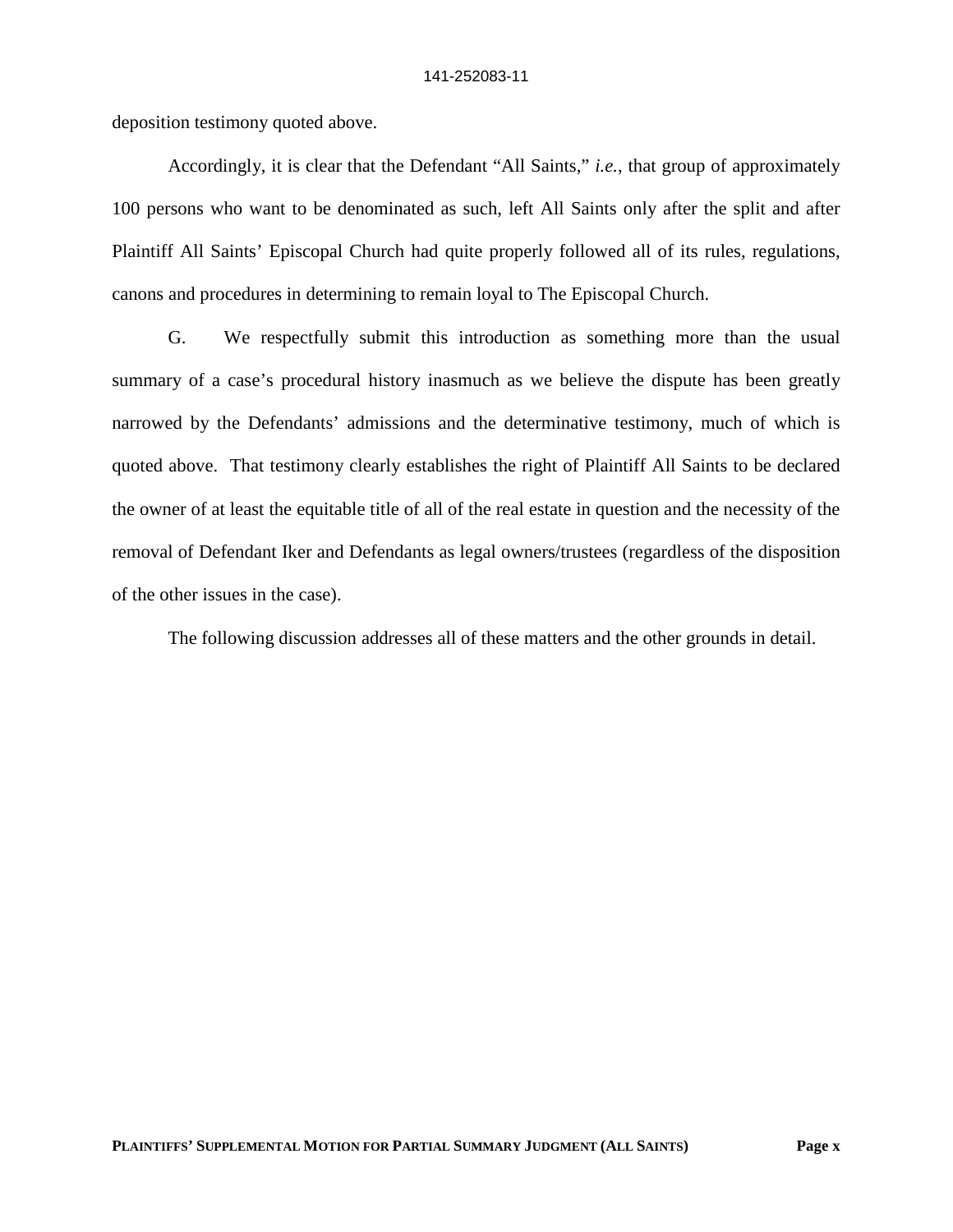# **III. TABLE OF CONTENTS**

| $\mathbf{I}$ . |                                                                      |
|----------------|----------------------------------------------------------------------|
| II.            |                                                                      |
| III.           |                                                                      |
| IV.            |                                                                      |
| V.             |                                                                      |
| VI.            |                                                                      |
|                |                                                                      |
|                | B. Defendants admit All Saints stayed with The Episcopal Church 3    |
|                |                                                                      |
| VII.           |                                                                      |
| VIII.          |                                                                      |
|                |                                                                      |
|                | 1                                                                    |
|                | 2                                                                    |
|                | 3.                                                                   |
|                | 4.                                                                   |
|                | 5.                                                                   |
|                | 6.                                                                   |
|                |                                                                      |
|                | 1. The Court's March 2, 2015 Order Violates the U.S. Constitution 17 |
|                | 2.                                                                   |
| IX.            |                                                                      |
| X.             |                                                                      |
| XI.            |                                                                      |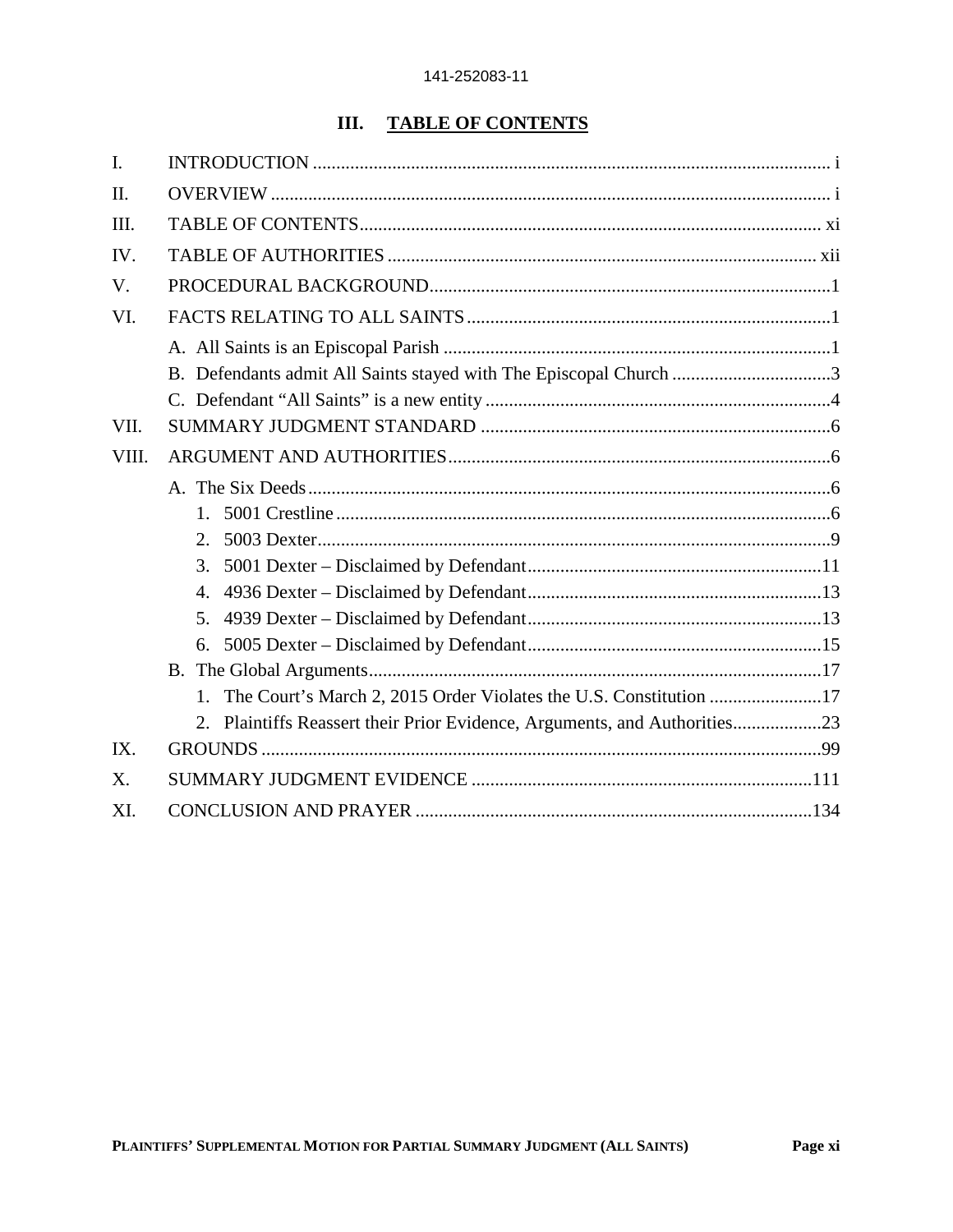## **IV. TABLE OF AUTHORITIES**

## **Cases**

| 1 Lincoln Fin. Co. v. Am. Family Life Assur. Co. of Columbus,<br>02-12-00516-CV, 2014 WL 4938001, at *5 (Tex. App.—Fort Worth Oct. 2, 2014, no pet.). 98 |
|----------------------------------------------------------------------------------------------------------------------------------------------------------|
| Allen v. Sharp,                                                                                                                                          |
| America's Favorite Chicken Co. v. Samaras,                                                                                                               |
| Anambra State Cmty. in Hous., Inc. v. Ulasi,                                                                                                             |
| Archer v. Med. Protective Co. of Fort Wayne, Ind.,                                                                                                       |
| Arrington v. Cnty. of Dallas,                                                                                                                            |
| Bacon v. Jordan,                                                                                                                                         |
| Baron v. Mullinax, Wells, Mauzy & Baab, Inc.,                                                                                                            |
| Barr v. Resolution Trust Corp.,                                                                                                                          |
| Barrientos v. Nava,                                                                                                                                      |
| Binford v. Snyder,                                                                                                                                       |
| Boyd v. Frost Nat'l Bank,                                                                                                                                |
| Brown v. Clark,                                                                                                                                          |
| Brown v. Wood,                                                                                                                                           |
| Christopher v. Davis,                                                                                                                                    |
| Conte v. Ditta,                                                                                                                                          |
| Cook v. Smith,                                                                                                                                           |
|                                                                                                                                                          |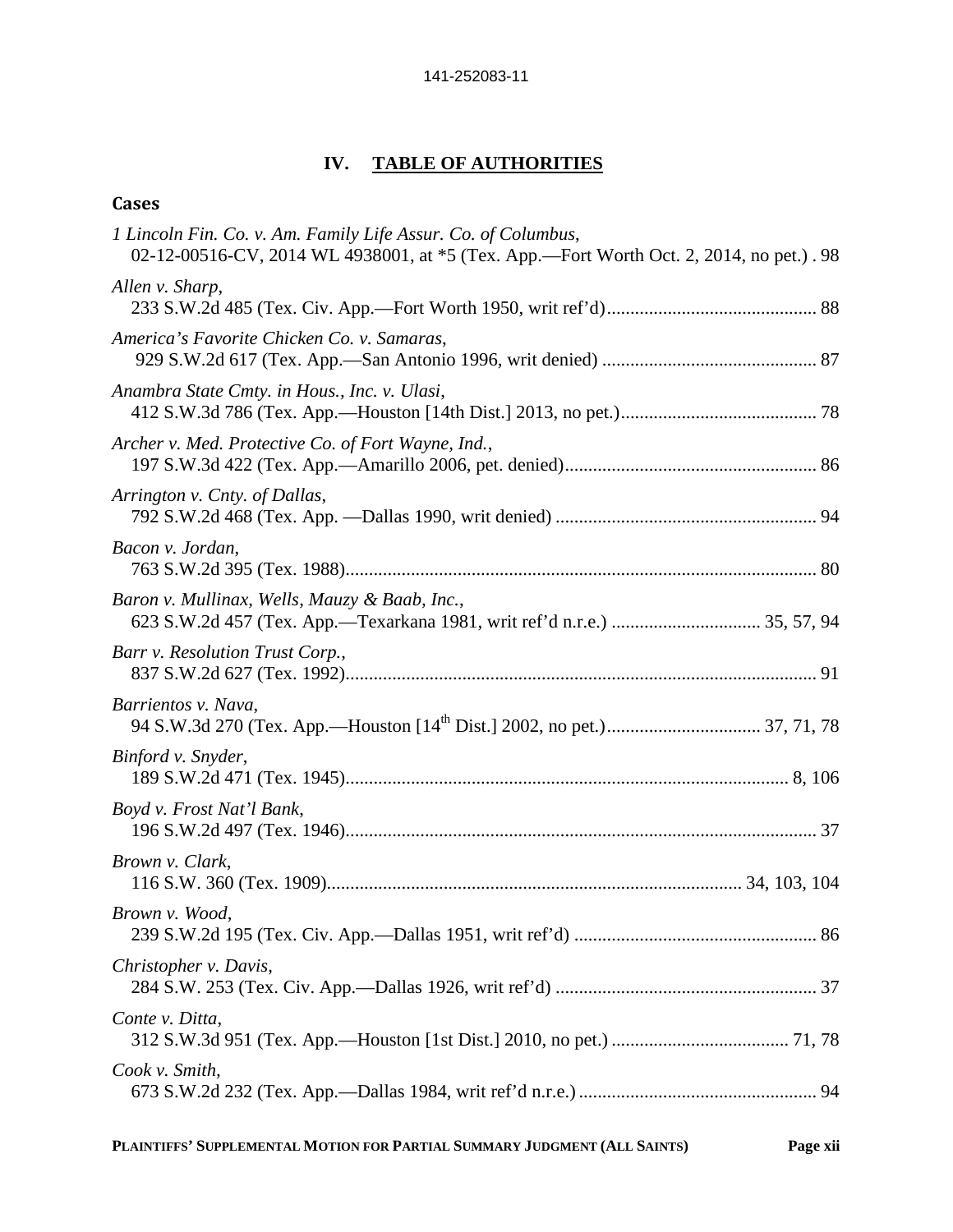| Corp. of Episcopal Diocese of Fort Worth v. McCauley,                                                               |
|---------------------------------------------------------------------------------------------------------------------|
| Corp. of the Episcopal Diocese of Fort Worth v. McCauley (Feb. 15, 1995)  116                                       |
| District Grand Lodge No. 25 Grand United Order of Odd Fellows v. Jones,                                             |
| District Grand Lodge No. 25, Grand United Order of Odd Fellows of Texas v. Logan,                                   |
| Ditta v. Conte,                                                                                                     |
| Dixon v. Edwards                                                                                                    |
| English v. Fischer,                                                                                                 |
| Enochs v. Brown,                                                                                                    |
| Episcopal Church v. Episcopal Diocese of Fort Worth,                                                                |
| Episcopal Diocese of Dallas et al. v. Mattox,                                                                       |
| Episcopal Diocese of Fort Worth v. Episcopal Church,                                                                |
| Exxon Corp. v. Emerald Oil & Gas Co.,                                                                               |
| Falls Church v. Protestant Episcopal Church in the United States,<br>740 S.E.2d 530 (Va. 2013), cert. denied,       |
| Ferguson v. Bldg. Materials Corp. of Am.,                                                                           |
| Frank v. Bradshaw,                                                                                                  |
| Fretz Const. Co. v. S. Nat. Bank of Houston,                                                                        |
| Frierson v. Modern Mut. Health & Accident Ins. Co.,                                                                 |
| Garza v. Gray & Becker, P.C.,<br>2002 Tex. App. LEXIS 8908, *23-*24 (Tex. App.—Austin Dec. 12, 2002, pet. den'd) 95 |
| Getty Oil Co. v. Ins. Co. of N. Am.,                                                                                |
|                                                                                                                     |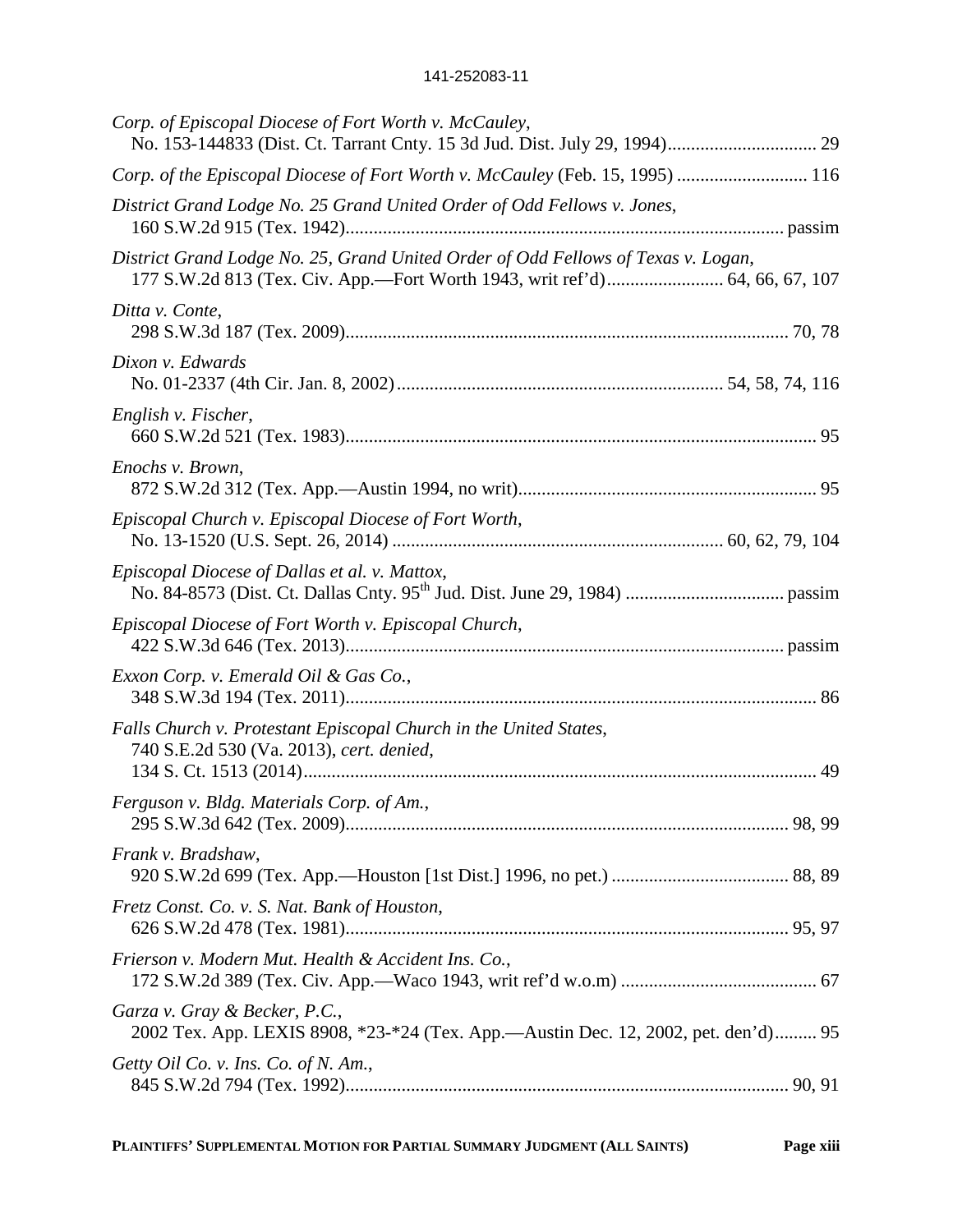| Hosanna-Tabor Evangelical Lutheran Church & School v. EEOC,     |
|-----------------------------------------------------------------|
| Hubbard v. Shankle,                                             |
| Hunt v. Bass,                                                   |
| In re Prudential Ins. Co. of Am.,                               |
| In re ReadyOne Indus., Inc.,                                    |
| In re Salazar,                                                  |
| Ingersoll-Rand Co. v. Valero Energy Corp.,                      |
| Int'l Printing Pressmen & Assistants' Union of N. Am. v. Smith, |
| Johnson v. Brewer & Pritchard, P.C.,                            |
| Johnson v. Wood,                                                |
| Jones v. Wolf,                                                  |
| Keisling v. Landrum,                                            |
| Kinzbach Tool Co. v. Corbett-Wallace Corp.,                     |
| Land v. Turner,                                                 |
| Libhart v. Copeland,                                            |
| Lindley v. McKnight,                                            |
| Lopez v. Muñoz, Hockema & Reed, L.L.P.,                         |
| Mandola v. Mariotti,                                            |
| Maple Mortgage Mortg., Inc. v. Chase Home Mortg. Corp.,         |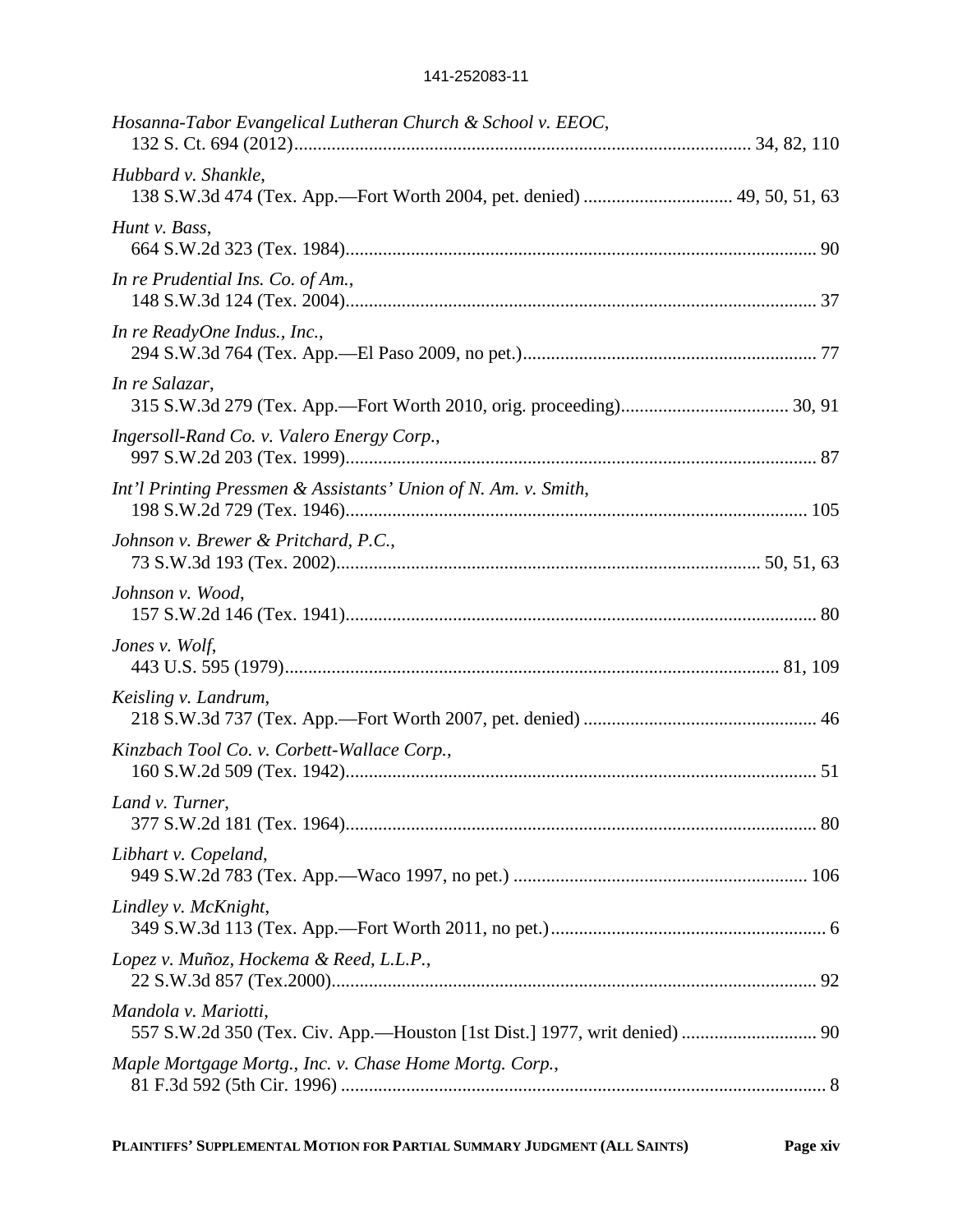| Mega Child Care, Inc. v. Tex. Dep't of Protective & Regulatory Servs.,                          |
|-------------------------------------------------------------------------------------------------|
| Mills v. Gray,                                                                                  |
| Minor v. St. John's Union Grand Lodge of Free & Accepted Ancient York Masons,                   |
| Minor v. St. John's Union Grand Lodge of Free & Accepted Ancient York Masons, 130 S.W.          |
| Moreno v. Sterling Drug, Inc.,                                                                  |
| Murphy v. Johnson,<br>439 S.W.2d 440 (Tex. Civ. App.-Houston [1st Dist.] 1969, no writ) 50, 106 |
| Neiman-Marcus Group, Inc. v. Dworkin,                                                           |
| Niendorff v. Wood,                                                                              |
| Office of Attorney Gen. of Tex. v. Scholer,                                                     |
| Old Nat'l Life Ins. Co. v. Jerusalem Lodge No. 67, Free & Accepted Masons,                      |
| Omohundro v. Matthews,                                                                          |
| Owen v. Hendricks,                                                                              |
| Owens Entm't Club v. Owens Cmty. Improvement Club,                                              |
| Perfect Union Lodge No. 10 v. InterFirst Bank of San Antonio, N.A.,                             |
| Perkins v. Perkins,                                                                             |
| Philadelphia Indemnity Ins. Co. v. The Episcopal Diocese of Fort Worth,                         |
| Plumb v. Stuessy,                                                                               |
| Pope v. Garrett,                                                                                |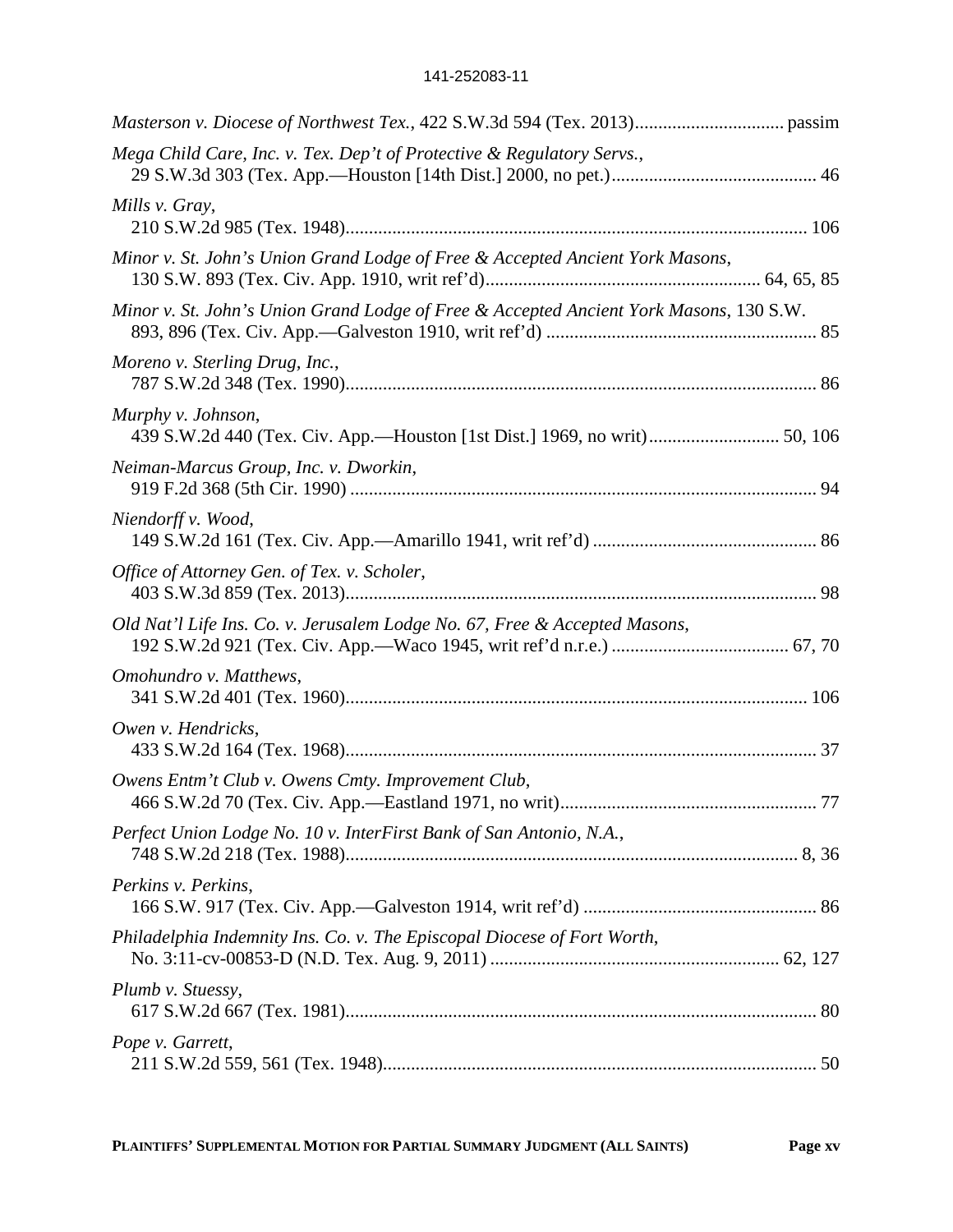| Progressive Union of Tex. v. Indep. Union of Colored Laborers of Tex., Lodge No. 1,                    |  |
|--------------------------------------------------------------------------------------------------------|--|
| Raulston v. Everett,                                                                                   |  |
| Santa Fe Energy Operating Partners, L.P. v. Carrillo,                                                  |  |
| Serbian E. Orthodox Diocese v. Milivojevich,                                                           |  |
| Shellberg v. Shellberg,                                                                                |  |
| State v. Beeson,                                                                                       |  |
| State v. Noser,                                                                                        |  |
| Sw. Guar. Trust Co. v. Providence Trust Co.,                                                           |  |
| SW. Guar. Trust Co. v. Providence Trust Co.,                                                           |  |
| Talley v. Howsley,                                                                                     |  |
| Transcon. Realty Investors, Inc. v. John T. Lupton Trust,                                              |  |
| Vinson & Elkins v. Moran,<br>946 S.W.2d 381 (Tex. App.—Houston [14th Dist.] 1997, writ dism'd)  35, 57 |  |
| Warnecke v. Broad,                                                                                     |  |
| Wheeler v. Blacklands Prod. Credit Ass'n.                                                              |  |
| Wheeler v. White,                                                                                      |  |
| Wilkerson v. McClary,                                                                                  |  |
| <b>Statutes</b>                                                                                        |  |
|                                                                                                        |  |
|                                                                                                        |  |
|                                                                                                        |  |
|                                                                                                        |  |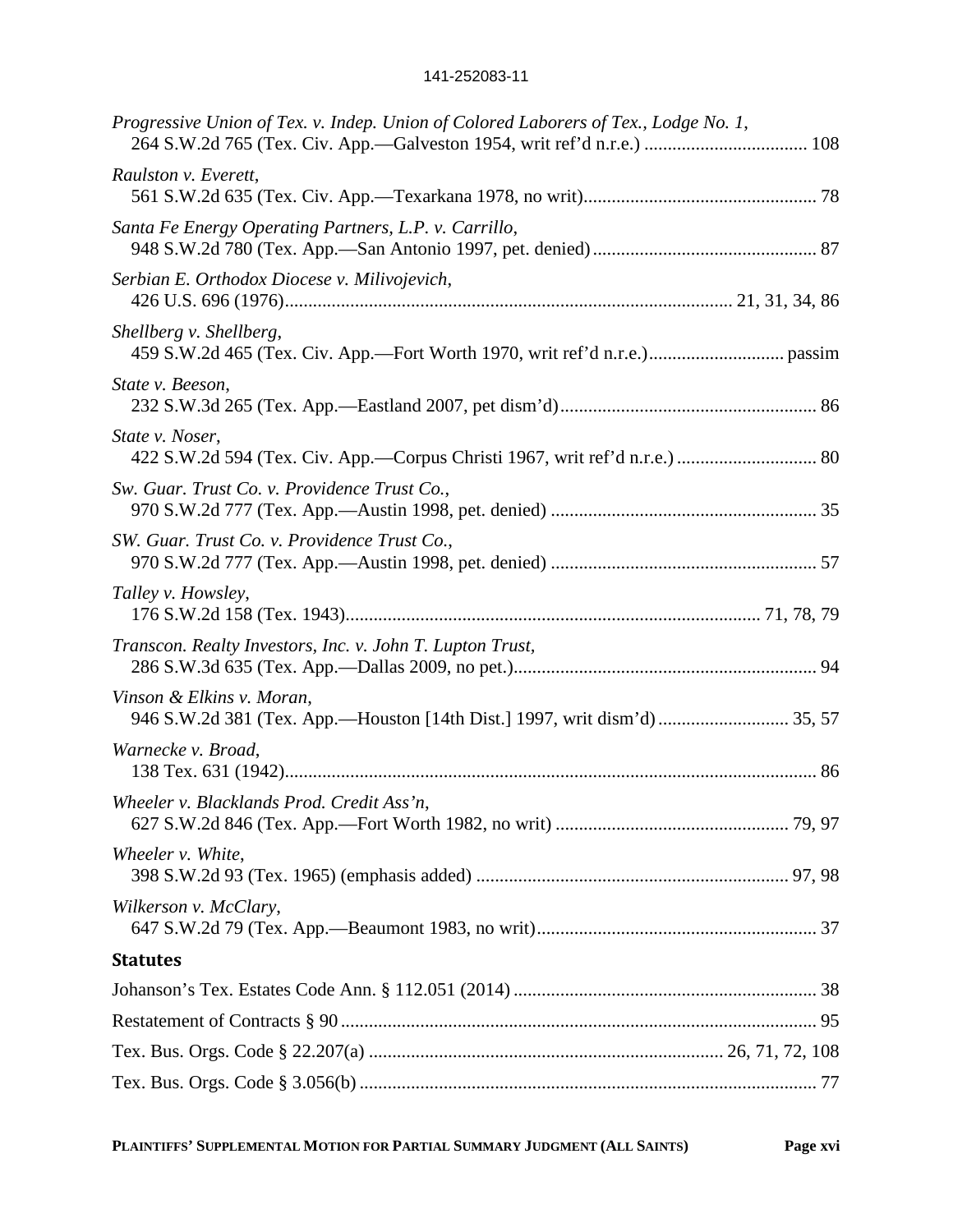| <b>Rules</b>             |  |
|--------------------------|--|
|                          |  |
|                          |  |
| <b>Other Authorities</b> |  |
|                          |  |
|                          |  |
|                          |  |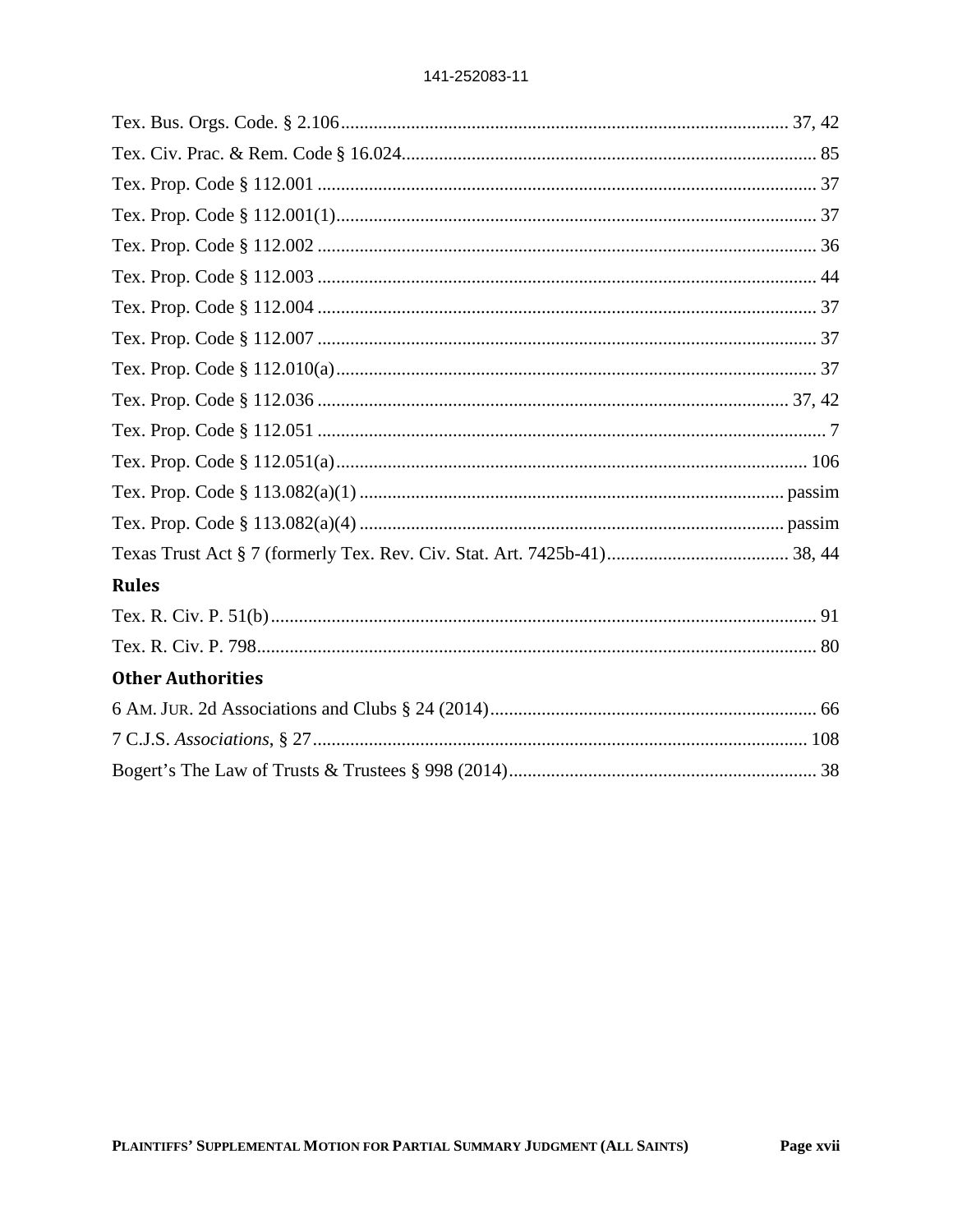#### **V. PROCEDURAL BACKGROUND**

On March 2, 2015, this Court granted Defendants' second motion for partial summary judgment, and denied Plaintiffs' motion for partial summary judgment, "except with respect to claims relating to All Saints' Episcopal Church (Fort Worth)."<sup>28</sup>

On March 20, 2015, the Court instructed the parties to file supplemental summary judgment briefs on claims relating to All Saints. $29$ 

On April 16, 2015, the parties filed a Rule 11 Agreement agreeing that all other claims in this cause number (i.e., those not relating to the initial or supplemental partial summary judgment motions) should be severed and stayed, so that the Court's March 2, 2015 order and forthcoming supplemental order will resolve this case for final judgment and appeal.<sup>30</sup>

### **VI. FACTS RELATING TO ALL SAINTS**

All Saints is an Episcopal Parish. Defendants admit that All Saints stayed with The Episcopal Church. Defendants admit that their so-called "All Saints" is a newly-formed 2009 entity with no relation to the All Saints' Episcopal Church that has worshipped continuously as an Episcopal congregation at 5001 Crestline from 1947 to today or to the Episcopal Church.

#### **A. All Saints is an Episcopal Parish**

Plaintiff All Saints' Episcopal Church was founded in 1947 as a mission, and later parish, of the Protestant Episcopal Church in the United States ("The Episcopal Church" or "the Church"). All Saints' loyal Episcopalians have worshipped continuously from 1947 to present in a sanctuary at 5001 Crestline, whose recorded warranty deed conveyed that property "in trust for the use and benefit of the Protestant Episcopal Church" in this region.<sup>31</sup>

 $28$  Order on Mots. for Partial Summ. J. (Mar. 2, 2015).

<sup>29</sup> Hr'g Tr. at 19:9–23, 33:2–25 (Mar. 20, 2015).

 $30$  The remaining claims to be severed and stayed are for attorneys' fees, Conversion, Texas Business & Commerce Code § 16.29, damages for Breach of Fiduciary Duty (as opposed to as a predicate of constructive trust), Action to Quiet Title, and an Accounting. Am. Rule 11 Agreement on Supp. Summ. J. Mots. ¶ 4.

 $31$  JA02524, Warranty Deed (May 8, 1947).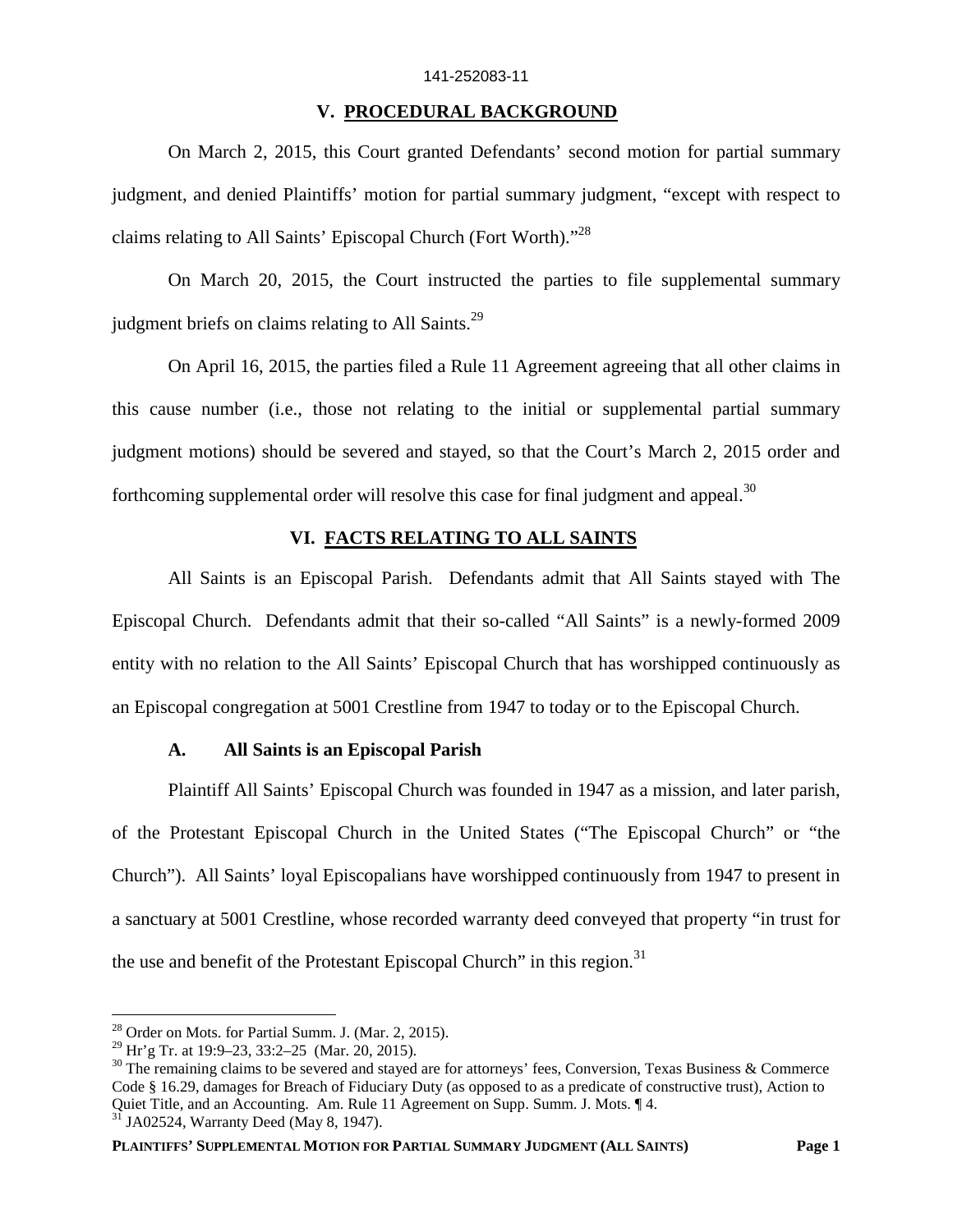All Saints' request for organization reads, "being desirous of obtaining the services of the Protestant Episcopal Church, and being ready, according to our ability, to sustain the same, ... we do promise conformity to its doctrine, discipline, liturgy, rites, and usages."<sup>32</sup> The document concludes: "In accordance with these obligations and rules, we now ask the privilege of being organized as a mission under the name of ALL SAINTS."<sup>33</sup> Defendants agreed that these commitments were exchanged for permission to form and "give rise to the obligations and duties  $\ldots$  of the officers of that religious body going forward."<sup>34</sup>

In 1953, All Saints formed a corporation. All Saints' vestry passed a resolution authorizing the incorporation on the condition that the "religious corporation shall *always* be subject to the Constitution and Canons of the Protestant Episcopal Church in the United States of America as promulgated by its General Convention  $\dots$   $\cdot$   $\cdot$ <sup>35</sup>. The corporation's founding bylaws required: "The affairs of this corporation shall be conducted in conformity to the Constitution and Canons of the General Convention and of the Diocese of Dallas of the Protestant Episcopal Church in the United States of America."<sup>36</sup>

The 2001 bylaws, in effect when this suit was filed, state:

The affairs of the Corporation shall be conducted in conformity to the Constitution and Canons of the General Convention of the Episcopal Church in the United States of America (hereinafter referred to as "General Convention Canons" and "The Episcopal Church", respectively). The affairs of the Corporation shall likewise be conducted in conformity with the Constitution and Canons of the Diocese of Fort Worth (hereinafter referred to as the "Diocesan Canons"); **provided in the event of any conflict between the General Convention Canons and either the Diocesan Canons or these Bylaws, as they relate to the affairs**

 $32$  JA02545 Request for Organization, All Saints' Episcopal Church (Jan. 10, 1947).

<sup>33</sup> JA02545, *id.*

<sup>34</sup> JA02718, Dep. Def. All Saints at 111:4-14.

<sup>&</sup>lt;sup>35</sup> JA02553, Minutes of First Meeting of Incorporators (Jan. 6, 1953) (emphasis added).

 $36$  JA02550, Bylaws of All Saints' Episcopal Church art. I (Mar. 30, 1953).

**PLAINTIFFS' SUPPLEMENTAL MOTION FOR PARTIAL SUMMARY JUDGMENT (ALL SAINTS) Page 2**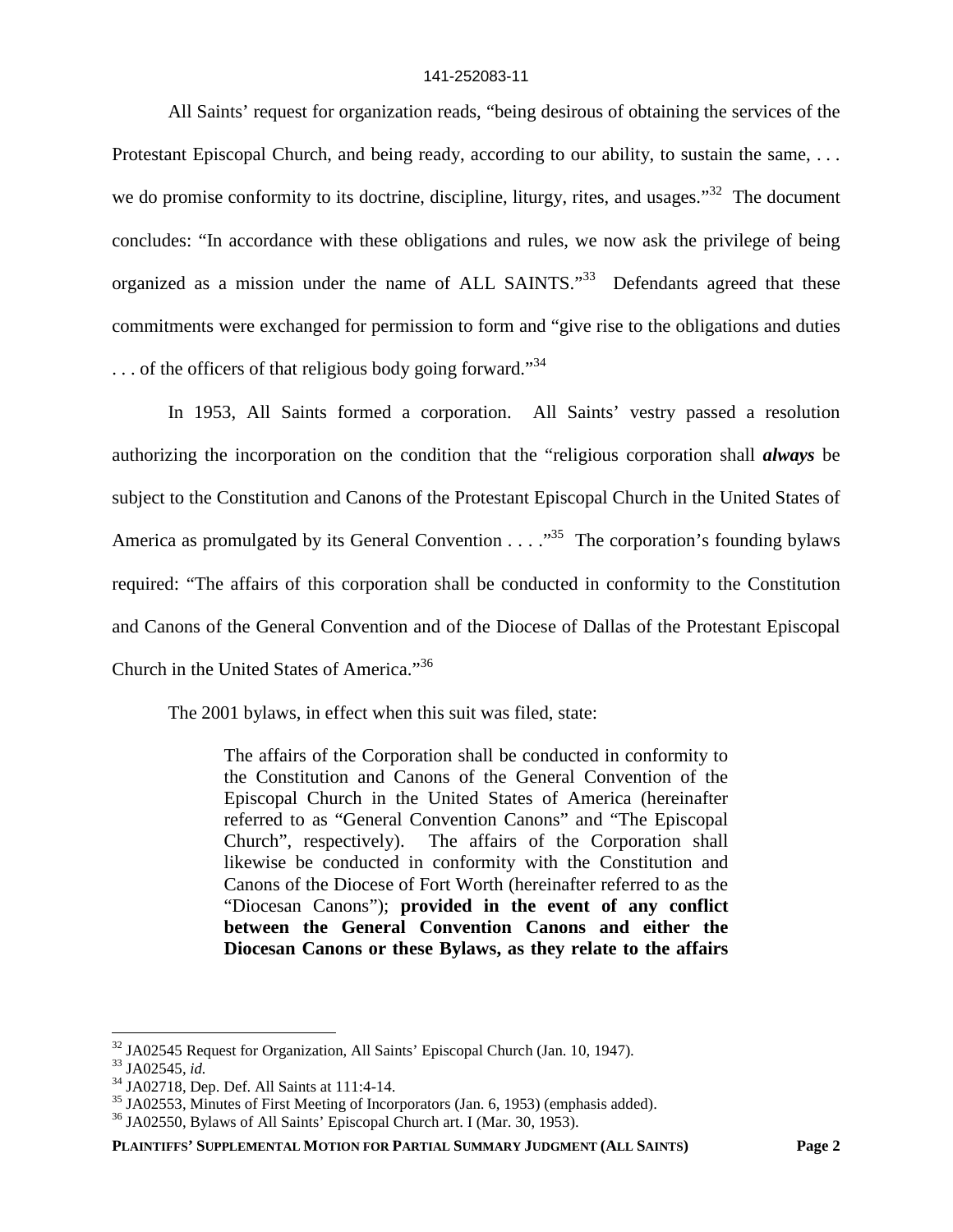### **of the Corporation, the General Convention Canons shall prevail, to the extent of such conflict.**<sup>37</sup>

#### **B. Defendants admit All Saints stayed with The Episcopal Church**

In 2008, when Defendant Iker left The Episcopal Church, All Saints remained with The Episcopal Church. As Defendant Iker testified, on behalf of his Defendant Diocese:

- Q. So as for purposes of this lawsuit, you've always conceded that All Saints' Episcopal Church stayed with the national church and opted not to go with your diocese, true?
- A.  $Yes.<sup>38</sup>$

In 2008, the rules of both The Episcopal Church and the Episcopal Diocese of Fort Worth provided that "[t]he Vestry shall be the legal representatives of the Parish in all matters concerning its corporate property and all relations of the Parish to its clergy."<sup>39</sup> As Iker conceded, "we do not decide things by congregational wide votes," but rather "vestry members act on behalf of the congregation."<sup>40</sup>

All Saints' vestry informed Defendant Iker in October 2008 that the parish "had decided not to go with [his] departure  $\dots$   $\cdot$   $\cdot$  Defendant Iker testified that he had "no objection to their vote to remain in The Episcopal Church."<sup>42</sup> The vestry's action was supported by 82% of respondents to a congregation-wide survey.<sup>43</sup>

As Defendant "All Saints" testified, because "the majority of the vestry wanted to remain loyal to The Episcopal Church," the dissenting vestry members who wished to follow Defendant Iker resigned in December 2008.<sup>44</sup> Defendant testified that this resignation was a "voluntary"

<sup>37</sup> JA02608, Bylaws of All Saints' Episcopal Church art. II (Jan. 21, 2001) (emphasis added).

<sup>38</sup> A4320, Dep. of Def. Diocese at 232:24–233:9.

<sup>39</sup> JA00221, The Constitution and Canons of the Episcopal Diocese of Fort Worth, canon 25.9 (2006); *see also* JA00495, The Constitution and Canons for the Government of the Protestant Episcopal Church in the United States of America (2006), tit. I, canon 14, § 2.

A4542, Jambor Aff.  $\P$ 6.

 $^{41}$  A4320, Dep. of Def. Diocese at 231:13-17.

<sup>42</sup> A3945, Dep. of Def. Diocese at 232:24–25.

<sup>43</sup> A4541, Jambor Aff. ¶ 4.

<sup>44</sup> JA02694, Dep. of Def. All Saints at 16:1-18.

**PLAINTIFFS' SUPPLEMENTAL MOTION FOR PARTIAL SUMMARY JUDGMENT (ALL SAINTS) Page 3**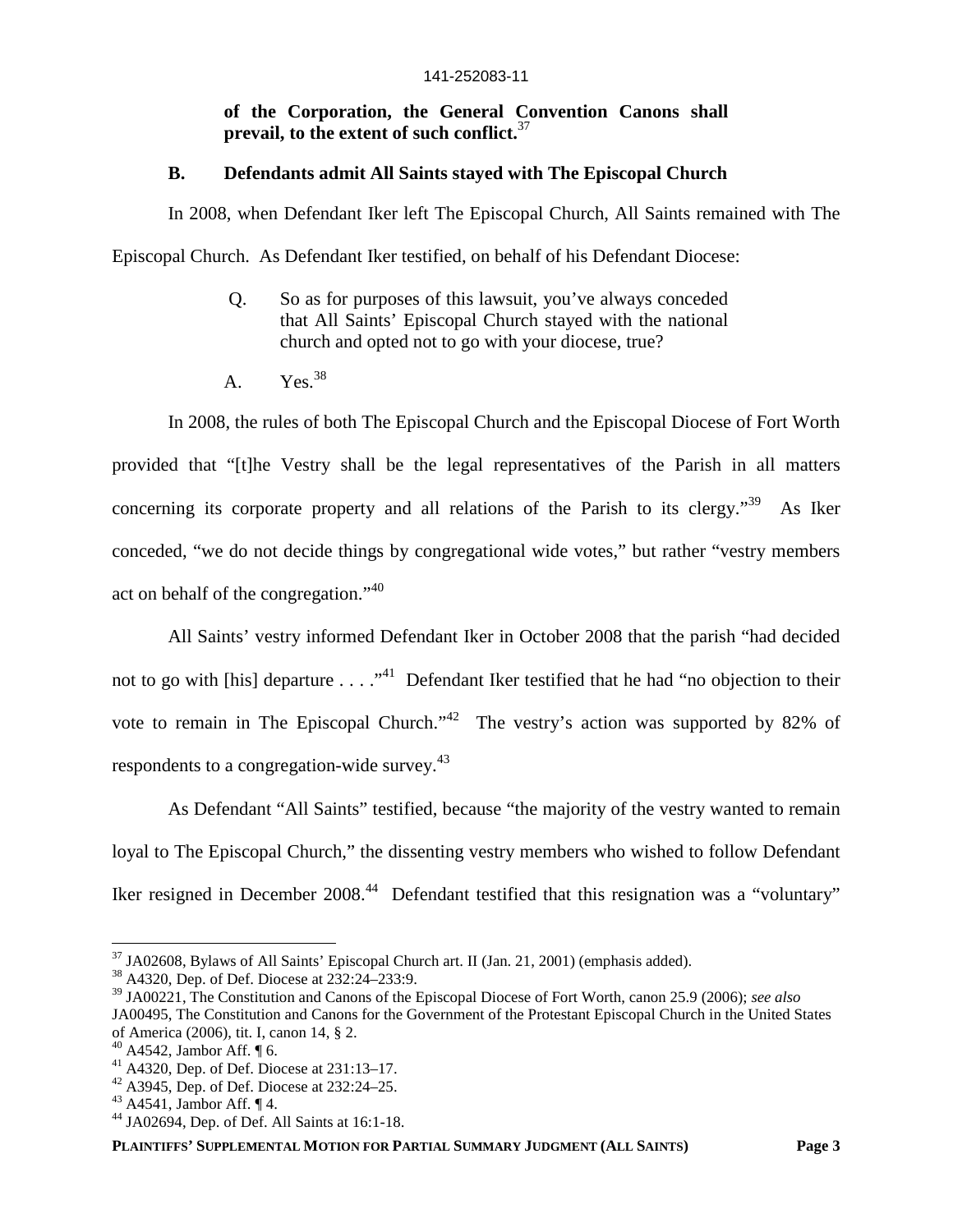decision<sup>45</sup> and that no one "forced them to resign," but rather the dissenters left because they did not support "the direction that the rector and the majority of the vestry were going."<sup>46</sup>

To this day, All Saints' corporate charter, on file with the Texas Secretary State, recites its continued "purpose" to act "according to the doctrine, discipline, and worship of the Protestant Episcopal Church . . . .  $\cdot$  .<sup>47</sup> All Saints' 2012 bylaws affirm, as in 2008 and before, that "The affairs of the Corporation shall be conducted in conformity to the Constitution and Canons of the Episcopal Church in the United States of America . . . .  $\cdot^{48}$ 

The congregation at 5001 Crestline Avenue, composed of around 1,700 loyal Episcopalians, continues to worship as an Episcopal Parish and participate in the life of the Protestant Episcopal Church as it has for the past six decades.<sup>49</sup>

### **C. Defendant "All Saints" is a new entity**

Defendant "All Saints" testified that it is a newly-formed entity:

- Q. Okay. Have you been with defendant All Saints' Episcopal Church since its formation?
- A. In 2009, yes.<sup>50</sup>

Its members identify themselves as "Anglicans" and not Episcopalians.<sup>51</sup> They number "around" 100 or so."<sup>52</sup> They had "an organizational meeting in 2009 after [they] left,"<sup>53</sup> and they have no governing documents, bylaws, constitution, or canons at the parish level.<sup>54</sup> Their purported

<sup>45</sup> JA02694, Dep. of Def. All Saints at 16:13-18; *see also* JA02695, Dep. of Def. All Saints at 19:5-20:1.

<sup>46</sup> JA02695, Dep. of Def. All Saints at 20:15-21:20.

<sup>&</sup>lt;sup>47</sup> JA02457, Charter of All Saints Episcopal Church art. II (Mar. 30, 1953).

<sup>48</sup> JA02632, Bylaws of All Saints' Episcopal Church art. II (Jan. 29, 2012).

 $^{49}$  A4541, Jambor Aff.  $\P$ 4.

<sup>50</sup> JA02707, Dep. of Def. All Saints at 68:7-9.

<sup>51</sup> JA02704, Dep. of Def. All Saints at 54:19-55:3.

<sup>52</sup> JA02699, Dep. of Def. All Saints at 36:4-8.

<sup>53</sup> JA02708, Dep. of Def. All Saints at 70:13-14.

<sup>54</sup> JA02711-12, Dep. of Def. All Saints at 84:15-86:6.

**PLAINTIFFS' SUPPLEMENTAL MOTION FOR PARTIAL SUMMARY JUDGMENT (ALL SAINTS) Page 4**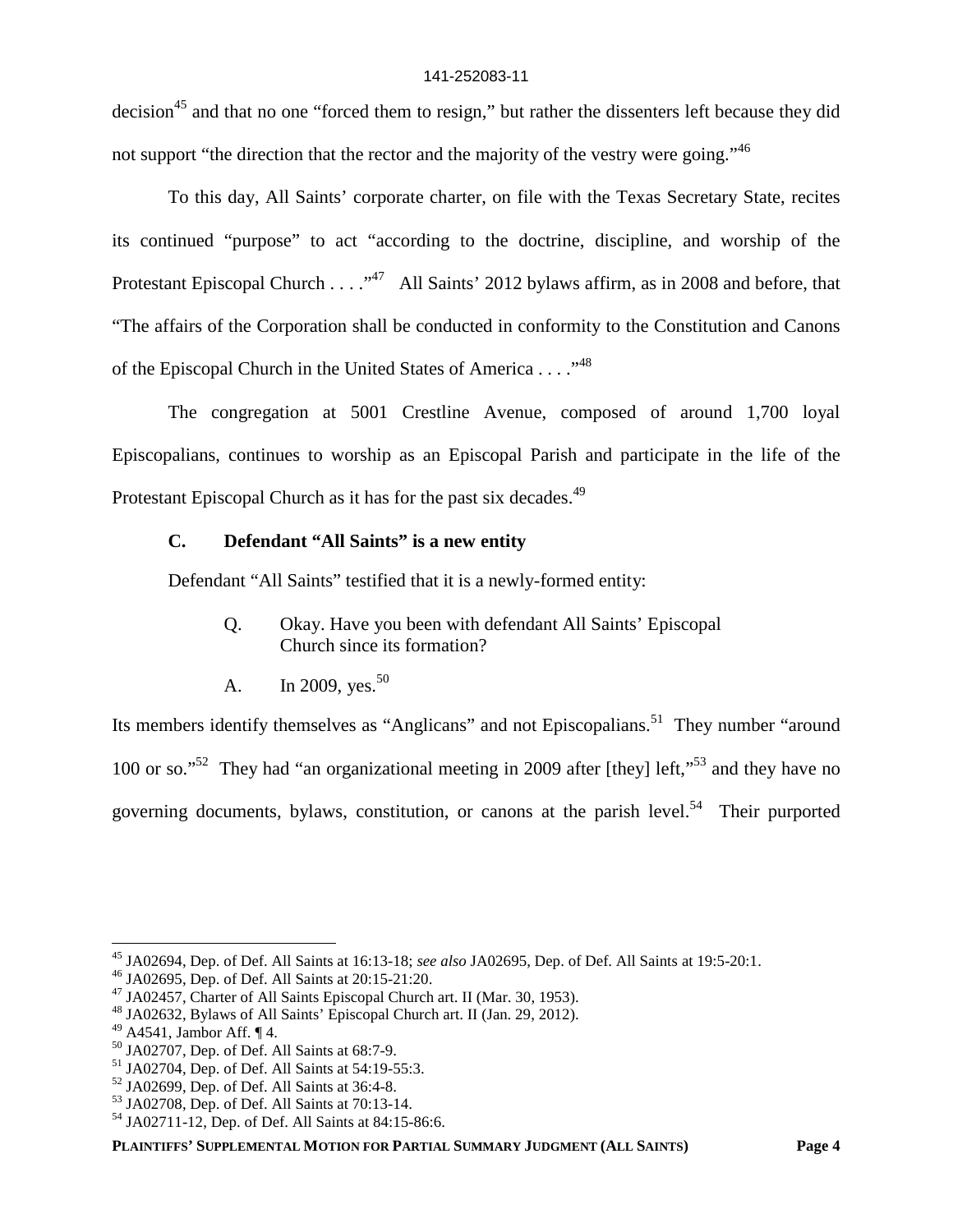entity merged with another congregation, creating "a new entity called the Church of Christ the King and All Saints'," with "full use of their property."<sup>55</sup>

Defendant "All Saints" testified that it and Plaintiff All Saints (the one at 5001 Crestline) are "two separate entities" and that Defendant never took "any actions purporting to change or replace the governing documents of plaintiff All Saints' Episcopal Church" or to "remove," "override," or "supersede" the continuing Episcopal vestry of Plaintiff All Saints' Episcopal Church.<sup>56</sup> Rather, Defendant testified "we had resigned from the vestry of All Saints' Episcopal Church on Crestline Road and it's my knowledge that everyone who -- who did leave the vestry did go with the Episcopal Diocese of Fort Worth headed by Bishop Jack Iker."<sup>57</sup>

In short, from 1947 to today, loyal Episcopalians have maintained a continuing Episcopal congregation of the Protestant Episcopal Church at 5001 Crestline, on land whose recorded deed recites an express trust for the Protestant Episcopal Church, consistent with its enabling resolution—which predates the formation of the Episcopal Diocese of Fort Worth by decades to "always be subject to the Constitution and Canons of the Protestant Episcopal Church in the United States of America . . . ."<sup>58</sup>

By contrast, Defendants are a group of ex-Episcopalians who admit they resigned from their posts and left All Saints to set up a new, distinct non-Episcopal entity at another location in 2009, with no claim to supersede or replace the continuing historic All Saints' Episcopal Church.<sup>59</sup>

**PLAINTIFFS' SUPPLEMENTAL MOTION FOR PARTIAL SUMMARY JUDGMENT (ALL SAINTS) Page 5**

<sup>55</sup> JA02699, Dep. of Def. All Saints at 36:15-23.

<sup>56</sup> JA02712, Dep. of Def. All Saints at 85:3-86:14.

<sup>57</sup> JA02703, Dep. of Def. All Saints at 52:12-19.

<sup>58</sup> JA02553, Minutes of First Meeting of Incorporators (Jan. 6, 1953) (emphasis added).

<sup>&</sup>lt;sup>59</sup> Plaintiffs incorporate by reference the complete statement of facts set forth in their December 1, 2015 Motion for Partial Summary Judgment at 4-13. For the convenience of the Court, Plaintiffs do not restate those facts in their entirety here but instead tailor the statement of facts for this supplemental motion.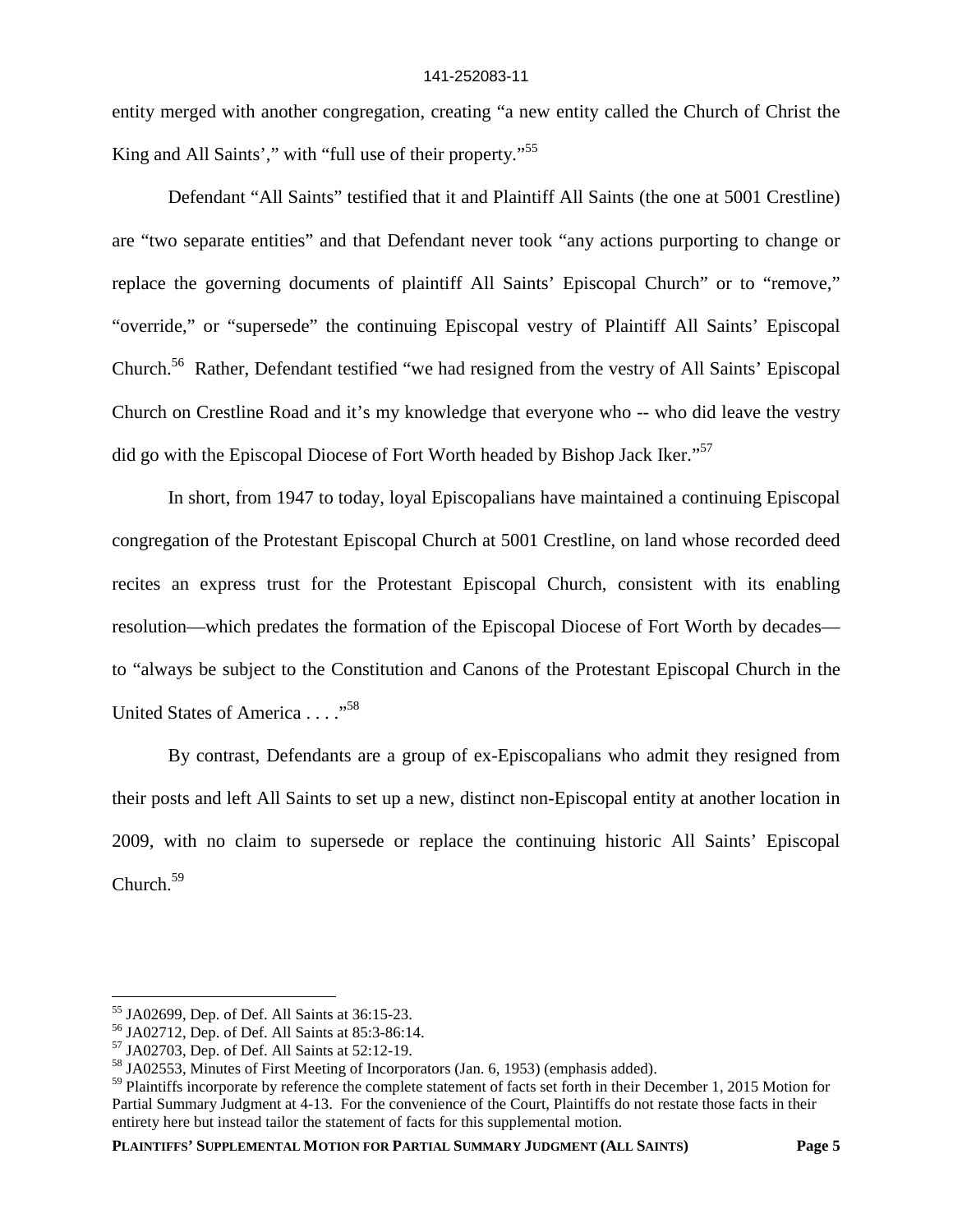#### **VII. SUMMARY JUDGMENT STANDARD**

Movants must show "that no genuine issue of material fact exists and that the movant is entitled to judgment as a matter of law." *Lindley v. McKnight*, 349 S.W.3d 113, 123 (Tex. App.—Fort Worth 2011, no pet.).

#### **VIII. ARGUMENT AND AUTHORITIES**

Section A analyzes All Saints' deeds. Defendants have no right to take any of All Saints' property on the face of those deeds. Section B reasserts the global arguments from Plaintiffs' prior briefing as they relate to All Saints.

### **A. The Six Deeds**

Plaintiff All Saints Episcopal Church, the historic congregation that has worshipped continuously as an Episcopal congregation at 5001 Crestline for over sixty years, is the legal owner of its six properties on the face of those deeds. Defendants' claims fail under the plain terms of the deeds.

In its recent proposed Counterclaim, raised six years into the litigation, Defendant "All Saints" expressed its desire to take all six of All Saints' properties.<sup>60</sup> It has since disclaimed any right or interest in all but two of the deeds. But Defendants still seek to pluck the historic church and rectory out of the middle of those six properties. Defendants are entitled to none of the six properties under neutral principles of Texas law applied to the face of those deeds.

#### **1. 5001 Crestline**

*All of Block 14, Chamberlin Arlington Heights, First Filing, an Addition to the City of Fort Worth, Tarrant County, Texas*

The recorded deed for the historic sanctuary at 5001 Crestline recites an express trust for

 $60$  While the Court has not signed the order granting leave for Defendant All Saints to file its Original Counterclaim, Plaintiffs have included arguments to negate the claims and defenses in that proposed Original Counterclaim. In doing so, Plaintiffs do not suggest that Defendant All Saints' proposed Original Counterclaim has been filed or served, that any timetables have been triggered by filing or service, or that Defendant All Saints has any pleading on file to support its claims or defenses. As of the time of this filing, it does not.

**PLAINTIFFS' SUPPLEMENTAL MOTION FOR PARTIAL SUMMARY JUDGMENT (ALL SAINTS) Page 6**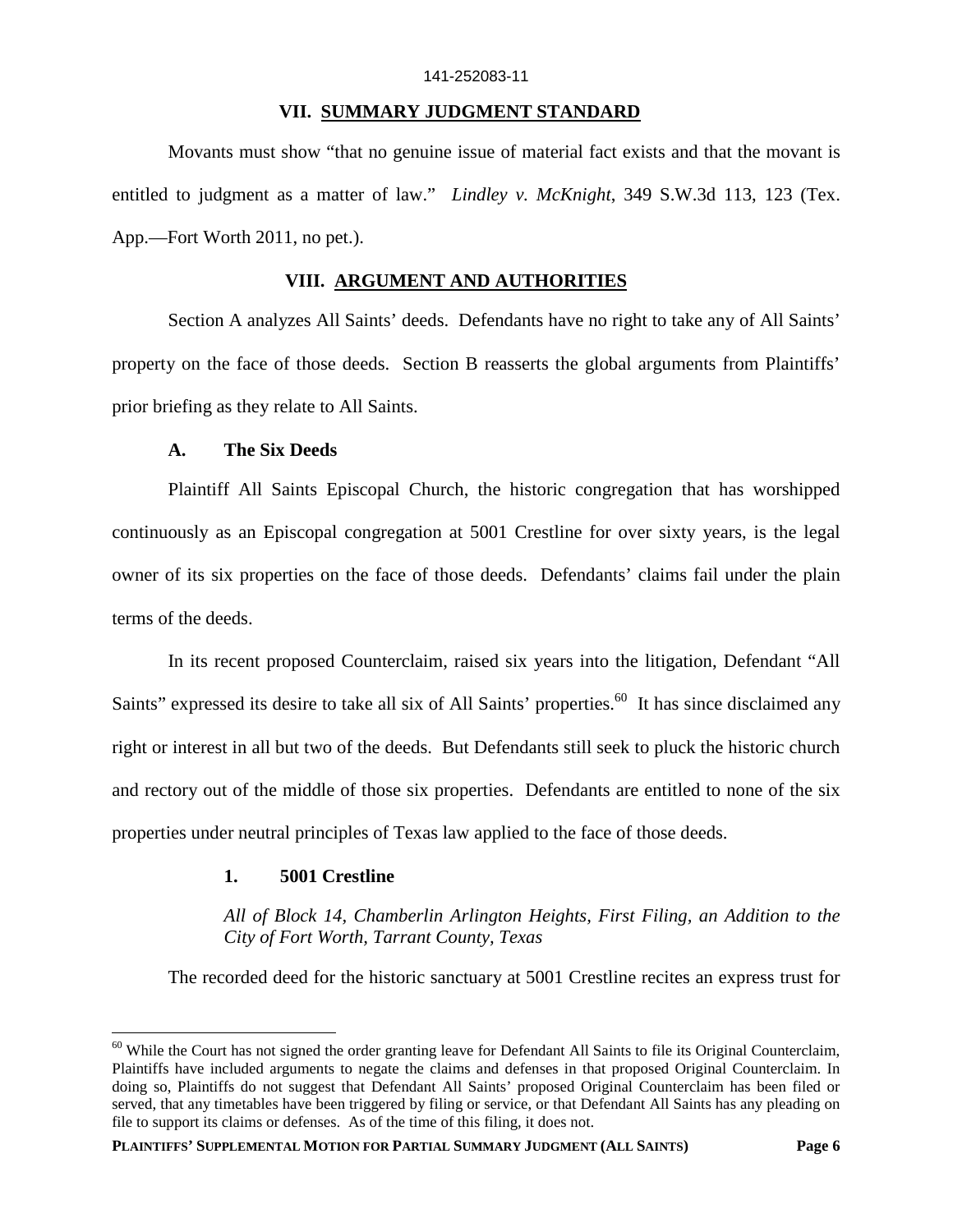the Protestant Episcopal Church on its face.

That 1947 deed conveyed **legal** title to "Charles Avery Mason, as Bishop of the Protestant Episcopal Church, for the Diocese of Dallas, in the State of Texas, [and] his successors in office and assigns."<sup>61</sup> It conveyed **equitable** title to The Episcopal Church, noting:

> This Conveyance, however, is in trust for the use and benefit of the Protestant Episcopal Church, within the territorial limits of what is now known as the said Diocese of Dallas, in the State of Texas, and for this purpose the said CHARLES AVERY MASON, as aforesaid, and his successors in office, shall hold, use, improve, manage and control the above described property in such manner as to him or them, may seem best for the interest of said Church within said Diocese.

The trust was created for consideration of \$5,000 and is thus contractual and irrevocable.<sup>63</sup> Even if it were revocable, however, it has not been revoked. Only the settlors of a trust have the power to revoke it. $64$  Here, the deed makes clear that John P. King and J. Roby Penn—not Defendants—settled this trust.<sup>65</sup> Since they have not revoked it, the property remains in trust for "the Protestant Episcopal Church, within the territorial limits of what [was in 1947] known as the said Diocese of Dallas."<sup>66</sup>

Defendants have made clear that they are not part of the Protestant Episcopal Church, have no relation to the Protestant Episcopal Church, and are in fact adverse to the Protestant Episcopal Church. $67$  Plaintiffs have confirmed the same.

The 1984 declaratory judgment did not destroy this trust in favor of the Church. As the Texas Supreme Court noted, the 1984 judgment transferred only legal title to property that had

<sup>61</sup> JA02523, Warranty Deed (May 8, 1947).

<sup>62</sup> JA02524, *id.*

<sup>63</sup> *Shellberg*, 459 S.W.2d at 470.

<sup>64</sup> *See* Tex. Prop. Code § 112.051.

<sup>65</sup> JA023523-25, Warranty Deed (May 8, 1947).

<sup>66</sup> *Id.*

<sup>67</sup> JA02710, Dep. of Def. All Saints at 78:9-12; *see also* JA02704, *id.* at 54:7-10 ("We do not consider ourselves to be members of The Episcopal Church in the United States. What -- whatever name it uses, TEC, ECUSA, whatever, we do not consider ourselves to be members of that body.").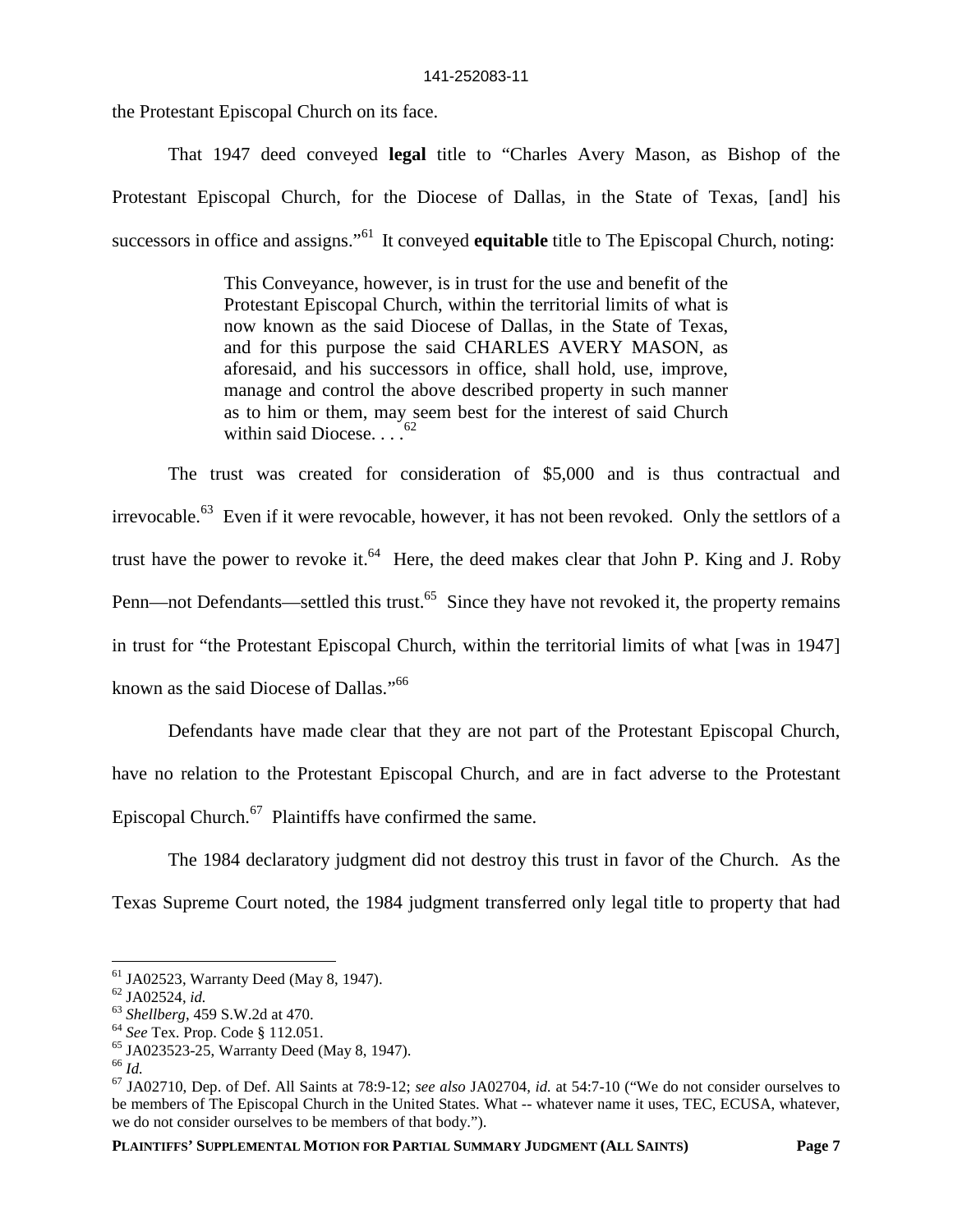been held by a bishop as trustee.<sup>68</sup> As a matter of law, such a transfer of legal title did not divest

The Episcopal Church of its equitable interest.<sup>69</sup>

Indeed, the deed itself confirms that, in granting equitable title to The Episcopal Church, the grantors did not intend the property to depart from The Episcopal Church in the event of a controversy concerning the local bishop:

> [I]n the event of . . . resignation, suspension, deposition or removal from office for any cause of any Bishop in whom . . . be vested the title to the above described premises, as trustee under this instrument, then, and in that event, the senior [Presiding] Bishop of the Protestant Episcopal Church in the United States of America shall be held and deemed to be, for the purpose of sustaining and perpetuating the trust, the successor in office of said Bishop, until vacancy shall have been regularly filled.

Additionally, under All Saints' bylaws, the property is held in trust for the Church.<sup>70</sup>

Thus, 5001 Crestline is held in an express, irrevocable trust in favor of The Episcopal

Church. The Corporation of the Episcopal Diocese of Fort Worth serves merely as trustee.

When, as here, a trustee and beneficiary of a trust become adverse, Texas civil courts may

remove and replace the trustee.<sup>71</sup> If Defendant Corporation is found to be trustee of Plaintiff the

Protestant Episcopal Church's trust, the Court should remove Defendant and name Plaintiff All

Saints as the trustee of that trust for The Episcopal Church.

<sup>68</sup> *Episcopal Diocese*, 422 S.W.3d at 648 ("The 1984 judgment vested legal title of the transferred property in the Fort Worth Corporation . . . .").

<sup>69</sup> *See Binford v. Snyder*, 189 S.W.2d 471, 473 (Tex. 1945) (noting that, "[w]herever property, real or personal, which is already impressed with or subject to a trust of any kind, . . . is conveyed or transferred by the trustee, . . . the transferee "holds the property subject to the same trust which before existed"); *see also Maple Mortg., Inc. v. Chase Home Mortg. Corp.*, 81 F.3d 592, 597 (5th Cir. 1996) (explaining that, under Texas law, a person who holds only legal title cannot transfer equitable title); *Perfect Union Lodge No. 10 v. InterFirst Bank of San Antonio, N.A.*, 748 S.W.2d 218, 220 (Tex. 1988) (explaining that "separation of the legal and equitable estates in the trust property is the basic hallmark of the trust entity").

<sup>&</sup>lt;sup>70</sup> JA02639, Bylaws of All Saints Episcopal Church art. XI (Jan. 29, 2012) ("All real and personal property held by or for the benefit of All Saints' Episcopal Church is held in trust for the Episcopal Church and the Diocese thereof in which the Church is located.").

<sup>&</sup>lt;sup>71</sup> Tex. Prop. Code § 113.082(a)(1), (4) ("[O]n the petition of an interested person and after hearing, a court may, in its discretion, remove a trustee . . . if (1) the trustee materially violated or attempted to violate the terms of the trust and the violation or attempted violation results in a material financial loss to the trust . . . or (4) the court finds other cause for removal.").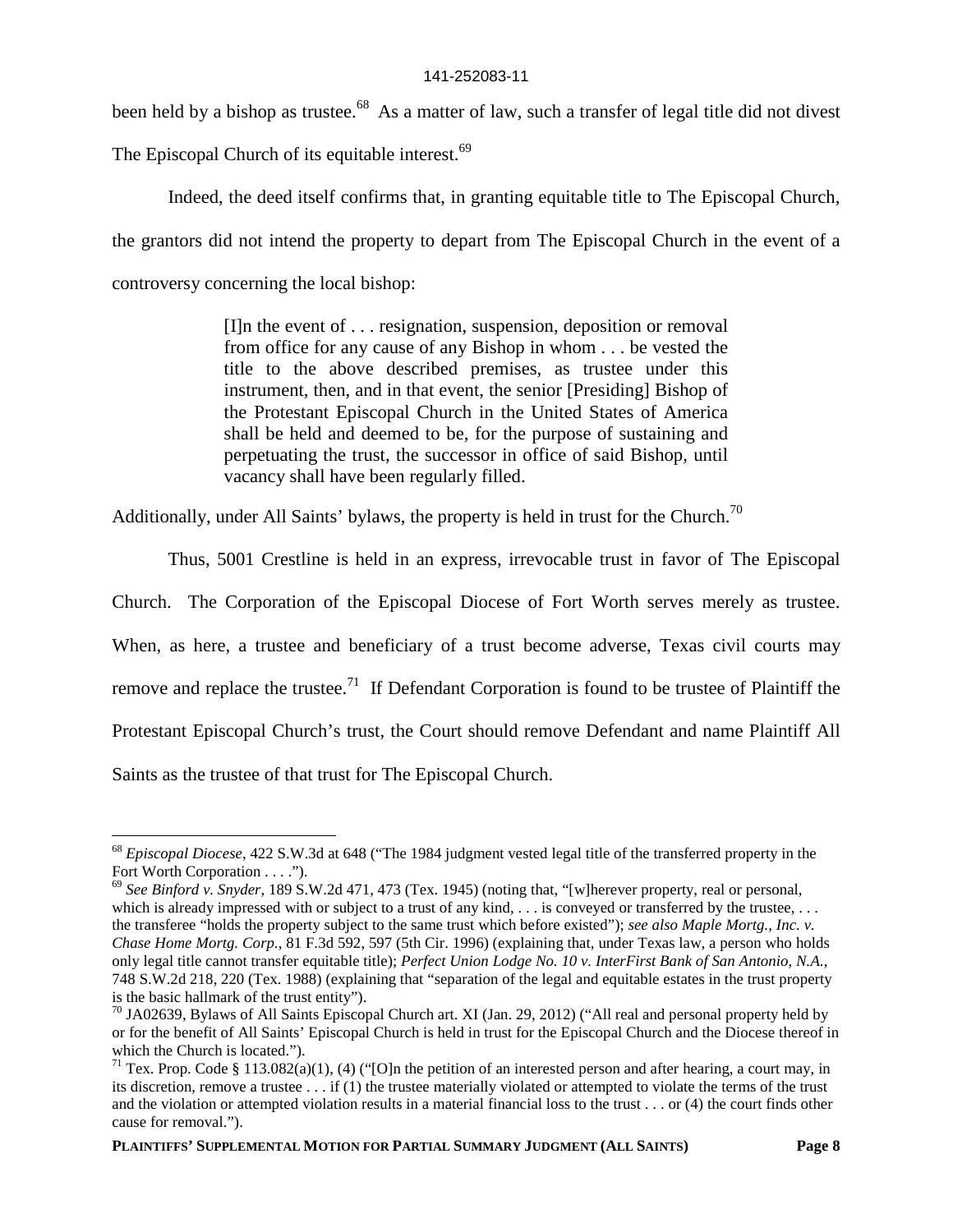Beyond the express trust on the face of the deed, Plaintiffs and not Defendants are legally entitled to this property for the same reasons as for 5003 Dexter, set forth below and incorporated herein.

### **2. 5003 Dexter**

*All of lots 6, 7, and 8, and the West 15 feet of Lot 5, and the East 20 feet of Lot 9, all in Block 26, of Chamberlin Arlington Heights, First Filing, an addition to the City of Fort Worth, Tarrant County, Texas*

The deed to 5003 Dexter conveyed legal title to "The Rt. Rev. C. Avery Mason, Bishop of the Protestant Episcopal Church, Diocese of Dallas, in the State of Texas."<sup>72</sup> Pursuant to the 1984 declaratory judgment, while legal title of 5003 Dexter was transferred to the Corporation of the Episcopal Diocese of Fort Worth, beneficial trust remained in the parish for which the property was acquired. Under Canon 18.2 of the Constitution and Canons of the Episcopal Diocese of Fort Worth—which Defendant "All Saints" claims provides "the basis of the trust clause defendants are asserting"<sup>73</sup>—"Real property *acquired by the Corporation for the use of a particular Parish*, Mission or Diocesan School *shall be held by the Corporation in trust for the use and benefit of such Parish*, Mission or Diocesan School."<sup>74</sup>

As the 5003 Dexter deed shows, this property originally was acquired in 1951 and has since continually been used by Plaintiff All Saints—the Episcopal congregation established in 1947 and the only relevant congregation existing at the time this property was acquired. In fact, Defendant Diocese has testified that it has "no objection to [All Saints' vestry's] vote to remain in The Episcopal Church"<sup>75</sup> and has "for purposes of this lawsuit always conceded that All Saints' Episcopal Church stayed with the national church and opted not to go with [Defendants']

 $72$  JA02527, General Warranty Deed (Mar. 15, 1951).

<sup>73</sup> JA02718-19, Dep. of Def. All Saints at 113:23-114:5; *see also* Defendant "All Saints" Original Counterclaim.

<sup>&</sup>lt;sup>74</sup> JA00212, The Constitution and Canons of the Episcopal Diocese of Fort Worth, Canon 18.2 (2006) (emphasis added).

<sup>75</sup> A3945, Dep. of Def. Diocese at 232:24–25.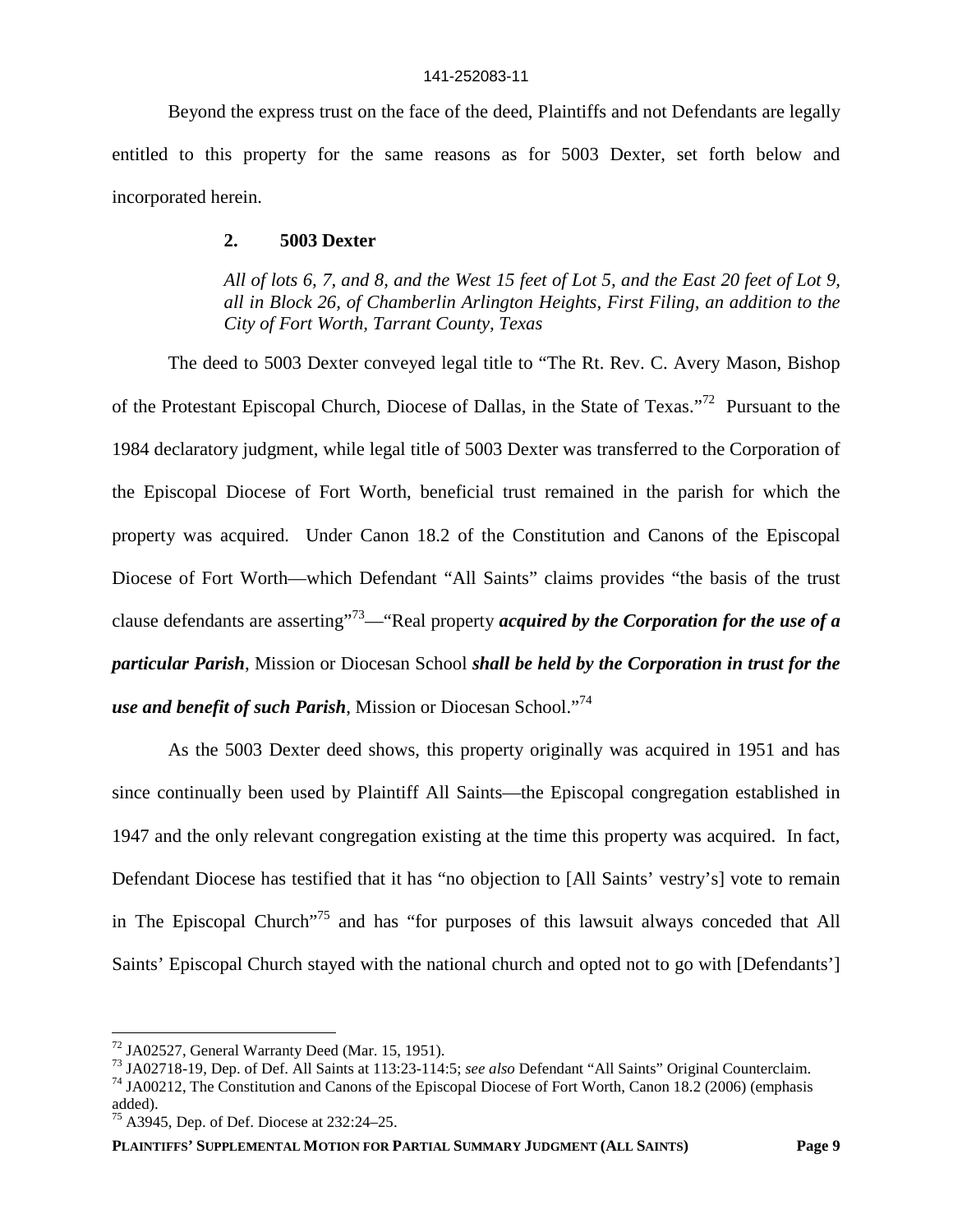diocese."<sup>76</sup> Moreover, Plaintiff All Saints was the only relevant Parish existing as of the 1984 judgment that transferred legal title of 5003 Dexter to the Diocesan Corporation.

Unlike Plaintiff All Saints, Defendant "All Saints" did not exist when 5003 Dexter was conveyed to Bishop Mason or when that property was acquired by the Diocesan Corporation for the use of Plaintiff All Saints. In fact, Defendant "All Saints" was not formed until 2009, after its founders "had resigned from the vestry of All Saints' Episcopal Church on Crestline Road," and it admits that it is an entirely "separate entit[y]" from the continuing All Saints Episcopal Church.<sup>77</sup> Also, considering that Defendant "All Saints" never took "any actions purporting to change or replace the governing documents of plaintiff All Saints' Episcopal Church<sup>"78</sup> or "any actions purporting to strike or remove or punish vestry members of plaintiff All Saints' Episcopal Church,"<sup>79</sup> it has not replaced Plaintiff All Saints. In sum, Plaintiff All Saints is the Parish for which 5003 Dexter was acquired, and Defendant "All Saints"—which was not formed until 2009—cannot claim any beneficial interest in that property. Additionally, under All Saints' bylaws, the property is held in trust for the Church.<sup>80</sup>

Defendant "All Saints" resists this obvious conclusion by asserting that Canon 18.2 requires that 5003 Dexter be held in trust for it because it is the parish "in communion with" the Defendant Diocese.<sup>81</sup> But as Defendant "All Saints" conceded, the trust language in Canon 18.2 says nothing about being "in communion with" or being a "member of" the Defendant Diocese. $82$ Instead, the plain language of Canon 18.2 says that the beneficial trust is for the "particular" Parish for which the property was acquired. Here, the only Parish for which the property was

**PLAINTIFFS' SUPPLEMENTAL MOTION FOR PARTIAL SUMMARY JUDGMENT (ALL SAINTS) Page 10**

<sup>76</sup> A4320, Dep. of Def. Diocese at 233:3–7.

<sup>77</sup> JA02703, JA02707, JA02712, Dep. of Def. All Saints at 52:12-19; 68:7-9; 86:7-9.

<sup>78</sup> JA02711, Dep. of Def. All Saints at 85:3-12.

 $79$  JA02712, Dep. of Def. All Saints at 86:1-6.

<sup>80</sup> JA02639, Bylaws of All Saints Episcopal Church art. XI (Jan. 29, 2012) ("All real and personal property held by or for the benefit of All Saints' Episcopal Church is held in trust for the Episcopal Church and the Diocese thereof in which the Church is located.").

 $81$  JA02719, Dep. of Def. All Saints at 115:3-8.

 $82$  JA02720, Dep. of Def. All Saints at 118:4-8.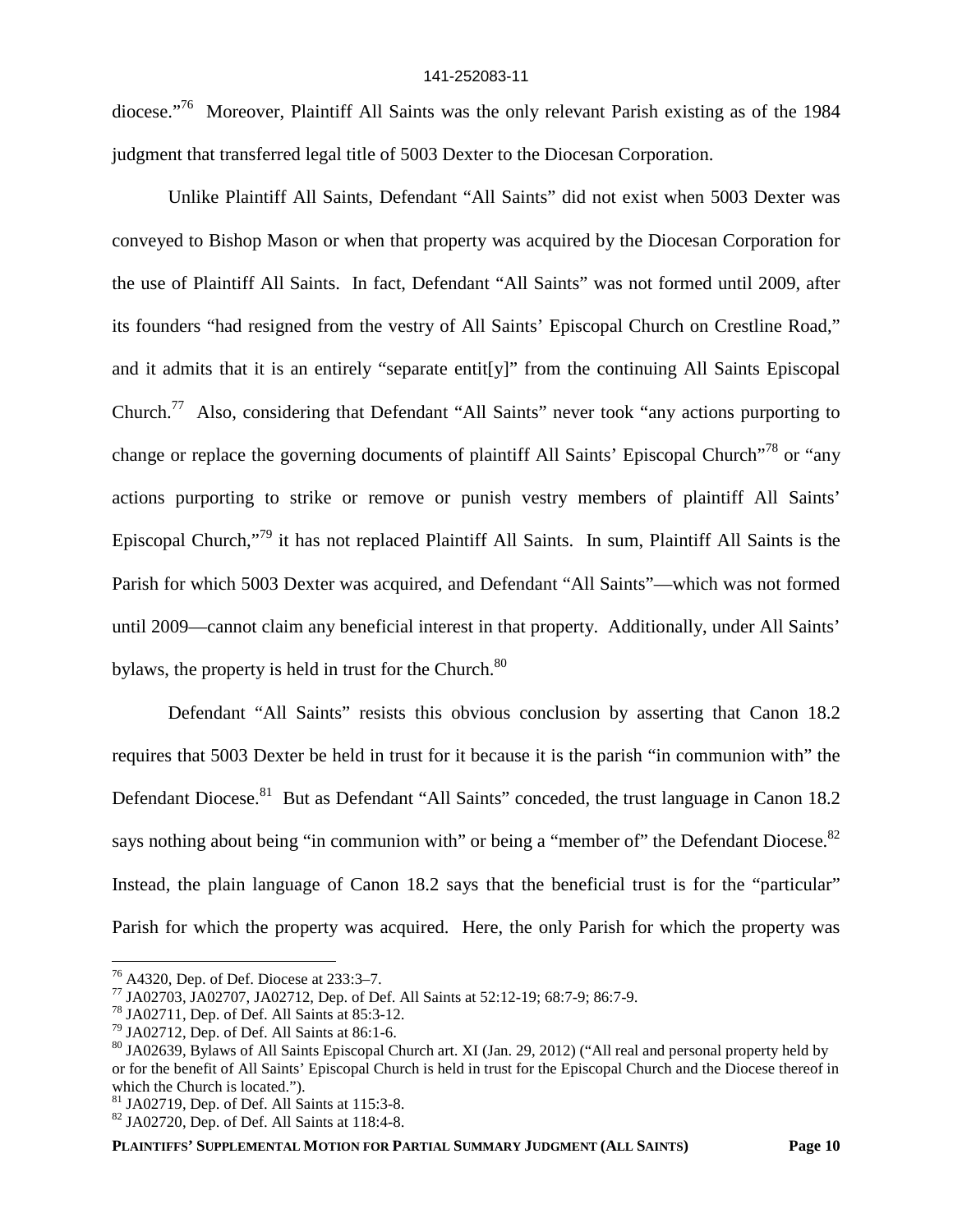acquired is Plaintiff All Saints, which (1) has existed continually since 1947, (2) has remained with The Episcopal Church, and (3) has not been replaced by Defendant "All Saints." Accordingly, under Texas law, Defendant Corporation must be removed as trustee of Plaintiff All Saints' trust as regards 5003 Dexter, given Defendants' adversity to Plaintiffs, with control returned to Plaintiff All Saints.<sup>83</sup>

### **3. 5001 Dexter – Disclaimed by Defendant**

*Lots 1 and 2, Block 26, Chamberlin Arlington Heights, First Filing, an Addition to the City of Fort Worth, Tarrant County, Texas*

As an initial matter, Defendant "All Saints" has already disclaimed any right, interest, or

claim in 5001 Dexter:

Q. Is defendant All Saints' Episcopal Church making a claim to the property reflected in the deed in Exhibit 4 [*i.e.* 5001 Dexter]?

A.  $I - no.<sup>84</sup>$ 

Indeed, Defendant "All Saints" has disclaimed all interest in *every* property that, like

5001 Dexter, the Corporation of the Episcopal Diocese of Fort Worth does not hold legal title to:

Q. Okay. So any properties that are not held legally by the Diocesan Corporation are not disputed in this lawsuit, those go with plaintiff All Saints' Episcopal Church?

A. I would say that's correct, yes.

Q. Okay. And that's defendant All Saints' Episcopal Church's official position in this litigation?

A.  $Yes.<sup>85</sup>$ 

For this reason alone, Plaintiffs are entitled to summary judgment as regards the 5001 Dexter

property.

<sup>83</sup> *See* Tex. Prop. Code § 113.082(a)(1), (4).

<sup>84</sup> JA02715, Dep. of Def. All Saints at 100:21-24.

<sup>85</sup> JA02710, Dep. of Def. All Saints at 81:16-24.

**PLAINTIFFS' SUPPLEMENTAL MOTION FOR PARTIAL SUMMARY JUDGMENT (ALL SAINTS) Page 11**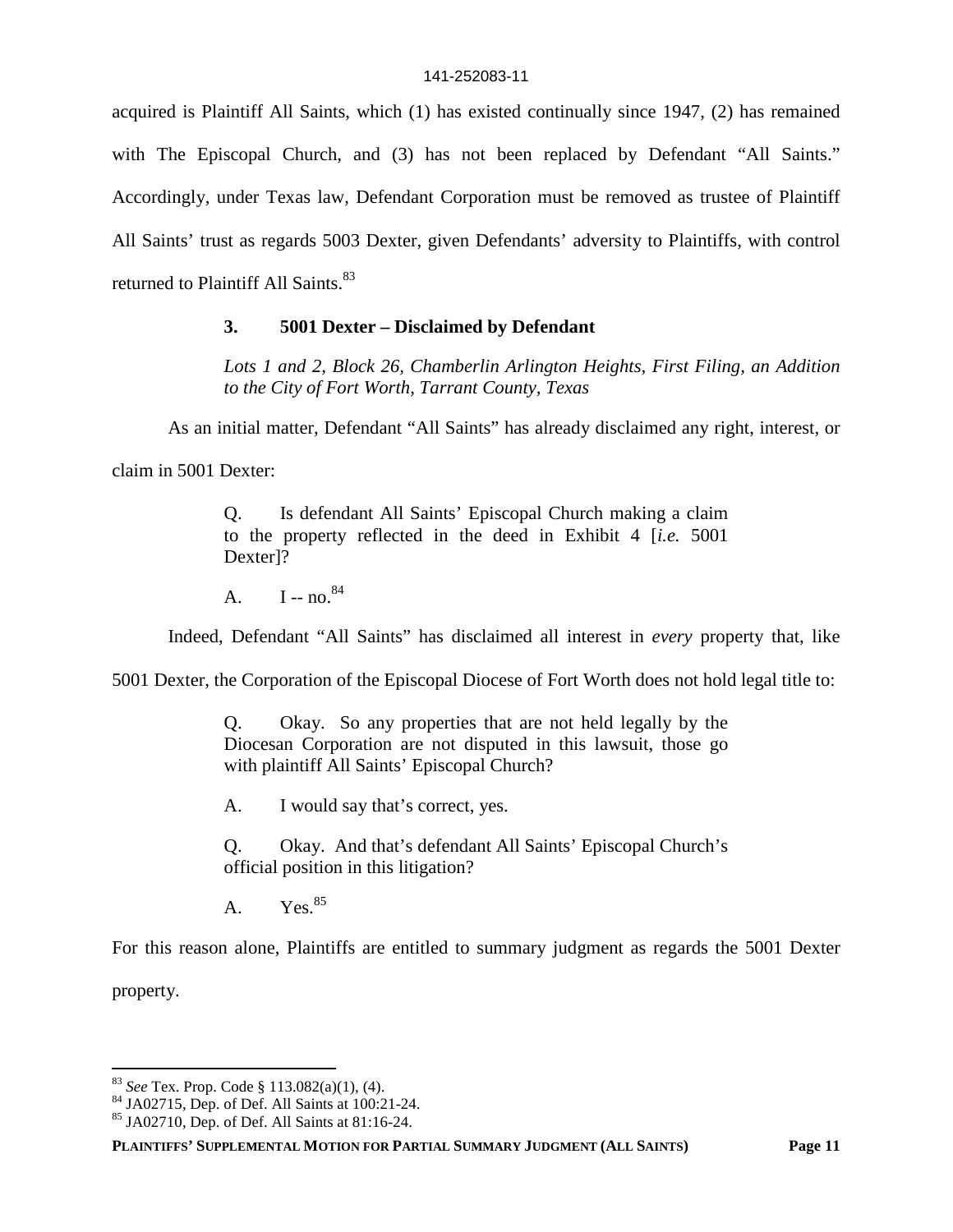Regardless of Defendant "All Saints" disclaimer, however, Plaintiff All Saints is entitled to possess 5001 Dexter under the deed's plain language, which conveyed 5001 Dexter to "All Saints Episcopal Church" in 1995.<sup>86</sup> This can only mean Plaintiff All Saints. Plaintiff All Saints has continuously operated All Saints Episcopal Church as a congregation of The Episcopal Church, in accordance with its charter and bylaws, for nearly 70 years. And Defendant Diocese has testified that it has "no objection to [All Saints' vestry's] vote to remain in The Episcopal Church<sup>37</sup> and has "for purposes of this lawsuit always conceded that All Saints' Episcopal Church stayed with the national church and opted not to go with [Defendants'] diocese."<sup>88</sup>

Defendant "All Saints," on the other hand, has no relation to the "All Saints Episcopal Church" existing in 1995 and openly admits that it is an entirely "separate entit[y]." Defendant "All Saints" was formed in 2009 after its founders "had resigned from the vestry of All Saints' Episcopal Church on Crestline Road."<sup>89</sup>

Further, even if this were not the case, 5001 Dexter is held in trust for The Episcopal Church. In 1995, when Plaintiff All Saints acquired this property, its governing local bylaws read that it acquired all property in trust for the Protestant Episcopal Church and "the Diocese thereof"—that is, the Diocese *of* the Protestant Episcopal Church.<sup>90</sup> That governing trust remains in its bylaws to this day, creating an unrevoked trust over the property in favor of the Church and the Diocese of that Church.<sup>91</sup> Defendant "All Saints" has never purported to supersede or replace those governing bylaws, and in fact has no local bylaws of its own.<sup>92</sup> Defendants do not (and cannot) claim to be the Protestant Episcopal Church or any Diocese of the Protestant Episcopal Church and so rightly disclaimed any interest in this property.

<sup>86</sup> JA02540, Warranty Deed with Vendor's Lien (July 10, 1995).

 $87$  A3945, Dep. of Def. Diocese at 232:24–25.

<sup>88</sup> A4320, Dep. of Def. Diocese at 233:3–7.

<sup>89</sup> JA02703, JA02707, JA02712, Dep. of Def. All Saints at 52:12-19; 68:7-9; 86:7-9.

 $90$  JA02572, Bylaws of All Saints' Episcopal Church at 10 (Nov. 19, 1992).

<sup>&</sup>lt;sup>91</sup> JA02639, Bylaws of All Saints' Episcopal Church at 8 (Jan. 29, 2012).

<sup>92</sup> JA02711-12, Dep. of Def. All Saints at 84:15-86:6.

**PLAINTIFFS' SUPPLEMENTAL MOTION FOR PARTIAL SUMMARY JUDGMENT (ALL SAINTS) Page 12**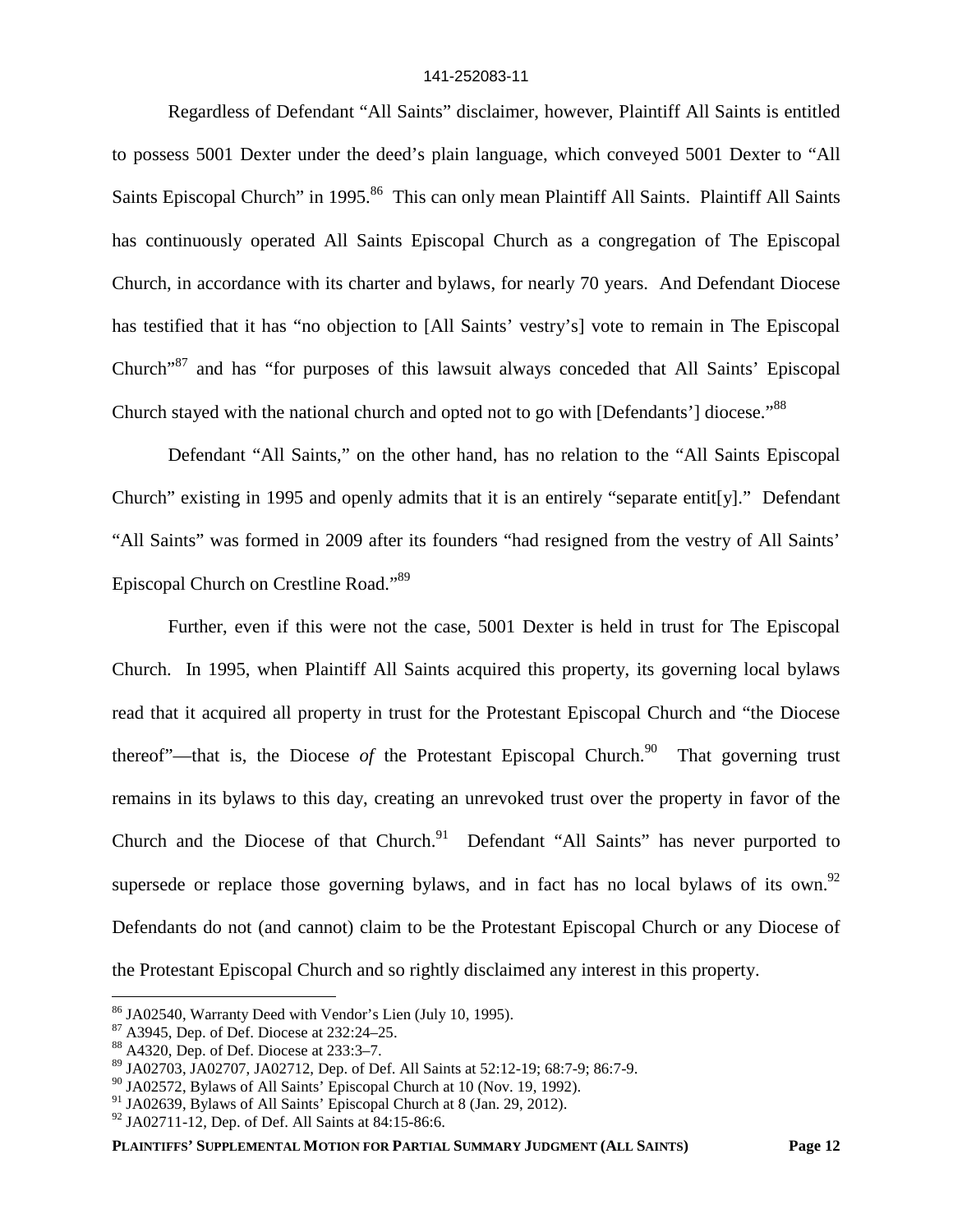### **4. 4936 Dexter – Disclaimed by Defendant**

*The South 122 feet of Lots 21, 22 and 23 and the South 122 feet of the West 15 feet of Lot 24, all in Block 15, Chamberlin Arlington Heights, First Filing, an Addition to the City of Fort Worth, Tarrant County, Texas*

Like 5001 Dexter, Defendant "All Saints" openly disclaimed any right, interest, or claim

in to 4936 Dexter, and for this reason alone, Plaintiffs are entitled to summary judgment as

regards the 4936 Dexter property:

Q. Okay. Defendant All Saints' Episcopal Church is not making a claim to the property represented by this deed [*i.e.*, the deed for 4936 Dexter]?

 $A.$  No.  $93$ 

Further, like 5001 Dexter, the deed to 4936 Dexter names the Grantee as "All Saints Episcopal Church."<sup>94</sup> And for the same reasons that applied to 5001 Dexter, incorporated herein, this language in the 4936 Dexter deed can refer only to Plaintiff All Saints, a parish of The Episcopal Church. Additionally, under All Saints' bylaws, the property is held in trust for the Church.<sup>95</sup>

## **5. 4939 Dexter – Disclaimed by Defendant**

*The West 90 feet of Lot A, Block 25, Chamberlin Arlington Heights, First Filing, an Addition to the City of Fort Worth, Tarrant County, Texas*

The deed to 4939 Dexter names as Grantee "All Saints Episcopal Church, a Texas Non-

Profit Corporation."<sup>96</sup> A corporation known as "All Saints Episcopal Church" thus holds legal

and beneficial title to this property.

Defendant "All Saints" repeatedly disclaimed any interest in property where legal or

beneficial title is vested in All Saints' Episcopal Church, a Texas Non-Profit Corporation:

 $93$  JA02715, Dep. of Def. All Saints at 100:25-101:13.

<sup>&</sup>lt;sup>94</sup> JA02537, Warranty Deed with Vendor's Lien (Sept. 12, 2003).

<sup>&</sup>lt;sup>95</sup> JA02639, Bylaws of All Saints Episcopal Church art. XI (Jan. 29, 2012) ("All real and personal property held by or for the benefit of All Saints' Episcopal Church is held in trust for the Episcopal Church and the Diocese thereof in which the Church is located.").

<sup>96</sup> JA02535, Warranty Deed with Vendor's Lien (Aug. 20, 1997).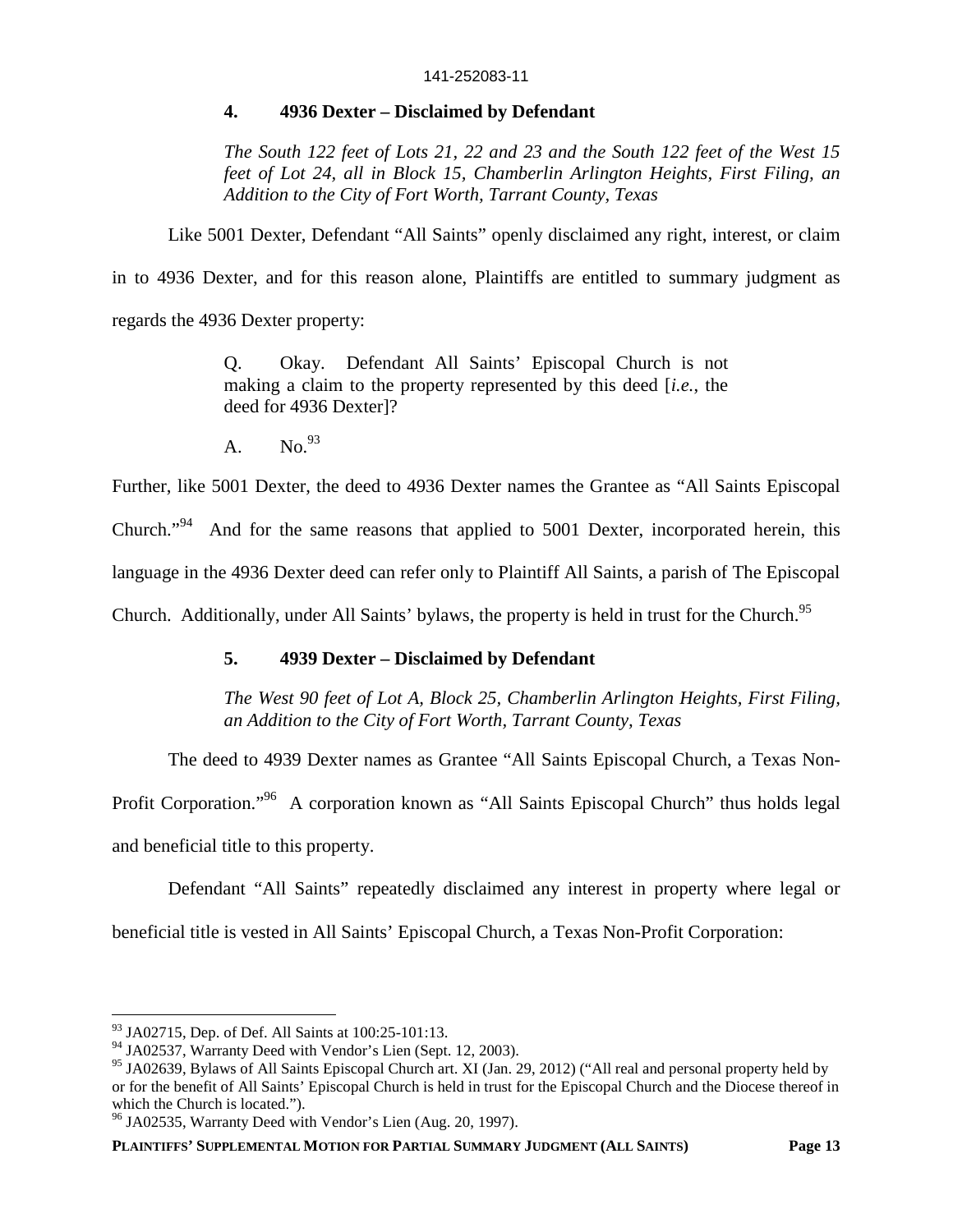Q. Does defendant All Saints' make any claim in this lawsuit to control a corporation in Texas named All Saints' Episcopal Church?

A. No, we do not.  $97$ 

\* \* \*

Q. By extension, defendant All Saints' is not making any claims to property owned by . . . a corporation in Texas called All Saints' Episcopal Church, correct?

A. That's correct, yes.<sup>98</sup>

\* \* \*

Q. Okay. And based on what you said earlier, and I just want to make sure this is clear on the record, defendant All Saints' is not claiming those properties [*i.e.*, those where legal or beneficial title is vested in All Saints Corporation] in this litigation?

- A. I suppose we are not, no.
- Q. And  $\dots$  that's a clean no?  $\dots$
- A. No, no, no.  $99$

And, in addition to generally disclaiming any interest in property where legal or beneficial title was vested in All Saints corporation, Defendant "All Saints" specifically disclaimed any interest in the 4939 Dexter property: "Q. Okay. So defendant All Saints' Episcopal Church makes no claim in this litigation to the property reflected in the deed in Exhibit 6 [*i.e.*, 4939 Dexter], correct? A. Yes."<sup>100</sup> For this reason alone, Plaintiffs are entitled to summary judgment as regards the 4939 Dexter property.

Regardless of Defendant "All Saints'" disclaimer, it has no claim to 4939 Dexter. There is only one corporation known as "All Saints Episcopal Church," and Defendants have neither pleaded<sup>101</sup> nor claimed to be officers of that corporation.<sup>102</sup>

**PLAINTIFFS' SUPPLEMENTAL MOTION FOR PARTIAL SUMMARY JUDGMENT (ALL SAINTS) Page 14**

 $97$  JA02704, Dep. of Def. All Saints at 56:3-6.

<sup>98</sup> JA02704-05, Dep. of Def. All Saints at 57:22-58:6 .

<sup>99</sup> JA02708, Dep. of Def. All Saints at 72:10-23.

<sup>100</sup> JA02716, Dep. of Def. All Saints at 102:21-103: 22.

<sup>&</sup>lt;sup>101</sup> See Defendant "All Saints" Original Counterclaim.

<sup>&</sup>lt;sup>102</sup> JA02704, Dep. of Def. All Saints at 56:7-57:19.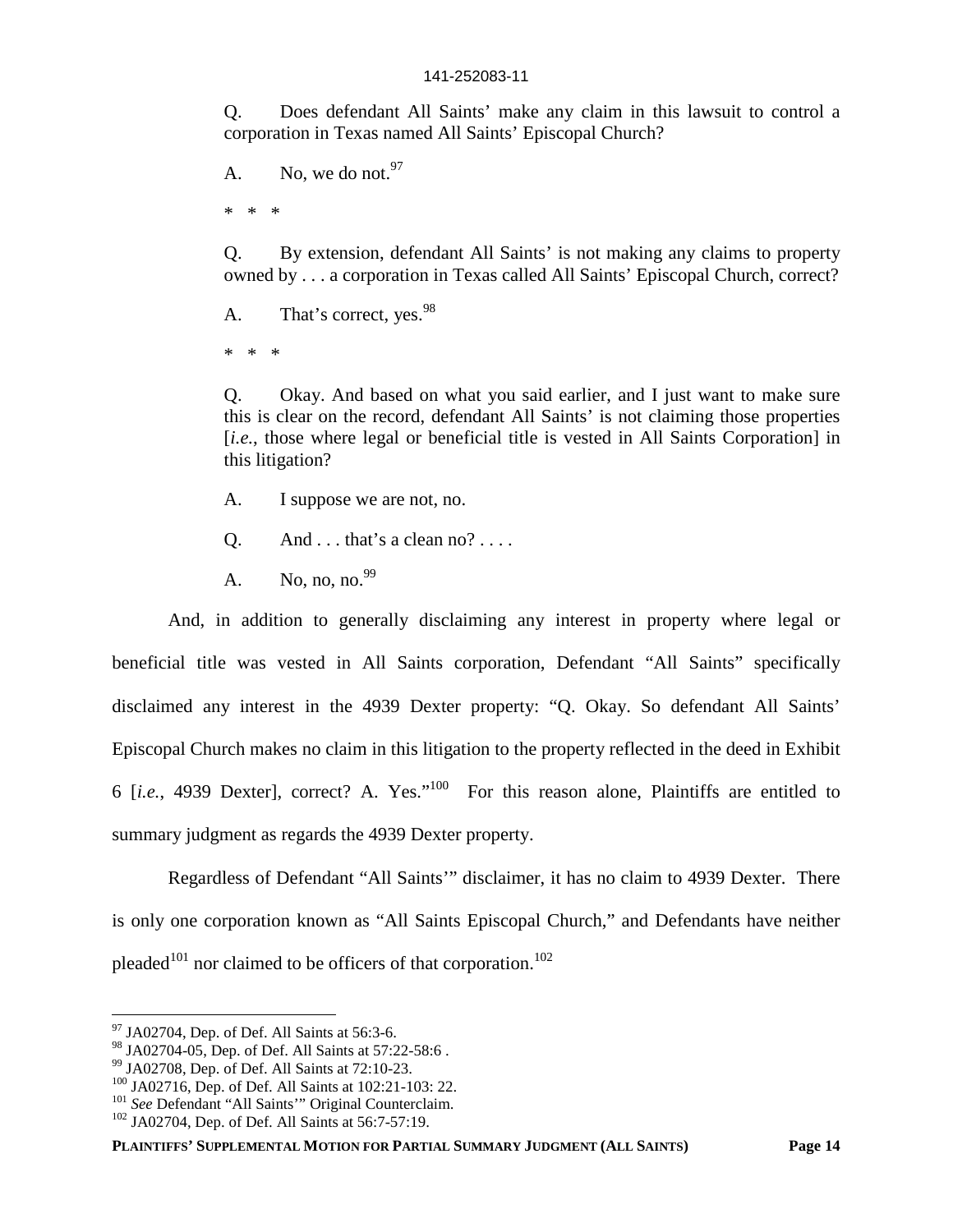Further, since its formation in 1953, "All Saints Episcopal Church, a Texas Non-Profit Corporation" has operated in accordance with its charter and bylaws, which have always subjected the corporation to the Constitution and Canons of The Episcopal Church.<sup>103</sup> In fact, the corporation's purpose is to "maintain[] the worship of God and the preaching of the Gospel according to the doctrine, discipline and worship of the Protestant Episcopal Church in the United States Of America."<sup>104</sup> Additionally, under All Saints' bylaws, the property is held in trust for the Church.<sup>105</sup>

In sum, Defendants have no affiliation with The Episcopal Church or the All Saints corporation, and thus lack any basis to claim property where legal or beneficial title is vested in All Saints Episcopal Church, a Texas Non-Profit Corporation.

### **6. 5005 Dexter – Disclaimed by Defendant**

*Lot 3-R, Block 26, Chamberlin Arlington Heights Addition to the City of Fort Worth, Tarrant County, Texas*

The 5005 Dexter property was conveyed in 1999, and the deed lists the grantee as the "Corporation of the Episcopal Diocese of Fort Worth, *in trust for the use and benefit of All*

### *Saints Episcopal Church, a Texas Non-Profit Corporation*."<sup>106</sup>

As with 4939 Dexter, Defendant "All Saints" disclaimed any interest in property where legal or beneficial title is held by "All Saints Episcopal Church, a Texas Non-Profit Corporation."

> Q. []Can you read who this deed says the property is for the use and benefit of?

A. All Saints' Episcopal Church, a Texas nonprofit corporation.

**PLAINTIFFS' SUPPLEMENTAL MOTION FOR PARTIAL SUMMARY JUDGMENT (ALL SAINTS) Page 15**

<sup>103</sup> *See, e.g.*, JA02632, Bylaws of All Saints' Episcopal Church art. II (Jan. 29, 2012); JA02608, Bylaws of All Saints' Episcopal Church art. II (Jan. 21, 2001); JA02550, Bylaws of All Saints' Episcopal Church art. I (1953). <sup>104</sup> JA02547, Charter of All Saints Episcopal Church art. I (Mar. 30, 1953).

<sup>&</sup>lt;sup>105</sup> JA02639, Bylaws of All Saints Episcopal Church art. XI (Jan. 29, 2012) ("All real and personal property held by or for the benefit of All Saints' Episcopal Church is held in trust for the Episcopal Church and the Diocese thereof in which the Church is located.").

<sup>&</sup>lt;sup>106</sup> JA02532, Warranty Deed with Vendor's Lien (Apr. 29, 1999) (emphasis added).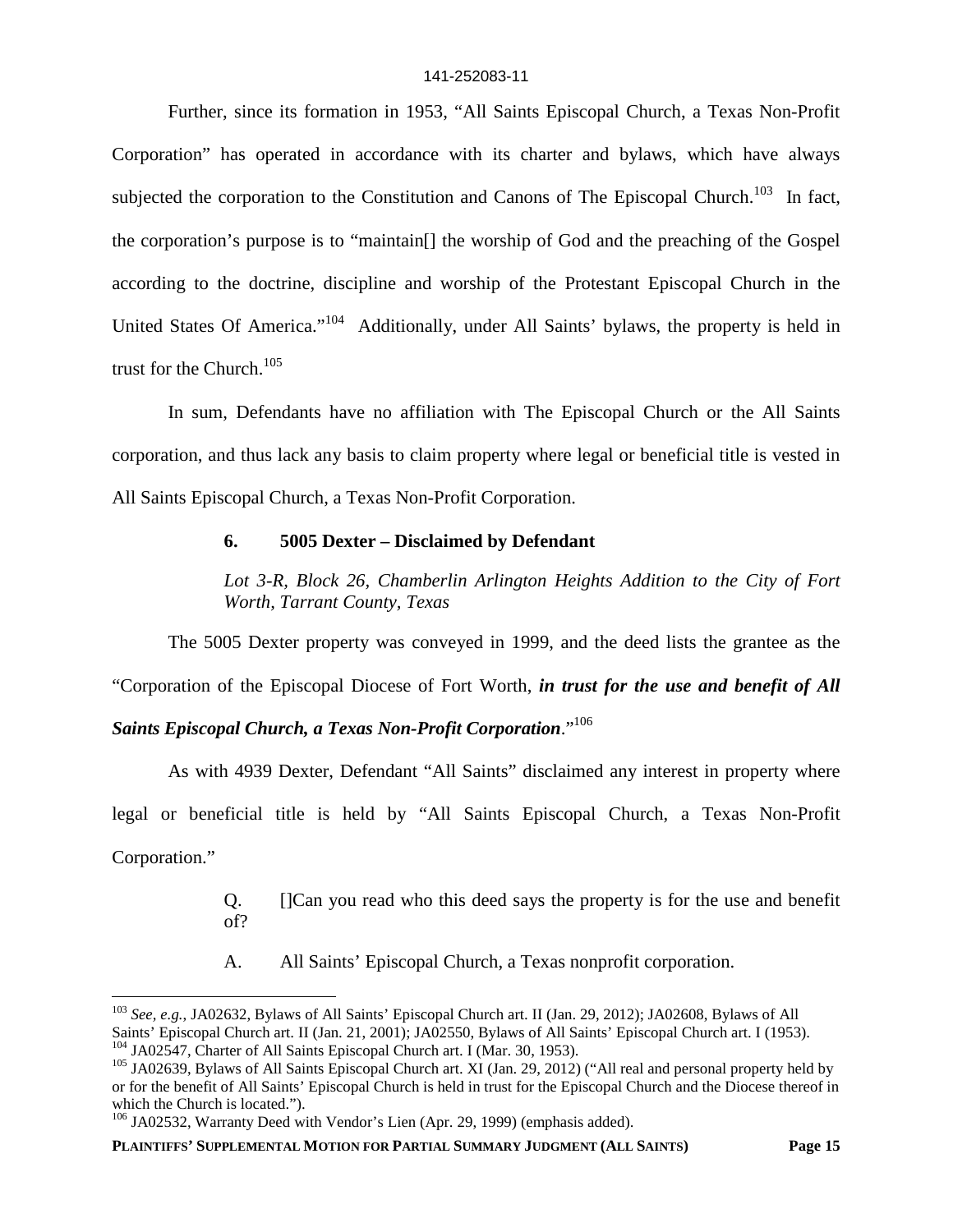Q. And that's not you, correct?

A. We make no claim to that corporation.

Q. Okay. So according to the neutral principles deed, this property is for  $-$  is held by the [diocesan] corporation for the use and benefit of someone other than defendants, correct?

A.  $Yes.<sup>107</sup>$ 

Defendant also specifically affirmed that "defendant All Saints' is not making any claim to the property reflected in the deed in Exhibit 2 [*i.e.*, 5005 Dexter]."<sup>108</sup> Additionally, under All Saints' bylaws, the property is held in trust for the Church.<sup>109</sup>

Plaintiffs thus are entitled to summary judgment as regards the 5005 Dexter property. Moreover, for the reasons stated regarding 4939 Dexter, incorporated herein, Defendant "All Saints" has no right or claim to the All Saints corporation or any property where legal or beneficial title is vested in that corporation.

Accordingly, under Texas law, Defendant Corporation must be removed as trustee of this

trust, given Defendants' adversity to Plaintiffs, with control returned to Plaintiff All Saints.<sup>110</sup>

\* \* \*

Finally, Defendants have repeatedly disclaimed any interest in All Saints Episcopal School—to the Court, to Plaintiffs, and under oath.<sup>111</sup> All Saints Episcopal School is not at issue in this case, Defendants have no claim to it, and should there ever be new statements by Defendants otherwise, they should be rejected.

**PLAINTIFFS' SUPPLEMENTAL MOTION FOR PARTIAL SUMMARY JUDGMENT (ALL SAINTS) Page 16**

<sup>107</sup> JA02717, Dep. of Def. All Saints at 106:3-19.

<sup>108</sup> JA02717, Dep. of Def. All Saints at 106:14-23.

<sup>&</sup>lt;sup>109</sup> JA02639, Bylaws of All Saints Episcopal Church art. XI (Jan. 29, 2012) ("All real and personal property held by or for the benefit of All Saints' Episcopal Church is held in trust for the Episcopal Church and the Diocese thereof in which the Church is located.").

<sup>110</sup> *See* Tex. Prop. Code § 113.082(a)(1), (4).

<sup>&</sup>lt;sup>111</sup> A4542, Jambor Aff. ¶ 6 (Def. Iker: "[T]his has nothing to do with All Saints' School. It's incorporated, it owns its property, it has its own board and corporation. I don't have any claim to it. The diocese never has."); Defs. Resp. to Pls. Mot. for Partial Summ. J. at 40 ("Defendants concede they do not claim legal or beneficial title to All Saints Episcopal School . . . ."); A4317, Dep. of Def. Diocese at 218:12-25.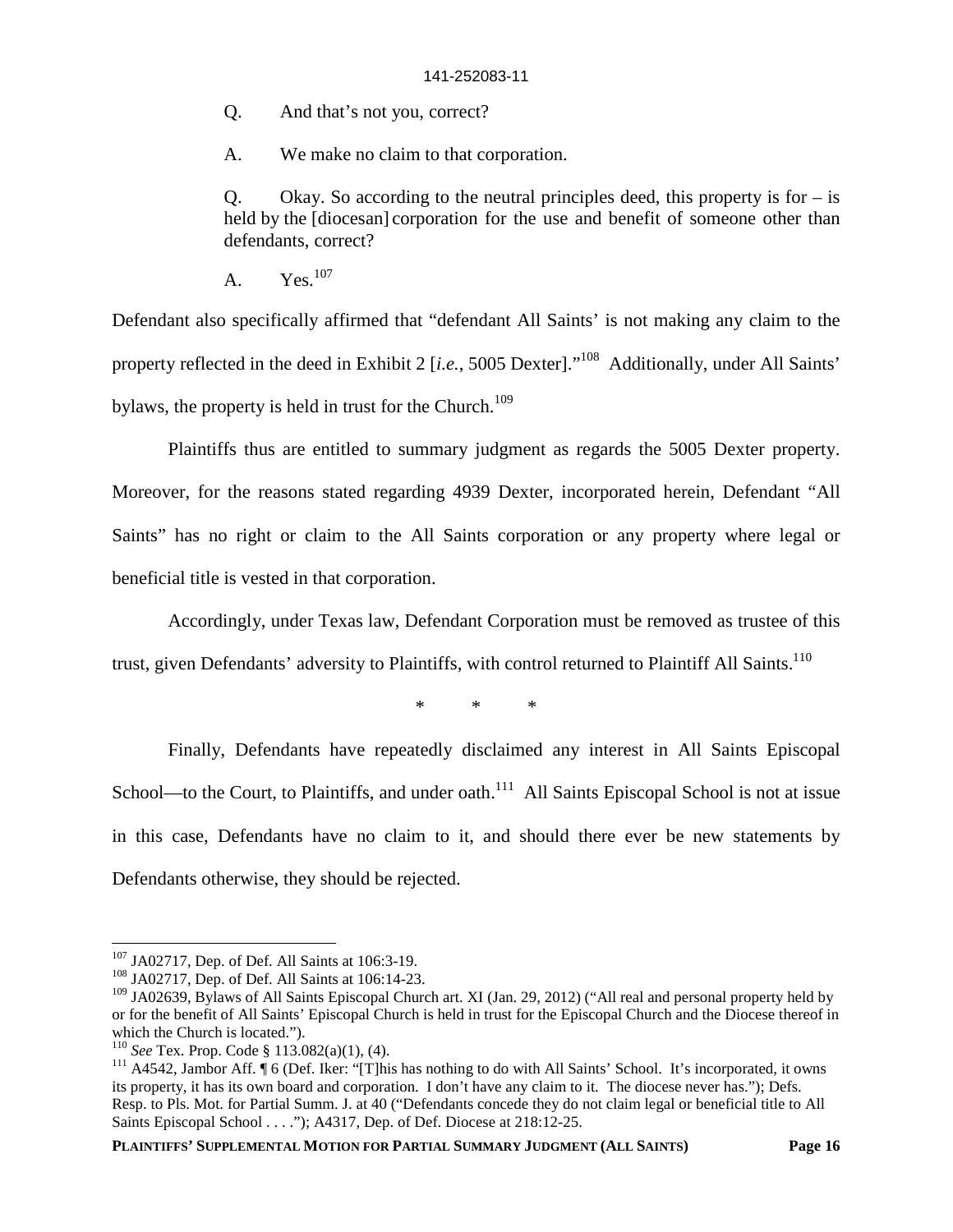### **B. The Global Arguments**

On March 2, 2015, the Court granted Defendants' motion for partial summary judgment and denied Plaintiffs' motion for partial summary judgment "except with respect to claims relating to All Saints' Episcopal Church (Fort Worth)."<sup>112</sup>

Plaintiffs thus reassert and incorporate by reference as if fully set forth herein the arguments, authorities, and evidence of their prior briefing, applied here in support of Plaintiffs' claims relating to All Saints' Episcopal Church (Fort Worth) and in defense against all Defendants' claims relating to All Saints' Episcopal Church (Fort Worth).

In addition, Plaintiffs specifically incorporate by reference as if fully set forth herein the arguments, authority, and evidence in Plaintiffs' December 1, 2015 Motion for Partial Summary Judgment at pp. 34-81, December 22, 2015 Response to Defendants' Second Motion for Partial Summary Judgment at pp. 45-93, and January 23, 2015 Reply in Support of Plaintiff's Motion for Partial Summary Judgment at pp. 38-75.

### **1. The Court's March 2, 2015 Order Violates the U.S. Constitution**

The Texas Supreme Court remanded this case to see if the property issues could be resolved under neutral principles without running into ecclesiastical questions. That was a matter of developing the factual record.

But the Texas Supreme Court warned that *if* the property case could not be resolved solely under neutral principles without reaching ecclesiastical questions, *then* deference was still required on those ecclesiastical questions — even if deferring on those ecclesiastical questions would "effectively determine the property rights in question."<sup>113</sup>

As it turned out, once the record was developed, this case could not be resolved without reaching ecclesiastical questions. Defendants admitted that the corporation holds all property in

<sup>112</sup> Order on Mots. for Partial Summ. J. (Mar. 2, 2015).

<sup>113</sup> *Masterson*, 422 S.W.3d at 606 (emphasis added) (citations omitted).

**PLAINTIFFS' SUPPLEMENTAL MOTION FOR PARTIAL SUMMARY JUDGMENT (ALL SAINTS) Page 17**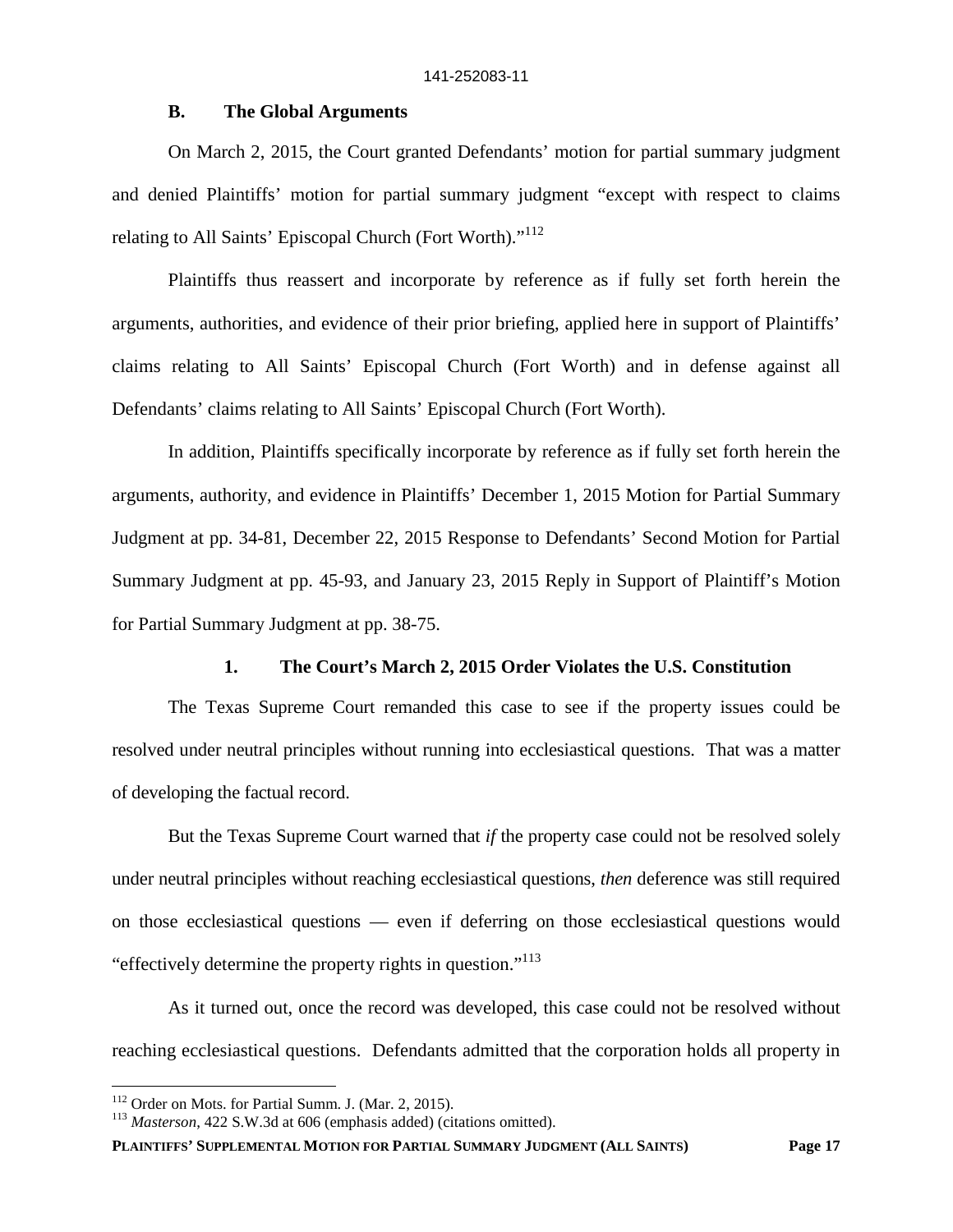trust for separate religious bodies — the Episcopal Diocese and Episcopal Congregations — and so awarding the property meant answering who represents the Episcopal Diocese and Episcopal Congregations.<sup>114</sup> As one Defendant put it, "Our claims are based on our membership in the diocese; simple as that." $115$ 

And Defendants do not deny that the Court decided these deeply ecclesiastical questions. In fact, they celebrate it, announcing publicly after the March 2, 2015 partial summary judgment that: "The court has declared that I am the Bishop of the Episcopal Diocese of Fort Worth . . . ."; <sup>116</sup> "the court has confirmed the Diocese's right to dissociate from TEC . . . .";<sup>117</sup> and "the Hon. John Chupp has ruled that [Defendants] control the Episcopal Diocese of Fort Worth . . . . "<sup>118</sup>

There is no question, under the Texas Supreme Court's opinions in this matter and under the longstanding U.S. Supreme Court cases they recognized, that these are fundamentally religious questions of church polity and internal church governance and hierarchy. "Nor is there any dispute that questions of church discipline and the composition of the church hierarchy are at the core of ecclesiastical concern," and when ecclesiastical tribunals "decide disputes over **the government and direction of subordinate bodies**, *the Constitution requires* that civil courts accept their decisions as binding upon them."<sup>119</sup> The Texas Supreme Court already held in this case that The Episcopal Church is hierarchical from the top down, and that the Diocese is a "subordinate Episcopal affiliate" of The Episcopal Church.<sup>120</sup>

<sup>114</sup> Defs.' Second Mot. for Partial Summ. J. at 41; *see also* JA00113, The Constitution and Canons of the Episcopal Diocese of Fort Worth, art. 13 (1982); Second Am. Third-Party Pet. of Intervenor the Corporation of the Episcopal Diocese of Fort Worth  $\frac{1}{3}$  5 (July 15, 2014); A3948, Dep. of Def. Corp. at 17:16-19; A4274, Dep. of Def. Diocese at 49:2-5; Aff. of Jack Iker ¶ 6 (attached in support of Defs.' Second Mot. for Partial Summ. J.); JA02710, Dep. of Def. All Saints at 78:13-21.

<sup>115</sup> JA02710, Dep. of Def. All Saints at 78:13-18.

<sup>116</sup> JA02783-84, Letter from Defendant Iker to All Saints' Episcopal Church (Mar. 6, 2015).

<sup>117</sup> A4537, *Court denies TEC claims to Diocesan property* & *Trial court ruling expected soon*, DEFENDANTS' LITIGATION BLOG, http://www.fwepiscopal.org/news/2ndmsj.html (last visited May 4, 2015).

<sup>118</sup> *Id.*

<sup>119</sup> *Serbian E. Orthodox Diocese v. Milivojevich*, 426 U.S. 696, 717, 724-25 (1976) (emphasis added).

<sup>120</sup> *Masterson*, 422 S.W.3d at 600, *see also id.* at 608; *Episcopal Diocese of Fort Worth*, 422 S.W.3d at 647.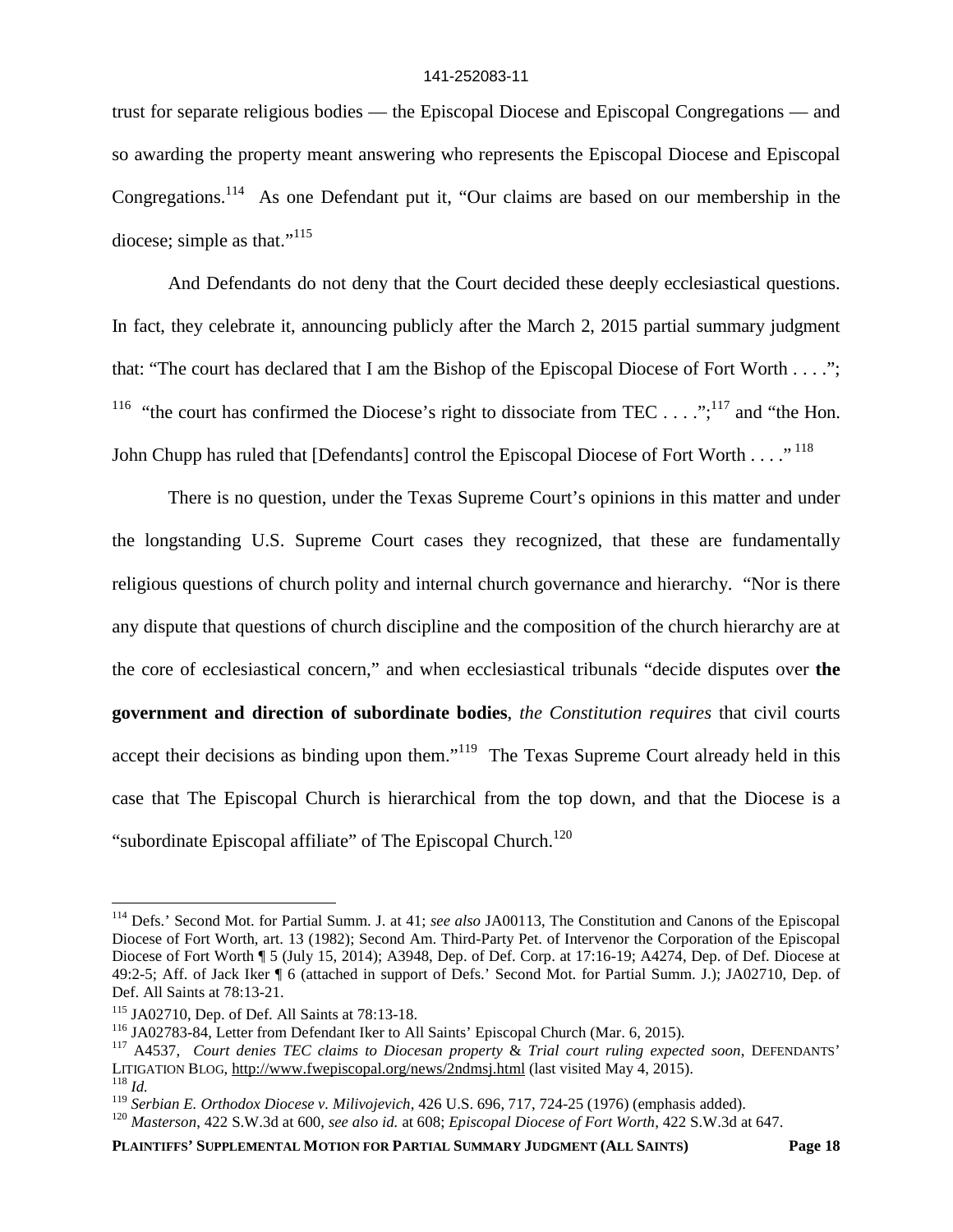And it is undisputed that the highest authority of The Episcopal Church, the General Convention — representing over 100 dioceses across the world — determined that Plaintiffs, not Defendants, are the only authorized representatives of the Episcopal Diocese of Fort Worth.<sup>121</sup>

Defendants encouraged the Court, successfully, to override a historic American religious denomination, the Protestant Episcopal Church, on questions at the core of ecclesiastical concern on the governance and discipline of its subordinate bodies in the midst of a religious schism. Defendants encouraged the Court to conclude that because this case involved property, the Court could expand its jurisdiction into these deeply ecclesiastical areas in order to resolve the property dispute. But "**[t]he First Amendment [] commands civil courts to decide church property disputes without resolving underlying controversies over . . . church polity and church administration.**"<sup>122</sup> Polity is "the form of government of a religious denomination."<sup>123</sup> As the U.S. Supreme Court made clear, rejecting another neutral principles analysis that strayed into ecclesiastical territory: "**Resolution of the religious disputes at issue here affects the control of church property," and so "civil courts must accept that consequence as the incidental effect** of an ecclesiastical determination that is not subject to judicial abrogation  $\ldots \overset{, \cdot \, 124}$ 

Indeed, on the facts now developed and settled, it is clear this case falls into the category

the Texas Supreme Court warned about in *Masterson*:

Civil courts are constitutionally required to accept as binding the decision of the highest authority of a hierarchical religious organization to which a dispute regarding internal government has been submitted. *See Hosanna-Tabor*, \_\_\_ U.S. \_\_\_, 132 S.Ct. at 705), (citing *Milivojevich*, 426 U.S. at 708, 96 S.Ct. 2372) . So what happens to the relationship between a local congregation that is part of a hierarchical religious organization and the higher

<sup>121</sup> A4107-10, Buchanan Aff. ¶¶ 5-8; *Masterson*, 422 S.W.3d at 600 (noting that General Convention is "first and highest" tier of the Church composed of "representatives from each diocese and most of TEC's bishops").

<sup>122</sup> *Serbian E. Orthodox Diocese v. Milivojevich*, 426 U.S. 696, 710 (1976) (emphasis added) (modifications omitted).

<sup>123</sup> *Merriam-Webster*, http://www.merriam-webster.com/dictionary/polity (last visited May 2, 2015).

<sup>124</sup> *Serbian E. Orthodox Diocese v. Milivojevich*, 426 U.S. 696, 720 (1976).

**PLAINTIFFS' SUPPLEMENTAL MOTION FOR PARTIAL SUMMARY JUDGMENT (ALL SAINTS) Page 19**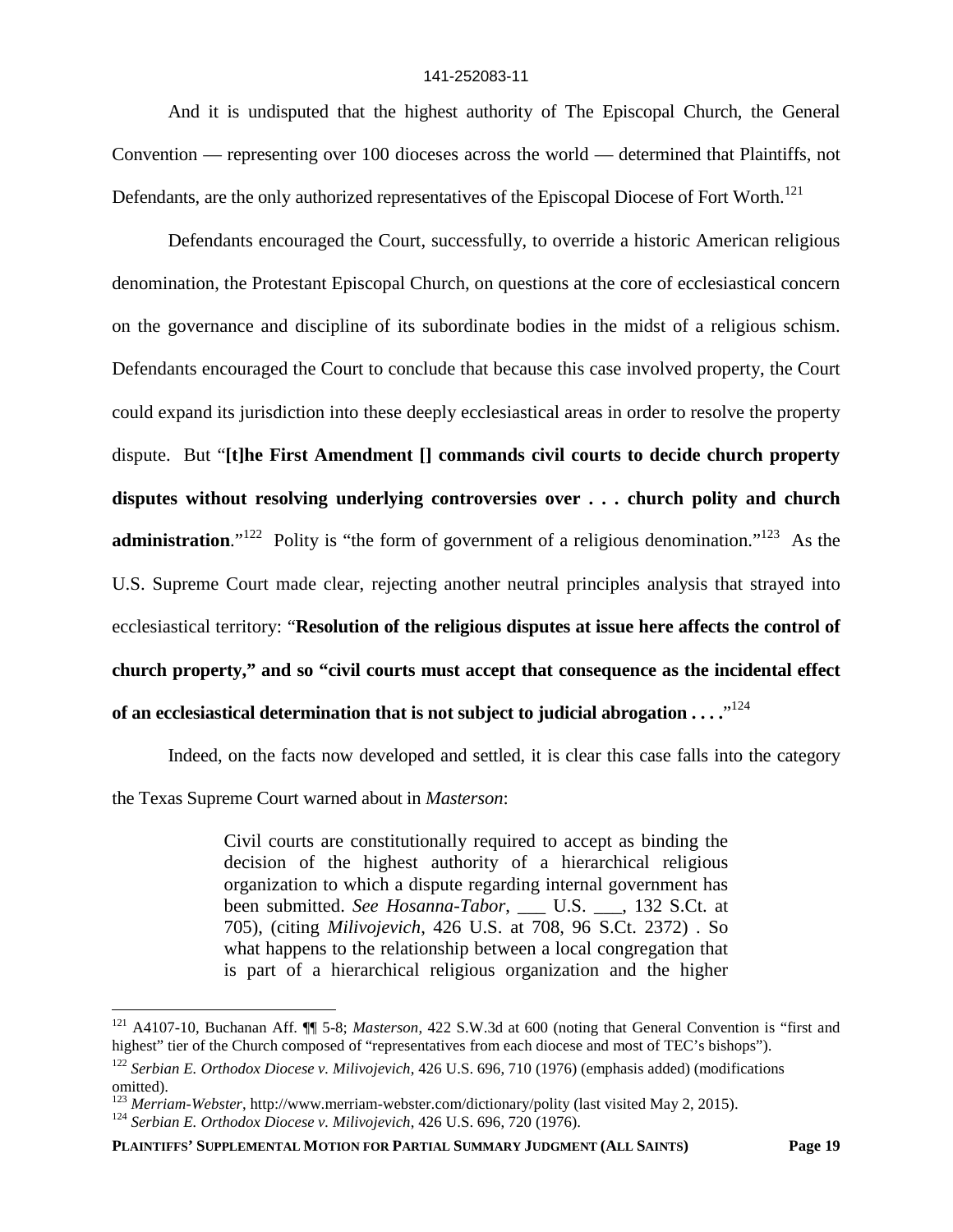organization when members of the local congregation vote to disassociate is an ecclesiastical matter over which civil courts generally do not have jurisdiction. *Milivojevich*, 426 U.S. at 713- 14, 96 S.Ct. 2372. **But what happens to the property is not,** *unless* **the congregation's affairs have been ordered so that ecclesiastical decisions effectively determine the property issue.**<sup>125</sup>

It is indisputable on this record that the Episcopal Diocese and Congregations' "affairs have been ordered so that ecclesiastical decisions effectively determine the property issue."<sup>126</sup> As Defendants have repeatedly admitted, before the prior summary judgment motions and again in these supplemental proceedings, their property claims "live or die on [their] membership in the Episcopal Diocese of Fort Worth."<sup>127</sup> If they cannot represent the Episcopal Diocese and Episcopal Congregations, then they cannot claim to be the beneficiaries of the admitted trusts owed to those entities. And as the Texas Supreme Court made clear in these very cases, the "determination of who is or can be a member in good standing of TEC or a diocese is an ecclesiastical decision," and "courts applying the neutral principles methodology defer to religious entities' decisions on ecclesiastical and church polity issues such as who may be members of the entities,"<sup>128</sup> even where "deferring to decisions of ecclesiastical bodies in matters reserved to them by the First Amendment may, in some instances, effectively determine the property rights in question." $^{129}$ 

This Court asked at the hearing why, if it was required to defer on such questions, could it not defer to the Defendants claiming to represent the Diocesan level of hierarchy, instead of deferring to the determinations by the highest authority of The Episcopal Church, the General

<sup>125</sup> *Masterson*, 422 S.W.3d at 607 (emphasis added).

<sup>126</sup> *Masterson*, 422 S.W.3d at 607.

 $127$  Dep. of Def. All Saints at 78:19-20.

<sup>&</sup>lt;sup>128</sup> *Episcopal Diocese of Fort Worth v. Episcopal Church*, 422 S.W.3d 646, 650, 52 (Tex. 2013).

<sup>129</sup> *Masterson*, 422 S.W.3d at 606.

**PLAINTIFFS' SUPPLEMENTAL MOTION FOR PARTIAL SUMMARY JUDGMENT (ALL SAINTS) Page 20**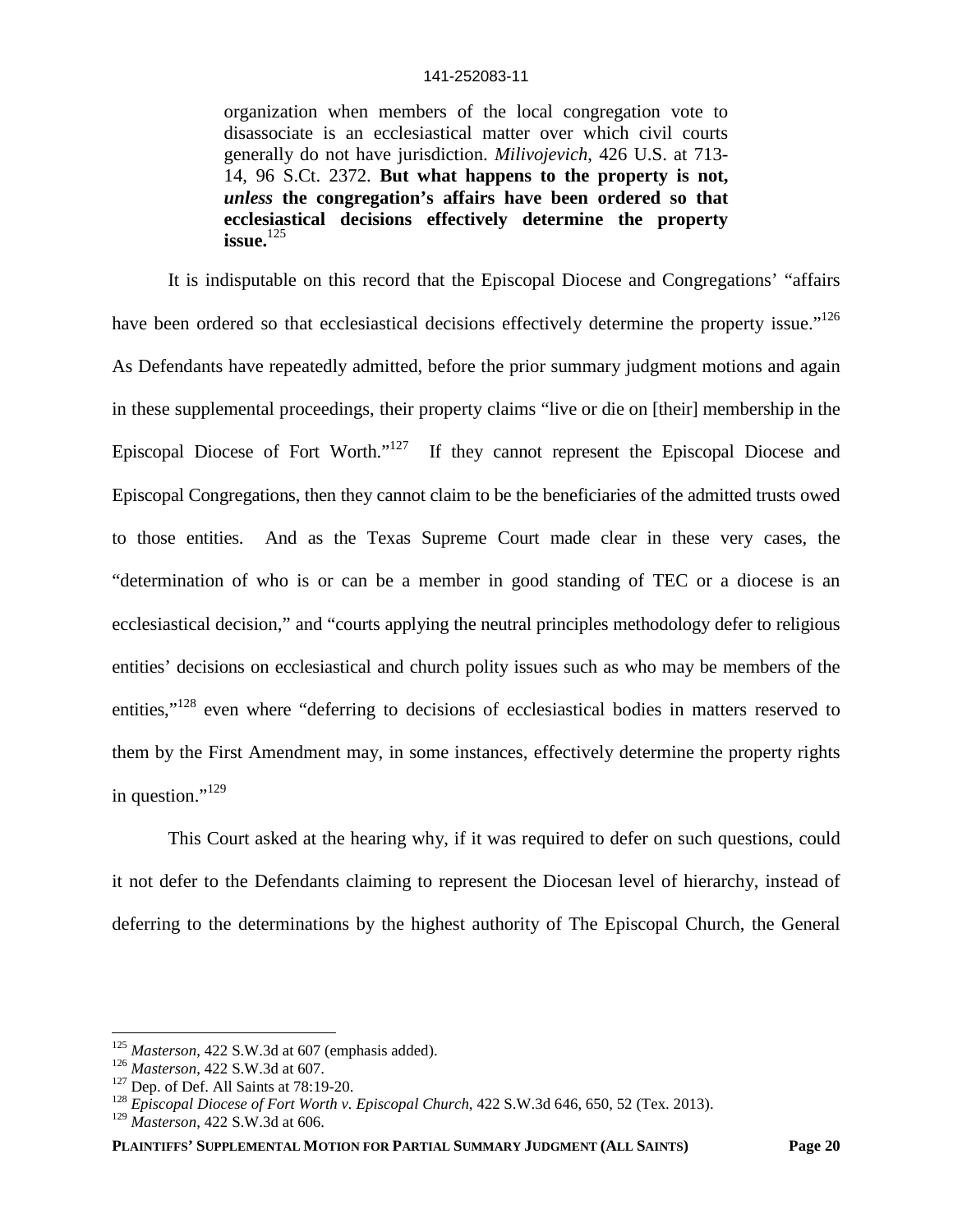Convention?<sup>130</sup> The Texas Supreme Court and U.S. Supreme Court have answered that question, holding unequivocally that deference is due to the "highest authority of a hierarchical religious organization," not to the middle or lower levels of that hierarchy.<sup>131</sup>

This Court's holdings overrode the highest authorities of The Episcopal Church on the ecclesiastical polity questions of who is authorized to represent the continuing Episcopal Diocese and whether an Episcopal Diocese has authority under Church law to break away from the Church that created it.

Thus, in the March 2, 2015 Order, as in the famous *Milivojevich* case, "**The fallacy fatal to the judgment . . . is that it rests upon an impermissible rejection of the decisions of the highest ecclesiastical tribunals of this hierarchical church upon the issues in dispute, and impermissibly substitutes its own inquiry into church polity and resolutions based thereon of those disputes**."<sup>132</sup>

The fear in such cases is that civil courts may, however inadvertently, substitute their own philosophical or other views for those of the church, on issues of how churches ought to be structured or governed. And indeed, Defendants publicly characterized this case in just that way, announcing after the hearing and before their win that, "Near the conclusion of the hearing [the Court] indicated a philosophical preference for local self-determination, asking, 'Why do we need to have a 'big government' solution to this where a New York church says what is best?''<sup>133</sup>

<sup>&</sup>lt;sup>130</sup> Hearing on Motions for Partial Summary Judgment (Feb. 20, 2015) at 15:9-11 (THE COURT: "Well, what if I want to defer to the majority of the diocese's decision, who they think it is?").

<sup>131</sup> *Masterson*, 422 S.W.3d at 607; *Serbian E. Orthodox Diocese v. Milivojevich*, 426 U.S. 696, 708 (1976).

<sup>132</sup> *Serbian E. Orthodox Diocese v. Milivojevich*, 426 U.S. 696, 708 (1976).

<sup>133</sup> A4538, *Court denies TEC claims to Diocesan property* & *Trial court ruling expected soon*, DEFENDANTS' LITIGATION BLOG, http://www.fwepiscopal.org/news/2ndmsj.html (last visited May 4, 2015) (modification omitted); *see also* Hr'g Tr. on Mots. for Partial Summ. J. at 93:1-4 (Feb. 20, 2015) (Court asking: "Why do we have to have some big government solution to this where somebody in New York [The Episcopal Church] controls what these people in Fort Worth [the Episcopal Diocese] are doing?").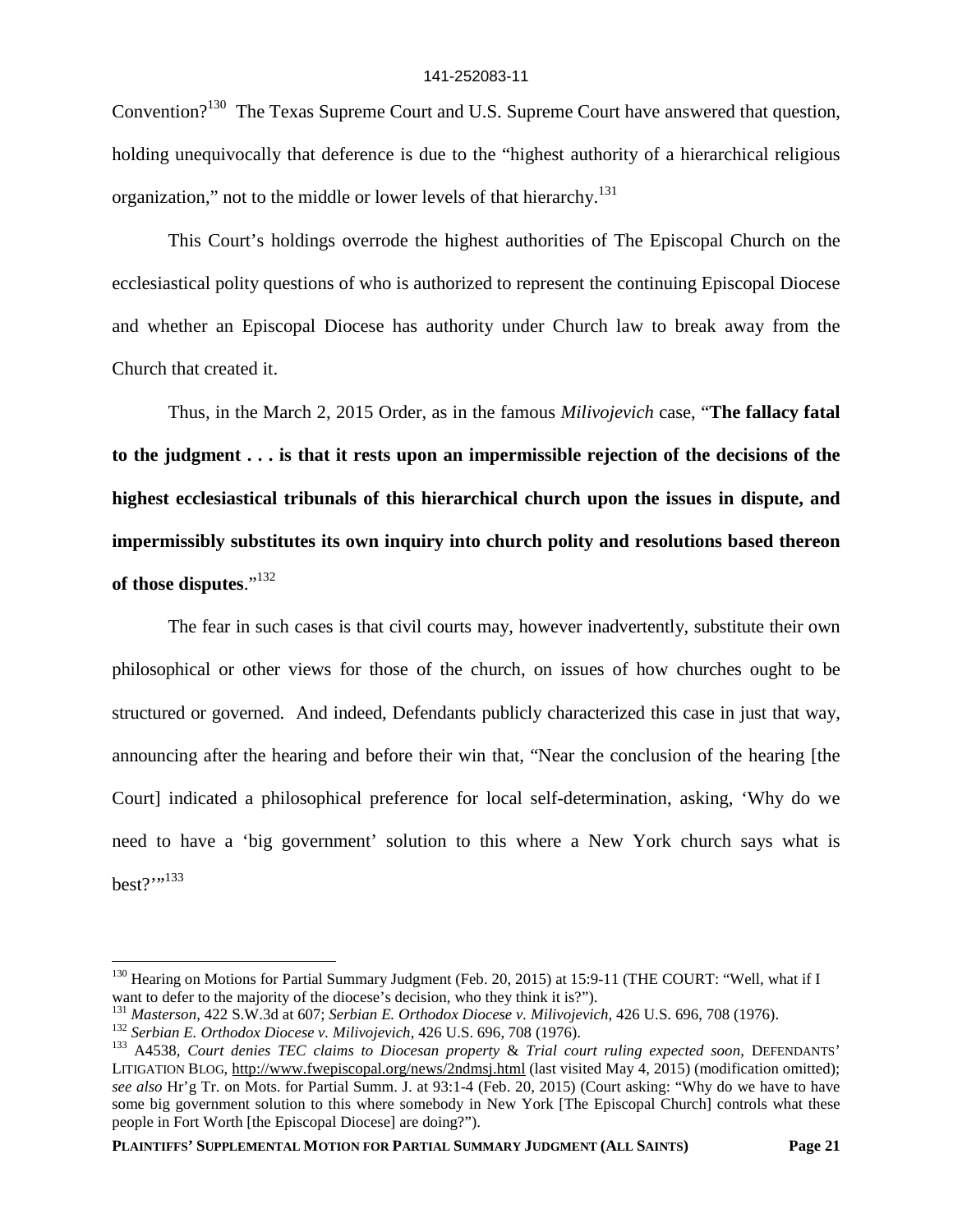But the right to "the ecclesiastical government of all the individual members, congregations, and officers within the general association, is unquestioned."<sup>134</sup> To put it in context, had this case involved the Catholic Church instead of the Episcopal Church, the question at the hearing would have read: 'Why do we need some big government solution to this where someone in Rome says what is best?' Deciding on their own form of government, free from state interference, is the "unquestioned" right of religious denominations under the First Amendment.<sup>135</sup>

In fact, what Defendants asked this Court to do is so unconstitutional that they admitted the opposite — the true Texas Supreme Court mandate — to the U.S. Supreme Court. They told the U.S. Supreme Court, accurately and honestly, that when the facts show that property questions turn on the identity of religious bodies, then "the appropriate method for Texas courts" under *Masterson* is this: "Because the property dispute's resolution turned, under neutral principles of Texas law, on the local church body's identity—an ecclesiastical matter—the court deferred **to the national denomination's** understanding of the church's identity."<sup>136</sup>

Respectfully, the Court's March 2, 2015 Order violates the mandate of *Masterson* and *Episcopal Diocese*, as well as the U.S. Constitution's principles it cites*.* The facts developed on remand show, indisputably, that the property issues here turn on who represents the Episcopal Diocese and the Episcopal Congregations. On that question, under neutral principles, this Court must defer to the Church under the First Amendment, even though it "effectively determine[s] the property rights in question."<sup>137</sup> Under a correct application of *Masterson* and *Episcopal Diocese* to these facts, Plaintiffs prevail.

<sup>134</sup> *Hosanna-Tabor Evangelical Lutheran Church & School v. EEOC*, 132 S. Ct. 694, 713 (2012).

<sup>135</sup> *Id.*

<sup>136</sup> A3822-23, Br. in Opp'n of Resp'ts The Episcopal Diocese of Fort Worth, *Episcopal Church v. Episcopal Diocese of Fort Worth*, No. 13-1520 (U.S. Sept. 26, 2014) (quoting *Masterson*, 422 S.W.3d at 605 (citations omitted)) (emphasis added); *accord Brown*, 116 S.W. at 364–65.

<sup>137</sup> *Masterson*, 422 S.W.3d at 606 (emphasis added) (citations omitted).

**PLAINTIFFS' SUPPLEMENTAL MOTION FOR PARTIAL SUMMARY JUDGMENT (ALL SAINTS) Page 22**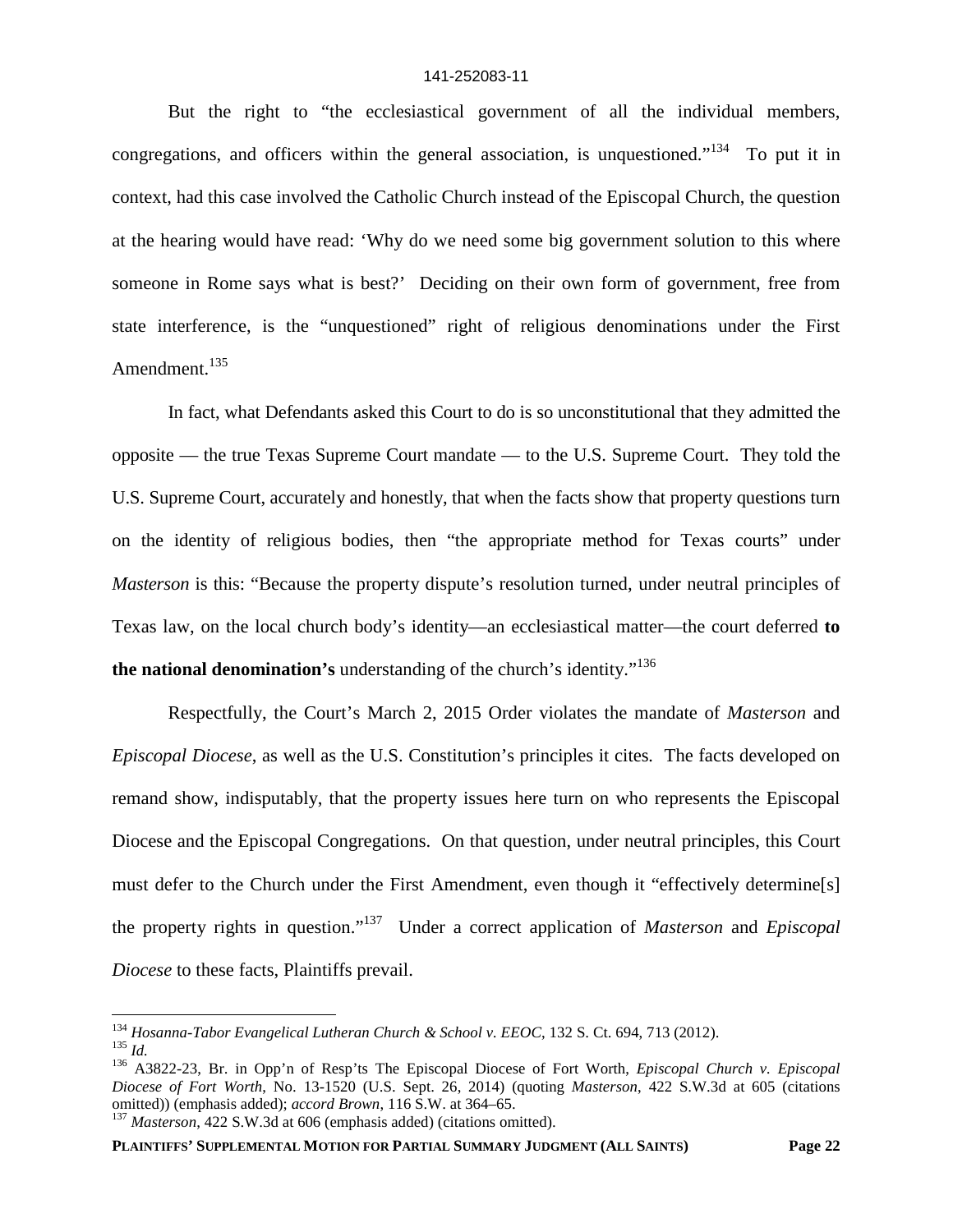### **2. Plaintiffs Reassert their Prior Evidence, Arguments, and Authorities**

In the following sections, Plaintiffs reassert their prior briefing, stated here as to the claims regarding All Saints, as the Court anticipated.<sup>138</sup>

### **a. Facts for global theories**

Plaintiffs incorporate by reference as if fully set forth herein the broader statement facts and related cited evidence from their prior briefing. In addition, Plaintiffs specifically incorporate by reference as if fully set forth herein the facts and evidence cited in Plaintiffs' December 1, 2015 Motion for Partial Summary Judgment at pp. 4-13. In addition, for context, Plaintiffs state in full the following facts:

### **i. Structure of The Episcopal Church**

As the Texas Supreme Court has held in this case, The Episcopal Church is a "hierarchical organization"<sup>139</sup> with "three structural tiers. The first and highest is the General Convention," which "adopts and amends [the Church's] constitution and canons."<sup>140</sup> "The second tier is comprised of regional, geographically defined dioceses[,]" which "must accede to [the Church's] constitution and canons."<sup>141</sup> "The third tier is comprised of local congregations[,]" which "must subscribe to and accede to the constitution and canons of both [the Church] and the Diocese in which they are located."<sup>142</sup>

## **ii. Formation of the Episcopal Diocese of Fort Worth**

The Church began its formal ministry in North Texas in 1838 and founded the Diocese of Dallas—the immediate predecessor to the Diocese of Fort Worth—in 1895. For nearly a

<sup>&</sup>lt;sup>138</sup> Hr'g on Status Conf. (Mar. 20, 2015) at 26:7-14 ("THE COURT: [C]an we not do the summary judgment that you -- that I granted for the other churches, but just do it for All Saints, too, in that whole thing, just cut and paste that [global] portion into it. MR. LEATHERBURY: Yes. MR. SHARPE: If that's what the Court wants.").

<sup>139</sup> *Masterson v. Diocese of Nw. Tex.*, 422 S.W.3d 594, 608 (Tex. 2013) .

<sup>&</sup>lt;sup>140</sup> *Episcopal Diocese of Fort Worth v. Episcopal Church*, 422 S.W.3d 646, 647 (Tex. 2013).

<sup>141</sup> *Id.* at 647-48.

<sup>142</sup> *Id.*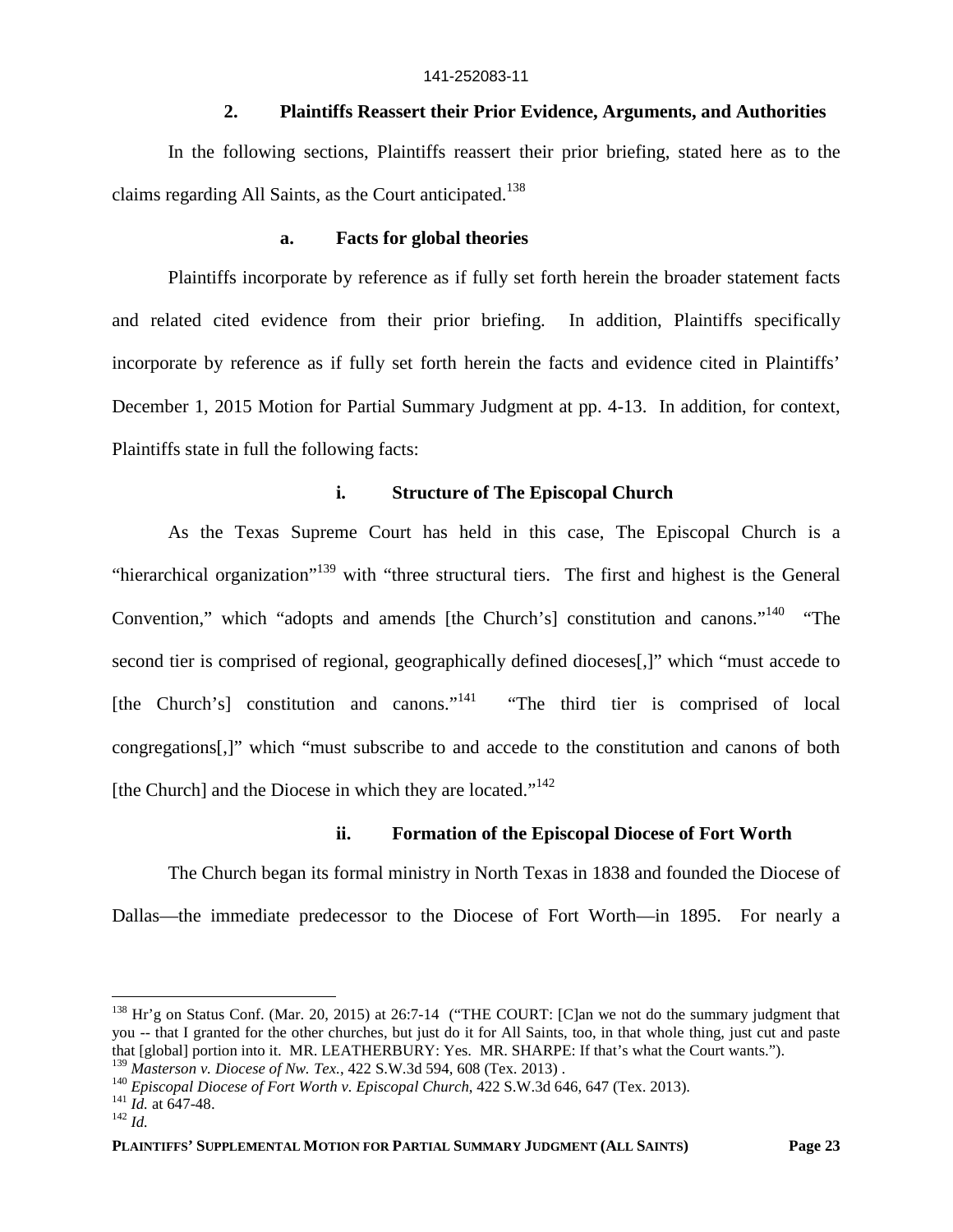century, from 1895 until 1982, this Diocese of Dallas encompassed both the Dallas and Fort Worth geographical areas.

In 1982, the Diocese of Dallas sought the permission of The Episcopal Church to divide and create a new, separate diocese for the Fort Worth geographical area.<sup>143</sup> New dioceses can be formed only with the permission of the Church<sup>144</sup> and only after the new diocese "accedes to [the Church's] constitution and canons."<sup>145</sup> The Diocese of Fort Worth was no exception. Its process of formation began only after the Church, in September 1982, provided it with formal, written permission to begin the process of formation under Article V of the Church's Constitution.<sup>146</sup>

In order to further the process of formation, the Diocese of Fort Worth then held a Primary Convention in November 1982.<sup>147</sup> There, the Diocese and the Congregations within its geographical limits, including All Saints, "fully" acceded to the Church's Constitution and Canons:

[T]he Primary Convention of the Diocese of Fort Worth . . . *pursuant to approval of the 67th General Convention of The Episcopal Church does hereby fully subscribe to and accede to the Constitution and Canons of The Episcopal Church*, and; IN SO DOING, we unanimously hereunto set our hand . . . and the Secretary of Convention is hereby instructed to promptly inform the Secretary of General Convention by copy of this Resolution with all signatures, in accordance with Canon I, 9 (4) of General Convention, and with copies of the Constitution and Canons of the Diocese of Fort Worth adopted this  $\text{dav.}^{148}$ 

<sup>143</sup> A3932.2, Dep. of Def. Diocese at 98:12-21; *see also* A3957, Dep. of Def. Corp. at 131:7-15 (confirming that The Episcopal Church had to provide consent for division of the Episcopal Diocese of Dallas); A3938.1, Dep. of Def. Diocese at 159:19-160:4.

<sup>144</sup> A3932.1, Dep. of Def. Diocese at 96:11-14.

<sup>145</sup> *Episcopal Diocese of Fort Worth*, 422 S.W.3d at 647-48.

<sup>&</sup>lt;sup>146</sup> JA00785, Journal of the General Convention, September 1982; A3932.2, Dep. of Def. Diocese at 98:12-21.

<sup>147</sup> *See* A3933-34, Dep. of Def. Diocese at 113:13-115:1.

<sup>&</sup>lt;sup>148</sup> JA00348, 364-71, Proceedings of the Primary Convention Together with the Constitution and Canons of the Episcopal Diocese of Fort Worth, Nov. 13, 1982 (emphasis added); *see also* A3934.1, Dep. of Def. Diocese at 118:15-18.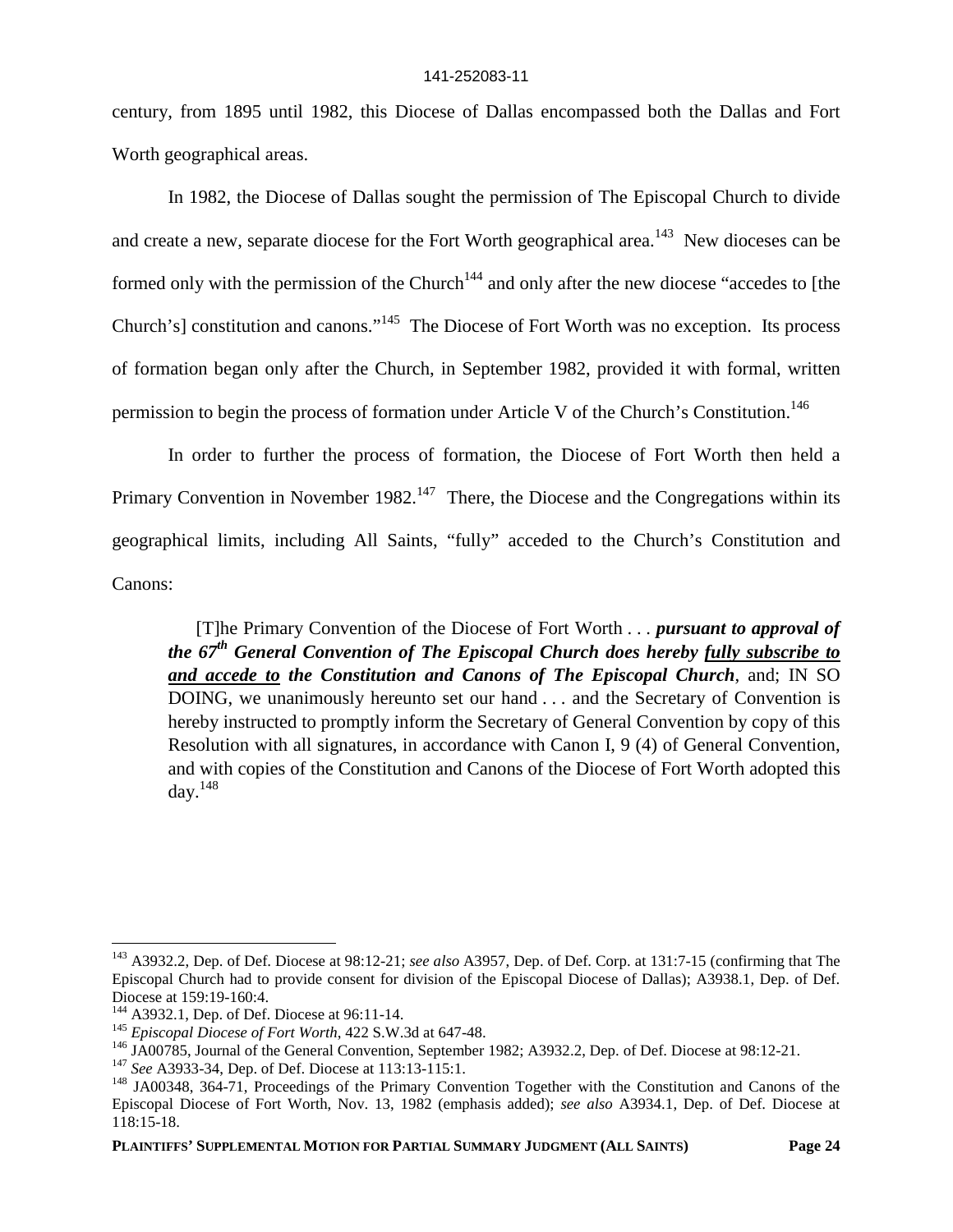The "Canons of The Episcopal Church" that the Diocese and All Saints promised to abide by included explicit provisions concerning property. Most notably, Canon I.7.4, which was already in force when the Diocese and All Saints made this promise, provides as follows:

*All real and personal property* held by or for the benefit of any Parish, Mission, or Congregation *is held in trust for this Church* and the Diocese thereof in which such Parish, Mission or Congregation is located. The existence of this trust, however, shall in no way limit the power and authority of the Parish, Mission or Congregation otherwise existing over such property so long as the particular Parish, Mission or Congregation remains a part of, and subject to, this Church and its Constitution and Canons.<sup>149</sup>

The Diocese's founding Constitution and Canons committed to hold title to all real property in a Corporation "subject to control of the Church in the Diocese,"<sup>150</sup> to be used only for the purposes "authorized or approved by this Church, and for no other use."<sup>151</sup> As required to complete the Diocese's process of formation in the Church, the Diocese then sent the resolution reflecting its full accession to the Church's Constitution and Canons, along with a copy of the Diocese's proposed Constitution and Canons, effective January 1, 1983, to the Church for approval.<sup>152</sup>

In response, the Church sent the Diocese a certificate "bringing the Diocese of Fort Worth into union with The General Convention."<sup>153</sup> The Church's consent allowed the Diocese to obtain over \$100 million in real property and other property of the Church from the Church's Diocese of Dallas.

<sup>&</sup>lt;sup>149</sup> JA00397, The Constitution and Canons for the Government of the Protestant Episcopal Church in the United States of America (1979), tit. I, canon 6, § 4.

<sup>&</sup>lt;sup>150</sup> JA00113, The Constitution and Canons of the Episcopal Diocese of Fort Worth, art. 13 (1982).

<sup>&</sup>lt;sup>151</sup> JA00145, The Constitution and Canons of the Episcopal Diocese of Fort Worth, canon 25 (1982).

<sup>&</sup>lt;sup>152</sup> A3934.1, Dep. of Def. Diocese at 120:19-121:22; JA00065, Letter from Reverend Logan E. Taylor to the General Convention of The Episcopal Church (Nov. 24, 1982).

<sup>&</sup>lt;sup>153</sup> JA00064, Letter from Reverend James R. Gundrum, General Convention, to Reverend Donald Davies, the Episcopal Diocese of Fort Worth (Jan. 27, 1983).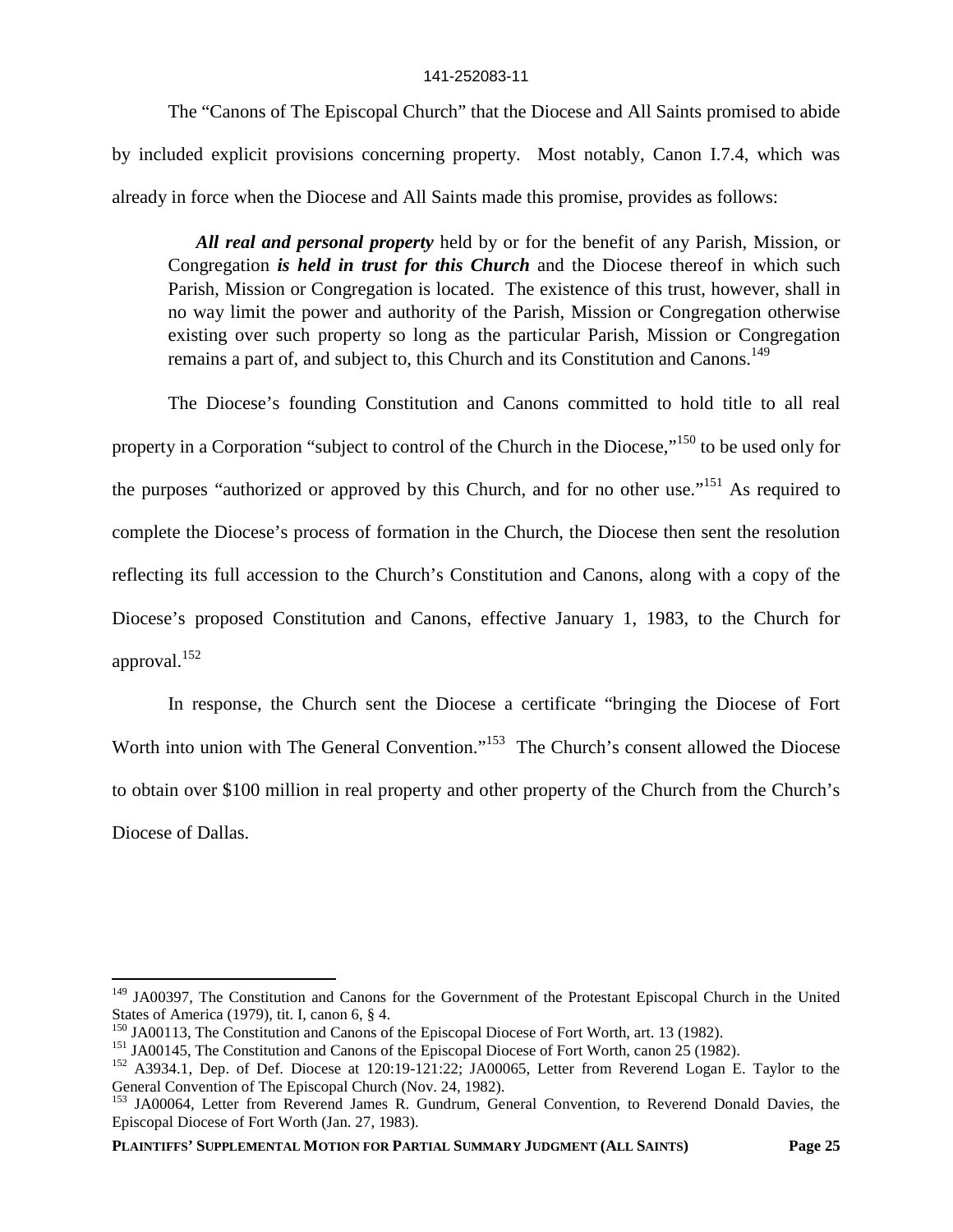# **iii. Formation of the Corporation of the Episcopal Diocese of Fort Worth**

In Texas, "[t]he board of directors of a religious, charitable, educational, or eleemosynary corporation may be affiliated with, elected, and controlled by an  $\dots$  unincorporated  $\dots$ association . . . the membership of which is composed of representatives, delegates, or messengers from a church or other religious association."<sup>154</sup> Pursuant to this law, the Diocese created a subordinate corporation, the Corporation of the Episcopal Diocese of Fort Worth ("the Corporation") in February 1983, filing Articles of Incorporation with the Texas Secretary of State that provided that the Corporation's purpose was to receive and maintain property for the Episcopal Diocese.<sup>155</sup>

The Corporation's governing documents ensure that this purpose is carried out by mandating that the Diocese's Bishop serve as Chairman of the Board and that all Trustees be "either lay persons in good standing of a parish or mission in the [Diocese], or members of the clergy canonically resident within the  $[Diocese]$ .<sup>156</sup> The founding bylaws required the Corporation to act "in conformity with the Constitution and Canons of the Episcopal Church in the United States of America," which "shall control" over the bylaws.<sup>157</sup> From its inception, the Corporation represented to the IRS that it was "a subordinate unit of [the] Protestant Episcopal Church in the United States of America."<sup>158</sup>

In 1984, the Corporation was a party to the declaratory judgment that finalized the Article V division of property from the Diocese of Dallas to the Corporation acting on behalf of

<sup>154</sup> Tex. Bus. Orgs. Code § 22.207(a).

<sup>&</sup>lt;sup>155</sup> See JA00066-69, Articles of Incorporation, Corporation of the Episcopal Diocese of Fort Worth (Feb. 28, 1983).

<sup>&</sup>lt;sup>156</sup> JA00091, Bylaws, the Corporation of the Episcopal Diocese of Fort Worth (2006).

<sup>&</sup>lt;sup>157</sup> JA00076, Bylaws of the Corporation of the Episcopal Diocese of Fort Worth (May 17, 1983).

<sup>&</sup>lt;sup>158</sup> A2631-32, Letter from Glenn Cagle, District Director, Internal Revenue Service, to Corporation of the Episcopal Diocese of Fort Worth (Aug. 13, 1984); *see also* A3955, 3956.1-.2, Dep. of Def. Corp. at 88:20-89:10, 120:4-8, 122:6-123:5 (conceding that the Corporation claimed its tax exemption as a subordinate unit of the Church from August 13, 1984 until at least January 1, 2000); A3965.1, Dep. of Def. Trustee Bates at 31:4-21 (agreeing that it was a "truthful statement" that the Corporation was a subordinate unit of The Episcopal Church).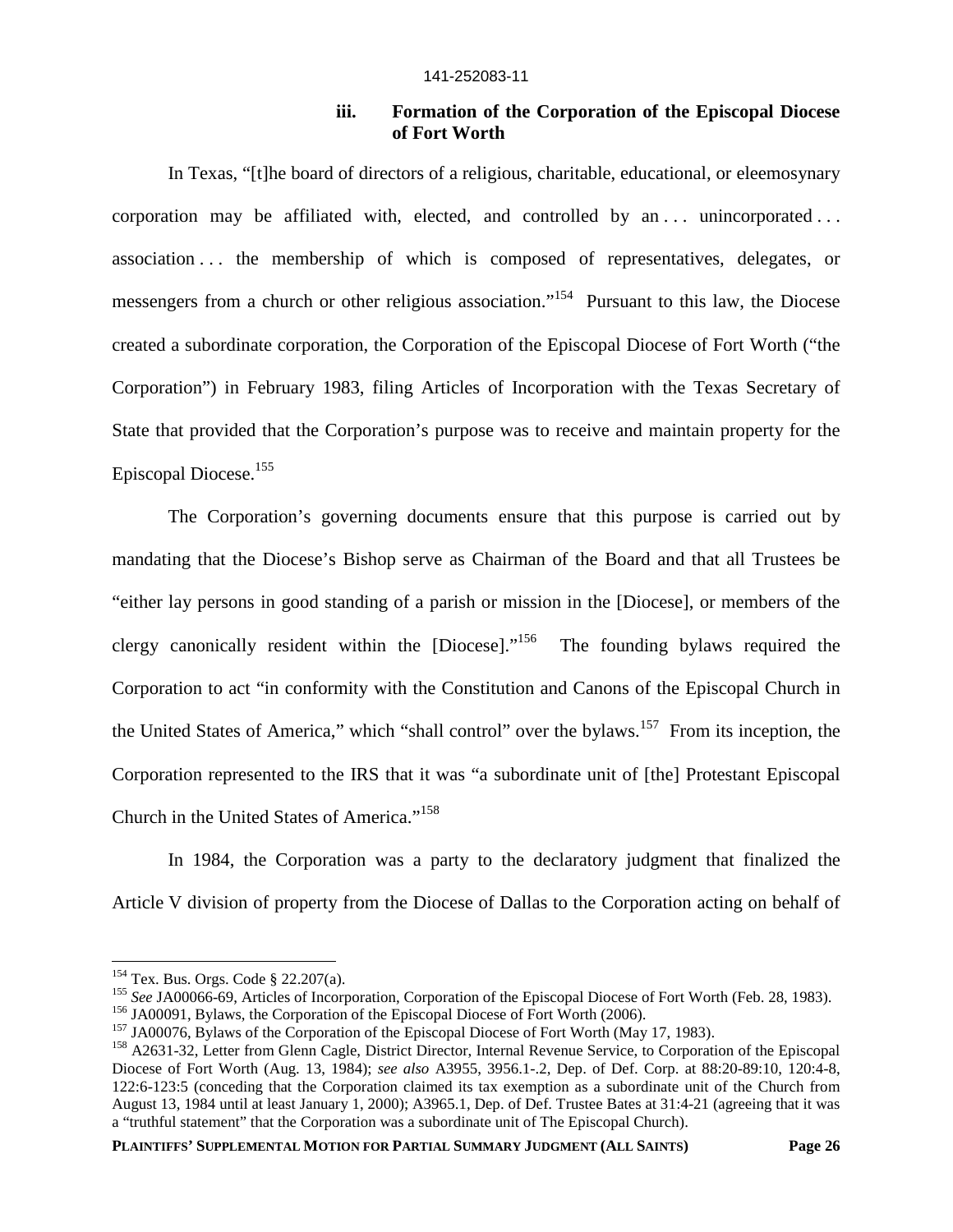the Diocese of Fort Worth.<sup>159</sup> In that action, the Corporation acknowledged its subordinate status to the Diocese and the Church. The Corporation stated that it was "a Texas nonprofit corporation, duly organized under the Constitution and Canons of the Episcopal Diocese of Fort Worth."<sup>160</sup> The Diocese, in turn, represented it was "organized pursuant to the Constitution and Canons of the Protestant Episcopal Church."<sup>161</sup> The petition affirmed that the division was being effected under Article V of the Church's Constitution.<sup>162</sup> And it affirmed that the property had been "acquired for the use of the Episcopal Church in the Diocese of Dallas" and was being transferred to the Corporation "for the use of the Church in the [new] Diocese,"<sup>163</sup> which, as the purported Defendant Corporation testified, meant "for the use of The Episcopal Church in the Diocese."<sup>164</sup>

The Defendants purporting to represent the Corporation admit to this day that it would not be acceptable for the Corporation to hold the property for any purpose except in support of the Diocese and its parishes,  $165$  that all affairs of the Corporation must be in accord with the Diocese's Constitutions and Canons,<sup>166</sup> and that its representations to the IRS of being a subordinate body of the Church were "truthful."<sup>167</sup>

# **iv. Defendants attempt to sever these subordinate entities from the Church**

In November 2008, then-Bishop of the Diocese, the Rt. Rev. Jack Leo Iker, renounced his affiliation with the Church, stating that he was no longer a bishop or a member of The

<sup>159</sup> *Episcopal Diocese of Fort Worth*, 422 S.W.3d at 648; A3958, Dep. of Def. Corp. at 150:3-14.

<sup>160</sup> JA00717, Petition, *Episcopal Diocese of Dallas et al. v. Mattox*, No. 84-8573 (Dist. Ct. Dallas Cnty. 95th Jud. Dist. June 29, 1984).

<sup>161</sup> *Id.*

<sup>162</sup> JA00720, Petition, *Episcopal Diocese of Dallas et al. v. Mattox*, No. 84-8573 (Dist. Ct. Dallas Cnty. 95th Jud. Dist. June 29, 1984).

<sup>163</sup> JA00718, 720, Petition, *Episcopal Diocese of Dallas et al. v. Mattox*, No. 84-8573 (Dist. Ct. Dallas Cnty. 95th Jud. Dist. June 29, 1984).

<sup>164</sup> A3959-60, Dep. of Def. Corp. at 154:3–156:1.

<sup>165</sup> A3948, Dep. of Def. Corp. at 16:20-17:9.

<sup>166</sup> A3950, Dep. of Def. Corp. at 47:16-48:13.

<sup>&</sup>lt;sup>167</sup> A3965.1, Dep. of Def. Trustee Bates at 31:4-21 (agreeing that it was a "truthful statement" that the Corporation was a subordinate unit of The Episcopal Church).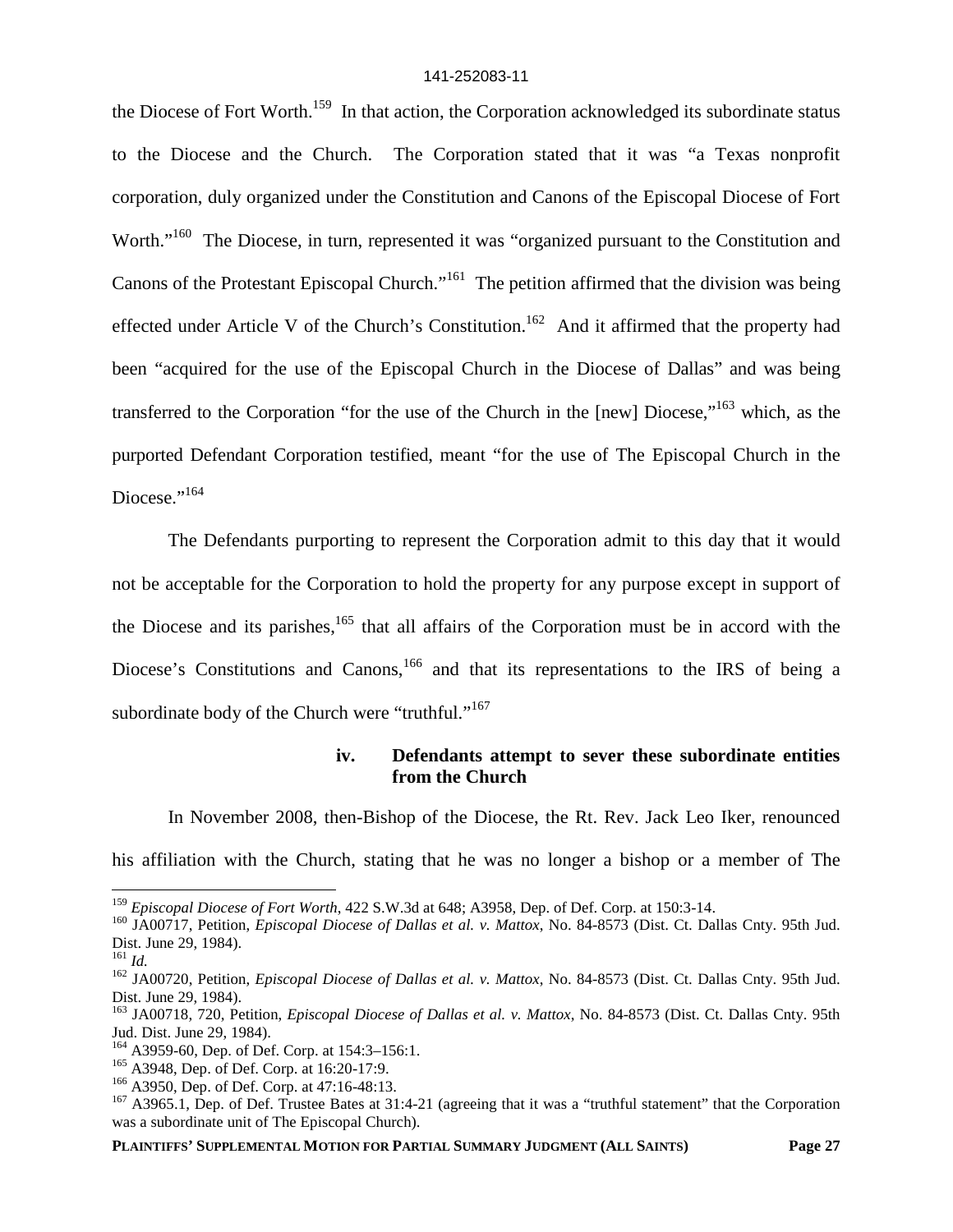Episcopal Church.<sup>168</sup> Contrary to his three written, signed vows to abide by the Doctrine, Discipline, and Worship of The Episcopal Church<sup>169</sup>—which he made as a condition of assuming office and having access to the property and other significant personal benefits in the first place<sup>170</sup>—Iker and the Defendants purported to remove the Episcopal Diocese and Congregations, along with all of the property, from the Church.<sup>171</sup>

The Church "accepted the renunciation" of former-Bishop Iker,  $172$  and the Church's Presiding Bishop, as directed by the Church's highest authority, the General Convention, removed Defendant Iker from authority within the Church and recognized as vacant the Diocesan positions held by the now-unqualified breakaway Defendants.<sup>173</sup> The loyal Episcopalians in Fort Worth organized a special convention of the Diocese, called to order by the Presiding Bishop of The Episcopal Church, in order to fill the vacated positions.<sup>174</sup>

It is undisputed that the highest authorities of The Episcopal Church recognize Plaintiffs as the duly constituted leadership of the continuing Episcopal Diocese and Congregations including All Saints' Episcopal Church (Fort Worth).<sup>175</sup> Nonetheless, Defendants continued to claim that—despite his renunciation of and removal from the Church—Defendant Iker remains the Bishop of the Episcopal Diocese of Fort Worth.

<sup>168</sup> A3926.1, Dep. of Def. Diocese at 26:10-15.

<sup>&</sup>lt;sup>169</sup> A3928, Dep. of Def. Diocese at 39:2-24.

<sup>&</sup>lt;sup>170</sup> A3928, Dep. of Def. Diocese at 39:21-24.

<sup>&</sup>lt;sup>171</sup> See A896-97, Defendants' "As we Realign," (Nov. 16, 2008); A898-99, Defendants' Responses to Attempted Inhibition of the Bishop (Nov. 24, 2008).

<sup>172</sup> *Episcopal Diocese of Fort Worth*, 422 S.W.3d at 648.

<sup>&</sup>lt;sup>173</sup> A608, Renunciation of Ordained Ministry and Declaration of Removal and Release of the Rt. Rev. Jack Leo Iker (Dec. 5, 2008); A900, Notice of Special Meeting of the Convention of the Episcopal Diocese of Fort Worth, Feb. 7, 2009.

<sup>&</sup>lt;sup>174</sup> See A934, Excerpts from the Journal of the Twenty-Seventh Annual Convention of the Episcopal Diocese of Fort Worth (Nov. 13-14, 2009) and Special Meeting of Convention (Feb. 7, 2009).

<sup>175</sup> A4107-10; Aff. of the Rt. Rev. John Clark Buchanan ¶¶ 5-8 (Oct. 22. 2014) ("Buchanan Aff."); *see also* A5-7, Aff. of The Rt. Rev. C. Wallis Ohl (Oct. 13, 2010) ("Ohl Aff."); A23-25, Letters of Congratulations and Commendation to Episcopal Diocese of Fort Worth and Deputies and First Alternates to Diocesan Convention (Nov. 6 & 12, 2009); A30-31, Aff. of The Rt. Rev. Edwin F. Gulick, Jr. (July 28, 2009) ("Gulick Aff."); A363, 365-66, Excerpts from *The Episcopal Church Annual* (2010); A613-14, Excerpts from *The Episcopal Church Annual* (2009); A866-67, 869-71, 876, Excerpts from the 2009 Journal of the General Convention.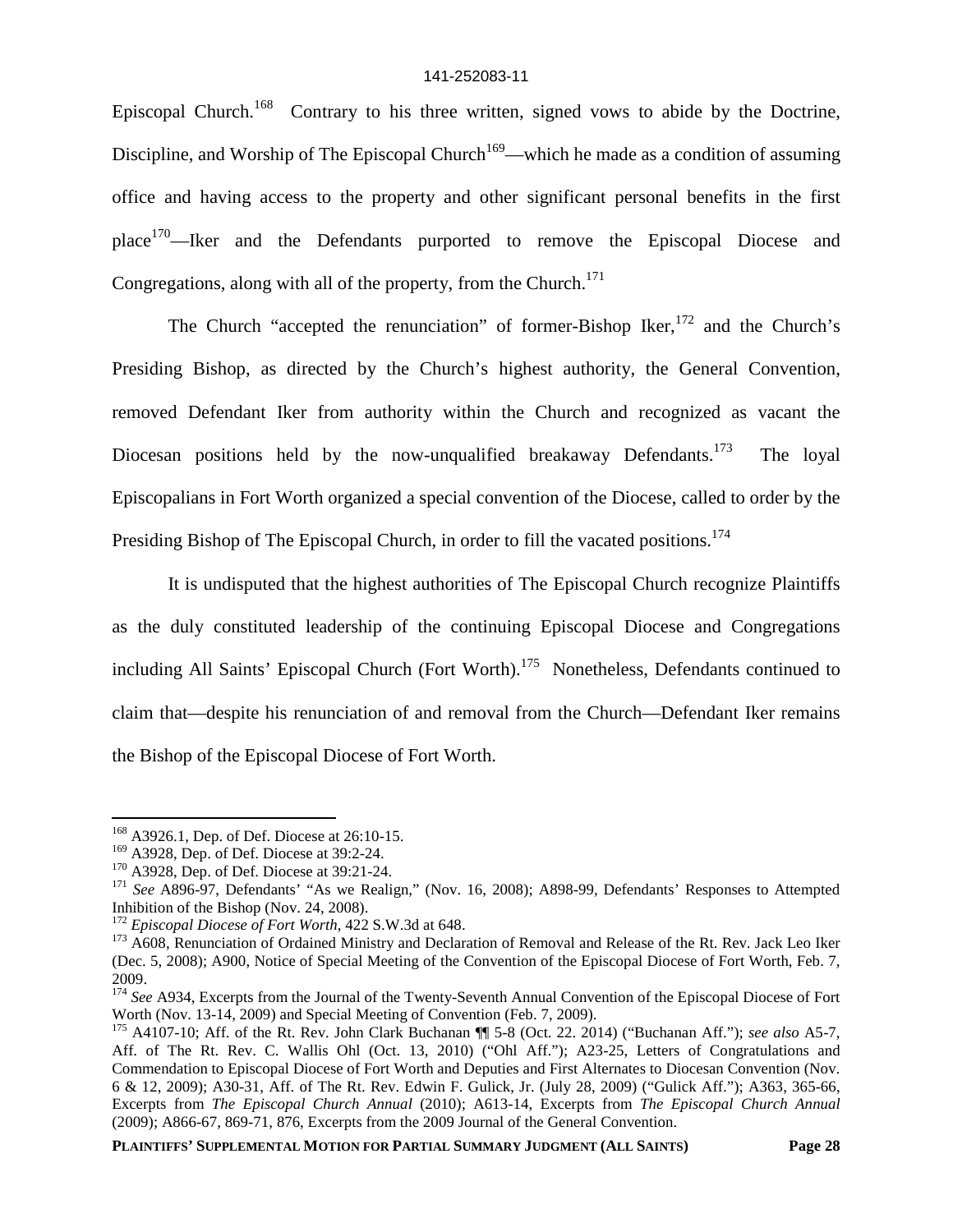## **b. Defendants cannot take property under** *Masterson* **and** *Episcopal Diocese of Fort Worth*

The Texas Supreme Court identified "the appropriate method for Texas courts" when a neutral principles instrument names an ecclesiastical religious entity as the beneficiary and two parties dispute control of that religious entity. "Because the property dispute's resolution turned, under neutral principles of Texas law, on the local church body's identity—an ecclesiastical matter—the court deferred to the national denomination's understanding of the church's identity."<sup>176</sup> The Court should apply that appropriate method here.

# **i. Defendants concede that the Diocesan Corporation holds property in trust for the Diocese and Congregations**

Defendants have admitted in sworn testimony that the Diocesan Corporation holds title to *all property in trust* for the Congregations, with the exception of one parcel, the Diocesan Center, which it holds in trust for the Diocese.<sup>177</sup> Defendants have repeatedly said the same to this Court.<sup>178</sup>

As a matter of law, under *Masterson* and *Episcopal Diocese of Fort Worth*, whoever has a legal right to represent those beneficiaries, the Episcopal Diocese and Congregations, is the beneficiary of those trusts. Defendants have admitted this, too—just a few months ago—to the U.S. Supreme Court:

"[U]sing principles of Texas law," *Brown* concluded that

<sup>176</sup> A3822-23, Br. in Opp'n of Resp'ts The Episcopal Diocese of Fort Worth, *Episcopal Church v. Episcopal Diocese of Fort Worth*, No. 13-1520 (U.S. Sept. 26, 2014) (quoting *Masterson*, 422 S.W.3d at 605 (citations omitted)); *accord Brown*, 116 S.W. at 364–65.

<sup>177</sup> A3931-32, 3956, Dep. of Def. Diocese at 85:6-12, 86:11-16, 87:12-88:11; A3948, 3952, 3956, Dep. of Def. Corp at 17:10-18:2, 65:4-7, 107:13-108:7; *accord* JA00113, The Constitution and Canons of the Episcopal Diocese of Fort Worth, art. 13 (1982).

<sup>&</sup>lt;sup>178</sup> Second Am. Third-Party Pet. of Intervenor the Corporation of the Episcopal Diocese of Fort Worth at 4–5; Second Amended Plea in Intervention [of Defendant Congregations] at 4–5. Moreover, the Corporation itself has told two other courts that it holds property "for the use of the Church in the Diocese," JA00720, Petition, *Episcopal Diocese of Dallas v. Mattox*, No. 84-8573 (Dist. Ct. Dallas Cnty. 95th Jud. Dist. June 29, 1984), "impressed with an express trust in favor of the diocese, with the property to be for the use of an Episcopalian congregation," A1043, Wantland Aff., *Corp. of Episcopal Diocese of Fort Worth v. McCauley*, No. 153-144833 (Dist. Ct. Tarrant Cnty. 15 3d Jud. Dist. July 29, 1994).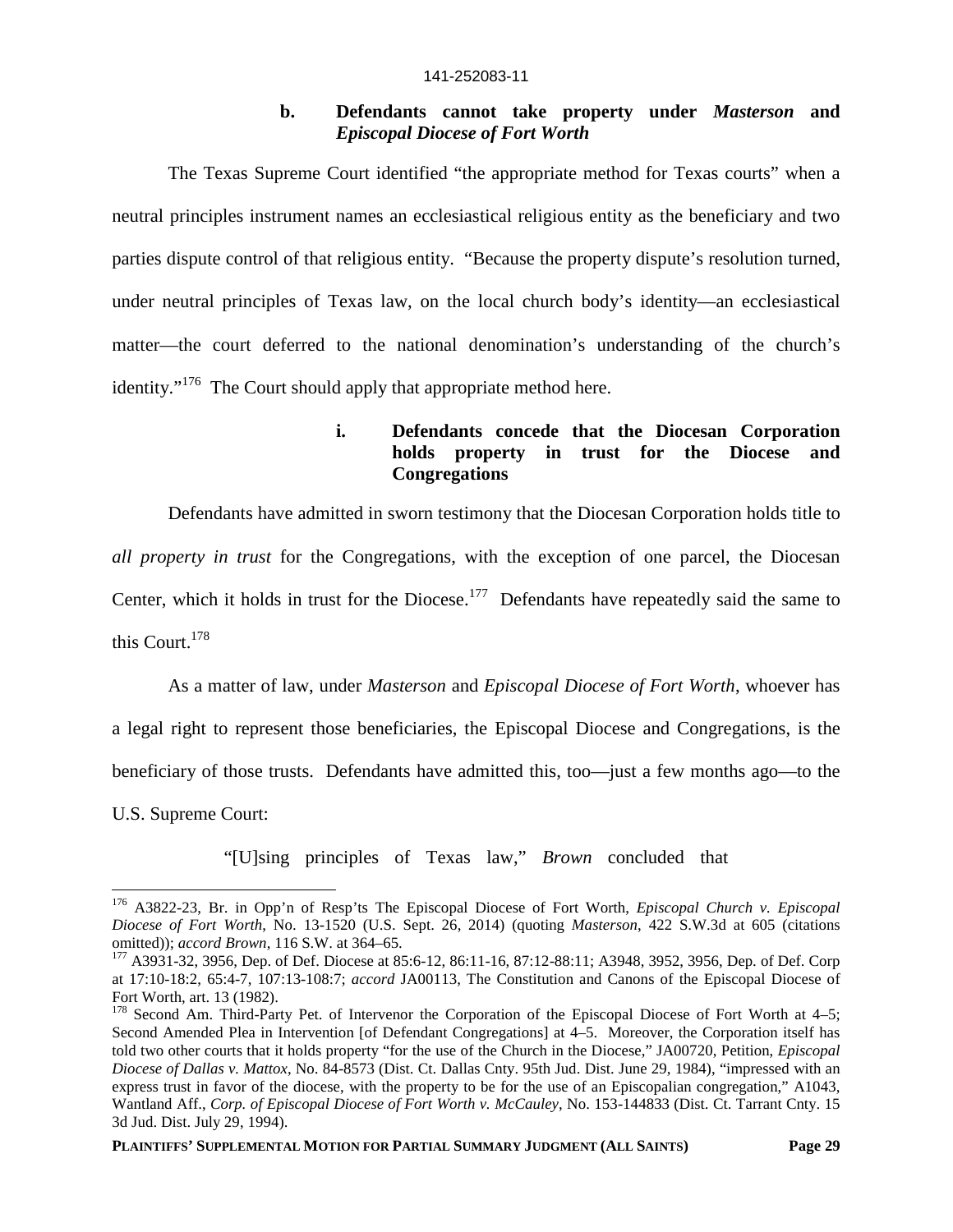"whatever body is identified as being the church to which the deed was made must still hold the title." Because the property dispute's resolution turned, under neutral principles of Texas law, on the local church body's identity—an ecclesiastical matter—the court deferred to the national denomination's understanding of the church's identity. "The method by which this Court addressed the issues in *Brown*," the Texas Supreme Court held, "remains the appropriate method for Texas courts."<sup>179</sup>

Because Defendants concede the property held by the Diocesan Corporation is held in trust for the Congregations—here, All Saints—and because the property dispute thereby turns on the identity of All Saints, this Court must, under *Masterson* and *Episcopal Diocese of Fort Worth*, declare that the property in dispute is held in trust for Plaintiff All Saints.<sup>180</sup>

## **ii. Only Plaintiffs can control the Diocese**

As a matter of law, Defendants cannot seize control of the Diocese. "There is a single Fort Worth Diocese . . . which both a majority and a minority faction claim to control." *In re Salazar*, 315 S.W.3d 279, 285 (Tex. App.—Fort Worth 2010, orig. proceeding). "The question of 'identity' remains to be determined in the course of the litigation." *Id.* at 286.

The Texas Supreme Court instructed exactly how to resolve this issue. "[C]ourts applying the neutral principles methodology defer to religious entities' decisions on ecclesiastical and church polity issues such as who may be members of the entities and whether to remove a bishop or pastor . . . ." *Episcopal Diocese of Fort Worth*, 422 S.W.3d at 650. "[D]etermination of who is or can be a member in good standing of TEC or a diocese is an ecclesiastical decision . . . . " *Id.* at 652. "'[D]eference' is not a choice where ecclesiastical questions are at issue; as to such questions, deference is compulsory because courts lack jurisdiction to decide ecclesiastical questions." *Masterson*, 422 S.W.3d at 602. **"Civil courts**

<sup>179</sup> A3822-23, Br. in Opp'n of Resp'ts The Episcopal Diocese of Fort Worth, *Episcopal Church v. Episcopal Diocese of Fort Worth*, No. 13-1520 (U.S. Sept. 26, 2014) (quoting *Masterson*, 422 S.W.3d at 605 (citations omitted)); *accord Brown*, 116 S.W. at 364–65.

<sup>&</sup>lt;sup>180</sup> In addition, Defendants are estopped from contradicting the repeated commitments and court statements made by them and their predecessors in office. *See* n.196, *infra*, and Section VIII.F.3 of Pls.' Mot. for Partial Summ. J. at 92- 94.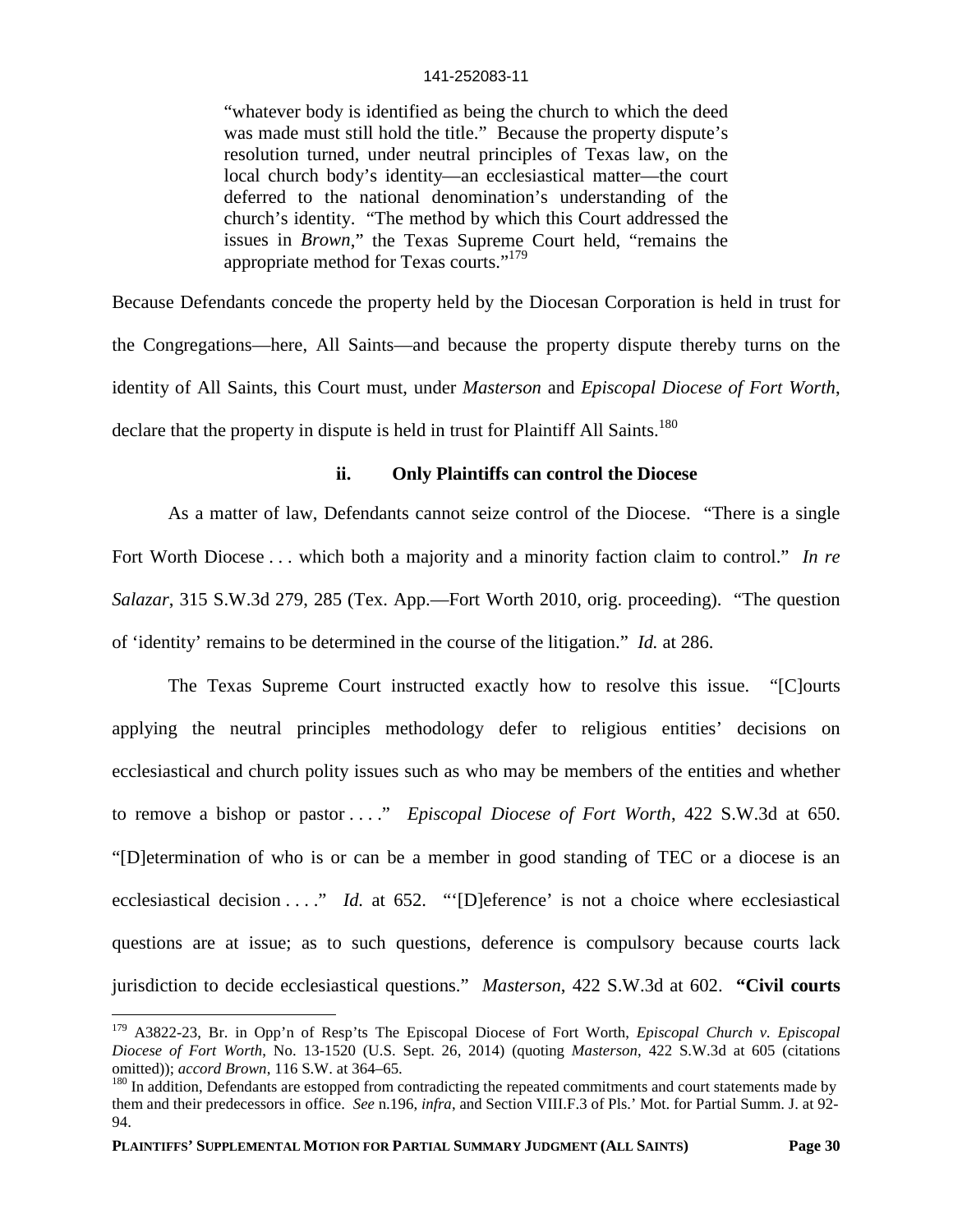**are constitutionally required to accept as binding the decision of the highest authority of a hierarchical religious organization to which a dispute regarding internal government has been submitted."** *Id.* at 607 (emphasis added). "[D]eferring to decisions of ecclesiastical bodies in matters reserved to them by the First Amendment may, in some instances, effectively determine the property rights in question." *Id.* at 606.

Defendants agree: "[U]nder neutral principles of Texas law, on the local church body's identity—an ecclesiastical matter—the court defer[s] to the national denomination's understanding of the church's identity," and "must defer."<sup>181</sup>

Breakaway groups cannot avoid this law by claiming the higher church lacked authority to replace breakaway members or failed to follow internal church rules. The Texas Supreme Court squarely rejected such claims in *Masterson*:

> Citing *Milivojevich*, the Anglican Church Leaders urge that the Episcopal Church has not created hierarchical tribunals with authority to remove the vestry, exclude people from membership in the local church, or to adjudicate this property dispute. But nothing in *Milivojevich* requires a hierarchical religious entity to expressly establish which powers its religious tribunals may properly exercise. **To the contrary,** *Milivojevich* **suggests that the First Amendment limits the jurisdiction of secular courts regarding the extent to which they may inquire into the form or type of decision-making authority a religious entity chooses to utilize, the specific powers of that authority, or whether the entity has followed its own procedures regarding controversies within the exclusive jurisdiction of the ecclesiastical authorities**.

422 S.W.3d at 607-08 (emphasis added) (citing *Serbian E. Orthodox Diocese v. Milivojevich*, 426 U.S. 696, 720 (1976)).

"[T]he record conclusively shows TEC [The Episcopal Church] is a hierarchical organization." *Masterson*, 422 S.W.3d at 608. "The Episcopal Church . . . has three structural tiers. The first and highest is the General Convention." *Episcopal Diocese of Fort Worth*, 422

<sup>181</sup> A3823, Br. in Opp'n of Resp'ts The Episcopal Diocese of Fort Worth, *Episcopal Church v. Episcopal Diocese of Fort Worth*, No. 13-1520 (U.S. Sept. 26, 2014).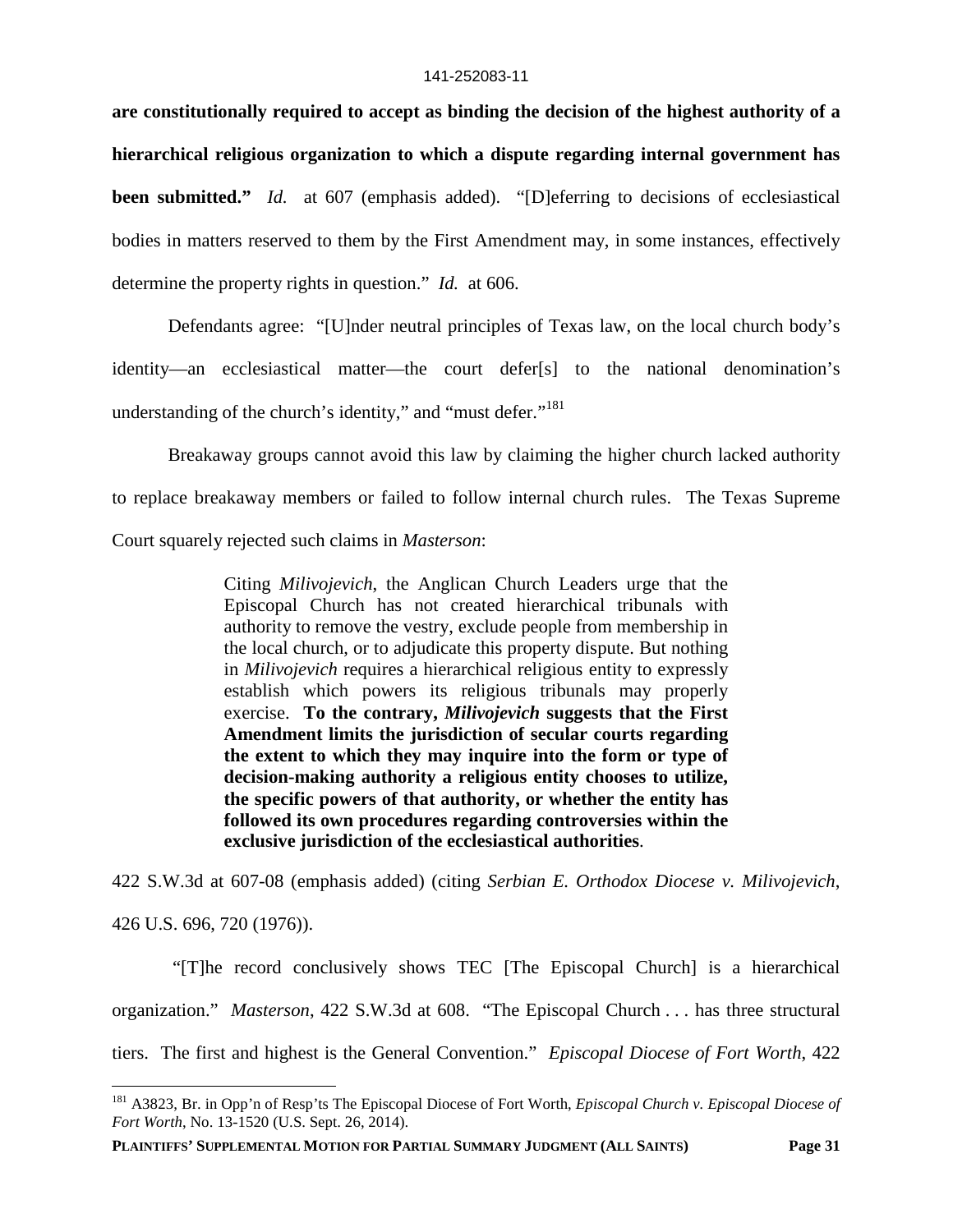S.W.3d at 647. Below that are the "regional, geographically defined dioceses [that] must accede to TEC's constitution and canons." *Id.* at 647-48. "The third tier is comprised of local congregations [that] must subscribe to and accede to the constitutions and canons of both TEC and the Diocese in which they are located." *Id.* at 648.

As the Diocese asserted in an earlier case, in order to receive the property, "[t]he Episcopal Diocese of Fort Worth . . . is a duly constituted religious organization, organized pursuant to the Constitution and Canons of the Protestant Episcopal Church in the United States of America . . . .<sup>182</sup> And, as the Diocese represented for decades to the IRS in exchange for tax benefits, the "Episcopal Diocese of Fort Worth ... [is a] subordinate organization[ of the] Protestant Episcopal Church in the United States of America."<sup>183</sup> Indeed, as a condition of formation, the Diocese's own founding Resolution affirmed the Diocese was formed "pursuant to approval of the 67th General Convention of The Episcopal Church" and submitted "unanimously" and "fully" to its rules.<sup>184</sup> The Diocese represented as recently as 2007 to the IRS that "[t]he Diocese of Fort Worth shall consist of those Clergy and Laity of the Episcopal Church in the United States of America resident in that portion of the State of Texas . . . . "<sup>185</sup>

The Episcopal Church indisputably recognizes only the local individual Plaintiffs and their duly-authorized successors as the authorized leadership of the Episcopal Diocese of Fort Worth.<sup>186</sup> The Episcopal Church does not recognize Defendants as having any authority or

<sup>182</sup> JA00717, Petition, *Episcopal Diocese of Dallas v. Mattox*, No. 84-8573 (Dist. Ct. Dallas Cnty. 95th Jud. Dist. June 29, 1984).

<sup>&</sup>lt;sup>183</sup> A2633, Letter from John E. Ricketts, Director of Customer Account Services, Internal Revenue Service to Episcopal Diocese of Fort Worth (Oct. 22, 2003).

<sup>&</sup>lt;sup>184</sup> JA00365, Proceedings of the Primary Convention of the Episcopal Diocese of Fort Worth 26 (Nov. 13, 1982).

<sup>&</sup>lt;sup>185</sup> A3789.75, Episcopal Diocese of Fort Worth, Application to Internal Revenue Service for Tax-Exempt Status (2007) (attaching Constitution and Canons of the Episcopal Diocese of Fort Worth (2001).

<sup>&</sup>lt;sup>186</sup> See A939-43, Journal of the Twenty-Seventh Annual Convention of the Episcopal Diocese of Fort Worth, November 13-14, 2009; A11-22, Report of the Resolutions Committee, 27<sup>th</sup> Annual Convention, November 13-14, 2009; A4107-10, Buchanan Aff. ¶¶ 5-8; A5, 9-13, Ohl Aff. ¶¶ 4(e), 13; A4225, Wells Aff. ¶ 3; A4227, Waggoner Aff. ¶ 1.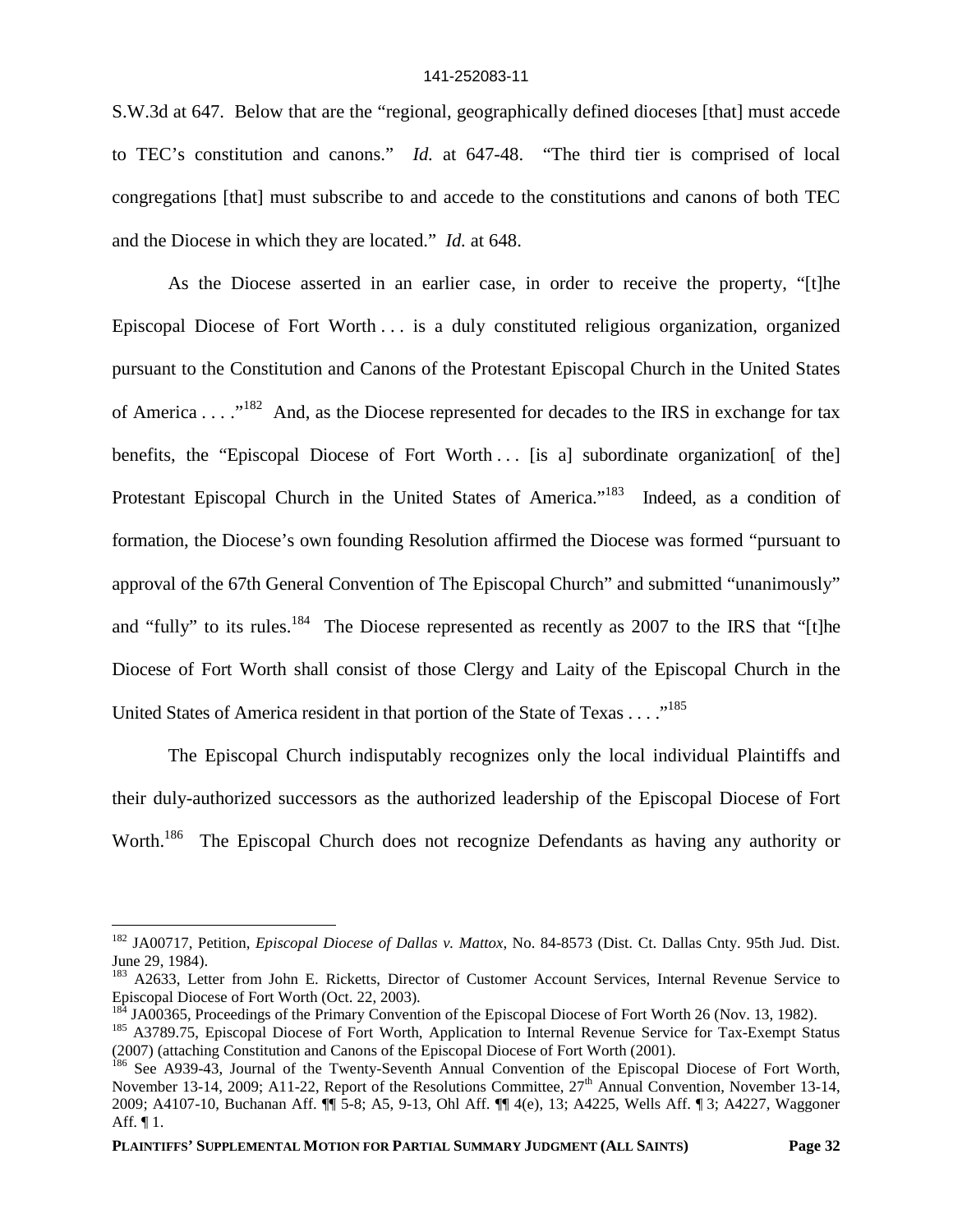holding any offices in the Episcopal Diocese of Fort Worth.<sup>187</sup> The highest authority of The Episcopal Church, the General Convention, passed a resolution at its meeting in 2009 commending the ministry of Plaintiffs as the continuing Diocese of Fort Worth.<sup>188</sup> The House of Deputies of the General Convention has recognized and seated only Plaintiffs as the elected "Deputies" of the Episcopal Diocese of Fort Worth at the General Convention's last two meetings in 2009 and 2012.<sup>189</sup> The House of Bishops of the General Convention has recognized and continues to recognize Plaintiff the Rt. Rev. Rayford B. High, Jr. as the current Bishop of the Episcopal Diocese of Fort Worth and his predecessors, Bishops Edwin F. Gulick, Jr. and C. Wallis Ohl, as his predecessor Bishops of the Episcopal Diocese of Fort Worth.<sup>190</sup> The Presiding Bishop of the Episcopal Church has accepted for her certification canonically-required consents to the ordination of bishops by Plaintiff Bishop High and his predecessors-in-office, Bishops Gulick and Ohl, as well as such consents by the local Plaintiffs and their successors-inoffice who have constituted the Standing Committee of the Episcopal Diocese of Fort Worth.<sup>191</sup> The Presiding Bishop authorized the participation of The Episcopal Church in this action to support the local Plaintiffs as the only authorized leadership of the Episcopal Diocese of Fort Worth.<sup>192</sup>

There is only one Episcopal Diocese of Fort Worth. The Texas Supreme Court ruled that The Episcopal Church is indisputably hierarchical in three tiers, with dioceses mandatorily submitting to the rules of the higher Church as a condition of formation. The Episcopal Diocese of Fort Worth is and always has been a subordinate body of The Episcopal Church since its inception, created to carry out the purposes of The Episcopal Church. The highest levels of the

<sup>187</sup> *See* sources cited, *supra*, in footnote 186.

<sup>188</sup> *See* sources cited, *supra*, in footnote 186; *see also* A871, 875-76, Excerpts from the 2009 Journal of the General Convention*.* <sup>189</sup> A4107-08, Buchanan Aff. ¶ 5.

<sup>190</sup> A4107, *id.*

<sup>191</sup> A4108, *id.* <sup>192</sup> *Id.*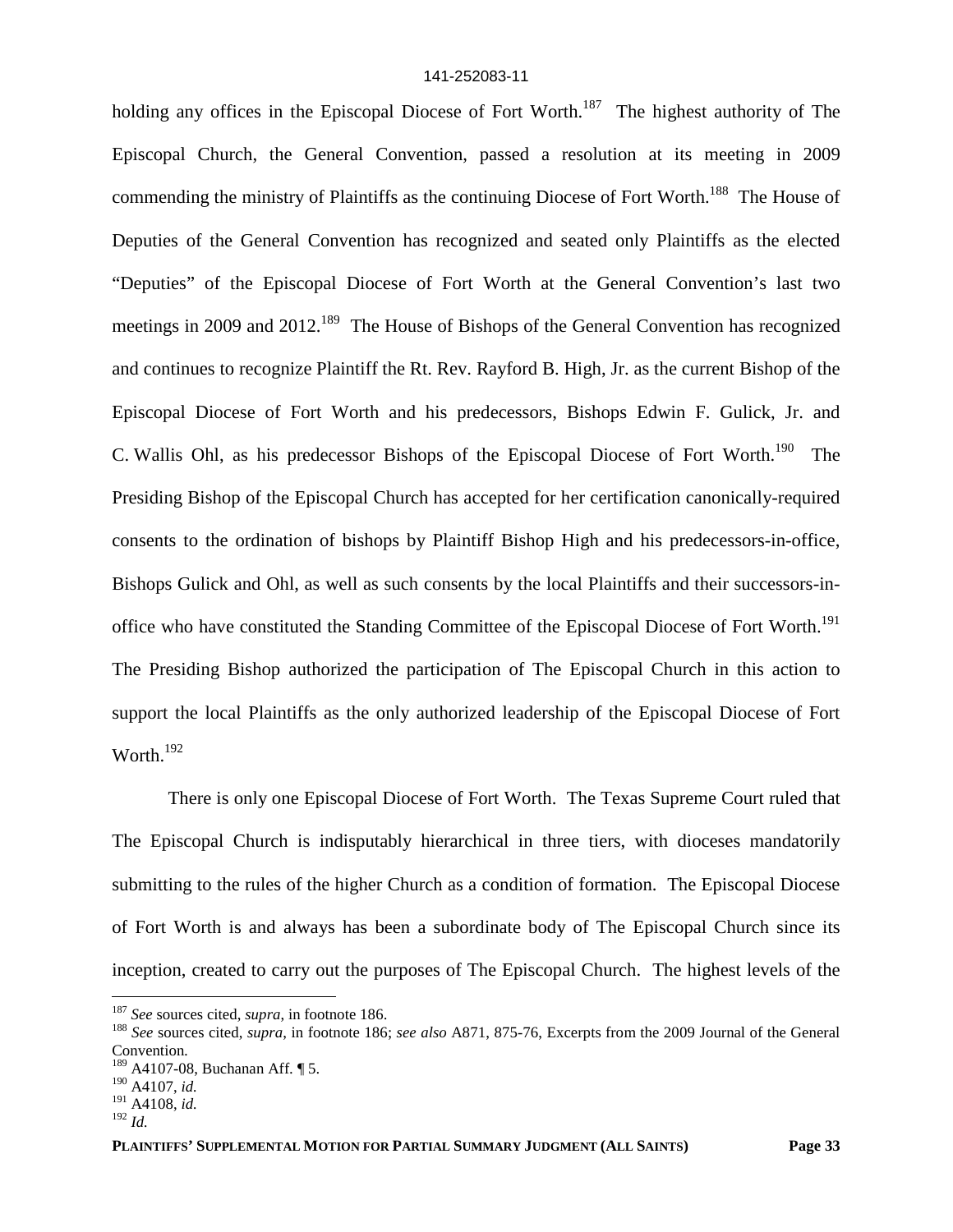Church indisputably recognize only the local Plaintiffs, and not any Defendants, as the authorized leadership of the Diocese. That is dispositive as a matter of law, and this Court must apply that ecclesiastical determination as final and binding in the civil case before it. Further inquiry is unnecessary and unconstitutional.

## **iii. Only Plaintiff All Saints can control All Saints**

For all the same reasons, only The Episcopal Church and its duly authorized Episcopal Diocese can recognize and determine whether Plaintiff All Saints or Defendant "All Saints" constitutes All Saints' Episcopal Church.

As the Texas Supreme Court instructed, "what happens to the relationship between a local congregation that is part of a hierarchical religious organization and the higher organization when members of the local congregation vote to disassociate is an ecclesiastical matter over which civil courts generally do not have jurisdiction." *Masterson*, 422 S.W.3d at 607 (citing *Milivojevich*, 426 U.S. at 713–14). Thus, in a property suit, the identity of "the true and proper representatives" of local congregations is an "ecclesiastical matter[] of church governance [over which t]he trial court lack[s] jurisdiction . . . and properly defer[s] to [the] ecclesiastical authority on those questions." *Id.* at 607-08 (citing *Hosanna-Tabor Evangelical Lutheran Church & Sch. v. EEOC*, 132 S. Ct. at 704; *Brown v. Clark*, 116 S.W. 360, 363 (Tex. 1909)).

Or, as Defendants themselves put it, "under neutral principles of Texas law, on the local church body's identity—an ecclesiastical matter—the court defer[s] to the national denomination's understanding of the church's identity. [This] 'remains the appropriate method for Texas courts."<sup>193</sup>

As Diocesan officials have stated in previous litigation:

<sup>193</sup> A3822-23, Br. in Opp'n of Resp'ts The Episcopal Diocese of Fort Worth, *Episcopal Church v. Episcopal Diocese of Fort Worth*, No. 13-1520 (U.S. Sept. 26, 2014) (quoting *Masterson*, 422 S.W.3d at 605 (citations omitted)).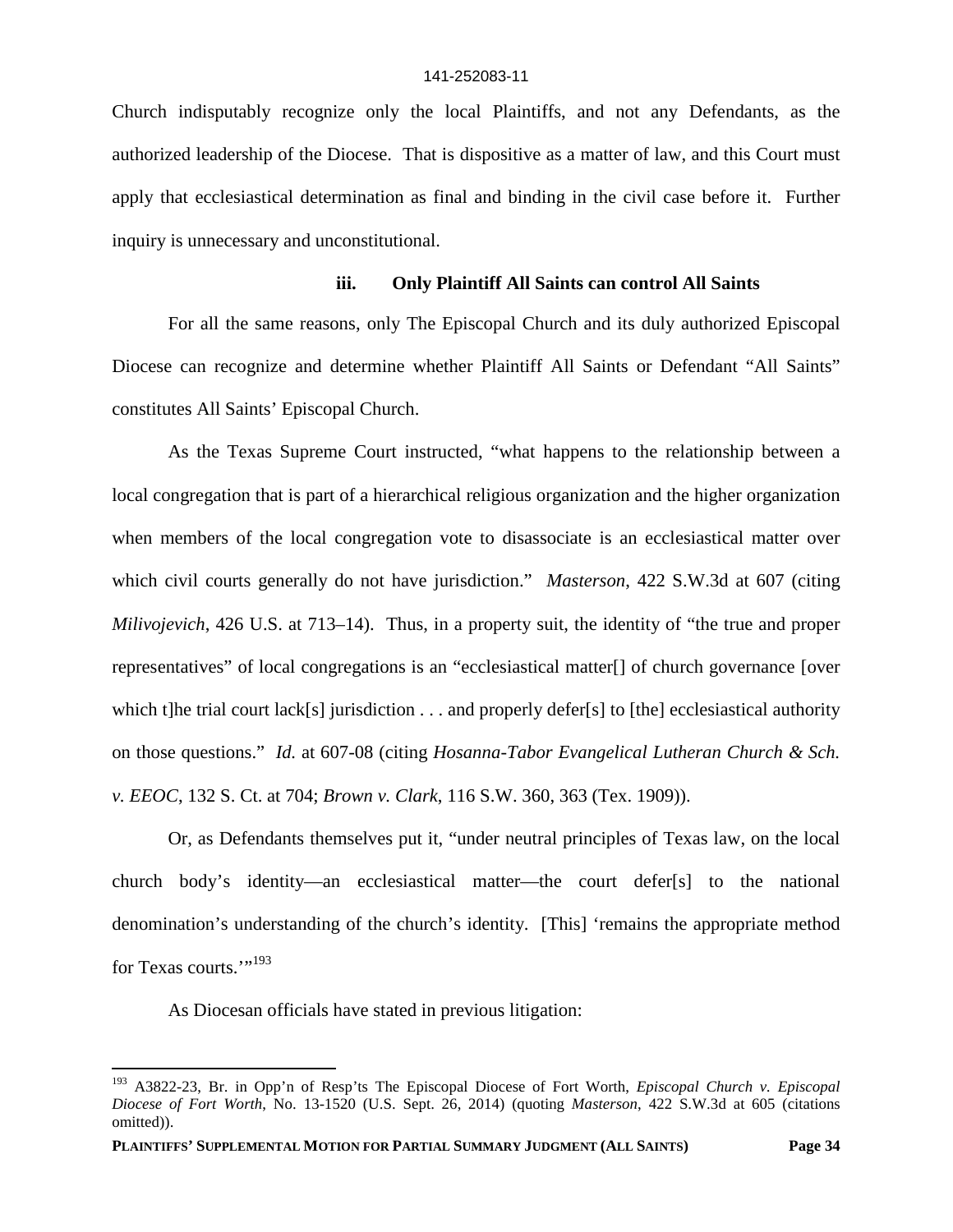- "[E]ach parish within The Episcopal Diocese of Fort Worth has acknowledged that they are governed by and recognize the authority of the General Convention and the Constitution and Canons of the Episcopal Church in the United States of America."<sup>194</sup>
- "Under the Constitution of the Diocese and under Canon law, no person may be a member of a parish who is not a member of The Episcopal Church . . . .  $\cdot$ <sup>195</sup>
- Parties that have "abandoned the communion of The Episcopal Church . . . cease[] to be qualified to serve as a priest or as a member of the Vestry under the Constitution and Canons of the Diocese and of The Episcopal Church and canon law."<sup>196</sup>

The Episcopal Church and its duly-authorized Diocese recognize only Plaintiff All Saints

as the continuing All Saints' Episcopal Church.<sup>197</sup> As a matter of law, the Court must defer to

<sup>&</sup>lt;sup>194</sup> A1037, Corp. of Episcopal Diocese of Fort Worth's Second Suppl. Evidence in Support of Mot. for Summ. J., *Corp. of Episcopal Diocese of Fort Worth v. McCauley*, No. 153-144833-92 (Dist. Ct. Tarrant Cnty. 153d Jud. Dist. Feb. 11, 1994), ex. A (Aff. of Rev. Canon Billie Boyd, Assistant to Bishop of Fort Worth).

<sup>195</sup> A1013, Pls.' Mot. for Summ. J., *Corp. of Episcopal Diocese of Fort Worth v. McCauley*, No. 153-144833-92 (Dist. Ct. Tarrant Cnty. 153d Jud. Dist. Dec. 8, 1993), ex. A (Aff. of Bishop Jack Iker). In fact, parishes in the Episcopal Diocese of Fort Worth have noted that the definition of "parish" includes "conformity to the doctrine, discipline and worship of the Episcopal Church." A2647, Saint Andrew's Episcopal Church (1997) (citing a manuscript attributed to Edward Henry Eckel, the Rector of St. Andrew's from 1917 to 1930).

<sup>196</sup> A988-89, Second Am. Orig. Pet., *Corp. of Episcopal Diocese of Fort Worth v. McCauley*, No. 153-14483-92 (Dist. Ct. Tarrant Cnty. 153d Jud. Dist. Feb. 15, 1995); *see also* A1019, Pls.' Mot. for Summ. J., ex. B (Aff. of Rev. Canon Billie Boyd). Defendants are judicially, equitably, quasi-, and otherwise estopped from contradicting these (and other) admissions, which they made to courts, Plaintiffs, and others, regarding the obligations and commitments of the Diocese, Congregations, and Corporation to the Church and Plaintiffs, as explained in Section VIII.F.3 of Plaintiffs' Motion for Partial Summ. J. (Dec. 1, 2014) at 92-94, which is hereby incorporated by reference into this Supplemental Motion for Partial Summary Judgment (All Saints). *See Baron v. Mullinax, Wells, Mauzy & Baab, Inc.*, 623 S.W.2d 457, 462 (Tex. App.—Texarkana 1981, writ ref'd n.r.e.) (quasi-estoppel may be raised by a plaintiff as a counter-defense that will nullify a defense that constitutes an unconscionable reversal from a former position); *Vinson & Elkins v. Moran*, 946 S.W.2d 381, 396 (Tex. App.—Houston [14th Dist.] 1997, writ dism'd) (judicial estoppel "bars a party, who has successfully maintained a position in a prior judicial proceeding, from later adopting an inconsistent position, unless he can show the prior statement was made inadvertently due to mistake, fraud, or duress"); *Sw. Guar. Trust Co. v. Providence Trust Co.*, 970 S.W.2d 777, 783 (Tex. App.—Austin 1998, pet. denied) ("[E]quitable estoppel prevents parties from asserting claims against another party which arise out of their false representations relied upon by said party.").

<sup>&</sup>lt;sup>197</sup> See A939-43, Journal of the Twenty-Seventh Annual Convention of the Episcopal Diocese of Fort Worth, November 13-14, 2009; A11-22, Report of the Resolutions Committee, 27<sup>th</sup> Annual Convention, November 13-14, 2009; A4107-10, Buchanan Aff. ¶¶ 5-8; A3-10, Ohl Aff. ¶¶ 3–13; A4225, Wells Aff. ¶ 3; A4227, Waggoner Aff.  $\P1$ .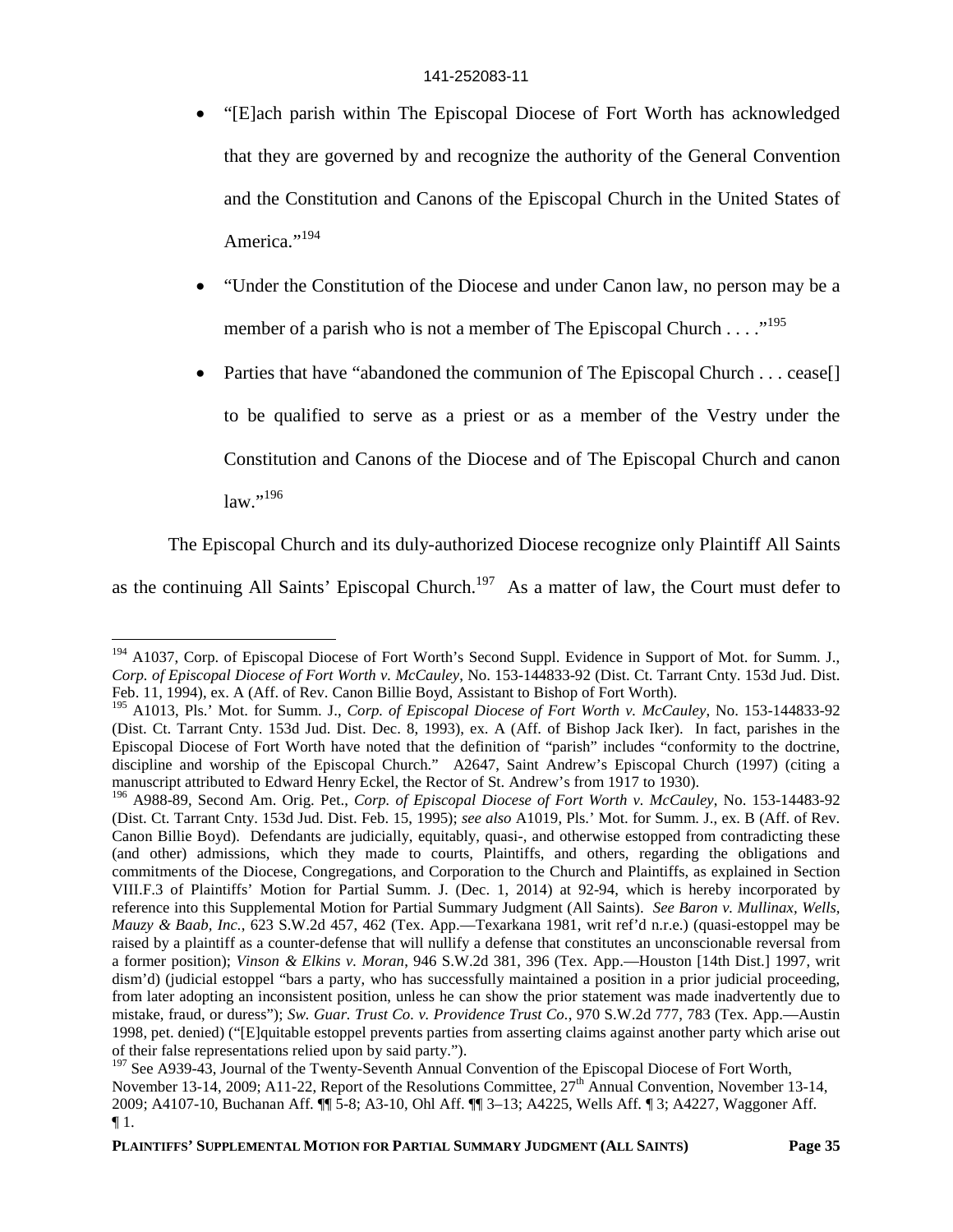their determination and apply it for the civil purposes of this case. Under plain law and undisputed facts, this Court should grant partial summary judgment and declare that All Saints is represented by Plaintiff All Saints for all civil law purposes, including for enforcement of the trust interest Defendants concede exists.

Defendants admit in sworn testimony that the Corporation holds all property in trust for the Diocese and Congregations. Under *Masterson* and *Episcopal Diocese of Fort Worth*, as a matter of law, only The Episcopal Church and its duly-authorized Diocese can determine who controls the beneficiary at issue here, All Saints' Episcopal Church. This Court should grant summary judgment declaring that it defers to Plaintiff The Episcopal Church and its dulyauthorized Diocese's determination that Plaintiff All Saints constitutes All Saints' Episcopal Church for civil law purposes.

# **c. Express trust for the Church and its Constituent Entities**

In addition to the reasons set forth above, the disputed property is also held under an express trust for The Episcopal Church because (1) the Episcopal Diocese committed to hold all property in trust for The Episcopal Church as a condition of formation by the Church, admission to the Church, and receipt of the property under the Church's Constitution and (2) before the formation of the Diocese, the property was already held by the Dallas Diocese in express trust in favor of the Church.

### **i. Texas Law of Express Trust**

Express trusts arise from the expressed intention of the owner of property to create a trust with respect to the property. *See Perfect Union Lodge No. 10 v. InterFirst Bank of San Antonio, N.A.*, 748 S.W.2d 218, 220 (Tex. 1988); Tex. Prop. Code § 112.002 ("A trust is created only if the settlor manifests an intention to create a trust."). A charitable trust is one for a purpose classified as charitable (*e.g.*, the advancement of religion or education or the promotion of health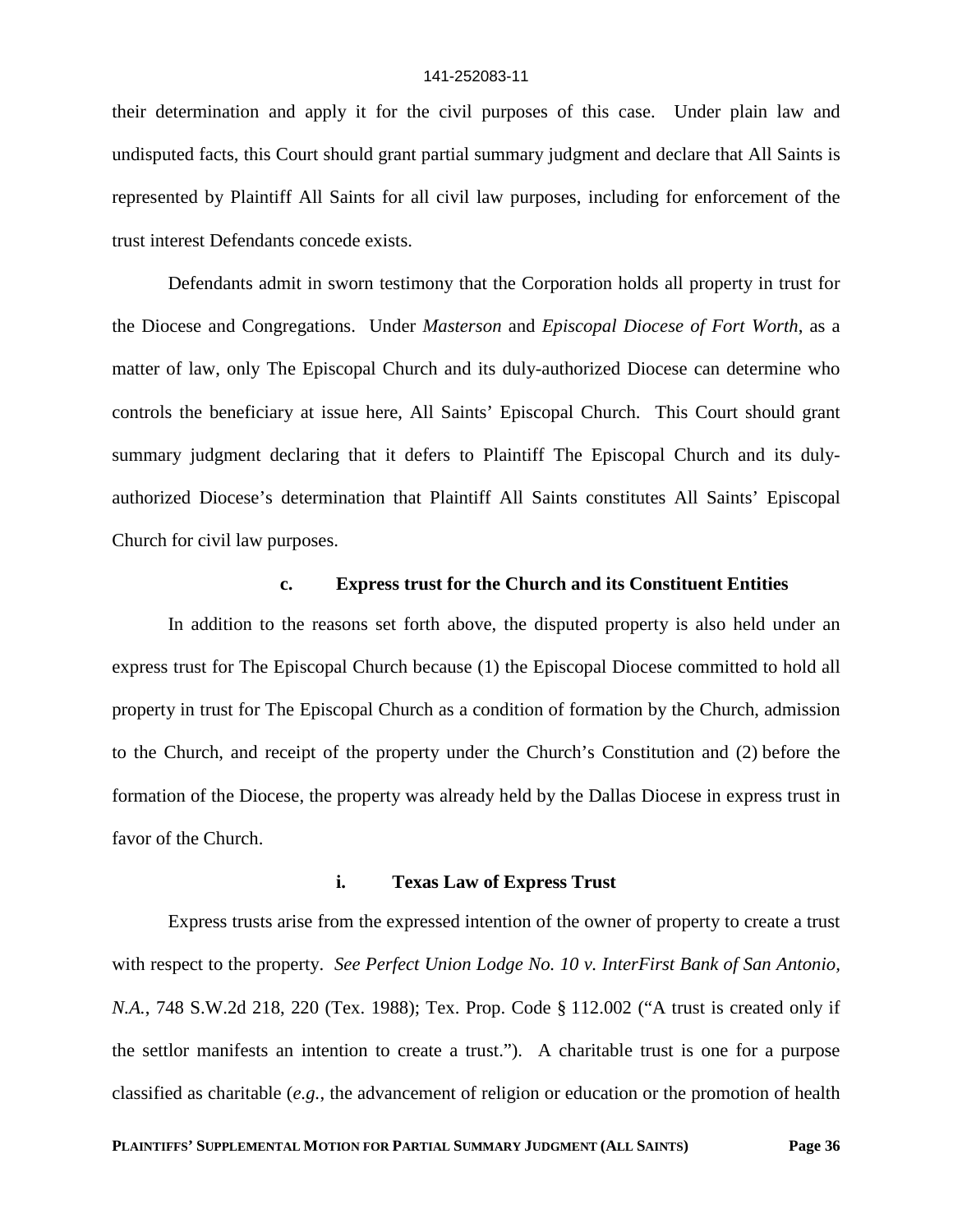or science). *See Boyd v. Frost Nat'l Bank*, 196 S.W.2d 497, 502 (Tex. 1946). The Rule Against Perpetuities does not apply to charitable trusts: A charitable trust can be perpetual. Tex. Prop. Code § 112.036.

Texas law recognizes five methods by which a trust can be created. *See id.* § 112.001. The first method is "Self-Declaration of Trust": that is, "[a] trust may be created by ... a property owner's declaration that the owner holds the property as trustee for another person." *Id.* § 112.001(1). A person has the same capacity to create a trust by declaration that the person has to transfer, will, or appoint free of trust. Tex. Prop. Code § 112.007; *see also Wilkerson v. McClary*, 647 S.W.2d 79, 80 (Tex. App.—Beaumont 1983, no writ) ("[T]he property at issue . . . can pass into the trust solely by declaration of trust."). "No particular form of words is required to create a trust." *Barrientos v. Nava*, 94 S.W.3d 270, 281 (Tex. App.—Houston [14<sup>th</sup> Dist.] 2002, no pet.). Courts affix a trust where "the intention of the parties is that the property shall be held and dealt with for the benefit of another . . . ." *Christopher v. Davis*, 284 S.W. 253, 257 (Tex. Civ. App.—Dallas 1926, writ ref'd).

Under the statute of frauds, "[a] trust in either real or personal property is enforceable only if there is written evidence of the trust's terms bearing the signature of the settlor or the settlor's authorized agent." Tex. Prop. Code § 112.004. But "an unsigned paper may be incorporated by reference in the paper signed by the person sought to be charged." *In re Prudential Ins. Co. of Am.*, 148 S.W.3d 124, 135 (Tex. 2004) (quoting *Owen v. Hendricks*, 433 S.W.2d 164, 166 (Tex. 1968)) (internal quotation marks omitted). "Acceptance by a beneficiary of an interest in a trust is presumed." Tex. Prop. Code § 112.010(a). A charitable corporation can serve as a trustee of a trust of which another charitable organization is the beneficiary. Tex. Bus. Orgs. Code. § 2.106.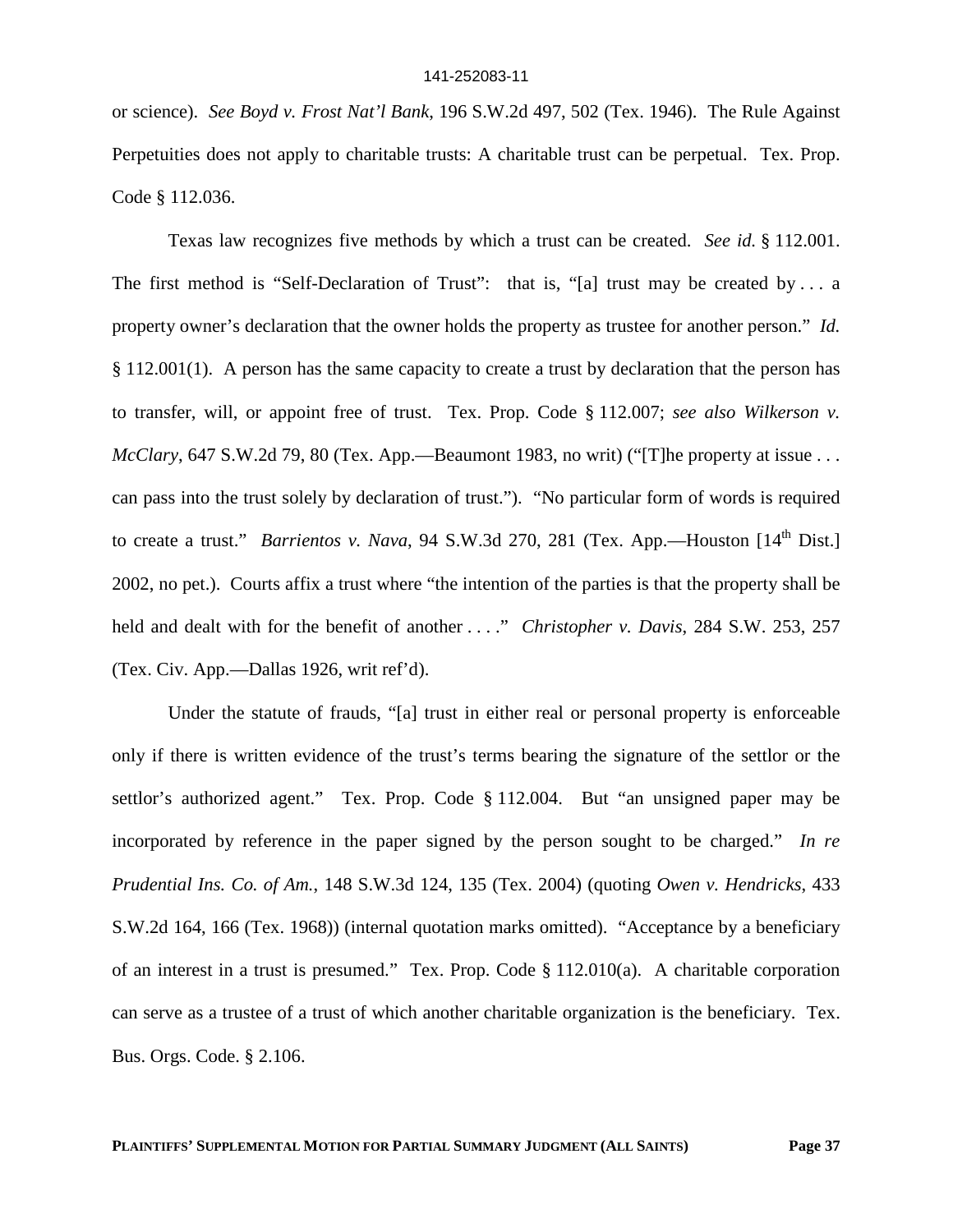A trust supported by consideration is a contractual trust, which is irrevocable even without an express statement of irrevocability in the instrument. *Shellberg*, 459 S.W.2d at 470– 71 ("Sec. 41 of Art. 7425b, V.A.T.S., (The Texas Trust Act) is inapplicable to a trust that is created by contract and based on a valuable consideration. . . . [T]he attempted revocation of the trust by appellant was wholly ineffective."); *accord* Bogert's The Law of Trusts & Trustees § 998 n.8 (2014) ("Section 41 of the Texas Trust Act, providing that every trust is revocable unless expressly made irrevocable, d[oes] not apply to a contractual trust based on valuable consideration." (discussing *Shellberg*)); *see also* Johanson's Tex. Estates Code Ann. § 112.051 (2014) ("[S]tatute does not apply to trust created by agreement and supported by consideration; such a trust is irrevocable even if it does not expressly so state." (citing *Shellberg*)).

# **ii. The Diocesan Corporation holds property in trust for the Church**

Defendants claimed a right to 5001 Crestline, 5003 Dexter, and 5005 Dexter (the last later disclaimed) because they are held by the Diocesan Corporation. But the Diocese and Corporation contractually committed to hold all property in express trust for the Church.

The Episcopal Diocese of Fort Worth was created under Article V of The Episcopal Church's Constitution, which allows the formation of a new Diocese "by the division of an existing Diocese."<sup>198</sup> The Fort Worth Diocese was formed by division of the existing Episcopal Diocese of Dallas, which itself was formed in 1895<sup>199</sup> with the Diocese of Dallas's unqualified accession to The Episcopal Church.<sup>200</sup>

<sup>&</sup>lt;sup>198</sup> JA00384, The Constitution and Canons for the Government of the Protestant Episcopal Church in the United States of America (1979), art. V.

<sup>199</sup> A422, Journal of the Primary Convention of Dallas, Dec. 19-20, 1895.

<sup>&</sup>lt;sup>200</sup> A3939, Dep. of Def. Diocese at 162:5-20.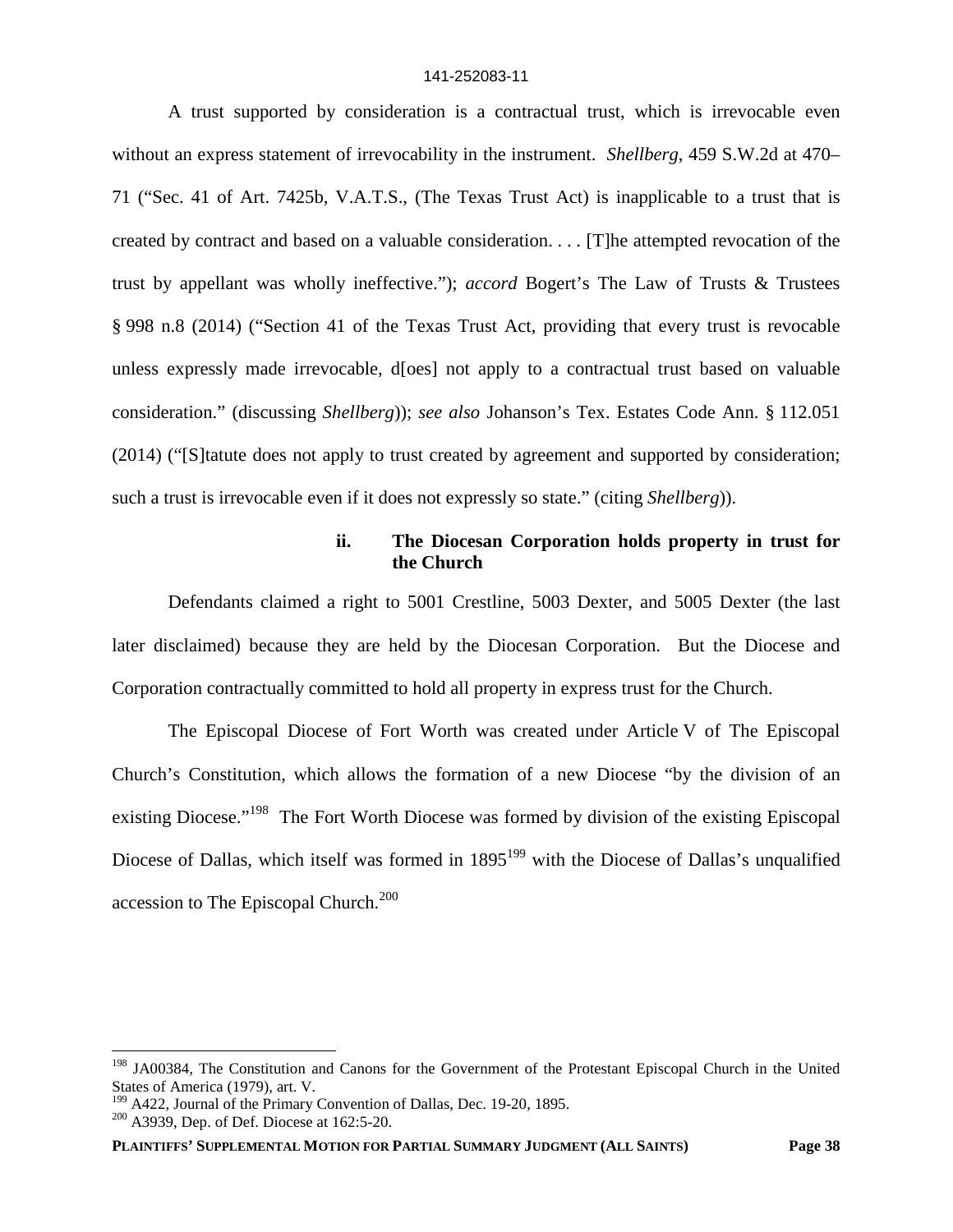The Article V division process requires "the consent of the General Convention . . . under such conditions as the General Convention shall prescribe,"<sup>201</sup> including that the "new Diocese" "accede<sup>[]</sup> to the Constitution and Canons of this Church . . . .<sup>"202</sup> Defendants concede that the Dallas division was conducted under Article V and that it was the parties' intent to conform to Article  $V^{203}$ 

To secure the Church's consent, every lay delegate and clergy member of the new Diocese, and every Congregation within the Diocese, resolved "unanimously," "pursuant to approval of the 67th General Convention of The Episcopal Church," to "fully subscribe to and accede to the Constitution and Canons of The Episcopal Church," followed by seven pages of their signatures.<sup>204</sup> The Church's Constitution and Canons included the following provision:

> **All real and personal property held by or for the benefit of any Parish, Mission or Congregation is held in trust for this Church and the Diocese thereof in which such Parish, Mission or Congregation is located.** The existence of this trust, however, shall in no way limit the power and authority of the Parish, Mission or Congregation otherwise existing over such property so long as the particular Parish, Mission or Congregation remains a part of, and subject to this Church and its Constitution and Canons.<sup>205</sup>

The Diocese attached to its unanimous resolution a Diocesan Constitution and Canons

that, in Article 1, again acceded to "the Constitution and Canons of the Episcopal Church in the

United States of America,"<sup>206</sup> and, in Article 13, committed to hold "all property hereafter

acquired for the use of the Church and the Diocese" in a Corporation "subject to control of the

<sup>&</sup>lt;sup>201</sup> JA00384, The Constitution and Canons for the Government of the Protestant Episcopal Church in the United States of America (1979), art. V, § 1.

<sup>202</sup> *Id.*

<sup>203</sup> A3957-58, Dep. of Def. Corp. at 133:5-134:9, 149:25-150:6; *see also* JA00384, The Constitution and Canons for the Government of the Protestant Episcopal Church in the United States of America (1979), art. V, § 1; JA00789, Journal of the Eighty Seventh Annual Meeting of the Diocese of Dallas 12 (Oct. 1–2, 1982).

<sup>&</sup>lt;sup>204</sup> JA00365, Proceedings of the Primary Convention of the Episcopal Diocese of Fort Worth 26 (Nov. 13, 1982).

<sup>&</sup>lt;sup>205</sup> JA00397, The Constitution and Canons for the Government of the Protestant Episcopal Church in the United States of America (1979), tit. I, canon 6, § 4. Defendants admit this canon was in the Constitution and Canons when they acceded. A3950, Dep. of Def. Diocese at 47:21-48:16.

<sup>206</sup> JA00101, The Constitution and Canons of the Episcopal Diocese of Fort Worth, art. 1 (1982).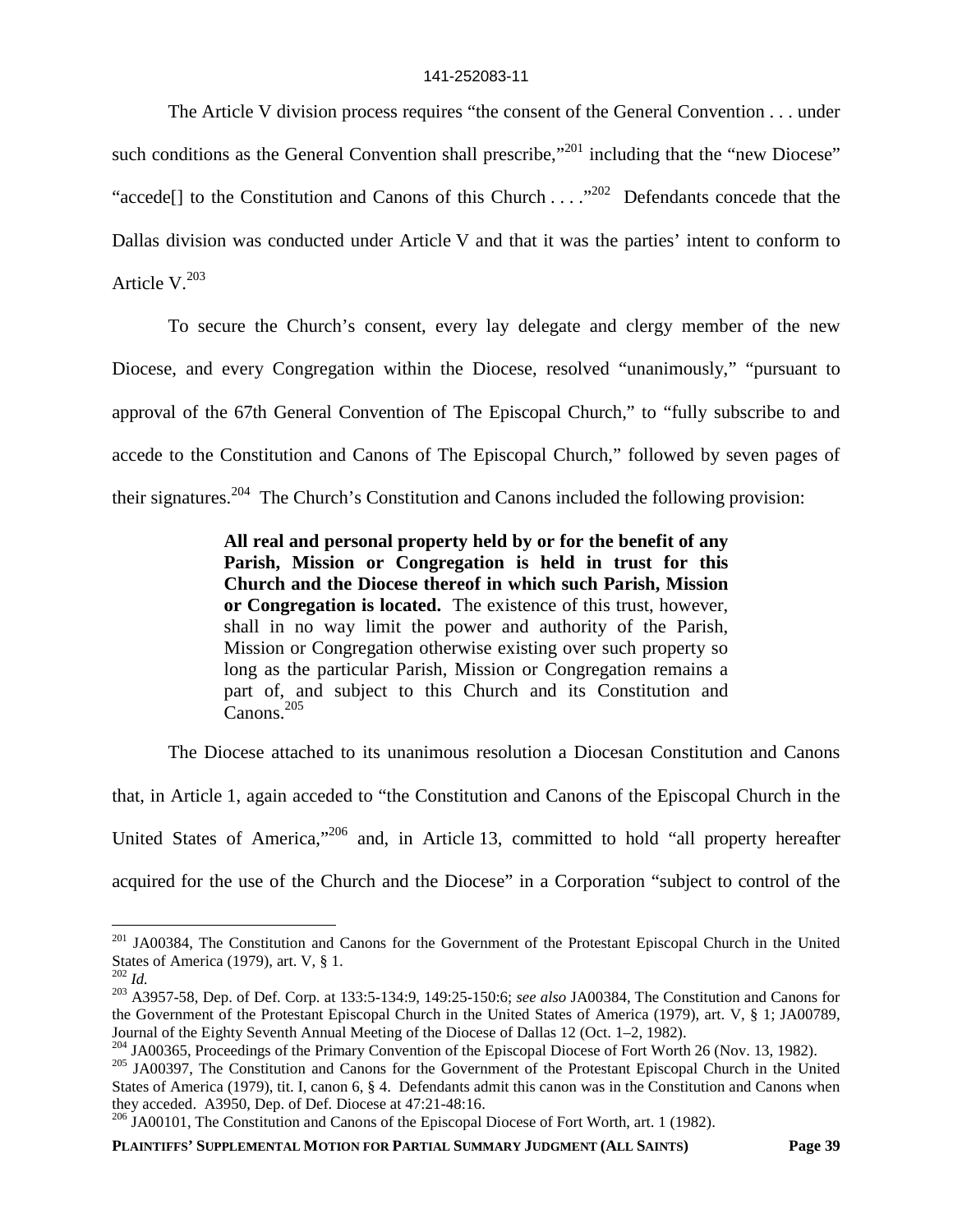Church in the Episcopal Diocese of Fort Worth."<sup>207</sup> The Diocese made these commitments to the Church as required by Article V in exchange for admission as an Episcopal Diocese.<sup>208</sup>

After receiving approval from The Episcopal Church, the Dallas and Fort Worth Dioceses and the Dallas and Fort Worth Corporations jointly petitioned a civil district court in a "friendly suit"<sup>209</sup> to "effect the Article V division."<sup>210</sup> Both Dioceses represented they were "organized pursuant to the Constitution and Canons of the Protestant Episcopal Church in the United States of America,"<sup>211</sup> and the Corporation represented it would hold property "pursuant" to the Constitution and Canons of the Episcopal Diocese of Fort Worth,<sup>"212</sup> which in Article 1 acceded to the Church's Constitution and Canons. The parties asked the court to "record and declare" the division of assets "[p]ursuant to the terms of the resolution adopted by the plaintiffs,"<sup>213</sup> which implemented "the division of the Diocese of Dallas into two separate dioceses as permitted by Article V of the Constitution of the Episcopal Church . . . . <sup>214</sup> The parties represented that the property had been "acquired for the use of the Episcopal Church in the Diocese of Dallas" and was being transferred "for the use of the Church in the [Fort Worth]

 $207$  JA00113, The Constitution and Canons of the Episcopal Diocese of Fort Worth, art. 13 (1982).

<sup>&</sup>lt;sup>208</sup> JA00065, Letter Submitting Resolution of Accession (Nov. 24, 1982); A3934, Dep. of Def. Diocese at 116:16-19 ("Q. Was this resolution sent to The Episcopal Church? A. Yes, along with the Constitution and Canons adopted at the convention for approval."); A3933, *id.* at 110:21-23 ("Q. They [the Church] receive, look at, and approve the final Primary Constitution and Canons? A. Correct."); JA00063, Church's Certificate of Compliance with Article V to Diocese (Dec. 31, 1982).

<sup>&</sup>lt;sup>209</sup> A2626-27, Letter from The Rev. Canon Charles A. Hough, III & N. Michael Kensel to The Rev. Steven Pope (Aug. 13, 2007).

 $^{210}$  A3958, Dep. of Def. Corp. at 150:3-14.

<sup>211</sup> JA00716-17, Petition, *Episcopal Diocese of Dallas et al. v. Mattox*, No. 84-8573 (Dist. Ct. Dallas Cnty. 95th Jud. Dist. June 29, 1984).

<sup>212</sup> JA00728, Petition, *Episcopal Diocese of Dallas et al. v. Mattox*, No. 84-8573 (Dist. Ct. Dallas Cnty. 95th Jud. Dist. June 29, 1984).

<sup>213</sup> JA00721, Petition, *Episcopal Diocese of Dallas et al. v. Mattox*, No. 84-8573 (Dist. Ct. Dallas Cnty. 95th Jud. Dist. 1984).

<sup>214</sup> JA00719, Petition, *Episcopal Diocese of Dallas et al. v. Mattox*, No. 84-8573 (Dist. Ct. Dallas Cnty. 95th Jud. Dist. 1984); *see also* A3958, Dep. of Def. Corp. at 150:3-10 ("Q. And the parties to that division passed a resolution to discuss how to divide up the property under that Article V division, correct? A. Yes. Q. And then this friendly petition was telling the court the contents of that resolution to effect the Article V division? A. Yes.").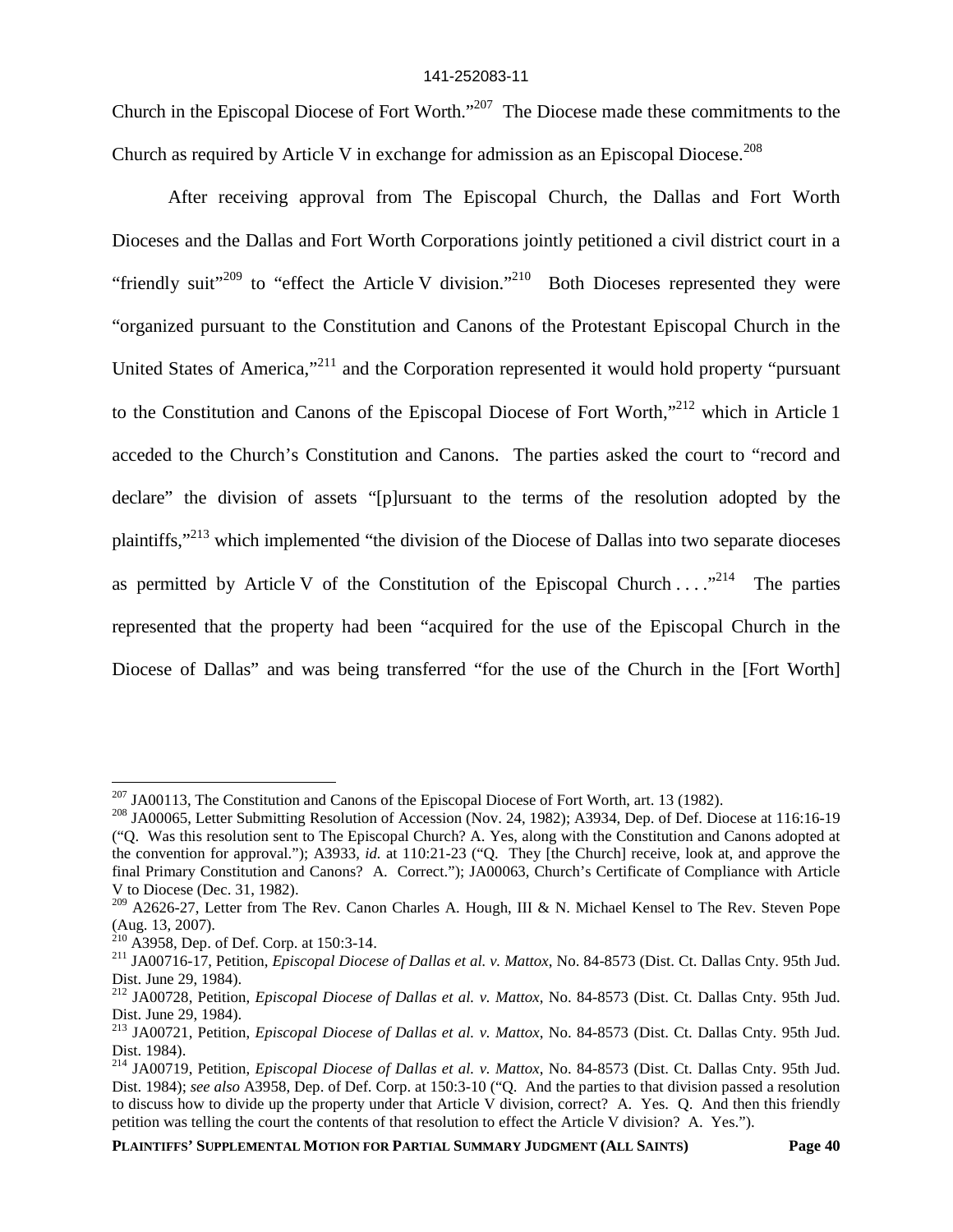Diocese . . . .  $^{215}$  As the Defendant's purported representative of the Corporation testified in this case, "for the use of the Church in the Diocese" meant "for the use of The Episcopal Church in the Diocese."<sup>216</sup> The Diocese and Corporation both signed the petition.<sup>217</sup> Defendants concede the court relied on those representations to transfer property worth millions.<sup>218</sup>

The Diocese's and Corporation's written, signed commitments to hold property under the Church's and Diocese's Constitutions and Canons, evidence their intent to hold property "in trust for this Church and the Diocese thereof," (Church Canon I.6.4), $^{219}$  and "only for the services, rites and ceremonies, or other purposes, either authorized or approved by this Church, and for no other use." (Diocesan Canon 25) (defining "Church" as "the Episcopal Church in the United States of America," *see* Art. 1).<sup>220</sup> Other documents from the time affirm this plain intent, such as the Corporation's founding bylaws requiring its affairs "be conducted in conformity with the Constitution and Canons of the Episcopal Church in the United States of America . . . as . . . supplemented from time to time by the General Convention of the Church," and stating that "[i]n the event of any conflict between these Bylaws and any part or all of said Constitution or Canons [of the Church], the latter shall control."<sup>221</sup> And the Corporation accepted tax status and benefits, confirming to the IRS the year of the petition that the "Corporation of the Episcopal Diocese of

<sup>215</sup> JA00718, 720, Petition, *Episcopal Diocese of Dallas et al. v. Mattox*, No. 84-8573 (Dist. Ct. Dallas Cnty. 95th Jud. Dist. June 29, 1984).

<sup>216</sup> A3959-60, Dep. of Def. Corp., at 154:3–156:1.

<sup>217</sup> JA00734, Petition, *Episcopal Diocese of Dallas et al. v. Mattox*, No. 84-8573 (Dist. Ct. Dallas Cnty. 95th Jud. Dist. 1984).

<sup>218</sup> A3965, Def. Trustee Bates Dep. at 19:25-20:25; JA00001-2, Judgment, *Episcopal Diocese of Dallas et al. v. Mattox*, No. 84-8573 (Dist. Ct. Dallas Cnty. 95th Jud. Dist. Aug. 22, 1984).

<sup>&</sup>lt;sup>219</sup> JA00397, The Constitution and Canons for the Government of the Protestant Episcopal Church in the United States of America (1979), tit. I, canon 6, § 4.

 $220$  JA00145, The Constitution and Canons of the Episcopal Diocese of Fort Worth, canon 25 (1982).

<sup>&</sup>lt;sup>221</sup> JA0076, Bylaws of the Corporation of the Episcopal Diocese of Fort Worth (May 17, 1983).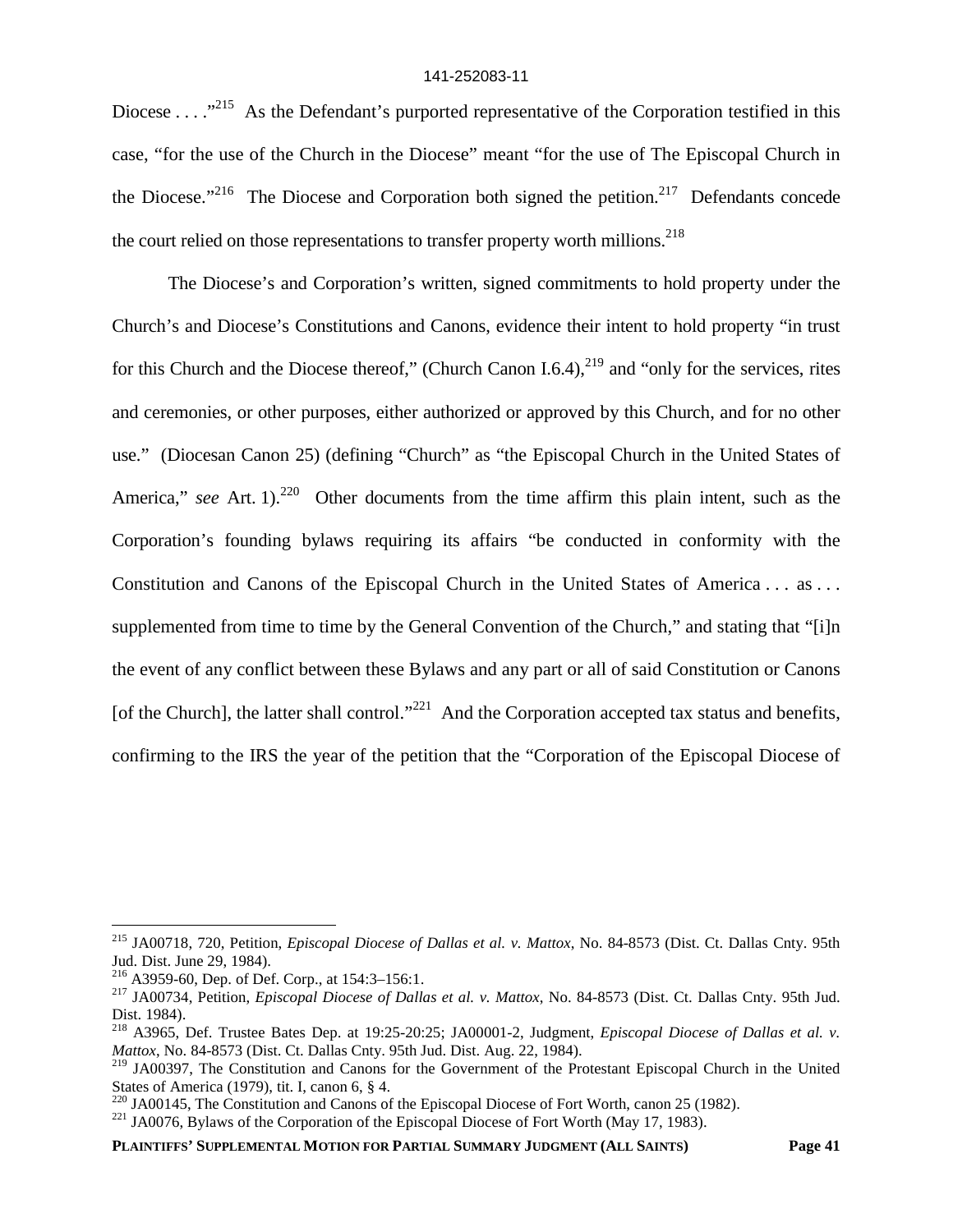Fort Worth . . . is a subordinate unit of [the] Protestant Episcopal Church in the United States of America."<sup>222</sup>

The Diocese's and Corporation's Article V trust commitments are written, signed, and incorporate the Church's and Diocese's Constitutions and Canons by reference. Thus, the trust is valid under the statute of frauds and permissibly incorporates by reference both the Church's and the Diocese's Constitution and Canons.<sup>223</sup> The Corporation of the Episcopal Diocese of Fort Worth, as a charitable corporation, is entitled to serve as trustee of this trust for the use and benefit of The Episcopal Church, another charitable organization. Tex. Bus. Orgs. Code § 2.106. Because the trust was established for a religious purpose, it is a charitable trust and is not subject to the Rule Against Perpetuities. Tex. Prop. Code § 112.036.<sup>224</sup>

The trust was supported by consideration and is thus contractual and irrevocable. In exchange for the agreement to hold property in trust, The Episcopal Church provided numerous benefits, including:

- 1. Granting permission for the formation of the Episcopal Diocese of Fort Worth, in accordance with Article V of the Church's Constitution; $^{225}$
- 2. Permitting the transfer of property and funds from the Diocese of Dallas to the Diocese of Fort Worth by consenting to the division of the Diocese of Dallas; $^{226}$

<sup>&</sup>lt;sup>222</sup> A2631-32, Letter from Glenn Cagle, District Director, Internal Revenue Service, to Corporation of the Episcopal Diocese of Fort Worth (Aug. 13, 1984); A2630.1-30.2, Letter from N. Michael Kensel, Chancellor Emeritus, Episcopal Diocese of Fort Worth, to Tarrant County Appraisal District (Nov. 2, 2007).

<sup>223</sup> To the extent that the Congregations held any interest in the property as of November 13, 1982, their accession on that date to the Church's Constitution and Canons, which states that all property held by or for a congregation is held in trust for the Church, expressed their intent to hold property in trust. Because the accession is in writing and signed by representatives of the Congregations, it is likewise valid under the statute of frauds and permissibly incorporates by reference the Church's Constitution and Canons. Thus the Congregations placed any interest they had in the property in trust for The Episcopal Church through their November 13, 1982 accession to the Church's Constitution and Canons.

<sup>&</sup>lt;sup>224</sup> This trust covers all property in suit. The Church's trust canon covers all property held "by or for the benefit of" a congregation. Defendants have testified that all property held by the Corporation is held for the benefit of the Congregations with only one exception, the Diocesan Center. A3956, Dep. of Def. Corp. at 107:13-108:7. The Diocesan Center would be captured by the Diocese's and Corporation's commitments to hold all property hereafter acquired "for the Church and the Diocese." JA00113, The Constitution and Canons of the Episcopal Diocese of Fort Worth, art. 13 (1982).

<sup>&</sup>lt;sup>225</sup> JA00785-86, Journal of the General Convention of the Protestant Episcopal Church in the United States of America (1982).

 $226$  *Id.*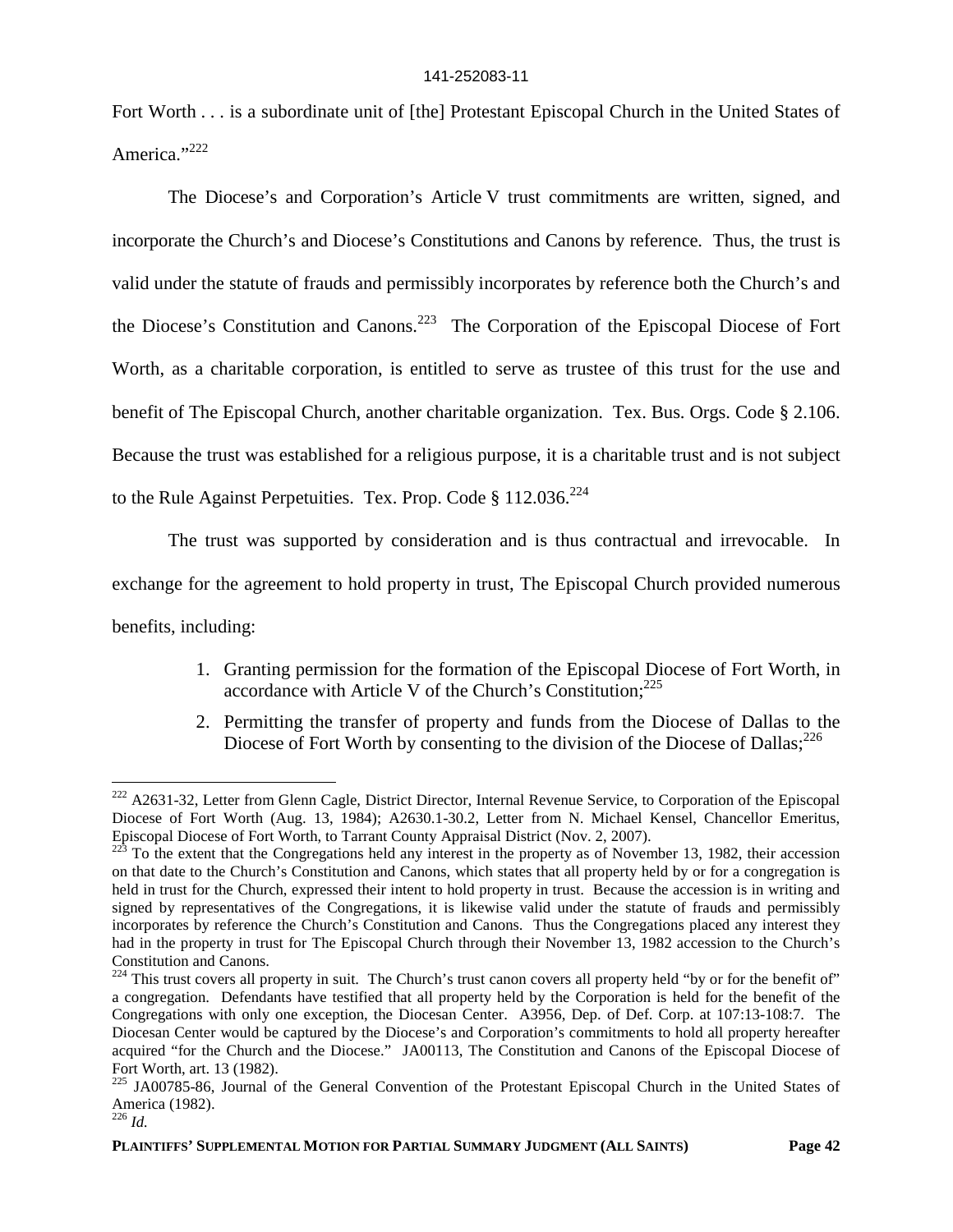- 3. Admitting the Diocese of Fort Worth into union with the Church;  $227$
- 4. Permitting the Diocese and Corporation to use the Church's group tax exemption as subordinate entities within the Church: $228$
- 5. Providing the Diocese and its congregations with tens of thousands of dollars of grants and loans; $^{229}$
- 6. Permitting clergy and lay employees to participate in Church benefit plans and providing millions of dollars of benefits through those plans.

In fact, considering just a few years for which data are available for only three of the more than half a dozen benefit plans available to the Diocese, *the Church's Pension Group provided nearly \$18,000,000 in medical, pension, and life insurance benefits*. 230

Furthermore, Texas courts have recognized that a local chapter's acceptance of a parent association's rules, including its property and trust rules, in exchange for admission is inherently contractual and binding in nature. *See District Grand Lodge No. 25 Grand United Order of Odd Fellows v. Jones*, 160 S.W.2d at 922 ("[W]e see no violation of public policy in permitting those rights to be determined by the rules of the order to which all the defendants, as members, solemnly subscribed. They made their own contract and it is not for the courts to relieve them of its effects.").

Because the trust was contractual, it is irrevocable under Texas law, regardless of the presence or absence of express language of irrevocability. *See Shellberg*, 459 S.W.2d at 469. In *Shellberg*, five settlors placed their interests in real property in trust, with two of the settlors to act as trustees and manage the land. The settlors each contributed \$1,000 as operating capital for the trust, and subsequently agreed to extend the life of the trust in consideration of \$1 each. *Id.*

<sup>230</sup> A2332, Church Pension Group Benefits, Diocese of Fort Worth.

<sup>&</sup>lt;sup>227</sup> JA00063, Certification of Admission of Episcopal Diocese of Fort Worth into Union with the General Convention of The Episcopal Church (1982).

<sup>&</sup>lt;sup>228</sup> A3936, Dep. of Def. Diocese at 134:6–11; A2633, Letter from John E. Ricketts, Director of Customer Account Services, Internal Revenue Service, to Episcopal Diocese of Fort Worth (Oct. 22, 2003).

<sup>229</sup> *See, e.g.*, A2454-55, Presiding Bishop's Fund for World Relief, Grants Awarded Through June, 1994 (noting six grants to the Episcopal Diocese of Fort Worth for a total of \$47,000); A2407, Letter from Mary Becchi, Grants Director, Presiding Bishop's Fund for World Relief, The Episcopal Church, to The Rt. Rev. Jack L. Iker, Diocese of Fort Worth (Mar. 31, 2000) (noting \$25,000 grant to the Diocese).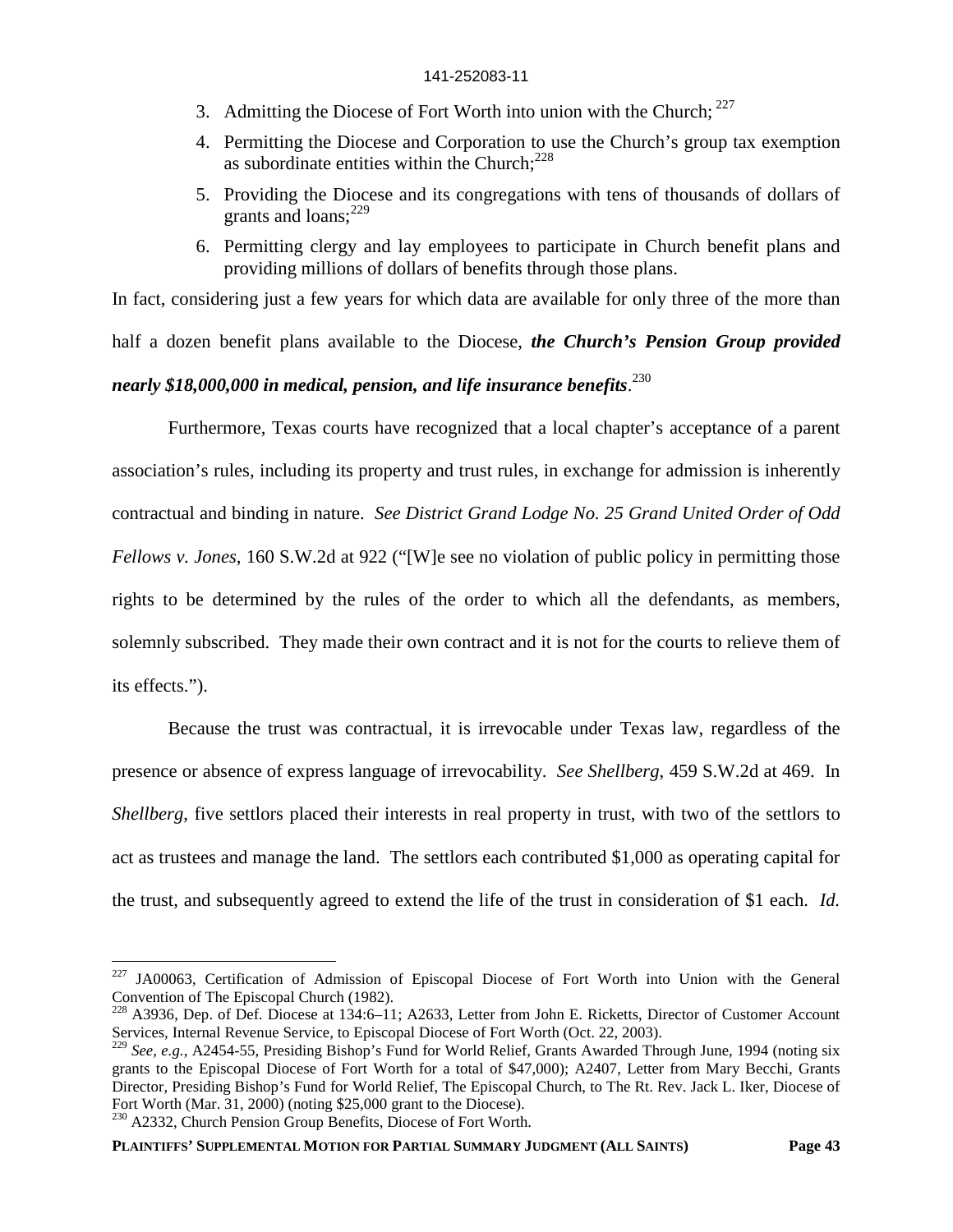at 466-67. After a disagreement arose between the settlors, one settlor-trustee resigned and informed the beneficiaries by letter: "I have revoked the trust of the Shellberg Estate Property insofar as my . . . interest is concerned." *Id.* at 467-68.

The question presented for decision was "whether this contractual trust agreement and its related extension agreement, each of which is supported by valuable and legal considerations, are revocable by the trustor under Sec. 41 of the Texas Trust Act (Art. 7425b, V.A.T.S.) in view of the fact that none of such agreements expressly say in so many words that such trust is irrevocable." *Id.* at 468. Noting that the settlors accepted consideration in exchange for the creation and extension of the trust, the Fort Worth Court of Civil Appeals held that "The instrument executed by [settlor] W.C. 'Cantrell' Shellberg on May 6, 1966, by which he attempted to revoke the trust is therefore ineffective and void and did not result in revoking the trust to any extent whatever. The trust is still in full force and effect and subject to being administered by the trustees and the trial court was correct in so holding." *Id.* at 470.

As explained above, the Fort Worth Diocese, its Corporation, and its Congregations agreed to hold property in trust for The Episcopal Church. Their agreement was contractual and supported by consideration. Thus, as in *Shellberg*, they cannot unilaterally revoke their commitments. By breaching this contractual trust, they render themselves liable to, among other things, a specific performance remedy. Moreover, these properties were already in trust for The Episcopal Church before the creation of the new Diocese. $^{231}$ 

The property acquired after the initial creation of a trust is also subject to a trust in favor of The Episcopal Church because a promise to create a trust in the future is enforceable when the promise is contractual. *See* Tex. Prop. Code § 112.003. The Fort Worth Diocese, its

<sup>231</sup> JA00718, Petition, *Episcopal Diocese of Dallas et al. v. Mattox*, No. 84-8573 (Dist. Ct. Dallas Cnty. 95th Jud. Dist. June 29, 1984) (affirming transferred properties had been acquired "for the use of the Episcopal Church in the Diocese of Dallas . . . in trust").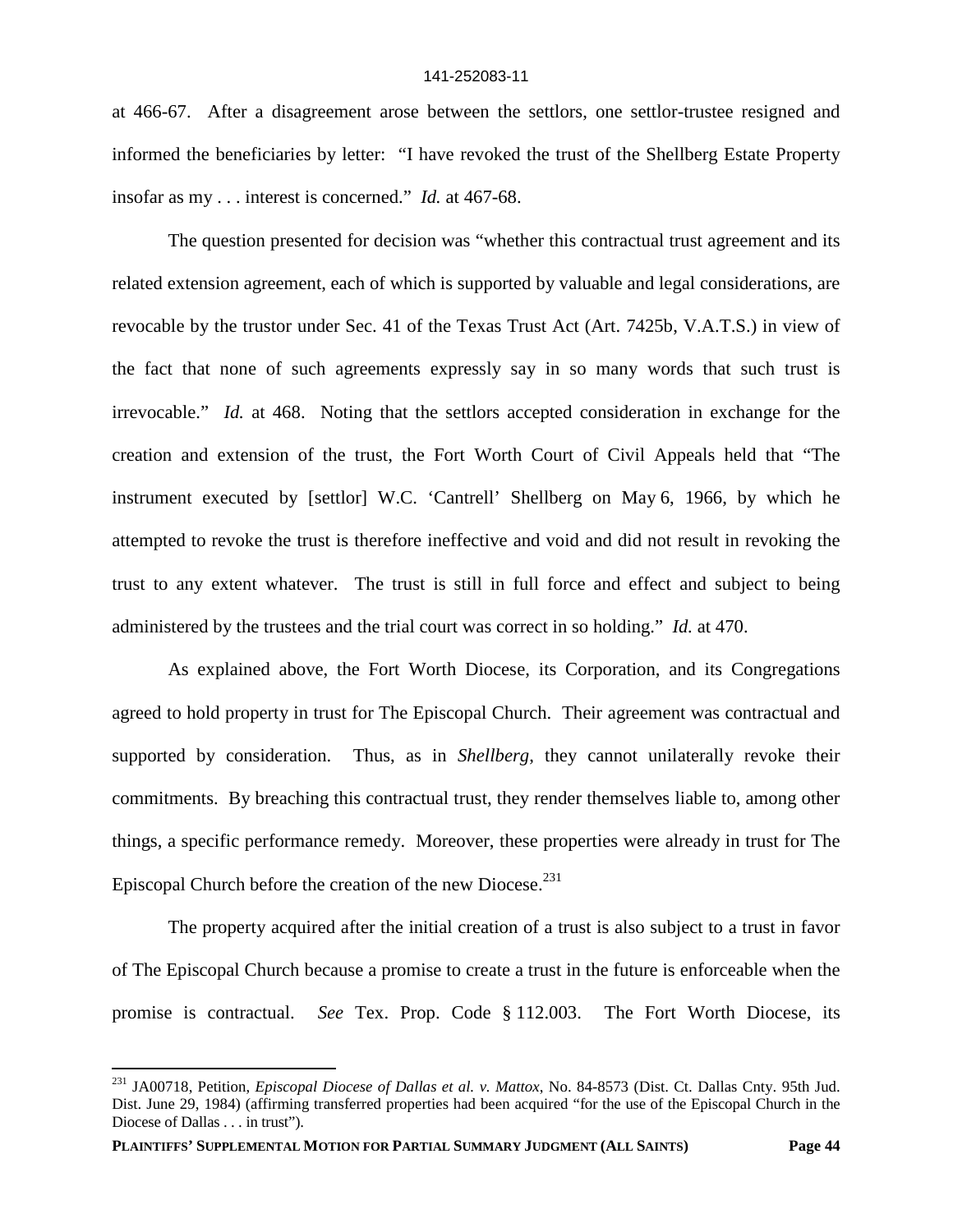Corporation, and the Congregations promised to hold in trust for The Episcopal Church "[a]ll real and personal property held by or for the benefit of any Parish, Mission or Congregation  $\dots$ <sup>232</sup>. The plain terms of that promise include both previously-held and lateracquired property. Further, in Article 13 of the Diocesan constitution, they explicitly agreed that later-acquired property would be held for the use of the Church: "All such property [from Dallas] *as well as all property hereafter acquired for the use of the Church and the Diocese*, including parishes and missions, shall be vested in [the] Corporation  $\ldots$   $\ldots$   $\ldots$   $\ldots$   $\ldots$   $\ldots$   $\ldots$   $\ldots$   $\ldots$   $\ldots$   $\ldots$   $\ldots$   $\ldots$   $\ldots$   $\ldots$   $\ldots$   $\ldots$   $\ldots$   $\ldots$   $\ldots$   $\ldots$   $\ldots$   $\ldots$   $\ldots$   $\ldots$  above, the commitment was contractual. Thus, such property is also held irrevocably in trust for The Episcopal Church.

# **iii. Leading Texas trust experts affirm these trust obligations**

Plaintiffs retained two leading experts in Texas trust law to consider the application of

Texas law to the facts of this case:

- Professor Gerry Beyer, of the Texas Tech School of Law and before that, St. Mary's University School of Law, is one of the foremost experts on trusts in Texas and authors the most-read legal blog on trusts and estates in the nation.
- Dr. Josh Tate of SMU, a native of Tarrant County, currently chairs the national Uniform Acts for Trust and Estate Law Committee for the ABA and authors *A Texas Companion for the Course in Wills, Trusts, and Estates*.

Both professors reached the same obvious conclusion: when you apply neutral principles

of Texas law to Defendants' and their predecessors' decades of commitments, these meet the

legal standard for express, irrevocable trusts in Texas.<sup>234</sup>

<sup>&</sup>lt;sup>232</sup> JA00397, The Constitution and Canons for the Government of the Protestant Episcopal Church in the United States of America (1979), tit. I, canon 6, § 4.

<sup>233</sup> JA00113, The Constitution and Canons of the Episcopal Diocese of Fort Worth, art. 13 (1982); *cf.* JA00717, Petition, *Episcopal Diocese of Dallas et al. v. Mattox*, No. 84-8573 (Dist. Ct. Dallas Cnty. 95th Jud. Dist. June 29, 1984) (asserting that the Corporation is "duly organized under the Constitution and Canons of the Episcopal Diocese of Fort Worth").

<sup>&</sup>lt;sup>234</sup> This section (iii) is the only section of Plaintiffs' Supplemental Motion for Partial Summary Judgment that relies in any way on expert opinion testimony.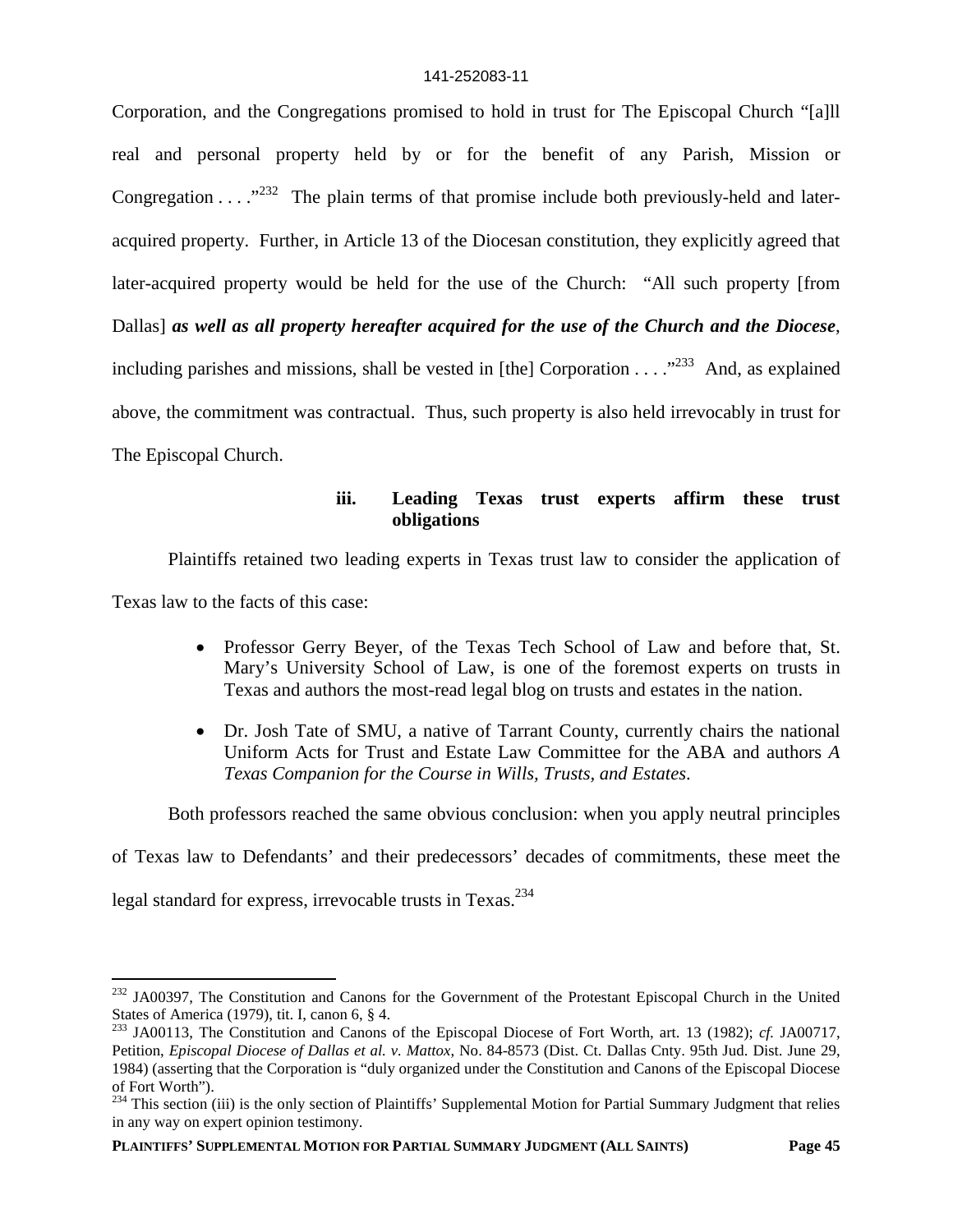This expert testimony is useful here. Because church documents were not previously subjected to secular trust analysis in Texas, there is little precedent applying Texas trust law to "evidence such as ... terms of the local church charter[s]... and relevant provisions of governing documents of the general church." *Masterson*, 422 S.W.3d at 603 (explaining what neutral principles analysis "will usually include" under such facts). Thus, while the legal force of Defendants' trust commitments is plain, having two preeminent experts confirm that the "conduct measures up to that standard" is additionally useful. *Mega Child Care, Inc. v. Tex. Dep't of Protective & Regulatory Servs.*, 29 S.W.3d 303, 309 (Tex. App.—Houston [14th Dist.] 2000, no pet.) (permitting expert testimony on such mixed questions of law and fact); *see also Keisling v. Landrum*, 218 S.W.3d 737, 741-42 (Tex. App.—Fort Worth 2007, pet. denied) (considering expert testimony on trust law).

Professor Beyer is a renowned expert on Texas trust law and considered the effect of Defendants' commitments to the Church as measured by the standards of Texas trust law. Professor Beyer is the Governor Preston E. Smith Regents Professor of Law at Texas Tech School of Law. Previously, he taught at St. Mary's University and served as a visiting professor at several other law schools, including Boston College, Ohio State University, Southern Methodist University, the University of New Mexico, Santa Clara University, and La Trobe University (Australia). He is the recipient of dozens of outstanding and distinguished faculty awards, including the Chancellor's Distinguished Teaching Award, the most prestigious university-wide teaching award at Texas Tech. He was also the recipient of the 2012-2013 Outstanding Research Award from the Texas Tech School of Law.

Assessing this case, Professor Beyer concluded that "the division of the Diocese of Dallas—which was duly approved by The Episcopal Church on condition of the new Diocese's full accession to the Church's Constitution and Canons—and the 1984 declaratory judgment,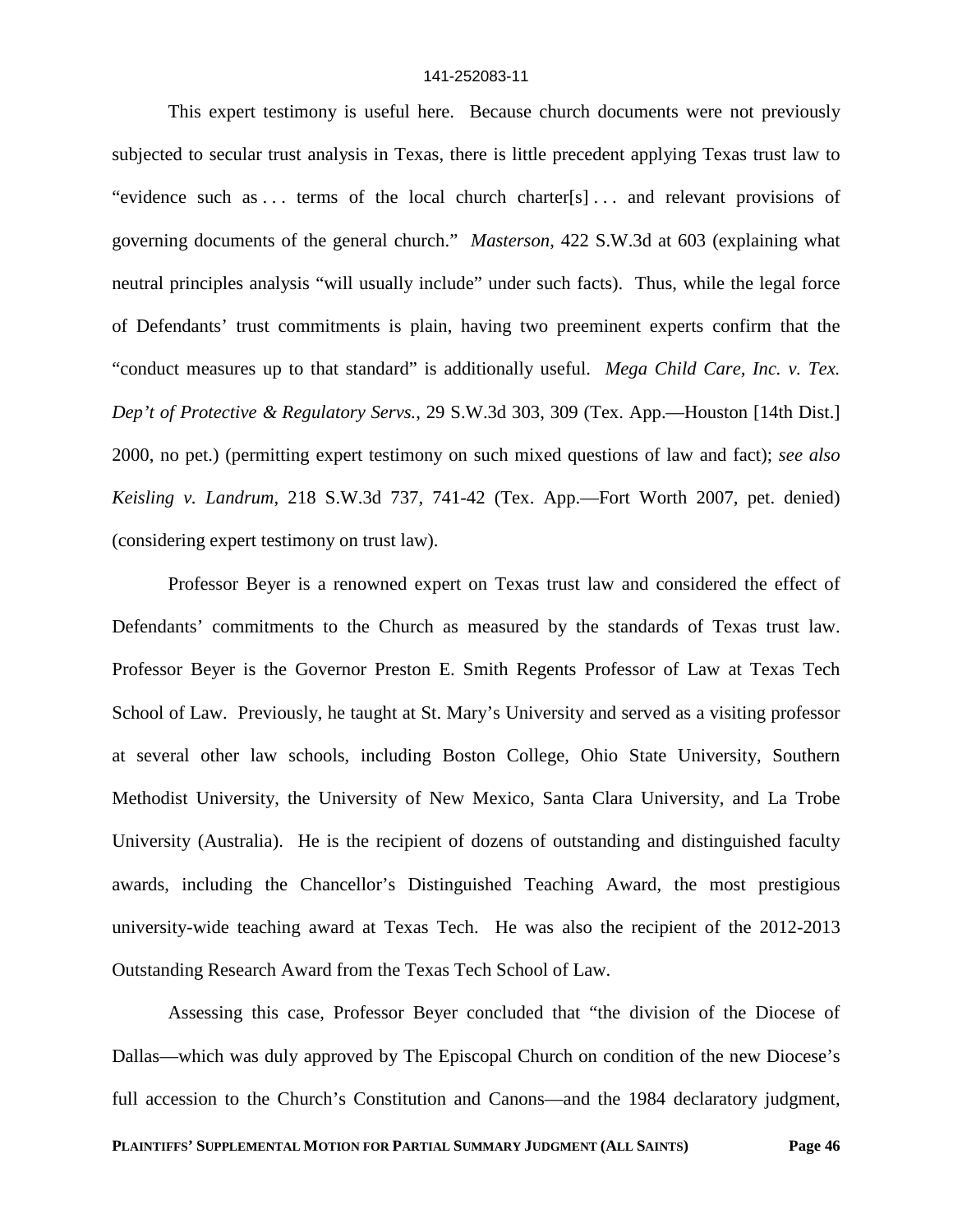which effected that division for civil law purposes by transferring title to the disputed property to the Corporation for the Episcopal Diocese of Fort Worth, created an express, contractual irrevocable trust in favor of The Episcopal Church" over all of the property at issue in this case.<sup>235</sup> Further, he concluded that Defendants had a fiduciary "relationship of trust and confidence" with the Church.<sup>236</sup> Defendants' attempt to break away from the Church and keep the disputed property—in violation of their promises to abide by the Church's Constitution and Canons—breached this fiduciary relationship.<sup>237</sup> Therefore, Professor Beyer also concluded, Defendants "should be determined to hold all the disputed property under a constructive trust in favor of The Episcopal Church."<sup>238</sup>

Dr. Tate is an expert in both trust law and legal history at the SMU Dedman School of Law and considered the effect of the historical deeds in this case. Since 2005, Dr. Tate has taught courses in trusts and estates, property law, and legal history at SMU. He holds a J.D. from Yale Law School and a Ph.D. in History from Yale University. In the fall of 2012, he was a Lloyd M. Robbins Senior Research Fellow at the University of California at Berkeley. He currently serves as co-chair of the Uniform Acts for Trust and Estate Law Committee for the ABA Real Property, Trust and Estate Law Section, has chaired the Sutherland Prize Committee for the American Society for Legal History, and was recently appointed by the Selden Society as Honorary Secretary and Treasurer for the United States. He has published more than twenty-five scholarly articles, essays, and book reviews, and has given presentations at numerous academic conferences, colloquia, and workshops both in the United States and abroad. He is the author of *A Texas Companion for the Course in Wills, Trusts, and Estates*.

<sup>&</sup>lt;sup>235</sup> A4092, Aff. of Prof. Gerry W. Beyer ¶ 9 (Oct. 10, 2014).

<sup>236</sup> A4104, *id.* ¶ 36.

<sup>237</sup> A4102-05, *id.* ¶¶ 31-36.

<sup>238</sup> A4104-05, *id.* ¶ 36.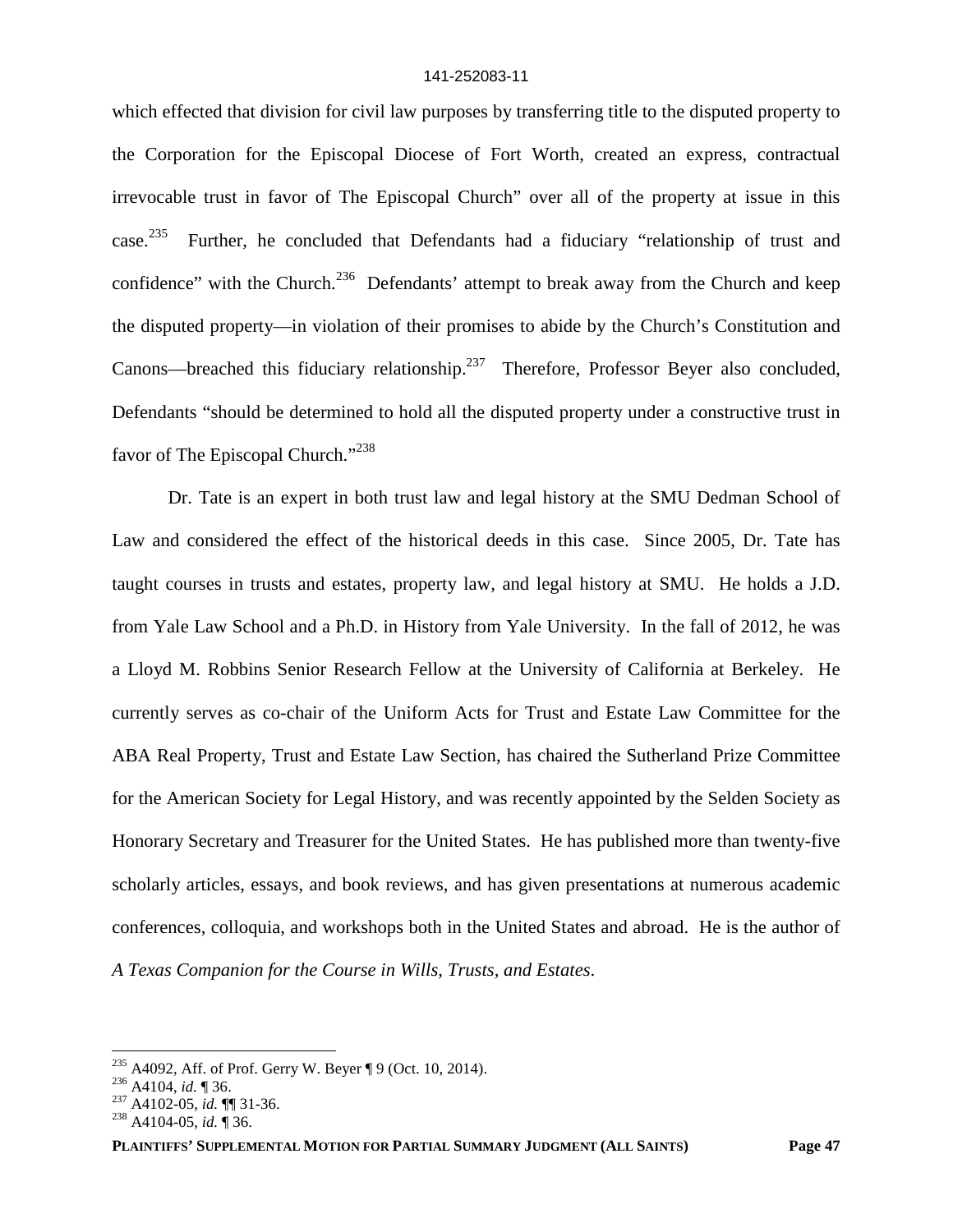Dr. Tate examined the historical deeds to real property at issue in this case<sup>239</sup> and analyzed trust language that is substantively identical to that found in the deed to 5001 Crestline: "This conveyance . . . is in trust for the use and benefit of the Protestant Episcopal Church, within the territorial limits of what is now known as the ... Diocese of Dallas, in the State of Texas."<sup>240</sup> Dr. Tate concluded that such language "shows the intent of the settlors . . . to create a trust with The Episcopal Church as the beneficiary."<sup>241</sup> Because the trust was created for consideration, he concluded that 5001 Crestline was held in irrevocable express trust for The Episcopal Church when that diocese was formed."<sup>242</sup> And, as stated above, even if the trust were revocable, there is no evidence of revocation by the settlors. Thus, those trust interests continue to this day and are legally enforceable under neutral principles of Texas  $law<sup>243</sup>$ 

\* \* \*

From the earliest deeds to the Diocese's plain commitments on formation to the most recent conveyances, the picture is obvious: this property is, was, and always has been intended for the benefit of the Church and its constituent Diocese and Congregations. At every level, Defendants and their predecessors committed to steward this historic property for the use and benefit of the Church. And Defendants and their predecessors accepted the benefits of membership under those terms in return. These express, contractual trust commitments continue to this day. They do not simply disappear just because Defendants want them to. And Defendants are breaching those trusts by seizing or attempting to seize the property after leaving the Church.

<sup>239</sup> A4080, Aff. of Dr. Joshua C. Tate ¶ 9 (Sept. 30, 2014).

<sup>240</sup> A4080, *id.* ¶ 10.

<sup>241</sup> *Id.*

<sup>242</sup> A4080–81, 87-88, *id.* ¶¶ 10–11, 20.

<sup>243</sup> A4076, *id.* ¶ 3.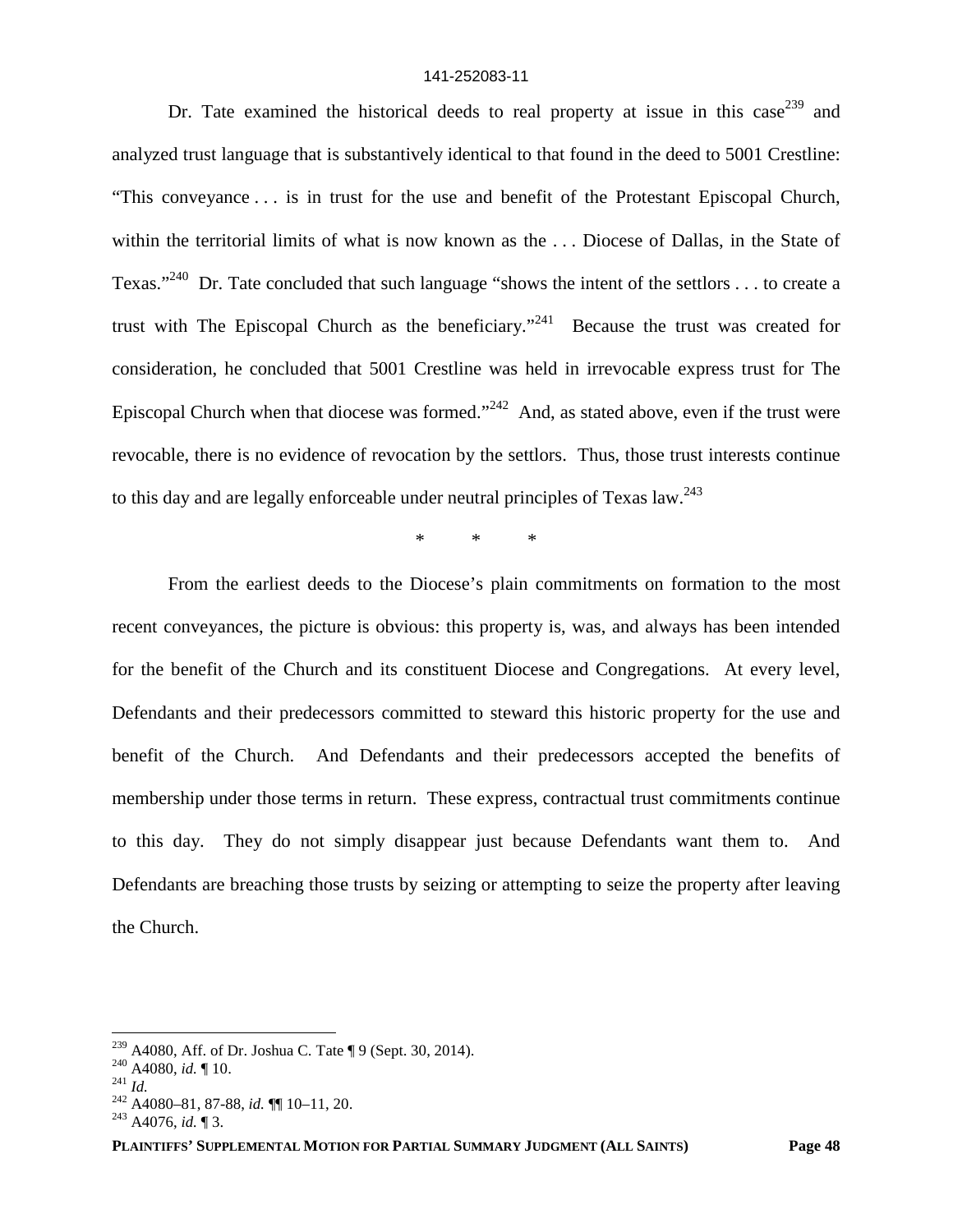## **d. Constructive Trust for the Church, its Diocese, its Congregation, and the loyal Episcopalians in them**

To the extent the Court needs to look beyond the plain language of the All Saints deeds and concludes that there is no express trust in favor of Plaintiffs as to the All Saints properties, the Court must impose a constructive trust to prevent Defendants from profiting from their wrongful conduct. *See Hubbard v. Shankle*, 138 S.W.3d 474, 485 (Tex. App.—Fort Worth 2004, pet. denied).<sup>244</sup>

Under oath, Defendant identified All Saints' "original charter" and "founding document<sup>"245</sup> promising to "sustain" The Episcopal Church and "promis<sup>[ing]</sup> conformity to its doctrine [and] discipline."<sup>246</sup> Defendant agreed that All Saints could not have formed without permission<sup>247</sup> and that it made these "commitments and promises in order to secure that permission."<sup>248</sup> Defendant agreed that these commitments "**give rise to the obligations and duties . . . of the officers of that religious body going forward**."<sup>249</sup> And Defendant agreed that All Saints made those commitments "to obtain the services of the Protestant Episcopal Church."<sup>250</sup>

A constructive trust is a flexible, equitable remedy, *see id.*, and Texas courts impose constructive trusts in a variety of situations where a party accepts property for the benefit of

 $244$  Another state supreme court recently relied on constructive trust principles in similar circumstances. Where an express trust failed, the Virginia Supreme Court found and imposed a constructive trust on disputed church property because the breakaway faction's "attempt[] to withdraw from TEC ... represents a violation of its fiduciary obligation to TEC," based on "the oath or declaration prescribed by Diocesan Canons," the governing church documents and their property provisions, and the local church's participation in the general church. *Falls Church v. Protestant Episcopal Church in the U.S.*, 740 S.E.2d 530, 540-42 (Va. 2013), *cert. denied*, 134 S. Ct. 1513 (2014). And this is precisely one of the neutral principles our Supreme Court instructed the Court to consider here. *Episcopal Diocese of Fort Worth*, 422 S.W.3d at 653 (instructing that, on remand, the parties will "have the opportunity to develop the record as necessary" to show "the history, organization, and governing documents of the Church, the Diocese, and the parish support implication of a trust").

<sup>245</sup> JA02718, Dep. of Def. All Saints at 110:2, 7-9.

<sup>&</sup>lt;sup>246</sup> JA02545 Request for Organization, All Saints' Episcopal Church (Jan. 10, 1947).

<sup>247</sup> JA02718, Dep. of Def. All Saints at 110:23-111:7.

<sup>248</sup> *Id.*

<sup>&</sup>lt;sup>249</sup> JA02718, Dep. of Def. All Saints at 111:4-14 (emphasis added).

<sup>250</sup> JA02718, Dep. of Def. All Saints at 111:15-113:3.

**PLAINTIFFS' SUPPLEMENTAL MOTION FOR PARTIAL SUMMARY JUDGMENT (ALL SAINTS) Page 49**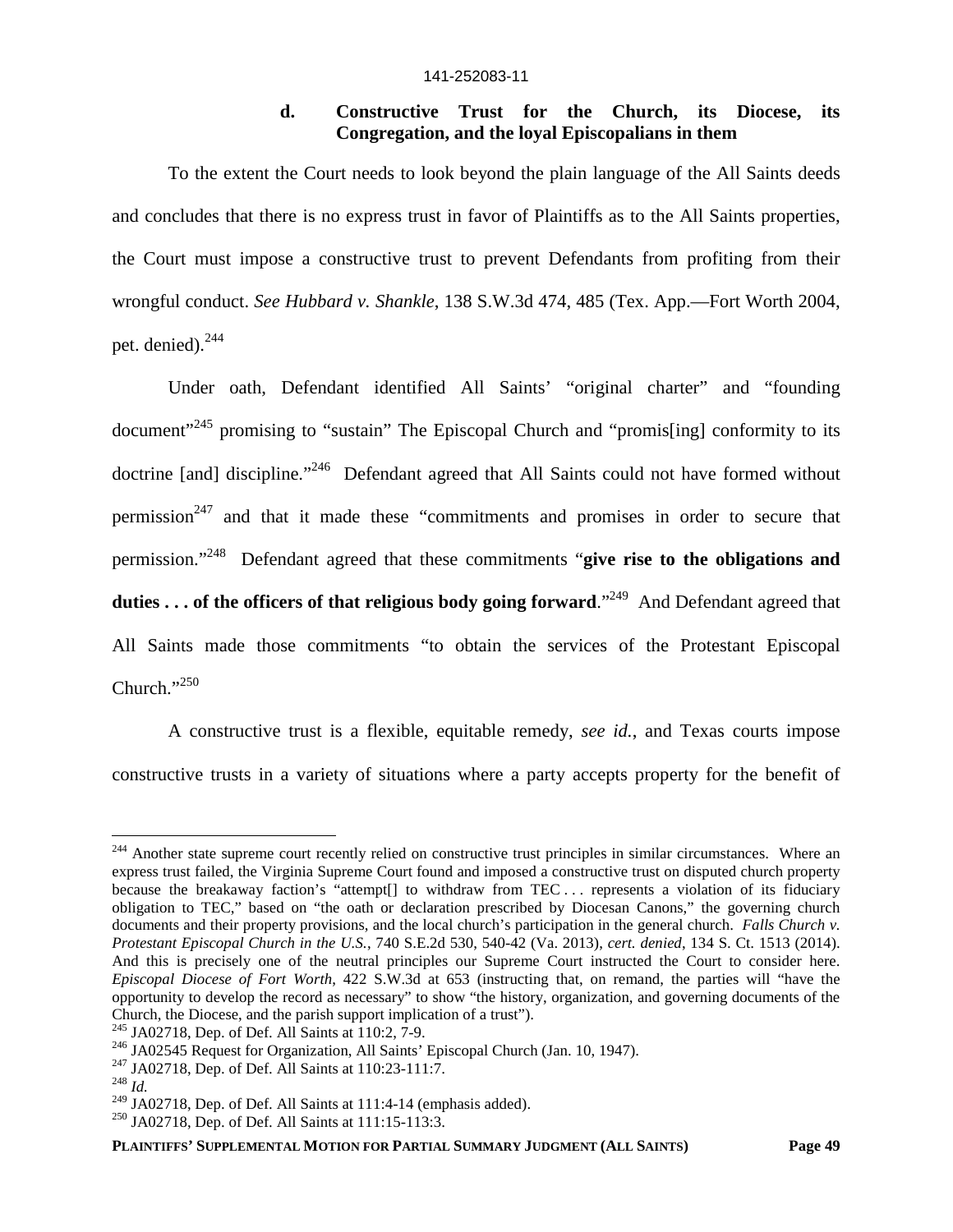another and then seizes it (or attempts to seize it) for its own benefit. *Mills*, 210 S.W.2d at 988- 89. For example, Texas courts apply constructive trusts where an express trust is contemplated but fails, *see, e.g.*, *Murphy v. Johnson*, 439 S.W.2d 440, 442 (Tex. Civ. App.—Houston [1st Dist.] 1969, no writ) (citation omitted), and where there was no express trust at all, but parol evidence shows a commitment to hold the property for another, *see Mills*, 210 S.W.2d at 988. And because the trust is constructive, not express, the inquiry is not limited to the instruments of title, but rather includes the parties' history, course of conduct, relationships, and collateral commitments. *Id*. at 987-89; *see also Pope v. Garrett*, 211 S.W.2d 559, 561 (Tex. 1948) (imposing a constructive trust where equity required one "irrespective of and even contrary to the intention of the parties").

A constructive trust requires three elements: (1) constructive or actual fraud; (2) unjust enrichment of the wrongdoer; and (3) tracing to an identifiable *res*. *See Hubbard*, 138 S.W.3d at 485. Thus, a constructive trust may be imposed to remedy any situation in which a party would be unjustly enriched as a result of wrongful conduct and that wrongful conduct is connected with particular property such as the property involved in this dispute.

Constructive fraud—which satisfies the first element—is "the breach of a legal or equitable duty that the law declares fraudulent because it violates a fiduciary relationship."<sup>251</sup> Thus, a constructive trust may be imposed if a person in a fiduciary relationship acquires or retains property in violation of a fiduciary duty. "Fiduciary duties are imposed by courts on some relationships because of their special nature."<sup>252</sup> Such duties "appl[y] to any person who

<sup>251</sup> *Hubbard*, 138 S.W.3d at 483 (citation omitted).

<sup>252</sup> *Johnson v. Brewer & Pritchard, P.C.*, 73 S.W.3d at 199.

**PLAINTIFFS' SUPPLEMENTAL MOTION FOR PARTIAL SUMMARY JUDGMENT (ALL SAINTS) Page 50**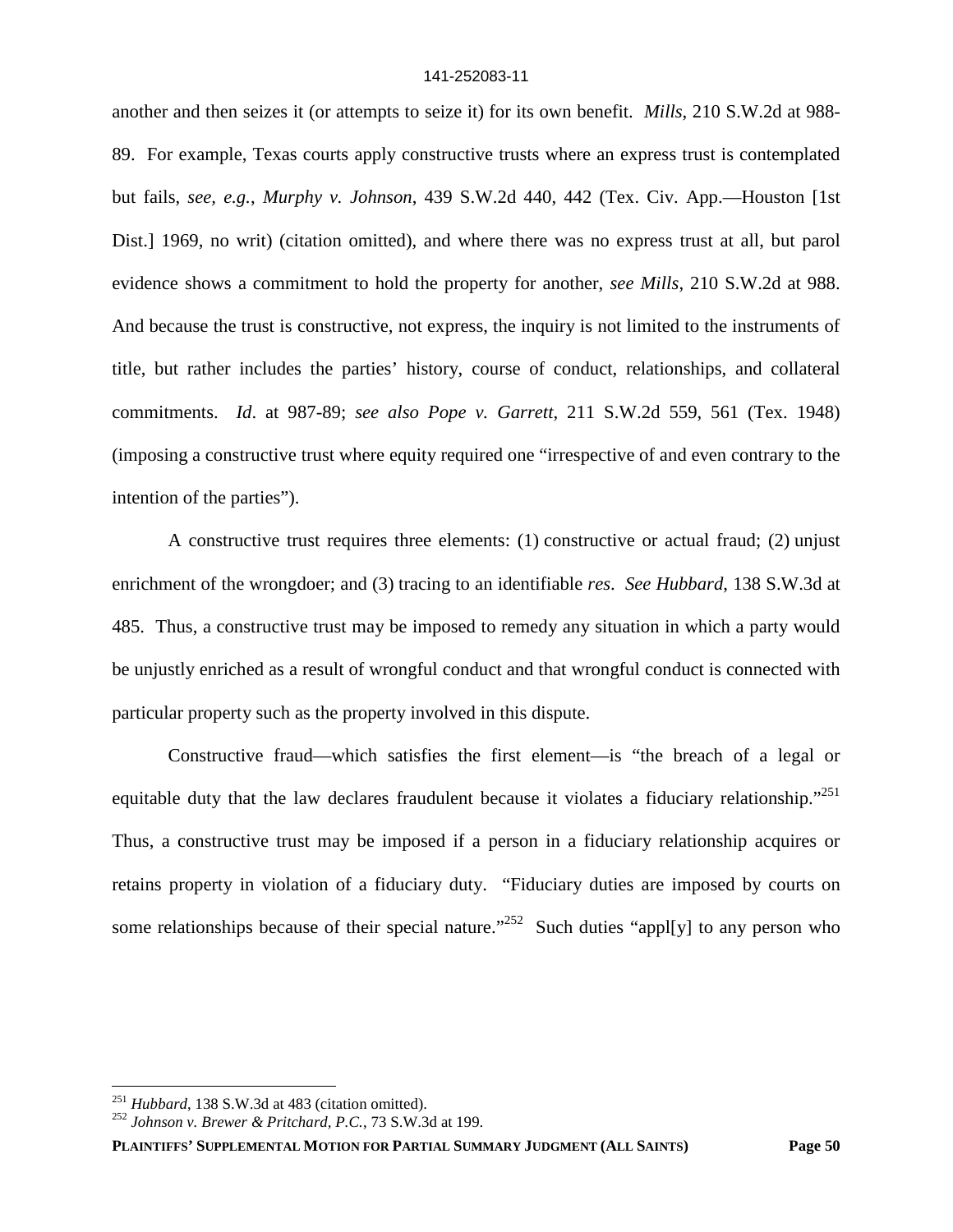occupies a position of peculiar confidence towards another,"<sup>253</sup> and "may arise from a moral, social, domestic or purely personal relationship of trust and confidence."<sup>254</sup>

Here, Defendants and their predecessors-in-office committed to hold these disputed properties "for the use of The Episcopal Church"<sup>255</sup> and as "approved by this Church, and for no other use."<sup>256</sup> Texas law requires a constructive trust over the All Saints properties to keep Defendants from obtaining a windfall by breaching and causing the Diocese to breach these promises. Plaintiffs are entitled to retain these properties under constructive trust principles because Texas courts impose constructive trusts where a party accepts property for the benefit of another and then seizes (or attempts to seize) it for his own.

# **i. A constructive trust is necessary to prevent Defendants from profiting from their wrongful conduct**

In 1947, All Saints began with a promise to follow the rules and discipline of The Episcopal Church, and it was granted existence under those terms. As Defendant "All Saints" confirmed in a recent deposition, the founding members of All Saints "petition[ed]" and "submitted" to the Episcopal Diocese of Dallas, which covered the geographic area where All Saints was located at that time.<sup>257</sup> Specifically, on January 10, 1947, "being desirous of obtaining the services of the Protestant Episcopal Church, and being ready, according to our ability, to sustain the same," the founding members of All Saints requested organization as a congregation within The Episcopal Church.<sup>258</sup> In exchange for the Church's services, All Saints promised to conform to the Constitution of the Church's General Convention, the Constitution of the Church's Episcopal Diocese of Dallas, and the Church's doctrine, discipline, liturgy, rites,

<sup>253</sup> *Id.* (quoting *Kinzbach Tool Co. v. Corbett-Wallace Corp.*, 160 S.W.2d 509, 512 (Tex. 1942)).

<sup>254</sup> *Hubbard*, 138 S.W.3d at 483.

<sup>255</sup> A3960, Dep. of Def. Corp. at 155:19-156:1.

<sup>&</sup>lt;sup>256</sup> JA00145, The Constitution and Canons of the Episcopal Diocese of Fort Worth, canon 25 (1982).

<sup>257</sup> JA02718, Dep. of Def. All Saints at 110:5-17.

<sup>258</sup> JA02545, Request for Formation (Jan. 10, 1947); *see also* JA02718, Dep. of Def. All Saints at 111:11-112:3.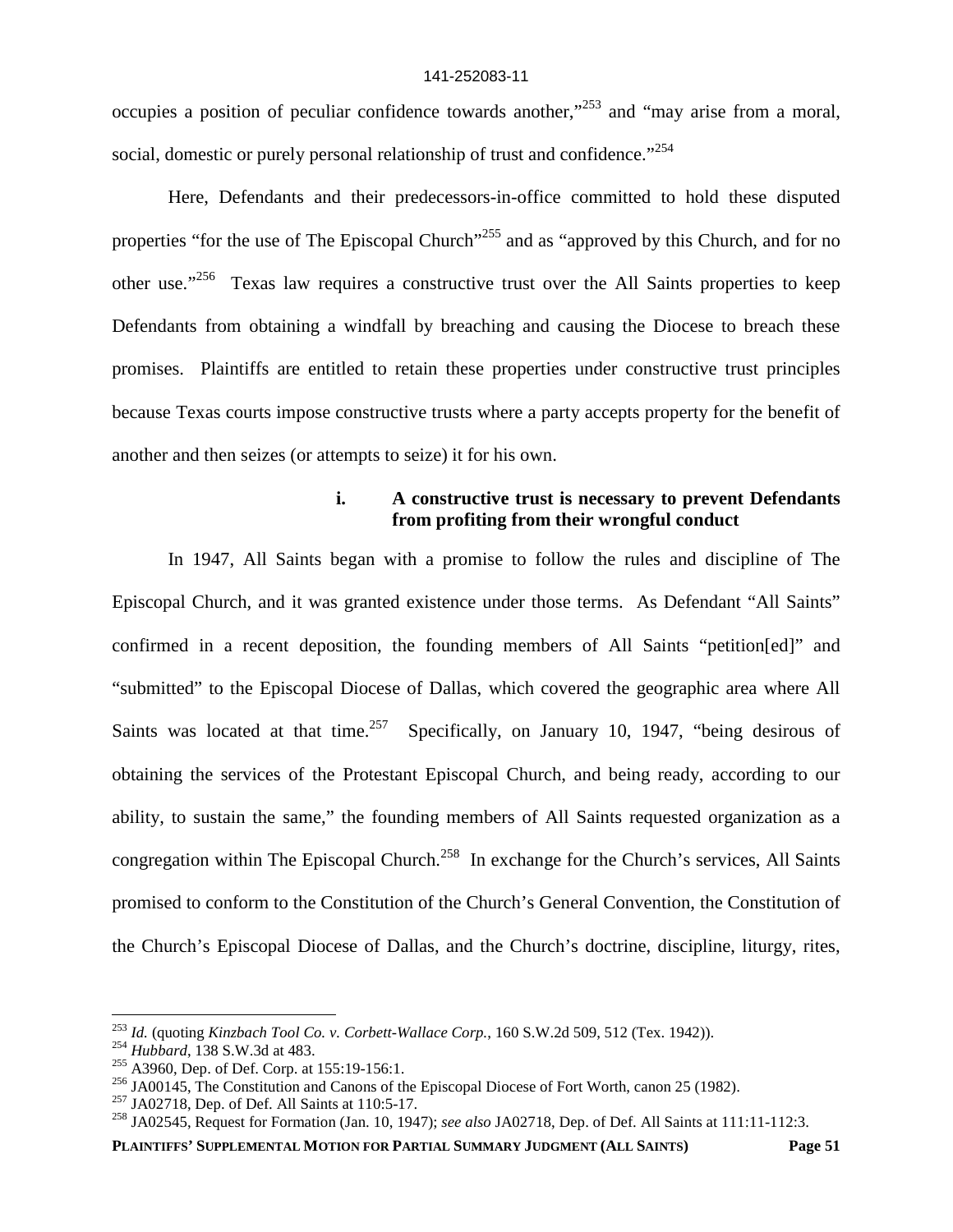and usages.<sup>259</sup> And, as Defendant "All Saints" recently confirmed, the founding members of All Saints "ma[d]e certain commitments and promises in order to secure [the] permission to organize as a mission church in the Episcopal Diocese," and that it "expect[ed] those [commitments] would be honored and respected."<sup>260</sup> That same year, All Saints was duly organized as a congregation of The Episcopal Church within the Episcopal Diocese of Dallas.

Moreover, before Defendants attempted to seize the All Saints properties, they were officers of the Church's Diocese, bound by repeated oaths and resolutions that are so obvious, apparent, and plain that it is difficult to process their conduct since.

To name a few:

- As a condition of formation, the Episcopal Diocese of Fort Worth—along with every lay and clerical Diocesan leader and every Congregation within the Diocese—unanimously resolved, "pursuant to approval of the 67th General Convention of The Episcopal Church, [to] hereby fully subscribe to and accede to the Constitution and Canons of The Episcopal Church,"<sup>261</sup> including the canon that provides that "[a]ll real and personal property held by or for the benefit of any Parish, Mission or Congregation is held in trust for this Church and the Diocese thereof  $\ldots$  ...<sup>3262</sup>
- Lead Defendant Jack Leo Iker, who led the defection, swore in writing, not once, not twice, but three times to abide by the Doctrine, Discipline, and Worship of The Episcopal Church<sup>263</sup> as a condition of assuming office and having access to the property in the first place.<sup>264</sup> That oath included following the "Doctrine, Discipline, and Worship" of The Episcopal Church as expressed through its Constitution and Canons—which of course include the property provisions.<sup>265</sup>
- Defendants and their predecessors-in-office continuously represented to the IRS that the "Corporation of the Episcopal Diocese of Fort Worth . . . is a subordinate unit of [the] Protestant Episcopal Church in the United States of America<sup>"266</sup> and accepted the tax benefits of that representation for decades. In fact, in 2007, they

<sup>259</sup> *See* sources cited, *supra*, n.258.

<sup>260</sup> JA02718, Dep. of Def. All Saints at 111:4-10.

<sup>&</sup>lt;sup>261</sup> JA00364-71, Proceedings of the Primary Convention of the Episcopal Diocese of Fort Worth (Nov. 13, 1982).

<sup>&</sup>lt;sup>262</sup> JA00397, The Constitution and Canons for the Government of the Protestant Episcopal Church in the United States of America (1979), tit. I, canon 6, § 4.

<sup>&</sup>lt;sup>263</sup> A3928, Dep. of Def. Diocese at 39:2-24.

<sup>&</sup>lt;sup>264</sup> A3928, Dep. of Def. Diocese at 39:21-24.

<sup>265</sup> A3927, Dep. of Def. Diocese at 34:16-20.

<sup>&</sup>lt;sup>266</sup> A2631-32, Letter from Glenn Cagle, District Director, Internal Revenue Service, to Corporation of the Episcopal Diocese of Fort Worth (Aug. 13, 1984); A3955, Dep. of Def. Corp. at 88:25-89:21.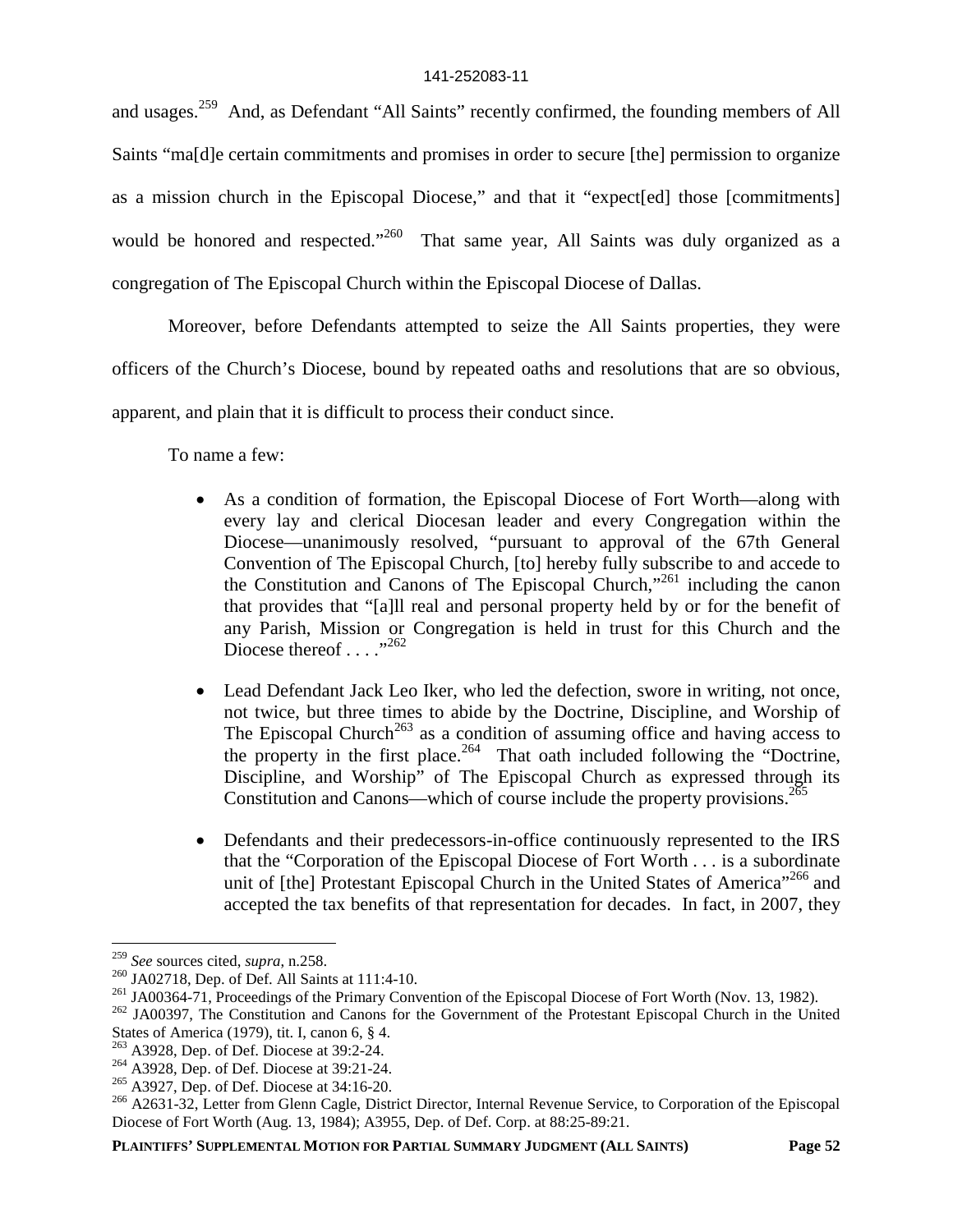told the Tarrant County Appraisal District that this was "full and complete" information, "never [] rescinded" by the IRS, and accepted more benefits.<sup>267</sup> Defendants concede under oath that such representations, if false, were illegal.<sup>268</sup>

- Defendants and their predecessors also continuously represented to the IRS that the "Episcopal Diocese of Fort Worth  $\ldots$  [is a] subordinate organization [of the] Protestant Episcopal Church in the United States of America" and accepted those tax benefits.<sup>269</sup>
- The Diocese's founding Constitution reaffirmed these promises, proclaiming that "[t]he Church in this Diocese accedes to the Constitution and Canons of the Episcopal Church in the United States of America, and recognizes the authority of the General Convention of said Church."<sup>270</sup>
- In 1984, in order to induce the transfer of over \$100 million in property, the Diocese represented to a Texas state court that it was "a duly constituted religious organization, organized pursuant to the Constitution and Canons of the Protestant Episcopal Church in the United States of America."<sup>271</sup>
- In the same lawsuit, the Corporation also represented that it was "duly organized under the Constitution and Canons of the Episcopal Diocese of Fort Worth."<sup>272</sup> That Constitution affirms that "[t]he title to all real estate acquired for the use of the Church in this Diocese, including the real property of all parishes and missions, as well as Diocesan Institutions, shall be held subject to control of the Church in the Episcopal Diocese of Fort Worth acting by and through a corporation known as 'Corporation of the Episcopal Diocese of Fort Worth.'"<sup>273</sup>
- Defendants concede under oath that the Church "expects . . . bishop[s] to act in compliance with [their] oath" and "trust[s] . . . [them] to run the day-to-day affairs of the diocese" rather than "micromanag[ing] [the] affairs [of a] bishop of a  $diocese$ ."<sup>274</sup>
- Thus, as a condition of ordination and consecration, all bishops of the Diocese promise to "conform to the Doctrine, Discipline, and Worship of the Episcopal Church."<sup>275</sup> Indeed, the Church's Canons require that "*any person accepting any*

<sup>&</sup>lt;sup>267</sup> A2630.1-30.2, Letter from N. Michael Kensel, Chancellor Emeritus, Episcopal Diocese of Fort Worth, to Tarrant County Appraisal District (Nov. 2, 2007).

<sup>268</sup> A3955, Dep. of Def. Corp. at 88:25-89:21.

<sup>&</sup>lt;sup>269</sup> A2632, Letter from Glenn Cagle, District Director, Internal Revenue Service, to Corporation of the Episcopal Diocese of Fort Worth (Aug. 13, 1984).

 $^{270}$  JA00101, The Constitution and Canons of the Episcopal Diocese of Fort Worth (1982), art. 1.

<sup>271</sup> JA00716-17, Petition, *Episcopal Diocese of Dallas et al. v. Mattox*, No. 84-8573 (Dist. Ct. Dallas Cnty. 95th Jud. Dist. June 29, 1984).

<sup>272</sup> JA00717, Petition, *Episcopal Diocese of Dallas et al. v. Mattox*, No. 84-8573 (Dist. Ct. Dallas Cnty. 95th Jud. Dist. June 29, 1984).

<sup>&</sup>lt;sup>273</sup> JA00113, The Constitution and Canons of the Episcopal Diocese of Fort Worth, art. 13 (1982).

<sup>274</sup> A3930, Dep. of Def. Diocese at 79:17–20; 81:4–7, 16–18.

<sup>275</sup> JA00448-49, 452-453, Constitution and Canons, The Episcopal Church, arts. II, VIII (2006).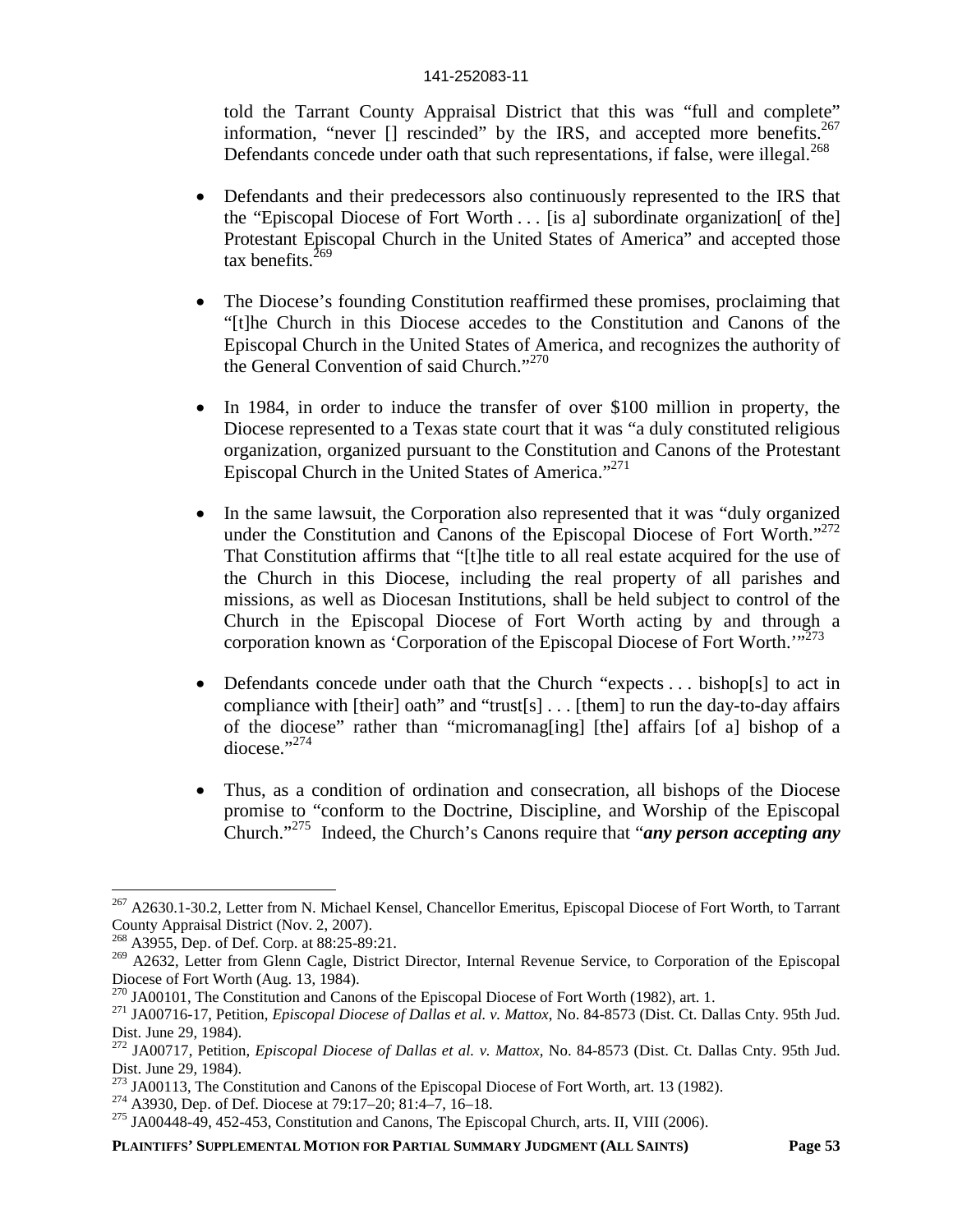*office* in this Church shall well and faithfully perform the duties of that office in accordance with the Constitution and Canons of this Church . . . . .<sup>,276</sup>

- Trustees of the Corporation must be members of the Diocese, are elected by the Diocese, and must conduct their affairs in accordance with the Constitution and Canons of the Diocese.<sup>277</sup> Thus, they are leaders within the Diocese, which, obligates them to follow the Church's Constitution and Canons.<sup>278</sup>
- *Before this dispute, Defendants and their predecessors told another court*: "[E]ach parish within The Episcopal Diocese of Fort Worth has acknowledged that they are governed by and recognize the authority of the General Convention and the Constitution and Canons of the Episcopal Church in the United States of America."<sup>279</sup>
- *Before this dispute, Defendants and their predecessors told another court*: "[N]o person may be a member of a parish who is not a member of The Episcopal Church."<sup>280</sup>
- *Before this dispute, Defendants and their predecessors told another court*: Those who "abandon[] the communion of The Episcopal Church . . . cease[] to be qualified to serve as a priest or as a member of the Vestry under the Constitution and Canons of the Diocese and of The Episcopal Church and canon law."<sup>281</sup>
- *Before this dispute, Defendant Iker told another court* that "Episcopal bishop[s are] governed by the constitution and canons of the Church" and "must adhere to the constitution and canons of the Church or be subject to discipline," and that "dioceses have canons that cannot be inconsistent with national canons."<sup>282</sup>
- *Before this dispute, Defendant Iker told another court* that breakaway groups that have "abandoned communion with The Episcopal Church" are "a new

<sup>276</sup> JA00500-01, Constitution and Canons, The Episcopal Church, tit. I, canon 17, § 8 (2006) ("Fiduciary responsibility") (emphasis added).

 $^{277}$  A3950, Dep. of Def. Corp. at 47:21–48:13; JA00090-91, Bylaws of the Corporation of the Episcopal Diocese of Fort Worth, art. I, § 1 & art. II, § 3 (Aug. 15, 2006).

<sup>&</sup>lt;sup>278</sup> A3964, Dep. of Def. Trustee Bates at 7:15-24 ("Q. Okay. And when were you on the board of trustees? A. November of 1999 to current. Q. And that is the board of trustees of the Corporation of the Episcopal Diocese -- A. That's correct. Q. -- of Fort Worth? Okay. And you consider that an office within the Episcopal Diocese of Fort Worth? A. That's correct."); JA00728, Petition, *Episcopal Diocese of Dallas et al. v. Mattox*, No. 84-8573 (Dist. Ct. Dallas Cnty. 95th Jud. Dist. June 29, 1984) (Corporation must hold property "pursuant to the Constitution and Canons of the Episcopal Diocese of Fort Worth."); JA00101, The Constitution and Canons of the Episcopal Diocese of Fort Worth (1982), art. 1 ("acced[ing] to the Constitution and Canons of the Episcopal Church in the United States of America . . . .").

<sup>&</sup>lt;sup>279</sup> A1037, Corp. of Episcopal Diocese of Fort Worth's Second Suppl. Evidence in Support of Mot. for Summ. J., *Corp. of Episcopal Diocese of Fort Worth v. McCauley*, No. 153-144833-92 (Dist. Ct. Tarrant Cnty. 153d Jud. Dist. Feb. 11, 1994), ex. A (Aff. of Rev. Canon Billie Boyd, Assistant to Bishop of Fort Worth).

<sup>280</sup> A1013, Pls.' Mot. for Summ. J., *Episcopal Diocese of Fort Worth v. McCauley*, No. 153-144833-92 (Dist. Ct. Tarrant Cnty. 153d Jud. Dist. Dec. 8, 1993), ex. A (Aff. of Bishop Jack Iker).

<sup>281</sup> A988-89, Second Am. Orig. Pet., *Corp. of Episcopal Diocese of Fort Worth v. McCauley*, No. 153-14483-92 (Dist. Ct. Tarrant Cnty. 153d Jud. Dist. Feb. 15, 1995); *see also* A1019, ex. B (Aff. of Rev. Canon Billie Boyd). <sup>282</sup> A1054-56, Amicus Brief of Rt. Rev. Jack Leo Iker, *Dixon v. Edwards*, No. 01-2337 (4th Cir. Jan. 8, 2002).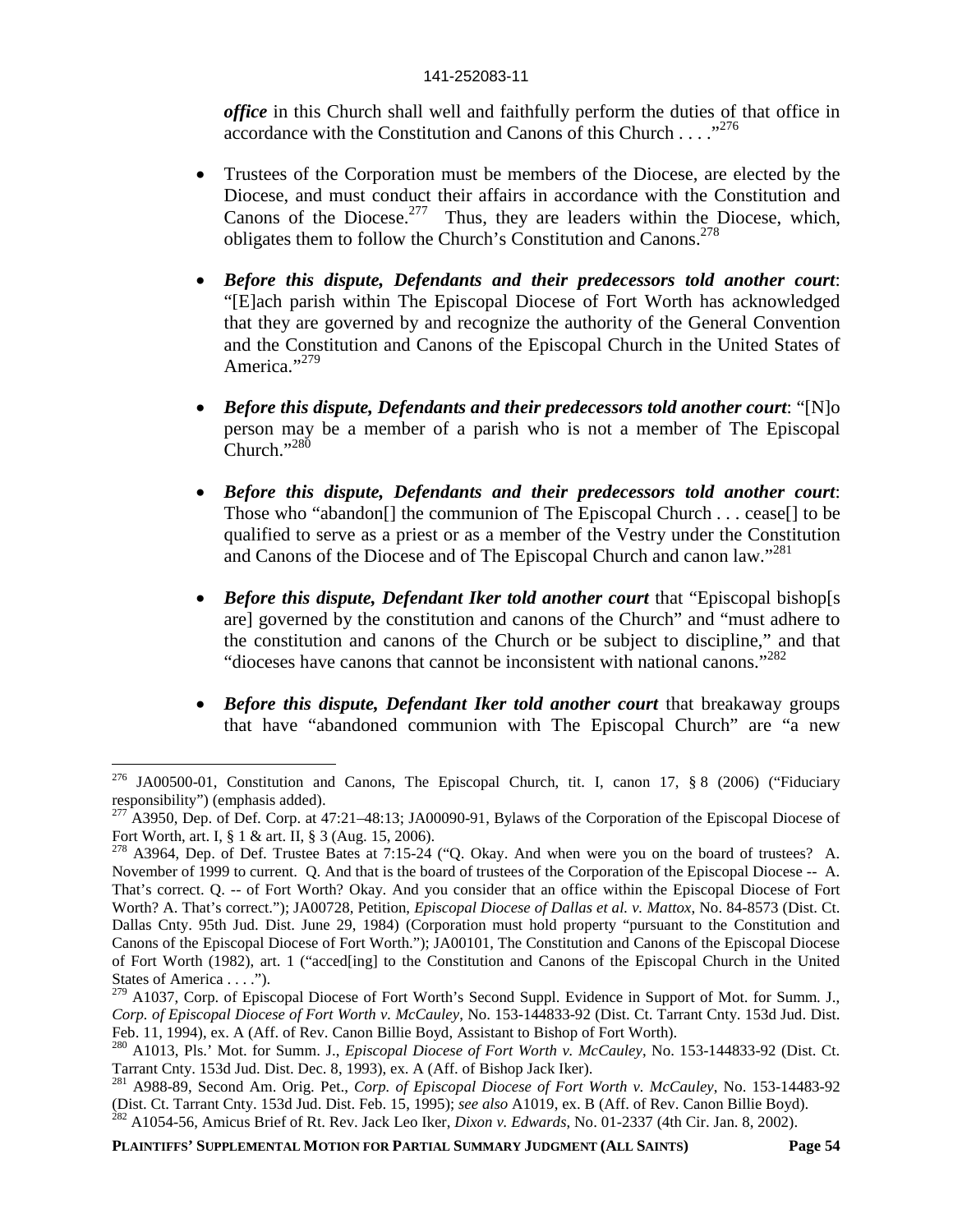creation" and have "no relation to" the continuing subordinate entity "and no right to its property."<sup>283</sup>

- *Before this dispute, Defendants and their predecessors told another court* that the "national canons" created an "express trust" enforceable by that court "even if title had been in [a breakaway faction]."<sup>284</sup>
- *Before this dispute, Defendants and their predecessors told another court* that "it was never the[] intent" of "loyal parishioners" that their "gifts and memorials be converted to the use of" another denomination by "Schismatic" defendants that "have abandoned communion with The Episcopal Church."<sup>285</sup>
- *Before their lawyers "corrected" them, Defendant Corporation testified in this case*: When the Diocese and Corporation told the Dallas district court the Corporation would hold property "for the Church in the Diocese" that (obviously) meant "for the use of The Episcopal Church in the Diocese."<sup>286</sup>

Q. It says the Church in the Diocese. So let me --

A. Okay. That'd be The Episcopal Church; is that --

Q. Okay. And that was the meaning of this sentence when it was submitted to --

- A. Yeah.
- Q. -- the Court?
- A. Yes.
- Q. And that's a true and accurate statement?
- A. Yes.

Q. So the title to all real property acquired for the use of The Episcopal Church in the Diocese shall be vested in a corporation to be known as the Corporation of the Episcopal Diocese of Fort Worth, correct?

A. Yes.

- Q. And that's what that sentence means?
- A. Yes.

<sup>283</sup> A1015, Pls.' Mot. for Summ. J., *Episcopal Diocese of Fort Worth v. McCauley*, No. 153-144833-92 (Dist. Ct. Tarrant Cnty. 153d Jud. Dist. Dec. 8, 1993), ex. A (Aff. of Bishop Jack Iker).

<sup>284</sup> A1043, Wantland Aff., *Corp. of the Episcopal Diocese of Fort Worth v. McCauley*, No. 153-144833 (Dist. Ct. Tarrant Cnty. 153d Jud. Dist. July 29, 1994).

<sup>285</sup> A991, Second Am. Orig. Pet., *Corp. Of Episcopal Diocese of Fort Worth v. McCauley*, No. 153-14483-92 (Dist. Ct. Tarrant Cnty. 153d Jud. Dist. Feb. 15, 1995); *see also* A1028, *id.* ex. D (Aff. of Robert J. Rigdon).

<sup>&</sup>lt;sup>286</sup> A3960, Dep. of Def. Corp. at 155:8-156:1.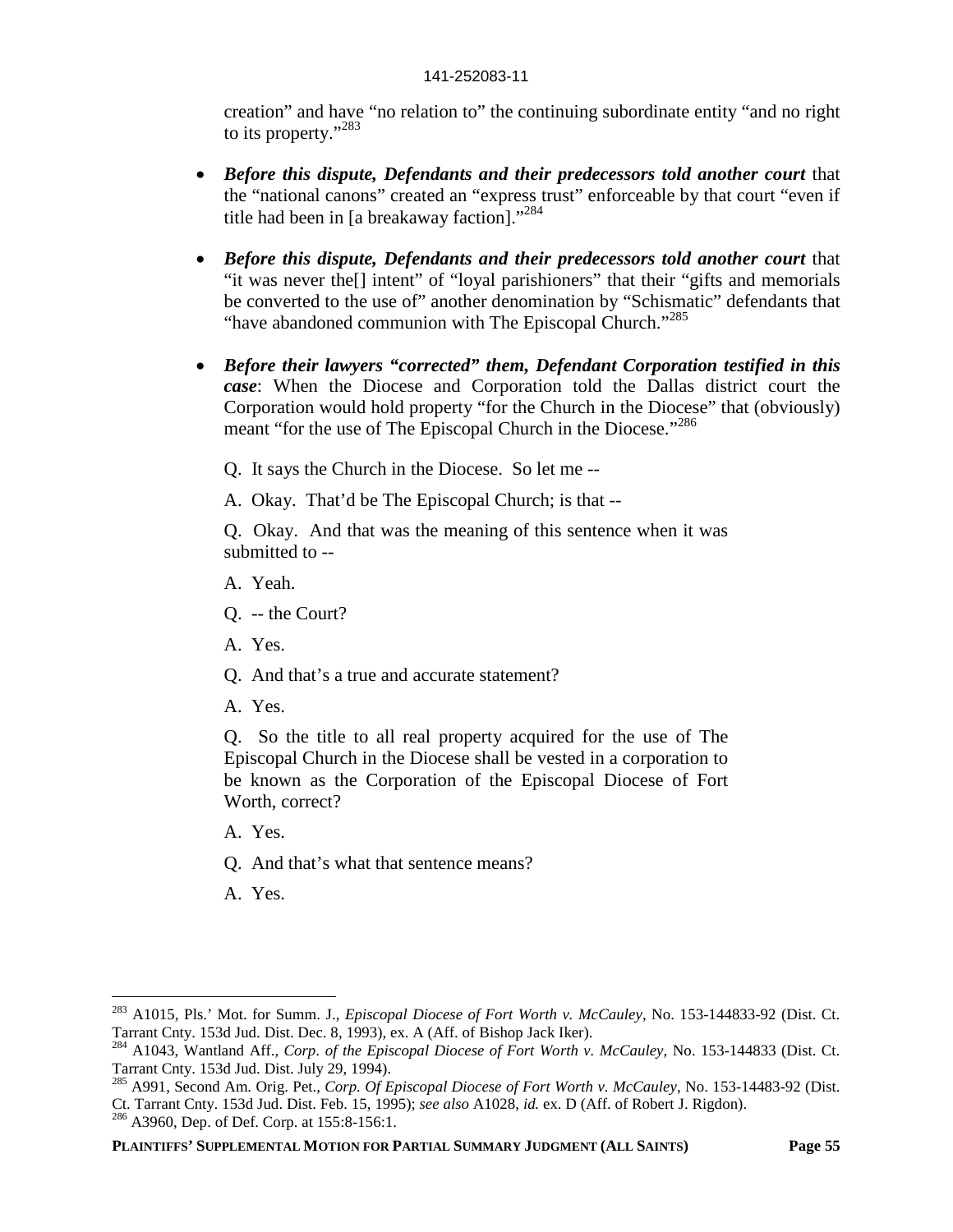*Before their lawyers "corrected" them, Defendant Diocese testified the same*:

Q. And do you read the word "shall" to be a requirement for the diocese?

A. Yes.

Q. And that's mandatory language?

A. Yes.

Q. Okay. And so it instructs that the diocese shall hold its property in a Corporation?

A. Yes.

Q. Okay. What does the phrase "for the use of the Church in this Diocese" mean to you?

A. The Church in this Diocese would be the -- the duly elected clergy and lay officers of the diocese.

Q. At the time that this was written, what does the Church, capital C, mean?

A. The Episcopal Church.<sup>287</sup>

- The express stated purpose of the Fort Worth Diocese's primary convention was to "fulfill the requirements of the National Constitution and Canons," including "acced[ing] to the National Constitution and Canons."<sup>288</sup>
- Upon making these and other commitments, Defendants and their predecessors accepted:
	- o formation and union with The Episcopal Church Diocese under Article V of the Church's Constitution:<sup>289</sup>
	- o transfer of property and funds worth millions previously "acquired for the use of the Episcopal Church in the Diocese of Dallas"<sup>290</sup> over more than a century by persons committed to secure it "from the danger of alienation . . . from those who profess and practice the doctrine, discipline, and worship of the Protestant Episcopal Church in the United States of America": $^{291}$

<sup>287</sup> A3940-41, Dep. of Def. Diocese at 173:20-174:21.

<sup>&</sup>lt;sup>288</sup> JA00789, Journal of the Eighty Seventh Annual Meeting of the Diocese of Dallas 12 (Oct. 1–2, 1982).

<sup>&</sup>lt;sup>289</sup> JA00785-86, Journal of the General Convention of the Protestant Episcopal Church in the United States of America (1982); JA00063, Certification of Admission of Episcopal Diocese of Fort Worth into Union with the General Convention of The Episcopal Church (1982).

<sup>290</sup> JA00718, Petition, *Episcopal Diocese of Dallas et al. v. Mattox* No. 84-8573 (Dist. Ct. Dallas Cnty. 95th Jud. Dist. June 29, 1984).

<sup>&</sup>lt;sup>291</sup> A4117, Digest of the Canons for the Government of the Protestant Episcopal Church in the United States of America, Together with the Constitution, Canon I.26 (1893).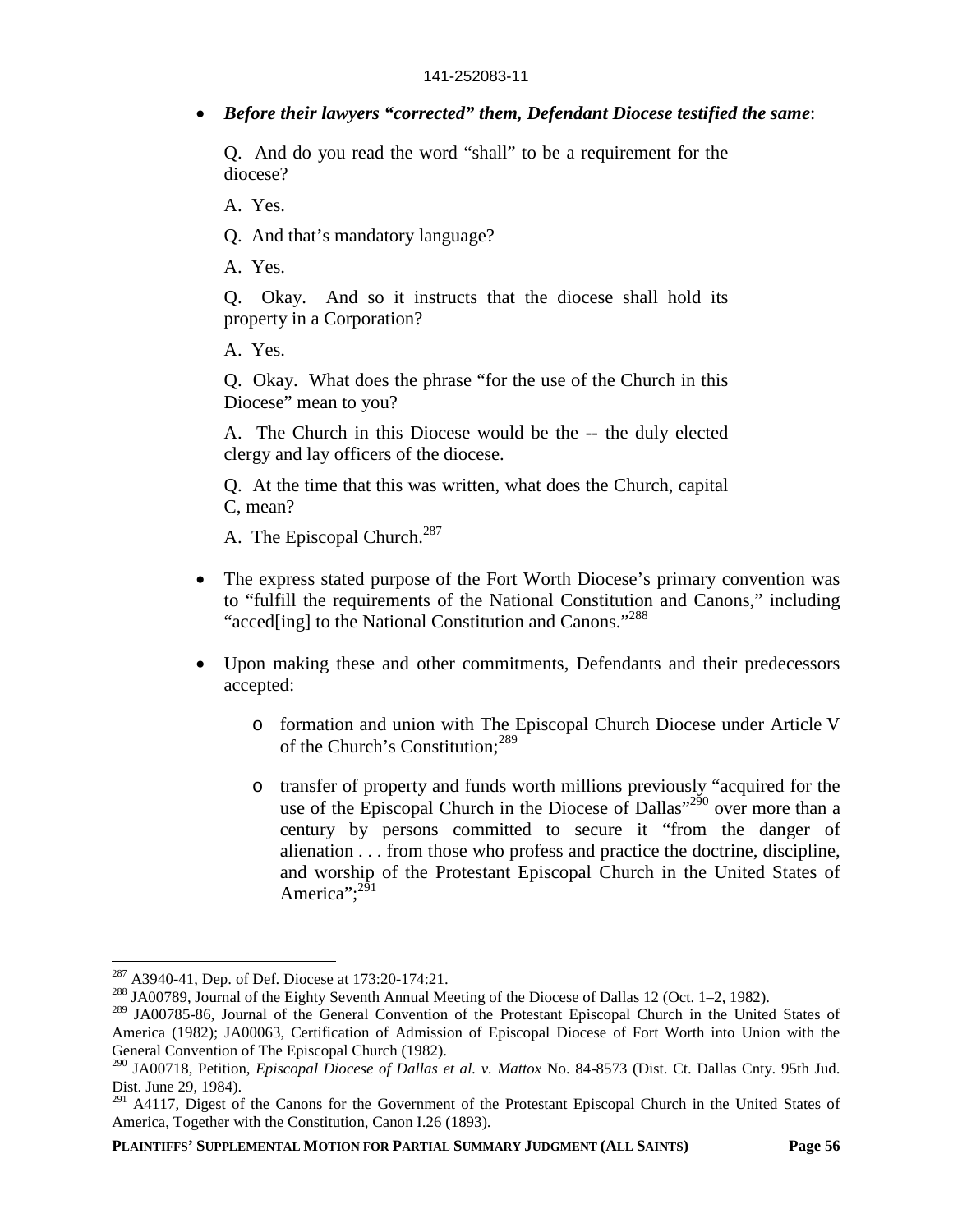- o participation in the governance of the Church, consistently sending representatives to meetings of both houses of the Church's General Convention through  $2006$ ;<sup>292</sup>
- o participation in Church benefit plans and programs available only to Church clerics, employees and institutions, which—based on only a few years of available data and less than half of the programs, have provided nearly \$18,000,000 in medical, pension, and life insurance benefits within the Diocese; $^{293}$  and
- o entrustment with institutions built by the Church under its Constitution and Canons over 145 years by "the pioneers who gave beauty and meaning to worship on the American frontier – the missionaries, the courageous bishops, the loyal parishioners of the first Protestant Episcopal churches of Texas."294, 295

In June 2006, the Church elected its first female Presiding Bishop.<sup>296</sup> Shortly thereafter,

Defendants purported to remove the Episcopal Diocese of Fort Worth from The Episcopal

Church. In November 2008, Defendant Iker sent the Church a letter on the Diocesan Bishop's

letterhead claiming that the "canonical declarations of the Presiding Bishop of The Episcopal

Church pertaining to us are irrelevant and of no consequence" and that the Presiding Bishop

"Katharine Jefferts Schori has no authority over me or my ministry."<sup>297</sup>

<sup>&</sup>lt;sup>292</sup> A886, Aff. of Kathleen Wells  $\P$  10 (Oct. 15, 2010).

<sup>&</sup>lt;sup>293</sup> A2332, Church Pension Group Benefits, Diocese of Fort Worth.

<sup>294</sup> A2640, St. Andrews' Episcopal Church V; A2646, *id.* (noting St. Andrew's first funds and cornerstone were laid in 1872 by Alexander Charles Garrett, the First Missionary Bishop of Northern Texas of the Missionary Board of the Episcopal Church; later the First Bishop of Diocese of Dallas; finally Presiding Bishop of the Church USA).

<sup>&</sup>lt;sup>295</sup> Defendants are judicially, equitably, quasi-, and otherwise estopped from contradicting these (and other) admissions, which they made to courts, Plaintiffs, and others, regarding the obligations and commitments of the Diocese, Congregations, and Corporation to the Church and Plaintiffs. Plaintiffs incorporate these estoppel arguments throughout the brief by reference here to avoid unnecessary repetition and clutter. *See Baron v. Mullinax, Wells, Mauzy & Baab, Inc.*, 623 S.W.2d 457, 462 (Tex. App.—Texarkana 1981, writ ref'd n.r.e.) (quasi-estoppel may be raised by a plaintiff as a counter-defense that will nullify a defense that constitutes an unconscionable reversal from a former position); *Vinson & Elkins v. Moran*, 946 S.W.2d 381, 396 (Tex. App.—Houston [14th Dist.] 1997, writ dism'd) (judicial estoppel "bars a party, who has successfully maintained a position in a prior judicial proceeding, from later adopting an inconsistent position, unless he can show the prior statement was made inadvertently due to mistake, fraud, or duress"); *SW. Guar. Trust Co. v. Providence Trust Co.*, 970 S.W.2d 777, 783 (Tex. App.—Austin 1998, pet. denied) ("[E]quitable estoppel prevents parties from asserting claims against another party which arise out of their false representations relied upon by said party.").

<sup>&</sup>lt;sup>296</sup> A3825-28, Episcopal News Service Archives (available at http://archive.episcopalchurch.org/3577\_77550\_ENG\_HTM.htm).  $^{297}$ A898, Letter from Defendant Iker (Nov. 24, 2008).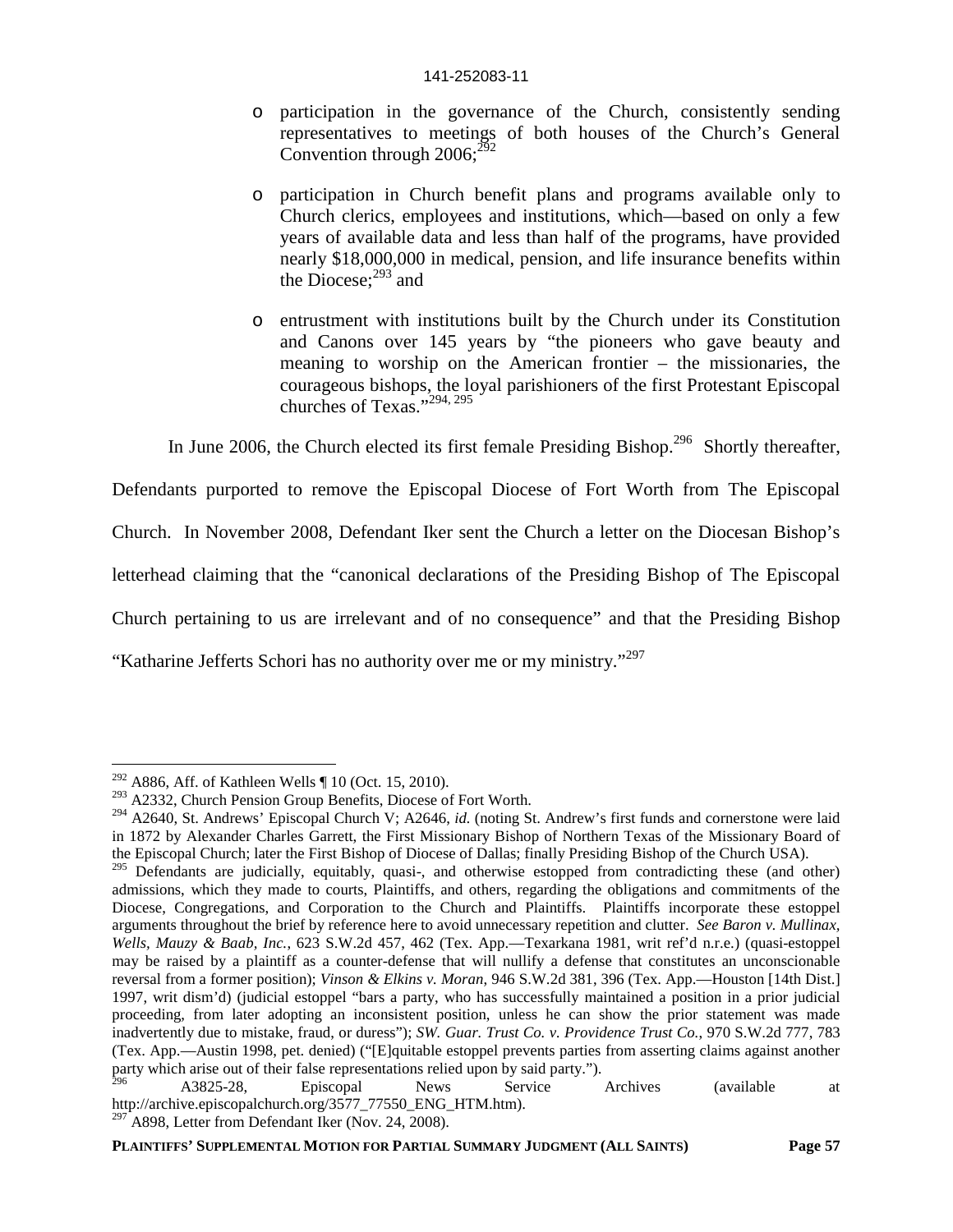Of course, as Defendants and their predecessors-in-office told another Fort Worth court before the present dispute, in a sworn document: "We, the Undersigned Members of the Standing Committee of the Episcopal Diocese of Fort Worth, Find That [A Member] Of This Diocese Has Openly Renounced the Doctrine, Discipline, and Worship of This Church By Attempting To Take Himself and The People And Property . . . To The Jurisdiction Of . . . A Religious Body Not in Communion With The Episcopal Church[,] . . . Abandoning the Communion of This Church .... Under National Canon IV.10."<sup>298</sup> Or, as Defendant Iker himself told another court, having sworn three times in writing to "conform to the Doctrine, Discipline, and Worship of the Episcopal Church,"<sup>299</sup> Episcopal Bishops "must adhere to the constitution and canons of the Church or be subject to discipline"<sup>300</sup>

In accordance with Title III, Canon 12, Section 7 of the Constitution and Canons of The Episcopal Church, the Presiding Bishop accepted Bishop Iker's renunciation of ministry within the Church and recognized as vacant the Diocesan positions held by the then-unqualified breakaway Defendants.<sup>301</sup> The loyal Episcopalians in Fort Worth organized a Special Meeting of the Convention of the Episcopal Diocese of Fort Worth, called to order by the Presiding Bishop of The Episcopal Church, where the Diocese elected a Provisional Bishop and other qualified Diocesan leaders to fill the vacancies.<sup>302</sup> The highest judicatories of The Episcopal Church, by resolution of the Church's highest authority, the General Convention, have recognized the Local Episcopal Parties in this case and their successors as the duly-constituted leadership of the

<sup>298</sup> A999, Second Am. Orig. Pet., *Corp. Of Episcopal Diocese of Fort Worth v. McCauley*, No. 153-14483-92 (Dist. Ct. Tarrant Cnty. 153d Jud. Dist. Feb. 15, 1995) ex. B (Aff. of Standing Committee).

 $299$  A3928, Dep. of Def. Diocese at 39:2-24.

<sup>300</sup> A1054-56, Amicus Brief of Rt. Rev. Jack Leo Iker, *Dixon v. Edwards*, No. 01-2337 (4th Cir. Jan. 8, 2002).

<sup>&</sup>lt;sup>301</sup> A608, Renunciation of Ordained Ministry and Declaration of Removal and Release of the Rt. Rev. Jack Leo Iker,

Dec. 5, 2008; A900, Notice of Special Meeting of the Convention of the Episcopal Diocese of Fort Worth, Feb. 7, 2009.

<sup>&</sup>lt;sup>302</sup> A900, Notice of Special Meeting of the Convention of the Episcopal Diocese of Fort Worth.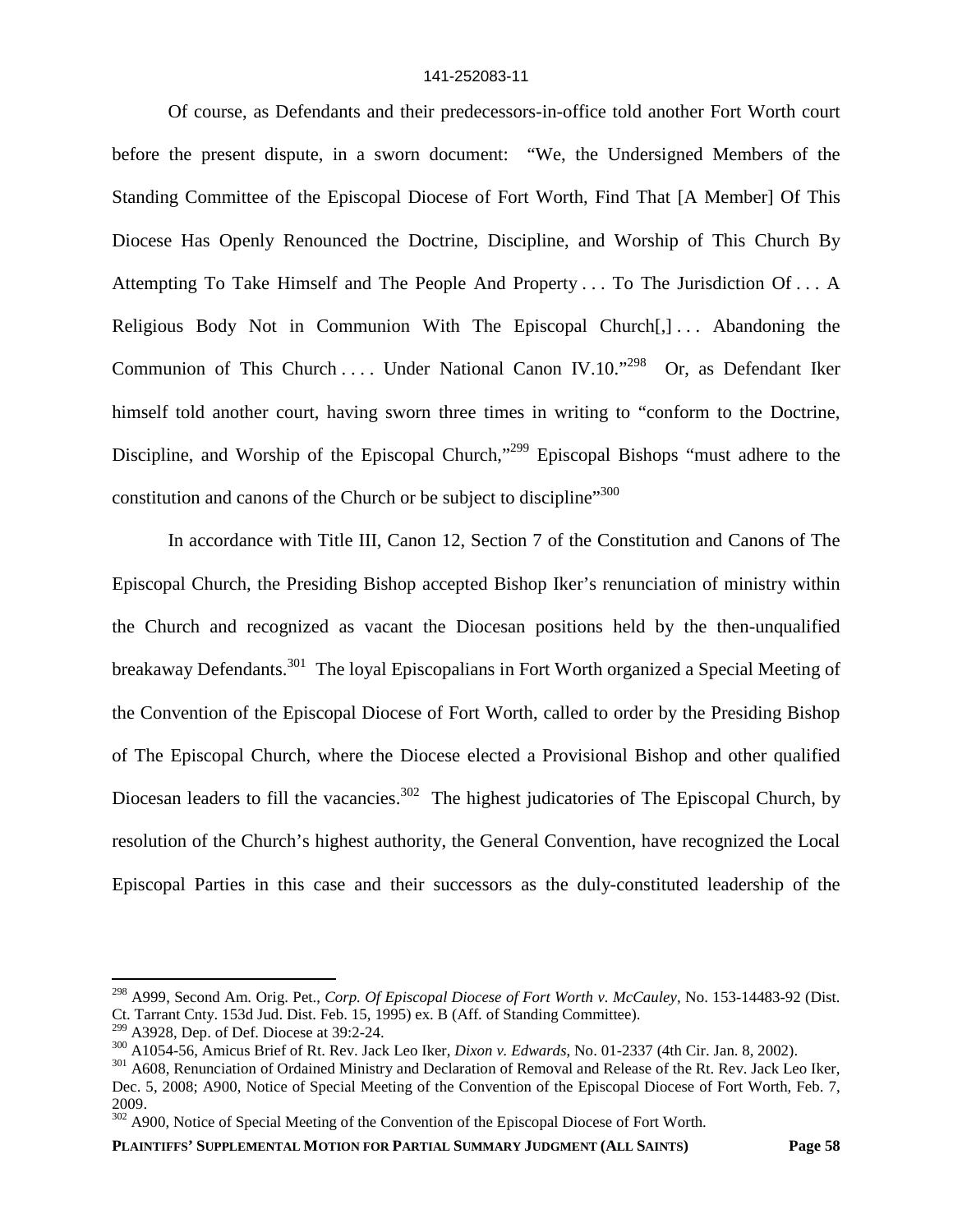Diocese.<sup>303</sup> The Church recognizes the Local Episcopal Congregations in union with that Diocese as the continuing Congregations of the Diocese.<sup>304</sup>

# **ii. Defendants have been—and will continue to be unjustly enriched as a result of their broken promises**

Beyond breaking their obvious and repeated commitments to their Church, Defendants'

conduct in executing this coup has been a fairly outstanding specimen of unjust enrichment and

fiduciary misconduct.

For example:

 Defendants transferred money out-of-state during this case expressly to make it harder for this Court to reach:

> Q. So you thought that that money would be harder for a court to reach out of state?

> A. That is not what I said, but that was the thought of the Diocese, not of me, but of the Diocese, that was the decision that was made. $305$

\*\*\*

Q. Why didn't you tell the Court about the Louisiana bank account?

A. Because at the time, it did not enter my mind. I forgot.<sup>306</sup> \*\*\*

Q. Why wasn't [the Louisiana account] listed on the books?

A. I don't have an answer to that. It just wasn't.

Q. Did you prepare these books?

A. Yes.<sup>307</sup>

 Defendants told the Court the money-in-suit had gone up, not down, since the dispute began,<sup>308</sup> then admitted otherwise under oath:

<sup>303</sup> A363, 365-66, Excerpts from *The Episcopal Church Annual* (2010); A4107-10, Buchanan Aff. ¶¶ 5-8.

<sup>304</sup> *See* A939-43, Journal of the Twenty-Seventh Annual Convention of the Episcopal Diocese of Fort Worth, November 13-14, 2009; A11-22, Report of the Resolutions Committee,  $27<sup>th</sup>$  Annual Convention, November 13-14, 2009; A4107-10, Buchanan Aff. ¶¶ 5-8; A5, 9-13, Ohl Aff. ¶¶ 4(e), 13; A4225, Wells Aff. ¶ 3; A4227, Waggoner Aff. ¶ 1.

<sup>305</sup> A3981, Dep. of Def. Director of Finance Parrott at 93:18-22.

<sup>306</sup> A3980, Dep. of Def. Director of Finance Parrott at 88:3-6.

<sup>307</sup> A3982, Dep. of Def. Director of Finance Parrott at 98:3-7.

**PLAINTIFFS' SUPPLEMENTAL MOTION FOR PARTIAL SUMMARY JUDGMENT (ALL SAINTS) Page 59**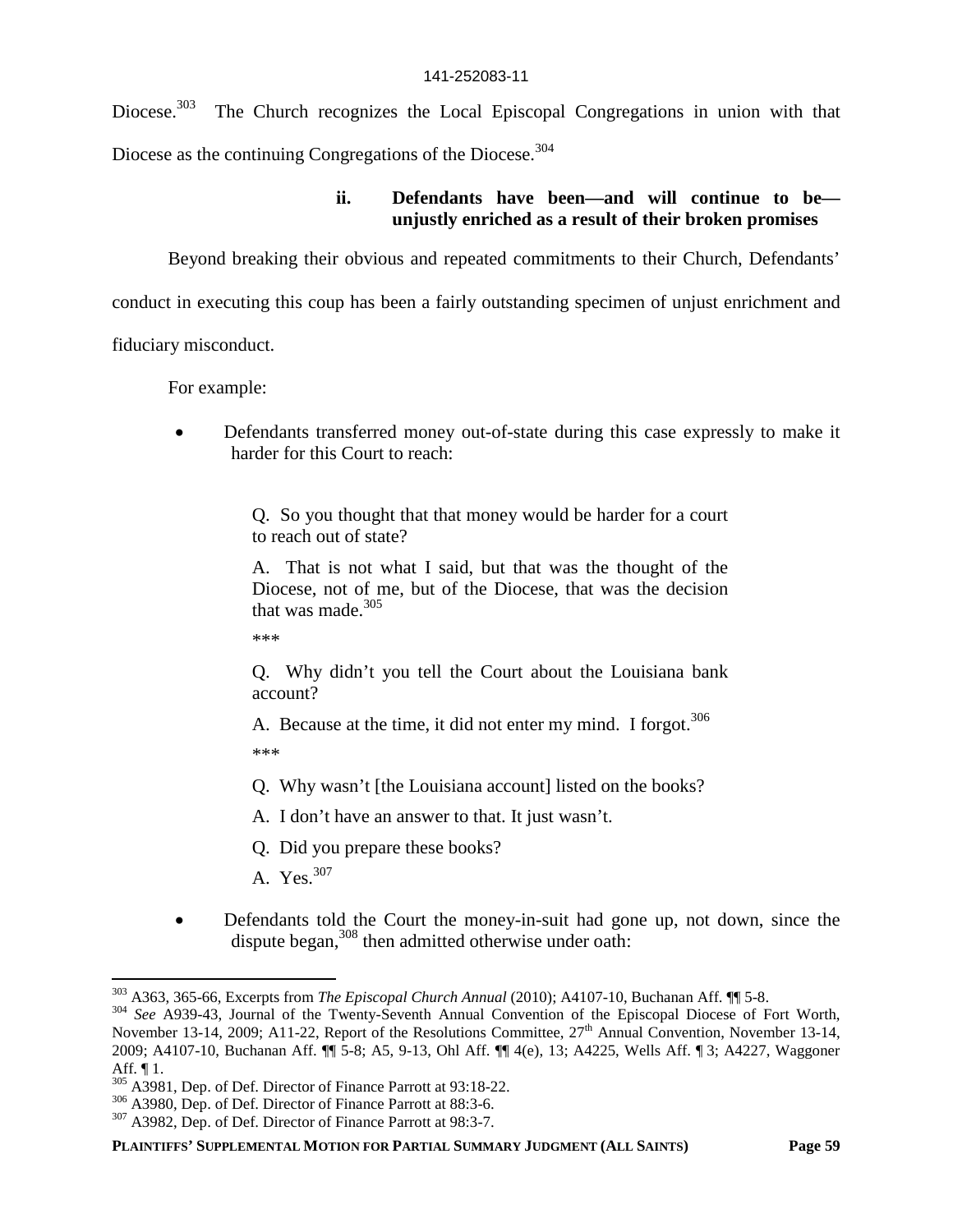Q. [] So you have told the court in your affidavit under oath that money comes in, money comes out in the operating accounts and it about rolls over, breaks even?

A. Pretty much, yes, sir.<sup>309</sup>

\*\*\*

Q. [W]e wouldn't expect hundreds of thousands of dollars to disappear from operating accounts, would we?

A. I would not, no, sir.<sup>310</sup>

\*\*\*

Q. . . . So operating accounts . . . [have] a total of \$547,030.13 gone between October 31st, 2008 and February 28th, 2011 from these 12 accounts; is that correct?

A. That's what it adds to, yes,  $\sin^{311}$ 

\*\*\*

Q. [W]e established there was over half a million dollars missing from bank accounts, correct?

A. Yes,  $\sin^{312}$ 

\*\*\*

Q. You would want to see all of the accounts, wouldn't you?

A. Sure.

Q. So why did you only show the Court six accounts?

A. Those were what I was asked to produce. These are -- this is what I was asked to produce at the time.

Q. Okay. Who asked you to produce that?

A. I was asked by the attorneys to produce that.<sup>313</sup>

 Defendants told the U.S. Supreme Court two months ago "the Corporation . . . has never had any relationship with the General Church,"<sup>314</sup> despite having told the

<sup>308</sup> A3917, Reporter's Record, Hr'g at 30 (Mar. 31, 2011) (Defendants' Counsel to Court: "And, by the way, the accounts that [Plaintiffs are] talking about, they've got a bigger value today than they did at the time of separation. They haven't gone down, they've gone up.").

<sup>&</sup>lt;sup>309</sup> A3977A, Dep. of Def. Director of Finance Parrott at 54:14-18.

<sup>310</sup> A3977A, Dep. of Def. Director of Finance Parrott at 55:9-12.

<sup>311</sup> A3978, Dep. of Def. Director of Finance Parrott at 63:12-64:4.

<sup>312</sup> A3979, Dep. of Def. Director of Finance Parrott at 84:13-16.

<sup>313</sup> A3977, Dep. of Def. Director of Finance Parrott at 50:19-51:3.

<sup>314</sup> A3821, Br. in Opp'n of Resp'ts The Episcopal Diocese of Fort Worth, *Episcopal Church v. Episcopal Diocese of Fort Worth*, No. 13-1520 (U.S. Sept. 26, 2014).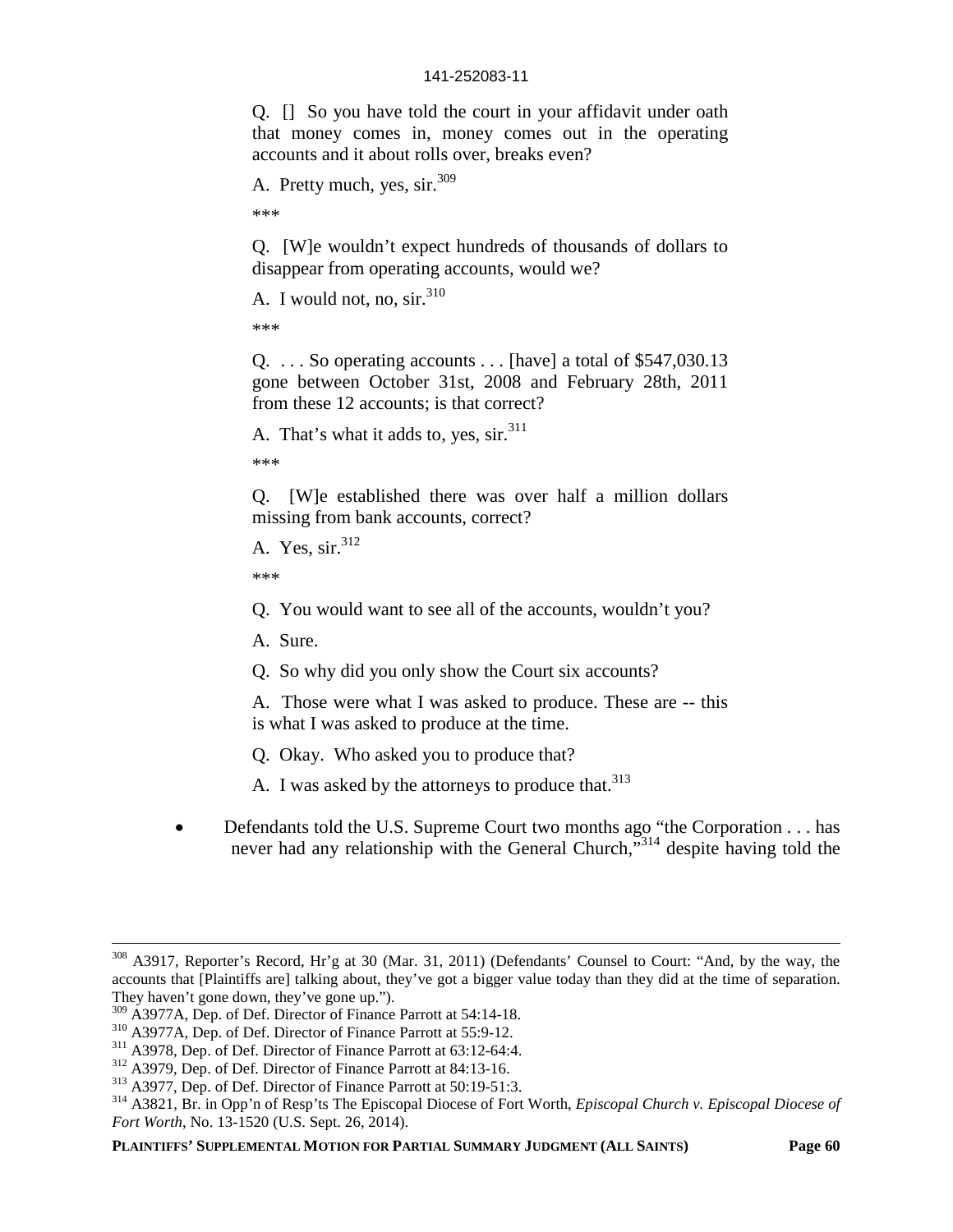IRS, among others, time and again that the Corporation "is a subordinate unit of [the] Protestant Episcopal Church in the United States of America."<sup>315</sup>

- Defendants have apparently used Church funds and assets dedicated for Episcopal ministry and mission—property at the heart of this suit—to fund their attempted defection from the Church:
	- o Defendants told the Court on April 28, 2011 that their litigation funds had come "from extraordinary contributions. That is not -- that is from outside the plate."<sup>316</sup> But under oath, Defendant Trustee Bates testified that his "best understanding of where" over half-a-million dollars went between November 2008 and May 2011 was "to legal fees" coming from "diocesan funds" that "both sides are claiming a right to in this case."<sup>317</sup> By contrast, Defendants' Director of Finance claimed not to know where most of that money went; $^{318}$
	- o Defendants admit to signing oil and gas leases "after the schism" for Congregations that "do not associate with us," assigning those payments directly to Defendants: $319$  and
	- o Defendant Trustee Bates concedes that Defendants placed a \$3.5 million lien on properties subject to this dispute, during the litigation, approved by the Defendant Diocese and Corporation, using a single-purpose shell entity called Jude Funding, formed on the day of the transaction, facilitating a loan from Defendants *to* Defendants, encumbering disputed property and believing that this encumbrance would pass to Plaintiffs if Defendants lost the case.<sup>320</sup> In other words, Defendants thought they had created a vehicle whereby the Church would have to pay Defendants' legal fees when a Court finally stopped their defection. Defendants did this after three or four title companies refused to provide title policies for conventional lenders to place encumbrances on the disputed property. $321$

Even now the Defendants obscure when precisely they began planning their defection

from The Episcopal Church, while still accepting the benefits of membership. *While the*

<sup>&</sup>lt;sup>315</sup> A2631-32, Letter from Glenn Cagle, District Director, Internal Revenue Service, to Corporation of the Episcopal Diocese of Fort Worth (Aug. 13, 1984); A2630.1-30.2, Letter from N. Michael Kensel, Chancellor Emeritus, Episcopal Diocese of Fort Worth, to Tarrant County Appraisal District (Nov. 2, 2007) (attaching and affirming same as "full and complete"); A3955, Dep. of Def. Corp. at 88:25-89:21.

<sup>316</sup> A3923, Reporter's Record, Hr'g at 12 (Apr. 28, 2011) ("The Court: But somehow [Defendants are] coming up, I would assume, with money to pay you. [Defendants' Counsel]: That has been from extraordinary contributions. That is not -- that is from outside the plate.").

<sup>317</sup> A3971-72, Dep. of Def. Trustee Bates at 146:11-149:3.

<sup>318</sup> A3983, Dep. of Def. Director of Finance Parrott at 103:10-24.

<sup>&</sup>lt;sup>319</sup> A3973, Dep. of Def. Trustee Bates at 169:1-171:1; A3984-85, Dep. of Def. Director of Finance Parrott at 161:1-13; 162:9-13 (St. Elisabeth's); A3974, Dep. of Def. Trustee Bates at 179:13-180:7; A3986, Dep. of Def. Director of Finance Parrott at 207:8-20 (All Saints' (Fort Worth)).

<sup>320</sup> A3966-69, Dep. of Def. Trustee Bates at 45:18-24; 46:6-8, 83:18-23; 91:1-25, 92:1-93:3.

<sup>321</sup> A3968, Dep. of Def. Trustee Bates at 92:1-93:3.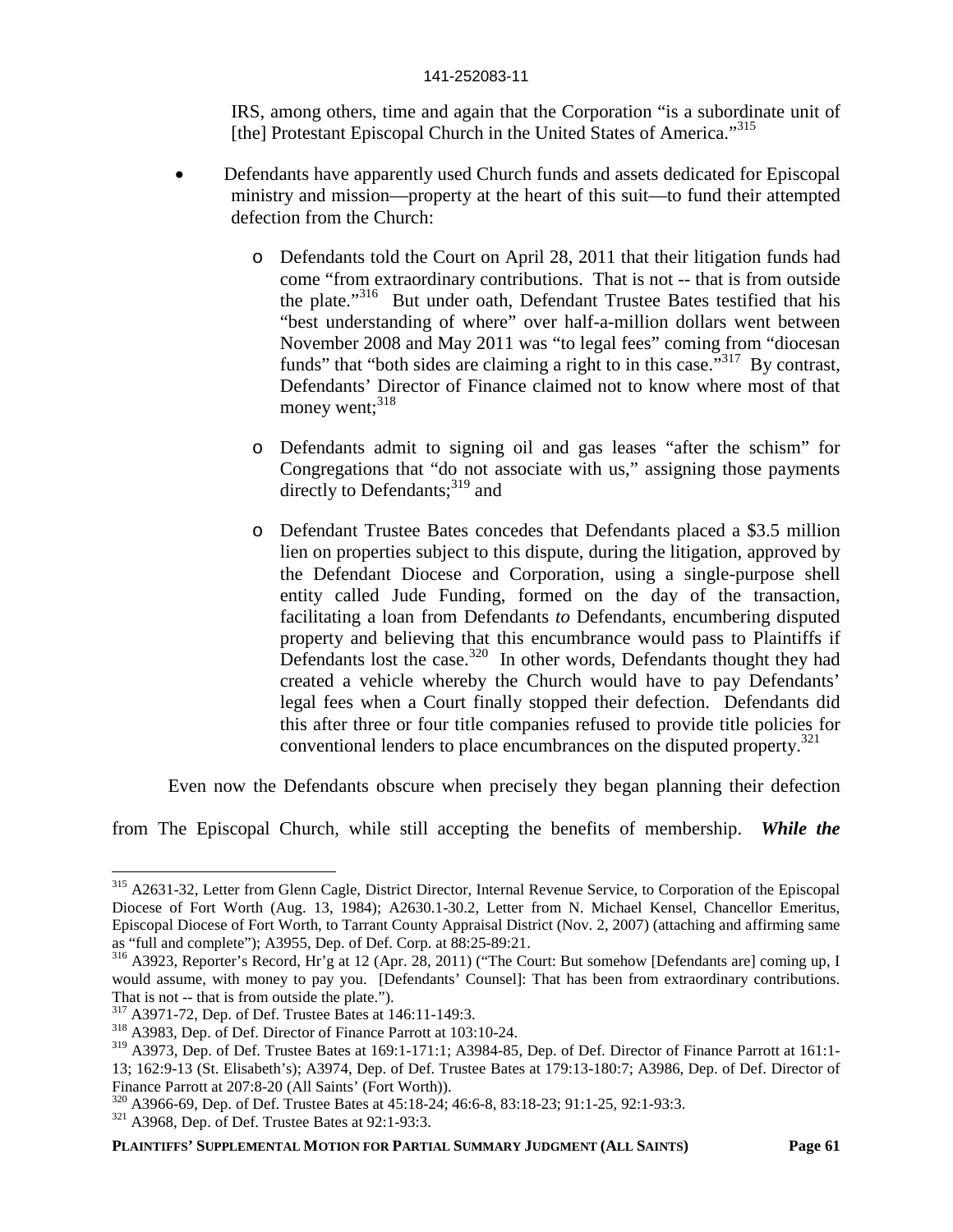*Defendants have repeatedly testified in this case that they did not contemplate leaving The*

*Episcopal Church until, at the earliest, Summer 2007,*<sup>322</sup> *the evidence demonstrates their* 

# *discussions about leaving the Church began earlier:*

- In March 2006, Defendant Iker issued a statement to the Diocese discussing whether the Diocese should "terminate its relationship with the General Convention of the Episcopal Church" and concluding that the Diocese should "continue to count the cost and consider all the options."<sup>323</sup>
- In June 2006, The Most Rev. Dr. Katharine Jefferts Schori was elected as the Presiding Bishop of The Episcopal Church.<sup>324</sup> Immediately following the election of The Most Rev. Dr. Jefferts Schori, Defendants began taking actions plainly intended to facilitate their exit from The Episcopal Church.
- In July 2006, Defendants began seeking insurance coverage specifically to cover them in litigation over defection from the Church (telling another Court, in an insurance coverage dispute, that they specifically relied in 2006 on the insurer's promise that "we've written some policies like this for other dioceses and with the split and everything where some churches didn't want to split but the diocese decided to split so they sued the diocese over splitting because they didn't want to do it. We've been paying those claims.").  $325$
- In August 2006, Defendants modified the Corporation's bylaws to delete "Article 1 (Authority)" stating that "[t]he affairs of this nonprofit corporation shall be conducted in conformity with the Constitution and Canons of the Episcopal Church in the United States of America"—which "shall control" over the bylaws in "any conflict" between them.<sup>326</sup>
- Finally, in 2006, Defendants began to perform title searches to consolidate all property from the Diocese and Congregations into the Corporation,  $327$  in preparation of their future false claim that "the Corporation . . . has never had any relationship with the General Church."<sup>328</sup>

And even in the face of this plain evidence, Defendants *continued* to claim, under oath,

<sup>322</sup> A3937, Dep. of Def. Diocese at 146:25-147:15; A3951, Dep. of Def. Corp. at 57:1-20.

<sup>323</sup> A3813-14, "A Statement by Bishop Iker: Separation? At What Cost?" (Mar. 8, 2006) (available at http://www.fwepiscopal.org/bishop/Statement030806.html).

<sup>324</sup> A3825-29, Episcopal News Service Archives (available at http://archive.episcopalchurch.org/3577\_77550\_ENG\_HTM.htm).

<sup>325</sup> *See* A3830, Defendant's Original Counterclaim and Intervenor's Original Complaint, *Philadelphia Indemnity Ins. Co. v. The Episcopal Diocese of Fort Worth*, No. 3:11-cv-00853-D (N.D. Tex. Aug. 9, 2011).

<sup>&</sup>lt;sup>326</sup> *Compare*, JA00090-96, Bylaws of the Corporation of the Episcopal Diocese of Fort Worth (Aug. 15, 2006), with JA0076-79, Bylaws of the Corporation of The Episcopal Diocese of Fort Worth (May 17, 1983).

<sup>327</sup> *See* A3937-38, Dep. of Def. Diocese at 149:11-150:14.

<sup>328</sup> A3821, Br. in Opp'n of Resp'ts The Episcopal Diocese of Fort Worth, *Episcopal Church v. Episcopal Diocese of Fort Worth*, No. 13-1520 (U.S. Sept. 26, 2014).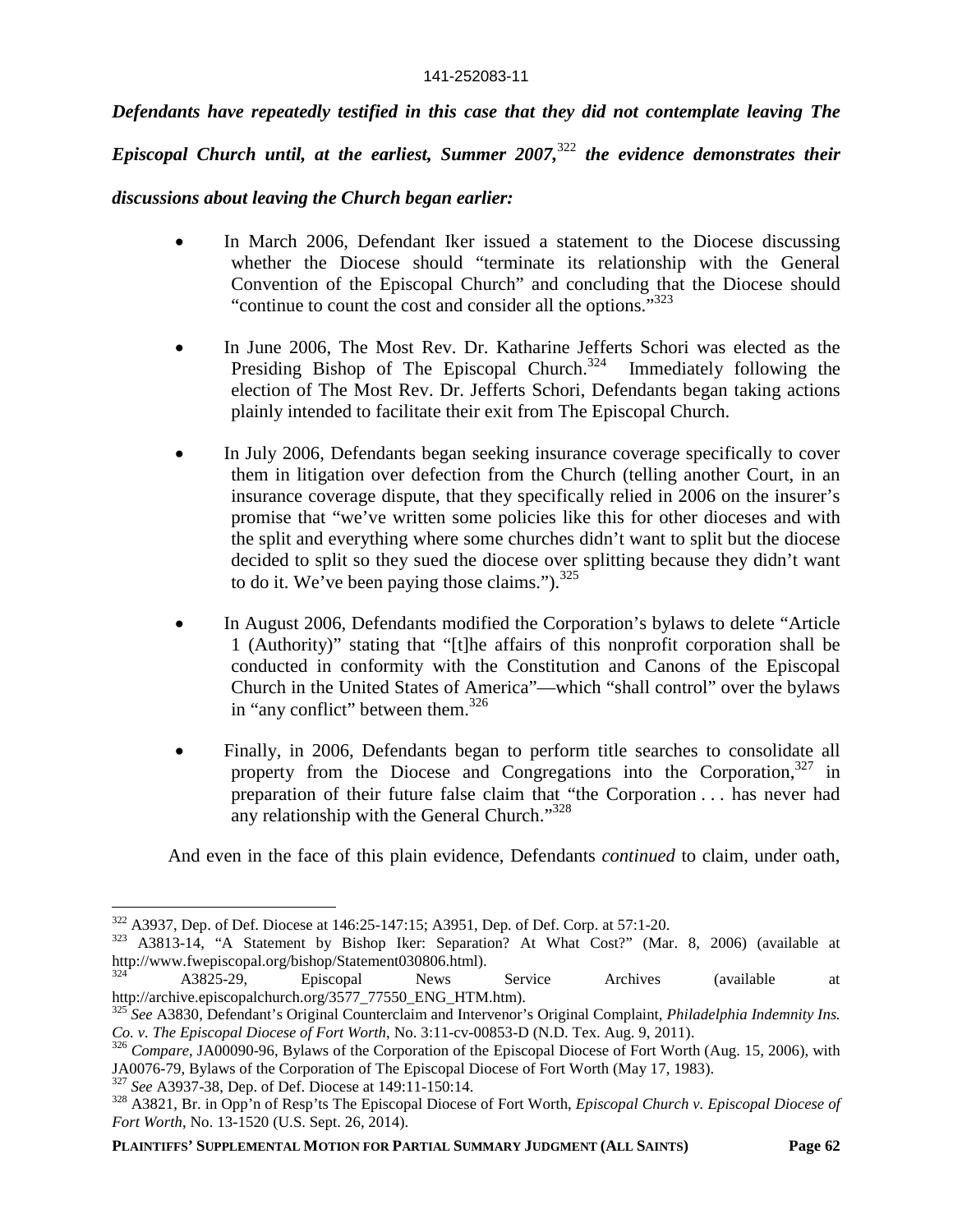that they did not consider defection until Summer 2007 and that these acts had *no relation* to the

Presiding Bishop's election or a planned defection:

Q. . . . If my representation is correct, that the first female Presiding Bishop of The Episcopal Church was ordained in June or July of 2006, it's your testimony that the August 2006 changes to the corporate bylaws had nothing to do with that?

A. That's my testimony.  $329$ 

\*\*\*

Q. Okay. And they had nothing to do with potentially withdrawing from The Episcopal Church?

\*\*\*

Q. And it's your testimony today that the decision to do a title search in 2006 was entirely unrelated to a potential separation between the Episcopal Diocese of Fort Worth and The Episcopal Church?

A. That is correct.

Q. There's absolutely no relationship between those two acts?

A. The Corporation has nothing to do with the convention of the diocese. The answer is  $-$  is no.<sup>331</sup>

What Defendants will admit, however, is that during this same time period, Defendants

continued swearing in new officers to abide by the Doctrine, Discipline, and Worship of The

Episcopal Church and accepting the many benefits of membership in the Church.<sup>332</sup>

Taken together, the foregoing facts are more than sufficient to establish that Defendants "occupie[d] a position of peculiar confidence" towards The Episcopal Church and its constituent institutions, *Johnson v. Brewer & Pritchard*, 73 S.W.3d at 199, and that Defendants "breach[ed] . . . a special trust [or] fiduciary relationship" with The Episcopal Church and these institutions, *Hubbard*, 138 S.W.3d at 485. These repeated oaths and commitments, the "trust"

A. That's correct.<sup>330</sup>

<sup>329</sup> A3970, Dep. of Def. Trustee Bates at 125:8-13.

<sup>330</sup> A3970, Dep. of Def. Trustee Bates at 126:4-6.

<sup>331</sup> A3937, Dep. of Def. Diocese at 148:4-13.

<sup>332</sup> A3935, Dep. of Def. Diocese at 132:15-133:3.

**PLAINTIFFS' SUPPLEMENTAL MOTION FOR PARTIAL SUMMARY JUDGMENT (ALL SAINTS) Page 63**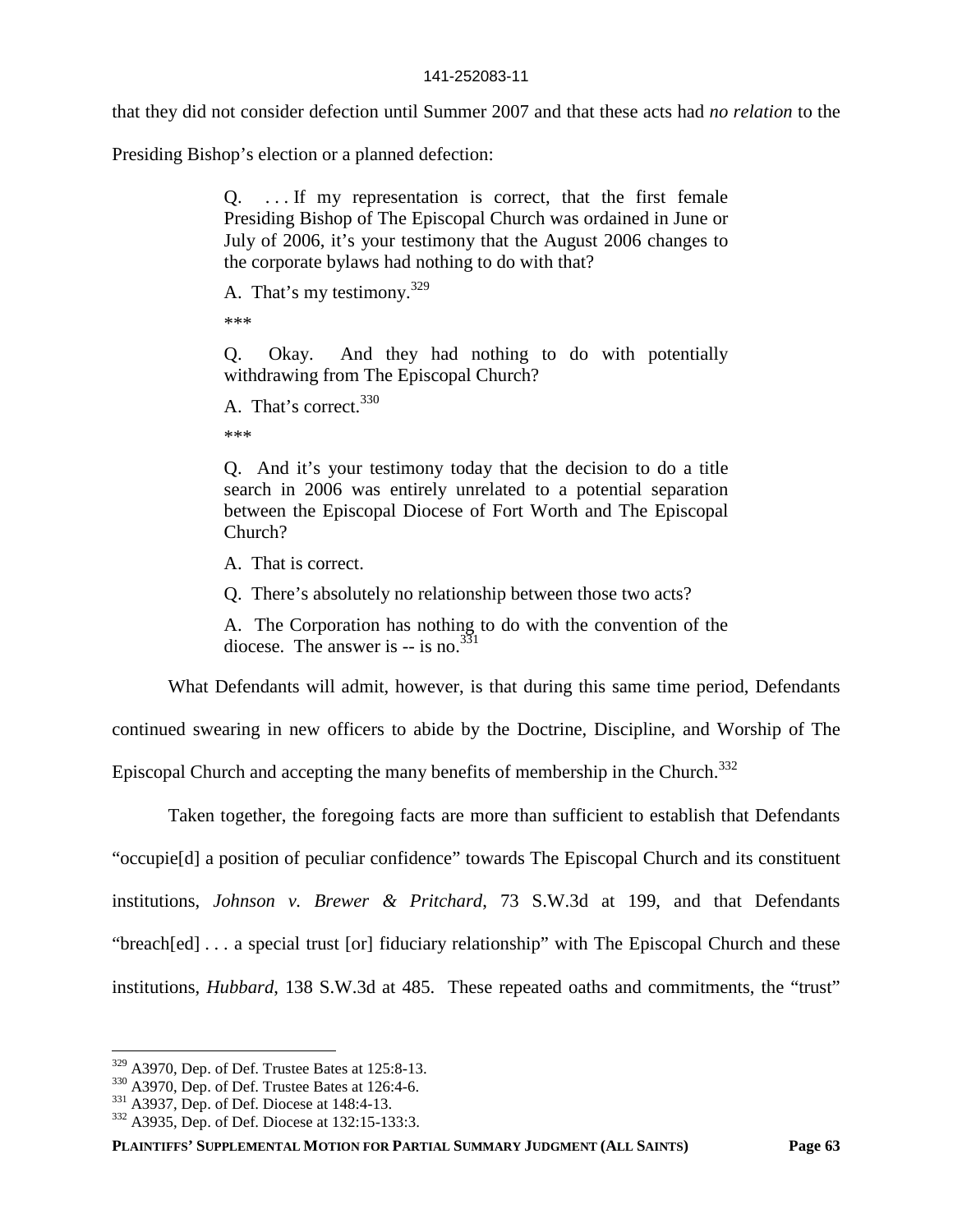Defendants admit the Church must place in local officers to manage its regional affairs, the Defendants' secret maneuverings and overt misstatements and deceptions—it all points to the same conclusion. Defendants seek to unjustly enrich themselves by seizing the All Saints properties, in violation of their own repeated averments to the Church and civil courts. If this Court does not enforce Plaintiffs' express trust, a constructive trust is warranted under basic neutral principles of Texas law.

## **e. Defendants cannot obtain the All Saints properties under Texas associations law**

Texas law says that local chapters of larger associations are not independent entities but are "part and parcel" of the larger association. *Minor v. St. John's Union Grand Lodge of Free & Accepted Ancient York Masons*, 130 S.W. 893, 896 (Tex. Civ. App. 1910, writ ref'd); *accord District Grand Lodge No. 25, Grand United Order of Odd Fellows of Tex. v. Logan*, 177 S.W.2d 813, 815 (Tex. Civ. App.—Fort Worth 1943, writ ref'd). Thus, wholly apart from trust law and its requirements, Defendants cannot seize the All Saints properties under Texas associations law.

### **i. All Saints is a constituent organization of the larger Episcopal Church**

In Texas, local chapters "come into being, not as independent organizations existing solely for the benefit of their members, but as constituents of the larger organization ... organized for specific purposes, most of which can be accomplished only through subordinate bodies." *District Grand Lodge No. 25 Grand United Order of Odd Fellows v. Jones*, 160 S.W.2d 915, 921 (Tex. 1942). "[T]he relative rights in the property of a local lodge [are] to be determined by rules of the order to which all the defendants, as members, solemnly subscribed. They made their own contract and it is not for the courts to relieve them of its effects." *Id.* at 922. Where, as here, "[t]he local lodge came into being by virtue of the power conferred upon its members to organize themselves into a subordinate lodge," that entity exists "for the benefit,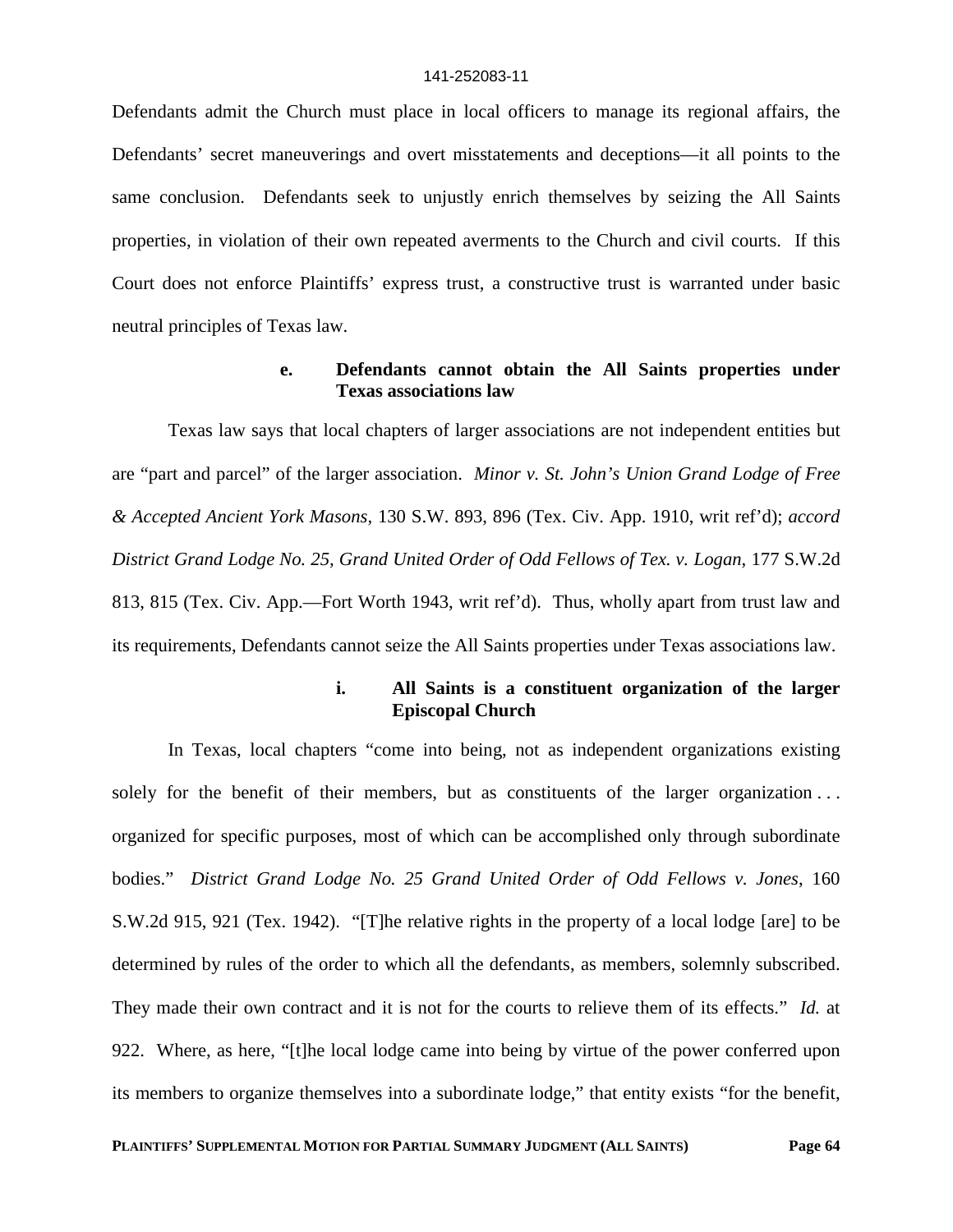not of the individual members then composing [it], but for . . . the use and benefit of this body in carrying out the purposes of its organization under the jurisdiction and authority of the Grand Lodge from which it received the warrant for its existence." *Minor*, 130 S.W. at 896-97. Defendant "All Saints" confirmed that this is how All Saints came into existence—on January 10, 1947, "being desirous of obtaining the services of the Protestant Episcopal Church, and being ready, according to our ability, to sustain the same," the founding members of All Saints requested organization as a congregation within The Episcopal Church.<sup>333</sup> In exchange for the Church's services, All Saints promised to conform to the Constitution of the Church's General Convention, the Constitution of the Church's Episcopal Diocese of Dallas, and the Church's doctrine, discipline, liturgy, rites, and usages.<sup>334</sup>

# **ii. Texas associations law does not allow a local majority much less, a local minority—to destroy a constituent organization that is part of a larger association**

A dissenting local majority—much less, a dissenting local minority—cannot "destroy the old lodge, and, without any authority from the original parent body, . . . create a new one." *Id.* Rather, Texas courts hold that the local entity "has never ceased to exist, that enough members thereof to constitute a lodge under the laws of the governing body have always remained, and still remain, preserving their allegiance to the Grand Lodge, and through it the life of the subordinate lodge, and that [the loyal minority] are the true and lawful successors, under the laws of the order, of the original trustees of [the local] Lodge . . . ." *Id.* at 897. Thus, "[i]t is well settled that when a person ceases to be a member of a *voluntary association***,** his interest in its funds and property ceases and the remaining members become jointly entitled thereto*,* and *this rule applies where a number of members secede in a body and although they constitute a majority and organize a new association*." *Progressive Union of Tex.*, 264 S.W.2d at 768 (cited

<sup>334</sup> *Id.*

<sup>333</sup> JA02545, Request for Formation (Jan. 10, 1947).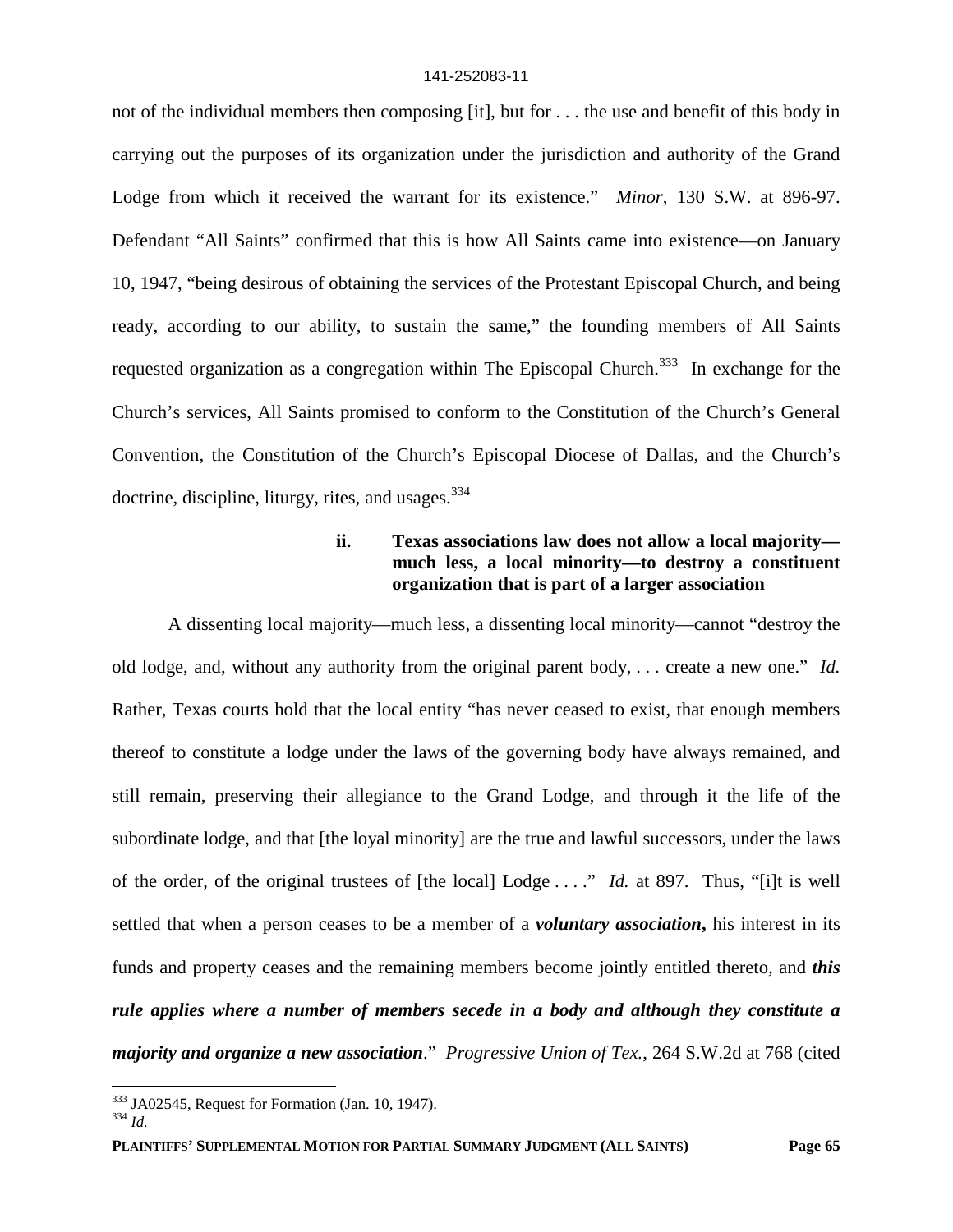in 6 AM. JUR. 2d Associations and Clubs § 24 (2014) (Rights of members in organization's property and assets—Effect of loss or termination of membership)) (emphasis added).

*This is true even when the relevant deeds name only the local chapter, because "[i]nquiry concerning the laws of the Grand Lodge would have revealed . . . that the local lodge had no authority to convey the property." District Grand Lodge No. 25, Grand United Order of Odd Fellows v. Logan*, 177 S.W.2d 813, 815 (Tex. Civ. App.—Fort Worth 1943, writ ref'd) (emphasis added). "[T]he relative rights in the property of a local lodge [are] to be determined by the rules of the order to which all the defendants, as members, solemnly subscribed. They made their own contract and it is not for the courts to relieve them of its effects." *Dist. Grand Lodge No. 25 Grand United Order of Odd Fellows v. Jones*, 160 S.W.2d at 922.

In *District Grand Lodge v. Jones*, the Supreme Court of Texas considered a set of facts remarkably similar to the case at bar. There, a local lodge had been granted dispensation as a subordinate lodge of the District Grand Lodge. The constitution and by-laws of the District Grand Lodge contained the following clause:

The title to all property, real, personal or mixed acquired by any subordinate lodge ... by purchase, gift, devise or otherwise, shall be acquired by such subordinate lodge . . . as trustee for the District Grand Lodge No. 25, Grand United Order of Odd Fellows; and, the same shall be held in trust by such subordinate lodge . . . for the benefit of the District Grand Lodge, so long as such subordinate lodge . . . is alive and has complied with the rules, regulations and laws of the District Grand Lodge.

*Id.* at 918. When the local lodge became defunct, its trustees conveyed the local lodge's property to the remaining members at the time of the lodge's dissolution.

The Court rejected the local members attempt to claim the property. While "the several deeds thereto were executed to [the] local lodge," the Texas Supreme Court held that the Grand Lodge's property clause **"***became part of the contract entered into by the defendants when they*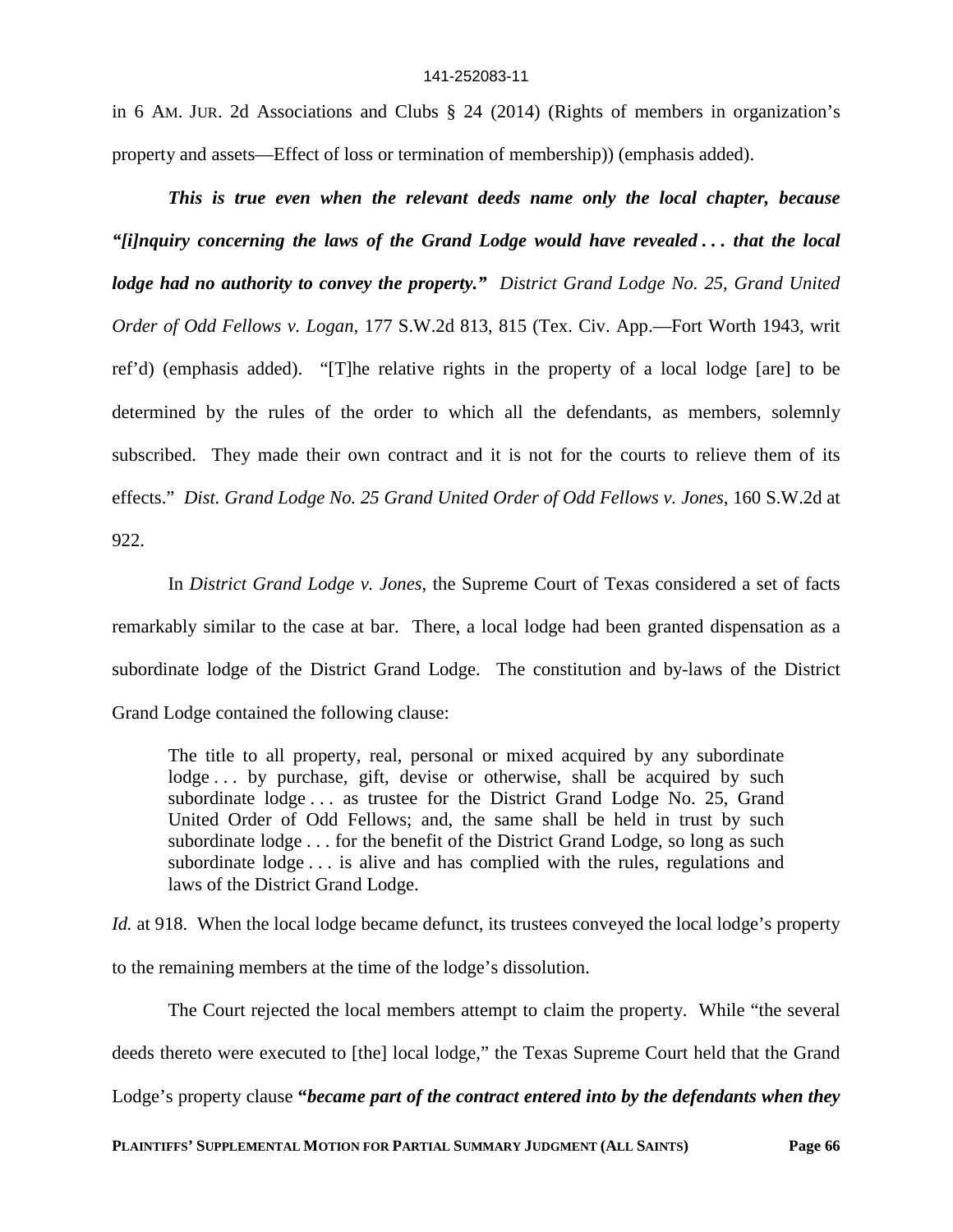*became members of the order and whatever rights defendants had in the lots in controversy were merely incidental to their membership and terminated absolutely with such membership.*" *Id.* at 920 (emphasis added). And it further held that "[w]hat shall become of [an association's] property concerns only the members of any such association and when that question is determined in its constitution and by-laws, to which all members joining it must subscribe, there can be no public policy requiring the courts to make a contrary disposition." *Id.* at 922.

The Courts of Appeals have followed *District Grand Lodge v. Jones* and applied it to similar facts. *See, e.g.*, *Old Nat'l Life Ins. Co. v. Jerusalem Lodge No. 67, Free & Accepted Masons*, 192 S.W.2d 921, 924 (Tex. Civ. App.—Waco 1945, writ ref'd n.r.e.); *Logan*, 177 S.W.2d at 814; *Frierson v. Modern Mut. Health & Accident Ins. Co.*, 172 S.W.2d 389, 392–93 (Tex. Civ. App.—Waco 1943, writ ref'd w.o.m).

For example, in *Logan*, the Fort Worth Court of Appeals awarded property to the District Grand Lodge and interpreted *District Grand Lodge v. Jones* to mean that the national property clause vested "at least the equitable title to this property" in the Grand Lodge and that the local lodge "held the title only as trustee." *Logan*, 177 S.W.2d at 814–15 (citation omitted). Moreover, *Old National Life Insurance Co.* makes clear that *Jones* applies whenever a local subordinate chapter violates the property rules of its parent organization, not just when the local chapter becomes defunct. 192 S.W.2d at 925.

Here, All Saints began with a promise to follow the rules and discipline of The Episcopal Church and, on January 10, 1947, "being desirous of obtaining the services of the Protestant Episcopal Church, and being ready, according to our ability, to sustain the same," the founding members of All Saints requested organization as a congregation within The Episcopal Church.<sup>335</sup>

<sup>&</sup>lt;sup>335</sup> JA02545, Request for Formation (Jan. 10, 1947).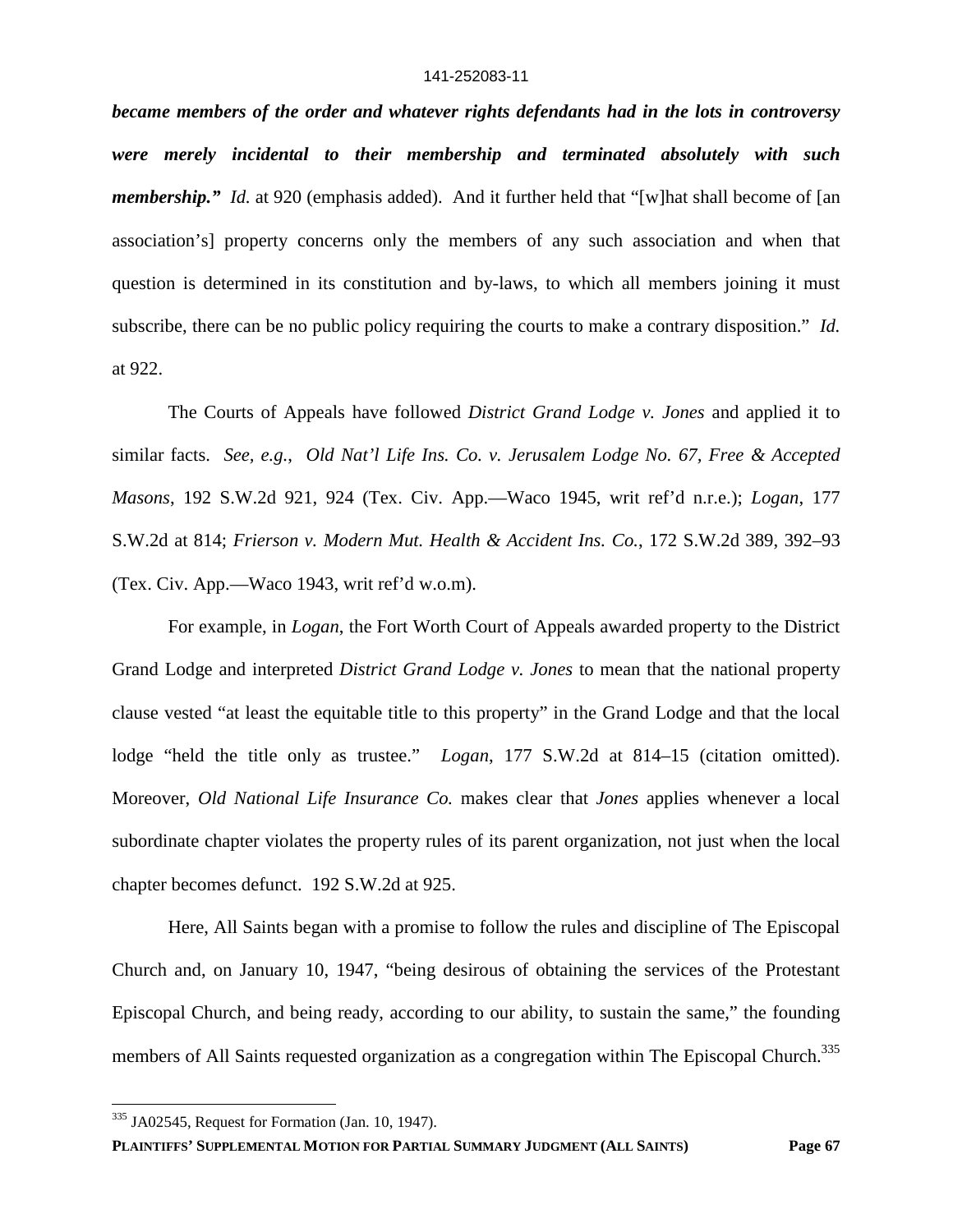All Saints promised to conform to the Constitution of the Church's General Convention, the Constitution of the Church's Episcopal Diocese of Dallas, and the Church's doctrine, discipline, liturgy, rites, and usages.<sup>336</sup> Similarly, the Diocese was formed as a "subordinate unit of [the] Protestant Episcopal Church in the United States of America,"<sup>337</sup> "pursuant to approval of the 67th General Convention of The Episcopal Church."<sup>338</sup> The Diocese "unanimously" and "fully" acceded to the Church's "Constitution and Canons"<sup>339</sup> as a condition of formation, $340$  which at the time and now includes the relevant property canon,<sup>341</sup> and "recognize<sup>[d]</sup> the authority of the General Convention of said Church."<sup>342</sup> The Corporation is an instrumentality of the Diocese<sup>343</sup> and "a subordinate unit of [the] Protestant Episcopal Church in the United States of America."<sup>344</sup>

If the association's property rule in *District Grand Lodge v. Jones* sounded familiar,

that's because it is:

| General Association's Property Rule in | General Association's Property Rule in                                                             |
|----------------------------------------|----------------------------------------------------------------------------------------------------|
| District Grand Lodge v. Jones          | Episcopal Church v. Salazar                                                                        |
|                                        | The title to all property, real, personal or mixed   All real and personal property held by or for |

<sup>336</sup> *Id.*

<sup>337</sup> A2631-32, Letter from Glenn Cagle, District Director, Internal Revenue Service, to Corporation of the Episcopal Diocese of Fort Worth (Aug. 13, 1984); A2633, Letter from John E. Ricketts, Director of Customer Account Services, Internal Revenue Service, to Episcopal Diocese of Fort Worth (Oct. 22, 2003); A2630.1-30.2, Letter from N. Michael Kensel, Chancellor Emeritus, Episcopal Diocese of Fort Worth, to Tarrant County Appraisal District (Nov. 2, 2007).

<sup>&</sup>lt;sup>338</sup> JA00365, Proceedings of the Primary Convention of the Episcopal Diocese of Fort Worth 26 (Nov. 13, 1982). <sup>339</sup> *Id.*

<sup>340</sup> JA00384, The Constitution and Canons for the Government of the Protestant Episcopal Church in the United States of America (1979), art. V; JA00397, The Constitution and Canons for the Government of the Protestant Episcopal Church in the United States of America (1979), tit. I, canon 6, § 4; *see also* A3957, Dep. of Def. Corp. at 132:18–133:15.

<sup>&</sup>lt;sup>341</sup> A3929, Dep. of Def. Diocese at 47:23-48:7 ("Q. And when the Episcopal Diocese of Fort Worth acceded to the Constitution and Canons of The Episcopal Church, the Dennis Canon was part of those Canons? A. That is correct.").

<sup>&</sup>lt;sup>342</sup> JA00101, The Constitution and Canons of the Episcopal Diocese of Fort Worth art. 1 (1982).

<sup>343</sup> A3838, Appellants' Br., *Episcopal Diocese of Fort Worth v. Episcopal Church*, 422 S.W.3d 646 (2013) (No. 11- 0265) (Corporation's Trustees "must be members of the Diocese, are elected by the Diocese, report to the Diocese, and conduct all affairs by the rules of the Diocese."); *accord* A3950, 3952, Dep. of Def. Corp. at 47:9–50:4, 64:9– 10.

<sup>&</sup>lt;sup>344</sup> A2631-32, Letter from Glenn Cagle, District Director, Internal Revenue Service, to Corporation of the Episcopal Diocese of Fort Worth (Aug. 13, 1984); A2630.1-30.2, Letter from N. Michael Kensel, Chancellor Emeritus,

Episcopal Diocese of Fort Worth, to Tarrant County Appraisal District (Nov. 2, 2007). In addition, Defendants are estopped from contradicting the repeated commitments and court statements made by them and their predecessors in office. *See* n.196, *supra*, and Section VIII.F.3 of Pls.' Mot. for Partial Summ. J. at 92-94.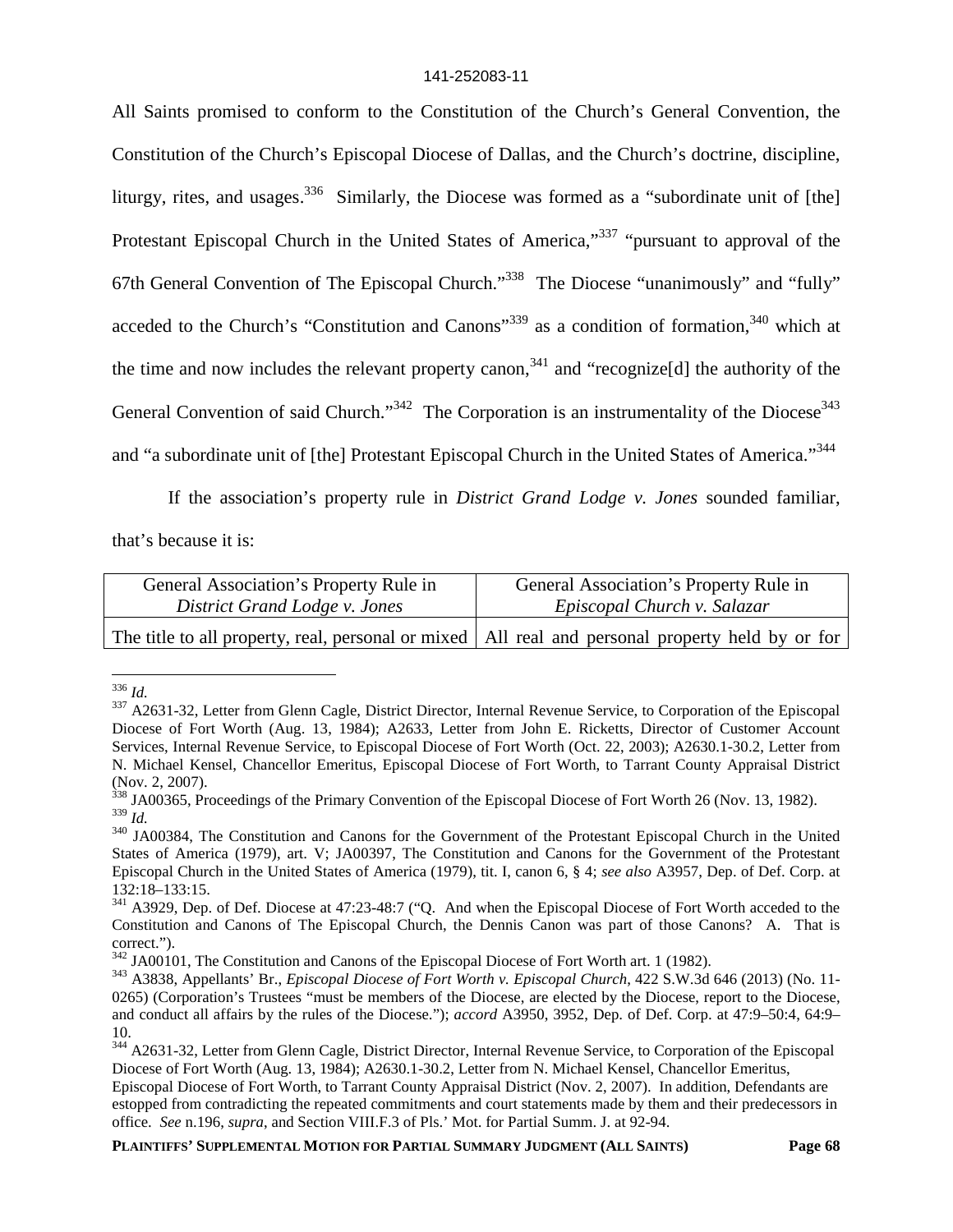| acquired by any subordinate lodge by<br>purchase, gift, devise or otherwise, shall be<br>acquired by such subordinate lodge as<br>trustee for the District Grand Lodge No. 25,<br>Grand United Order of Odd Fellows; and, the<br>same shall be held in trust by such subordinate<br>lodge for the benefit of the District Grand<br>Lodge, so long as such subordinate $\log e \dots$ is<br>alive and has complied with the rules,<br>regulations and laws of the District Grand<br>Lodge. $345$ | the benefit of any Parish, Mission or<br>Congregation is held in trust for this Church<br>and the Diocese thereof in which such Parish,<br>Mission or Congregation is located. The<br>existence of this trust, however, shall in no<br>way limit the power and authority of the<br>Parish, Mission or Congregation otherwise<br>existing over such property so long as the<br>particular Parish, Mission or Congregation<br>remains a part of, and subject to this Church<br>and its Constitution and Canons. <sup>346</sup> |
|-------------------------------------------------------------------------------------------------------------------------------------------------------------------------------------------------------------------------------------------------------------------------------------------------------------------------------------------------------------------------------------------------------------------------------------------------------------------------------------------------|------------------------------------------------------------------------------------------------------------------------------------------------------------------------------------------------------------------------------------------------------------------------------------------------------------------------------------------------------------------------------------------------------------------------------------------------------------------------------------------------------------------------------|
| Deeds: held locally. <sup>347</sup>                                                                                                                                                                                                                                                                                                                                                                                                                                                             | Deeds: held locally. <sup>348</sup>                                                                                                                                                                                                                                                                                                                                                                                                                                                                                          |
| Texas Supreme Court: "[W] hatever rights<br>defendants had in the lots in controversy were<br>absolutely with such<br>terminated<br>membership."349                                                                                                                                                                                                                                                                                                                                             | Here: Whatever rights defendants had in the<br>lots in controversy were merely incidental to<br>merely incidental to their membership and their membership and terminated absolutely<br>with such membership.                                                                                                                                                                                                                                                                                                                |

As in the cases cited above, All Saints—as well as the Episcopal Diocese of Fort Worth—was formed by permission of the larger organization, The Episcopal Church.<sup>350</sup> Both All Saints and the Diocese subscribed to the Church's Constitution and Canons, which included a property clause in favor of The Episcopal Church.<sup>351</sup> Under Texas Supreme Court precedent, that clause "became a part of the contract" between Defendants and The Episcopal Church because the Constitution and Canons are the "articles of agreement to which all members are parties." *District Grand Lodge*, 160 S.W.2d at 920. Any contrary use of that property, such as Defendants' use of it for the benefit of another denomination, violates Texas associations law.

<sup>&</sup>lt;sup>345</sup> 160 S.W.2d at 918.

<sup>346</sup> JA00397, The Constitution and Canons for the Government of the Protestant Episcopal Church in the United States of America (1979), tit. I, canon 6, § 4. Defendants admit this canon was in the Constitution and Canons when they acceded. A3929, Dep. of Def. Diocese at 47:23-48:7.

<sup>347</sup> *District Grand Lodge*, 160 S.W.2d at 920.

<sup>&</sup>lt;sup>348</sup> Of course, unlike *Jones*, the 5001 Crestline property separately and additionally contains express trust language for the national association. *See* JA02523-25.

<sup>349</sup> *District Grand Lodge*, 160 S.W.2d at 920.

<sup>350</sup> JA00785-86, Journal of the General Convention of the Protestant Episcopal Church in the United States of America (1982).

<sup>351</sup> JA00364-65, Proceedings of the Primary Convention of the Episcopal Diocese of Fort Worth 25–26 (Nov. 13, 1982); JA00397, The Constitution and Canons for the Government of the Protestant Episcopal Church in the United States of America (1979), tit. I, canon 6, § 4.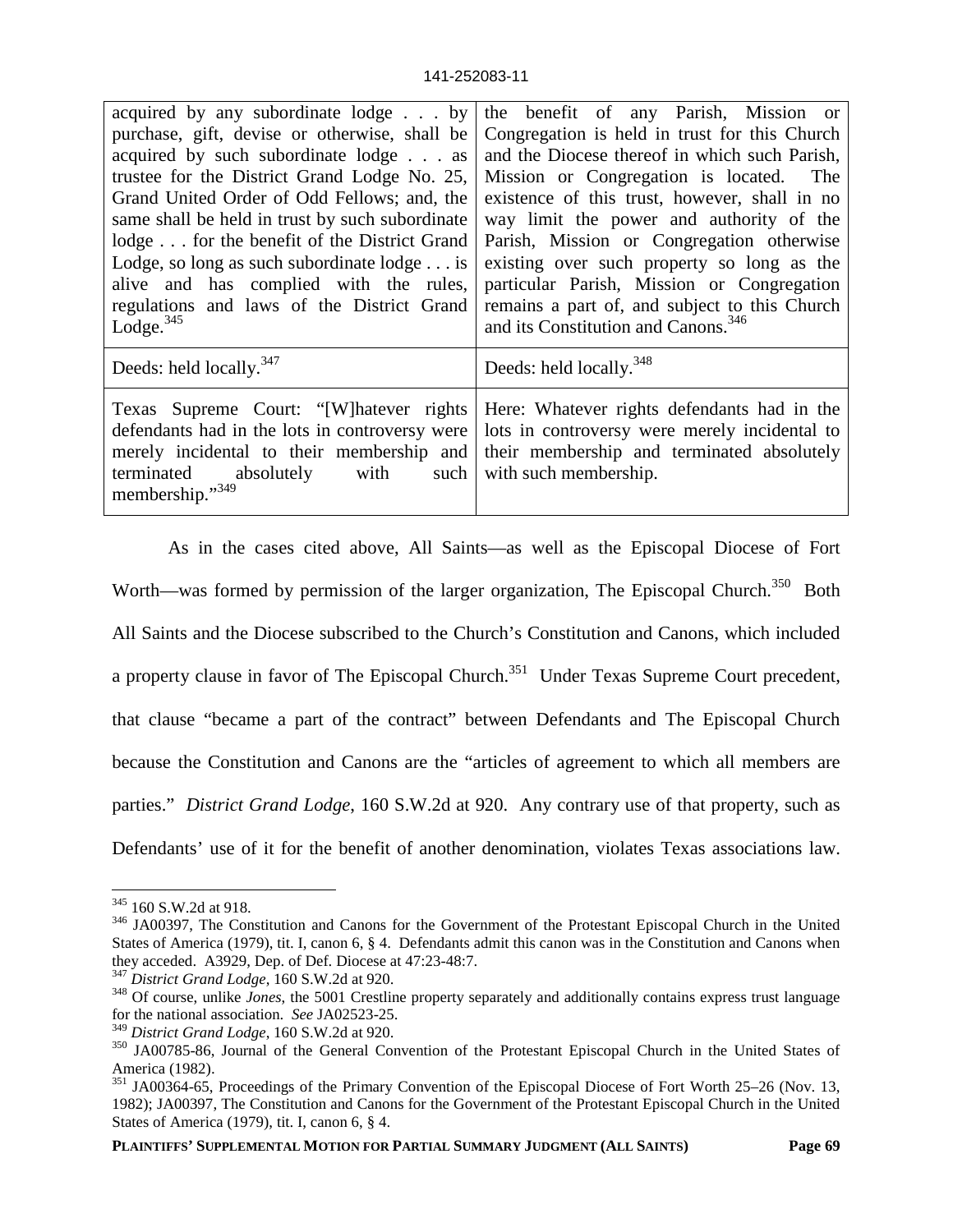*See Old Nat'l Life Ins. Co.*, 192 S.W.2d at 925. Under this plain Texas law, Defendants cannot obtain the property from Plaintiffs as the continuing members of The Episcopal Church.

### **f. Corporations Law – Diocesan Corporation**

As has been explained above, the Corporation of the Episcopal Diocese of Fort Worth holds only bare legal title to a portion of the All Saints Property. For example, the deed to the property at 5005 Dexter grants beneficial title to "All Saints Episcopal Church, a Texas Non-Profit Corporation," and bare legal title to the "Corporation of the Episcopal Diocese of Fort Worth."<sup>352</sup> Similarly, Defendants argue that the Diocesan Corporation has legal title to other tracts of the All Saints Property. But, in any event, it is clear that the Diocesan Corporation does not hold *beneficial* title to *any* of the All Saints Property.

Thus the Diocesan Corporation is, at most, the trustee of certain trusts over a portion of the All Saints Property. As a result, the names of the directors of the Diocesan Corporation are irrelevant to the resolution of this dispute: *Whoever* the directors of the Diocesan Corporation are, the Diocesan Corporation itself is obligated to hold the property for the use and benefit of beneficial owners of the All Saints Property, which, as shown above, are the Plaintiffs. And so if Defendants *were* Directors of the Diocesan Corporation, as they purport, they would be in breach of the Diocesan Corporation's trust obligations to Plaintiffs. And then, under neutral principles of law, this Court would remove the Diocesan Corporation as trustee of those trusts.<sup>353</sup>

Removal would be justified, for example, "to prevent the trustee from engaging in further behavior that could potentially harm the trust,"<sup>354</sup> where the trustee has used trust property for its

<sup>352</sup> *See* JA02532, Warranty Deed (Apr. 29, 1999).

<sup>&</sup>lt;sup>353</sup> Tex. Prop. Code § 113.082(a)(1), (4) ("[O]n the petition of an interested person and after hearing, a court may, in its discretion, remove a trustee . . . if: (1) the trustee materially violated or attempted to violate the terms of the trust and the violation or attempted violation results in a material financial loss to the trust . . . or (4) the court finds other cause for removal.").

<sup>354</sup> *Ditta v. Conte*, 298 S.W.3d 187, 192 (Tex. 2009).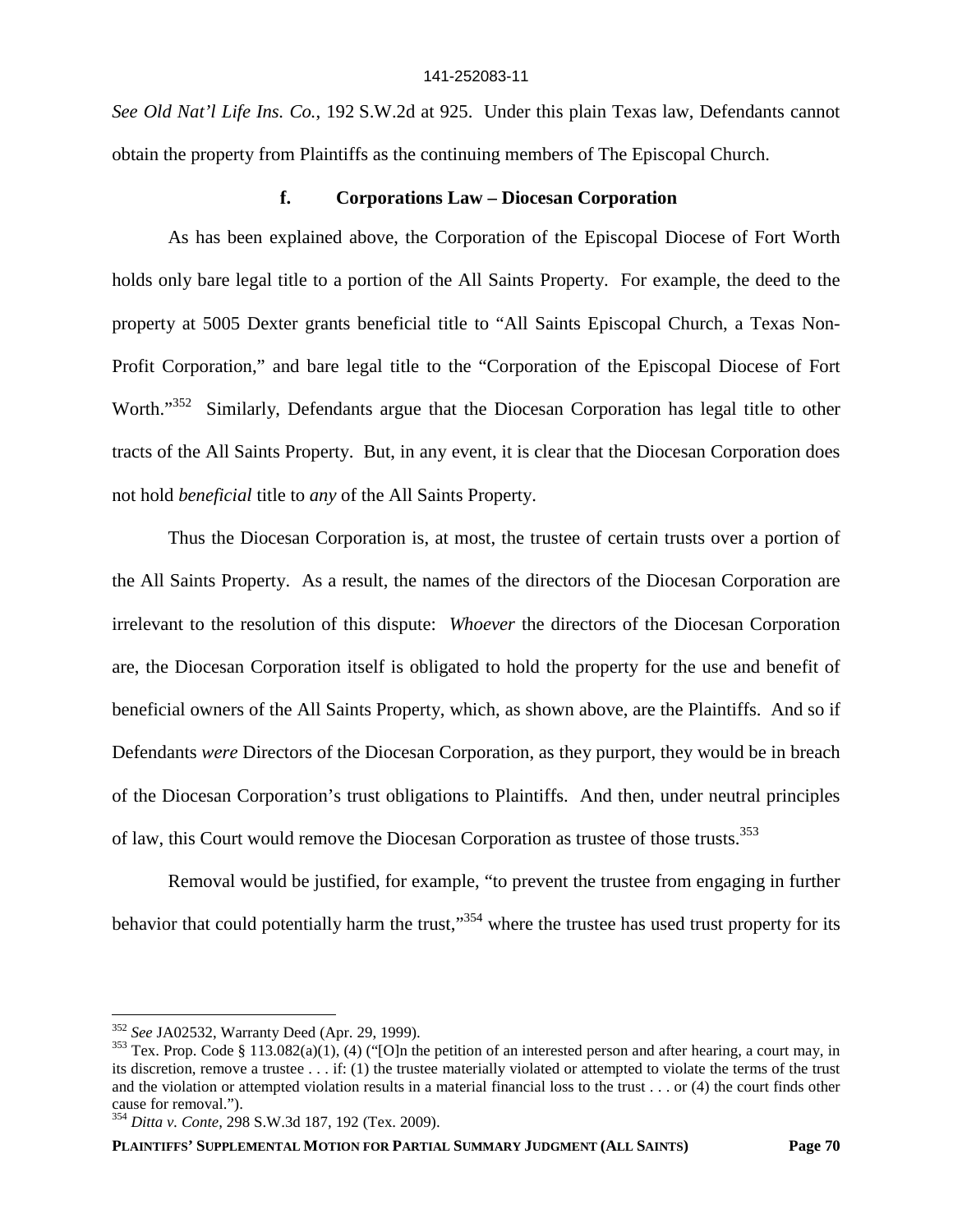own interests,<sup>355</sup> or where hostility exists between the trustee and the beneficiary such that it impedes the trustee's ability to effectively manage the trust property.<sup>356</sup> No one on earth would believe that a Diocesan Corporation controlled by Defendants could manage Plaintiffs' trusts after Defendants have already breached that trust and attempted to use the trust property for others.

But if the Court does reach the issue of Diocesan Corporate control, Defendants are not the directors of the Diocesan Corporation under the Diocesan Corporation's own by-laws.

### **i. Defendants are disqualified under Tex. Bus. Orgs. Code § 22.207(a)**

The Diocesan Corporation is a subordinate instrument of the Diocese. Defendants concede, to this day, that "the Diocese alone has authority to select Trustees."<sup>357</sup> As explained above, only Plaintiffs, as a matter of law, may control the Diocese. And in no uncertain terms, since the Diocesan meeting of February 7, 2009 at the latest, Plaintiffs did not and do not "select [any Defendants as] Trustees."<sup>358</sup>

The Texas Business Organizations Code permits non-profit associations to create subordinate corporations whose directors are "elected, and controlled by," the association. Tex. Bus. Orgs. Code § 22.207(a). Defendants concede: "In some cases, a nonprofit corporation may be controlled by a religious or charitable association [as here] between the Corporation and the

<sup>355</sup> *See Conte v. Ditta*, 312 S.W.3d 951, 959 (Tex. App.—Houston [1st Dist.] 2010, no pet.).

<sup>356</sup> *Barrientos v. Nava*, 94 S.W.3d 270, 288-89 (Tex. App.—Houston [14th Dist.] 2002, no pet.). Separately, this Court could further remedy Defendants' breach through a constructive trust. Texas law provides that a "constructive trust is a relationship with respect to property, subjecting the person by whom the title to the property is held *to an equitable duty to convey it to another*, on the ground that his acquisition or retention of the property is wrongful and that he would be unjustly enriched if he were permitted to retain the property." *Talley v. Howsley*, 176 S.W.2d 158, 160 (Tex. 1943) (emphasis added) (internal quotation marks and citation omitted).

<sup>357</sup> A3834, Appellants' Reply Br., *Episcopal Diocese of Fort Worth v. Episcopal Church*, 422 S.W.3d 646 (No. 11- 0265) (footnote omitted); *see also* JA00090-91, Bylaws of the Corporation of the Episcopal Diocese of Fort Worth, art. I, § 1 & art. II, § 3 (Aug. 15, 2006). In addition, Defendants are estopped from contradicting the repeated commitments and court statements made by them and their predecessors in office. *See* n.196, *supra*, and Section VIII.F.3 of Pls.' Mot. for Partial Summ. J. at 92-94.

<sup>358</sup> A3834, Appellants' Reply Br., *Episcopal Diocese of Fort Worth v. Episcopal Church*, 422 S.W.3d 646 (No. 11- 0265) (footnote omitted).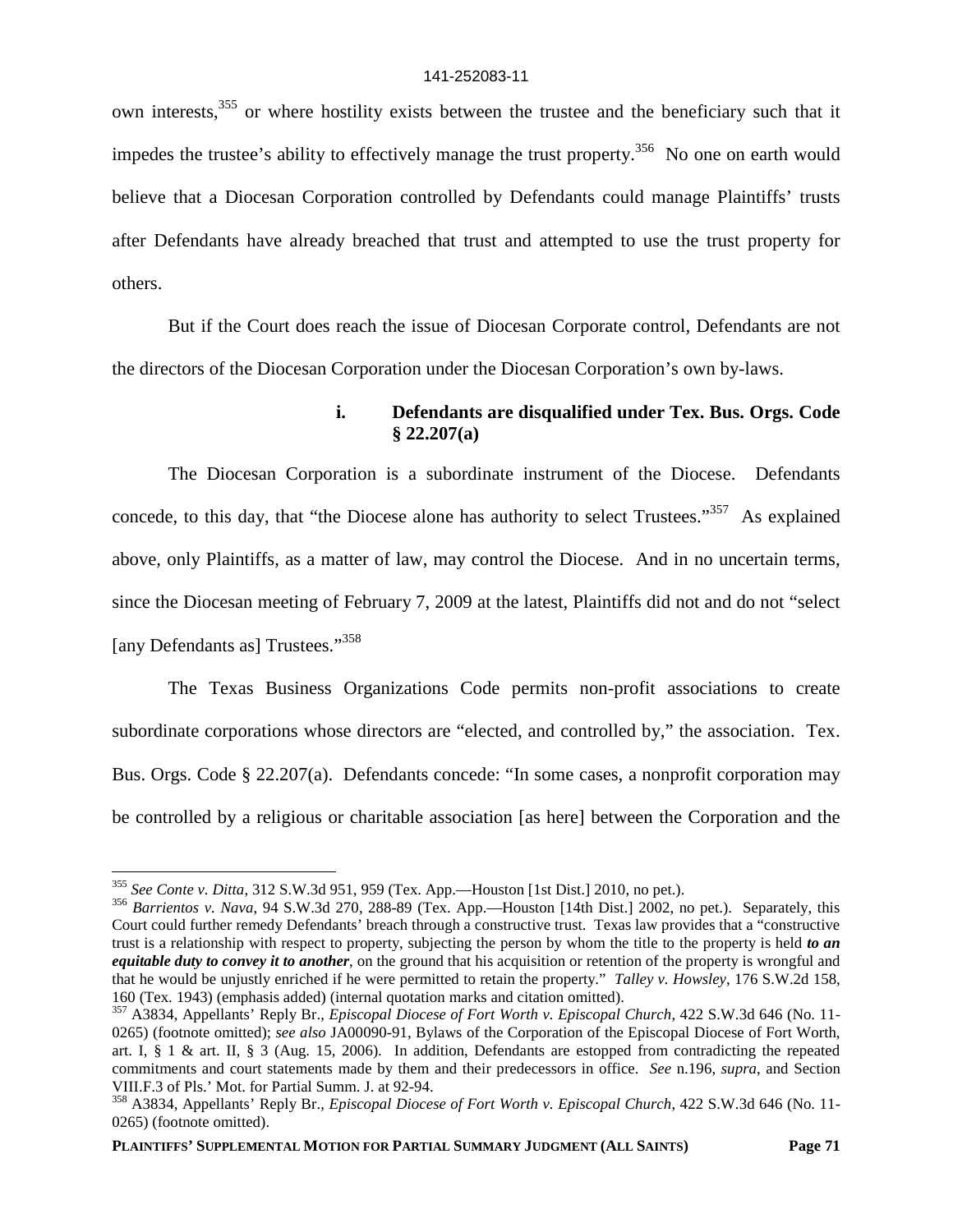Diocese."<sup>359</sup> Defendants concede that the Diocesan Corporation's Trustees "must be members of the Diocese, are elected by the Diocese, report to the Diocese, and conduct all affairs by the rules of the Diocese."360

There is only one Diocese, and on February 7, 2009, it elected the Plaintiff Trustees to continue the Diocesan Corporation's work of holding property "subject to the control of the Church in the Episcopal Diocese of Fort Worth."<sup>361</sup> Defendants told the Texas Supreme Court that "the Diocese alone has authority to select Trustees."<sup>362</sup> It has, and this Court should recognize Plaintiffs' selection of those Trustees under Tex. Bus. Orgs. Code § 22.207(a). Any actions taken by purported Defendant Trustees after February 7, 2009 were unauthorized and without effect. $363$ 

# **ii. Defendants are disqualified under the Diocesan Corporation's governing documents**

Separate and apart from Tex. Bus. Orgs. Code § 22.207(a), Defendants are not Trustees under the Diocesan Corporation's internal documents.

# **a.** *Defendants are disqualified under the pre-2006 bylaws.*

In 2006, Defendants purported to modify the Diocesan Corporation's documents to facilitate their planned defection. They added clauses purporting to give the Diocesan

<sup>359</sup> *See* A3838, Appellants' Br., *Episcopal Diocese of Fort Worth v. Episcopal Church*, 422 S.W.3d 646 (2013) (No. 11-0265) (citing Tex. Bus. Org. Code § 22.207(a)); *see also* JA00090-91, Bylaws of the Corporation of the Episcopal Diocese of Fort Worth, art. I, § 1 & art. II, § 3 (Aug. 15, 2006).

<sup>&</sup>lt;sup>360</sup> A3838, Appellants' Br., *Episcopal Diocese of Fort Worth v. Episcopal Church*, 422 S.W.3d 646 (2013) (No. 11-0265); *accord* A3950, 3952, Dep. of Def. Corp. at 47:9–50:4, 64:9–10; *see also* JA00090-91, Bylaws of the Corporation of the Episcopal Diocese of Fort Worth, art. I, § 1 & art. II, § 3 (Aug. 15, 2006).

<sup>361</sup> JA00113, The Constitution and Canons of the Episcopal Diocese of Fort Worth, art. 13 (1982).

<sup>362</sup> A3834, Appellants' Reply Br., *Episcopal Diocese of Fort Worth v. Episcopal Church*, 422 S.W.3d 646 (No. 11- 0265) (footnote omitted); *see also* JA00090-91, Bylaws of the Corporation of the Episcopal Diocese of Fort Worth, art. I, § 1 & art. II, § 3 (Aug. 15, 2006).

<sup>&</sup>lt;sup>363</sup> To the extent Defendants can challenge the February Convention because it was a Special Convention and not an Annual Convention—and they cannot because they involve ecclesiastical procedures and rules—then the same acts were ratified at the November 2009 Annual Convention, and then Defendants would be removed from power, with all subsequent acts null and without effect, after November 14, 2009. A963, Journal of the Twenty-Seventh Annual Convention of the Episcopal Diocese of Fort Worth, November 13-14, 2009.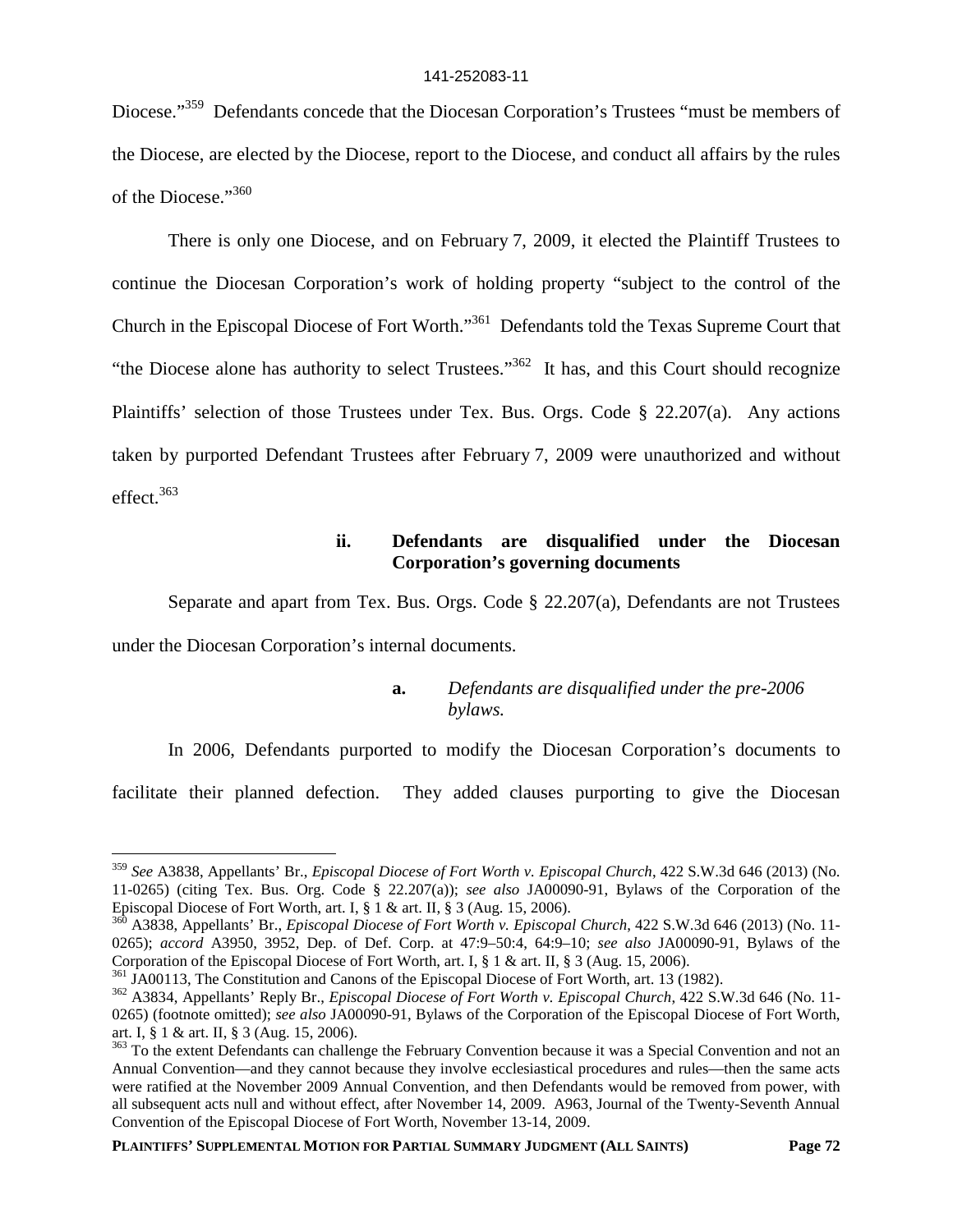Corporation "sole authority to determine the identity and authority of the Bishop for purposes of the Corporation's Articles" and to provide for election of Trustees by the Diocesan Corporation at its "annual meeting."<sup>364</sup>

But Defendants have repeatedly conceded that under the Diocesan Corporation's governing documents, from inception to now, "the by-laws of the Corporation still require the Corporation's affairs to be conducted 'in conformity' with the Episcopal Diocese of Fort Worth . . . . . . 365 As Defendant Corporation testified, the rules of the Diocese set mandatory limits on what the Corporate Trustees can and cannot do,<sup>366</sup> and "the bylaws of the Corporation must be consistent with the rules of the diocese" and "cannot conflict with the rules of the diocese... $^{,367}$ 

Defendants' 2006 changes to the Diocesan Corporate documents "conflict with the rules of the diocese" and do not "conform" to Diocesan requirements for the Diocesan Corporation. At all relevant times, the Constitution and Canons of the Diocese have required that the Diocesan Corporation's affairs "shall be conducted" by "five (5) elected members" and "the Bishop of the Diocese."<sup>368</sup> Diocesan Canon 17.2 requires that the elected Trustees must be either members in good standing in the Diocese or Clergy canonically resident in the Diocese.<sup>369</sup> And Canon 17.3 further requires that the elected Trustees of the Diocesan Corporation "shall be elected" at the Diocese's "Annual Convention," at which time any vacancies in the Diocesan Corporation will

<sup>364</sup> *See* JA00090, Bylaws of the Corporation of the Episcopal Diocese of Fort Worth (Aug. 15, 2006); JA00073, Revised Articles of the Corporation of the Episcopal Diocese of Fort Worth (Sept. 5, 2006).

<sup>365</sup> A3839, Appellants' Br., *Episcopal Diocese of Fort Worth v. Episcopal Church*, 422 S.W.3d 646 (2013) (No. 11- 0265) (footnote omitted); *accord* JA00090, Bylaws of the Corporation of the Episcopal Diocese of Fort Worth, art. I, § 1 (Aug. 15, 2006).

<sup>366</sup> A3952-53, Dep. of Def. Corp. at 66:24-67:13.

<sup>367</sup> A3952, Dep. of Def. Corp. at 64:18-23; *see also* JA00090, Bylaws of the Corporation of the Episcopal Diocese of Fort Worth, art. I, § 1 (Aug. 15, 2006). In addition, Defendants are estopped from contradicting the repeated commitments and court statements made by them and their predecessors in office. *See* n.196, *supra*, and Section VIII.F.3 of Pls.' Mot. for Partial Summ. J. at 92-94.

<sup>368</sup> JA00130, Constitution and Canons of the Episcopal Diocese of Fort Worth (1982) (Canon 11); *cf.* JA00211, Constitution and Canons of the Episcopal Diocese of Fort Worth (2006) (Canon 17) (same); A3854, ACNA purported "Constitution and Canons of the Episcopal Diocese of Fort Worth" (2013) (Canon 17) (same). <sup>369</sup> JA00211, Constitution and Canons of the Episcopal Diocese of Fort Worth (2006) (Canon 17).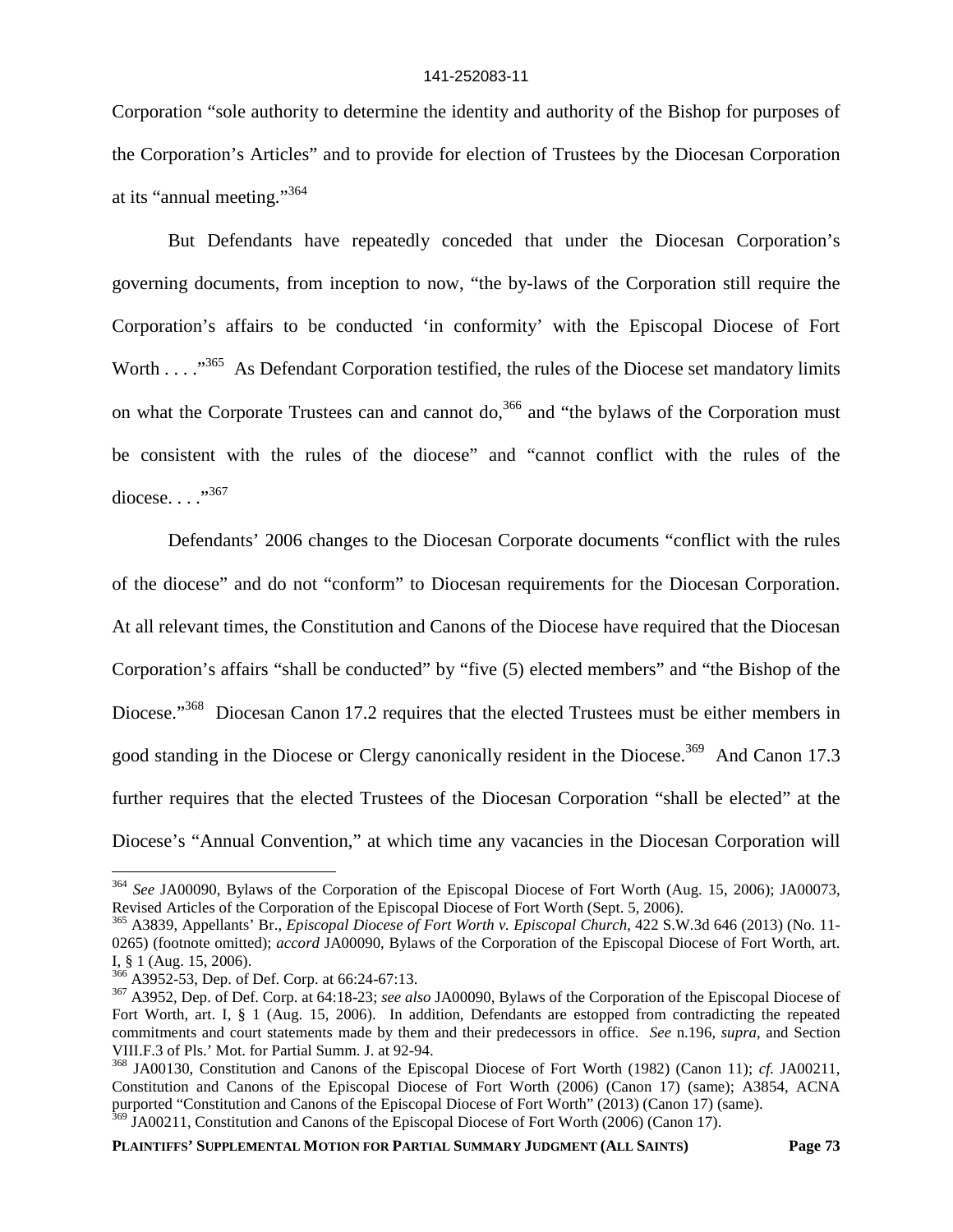also be filled (even if they were temporarily filled by the Diocesan Corporation in the interim).<sup>370</sup> Likewise, Diocesan Canon 2 describes how the Bishop of the Diocese is selected,  $371$  and Church rules, to which the Diocese subscribed, detail how Bishops are removed and replaced.<sup>372</sup>

Thus, the Diocesan Corporation cannot give itself "sole authority" to determine the identity of the "Bishop" for Corporate purposes, because its rules "cannot conflict with the rules of the diocese,"<sup>373</sup> which require the "Bishop *of the Diocese*" to serve on the Diocesan Corporation and provide the procedures for his or her selection and removal. Nor can Defendants override Diocesan Canon 17.3 providing that the 5 elected Trustees will be selected by the Diocese and must be members of the Diocese.<sup>374</sup> These 2006 changes conflict with the "the rules of the Diocese" by which the Diocesan Corporation "must," as Defendants told the Texas Supreme Court, "conduct all affairs."<sup>375</sup> These purported 2006 changes are null and void.

Under the pre-2008 Diocesan Corporate rules, Defendants are no longer Trustees. Trustees must be either the Bishop of the Diocese, members in good standing of a parish in the Diocese, or canonically resident in the Diocese.<sup>376</sup> Under the bylaws, each Trustee serves "from the date of his election until his successor shall have been duly elected and qualified, *or until his* death, resignation, *disqualification* or removal."<sup>377</sup>

The elected Trustees were no longer members of the Diocese after November 15, 2008, when they renounced the Church. As Defendants told a previous court, "no person may be a

<sup>370</sup> *Id.*

<sup>&</sup>lt;sup>371</sup> JA00195, Constitution and Canons of the Episcopal Diocese of Fort Worth (2006) (Canon 2).

 $372$  JA00446, 564-65 Constitution and Canons, The Episcopal Church, Art. § 1, Title IV, Canon 1 (2006); A1054-56, 1063, Amicus Brief of Rt. Rev. Jack Leo Iker, *Dixon v. Edwards*, No. 01-2337 (4th Cir. Jan. 8, 2002) ("Episcopal bishop[s are] governed by the constitution and canons of the Church" and "must adhere to the constitution and canons of the Church or be subject to discipline," and "dioceses have canons that cannot be inconsistent with national canons.").

<sup>373</sup> A3952, Dep. of Def. Corp. at 64:18-23.

<sup>&</sup>lt;sup>374</sup> See JA00090-96, Bylaws of the Corporation of the Episcopal Diocese of Fort Worth (Aug. 15, 2006); JA00071-74, Revised Articles of the Corporation of the Episcopal Diocese of Fort Worth (Sept. 5, 2006).

<sup>375</sup> A3838, Appellants' Br., *Episcopal Diocese of Fort Worth v. Episcopal Church*, 422 S.W.3d 646 (2013) (No. 11- 0265); *accord* A3950, 3952, Dep. of Def. Corp. at 47:9–50:4, 64:18–20.

<sup>&</sup>lt;sup>376</sup> JA00091, Bylaws of the Corporation of the Episcopal Diocese of Fort Worth (Aug. 15, 2006).

<sup>377</sup> *Id.* (emphasis added).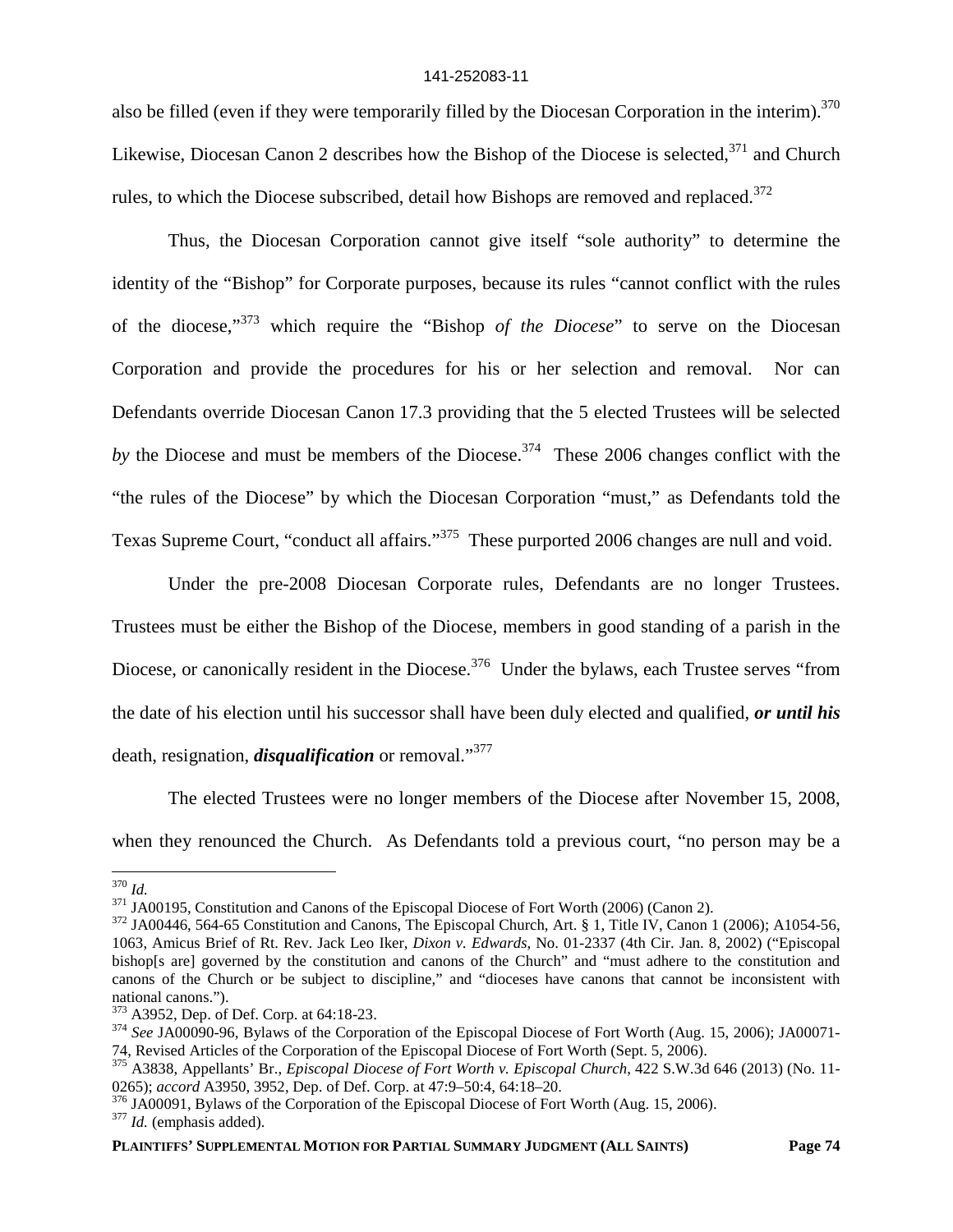member of a parish who is not a member of The Episcopal Church, $\frac{378}{300}$  and those who "abandon[] the communion of The Episcopal Church . . . cease[] to be qualified to serve as a priest or as a member of the Vestry under the Constitution and Canons of the Diocese and of The Episcopal Church and canon law."<sup>379</sup> And Bishop Iker was no longer Bishop of the Diocese on that date, which was formally recognized two weeks later on December 5, 2008, when the Presiding Bishop accepted his renunciation.<sup>380</sup> Under neutral principles, courts do not secondguess these determinations of "who is or can be a member in good standing of . . . a diocese" or "whether to remove a bishop."<sup>381</sup>"

Thus, by December 5, 2008, under the bylaws, the Corporate Board was vacant. Defendants were disqualified, as they were neither Bishop of the Diocese nor members or clergy in good standing. As Defendants told the Texas Supreme Court, Trustees "must be members of the Diocese ...  $.^{382}$  By December 5, 2008, they were not. And disqualification from the Corporation is self-executing under the Diocesan Corporation's own bylaws, upon disqualification from the Diocese.<sup>383</sup>

On February 7, 2009, at a Special Convention, the Diocese again recognized that Defendants had vacated their offices by virtue of their disqualification, and the Diocese reconstituted the vacant Diocesan Corporation Board with persons qualified to serve as Bishop of the Diocese, members in good standing of the Diocese, or canonically resident clergy in the

<sup>378</sup> A1013, Pls.' Mot. for Summ. J., *Episcopal Diocese of Fort Worth v. McCauley*, No. 153-144833-92 (Dist. Ct. Tarrant Cnty. 153d Jud. Dist. Dec. 8, 1993), ex. A (Aff. of Bishop Jack Iker).

<sup>379</sup> A988, Second Am. Orig. Pet., *Corp. of Episcopal Diocese of Fort Worth v. McCauley*, No. 153-14483-92 (Dist. Ct. Tarrant Cnty. 153d Jud. Dist. Feb. 15, 1995); *see also* A1019, Pls.' Mot. for Summ. J., ex. B (Aff. of Rev. Canon Billie Boyd).

<sup>&</sup>lt;sup>380</sup> A608, Letter from The Most Reverend Katharine Jefferts Schori, Presiding Bishop and Primate of The Episcopal Church, to Secretary of the House of Bishops, Secretary of the General Convention, et al. (Dec. 5, 2008). <sup>381</sup> *Episcopal Diocese of Fort Worth*, 422 S.W.3d at 650, 652.

<sup>382</sup> A3838, Appellants' Br., *Episcopal Diocese of Fort Worth v. Episcopal Church*, 422 S.W.3d 646 (2013) (No. 11- 0265); *accord* A3950, 3952, Dep. of Def. Corp. at 47:9–50:4, 64:9–10; *see also* JA00091, Bylaws of the Corporation of the Episcopal Diocese of Fort Worth, art. II, § 3 (Aug. 15, 2006).

<sup>&</sup>lt;sup>383</sup> JA00091, Bylaws of the Corporation of the Episcopal Diocese of Fort Worth (Aug. 15, 2006).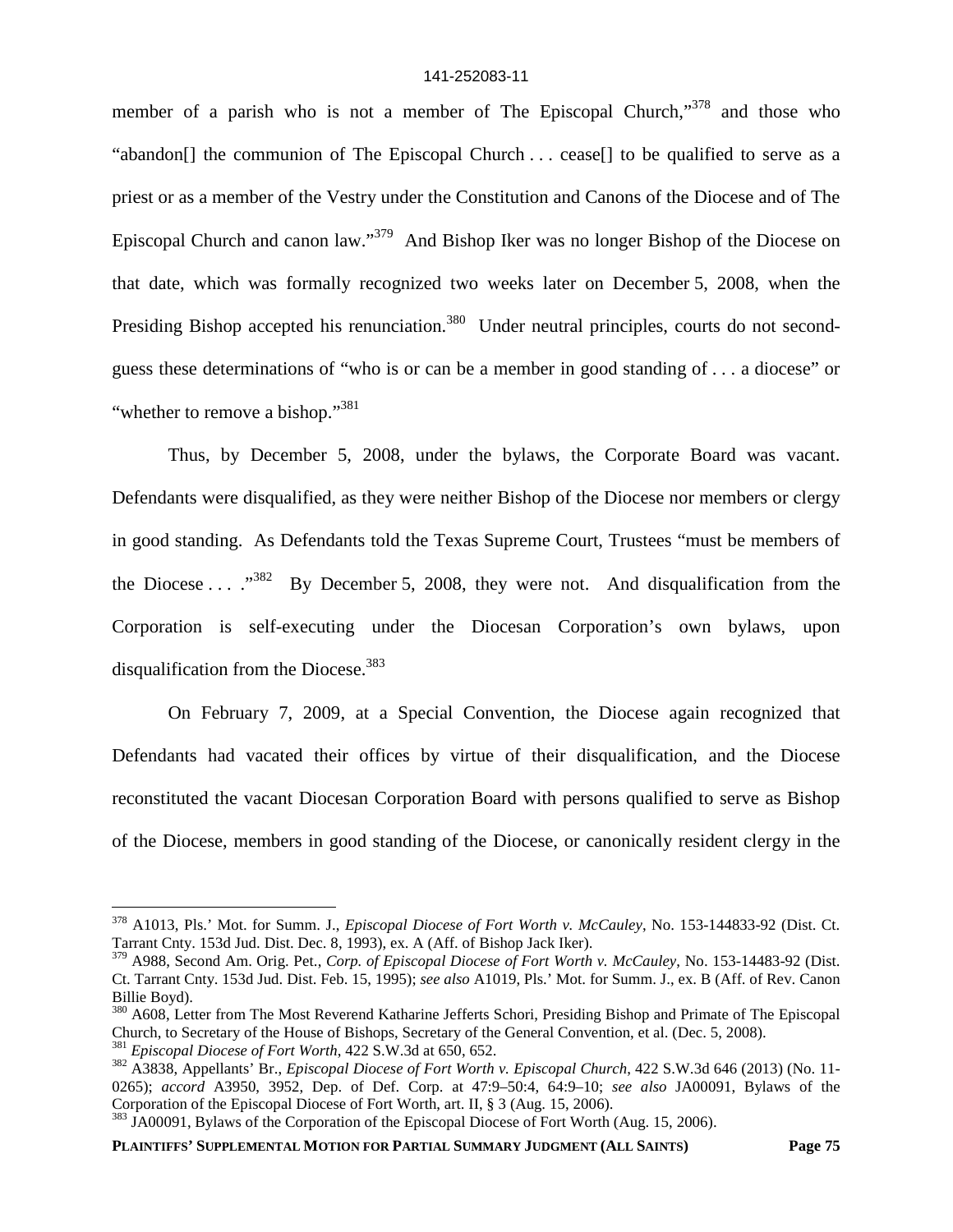Diocese.<sup>384</sup> These decisions were reaffirmed at the next regularly scheduled Annual Diocesan Convention in November 2009.<sup>385</sup>

Defendants have no authority or role as Trustees, and any actions they took after November 15, 2008, December 5, 2008, and/or, at the latest, February 7, 2009 were unauthorized and without any effect.<sup>386</sup> Only Plaintiffs, who, in Defendants' words, are "members of the Diocese, are elected by the Diocese, report to the Diocese, and conduct all affairs by the rules of the Diocese,"<sup>387</sup> are the Trustees of the Diocesan Corporation as a matter of law.

## **b.** *Defendants are disqualified under the 2006 bylaws.*

Even under the improper and void 2006 bylaws, Defendants were disqualified and replaced. Those bylaws still required good standing in the Diocese for elected Trustees and still automatically vacated Trustees' offices upon disqualification. And so on November 15, 2008, those seats became vacant. And the Bishop's seat vacated at the latest on December 5, 2008. The 2006 bylaws expressly gave only the Elected Trustees the ability to name a Diocesan Corporate "Bishop" in the event of a Diocesan dispute or vacancy regarding the Bishop. On December 5, there were no Elected Trustees left to do so, as they were all disqualified. Thus, even under the 2006 Diocesan Corporate Documents, Defendants were disqualified and their seats vacated—and they remained vacant until Plaintiffs filled them.

<sup>&</sup>lt;sup>384</sup> A941-42, Journal of the Twenty-Seventh Annual Convention of the Episcopal Diocese of Fort Worth, November 13-14, 2009.

<sup>385</sup> A963, Journal of the Twenty-Seventh Annual Convention of the Episcopal Diocese of Fort Worth, November 13-14, 2009.

<sup>&</sup>lt;sup>386</sup> Defendants purport to have amended the Corporation's documents yet again in 2014, to further bolster their positions in this lawsuit. A3956, Dep. of Def. Corp. at 109:19-21, 110:11-13. Since Defendants had no authority to do so, those changes are void and should be struck.

<sup>387</sup> A3838, Appellants' Br., *Episcopal Diocese of Fort Worth v. Episcopal Church*, 422 S.W.3d 646 (2013) (No. 11- 0265); *accord* A3950, 3952, Dep. of Def. Corp. at 47:9–50:4, 64:9–10; *see also* JA00090-91, Bylaws of the Corporation of the Episcopal Diocese of Fort Worth, art. I, § 1 & art. II, § 3 (Aug. 15, 2006).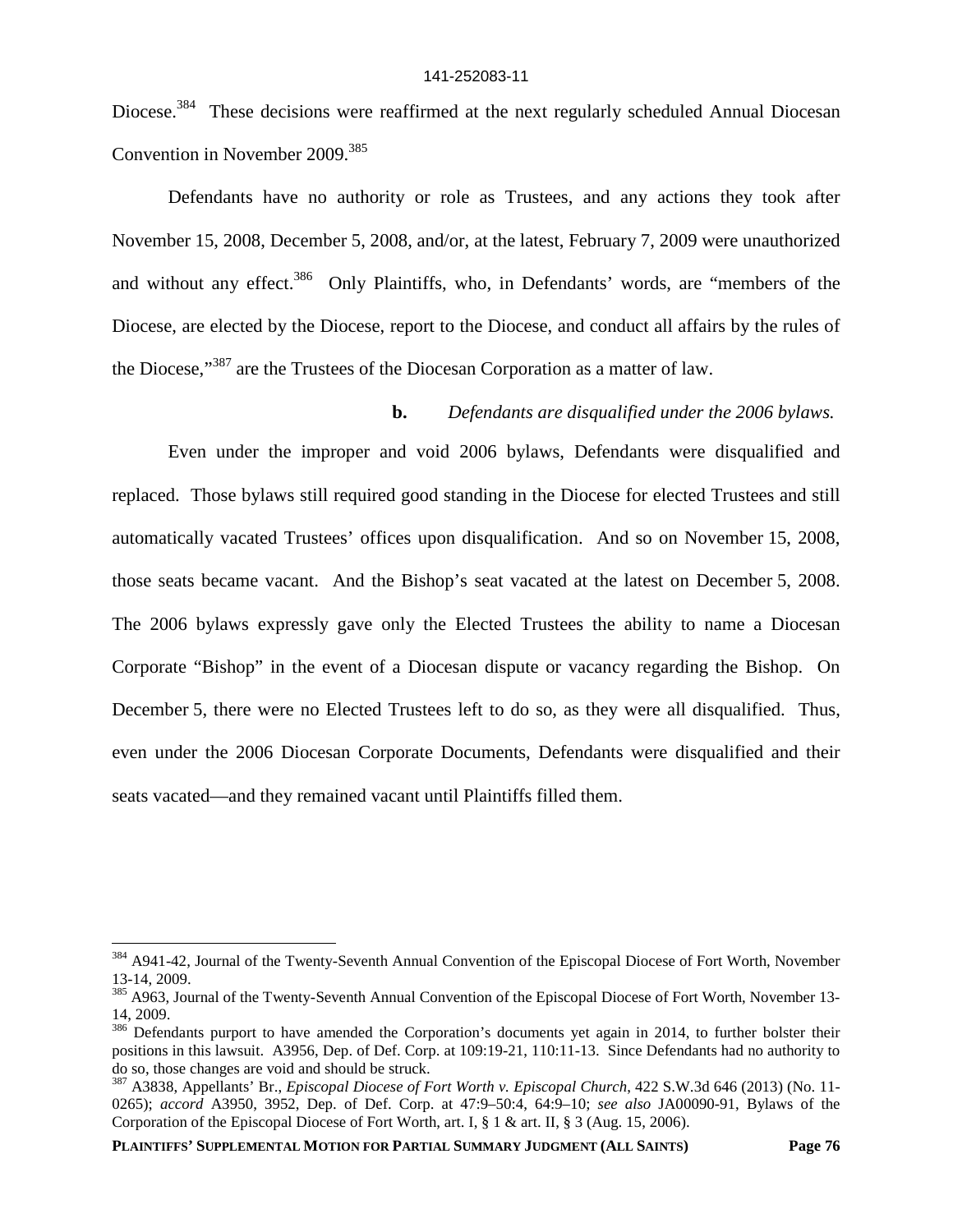## **iii. Even if Defendants were Trustees, the Diocesan Corporation is bound by its external commitments and is in breach**

But *if* Defendants *were* still Trustees, as they purport, they would be in plain breach of the Diocesan Corporation's duties to administer the property for the Church, Diocese, and Congregations, which only Plaintiffs may control as a matter of law. Under Texas law, a corporation cannot violate its external commitments simply by amending its internal documents. *See, e.g.*, Tex. Bus. Orgs. Code § 3.056(b); *In re ReadyOne Indus., Inc.*, 294 S.W.3d 764, 770-72 (Tex. App.—El Paso 2009, no pet.); *Owens Entm't Club v. Owens Cmty. Improvement Club*, 466 S.W.2d 70, 72 (Tex. Civ. App.—Eastland 1971, no writ). Defendants admit that the Diocesan Corporation is required to honor its legal obligations, regardless of who serves as its Trustees.<sup>388</sup>

Here, Defendants concede the Diocesan Corporation holds property in trust, at a minimum, for the Diocese and Congregations, which as a matter of law, only Plaintiffs can control. And the Diocesan Corporation *further* holds property in trust for the larger Church, having accepted property already "in trust" "for the use of the Episcopal Church in the Diocese of Dallas"<sup>389</sup> for "the use of The Episcopal Church in the [successor] Diocese."<sup>390</sup> Only Plaintiffs represent The Episcopal Church, and as a matter of law, only Plaintiffs can represent the continuing Diocese and Congregations of that Church. The Defendant Diocesan Corporation is thus *not* using the property for the Church *or* the Diocese and Congregations, and is in breach.

And then, under neutral principles of law, this Court would simply remove the errant Diocesan Corporation as trustee of Plaintiffs' trusts.<sup>391</sup> Removal is justified, for example, "to

<sup>388</sup> A3961, Dep. of Def. Corp. at 163:1-164:5.

<sup>389</sup> JA00718, Petition, *Episcopal Diocese of Dallas et al. v. Mattox*, No. 84-8573 (Dist. Ct. Dallas Cnty. 95th Jud. Dist. June 29, 1984).

<sup>390</sup> A3960, Dep. of Def. Corp. at 155:19-156:1.

 $391$  Tex. Prop. Code § 113.082(a)(1), (4) ("[O]n the petition of an interested person and after hearing, a court may, in its discretion, remove a trustee . . . if: (1) the trustee materially violated or attempted to violate the terms of the trust and the violation or attempted violation results in a material financial loss to the trust . . . or (4) the court finds other cause for removal.").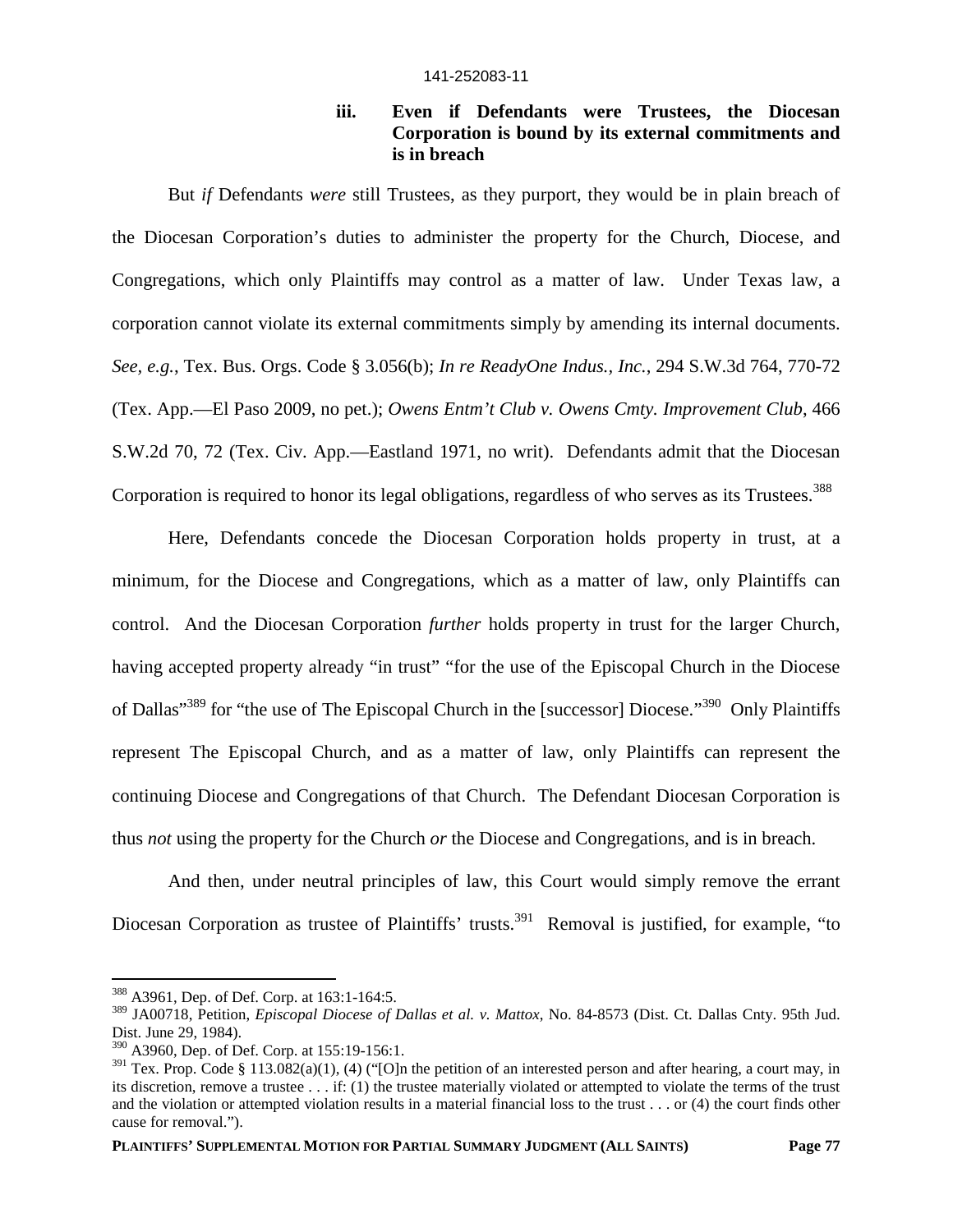prevent the trustee from engaging in further behavior that could potentially harm the trust,"392 where trustees have used trust property for their own interests,  $393$  or where hostility exists between the trustee and the beneficiary such that it impedes the trustee's ability to effectively manage the trust property.<sup>394</sup>

Likewise, under Texas Associations Law, a corporation can agree to be a subordinate member of an association. *Anambra State Cmty. in Hous., Inc. v. Ulasi*, 412 S.W.3d 786, 792 (Tex. App.—Houston [14th Dist.] 2013, no pet.); *Raulston v. Everett*, 561 S.W.2d 635, 638 (Tex. Civ. App.—Texarkana 1978, no writ). Here, the Diocesan Corporation conceded to the IRS for decades that it "is a subordinate unit of [the] Protestant Episcopal Church in the United States of America.<sup>395</sup> Defendants concede even now that the Diocesan Corporation is required to "conduct all affairs by the rules of the Diocese,"<sup>396</sup> which as a matter of law only Plaintiffs can establish, as was explained above. Those rules require the Diocesan Corporation to hold property "for the use of the Church in this Diocese," "subject to the control of the Church in the Episcopal Diocese of Fort Worth," and with "all property hereafter acquired for the use of the Church and the Diocese."<sup>397</sup> The Diocesan Corporation has breached its agreement as a subordinate entity of the Diocese and the Church and should be ordered to comply under Texas Associations Law.

Finally, for the manifold reasons supporting a constructive trust, *see* Section VIII.B.2, the

<sup>392</sup> *Ditta v. Conte*, 298 S.W.3d at 192.

<sup>393</sup> *See Conte v. Ditta,* 312 S.W.3d at 959.

<sup>&</sup>lt;sup>394</sup> Barrientos, 94 S.W.3d at 288-89. Separately, this Court could further remedy Defendants' breach through a constructive trust. Texas law provides that a "constructive trust is a relationship with respect to property, subjecting the person by whom the title to the property is held *to an equitable duty to convey it to another*, on the ground that his acquisition or retention of the property is wrongful and that he would be unjustly enriched if he were permitted to retain the property." *Talley*, 176 S.W.2d at 160 (emphasis added) (internal quotation marks and citation omitted).

<sup>&</sup>lt;sup>395</sup> A2631-32, Letter from Glenn Cagle, District Director, Internal Revenue Service, to Corporation of the Episcopal Diocese of Fort Worth (Aug. 13, 1984); A2630.1-30.2, Letter from N. Michael Kensel, Chancellor Emeritus, Episcopal Diocese of Fort Worth, to Tarrant County Appraisal District (Nov. 2, 2007).

<sup>396</sup> A3838, Appellants' Br., *Episcopal Diocese of Fort Worth v. Episcopal Church*, 422 S.W.3d 646 (2013) (No. 11- 0265); *accord* A3950, 3952, Dep. of Def. Corp. at 47:9–50:4, 64:9–10; *see also* JA00090, Bylaws of the Corporation of the Episcopal Diocese of Fort Worth, art. I, § 1 (Aug. 15, 2006).

 $397 \text{ JA}00113$ , The Constitution and Canons of the Episcopal Diocese of Fort Worth, art. 13 (1982).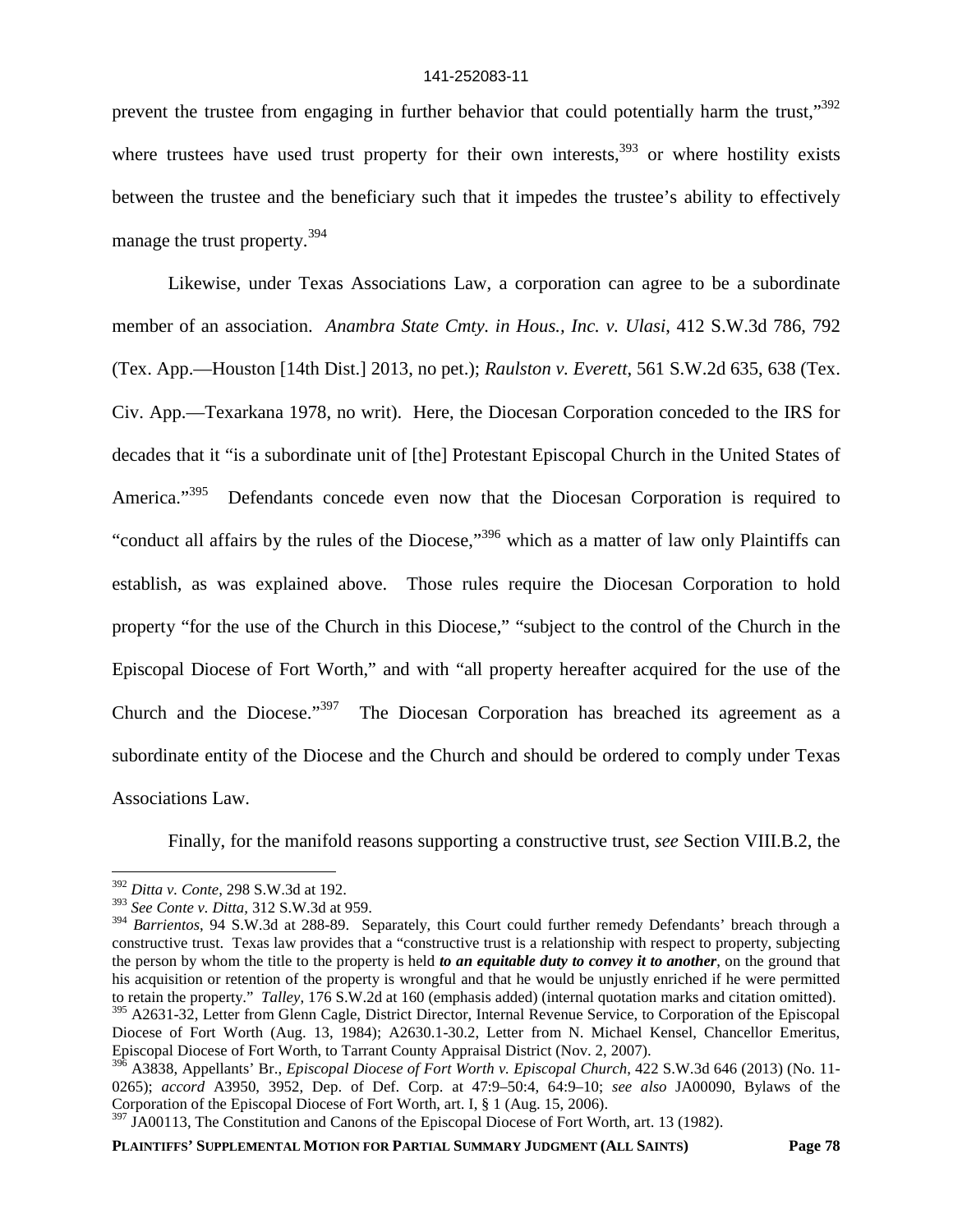Court may also hold the Diocesan Corporation, "by whom the title to the property is held[,] to an equitable duty to convey it to [the Diocese], on the ground that [the Diocesan Corporation's] retention of the property is wrongful and that [it] would be unjustly enriched if [it] were permitted to retain the property."<sup>398</sup> As the Fort Worth Court of Appeals has said, the "scope and application" of constructive trusts, "is generally left to the discretion of the court imposing same. . . . The forms and varieties of these trusts, which are termed *ex maleficio* or *ex delicto*, are practically without limit. The principle is applied wherever it is necessary for the obtaining of complete justice, although the law may also give the remedy of damages against the wrongdoer."<sup>399</sup> Here, Defendants consolidated property into the Diocesan Corporation in 2006 to facilitate their wrongful defection,<sup>400</sup> despite the Diocesan Corporation's decades of commitments to the Church and the Diocese<sup> $401$ </sup>—now telling the U.S. Supreme Court "the [Diocesan] Corporation . . . has never had any relationship with the General Church,"  $402$  when for decades they admitted the opposite to the IRS and others.<sup>403</sup> Accordingly, because the property is subject to a constructive trust, the Court has the discretion to convey it to the rightful continuing Diocese, regardless of the identity of the Diocesan Corporation's Trustees, to avoid "unjust enrich ment if [they] were permitted to retain the property."<sup>404</sup>

<sup>398</sup> *Talley*, 176 S.W.2d at 160 (emphasis added) (internal quotation marks and citation omitted).

<sup>399</sup> *Wheeler v. Blacklands Prod. Credit Ass'n*, 627 S.W.2d 846, 849 (Tex. App.—Fort Worth 1982, no writ) (internal quotation marks and citation omitted).

<sup>400</sup> *See* A3937-38, Dep. of Def. Diocese at 149:11-150:14.

<sup>401</sup> A3960, Dep. of Def. Corp. at 155:19-156:1; JA00728, Petition, *Episcopal Diocese of Dallas v. Mattox*, No. 84- 8573 (Dist. Ct. Dallas Cnty. 95th Jud. Dist. June 29, 1984); JA00113, The Constitution and Canons of the Episcopal Diocese of Fort Worth, art. 13 (1982); A2631-32, Letter from Glenn Cagle, District Director, Internal Revenue Service, to Corporation of the Episcopal Diocese of Fort Worth (Aug. 13, 1984); A2630.1-30.2, Letter from N. Michael Kensel, Chancellor Emeritus, Episcopal Diocese of Fort Worth, to Tarrant County Appraisal District (Nov. 2, 2007).

<sup>402</sup> A3821, Br. in Opp'n of Resp'ts The Episcopal Diocese of Fort Worth, *Episcopal Church v. Episcopal Diocese of Fort Worth*, No. 13-1520 (U.S. Sept. 26, 2014).

<sup>&</sup>lt;sup>403</sup> A2631-32, Letter from Glenn Cagle, District Director, Internal Revenue Service, to Corporation of the Episcopal Diocese of Fort Worth (Aug. 13, 1984); A2630.1-30.2, Letter from N. Michael Kensel, Chancellor Emeritus, Episcopal Diocese of Fort Worth, to Tarrant County Appraisal District (Nov. 2, 2007) (attaching and affirming same as "full and complete"); A3955, Dep. of Def. Corp. at 88:25-89:21.

<sup>404</sup> *See Talley*, 176 S.W.2d at 160.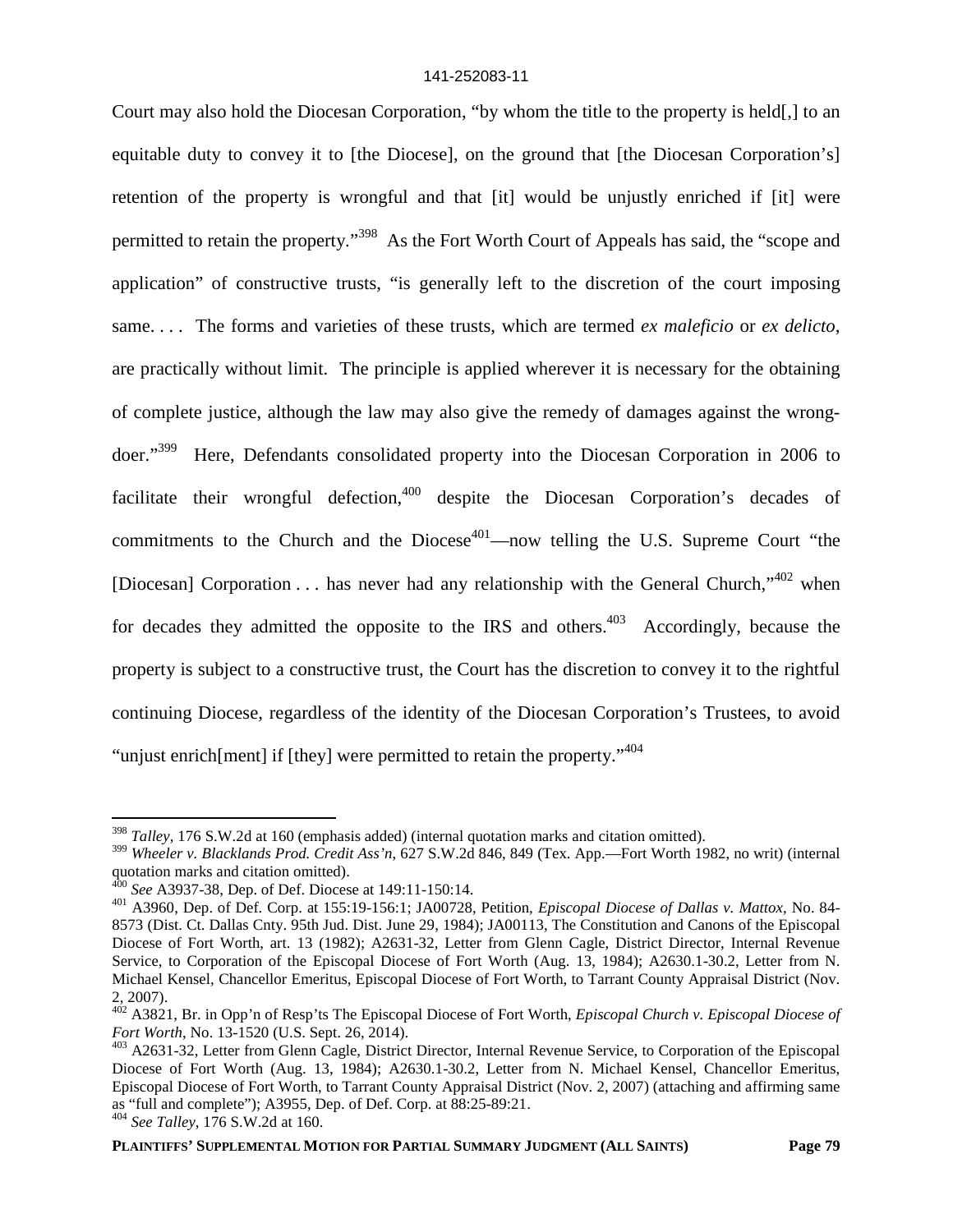In short, under any one of numerous neutral principles of Texas law, Defendants cannot use the Diocesan Corporation to accomplish a violation of plain foundational commitments.

### **g. Trespass to Try Title**

Because the All Saints Property is subject to express and constructive trusts in favor of The Episcopal Church for all of the reasons discussed above, and because Plaintiffs are the representatives and the entities of The Episcopal Church in the Fort Worth area, Plaintiffs are entitled to a judgment that they have a right to possess the property.

A plaintiff may recover on a trespass-to-try-title claim by showing "a superior title out of a common source."<sup>405</sup> "Proof of a common source may be shown by the pleadings of the parties, agreements and stipulations, certified copies of deeds, or evidence offered at trial."<sup>406</sup> An equitable title supports an action for trespass to try title.<sup>407</sup>

Here, the parties do not dispute the common source of their title. The common source of title is evident in the deeds that convey the various parcels of property into The Episcopal Church.<sup>408</sup> For purposes of Plaintiffs' trespass-to-try-title claim, the parties dispute whether beneficial title is held by or for The Episcopal Church or one of its subordinate entities. As shown above, all of the All Saints Property is held either entirely by Plaintiffs or in express or constructive trust for The Episcopal Church and, as applicable, its constituent entities. It is undisputed that Plaintiffs are part of The Episcopal Church and Defendants are not, so Plaintiffs have superior equitable title out of a common source. The Court should enter judgment as a matter of law that Plaintiffs have the right to possess the property.

**PLAINTIFFS' SUPPLEMENTAL MOTION FOR PARTIAL SUMMARY JUDGMENT (ALL SAINTS) Page 80**

<sup>405</sup> *Bacon v. Jordan*, 763 S.W.2d 395, 396-97 (Tex. 1988) (citing *Plumb v. Stuessy*, 617 S.W.2d 667, 668 (Tex. 1981); *Land v. Turner*, 377 S.W.2d 181, 183 (Tex. 1964)).

<sup>406</sup> *Bacon*, 763 S.W.2d at 397 (citing *State v. Noser*, 422 S.W.2d 594, 600 (Tex. Civ. App.—Corpus Christi 1967, writ ref'd n.r.e.); Tex. R. Civ. P. 798).

<sup>407</sup> *Johnson v. Wood*, 157 S.W.2d 146, 148 (Tex. 1941).

<sup>408</sup> *See* JA873–JA2521.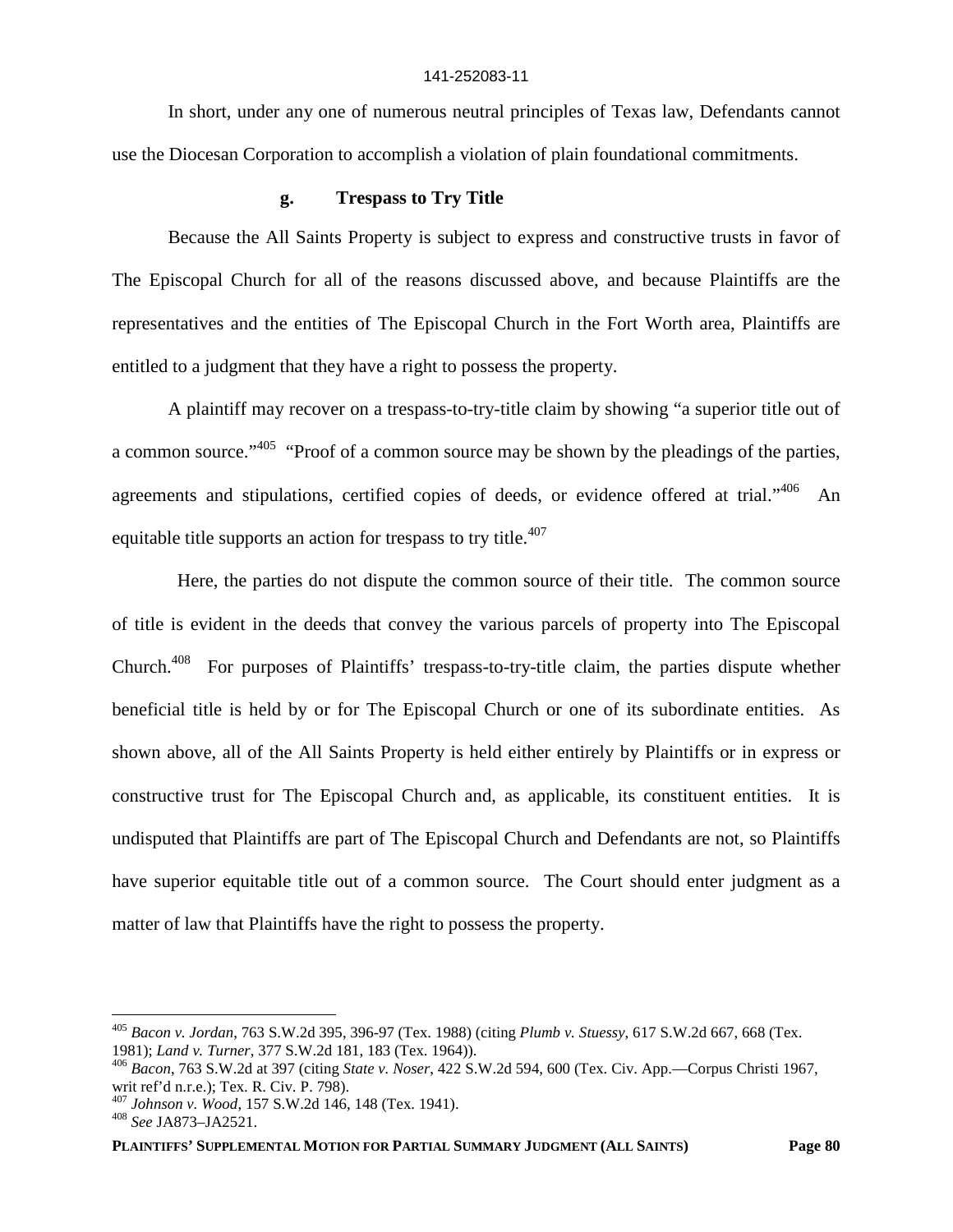## **h. Plaintiffs are entitled to retain the disputed properties under the** *Watson* **deference approach, which Plaintiffs re-urge for preservation purposes**

While Plaintiffs argue this motion under neutral principles as instructed by the Texas Supreme Court, it re-urges and argues here, for preservation purposes, its arguments under *Watson* deference, *Jones* retroactivity, and the enforceability of denominational trust clauses under *Jones v. Wolf*, 443 U.S. 595 (1979), irrespective of state trust law. Specifically, Plaintiffs move that (1) this case should be decided in its favor under *Watson v. Jones*'s deference approach, $409$  because the hierarchical Episcopal Church indisputably recognizes Plaintiff All Saints as the only party authorized to use the identity and property of All Saints Episcopal Church (Fort Worth); $^{410}$  (2) the First Amendment and *Jones v. Wolf* require courts to enforce express trusts recited in general-church governing documents irrespective of state law, and here the Dennis Canon resolves the case in Plaintiffs' favor on those grounds;<sup>411</sup> (3) the application of the neutral-principles approach in this case infringes free-exercise rights because it is unconstitutionally retroactive under *Jones v. Wolf*, and this case must therefore be resolved in Plaintiffs' favor under the *Watson* deference doctrine; and (4) the neutral-principles approach endorsed in *Jones v. Wolf* does not remain a constitutionally viable means of resolving churchproperty disputes, especially in light of *Hosanna-Tabor Evangelical Lutheran Church & School*

<sup>409</sup> 80 U.S. 679 (1871).

<sup>410</sup> *See, e.g.*, A5-7, Ohl Aff. ¶ 5; A23, Letter from Katharine Jefferts Schori, Presiding Bishop, to People of Fort Worth (Nov. 12, 2009); A24-25, Letter from Bonnie Anderson, President of the House of Deputies, to Deputies and First Alternates (Nov. 6, 2009); A30-31, Gulick Aff. ¶ 7; A363, 365-66, Excerpts from *The Episcopal Church Annual* (2010), at 18, 217-18; A613-14, Excerpts from *The Episcopal Church Annual* (2009), at 213-14; A866-67, 869-71, 876, Excerpts from the Journal of the General Convention (2009), at 41-42, 50, 349, 354, 735; *see also* A4107-08, Buchanan Aff. ¶ 5 (Oct. 22, 2014).

<sup>411</sup> *See, e.g.*, JA00485, 500-01, The Constitution and Canons for the Government of the Protestant Episcopal Church in the United States of America (2006), tit. I, canon 7, § 4, & tit. I, canon 17, § 8; A189, The Constitution and Canons for the Government of the Protestant Episcopal Church in the United States of America (2009), tit. II, canon 6.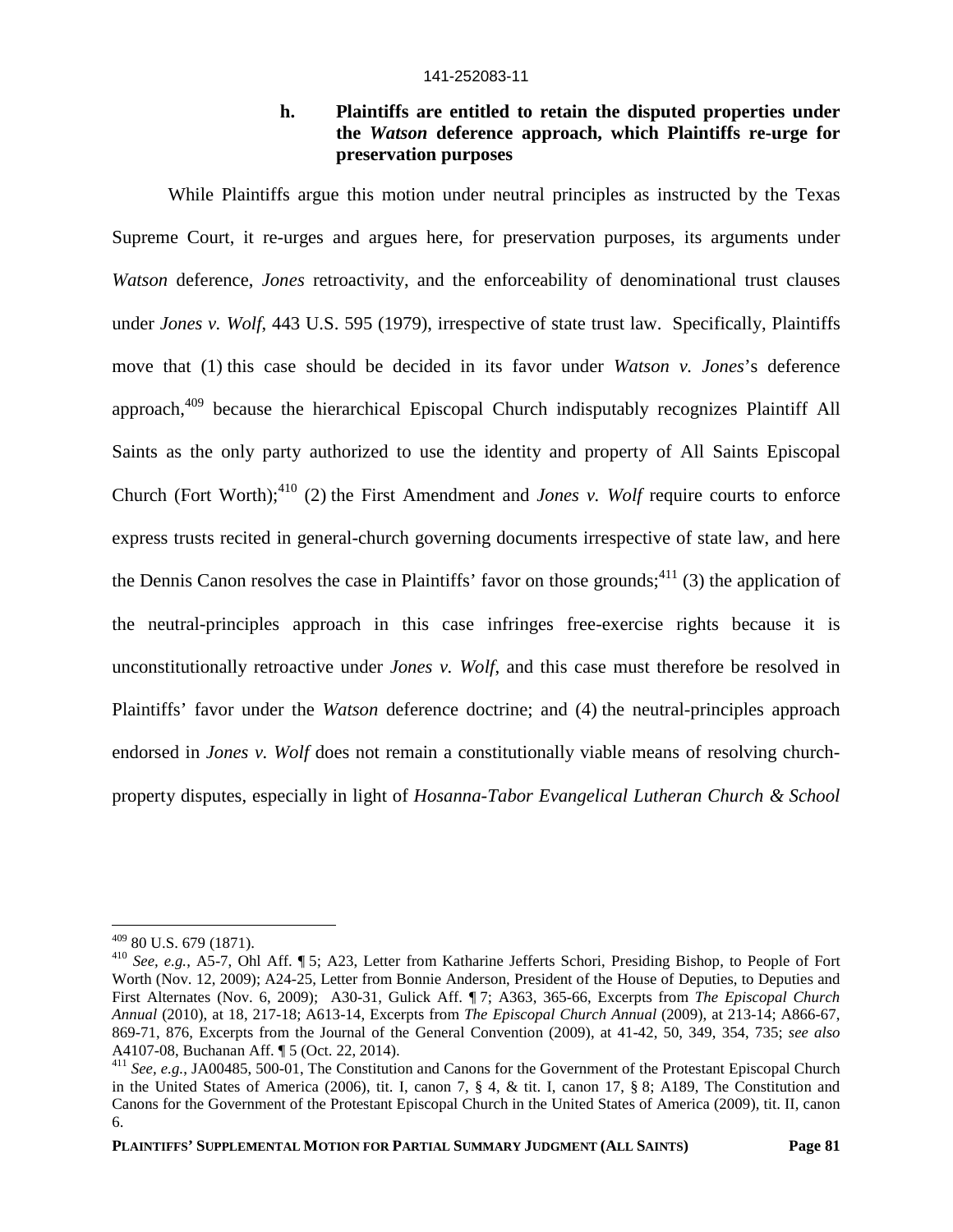*v. EEOC*, 132 S. Ct. 694 (2012), and this case must therefore be resolved in Plaintiffs' favor under the deference doctrine. $412$ 

\* \* \*

For all the reasons set forth above, and for the additional reasons set forth below,

Defendants' claims and defenses fail as a matter of law:

### **i. Adverse Possession/Statute of Limitations**

Defendants have never been in physical possession of any of All Saints' property. To whatever extent Defendants attempt to apply their adverse possession argument, premised on "the Diocese's [purported] revocation of the Dennis Canon" in  $1989$ ,  $413$  to All Saints, that position would fail. Even if this so-called "revocation" were effective, it would only affect Plaintiffs' rights to the All Saints Property under the Dennis Canon. But separate and apart from Plaintiffs' rights to the All Saints Property under the Dennis Canon, Plaintiffs are entitled to each of All Saints' six tracts of property on other grounds for which Defendants' adverse possession argument is entirely irrelevant. For example, but not by way of limitation, Plaintiffs are entitled to All Saints' property for the following reasons<sup>414</sup>:

> **All Saints' property at 5001 Crestline:** The deed to this property itself recites an express trust in favor of "the Protestant Episcopal Church, within the territorial limits of what [was in 1947] known as the said Diocese of Dallas."<sup>415</sup> Only the settlors of a trust have the power to revoke it.<sup>416</sup> John P. King and J. Roby Penn—not Defendants—settled this trust and have not revoked it.<sup>417</sup> Defendants' purported revocation of the Dennis Canon is entirely irrelevant to the Church's beneficial ownership of this property under this deed.

<sup>&</sup>lt;sup>412</sup> For preservation purposes, Plaintiffs also incorporate by reference the more fulsome arguments outlined in Table G of Plaintiffs' Motion for Partial Summary Judgment (Dec. 1, 2014) and Appellees' Brief at 8-41, *Episcopal Diocese of Fort Worth v. Episcopal Church*, 422 S.W.3d 646 (2013) (No. 11-0265); Motion for Rehearing 3-5, *Episcopal Diocese of Fort Worth v. Episcopal Church*, 422 S.W.3d 646 (2013) (No. 11-0265); and Petition for Writ of Certiorari, *Episcopal Church et al. v. Episcopal Diocese of Fort Worth et al.*, 2014 WL 6334170, at \*28-36 (No. 13-1520).

<sup>&</sup>lt;sup>413</sup> Defs' Corrected Resp. by Defs. to Pls.' Mot. for Partial Summ. J. at 35.

<sup>&</sup>lt;sup>414</sup> Moreover, as noted above, Defendants have disclaimed any interest in four of the properties: 5005 Dexter, 4939 Dexter, 5001 Dexter, and 4936 Dexter.

<sup>415</sup> *See* JA02523-25, Warranty Deed (July 9, 1947).

<sup>416</sup> Tex. Prop. Code § 112.051.

<sup>417</sup> JA02523-25, Warranty Deed (July 9, 1947).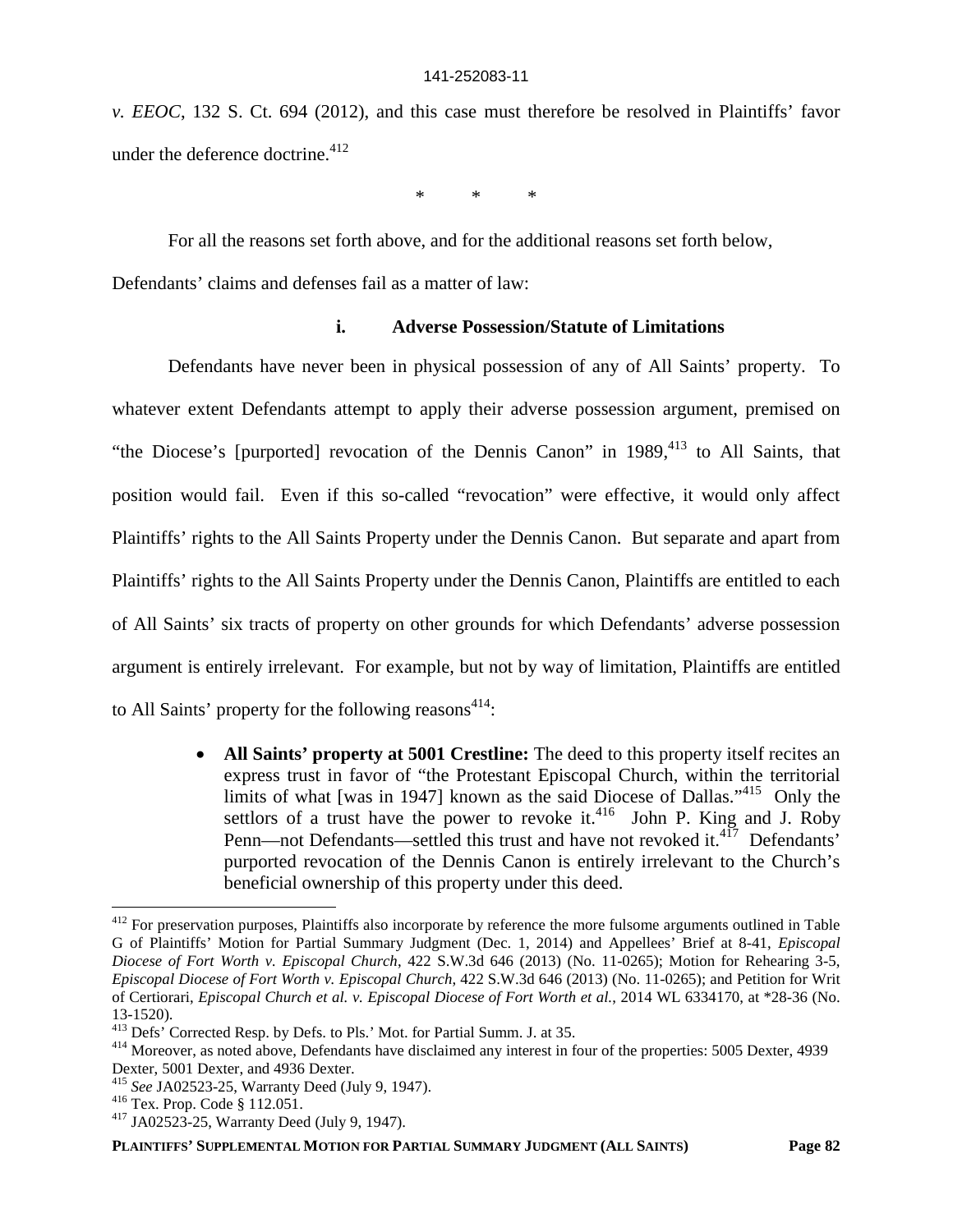- **All Saints' property at 5005 Dexter:** The deed to this property creates an express trust in favor of "All Saints Episcopal Church, A Texas Non-Profit Corporation."<sup>418</sup> Christine E. Holowiak Urquhart and Thomas Urquhart, III—not Defendants—settled this trust and have not revoked it.<sup>419</sup> Defendants' purported revocation of the Dennis Canon is entirely irrelevant to the All Saints Corporation's beneficial ownership of this property under this deed.<sup> $420$ </sup>
- **All Saints' property at 4939 Dexter:** The deed to this property grants to "All Saints Episcopal Church, A Texas Non-Profit Corporation" fee simple title to the property.<sup>421</sup> Plaintiffs control this corporation; Defendants claim no interest in this corporation.<sup>422</sup> Defendants' purported revocation of the Dennis Canon is entirely irrelevant to the All Saints Corporation's fee simple ownership of this property under this deed. $423$
- **All Saints' properties at 5001 Dexter and 4936 Dexter:** The deeds to these properties vest fee simple title in "All Saints Episcopal Church."<sup>424</sup> As Defendant Iker, speaking for the Defendant Diocese, testified, "for purposes of this lawsuit, [the Defendant Diocese has] always conceded that All Saints' Episcopal Church stayed with the national church and opted not to go with [the Defendant] Diocese."<sup>425</sup> Thus, the entity that holds fee simple title to the properties at 5001 Dexter and 4936 Dexter is Plaintiff All Saints Episcopal Church.<sup>426</sup> Defendants' so-called revocation of the Dennis Canon is entirely irrelevant to Plaintiff All Saints' fee simple ownership of these properties.
- **All Saints' 5003 Dexter Avenue Property:** By virtue of the 1984 declaratory judgment, only legal title to this property is held by the Corporation of the Episcopal Diocese of Fort Worth. As Defendants admit, each parcel of property held by the Corporation of the Episcopal Diocese of Fort Worth is held in trust for the particular congregation "for which that property was acquired."<sup>427</sup> The property at 5003 Dexter Avenue was acquired for All Saints Episcopal Church. As noted above, All Saints' Episcopal Church has "stayed with the national church and opted not to go with [the Defendant] Diocese."<sup>428</sup> Defendants' socalled revocation of the Dennis Canon is entirely irrelevant to Plaintiff All Saints' beneficial ownership of this property.

<sup>418</sup> JA02532-33, Warranty Deed with Vendor's Lien (Apr. 29, 1999).

<sup>419</sup> *Id*.

<sup>420</sup> *See* JA02716-17, Dep. of Def. All Saints at 105:17-106:23.

<sup>421</sup> *See* JA02535-36, Warranty Deed with Vendor's Lien (Aug. 20, 1997).

<sup>422</sup> *See* A4316, Dep. of Def. Diocese at 217:11-17; JA02704-05, JA02708, JA02716, Dep. of Def. All Saints at 56:3- 10; 57:8-58:6; 71:23-72:23; 104:23-105:2.

<sup>423</sup> *See* JA02716, Dep. of Def. All Saints at 102:25-103:22.

<sup>424</sup> *See* JA02537, Warranty Deed with Vendor's Lien (Sept. 12, 2003); JA02540, Warranty Deed with Vendor's Lien  $\left(\text{July } 10, 1995\right).$ 

<sup>425</sup> A4320, Dep. of Def. Diocese at 233:3-9.

<sup>426</sup> *See* JA02715-16, Dep. of Def. All Saints at 100:20-102:18.

<sup>&</sup>lt;sup>427</sup> Defs' Corrected Resp. to Plfs' Mot. for Partial Summary Judgment at 9.

<sup>428</sup> A4320, Dep. of Def. Diocese at 233:3-9.

**PLAINTIFFS' SUPPLEMENTAL MOTION FOR PARTIAL SUMMARY JUDGMENT (ALL SAINTS) Page 83**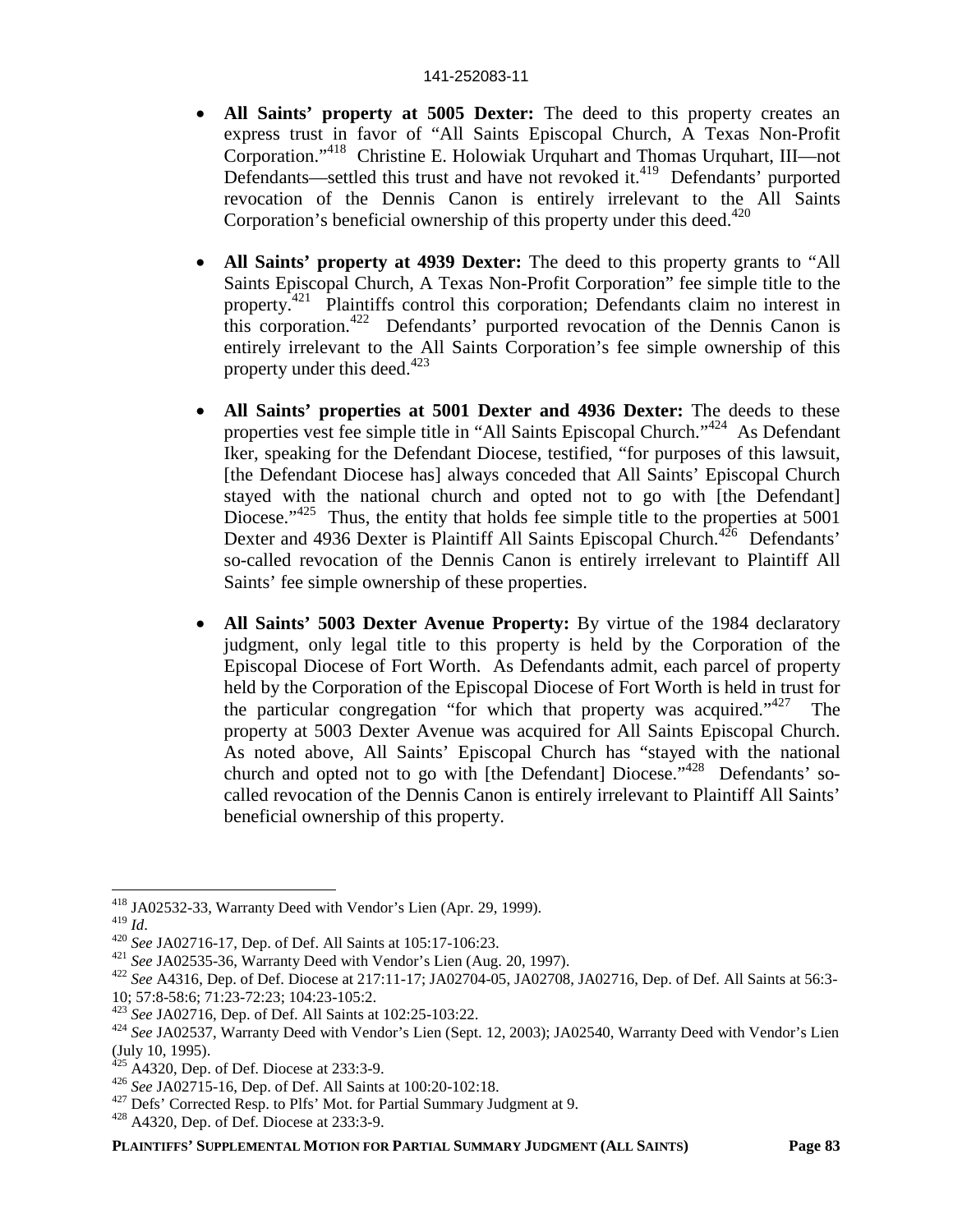In addition, Defendants' Adverse Possession argument does not affect Plaintiffs' right to the All Saints' property under: (1) *Masterson*'s requirements for church property disputes, (2) Texas Associations' Law, (3) or Texas Constructive Trust Law. Moreover,

Defendants' Adverse Possession argument is, therefore, entirely irrelevant to this Motion. Moreover, even if Plaintiffs' only viable claim to some portion of the All Saints Property were under the Dennis Canon, Defendants' adverse possession argument is misguided and ineffective for the reasons explained below.

### **a. Defendants so-called revocation by their 1989 canon amendment was "wholly ineffectual"**

Defendants assert that in 1989 the Diocese altered its internal, ecclesiastical governance to deny any trust in favor of The Episcopal Church. Under clear Texas law, however, Defendants had no authority to revoke trusts that they did not settle.<sup> $429$ </sup> And the only trust for the benefit of the Church that Defendants arguably settled was the trust defined under the Dennis Canon. That trust, however, was contractual in nature, making Defendants' "attempted revocation . . . wholly ineffective."<sup>430</sup>

# **b. Defendants have never possessed the All Saints property**

Even if Defendants had revoked the trust concerning the Dennis Canon in 1989, they have never possessed the All Saints Property—adversely or otherwise. Rather, The Episcopal Church has continually possessed the All Saints Property—through its constituent congregation Plaintiff All Saints Episcopal Church—since before the creation of the Episcopal Diocese of Fort Worth in 1982.

<sup>429</sup> Tex. Prop. Code § 112.051.

<sup>430</sup> *Shellberg v. Shellberg*, 459 S.W.2d 465, 471 (Tex. Civ. App.—Fort Worth 1970, writ ref'd n.r.e.).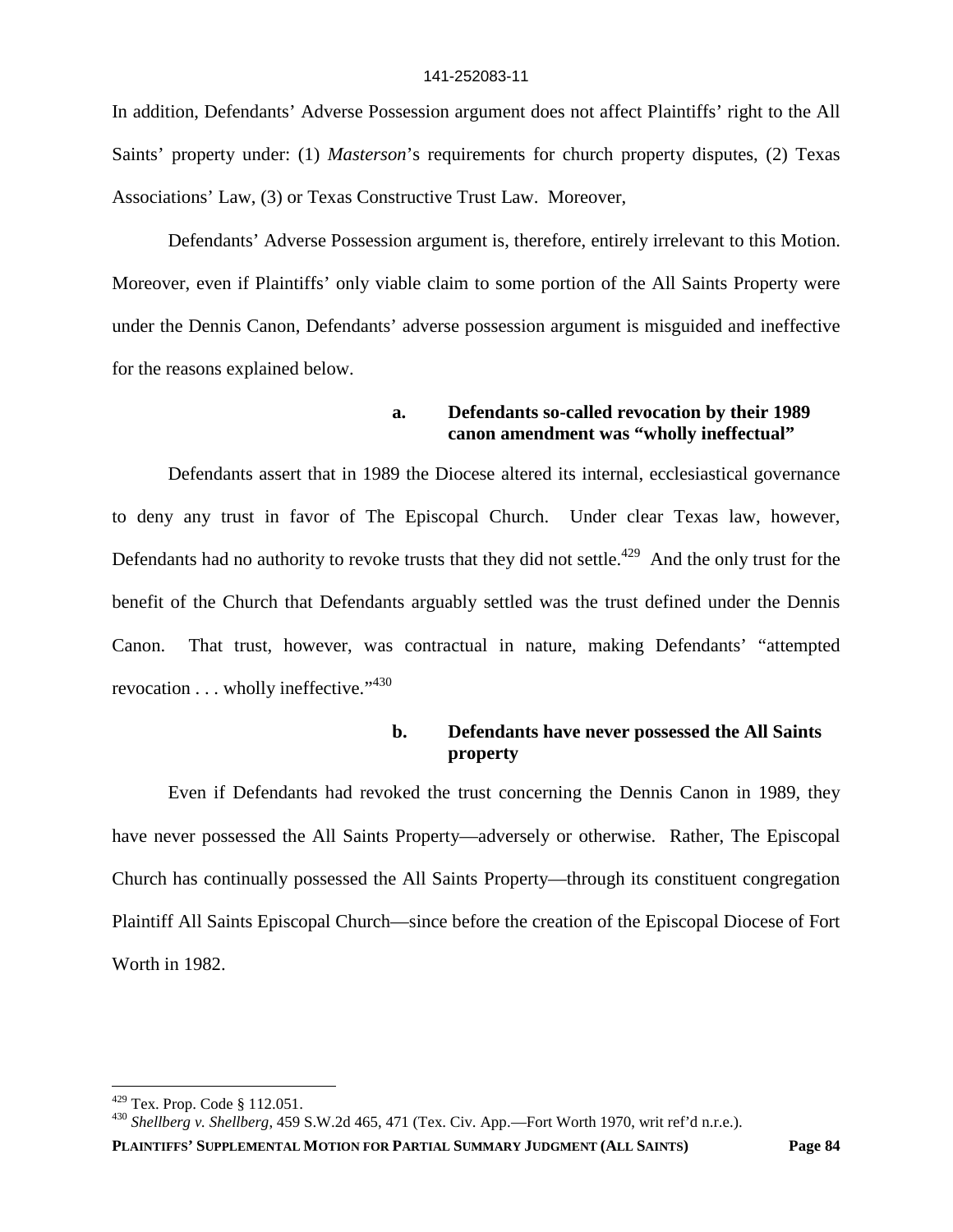To this day, the All Saints' property is possessed in this manner. Every adverse possession statute in Texas requires, at a minimum, "peaceful *and adverse* possession."<sup>431</sup> Defendants cannot fulfill that requirement with respect to All Saints' property. Their adverse possession claim thus fails.

> **c. Plaintiffs—not Defendants—possessed the All Saints Property before 2008**

Before Defendants' purported to break away, the All Saints Congregation was undisputedly "part of The Episcopal Church."<sup>432</sup> A local chapter of a larger organization "is not an independent organization, existing solely for the benefit of its members, but . . . is a part and parcel of [the] larger organization.  $\ldots$   $\cdot$   $\cdot$  That is, such local organizations "come into being, not as independent organizations existing solely for the benefit of their members, but as constituents of the larger organization."<sup>434</sup>

Thus, at all relevant times, the possessors of the All Saints Property have been a part of The Episcopal Church.<sup>435</sup> In Texas, the adverse possession statutes place periods of limitations within which "[a] person must bring suit to recover real property held **by another**."<sup>436</sup> The limitations statutes are thus entirely irrelevant to this situation.

> **d. No claim against Plaintiffs for the All Saints Property accrued until Defendants broke away from the Episcopal Church and began claiming a right to it**

<sup>431</sup> *See, e.g.*, TEX. CIV. PRAC. & REM. CODE § 16.025 (emphasis added).

<sup>432</sup> *See* A4277, Dep. of Def. Diocese. at 60:12-16.

<sup>433</sup> *Minor v. St. John's Union Grand Lodge of Free & Accepted Ancient York Masons*, 130 S.W. 893, 896 (Tex. Civ. App.—Galveston 1910, writ ref'd).

<sup>434</sup> *Dist. Grand Lodge No. 25 Grand United Order of Odd Fellows v. Jones*, 160 S.W.2d 915, 921 (Tex. 1942). <sup>435</sup> *See Minor*, 130 S.W. at 896.

<sup>436</sup> Tex. Civ. Prac. & Rem. Code § 16.024 (three-year statute); *see also id.* § 16.025 (five-year statute; requiring claim to be brought in five-year period to recover "real property held in peaceable and adverse possession *by another*"); *id.* § 16.026 (same for 10-year limitations period); § 16.028 same for 25-year limitations period).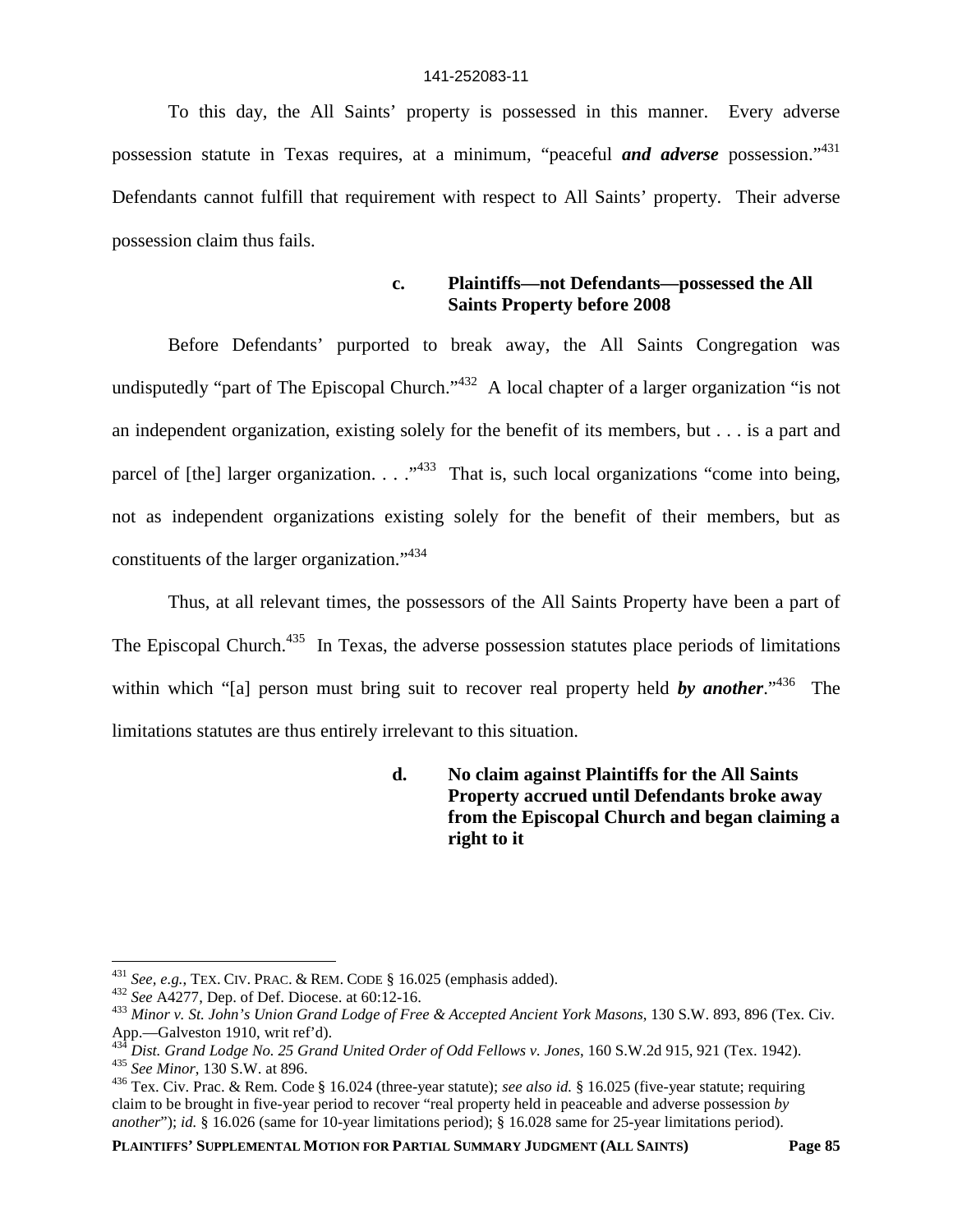"[S]tatutes of limitation only begin to run from the time that the right of action accrues."<sup>437</sup> "A cause of action accrues, and the statute of limitations begins to run, when facts come into existence that authorize a claimant to seek a judicial remedy."<sup>438</sup> In other words, "[a]dverse possession, to ripen into title, must be such as would expose the possessor to some liability for what was done by him or under his authority during the limitation period."<sup>439</sup>

No claim against Plaintiffs for the All Saints Property accrued at least until Defendants purported to break away from The Episcopal Church in 2008 and claim a right to that property. Prior to then, Defendants were still a part of The Episcopal Church. Any adversarial actions that they may have taken towards the Church before then, would thus have been a matter of internal church discipline. Far from exposing these entities to civil liability, such matters are not justiciable: "The Free Exercise clause of the First Amendment to the United States Constitution . . . prohibit[s] civil courts from inquiring into matters concerning . . . 'church discipline [or] ecclesiastical government."<sup>440</sup>

Moreover, Texas courts have long found that "limitations does not accrue" against a party like The Episcopal Church that "does not have a possessory interest that would allow him to institute a trespass to try title action seeking the ouster of the trespasser."<sup>441</sup> Defendants' mere "claim of ownership" over the property does not change this conclusion.<sup>442</sup> Therefore, no cause of action accrued, and no statute of limitations period ever began to run against the Plaintiffs.

<sup>437</sup> *Warnecke v. Broad*, 138 Tex. 631, 634 (1942); *see also Archer v. Med. Protective Co. of Fort Wayne, Ind.*, 197 S.W.3d 422, 426 (Tex. App.—Amarillo 2006, pet. denied) ("Simply put, limitations begin to tick when a claim accrues.") (citing *Moreno v. Sterling Drug, Inc.*, 787 S.W.2d 348, 351 (Tex. 1990)).

<sup>438</sup> *Exxon Corp. v. Emerald Oil & Gas Co.*, 348 S.W.3d 194, 202 (Tex. 2011).

<sup>439</sup> *Niendorff v. Wood*, 149 S.W.2d 161, 164 (Tex. Civ. App.—Amarillo 1941, writ ref'd).

<sup>440</sup> *Masterson*, 422 S.W.3d at 601 (quoting *Milivojevich*, 426 U.S. at 713–14).

<sup>441</sup> *State v. Beeson*, 232 S.W.3d 265, 277 (Tex. App.—Eastland 2007, pet dism'd).

<sup>442</sup> *See Perkins v. Perkins*, 166 S.W. 917 (Tex. Civ. App.—Galveston 1914, writ ref'd) ("Plaintiff having no right to possession in this case, he was not required to bring suit in order to prevent the defendant's claim ripening into a title."); *see also Brown v. Wood*, 239 S.W.2d 195, 200 (Tex. Civ. App.—Dallas 1951, writ ref'd) (life tenant "could not hold adversely to . . . his remainderman" and, therefore, his "claimed fee simple title to the land in question . . . could not, and did not, start the running of the statutes of limitation in his favor, or in favor of his grantee under his warranty deed, until after his death").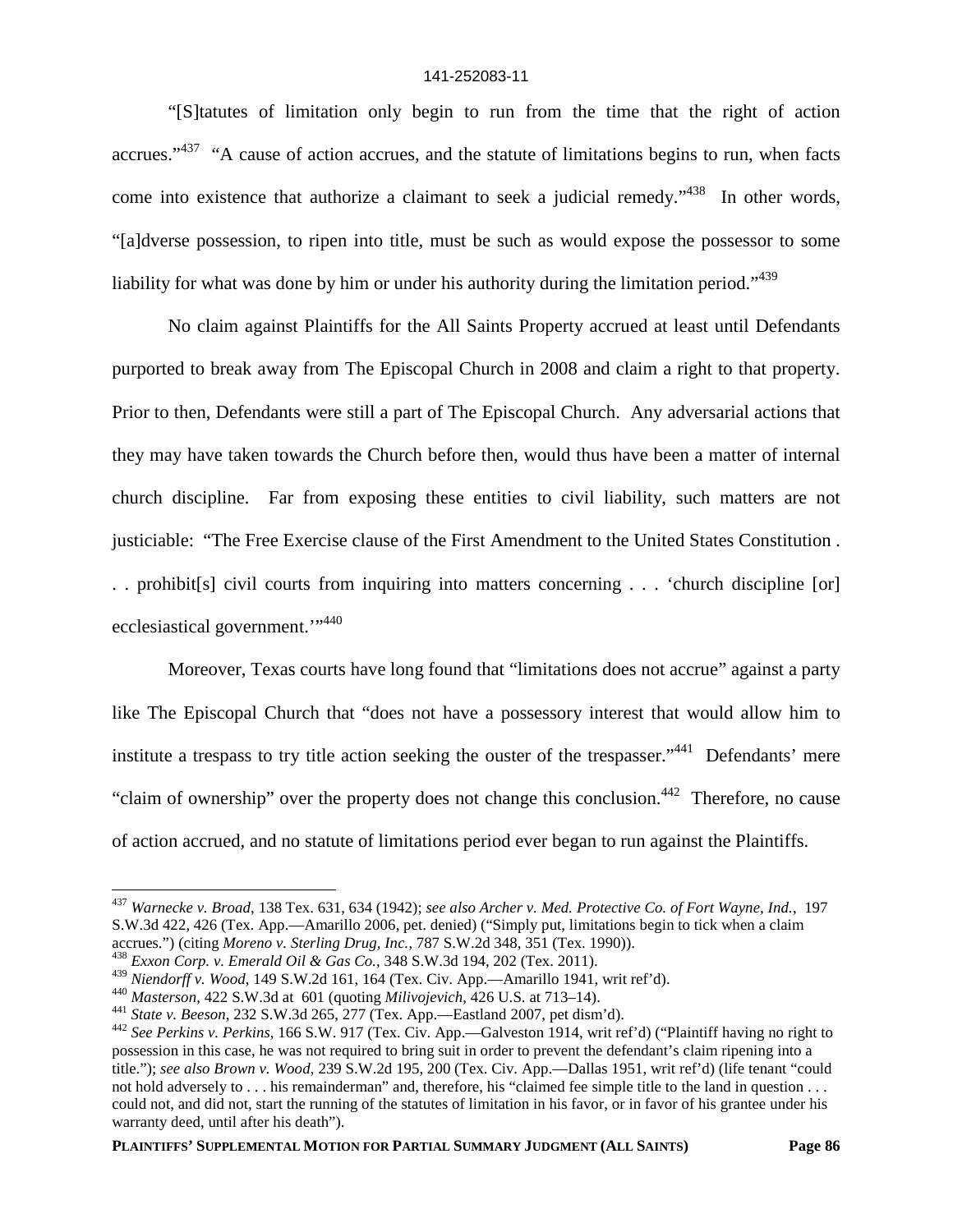# **e. Even if Plaintiffs had the option to sue earlier, the running of limitations did not begin until 2008**

As was shown above, Defendants' obligations under the Dennis Canon are contractual. Thus any disclaimer of these obligations before Plaintiffs brought suit to clear title to the All Saints Property constitutes an anticipatory repudiation. "[T]he law is well-settled in Texas that when one party repudiates a contract, the other party may then elect to either (1) accept the repudiation and bring a suit to recover damages for its breach; or (2) treat the repudiation as inoperative and sue for damages as they accrue when the time for performance under the contract is due." $443$ 

Here, Plaintiffs took the second option. Plaintiffs treated all of Defendants' alleged repudiations as inoperative until they sued to clear title to the All Saints Property in 2009. Thus, even if Defendants' pre-2008 claims of ownership of the property were "repudiations" of their trust interests, they did not trigger the running of the limitations period and this case was timely filed.

# **f. Defendants' acknowledgement of the Church's beneficial interest defeats Defendants' claims for adverse possession**

Even where a person begins to possess some property adversely, his "acknowledgment of title in another will defeat the adverse possession claim if the acknowledgment is made before the limitations period passes."<sup>444</sup> Indeed, the Fort Worth Court of Appeals has held that "a single

<sup>443</sup> *America's Favorite Chicken Co. v. Samaras*, 929 S.W.2d 617, 626 (Tex. App.—San Antonio 1996, writ denied); *see also Ingersoll-Rand Co. v. Valero Energy Corp.*, 997 S.W.2d 203, 211 (Tex. 1999) ("[T]he effect of such an anticipatory repudiation is to give the nonrepudiating party the option of treating the repudiation as a breach or ignoring the repudiation and awaiting the agreed upon time of performance.").

<sup>444</sup> *Santa Fe Energy Operating Partners, L.P. v. Carrillo*, 948 S.W.2d 780, 786 (Tex. App.—San Antonio 1997, pet. denied).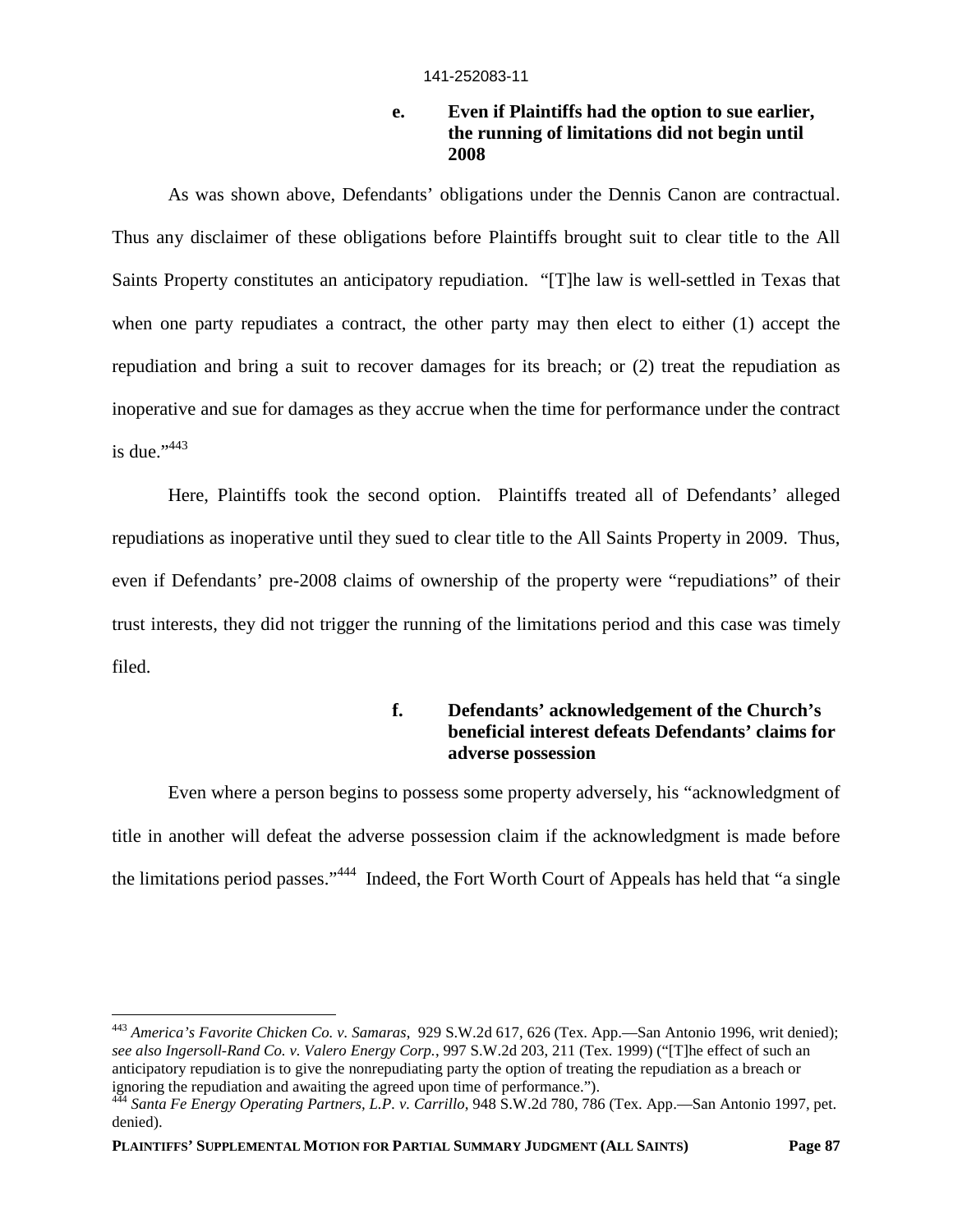admission of title in another during the limitation period is fatal to a claimant's title by limitation."<sup>445</sup>

Here, during the relevant adverse possession periods, the Congregations, Diocese, and their subordinate Corporation repeatedly admitted that ultimate beneficial title to the property was held by The Episcopal Church. For example in a 1994 Texas state court case, the Defendants stated in court filings that the Church's "national canons" created an "express trust" enforceable by the court "even if [legal] title had been in [a breakaway faction]."<sup>446</sup> In the same case, they argued that a Congregation that "ha[s] abandoned communion with The Episcopal Church . . . is a new creation" is not part of "the true Church" and has "no right to its property."<sup>447</sup> All Saints itself stated throughout the relevant period that all such property was held in trust for the Church.<sup>448</sup>

These admissions, along with many similar others, are "fatal to [Defendants'] title by limitation."<sup>449</sup> Any adverse possession period that began to run was interrupted long before Defendants could have acquired title.

# **g. Defendants' are equitably estopped from asserting title to the All Saints Property by limitations**

"A plaintiff may invoke equitable estoppel to prevent an opponent from pleading limitations if the opponent, his agent, or representatives make representations that induce the plaintiff to delay filing suit within the applicable limitations period."<sup>450</sup> The same principles

<sup>445</sup> *Allen v. Sharp*, 233 S.W.2d 485, 488 (Tex. Civ. App.—Fort Worth 1950, writ ref'd).

<sup>446</sup> A1043, Wantland Aff., *Corp. of the Episcopal Diocese of Fort Worth v. McCauley*, No. 153-144833 (Dist. Ct. Tarrant Cnty. 153d Jud. Dist. July 29, 1994).

<sup>447</sup> A991, Second Am. Orig. Pet., *Corp. of Episcopal Diocese of Fort Worth v. McCauley*, No. 153-14483-92 (Dist. Ct. Tarrant Cnty. 153d Jud. Dist. Feb. 15, 1995).

<sup>448</sup> JA02582, Bylaws of All Saints' Episcopal Church at 10 (Nov. 19, 1992).

<sup>449</sup> *Allen*, 233 S.W.2d at 488.

<sup>450</sup> *Frank v. Bradshaw*, 920 S.W.2d 699, 701 (Tex. App.—Houston [1st Dist.] 1996, no pet.).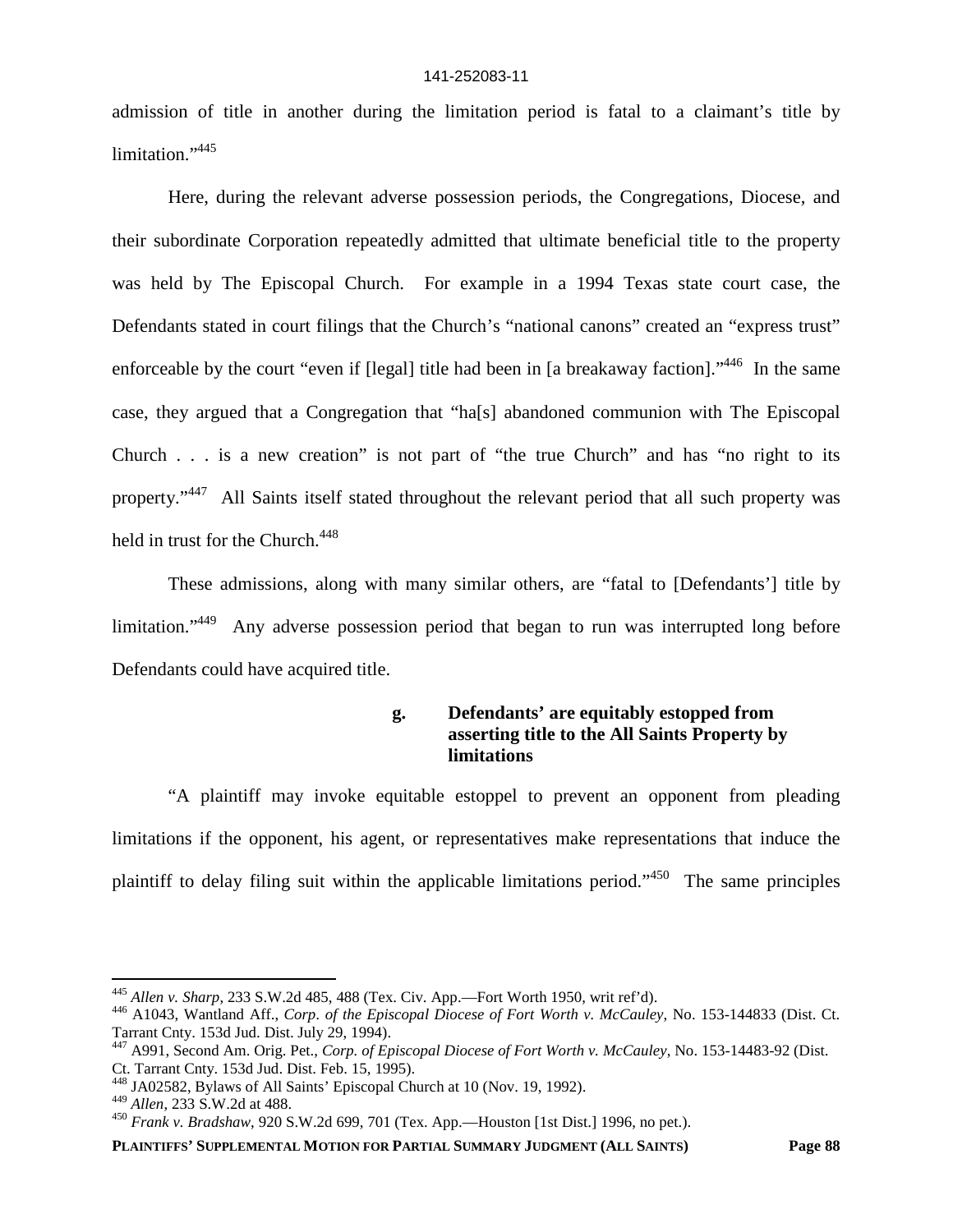apply where the defendant made a "concealment of a material fact" that induced the plaintiff to delay filing suit.<sup>451</sup>

Here, by concealment and misrepresentation of the true facts, Defendants purported to be a permanently subordinate, constituent portion of The Episcopal Church until they attempted to break-away from the Church in 2008. For example, until their attempted break-away, the Diocese never revoked its "unqualified accession" to the Church, <sup>452</sup> including the requirement to secure property "from the danger of alienation [from] the Protestant Episcopal Church."<sup>453</sup> In addition, until the purported break-away, the Diocese and Corporation each continuously represented to the IRS that they were "subordinate unit[s] of [the] Protestant Episcopal Church in the United States of America."<sup>454</sup> Further, until the purported break-away, the Congregations including All Saints—never revoked their 1982 resolution to "fully subscribe and accede to the Constitution and Canons of The Episcopal Church,<sup>455</sup> which included Canon I.7.4's requirement that "[a]ll real and personal property held by or for the benefit of any Parish, Mission, or Congregation is held in trust for this Church and the Diocese thereof*.*" 456

These commitments induced Plaintiffs to not file suit against Defendants before the attempted break-away. Once Defendants did attempt to break-away from The Episcopal Church and repudiate these commitments, Plaintiffs promptly filed this lawsuit. Defendants cannot equitably rely on their concealment and misrepresentation of the true facts in order to establish a defense to Plaintiffs' claims under the statute of limitations. Defendants' adverse possession

<sup>451</sup> *Id.*

<sup>452</sup> A3939, Dep. of Def. Diocese at 162:5-20.

<sup>453</sup> A4117, Digest of the Canons for the Government of the Protestant Episcopal Church in the United States of America, Together with the Constitution, canon I.26 (1893). The terms "The Episcopal Church," "the Protestant Episcopal Church," "the Church," and "TEC" all refer to Plaintiff The Episcopal Church.

<sup>&</sup>lt;sup>454</sup> A2631-32, Letter from Glenn Cagle, District Director, Internal Revenue Service, to Corporation of the Episcopal Diocese of Fort Worth (Aug. 13, 1984); A2633, Letter from John E. Picketts, Director of Customer Account Services, Internal Revenue Service, to Episcopal Diocese of Fort Worth (Oct. 22, 2003).

<sup>455</sup> JA00364-65, Proceedings of the Primary Convention Together with the Constitution and Canons of the Episcopal Diocese of Fort Worth, November 13, 1982; *see also* A3934.1, Dep. of Def. Diocese at 118:15-18.

<sup>456</sup> JA00397, The Constitution and Canons for the Government of the Protestant Episcopal Church in the United States of America (1979), tit. I, canon 6, § 4.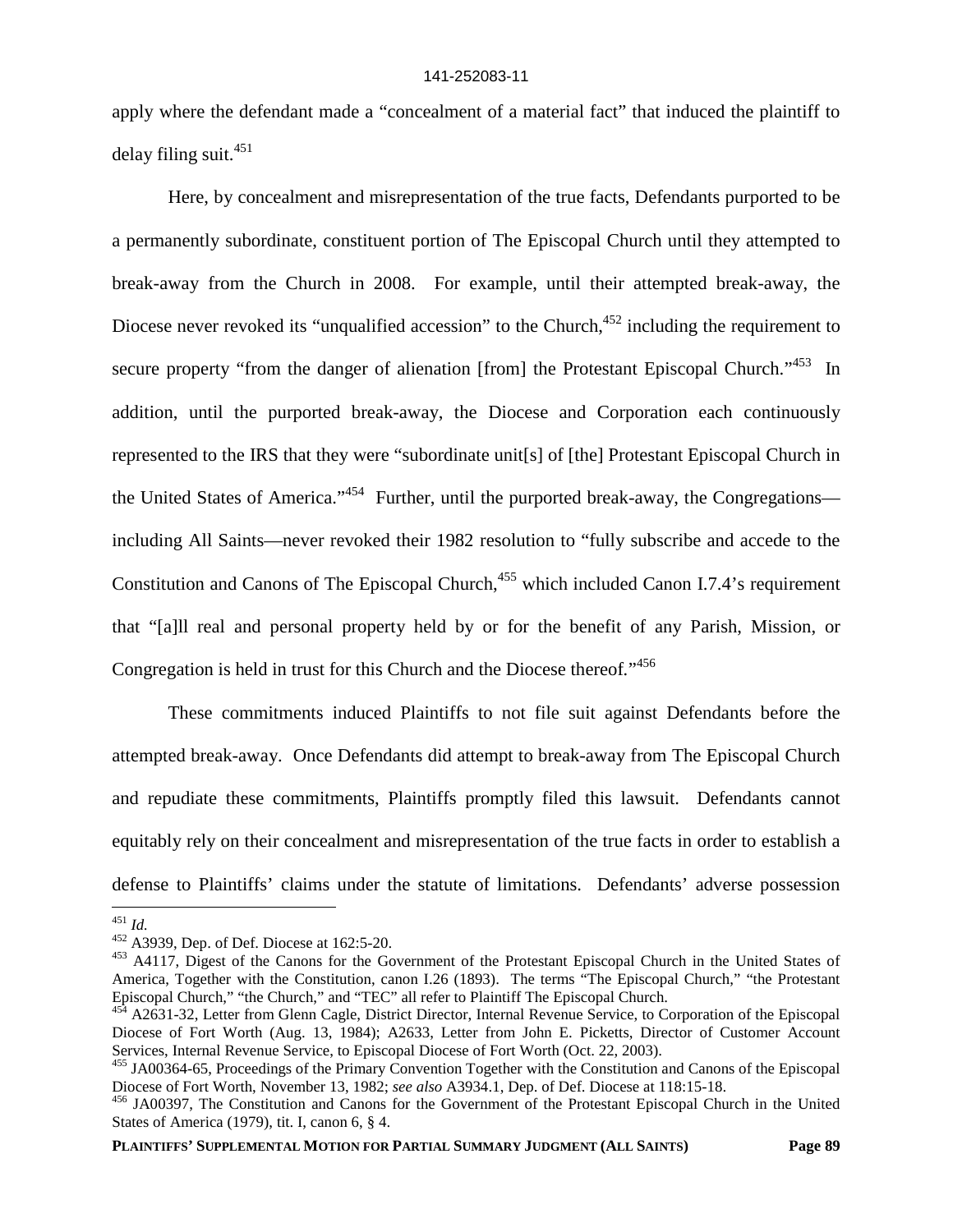claim should, therefore, be denied.<sup>457</sup>

### **ii. Standing**

Defendants have argued, weakly, that the loyal Episcopalians of Fort Worth (the "Local Episcopal Parties") do not have standing to challenge Defendants' taking of Episcopal property away from Episcopalians in Fort Worth. (Defendants have not challenged the standing of The Episcopal Church or Local Episcopal Congregations or their congregational representatives in this case.)

But a party has standing so long as she "allege[s] an interest peculiar to [herself] and distinguishable from the public generally . . . ." *Hunt v. Bass*, 664 S.W.2d 323, 324 (Tex. 1984). The Local Episcopal Parties have alleged such an interest as a displaced minority that formerly enjoyed use of the property in Episcopal congregations, and as the only parties recognized by The Episcopal Church as authorized to lead the Episcopal Diocese. As to the property of All Saints, which Plaintiff All Saints currently controls, the Local Episcopal Parties allege the right to the continued use and benefit of the property. The general public cannot allege such interests. Thus, the Local Episcopal Parties have standing.<sup>458</sup>

Defendants claim that because these individual Plaintiffs seek a declaration of their right to hold office under *Masterson*, they cannot also seek declarations that *if* they are declared officers, *then* they may resume use of the property. This is circular, absurd, and wrong.

Texas law not only permits *but requires* parties to bring such two-step, "contingent" claims in one pleading. *See Getty Oil Co. v. Ins. Co. of N. Am.*, 845 S.W.2d 794, 799 (Tex. 1992) ("Whenever a claim is one heretofore cognizable only after another claim has been

<sup>457</sup> *See, e.g.*, *Mandola v. Mariotti*, 557 S.W.2d 350, 351-52 (Tex. Civ. App.—Houston [1st Dist.] 1977, writ denied). <sup>458</sup> Although Defendants do not challenge the standing of the Church or Plaintiff All Saints, Plaintiffs note that those parties' standing is clear. The Church alleges a beneficial interest in the property of All Saints, and Plaintiff All Saints, which currently uses the property, alleges a right to the continued use and enjoyment of the property so long as it remains a congregation with the Church. Thus, both the Church and Plaintiff All Saints have alleged a peculiar interest that is distinguishable from the public generally. *Hunt*, 664 S.W.2d at 324.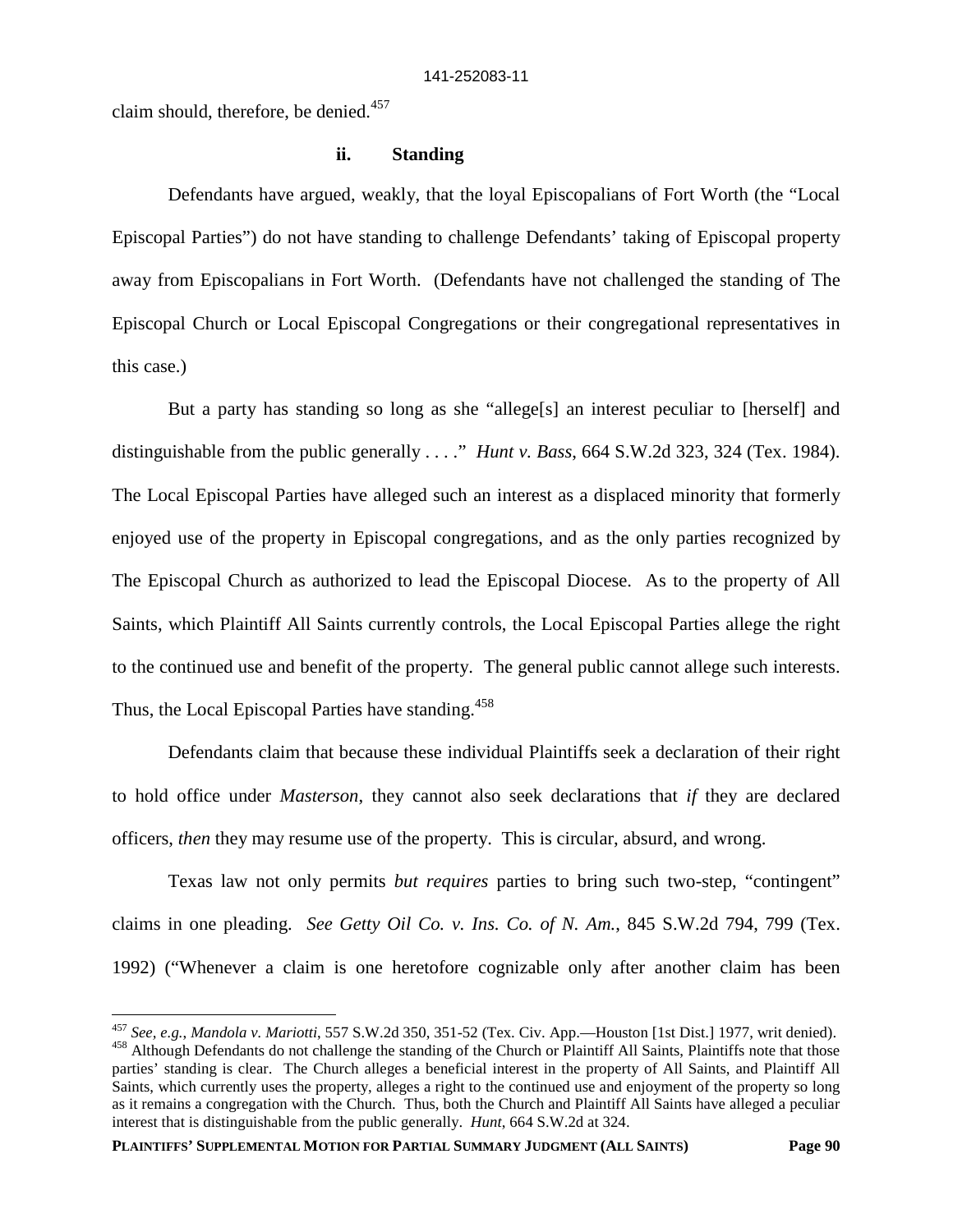prosecuted to a conclusion, the two claims may be joined in a single action . . . ." (quoting Tex. R. Civ. P. 51(b))). And parties *must* do so because the doctrine of *res judicata* could otherwise act to bar the second claims later.

For instance, in *Getty*, the court rejected Getty's attempt to file suit when the claims arose "out of the same subject matter" as a previous lawsuit. *Id.* at 798-99. Getty argued it was not required to bring those claims in the first lawsuit because they "did not accrue until [the first] judgment was rendered . . . ." *Id.* at 799. But the Texas Supreme Court rejected this assertion, noting "Getty could have asserted its present claims in the [first] suit, with their resolution being contingent on the [other] claims." *Id.* In fact, Getty was required to do so under *res judicata*.

Here, the Local Episcopal Parties' claims all arise from Defendants' attempt to wrest the Episcopal Diocese and its institutions from The Episcopal Church. The Local Episcopal Parties may seek to affirm their rights to (1) lead those entities and then (2) use and protect the property of those entities. These claims all arise from Defendants' same wrongful conduct. And under *res judicata*, "[a]ny cause of action which arises out of [the] same facts should, if practicable, be litigated in the same lawsuit." *Barr v. Resolution Trust Corp.*, 837 S.W.2d 627, 630 (Tex. 1992).

*In re Salazar*, 315 S.W.3d 279, is not to the contrary. Despite Defendants' repeated assertions, the Fort Worth Court of Appeals did not resolve which party is entitled to control the Diocese and Corporation. Rather, the Court said in no uncertain terms: "The trial court *did not* determine on the merits which Bishop and which Trustees are authorized persons within the [Diocesan] Corporation and the Fort Worth Diocese, *nor do we*. The question of 'identity' *remains to be determined* in the course of the litigation." *Id.* at 286 (emphases added). That is what this Court did in its 2011 summary judgment, and that is what it is mandated to do again on remand now.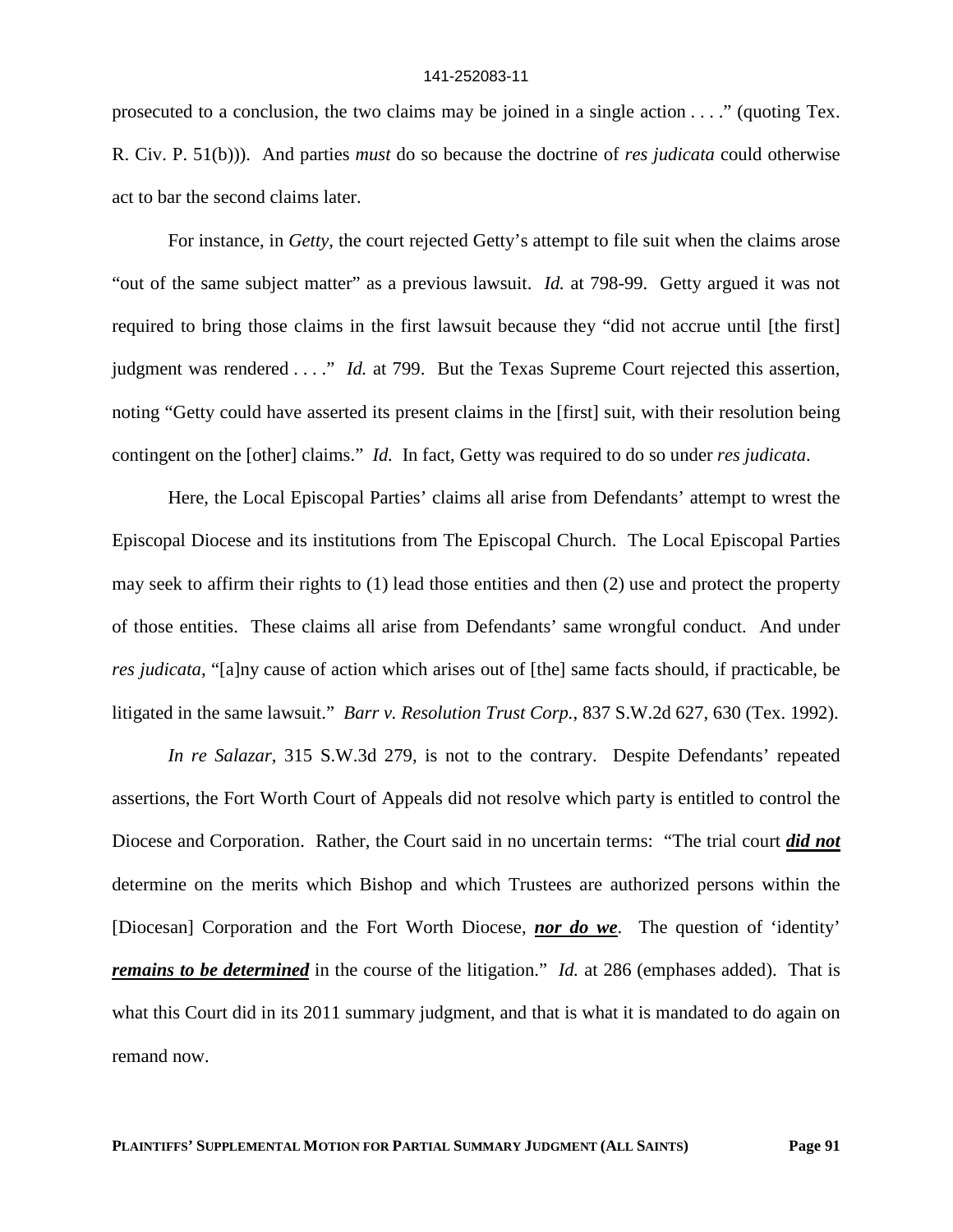Accordingly, the Local Episcopal Parties have standing to request a ruling that they have authority to represent the Diocese and the Diocesan Corporation and, contingent on that determination, to enforce those entities' property rights.

### **iii. Quasi-Estoppel**

Defendants are also estopped from asserting that their promises to hold the All Saints Property in trust for The Episcopal Church are not legally enforceable.

Quasi-estoppel "applies when it would be unconscionable to allow a person to maintain a position inconsistent with one to which he acquiesced, or from which he accepted a benefit."<sup>459</sup> It thus applies here, for the following reasons.

Defendants (or their predecessors in office), in order to obtain possession of the disputed property, acceded "unanimously" and "fully" to the Constitution and Canons of The Episcopal Church,<sup>460</sup> which required that "[a]ll real and personal property held by or for the benefit of any Parish, Mission or Congregation is held in trust for this Church and the Diocese thereof . . . . "<sup>461</sup> The Diocese then attached to its unanimous resolution a Diocesan Constitution and Canons that, in Article 1, again acceded to "the Constitution and Canons of the Episcopal Church in the United States of America,<sup>1462</sup> and, in Article 13, committed to hold "all property hereafter acquired for the use of the Church and the Diocese" in a Corporation "subject to control of the Church in the Episcopal Diocese of Fort Worth."<sup>463</sup>

The Diocese made these commitments to the Church as required by Article V of The Episcopal Church's Constitution in order to effect the formation of a new Diocese in Fort Worth

**PLAINTIFFS' SUPPLEMENTAL MOTION FOR PARTIAL SUMMARY JUDGMENT (ALL SAINTS) Page 92**

<sup>459</sup> *Lopez v. Muñoz, Hockema & Reed, L.L.P.*, 22 S.W.3d 857, 864 (Tex.2000) (citation omitted).

<sup>460</sup> JA00365, Proceedings of the Primary Convention of the Episcopal Diocese of Fort Worth 26 (Nov. 13, 1982).

<sup>461</sup> JA00397, The Constitution and Canons for the Government of the Protestant Episcopal Church in the United

States of America (1979), tit. I, canon 6, § 4.

<sup>462</sup> JA00101, The Constitution and Canons of the Episcopal Diocese of Fort Worth, art. 1 (1982).

<sup>463</sup> JA00113, The Constitution and Canons of the Episcopal Diocese of Fort Worth, art. 13 (1982).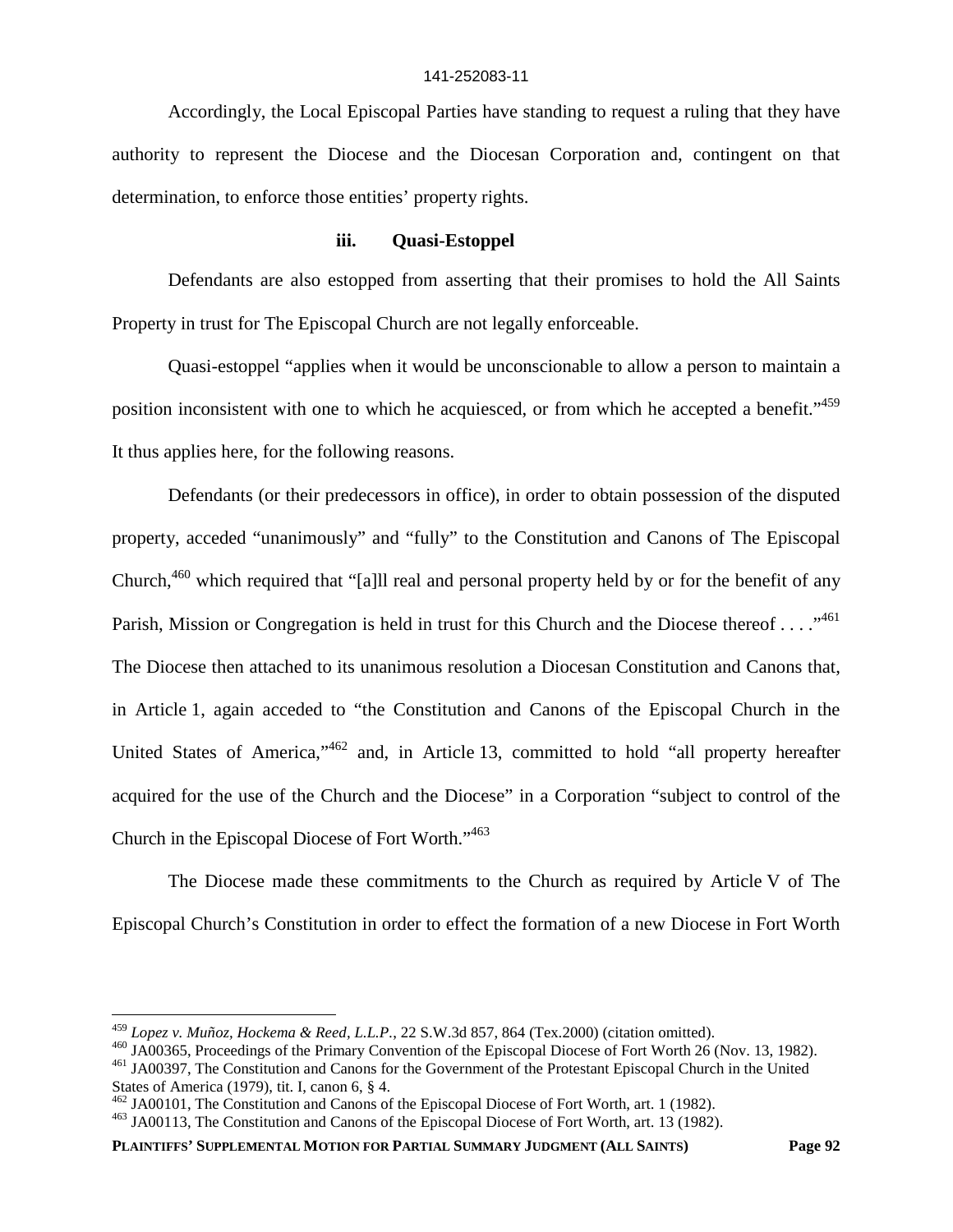"by the division of an existing Diocese [the Diocese of Dallas]."<sup>464</sup> Then, after receiving Article V approval from the Church, the Dallas and Fort Worth Dioceses and their subordinate Corporations jointly petitioned a civil district court in a "friendly suit"<sup>465</sup> to legally "effect the Article V division."<sup>466</sup>

In that suit, both Dioceses represented that they were "organized pursuant to the Constitution and Canons of the Protestant Episcopal Church in the United States of America,"<sup>467</sup> and the Diocesan Corporation represented it would hold property "pursuant to the Constitution and Canons of the Episcopal Diocese of Fort Worth,"<sup>468</sup> which in Article 1 acceded to the Church's Constitution and Canons. The parties asked the court to "record and declare" the division of assets "[p]ursuant to the terms of the resolution adopted by the plaintiffs,"<sup>469</sup> which implemented "the division of the Diocese of Dallas into two separate dioceses as permitted by Article V of the Constitution of the Episcopal Church . . . .<sup>470</sup> The parties represented that the property had been "acquired for the use of the Episcopal Church in the Diocese of Dallas" and was being transferred "for the use of the Church in the [new] Diocese . . . . "<sup>471</sup> As the Defendants' purported representative of the Diocesan Corporation testified in this case, "for the use of the Church in the Diocese" meant "for the use of The Episcopal Church in the Diocese."<sup>472</sup> The

<sup>464</sup> JA00384, The Constitution and Canons for the Government of the Protestant Episcopal Church in the United States of America (1979), art. V.

<sup>&</sup>lt;sup>465</sup> A2626-27, Letter from The Rev. Canon Charles A. Hough, III & N. Michael Kensel to The Rev. Steven Pope (Aug. 13, 2007).

 $466$  A3958, Dep. of Def. Corp. at 150:3-14.

<sup>467</sup> JA00716-17, Petition, *Episcopal Diocese of Dallas et al. v. Mattox*, No. 84-8573 (Dist. Ct. Dallas Cnty. 95th Jud. Dist. June 29, 1984).

<sup>468</sup> JA00728, Petition, *Episcopal Diocese of Dallas et al. v. Mattox*, No. 84-8573 (Dist. Ct. Dallas Cnty. 95th Jud. Dist. June 29, 1984).

<sup>469</sup> JA00721, Petition, *Episcopal Diocese of Dallas et al. v. Mattox*, No. 84-8573 (Dist. Ct. Dallas Cnty. 95th Jud. Dist. 1984).

<sup>470</sup> JA00719, Petition, *Episcopal Diocese of Dallas et al. v. Mattox*, No. 84-8573 (Dist. Ct. Dallas Cnty. 95th Jud. Dist. 1984); *see also* A3958, Dep. of Def. Corp. at 150:3-10 ("Q. And the parties to that division passed a resolution to discuss how to divide up the property under that Article V division, correct? A. Yes. Q. And then this friendly petition was telling the court the contents of that resolution to effect the Article V division? A. Yes.").

<sup>471</sup> JA00718, 720, Petition, *Episcopal Diocese of Dallas et al. v. Mattox*, No. 84-8573 (Dist. Ct. Dallas Cnty. 95th Jud. Dist. June 29, 1984).

<sup>472</sup> A3959-60, Dep. of Def. Corp., at 154:3–156:1.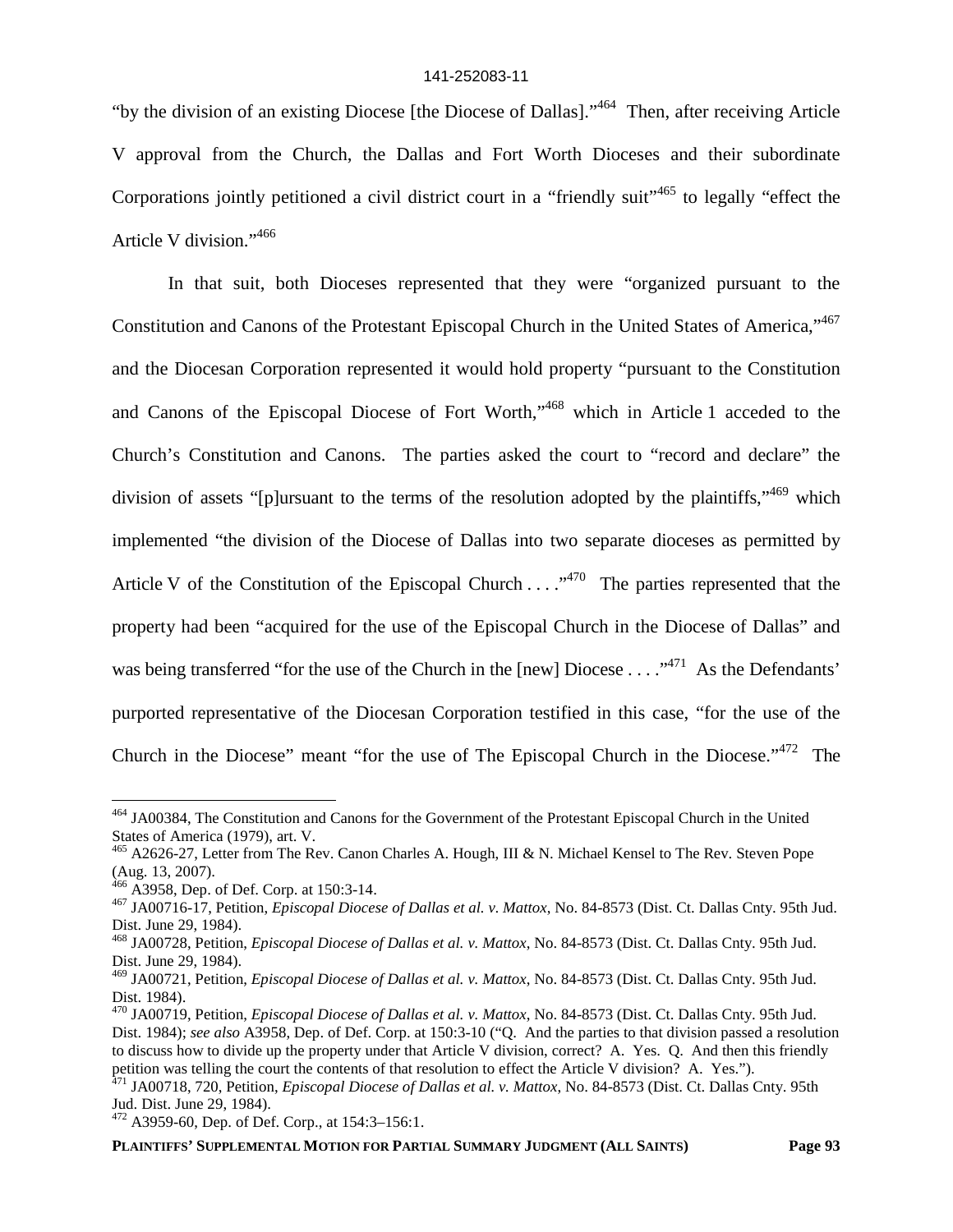Diocese and Corporation both signed the petition.<sup>473</sup> Defendants concede the court relied on those representations to transfer legal title to the All Saints Property.<sup>474</sup>

As a result of Defendants' promises, Defendants received legal title to a portion of the All Saints Property.<sup>475</sup> Having accepted this benefit in return for their promises, Defendants are estopped, under the doctrine of quasi-estoppel, from contending that they are free to disregard their promises.<sup>476</sup> Unlike equitable estoppel, quasi-estoppel requires "no concealment or misrepresentation of existing facts on the one side, and no ignorance or reliance on the other."<sup>477</sup>

Defendants contend that quasi-estoppel is not applicable here because quasi-estoppel "is a defensive theory."<sup>478</sup> Defendants are wrong. Texas courts have made clear that quasi-estoppel may be asserted as a counter-defense; *i.e.* a claim that, rather than seeking affirmative relief, acts to bar one's opponent from asserting a defense that is inconsistent with the position from which he previously received a benefit.<sup>479</sup> Thus, for example, Texas courts have held that a client should be estopped from raising the (otherwise dispositive) defense that its fee agreement with an attorney was never signed and thus unenforceable where "the attorney ha[s] performed and the [client] ha[s] accepted, used, and enjoyed the attorney's services and the product of those

<sup>473</sup> JA00734, Petition, *Episcopal Diocese of Dallas et al. v. Mattox*, No. 84-8573 (Dist. Ct. Dallas Cnty. 95th Jud. Dist. 1984).

<sup>474</sup> A3965, Def. Trustee Bates Dep. at 19:25-20:25; JA00001-2, Judgment, *Episcopal Diocese of Dallas et al. v. Mattox*, No. 84-8573 (Dist. Ct. Dallas Cnty. 95th Jud. Dist. Aug. 22, 1984).

<sup>475</sup> A3965, Def. Trustee Bates Dep. at 19:25-20:25; JA00001-2, Judgment, *Episcopal Diocese of Dallas et al. v. Mattox*, No. 84-8573 (Dist. Ct. Dallas Cnty. 95th Jud. Dist. Aug. 22, 1984).

<sup>476</sup> *Lopez*, 22 S.W.3d at 864.

<sup>477</sup> *Neiman-Marcus Group, Inc. v. Dworkin*, 919 F.2d 368, 371 (5th Cir. 1990) (citing *Arrington v. Cnty. of Dallas*, 792 S.W.2d 468, 472 (Tex. App. —Dallas 1990, writ denied)).

<sup>478</sup> Defs' Mot. at 63.

<sup>479</sup> *See Baron v. Mullinax, Wells, Mauzy & Baab, Inc.*, 623 S.W.2d 457, 462 (Tex. App.—Texarkana 1981, no writ) (holding that appellant cannot claim contingent fee contract invalid for pending case while treating it as valid and receiving substantial benefits under it for other purposes); *Cook v. Smith,* 673 S.W.2d 232, 234-35 (Tex. App.— Dallas 1984, writ ref'd n.r.e.) (employing equitable estoppel as a counter-defense); *cf. Transcon. Realty Investors, Inc. v. John T. Lupton Trust,* 286 S.W.3d 635, 648 (Tex. App.—Dallas 2009, no pet.) ("There are numerous cases discussing estoppel as a counter-defense . . . .).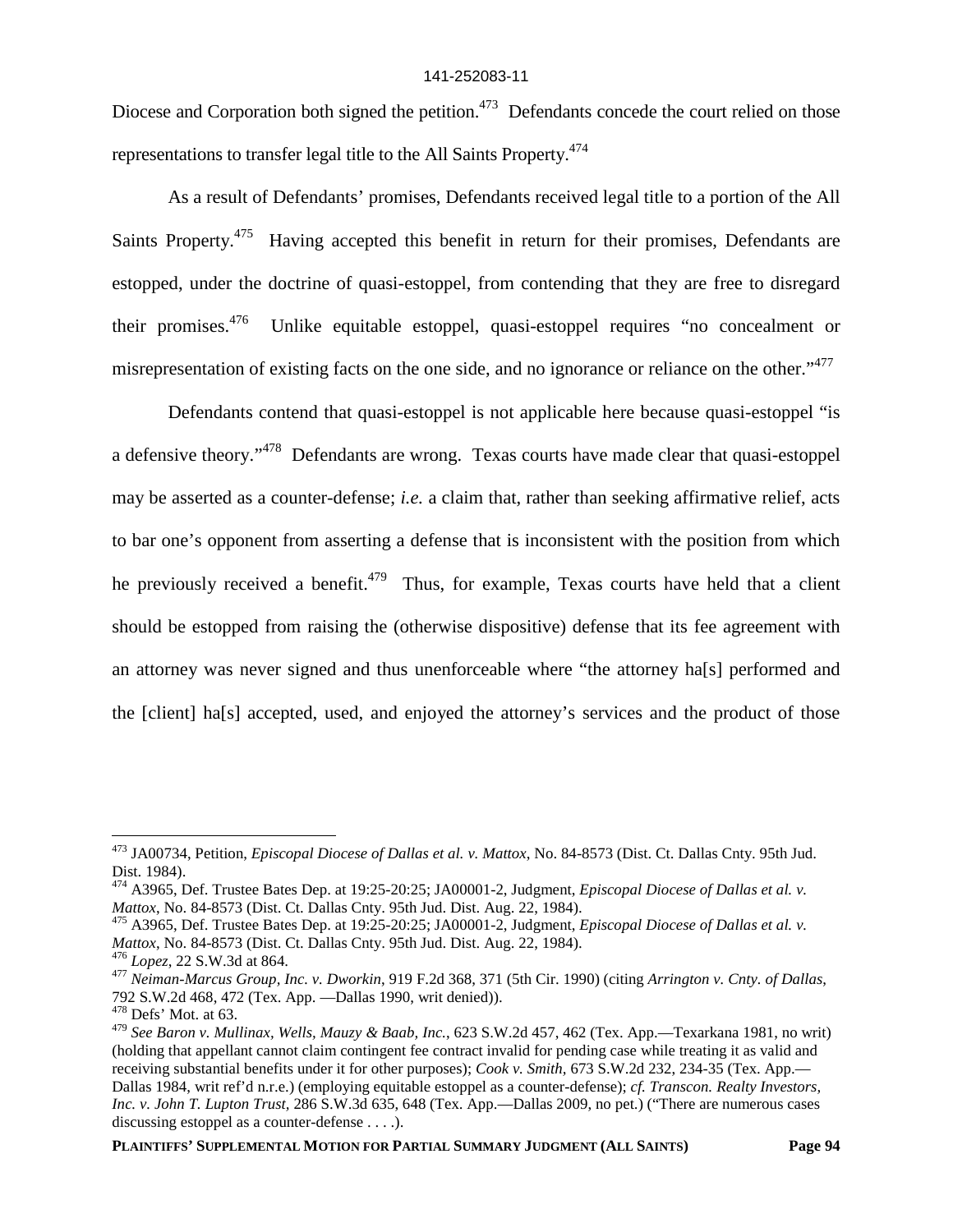services."<sup>480</sup> And, in any event, Plaintiffs are also counter-defendants because of Defendants' affirmative claims.

Likewise, in the *Masterson* opinion, Texas Supreme Court Justice Debra Lehrmann (joined by then-Chief Justice Wallace Jefferson) agreed that Defendants would be quasiestopped from asserting rights to any of the Episcopal Property—including the All Saints Property—under these facts.<sup>481</sup> Justice Lehmann pointed out that the Defendants promised to abide by the Church's doctrine and polity, accepted benefits from the Church, and declared that the church property was secured from alienation: "Having made these promises and accepted these benefits, [Defendants] may not now contend [they are] free to disregard these positions because a majority of its members have voted to do so."<sup>482</sup>

Therefore, as Justice Lehrmann observed, Defendants are estopped from presenting their defenses pursuant to the doctrine of quasi-estoppel.

# **iv. Promissory Estoppel**

"Texas has adopted the doctrine of promissory estoppel as set forth by the Restatement of Contracts § 90.<sup> $1483$ </sup> Thus relief will be granted where a plaintiff can establish "(1) a promise, (2) foreseeability of reliance thereon by the promisor, and (3) substantial reliance by the promisee to his detriment."<sup>484</sup> Each of these elements is present here. Plaintiffs are therefore entitled to relief under the doctrine of promissory estoppel.

First, in order to induce Plaintiffs to transfer legal title to some of the All Saints Property to them, Defendants promised to hold this property for the use and benefit of The Episcopal

<sup>480</sup> *Garza v. Gray & Becker, P.C.*, 2002 Tex. App. LEXIS 8908, \*23-\*24 (Tex. App.—Austin Dec. 12, 2002, pet. den'd) (citing *Enochs v. Brown*, 872 S.W.2d 312, 317 (Tex. App.—Austin 1994, no writ) (subsequently overruled on unrelated grounds)).

<sup>481</sup> *See Masterson v. Diocese of Northwest Tex.*, 56 Tex. Sup. J. 1048, 2013 Tex. LEXIS 676, at \*80-81 (Tex. 2013) (Lehrmann, J., dissenting).

<sup>482</sup> *Id.* at \*82.

<sup>483</sup> *Fretz Const. Co. v. S. Nat. Bank of Houston*, 626 S.W.2d 478, 480 (Tex. 1981).

<sup>484</sup> *English v. Fischer*, 660 S.W.2d 521, 524 (Tex. 1983).

**PLAINTIFFS' SUPPLEMENTAL MOTION FOR PARTIAL SUMMARY JUDGMENT (ALL SAINTS) Page 95**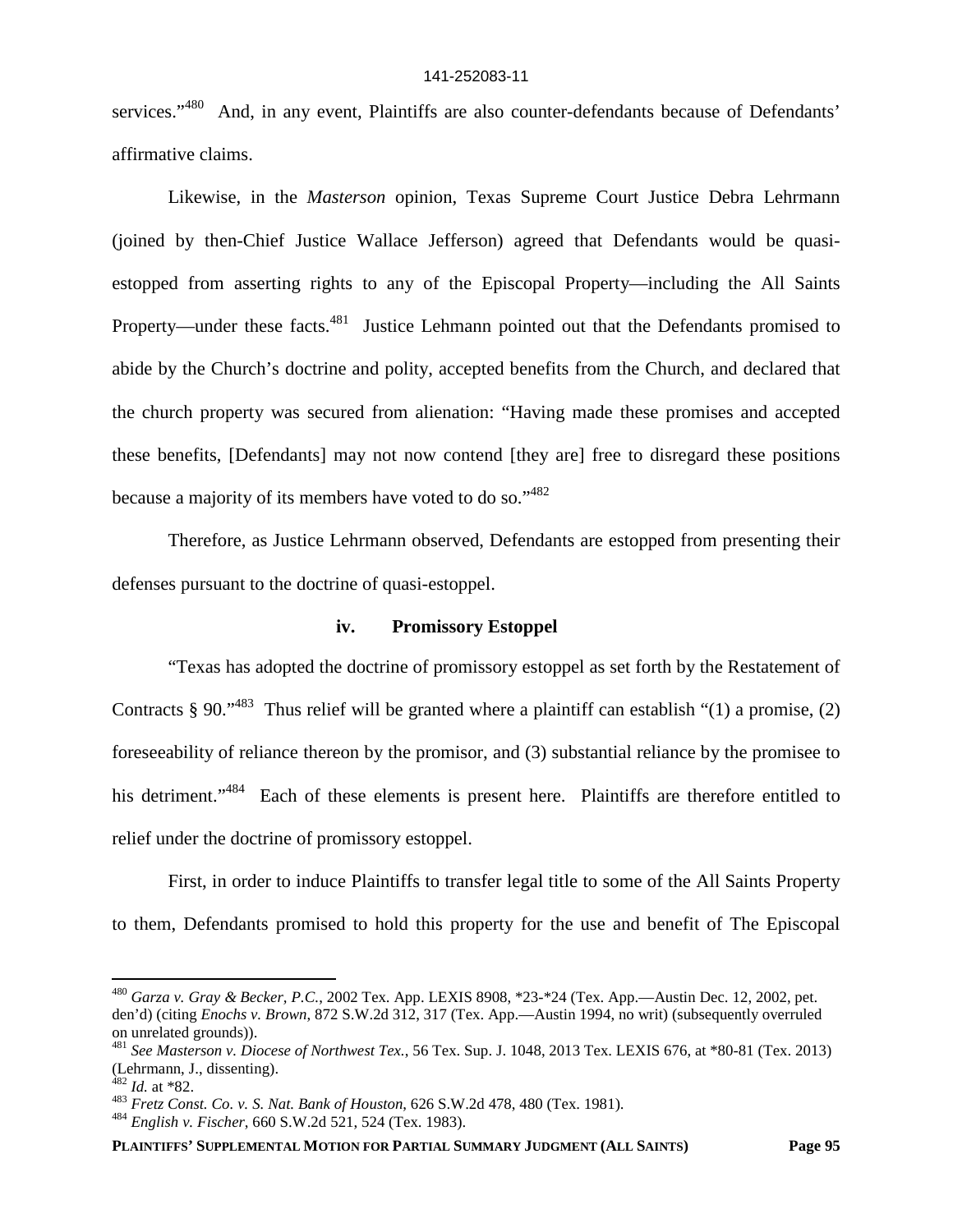Church. Specifically, the Episcopal Diocese of Fort Worth—along with every lay and clerical Diocesan leader and every Congregation within the Diocese—unanimously resolved, "pursuant to approval of the 67th General Convention of The Episcopal Church, [to] hereby fully subscribe to and accede to the Constitution and Canons of The Episcopal Church,"<sup>485</sup> including the canon that provides that "[a]ll real and personal property held by or for the benefit of any Parish, Mission or Congregation is held in trust for this Church and the Diocese thereof ...  $.^{486}$ Similarly, in order to obtain the All Saints Property, the Corporation represented that it was "duly organized under the Constitution and Canons of the Episcopal Diocese of Fort Worth,"<sup>487</sup> which reaffirmed the Diocese's commitments to these promises.<sup>488</sup>

Second, the Episcopal Diocese of Fort Worth's promise to have the Diocesan Corporation hold the All Saints Property in trust had the foreseeable, intended consequence of prompting The Episcopal Diocese of Dallas—a subordinate body of The Episcopal Church—to transfer legal title to millions of dollars in real property to the Diocesan Corporation.

Finally, to the extent that Defendants' contentions in this lawsuit—that they are otherwise entitled to the full benefits of the All Saints Property—are correct, The Episcopal Church has been substantially harmed by this reliance. Specifically, in that scenario, The Episcopal Church's reliance on Defendants' promises will have deprived The Episcopal Church of the use and benefit of the All Saints Property. But for this reliance, the property would have been held by a subordinate religious body of The Episcopal Church—not a secular corporation unaffiliated with the Church.

**PLAINTIFFS' SUPPLEMENTAL MOTION FOR PARTIAL SUMMARY JUDGMENT (ALL SAINTS) Page 96**

<sup>485</sup> JA00364-71, Proceedings of the Primary Convention of the Episcopal Diocese of Fort Worth (Nov. 13, 1982).

<sup>486</sup> JA00397, The Constitution and Canons for the Government of the Protestant Episcopal Church in the United States of America (1979), tit. I, canon 6, § 4.

<sup>487</sup> JA00717, Petition, *Episcopal Diocese of Dallas et al. v. Mattox*, No. 84-8573 (Dist. Ct. Dallas Cnty. 95th Jud. Dist. June 29, 1984).

<sup>488</sup> *See* JA00113, The Constitution and Canons of the Episcopal Diocese of Fort Worth, art. 13 (1982).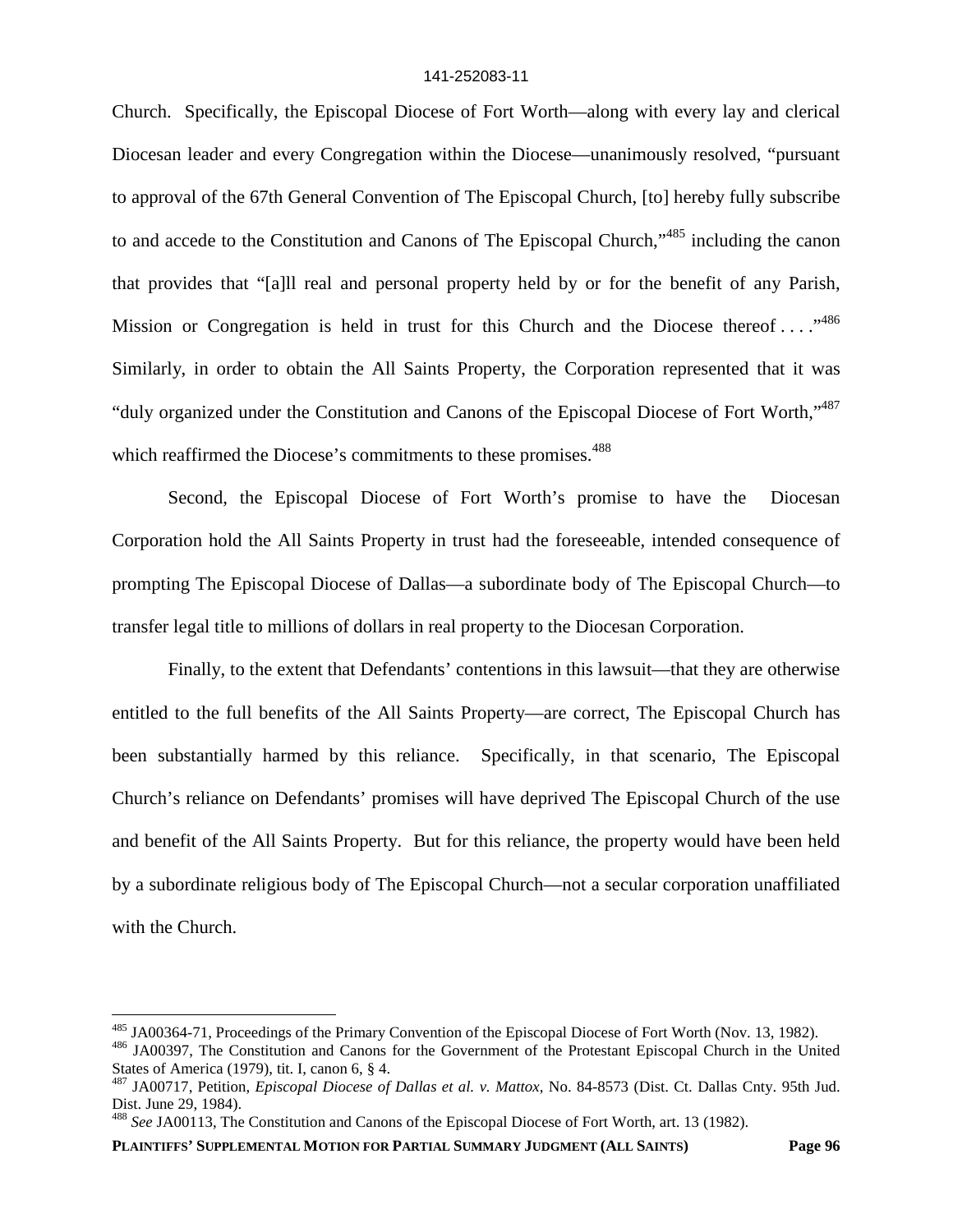"Damages recoverable in a case of promissory estoppel are . . . the amount necessary to restore [the plaintiff] to the position he would have been in had he not acted in reliance on the promise."<sup>489</sup> Because Plaintiffs would not have transferred legal title to a portion of the All Saints Property had they not acted in reliance on the relevant promises, Plaintiffs are entitled to full title to the All Saints Property or else the full value of this property.

In response, Defendants argue that "Plaintiffs cannot assert estoppel because they are plaintiffs."<sup>490</sup> That is incorrect because Plaintiffs are also counter-defendants and for the reasons below.

To support their novel position, Defendants quote from the seminal case in Texas regarding promissory estoppel: *Wheeler v. White*, 398 S.W.2d 93 (Tex. 1965). They fail to point out, however, that *Wheeler* emphatically contradicts the very position they take in this case. In *Wheeler*, the Texas Supreme Court reversed dismissal of a case because "[Plaintiff]'s pleadings on the theory of estoppel *state a cause of action*."<sup>491</sup> Anticipating the objection Defendants have raised in this case, the court then held:

> As to the argument that no new cause of action may be created by such a promise regardless of its established applicability as a defense, it has been answered that where one party has by his words or conduct made to the other a promise or assurance which was intended to affect the legal relations between them and to be acted on accordingly, then, once the other party has taken him at his word and acted on it, the party who gave the promise cannot afterward be allowed to revert to the previous relationship as if no such promise had been made. *This does not create a contract where none existed before, but only prevents a party from insisting upon his strict legal rights when it would be unjust to allow him to enforce them*. 492

<sup>489</sup> *Fretz Const. Co. v. S. Nat. Bank of Houston*, 626 S.W.2d 478, 483 (Tex. 1981).

<sup>490</sup> Defs' 2d Mot. for Partial Summary Judgment at 62.

<sup>491</sup> *Wheeler v. White*, 398 S.W.2d 93, 95 (Tex. 1965) (emphasis added).

<sup>492</sup> *Id.* at 96.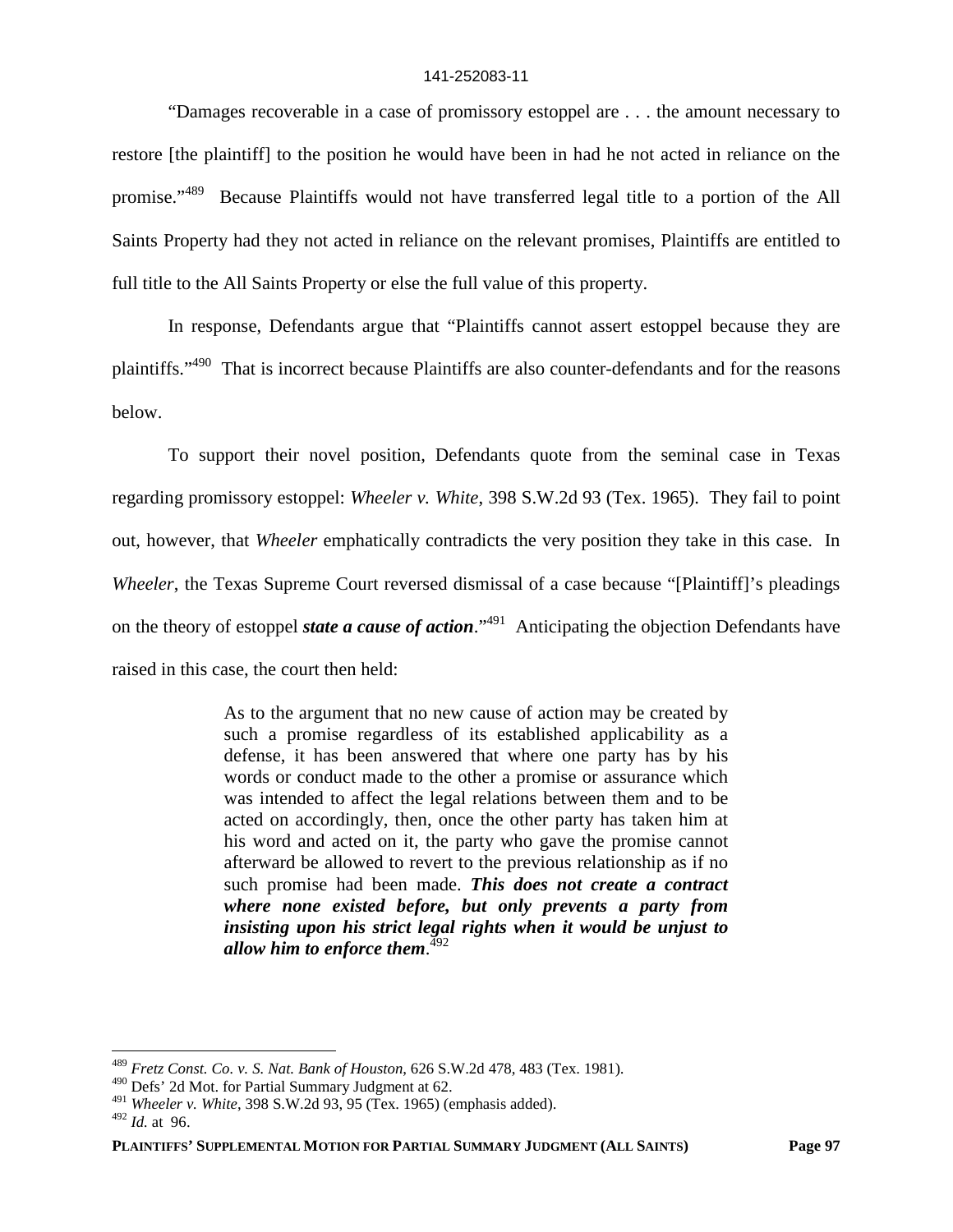As recently as 2014, this holding has been reaffirmed by the Fort Worth Court of Appeals, which held that "promissory estoppel is also a cause of action available to a promisee who has acted to his detriment in reasonable reliance on an otherwise unenforceable promise."<sup>493</sup>

So, too, here. Plaintiffs are entitled, under the doctrine of promissory estoppel, to the All Saints Property. Defendants cannot be allowed to ignore this doctrine and act as if no promise had been made.

# **v. Equitable and judicial estoppel also apply here**

Further, Defendants are equitably estopped from claiming a right to the disputed property. Equitable estoppel prevents a party from benefitting from misrepresentations that induce an opposing party to change position to its detriment.<sup> $494$ </sup> As described above, Defendants induced Plaintiffs to permit Defendants to use the disputed property through Defendants' misrepresentations that they would follow the Church's rules and hold the property in trust for the Church. Defendants intended that their promises to hold the property in trust would cause Plaintiffs to permit Defendants to use the property, and Plaintiffs relied on those promises to their detriment. Plaintiffs neither knew, nor had the means to know, that Defendants would break their promises and attempt to secede from the Church with the property. Accordingly, Defendants are equitably estopped from claiming complete ownership of the disputed property.

Finally, "[j]udicial estoppel precludes a party who successfully maintains a position in one proceeding from afterwards adopting a clearly inconsistent position in another proceeding to obtain an unfair advantage."<sup>495</sup> The doctrine "prevent[s] parties from playing fast and loose with

<sup>493</sup> *1 Lincoln Fin. Co. v. Am. Family Life Assur. Co. of Columbus*, 02-12-00516-CV, 2014 WL 4938001, at \*5 (Tex. App.—Fort Worth Oct. 2, 2014, no pet.) (citing *Wheeler,* 398 S.W.2d at 96); *see also, e.g.*, Texas Pattern Jury Charges—Business, Consumer, Insurance & Employment (2014), PJC 101.41 ("The doctrine of promissory estoppel may be invoked as a cause of action.").

<sup>494</sup> *See Office of Attorney Gen. of Tex. v. Scholer*, 403 S.W.3d 859, 862 (Tex. 2013).

<sup>495</sup> *Ferguson v. Bldg. Materials Corp. of Am.*, 295 S.W.3d 642, 643 (Tex. 2009).

**PLAINTIFFS' SUPPLEMENTAL MOTION FOR PARTIAL SUMMARY JUDGMENT (ALL SAINTS) Page 98**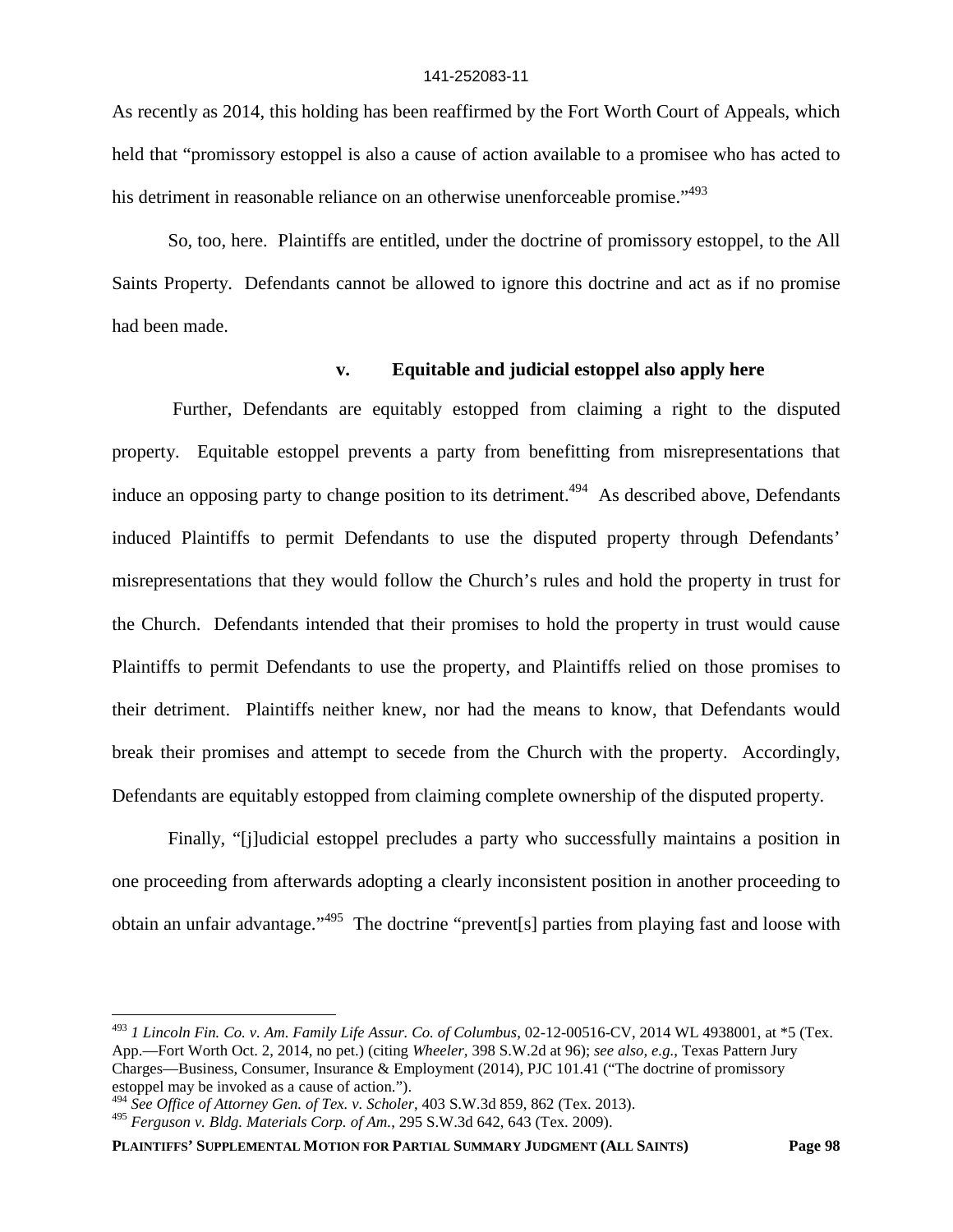the judicial system for their own benefit."<sup>496</sup> As described above, Defendants have made numerous judicial statements regarding, among other things, the structure and discipline of The Episcopal Church, the inability of a constituent part of the Church to leave the Church with property, the manner in which one abandons communion with the Church, and the method by which Texas courts must determine the identity of religious entities. Defendants are judicially estopped from contradicting those statements now.

\* \* \*

For all of these global reasons, and as set forth in Plaintiffs' prior briefing, which is incorporated by reference herein, the Court should grant Plaintiffs' Supplemental Motion for Partial Summary Judgment on Claims Relating to All Saints Episcopal Church and deny Defendants' cross-motion.

#### **IX. GROUNDS**

The Court should grant Plaintiffs' Supplemental Motion for Partial Summary Judgment on Claims Relating to All Saints' Episcopal Church and deny Defendants' for the reasons listed below and amplified in the argument sections above. This formal statement of grounds is not meant to limit the arguments set forth in the body of this motion.

### **A. The Deeds**

Plaintiff All Saints is entitled to all six of its properties on the face of the deeds. In its putative counterclaim, Defendant "All Saints" appeared to claim all six deeds. Upon deposition, it has since disclaimed any right or interest in all but two deeds. But Defendants still seek to pluck the historic church and rectory out of the middle of those six properties. Defendants are entitled to none of the six properties under neutral principles of Texas law applied to the face of the deeds. Specifically:

<sup>496</sup> *Id.*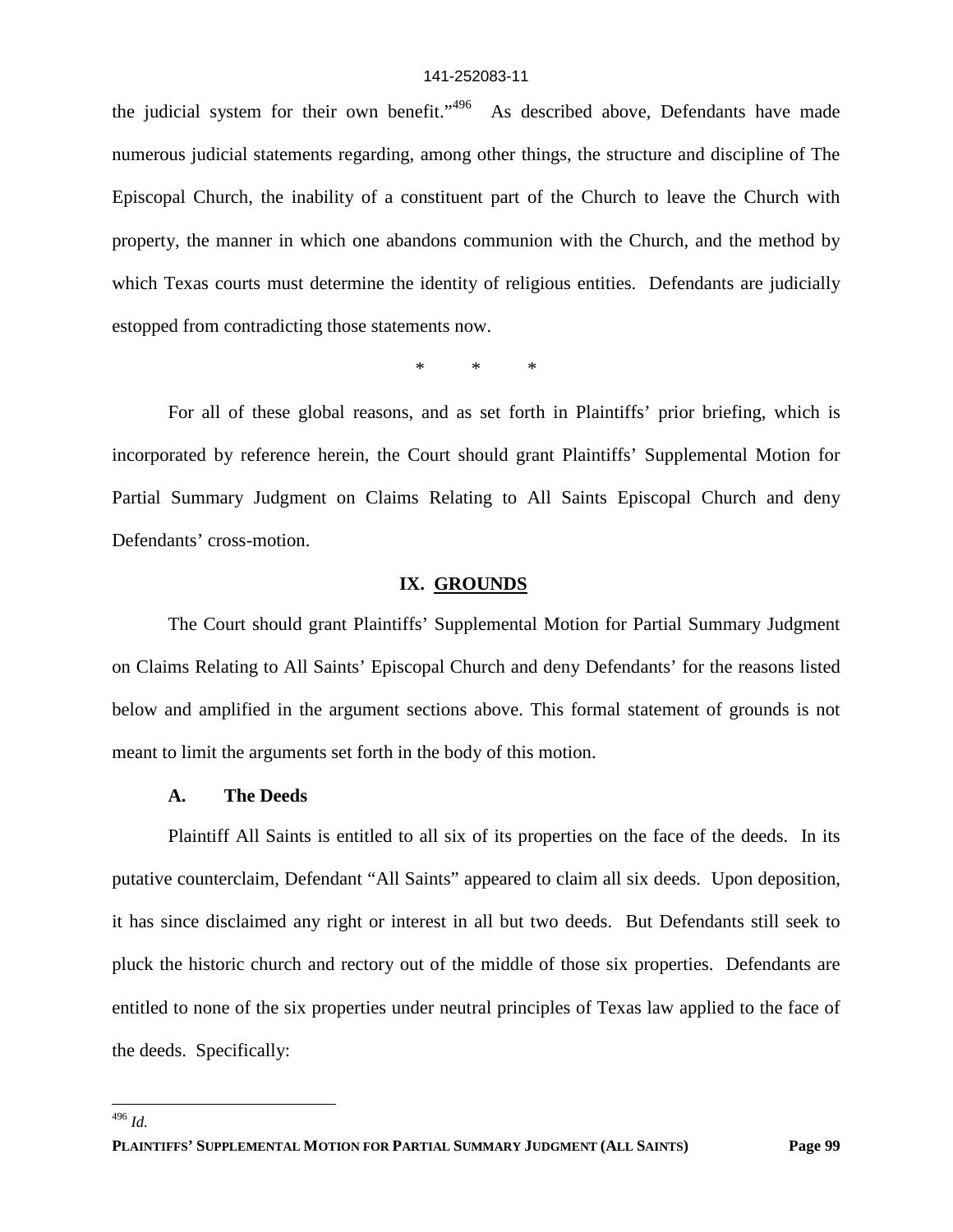- **1.** All of Block 14, Chamberlin Arlington Heights, First Filing, an Addition to the City of Fort Worth, Tarrant County, Texas (5001 Crestline). This property was conveyed in 1947 expressly in trust for the use and benefit of the Protestant Episcopal Church in this region. The trust is irrevocable and, at any rate, has never been revoked. Defendants have no affiliation with the Protestant Episcopal Church. The 1984 declaratory judgment expressly transferred legal title only for this property to the Diocesan Corporation. It did not transfer beneficial title on its face and as a matter of law. Additionally, under Plaintiff All Saints' bylaws, the property is held in trust for the Church. Defendant Corporation cannot administer a trust in favor of the Protestant Episcopal Church because of its adversity to the Protestant Episcopal Church. When a trustee and beneficiary of a trust become adverse, Texas civil courts may remove and replace the trustee. The Court should remove Defendant Corporation as trustee of Plaintiff the Protestant Episcopal Church's trust and name Plaintiff All Saints as the trustee of that trust for The Episcopal Church.
- **2.** All of lots 6, 7, and 8, and the West 15 feet of Lot 5, and the East 20 feet of Lot 9, all in Block 26, of Chamberlin Arlington Heights, First Filing, an addition to the City of Fort Worth, Tarrant County, Texas (5003 Dexter). This property is held by the Corporation in express trust for the Episcopal congregation for which it was acquired. It was acquired in 1951 for Plaintiff All Saints Episcopal Church, the Episcopal congregation established in 1947 that Defendants admit stayed with The Episcopal Church and has operated at 5001 Crestline continuously from 1947 to present. Defendant "All Saints" testified that it is a new entity formed in 2009 that has not attempted to remove or replace the authorized leaders or governing documents of the continuing Plaintiff All Saints. Defendant "All Saints" tried to claim that the trust is instead for it, a 2009 entity, because it is the parish "in union with" or a member of the putative Defendant Diocese. But, as Defendant "All Saints" conceded, the trust language Defendants rely on says nothing about "in union with" or "member of." It says the trust is for the "particular" Parish for whom the property was acquired. And that is Plaintiff All Saints, in 1951, fifty-eight years before Defendant "All Saints" formed itself. Additionally, under Plaintiff All Saints' bylaws, the property is held in trust for the Church. The trusts in favor of Plaintiff All Saints and the Church have never been revoked. Under Texas law, Defendant Corporation must be removed as trustee of Plaintiff All Saints' trust, given Defendants' adversity to Plaintiffs, with control returned to Plaintiff All Saints.
- **3. DISCLAIMED BY DEFENDANT:** Lots 1 and 2, Block 26, Chamberlin Arlington Heights, First Filing, an Addition to the City of Fort Worth, Tarrant County, Texas (5001 Dexter). This property was conveyed in fee simple to All Saints Episcopal Church in 1995. Defendant "All Saints" disclaimed any right, interest, or claim in this property. And rightly so. The property is expressly titled to the All Saints at 5001 Crestline. Defendant "All Saints" admits it is a 2009 entity whose founders "had resigned from the vestry of All Saints' Episcopal Church on Crestline Road." In 1995, when All Saints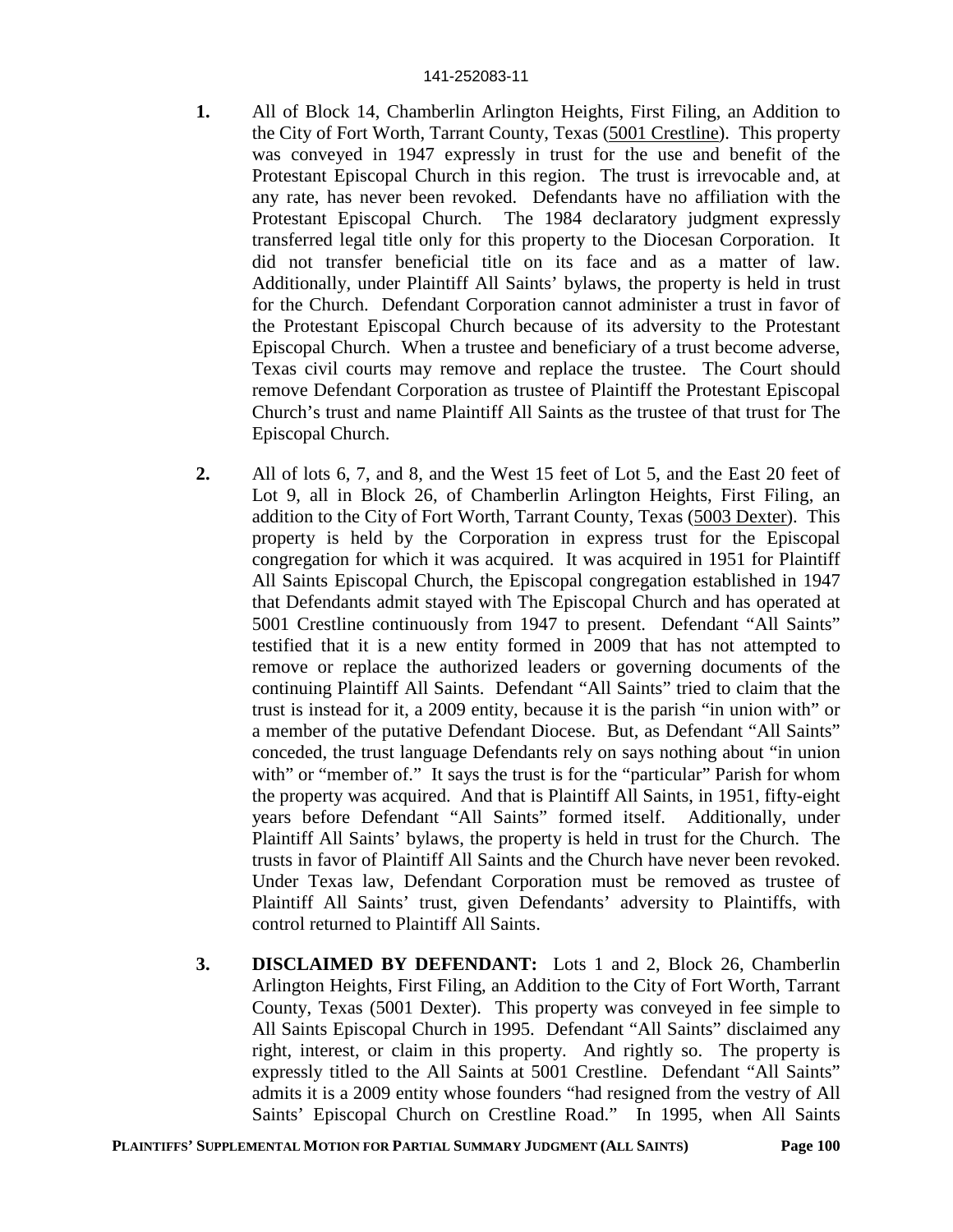acquired this property, its governing local bylaws read that it acquired all property in trust for the Protestant Episcopal Church. That governing trust remains in its bylaws to this day. Defendant "All Saints" has never purported to supersede or replace those governing bylaws, and in fact has no local bylaws.

- **4. DISCLAIMED BY DEFENDANT:** The South 122 feet of Lots 21, 22 and 23 and the South 122 feet of the West 15 feet of Lot 24, all in Block 15, Chamberlin Arlington Heights, First Filing, an Addition to the City of Fort Worth, Tarrant County, Texas (4936 Dexter). Like 5001 Dexter, this property was also conveyed in fee simple to All Saints Episcopal Church, on 5001 Crestline, this time in 2003. Defendant "All Saints" again disclaimed any right, interest, or claim in this property. Additionally, under Plaintiff All Saints' bylaws, the property is held in trust for the Church. The same arguments set forth for 5001 Dexter apply and are incorporated here.
- **5. DISCLAIMED BY DEFENDANT:** The West 90 feet of Lot A, Block 25, Chamberlin Arlington Heights, First Filing, an Addition to the City of Fort Worth, Tarrant County, Texas (4939 Dexter). This property was conveyed in 1997 to All Saints' Episcopal Church, a Texas nonprofit corporation. Defendant "All Saints" disclaimed any right to the All Saints corporation and any right to this property. The enabling resolution authorizing the corporation states that it shall always be subject to the Constitution and Canons of the Protestant Episcopal Church in the United States of America, and its governing documents reflect that to this day and require officers to perform their duties in accordance with the rules of The Episcopal Church. Additionally, under Plaintiff All Saints' bylaws, the property is held in trust for the Church. Defendants have no affiliation with The Episcopal Church. Defendants have neither pleaded for nor claimed to be officers of this corporation and have no right or basis for such a claim.
- **6. DISCLAIMED BY DEFENDANT:** Lot 3-R, Block 26, Chamberlin Arlington Heights Addition to the City of Fort Worth, Tarrant County, Texas (5005 Dexter). This property, conveyed in 1999, is titled to the Diocesan Corporation in trust for the use and benefit of All Saints' Episcopal Church, a Texas nonprofit corporation. Defendant "All Saints" disclaimed all right, claim, and interest in the beneficial interest of this property, testifying: "We make no claim to that [All Saints] corporation," this property is held by the Diocesan Corporation "for the use and benefit of someone other than defendants," and "Defendant All Saints' is not making any claim to the property." Additionally, under Plaintiff All Saints' bylaws, the property is held in trust for the Church. For the same reasons set forth above for 4939 Dexter, Defendant "All Saints" has no right to the All Saints corporation or this property which is held in beneficial trust for it. Under Texas law, Defendant Corporation must be removed as trustee of this trust, given Defendants' adversity to Plaintiffs, with control returned to Plaintiff All Saints.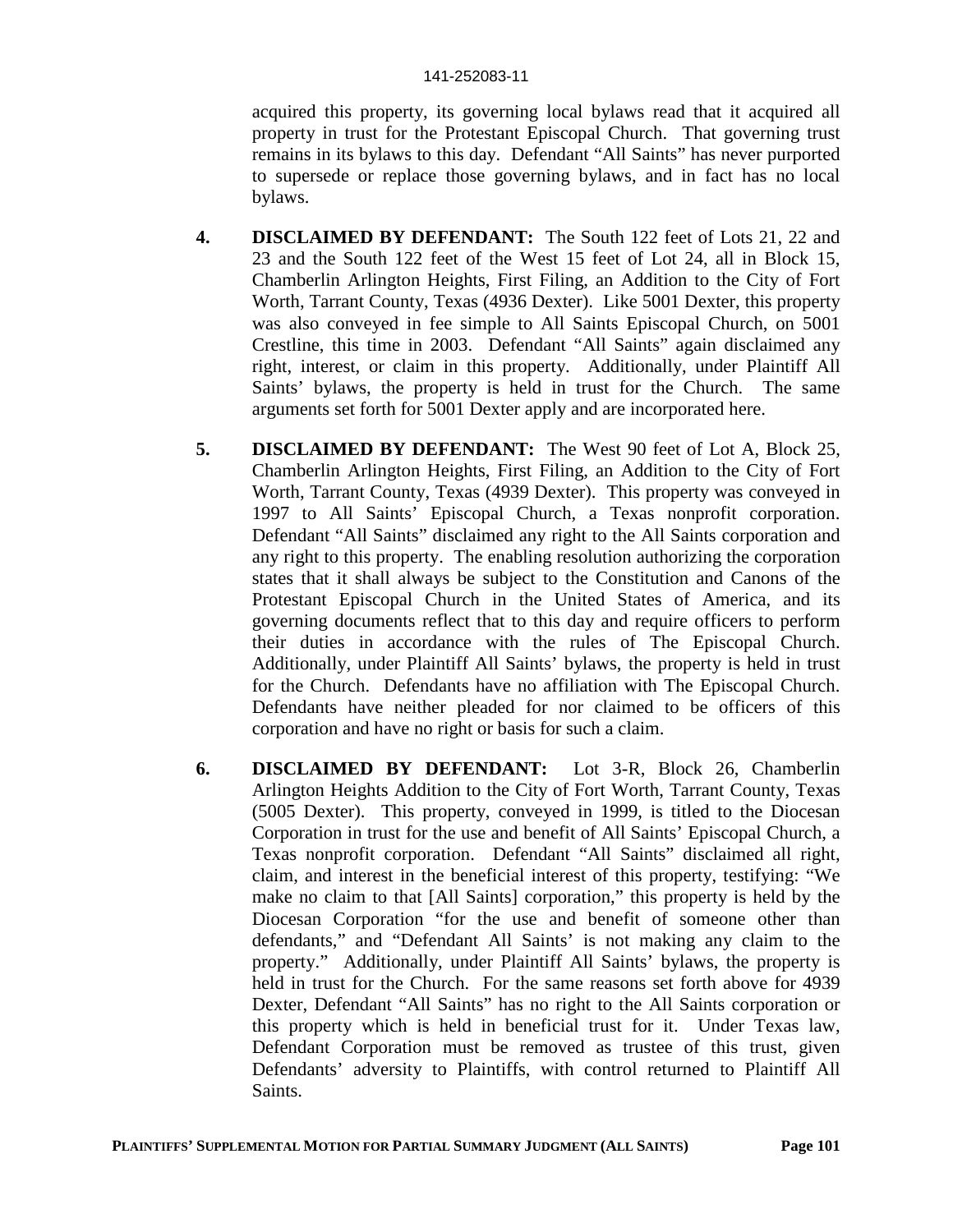Finally, Defendants have repeatedly affirmed to the Court and under oath that they make no claims to All Saints Episcopal School.

### **B. The U.S. Constitution**

The Court's March 2, 2015 judgment violates the United States Constitution. As argued in the prior summary judgment proceedings, courts in America do not override churches on questions of religious polity. This Court overrode The Protestant Episcopal Church on the question of whether an Episcopal Diocese can unilaterally divorce itself from The Episcopal Church. It overrode The Episcopal Church on who is the Bishop of an Episcopal Diocese and who are its authorized representatives and members.

The Court could not have decided the property case for Defendants without overriding The Episcopal Church on these religious questions. As Defendant "All Saints" conceded: "Our claims are based on our membership in the diocese; simple as that."<sup>497</sup> Defendants have conceded that all property held by the Diocesan corporation is held in trust for the Episcopal Diocese and Congregations. The entire case thus turns on the identity of the Episcopal Diocese and Congregations, whether they had authority to break away from The Episcopal Church, and whether Defendant Iker and his followers were removed from office in those entities for abandoning their vows and violating Church law. In short, the parties here arranged their affairs in such a way "that ecclesiastical decisions effectively determine the property issue."<sup>498</sup>

And when that is the case, the Texas Supreme Court was perfectly clear about what must happen under the U.S. Constitution: "Civil courts are constitutionally required to accept as binding the decision of the highest authority of a hierarchical religious organization to which a dispute regarding internal government has been submitted," and "deferring to decisions of

**PLAINTIFFS' SUPPLEMENTAL MOTION FOR PARTIAL SUMMARY JUDGMENT (ALL SAINTS) Page 102**

 $497$  JA02710, Dep. of Def. All Saints' at 78:17-21.

<sup>498</sup> *Masterson v. Diocese of Nw. Tex.*, 422 S.W.3d 594, 607 (Tex. 2013).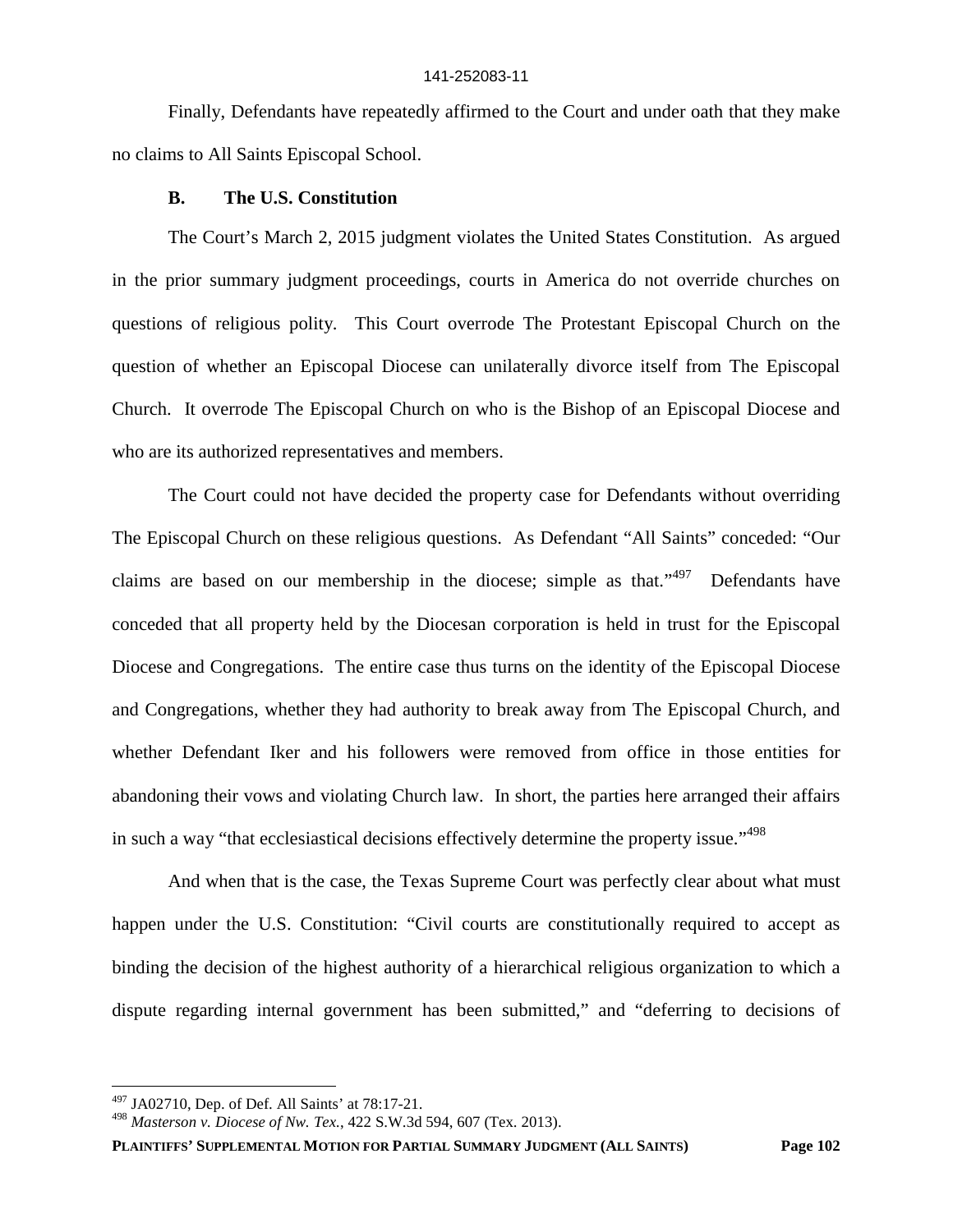ecclesiastical bodies in matters reserved to them by the First Amendment may, in some instances, effectively determine the property rights in question."<sup>499</sup>

## **C. The Global Arguments**

In addition, Plaintiffs reassert all of their prior arguments from their December 1, 2014 cross-motion for partial summary judgment, response, and reply, as to the claims relating to All Saints, including:<sup>500</sup>

## **1. The "appropriate method for Texas courts."**

Under a basic neutral principles analysis, this Court answers questions like "Is there a trust or deed, and for whom?" But if the answer is "yes, for an ecclesiastical entity"*—*and the question becomes who may control that entity*—*the Court hits a dead-stop under *Masterson* where it must defer to the Church on that question of which party represents the beneficiary entitled to the property.

This is not only Plaintiffs' understanding. Just a few months ago, *Defendants* admitted to

the U.S. Supreme Court:

"[U]sing principles of Texas law," *Brown* concluded that "whatever body is identified as being the church to which the deed was made must still hold the title." Because the property dispute's resolution turned, under neutral principles of Texas law, on the local church body's identity—an ecclesiastical matter—the court deferred to the national denomination's understanding of the church's identity. "The method by which this Court addressed the issues in *Brown*," the Texas Supreme Court held [in *Masterson*],

<sup>499</sup> *Id.* (citing *Milivojevich*, 426 U.S. at 709–10; *Brown*, 116 S.W. at 364–65).

<sup>&</sup>lt;sup>500</sup> Beyond the constitutional concerns, which are dispositive for Plaintiffs, Plaintiffs also reassert the other arguments set forth in their December 1, 2014 cross-motion, response, and reply, involving contractual trust, constructive trust, corporate law as to the Diocesan corporation, and associations law, and further reassert and preserve the objections stated in their June 19, 2014 Petition for Writ of Certiorari to the U.S. Supreme Court, incorporated herein by reference. Those positions are set forth in detail in Plaintiffs' December 1, 2015 Motion for Partial Summary Judgment at pp. 34-81, December 22, 2015 Response to Defendants' Second Motion for Partial Summary Judgment at pp. 45-93, and January 23, 2015 Reply in Support of Plaintiff's Motion for Partial Summary Judgment at pp. 38-75, and are incorporated by reference herein.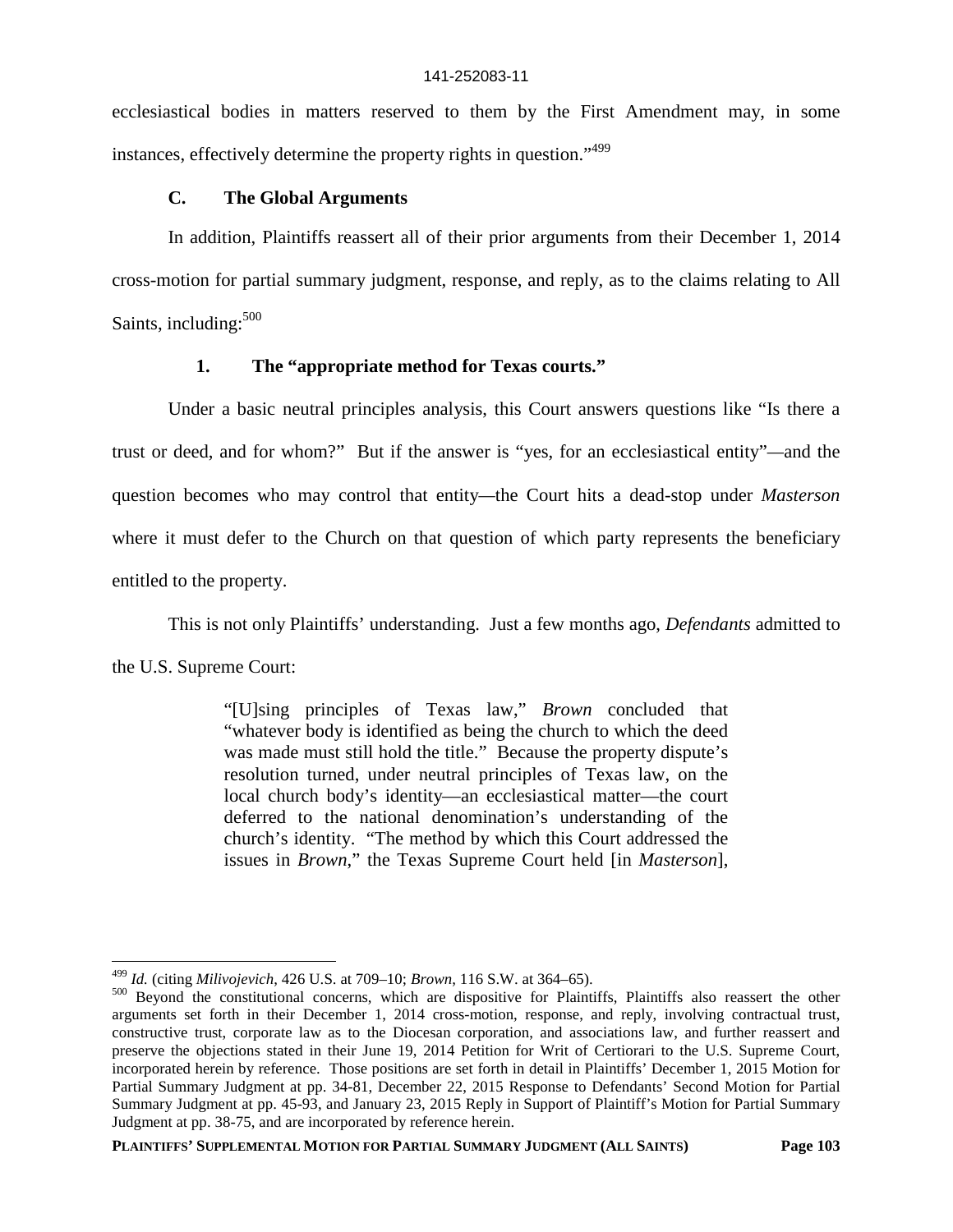"remains the appropriate method for Texas courts."<sup>501</sup>

Or, as the Texas Supreme Court itself put it, "courts applying the neutral principles methodology defer to religious entities' decisions on ecclesiastical and church polity issues such as who may be members of the entities," including "who is or can be a member . . . of TEC or a diocese," *Episcopal Diocese of Fort Worth*, 422 S.W.3d at 650, 652, or "the true and proper representatives" of congregations, *Masterson*, 422 S.W.3d at 607-08.

Here, Defendants have now admitted in sworn testimony that the Corporation holds title to *all property in trust* for the Diocese and its Congregations.<sup>502</sup> Because Defendants concede that the Corporation holds the property in trust, the Court can dispose of this issue simply by determining who represents those beneficiaries, the Diocese and the Congregations. Under the facts admitted by Defendants, "deferring to decisions of ecclesiastical bodies in matters reserved to them by the First Amendment . . . effectively determine[s] the property rights in question." *Id.* at 606.

It is now settled that "the record conclusively shows TEC is a hierarchical organization," id. at 608, with "three structural tiers[, t]he first and highest [of which] is the General Convention," *Episcopal Diocese of Fort Worth*, 422 S.W.3d at 647. And "[c]ivil courts are constitutionally required to accept as binding the decision of the highest authority of a hierarchical religious organization to which a dispute regarding internal government has been submitted." *Masterson*, 422 S.W.3d at 607. **Because the General Convention and its authorized agents have determined that Defendants do not represent either the Diocese or**

<sup>501</sup> A3822-23, Br. in Opp'n of Resp'ts The Episcopal Diocese of Fort Worth, *Episcopal Church v. Episcopal Diocese of Fort Worth*, No. 13-1520 (U.S. Sept. 26, 2014) (quoting *Masterson*, 422 S.W.3d at 605 (citations omitted)); *accord Brown v. Clark*, 116 S.W. at 364–65.

<sup>502</sup> A3931-32, Dep. of Def. Diocese at 85:6-12, 86:11-16, 87:12-88:11; A3948, 3952, 3956, Dep. of Def. Corp at 17:10-18:2, 65:4-7, 107:13-108:7; *accord* JA00113, The Constitution and Canons of the Episcopal Diocese of Fort Worth, art. 13 (1982).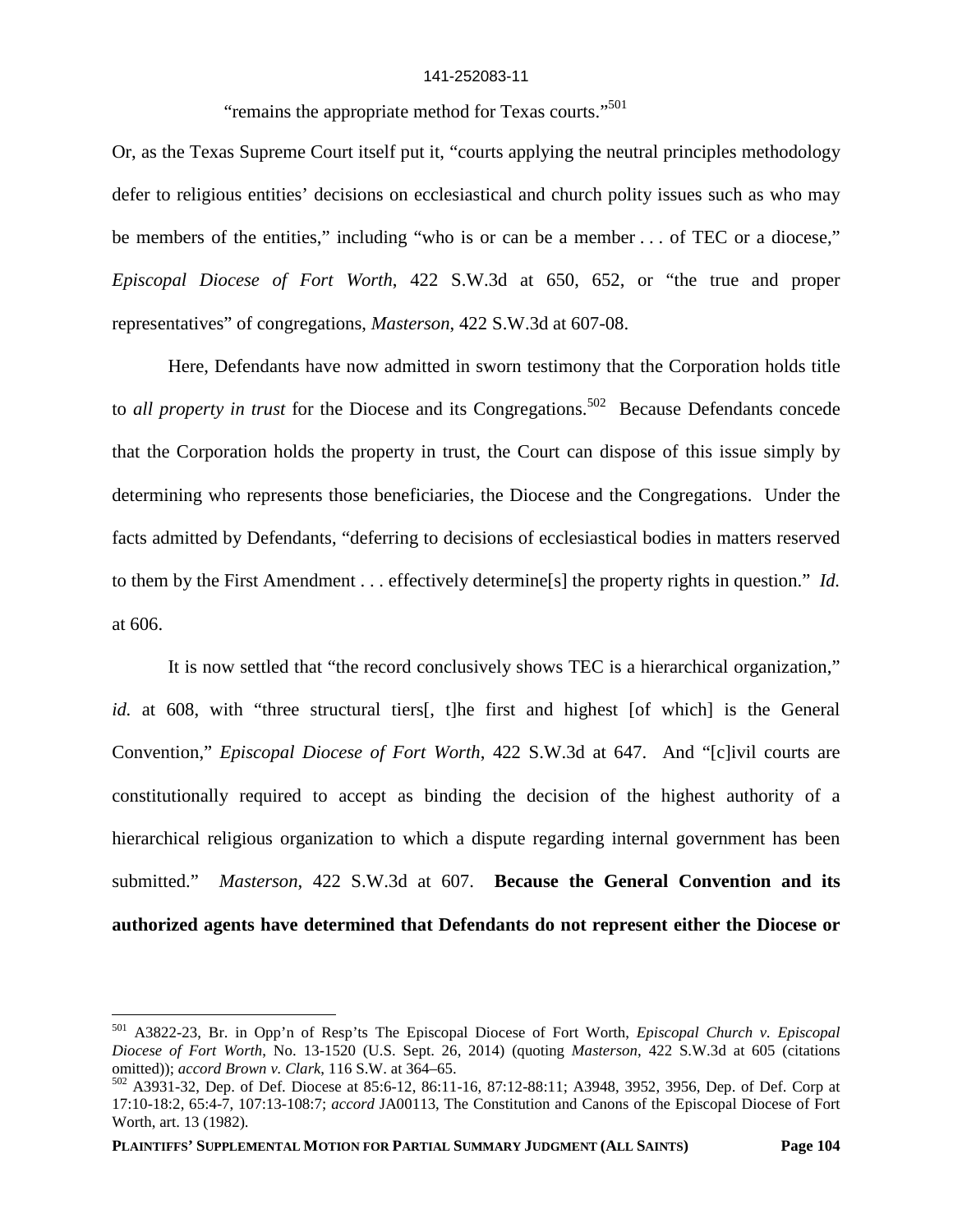**the Congregations and that Plaintiffs do,<sup>503</sup> this Court must, under** *Masterson* **and** *Episcopal Diocese of Fort Worth***, declare that the property held by the Corporation in trust for those entities is held in trust for Plaintiffs.** The same analysis applies to any property that, under neutral principles of law, is held by or for those entities or their agents, such as tangible personal property and bank accounts.

Under *Masterson* and *Episcopal Diocese of Fort Worth*, this Court should declare that it defers to Plaintiff The Episcopal Church's determination that the Plaintiffs and their successors represent the Diocese and Congregations, including All Saints. If Defendants somehow were still Trustees of the Diocesan Corporation, as they purport, they would be in breach of the Diocesan Corporation's trust obligations to the Diocese and Congregations, and this Court would simply remove the breaching Diocesan Corporation as trustee of Plaintiffs' trusts. Tex. Prop. Code § 113.082(a)(1), (4).

## **2.** *Express Trust for the Church and its Constituent Entities.*

The Diocese agreed to the Church's rules in exchange for formation, membership, and property. Those rules included the Church's trust canon, placing all property in trust for the Church as a whole. Defendants and their predecessors accepted the benefits of this agreement, and "the constitution and by-laws of an organization . . . constitute a contract between the organization and its members." *Int'l Printing Pressmen & Assistants' Union of N. Am. v. Smith*, 198 S.W.2d 729, 736 (Tex. 1946). Moreover, the property transferred to the Diocese and Diocesan Corporation was already in express trust for the Church. And numerous individual deeds also contain express trust language consistent with those global declarations of trust and are jointly and separately enforceable.

<sup>503</sup> See A939-43, Journal of the Twenty-Seventh Annual Convention of the Episcopal Diocese of Fort Worth, November 13-14, 2009; A11-22, Report of the Resolutions Committee, 27<sup>th</sup> Annual Convention, November 13-14, 2009; A4107-10, Buchanan Aff. ¶¶ 5-8; A5, 9-13, Ohl Aff. ¶¶ 4(e), 13; A4225, Wells Aff. ¶ 3; A4227, Waggoner Aff. ¶ 1.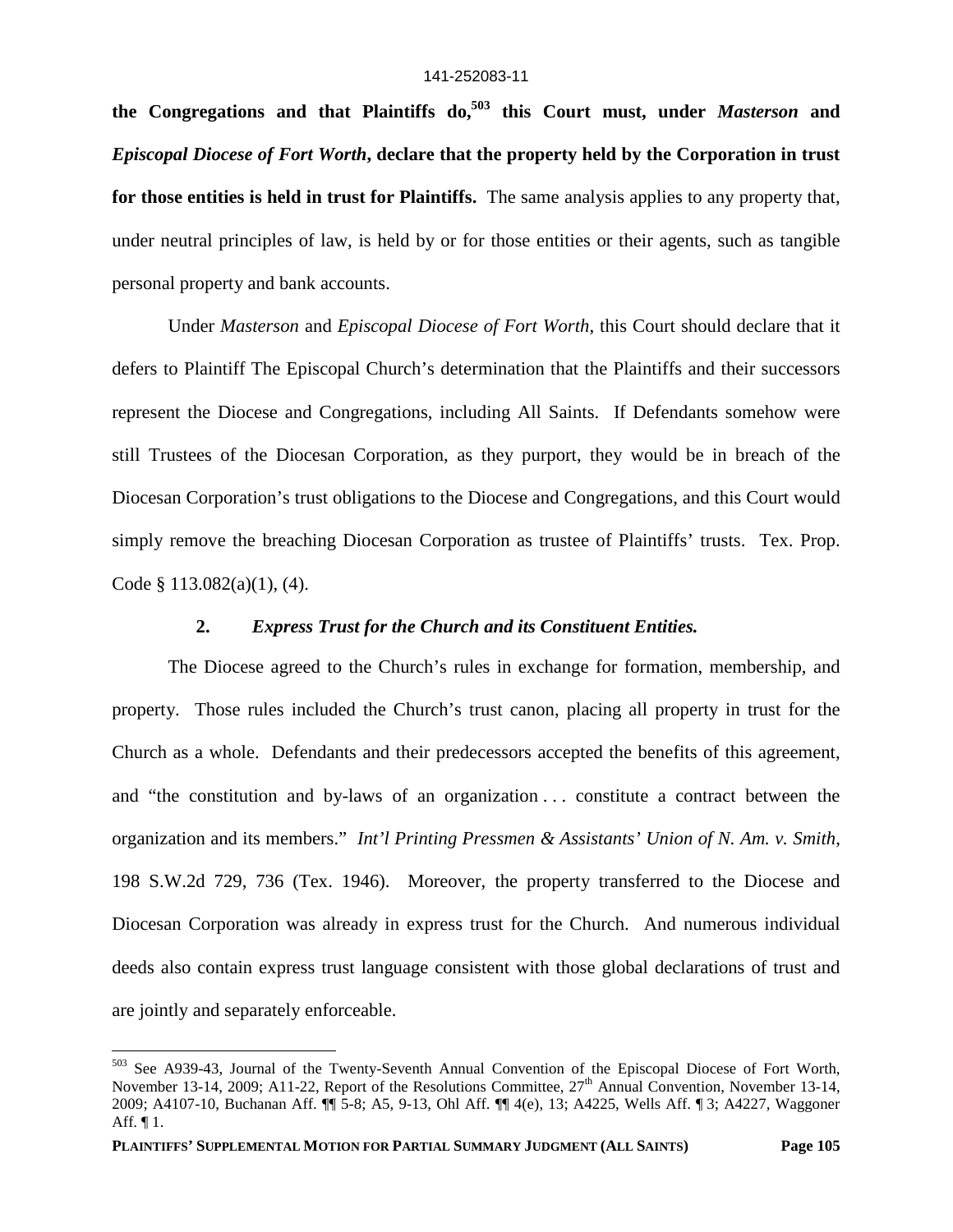Defendants claim to "revoke" that trust under Tex. Prop. Code § 112.051(a). But Defendants cannot revoke express trusts on the face of deeds when they were not settlors, and that statute "is inapplicable to a trust that is created by contract and based on a valuable consideration," which cannot be revoked without "the agreement or consent of a majority of the beneficiaries." *Shellberg*, 459 S.W.2d at 470. "[S]uch a trust is irrevocable even if it does not expressly so state." Johanson's Tex. Estates Code Ann. § 112.051 (2014) (citing *Shellberg*, 459 S.W.2d at 470-71).<sup>504</sup> Because Defendants and their predecessors in office agreed to hold property in trust in exchange for formation, membership, and transfer of the property, they are bound by that commitment and cannot revoke it now.

# **3.** *Constructive Trust for the Church and its Constituent Entities.*

Even if there were no express trust, Plaintiffs would be entitled to a constructive trust. Texas courts impose constructive trusts where a party accepts property for the benefit of another and then seizes it for his own. *Mills v. Gray*, 210 S.W.2d 985, 988-89 (Tex. 1948). Constructive trusts apply where an express trust is contemplated but fails. *See Murphy v. Johnson*, 439 S.W.2d 440, 442 (Tex. Civ. App.—Houston [1st Dist.] 1969, no writ) (citing *Omohundro v. Matthews*, 341 S.W.2d 401, 405 (Tex. 1960)). Constructive trusts also apply where there was no express trust at all, but parol evidence shows a commitment to hold the property for another. *Mills*, 210 S.W.2d at 988. Constructive trusts recover church property just like any other property. *Libhart v. Copeland*, 949 S.W.2d 783, 804 (Tex. App.—Waco 1997, no pet.) (constructive trust over parsonage "corrected improper conduct of church officers which defrauded the church of its assets").

Because Defendants were officers of The Episcopal Church's Episcopal Diocese of Fort

<sup>504</sup> Moreover, even before the Church formed the Diocese, these properties were already held in express trust for the Church, an obligation that survives the 1984 transfer of legal title as a matter of law. *Binford*, 189 S.W.2d 471, 473 (Tex. 1945).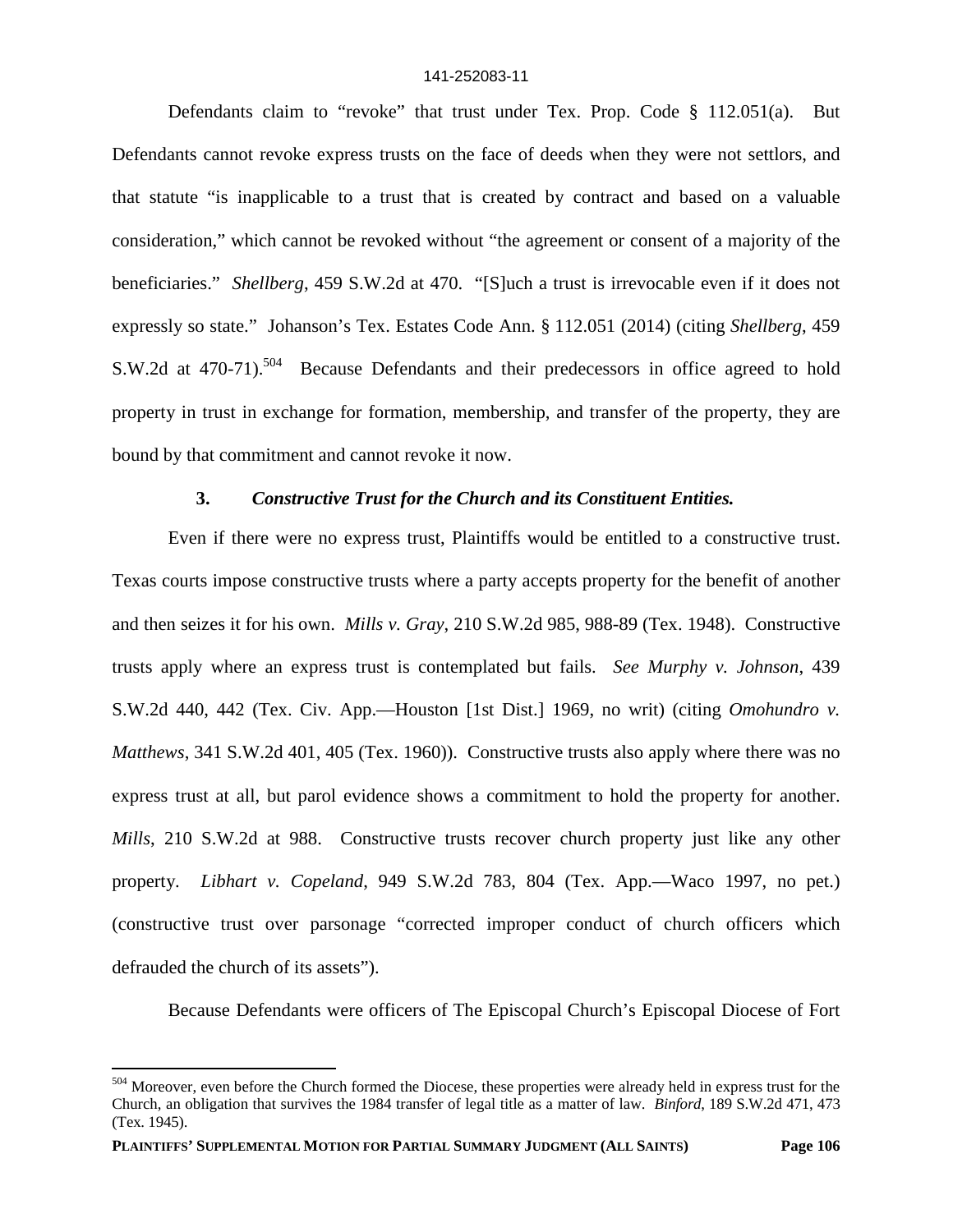Worth, entrusted with Church property only because they and their predecessors committed to steward it for the Church under its rules, "the history, organization, and governing documents of the Church, the Diocese, and the parish support implication of a trust." *Episcopal Diocese of Fort Worth*, 422 S.W.3d at 653.

## **4.** *Texas Associations Law.*

Wholly apart from trust law and its requirements, Defendants cannot seize property under Texas associations law. Local chapters "come into being, not as independent organizations existing solely for the benefit of their members, but as constituents of the larger organization . . . organized for specific purposes, most of which can be accomplished only through subordinate bodies." *District Grand Lodge No. 25 Grand United Order of Odd Fellows v. Jones*, 160 S.W.2d 915, 921 (Tex. 1942). "[T]he relative rights in the property of a local lodge [are] to be determined by rules of the order to which all the defendants, as members, solemnly subscribed. They made their own contract and it is not for the courts to relieve them of its effects." *Id.* at 922. This is true even where deeds name only the local chapter, because "[i]nquiry concerning the laws of the Grand Lodge would have revealed . . . that the local lodge had no authority to convey the property." *Logan*, 177 S.W.2d 813 at 815.

Here, the Diocese accepted property as a "subordinate unit of [the] Protestant Episcopal Church in the United States of America,"<sup>505</sup> after fully acceding to its rules. Under neutral principles of Texas associations law, departing members cannot now take that property, even if they "secede in a . . . majority and organize a new association." *Progressive Union of Tex. v. Indep. Union of Colored Laborers of Tex., Lodge No. 1*, 264 S.W.2d 765, 768 (Tex. Civ. App.—

<sup>505</sup> A2631-32, Letter from Glenn Cagle, District Director, Internal Revenue Service, to Corporation of the Episcopal Diocese of Fort Worth (Aug. 13, 1984); A2633, Letter from John E. Ricketts, Director of Customer Account Services, Internal Revenue Service, to Episcopal Diocese of Fort Worth (Oct. 22, 2003); A2630.1-30.2, Letter from N. Michael Kensel, Chancellor Emeritus, Episcopal Diocese of Fort Worth, to Tarrant County Appraisal District (Nov. 2, 2007).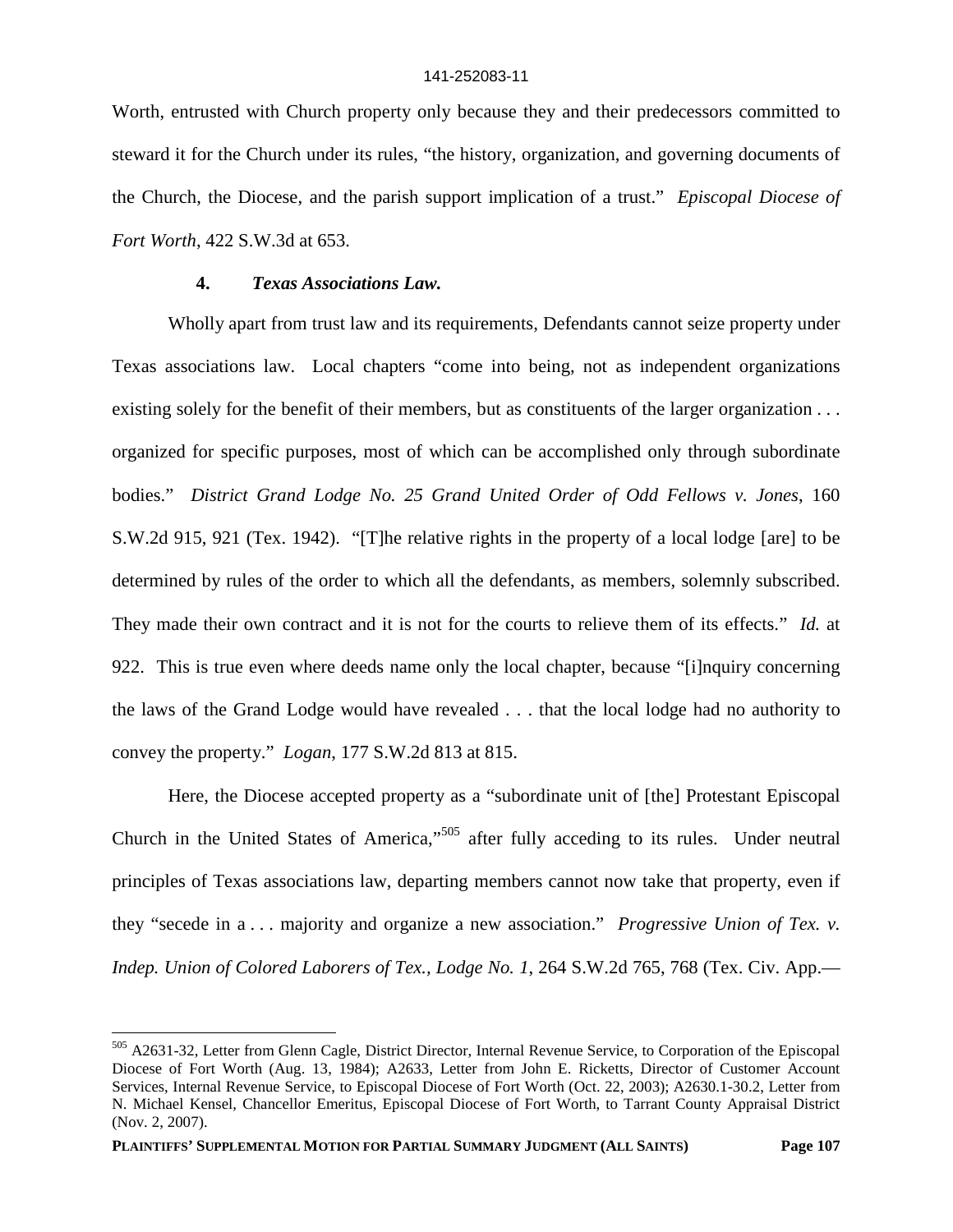Galveston 1954, writ ref'd n.r.e.) (citing 7 C.J.S., Associations, § 27). And this is under Texas state law of associations; separate and apart from that law, enabling such a faction to take the Episcopal Diocese and Congregations, including All Saints, from The Episcopal Church would be a gross breach of the First Amendment.

## **5.** *Corporations Law.*

Finally, Defendants have no right to control the Diocesan Corporation, because it is a subordinate entity of the Diocese that only Plaintiffs can control, Tex. Bus. Orgs. Code § 22.207(a), and separately because of the plain terms of the Diocesan Corporation's own bylaws. Under basic corporations law, Defendants are not qualified to serve as Trustees and have been removed. Plaintiffs have properly acted to replace those unqualified Defendants as Trustees; even if they had not, this Court under Texas law could reconstitute the board with qualified Plaintiffs under the Diocesan Corporation's governing documents. As shown, ultimately, the Trustees of the Diocesan Corporation are irrelevant: whoever the Trustees are, they must honor the Diocesan Corporation's admitted trust obligations to the Diocese and Congregations, which as a matter of law only Plaintiffs can control. If Defendants somehow were still Trustees, as they purport, they would be in breach of those trust obligations, and this Court would simply remove the breaching Diocesan Corporation as trustee of Plaintiffs' trusts. Tex. Prop. Code § 113.082(a)(1), (4).

The All Saints Corporation has always been operated in accordance with its charter and bylaws, which subject it to the authority of the Church. Defendants have no right to control the All Saints Corporation and have no right to its property.

\* \* \*

In short, under any analysis, Defendants' conduct is contrary to neutral principles of law, because their commitments to the Church as a condition of formation were plain and obvious.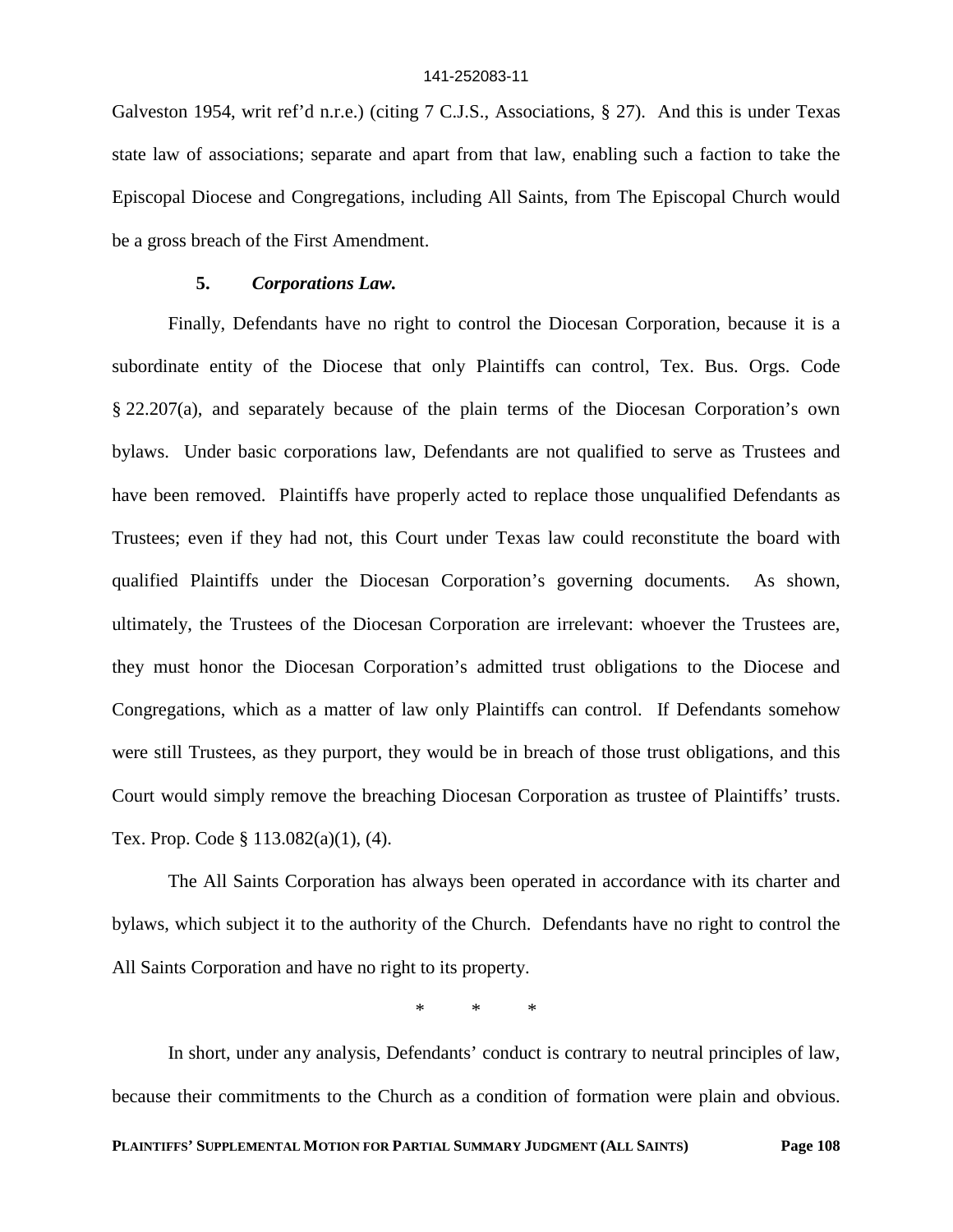Simply put, Texas law does not permit oath-breaking and land-grabbing, under deference *or* neutral principles.

### **6.** *Watson Deference and Jones Retroactivity and Trust Enforcement.*

While Plaintiffs argue this motion under neutral principles as instructed by the Texas Supreme Court, Plaintiffs re-urge and argue here, for preservation purposes, their arguments under *Watson* deference, *Jones* retroactivity, and the enforceability of denominational trust clauses under *Jones v. Wolf*, 443 U.S. 595 (1979), irrespective of state trust law. Specifically, Plaintiffs move that (1) this case should be decided in Plaintiffs' favor under *Watson v. Jones*'s deference approach, $506$  because the hierarchical Episcopal Church indisputably recognizes Plaintiffs as the only parties authorized to use the identity and property of the subordinate local Church entities;<sup>507</sup> (2) the First Amendment and *Jones v. Wolf* require courts to enforce express trusts recited in general-church governing documents irrespective of state law, and here the Dennis Canon resolves the case in Plaintiffs' favor on those grounds;<sup>508</sup> (3) the application of the neutral-principles approach in this case infringes free-exercise rights because it is unconstitutionally retroactive under *Jones v. Wolf*, and this case must therefore be resolved in Plaintiffs' favor under the *Watson* deference doctrine; and (4) the neutral-principles approach endorsed in *Jones v. Wolf* does not remain a constitutionally viable means of resolving churchproperty disputes, especially in light of *Hosanna-Tabor Evangelical Lutheran Church & School*

<sup>506</sup> 80 U.S. 679 (1871).

<sup>507</sup> *See, e.g.*, A5-7, Ohl Aff. ¶ 5; A23, Letter from Katharine Jefferts Schori, Presiding Bishop, to People of Fort Worth (Nov. 12, 2009); A24-25, Letter from Bonnie Anderson, President of the House of Deputies, to Deputies and First Alternates (Nov. 6, 2009); A30-31, Gulick Aff. ¶ 7; A363, 365-66, Excerpts from *The Episcopal Church Annual* (2010), at 18, 217-18; A613-14, Excerpts from *The Episcopal Church Annual* (2009), at 213-14; A866-67, 869-71, 876, Excerpts from the Journal of the General Convention (2009), at 41-42, 50, 349, 354, 735; *see also* A4107-08, Buchanan Aff. ¶ 5 (Oct. 22, 2014).

<sup>508</sup> *See, e.g.*, JA00485, 500-01, The Constitution and Canons for the Government of the Protestant Episcopal Church in the United States of America (2006), tit. I, canon 7, § 4, & tit. I, canon 17, § 8; A189, The Constitution and Canons for the Government of the Protestant Episcopal Church in the United States of America (2009), tit. II, canon 6.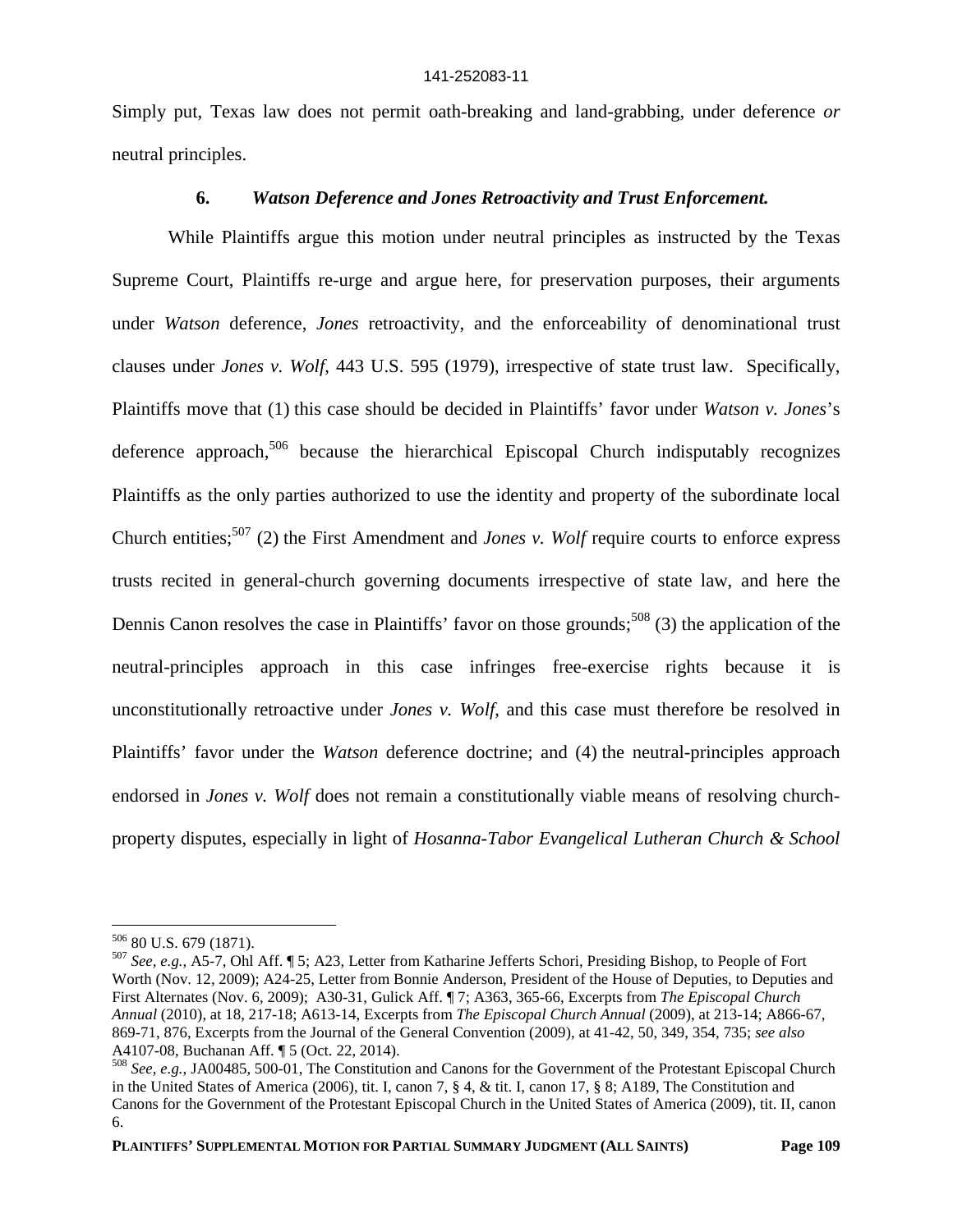*v. EEOC*, 132 S. Ct. 694 (2012), and this case must therefore be resolved in Plaintiffs' favor under the deference doctrine.

### **D. Denial of Defendants' Claims and Defenses.**

For the reasons set forth above, as well as for the additional reasons set forth in Section VIII.F of Plaintiffs' Motion for Partial Summary Judgment, Defendants' claims and defenses relating to All Saints fail, and this Court should grant summary judgment not only in favor of Plaintiffs' claims urged herein but also against Defendants' claims and defenses relating to All Saints. First, Defendants' adverse possession claims, if asserted, fail because they do not meet the most basic elements of adverse possession: Plaintiff All Saints has continued in physical possession of the property, so, before November 2008 and after, the property was not possessed by another, nor were there any facts giving rise to civil liability or the running of limitations. Mere claims of complete ownership by one entitled to possess the property do not start an adverse possession claim. And intra-church parties did not open themselves to civil liability by passing a void intra-church canon; civil liability accrued when Defendants took property. And even if a limitations period had begun, it was interrupted by the Diocese, Diocesan Corporation, and Congregations' repeated reaffirmations of Church rules and property rights and their status as subordinate units of the Church, ending any adverse possession claim. In any event, there was never any revocation of the express trusts on the face of the deeds by the settlors.

Second, Defendants' standing claim/defense fails because the local Episcopalians recognized by The Episcopal Church as the authorized leaders of the Episcopal Diocese and Congregations obviously have an interest distinct from the general public. And parties are not only permitted but also *required* to bring two-step claims in a single action, such as first establishing the legal right to control the Diocese, and then seeking to protect the Diocese's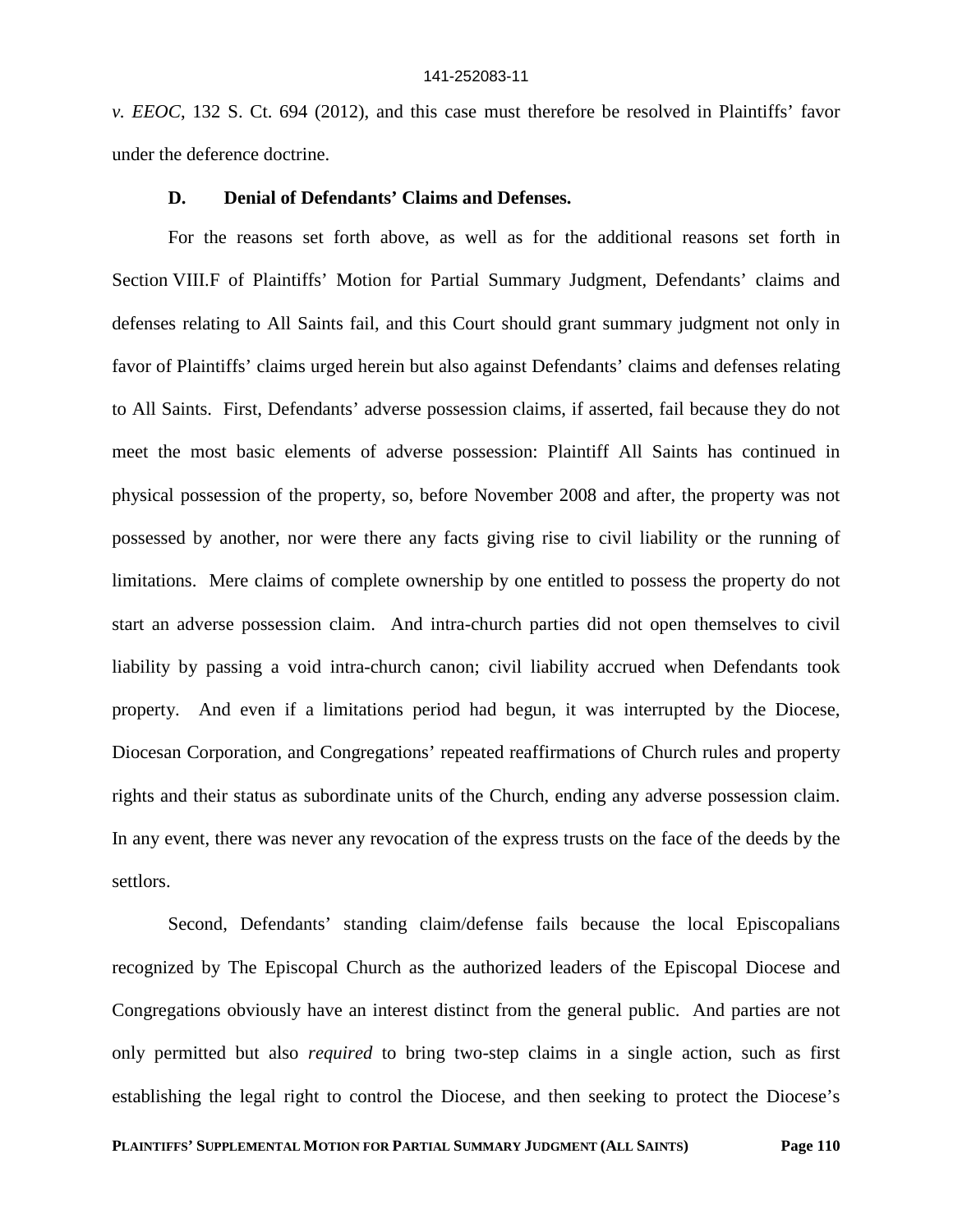property rights.

Third, Defendants are estopped as a matter of law from raising claims and defenses that contradict numerous commitments and conduct, and prior statements to courts and federal and state authorities, among others, as Defendants' claims and defenses do here. This Court should grant summary judgment denying all of Defendants' claims and defenses.

## **E. Trespass to Try Title.**

For all of these reasons, the Court should grant summary judgment on Plaintiffs' trespass to try title claim, declaring that Plaintiffs hold title to, and are entitled to possession of, the property at issue.

# **X. SUMMARY JUDGMENT EVIDENCE**

The parties agreed by Rule 11 letter filed April 16, 2015 that all evidence already filed in support of the prior cross-motions, responses, and replies in this matter is also filed in support of these supplemental motions, responses, and replies, and that all prior objections and rulings on objections for that evidence are made here, without agreeing to the substance of those rulings. The parties agreed that they may reference legal arguments and evidence from those prior motions without need to restate or refile them here. Plaintiffs incorporate the April 16, 2015 Agreement by reference herein.

Plaintiffs further incorporate by reference into this summary judgment record, as if fully set forth herein and attached hereto, the summary judgment evidence from the prior crossmotions, including that set forth below:

| <b>Exhibit</b><br>No. | <b>Description</b>                                                                        | Page Nos. |
|-----------------------|-------------------------------------------------------------------------------------------|-----------|
|                       | August 22, 1984 Judgment in <i>Episcopal Diocese of Dallas et al. v.</i><br><i>Mattox</i> | JA00001   |

# **Index to Joint Appendix (filed November 24 and 26, 2014)**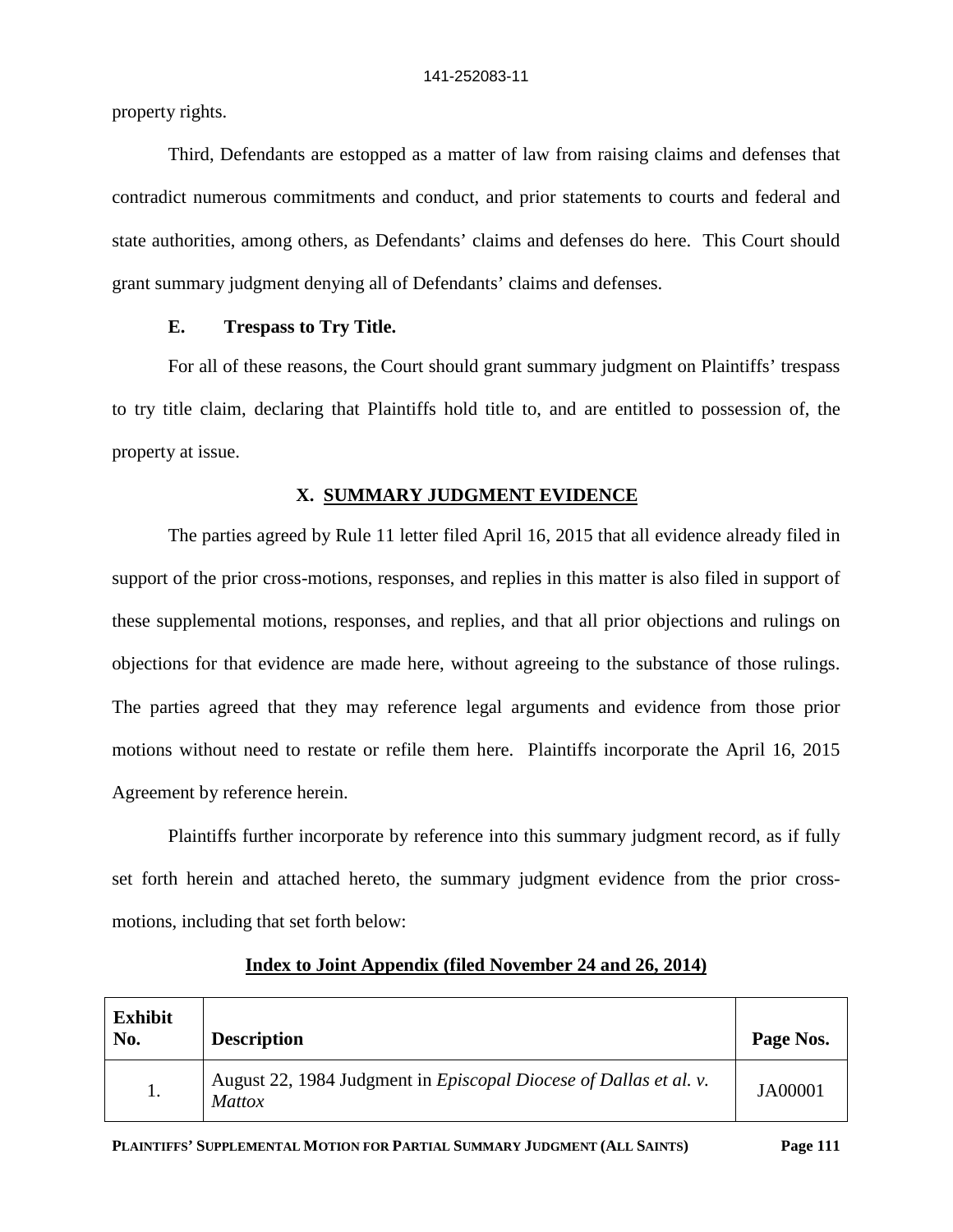| <b>Exhibit</b><br>No. | <b>Description</b>                                                                                           | Page Nos. |
|-----------------------|--------------------------------------------------------------------------------------------------------------|-----------|
| 2.                    | Certificate of Union - 1982                                                                                  | JA00063   |
| 3.                    | Articles of Incorporation of Corporation of the Episcopal Diocese of<br>Fort Worth - 1983                    | JA00066   |
| 4.                    | Amended & Restated Articles of Incorporation of Corporation of the<br>Episcopal Diocese of Fort Worth — 2006 | JA00070   |
| 5.                    | By-Laws of Corporation of the Episcopal Diocese of Fort Worth —<br>1983                                      | JA00075   |
| 6.                    | By-Laws of Corporation of the Episcopal Diocese of Fort Worth -<br>2006                                      | JA00090   |
| 7.                    | Constitution & Canons of Episcopal Diocese of Fort Worth — 1982                                              | JA00097   |
| 8.                    | Constitution & Canons of Episcopal Diocese of Fort Worth — 2006                                              | JA00165   |
| 9.                    | Constitution & Canons of Episcopal Diocese of Fort Worth — 2008                                              | JA00246   |
| 10.                   | Primary Convention proceedings — 1982                                                                        | JA00338   |
| 11.                   | The Episcopal Church Constitution $& \text{Canos} - 1979$                                                    | JA00379   |
| 12.                   | The Episcopal Church Constitution $& \text{Canos} - 2006$                                                    | JA00440   |
| 13.                   | 1984 Plaintiffs' Original Petition in Episcopal Diocese of Dallas et<br>al. v. Mattox                        | JA00716   |
| 14.                   | Minutes of the Diocese of Dallas Special Convention — 1982                                                   | JA00781   |
| 15.                   | Journal of the General Convention of The Episcopal Church —<br>1982                                          | JA00784   |
| 16.                   | Journal of the 87 <sup>th</sup> Annual Meeting of the Diocese of Dallas — 1982                               | JA00787   |
| 17.                   | [PAGES INTENTIONALLY LEFT BLANK]                                                                             | JA00793   |
| 18.1                  | Certified copies of deeds<br>LEP0000710-LEP0000910<br>LEP0001030-LEP0001034<br>LEP0001039-LEP0001237         | JA00873   |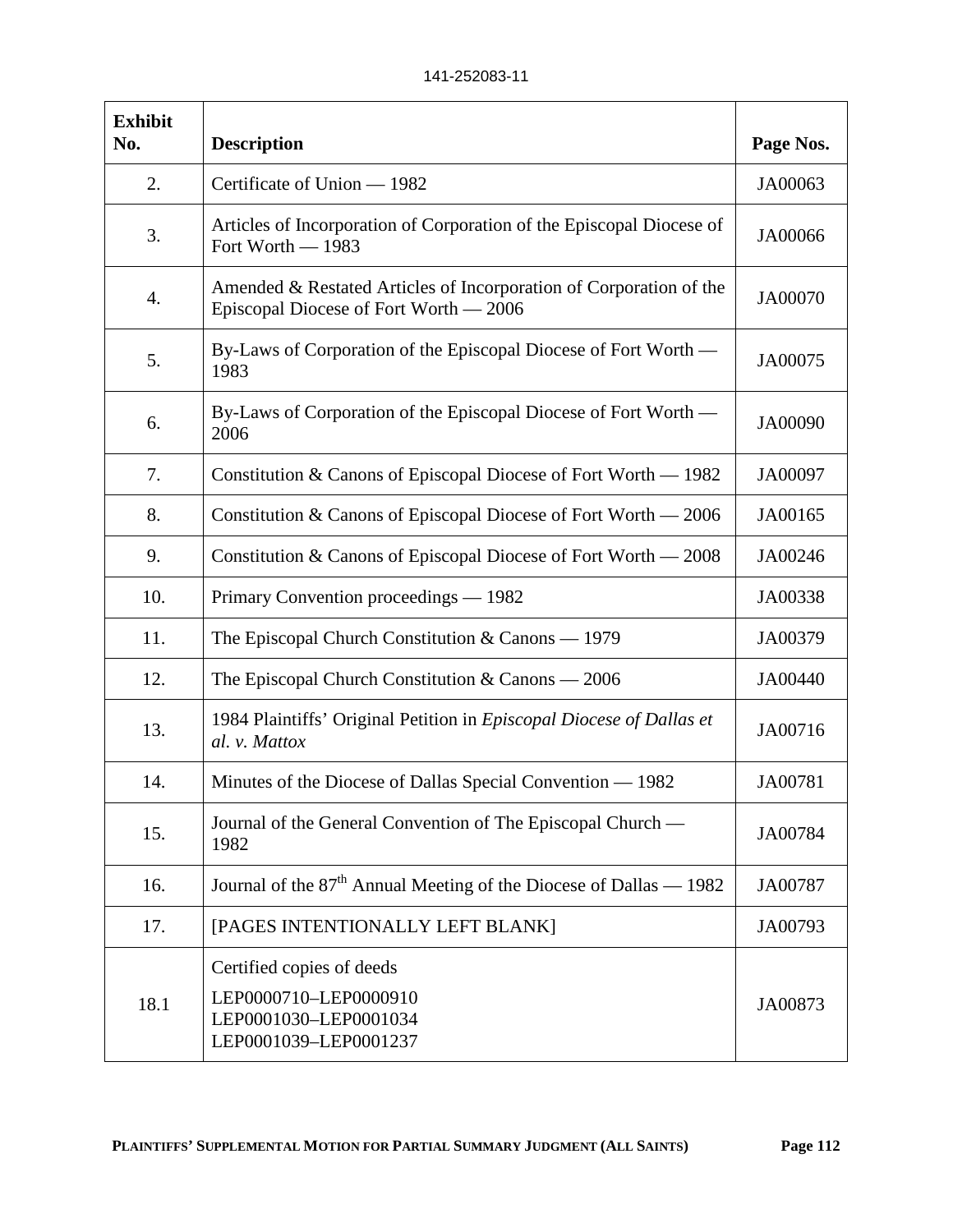| 141-252083-11 |  |
|---------------|--|
|---------------|--|

| <b>Exhibit</b><br>No. | <b>Description</b>                                                                                   | Page Nos. |
|-----------------------|------------------------------------------------------------------------------------------------------|-----------|
| 18.2                  | Certified copies of deeds<br>LEP0001238-LEP0001436<br>LEP0001481-LEP0001680                          | JA01278   |
| 18.3                  | Certified copies of deeds<br>LEP0001681-LEP0001710<br>LEP0001721-LEP0001745<br>LEP0001849-LEP0002139 | JA01677   |
| 18.4                  | Certified copies of deeds<br>LEP0002140-LEP0002388                                                   | JA02023   |
| 18.5                  | Certified copies of deeds<br>LEP0002389-LEP0002593<br>LEP0002614-LEP0002639<br>LEP0002667-LEP0002671 | JA02272   |
| 18.6                  | <b>Additional deeds</b>                                                                              | JA02508   |

# **Index to Supplemental Appendix in Support of Plaintiffs' Motion for Partial Summary Judgment (filed December 1, 2014)**

|                     | <b>Description</b>                                                                                                                                                   | Page Nos. |
|---------------------|----------------------------------------------------------------------------------------------------------------------------------------------------------------------|-----------|
| <b>EXHIBIT</b><br>A | <b>Affidavit of The Rt. Rev. C. Wallis Ohl</b>                                                                                                                       | $A1-10$   |
| TAB <sub>1</sub>    | Report of the Resolutions Committee, 27th Annual Convention (Nov.<br>13-14, 2009)                                                                                    | A11-22    |
| TAB <sub>2</sub>    | Letters of Congratulations and Commendation to Episcopal Diocese of<br>Fort Worth and Deputies and First Alternates to Diocesan Convention<br>(Nov. $6 & 12, 2009$ ) | A23-25    |
| TAB <sub>3</sub>    | Notice of Deposition of Priests and Deacons (Feb. 15, 2010)                                                                                                          | A26-27    |
| <b>EXHIBIT</b><br>B | Affidavit of The Rt. Rev. Edwin F. Gulick, Jr.                                                                                                                       | A28-34    |
| TAB <sub>1</sub>    | Amended and Restated Articles of Incorporation of Corporation of<br>The Episcopal Diocese of Fort Worth (Apr. 14, 2009)                                              | A35-39    |
| TAB <sub>2</sub>    | Letter to the Hon. William T. McGee, Jr. from Kathleen Wells,<br>Chancellor of The Episcopal Diocese of Fort Worth (Mar. 3, 2009)                                    | A40-41    |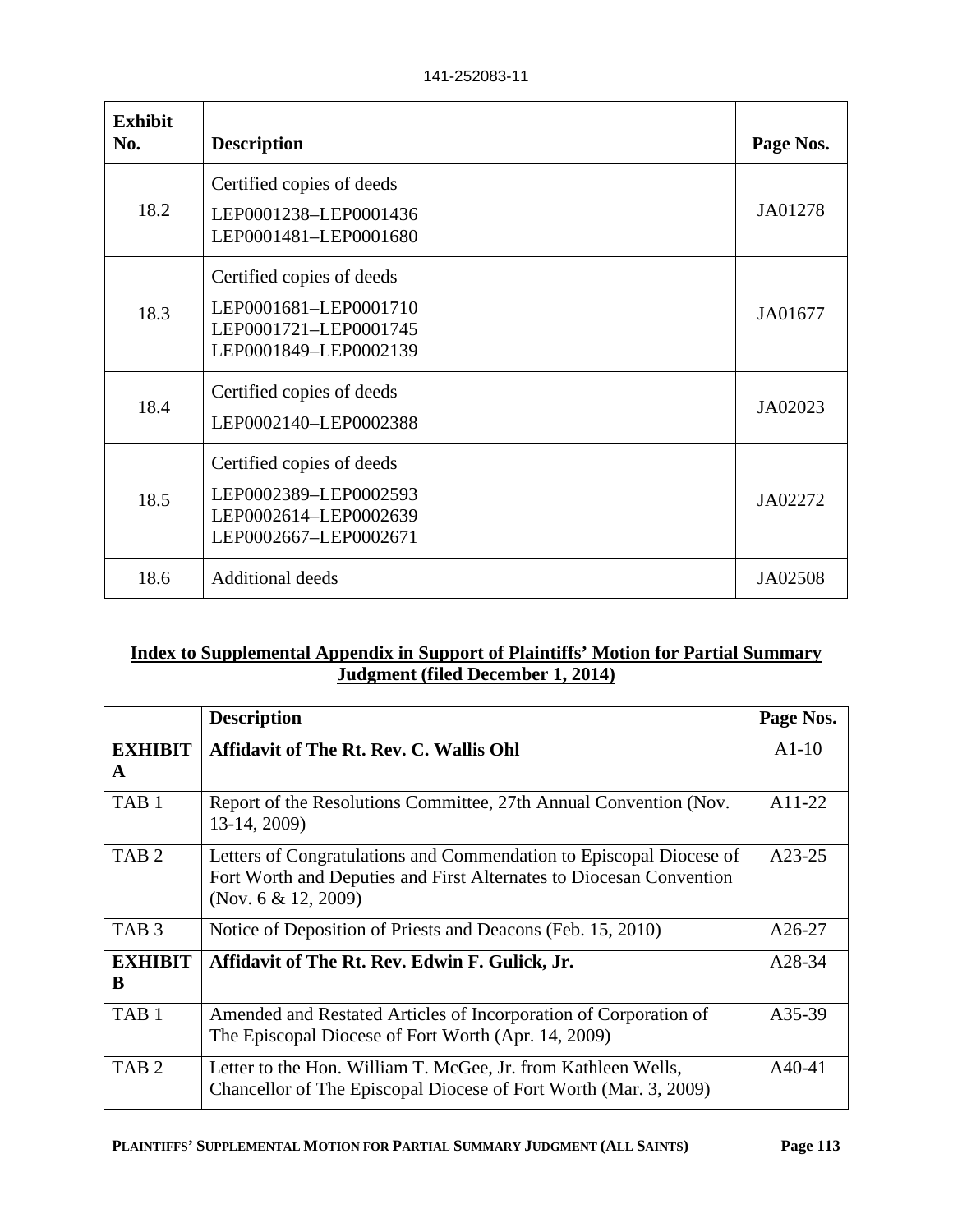| <b>EXHIBIT</b><br>D | <b>Second Affidavit of Mark Duffy</b>                                                                                                                                                                                                                                    | A114-119     |
|---------------------|--------------------------------------------------------------------------------------------------------------------------------------------------------------------------------------------------------------------------------------------------------------------------|--------------|
| TAB <sub>1</sub>    | Constitution & Canons for the Government of the Protestant Episcopal<br>Church in the United States of America Otherwise Known as The<br>Episcopal Church (Church Publishing Inc., 2009)                                                                                 | A126-293     |
| TAB <sub>2</sub>    | Revised Title IV in effect until July 1, 2011                                                                                                                                                                                                                            | A294-358     |
| TAB <sub>3</sub>    | Excerpts from The Episcopal Church Annual (Morehouse Church<br>Resources, 2010)                                                                                                                                                                                          | A359-366     |
| TAB <sub>4</sub>    | 1785, 1786, and 1789 Journals of the General Convention, collected in<br>Journals of the General Conventions of the Protestant Episcopal<br>Church in the United States of America, from the Year 1784, to the<br>Year 1814, Inclusive (Philadelphia: John Bioren, 1817) | A367-386     |
| TAB <sub>5</sub>    | Excerpts from The Book of Common Prayer (New York: The Church<br>Hymnal Corporation, September 1979)                                                                                                                                                                     | A387-392     |
| TAB <sub>6</sub>    | Excerpts from the 1979 Journal of the General Convention                                                                                                                                                                                                                 | A393-400     |
| TAB <sub>7</sub>    | Excerpts from the 1868 Journal of the General Convention                                                                                                                                                                                                                 | A401-403     |
| TAB <sub>8</sub>    | Excerpts from the 1940 Journal of the General Convention                                                                                                                                                                                                                 | A404-407     |
| TAB <sub>9</sub>    | Excerpts from the 1904 Journal of the General Convention                                                                                                                                                                                                                 | A408-414     |
| <b>TAB 10</b>       | Deposition of the Right Rev'd Robert W. Duncan (Sept. 19, 2008)                                                                                                                                                                                                          | A415         |
| TAB <sub>11</sub>   | Resolution adopted by the Executive Council at its meeting on June<br>11-14, 2007                                                                                                                                                                                        | A416         |
| <b>TAB 12</b>       | Excerpts from the 1838 Journal of the General Convention                                                                                                                                                                                                                 | A417-<br>418 |
| <b>TAB 13</b>       | Excerpts from the 1895 Journal of the General Convention                                                                                                                                                                                                                 | A419-421     |
| <b>TAB 14</b>       | Excerpts from the 1895 Constitution of the Diocese of Dallas                                                                                                                                                                                                             | A422-424     |
| TAB 15              | Excerpts from the 1896 Canons of the Diocese of Dallas                                                                                                                                                                                                                   | A425-429     |
| <b>TAB 16</b>       | Declaration of Conformity executed by the Rt. Rev. A. Donald Davies                                                                                                                                                                                                      | A540         |
| <b>TAB 17</b>       | Declaration of Conformity executed by the Rt. Rev. Clarence C. Pope                                                                                                                                                                                                      | A541         |
| <b>TAB 18</b>       | Declaration of Conformity executed by the Rt. Rev. Jack Leo Iker                                                                                                                                                                                                         | A542         |
| <b>TAB 19</b>       | Excerpts from The Proceedings of the Seventh Annual Convention of<br>the Episcopal Diocese of Fort Worth (Oct. 6-7, 1989)                                                                                                                                                | A543-546     |
| <b>TAB 20</b>       | Excerpts from the Journal of the Special Diocesan Convention (Sep.<br>27, 2003)                                                                                                                                                                                          | A547-549     |
| <b>TAB 21</b>       | Excerpts from the 1985, 1988, 1991, 1994, 1997, 2000, 2003, and<br>2006 Journals of the General Convention                                                                                                                                                               | A550-573     |
| <b>TAB 22</b>       | Excerpts from the Journal of the Twelfth Annual Meeting of the<br>Diocese of Fort Worth (Oct. 7-8, 1994)                                                                                                                                                                 | A574-577     |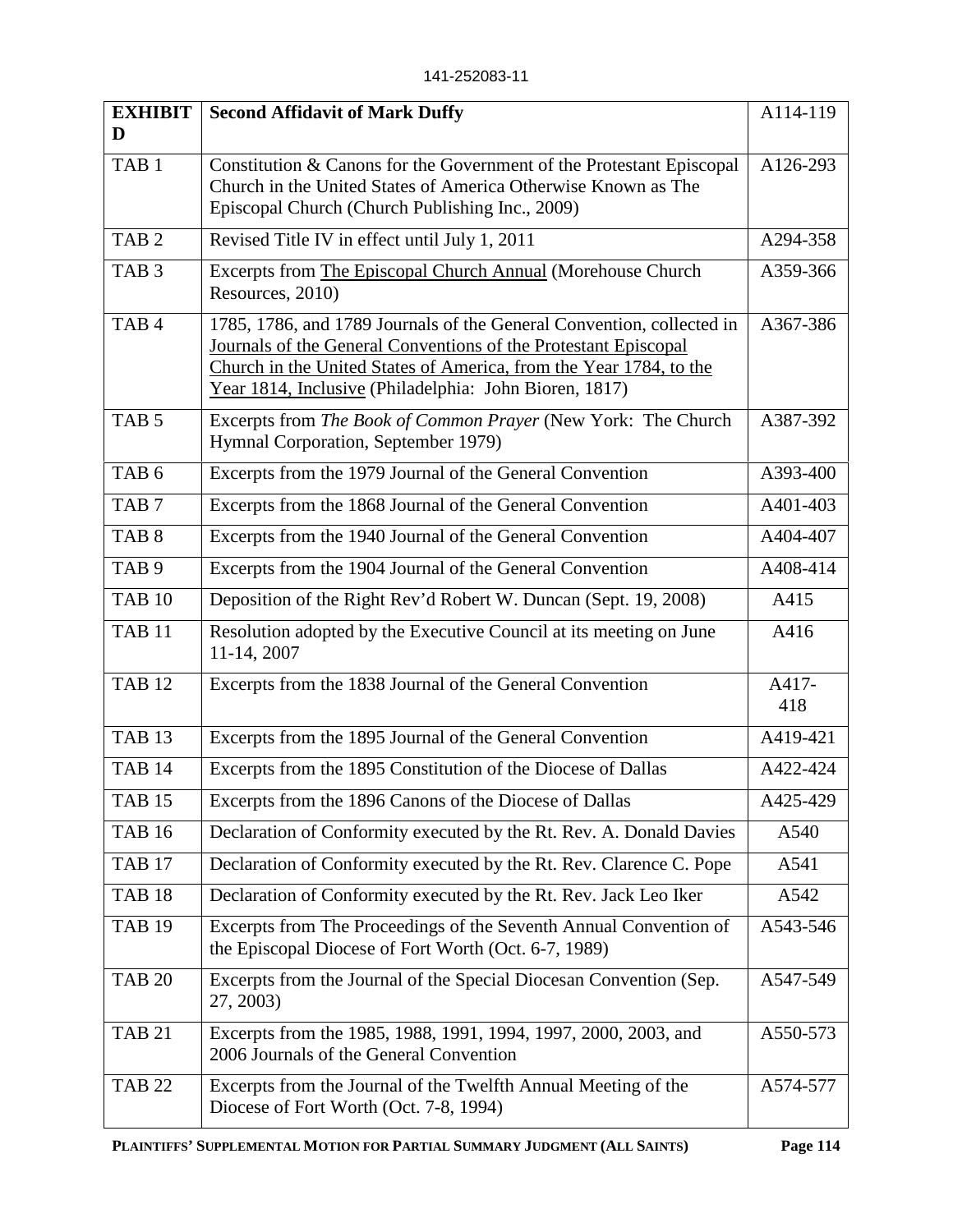| <b>TAB 23</b>       | Excerpts from the Journal of the Episcopal Diocese of Fort Worth<br>2006                                                                                                                                                                                         | A578-597 |
|---------------------|------------------------------------------------------------------------------------------------------------------------------------------------------------------------------------------------------------------------------------------------------------------|----------|
| <b>TAB 24</b>       | Excerpts from the Journal of the Tenth Annual Meeting of the Diocese<br>of Fort Worth (Oct. 2-3, 1992)                                                                                                                                                           | A598-601 |
| <b>TAB 25</b>       | Excerpts from The Order of Service for the Ordination and<br>Consecration of the Reverend Jack Leo Iker to be a Bishop in the<br>Church of God and Bishop Coadjutor of the Diocese of Fort Worth<br>(Apr. 24, 1993)                                              | A602-605 |
| <b>TAB 26</b>       | Excerpts from the Journal of the Thirteenth Annual Meeting of the<br>Diocese of Fort Worth (Nov. 3-4, 1995)                                                                                                                                                      | A606-607 |
| <b>TAB 27</b>       | Renunciation of Ordained Ministry and Declaration of Removal and<br>Release of the Rt. Rev. Jack Leo Iker (Dec. 5, 2008)                                                                                                                                         | A608     |
| <b>TAB 28</b>       | Forms signed by Bishop Edwin F. Gulick, Jr. (Oct. 15, 2009) and the<br>members of the Standing Committee of the Diocese of Fort Worth<br>(Nov. 12, 2009) consenting to the ordination and consecration of Scott<br>A Benhase as Bishop of the Diocese of Georgia | A609-610 |
| <b>TAB 29</b>       | Excerpts from The Episcopal Church Annual (Morehouse Church<br>Resources, 2009)                                                                                                                                                                                  | A611-614 |
| <b>TAB 30</b>       | Excerpts from The Episcopal Church Annual (Morehouse-Barlow Co.,<br>1984)                                                                                                                                                                                        | A803-804 |
| <b>TAB 31</b>       | Excerpts from Proceedings of a Convention of the Clergy and Laity of<br>the Protestant Episcopal Church in the State of Texas, 1849                                                                                                                              | A805-808 |
| <b>TAB 32</b>       | Excerpts from the 1850 Journal of the General Convention                                                                                                                                                                                                         | A809-821 |
| <b>TAB 33</b>       | Excerpts from the Journal of the Twenty-Fifth Annual Council of the<br>Protestant Episcopal Church in the Diocese of Texas (May 28-30,<br>1874)                                                                                                                  | A822-824 |
| <b>TAB 34</b>       | Excerpts from the 1874 Journal of the General Convention                                                                                                                                                                                                         | A825-859 |
| <b>TAB 35</b>       | Excerpts from the Journal of the Fourth Annual Convocation of the<br>Protestant Episcopal Church in the Missionary District of Northern<br>Texas (May 30 - June 1, 1878)                                                                                         | A860-863 |
| <b>EXHIBIT</b><br>E | <b>Affidavit of Gregory S. Straub</b>                                                                                                                                                                                                                            | A864-865 |
| TAB <sub>1</sub>    | Excerpts from the 2009 Journal of the General Convention                                                                                                                                                                                                         | A866-876 |
| TAB <sub>2</sub>    | 2009 Annual Report of the Episcopal Diocese of Fort Worth                                                                                                                                                                                                        | A877-880 |
| <b>EXHIBIT</b><br>F | <b>Affidavit of Kathleen Wells</b>                                                                                                                                                                                                                               | A881-888 |
| TAB <sub>1</sub>    | Defendants' Third Report from the Bishop and Standing Committee<br>concerning The Anglican Province of the Southern Cone (Sept. 8,<br>2008)                                                                                                                      | A889     |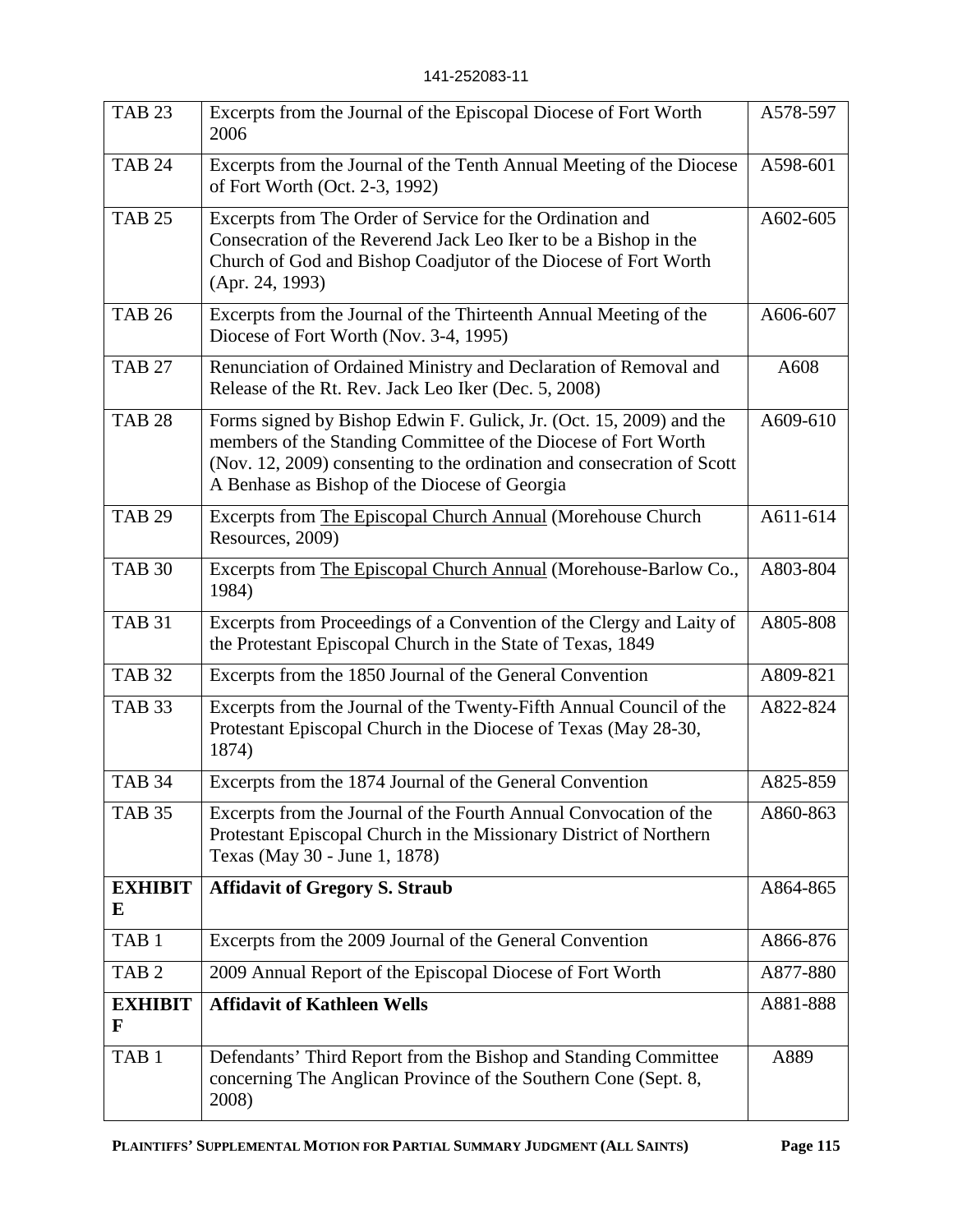| TAB <sub>2</sub>    | Defendants' "10 Reasons Why Now Is the Time to Realign" (Sept.<br>2008)                                                                                                                                                                                                                  | A890-<br>892   |
|---------------------|------------------------------------------------------------------------------------------------------------------------------------------------------------------------------------------------------------------------------------------------------------------------------------------|----------------|
| TAB <sub>3</sub>    | Report of the Committee on Constitution and Canons to the 26th<br>Annual Convention of the Episcopal Diocese of Fort Worth                                                                                                                                                               | A893-<br>894   |
| TAB <sub>4</sub>    | Defendants' Proposed Resolution for Admission to the Anglican<br>Province of the Southern Cone (Nov. 2007)                                                                                                                                                                               | A895           |
| TAB <sub>5</sub>    | Defendants' "As We Realign" (Nov. 16, 2008)                                                                                                                                                                                                                                              | A896-<br>897   |
| TAB <sub>6</sub>    | Defendants' Responses to Attempted Inhibition of the Bishop (Nov.<br>24, 2008)                                                                                                                                                                                                           | A898-<br>899   |
| TAB <sub>7</sub>    | Notice of Special Meeting of the Convention of the Episcopal<br>Diocese of Fort Worth, Feb. 7, 2009                                                                                                                                                                                      | A900           |
| TAB <sub>8</sub>    | USPTO Certificates of Registration of Diocesan Name and Seal<br>(May 29, 2009)                                                                                                                                                                                                           | A901-<br>904   |
| TAB <sub>9</sub>    | Documents Showing Use of Diocesan Name and Seal                                                                                                                                                                                                                                          | A905-916       |
| <b>TAB 10</b>       | Excerpts from the Proceedings of the Twenty-Fifth Annual<br>Convention of the Episcopal Diocese of Fort Worth, Nov. 2007                                                                                                                                                                 | A917-932       |
| <b>TAB 11</b>       | Excerpts from the Journal of the Twenty-Seventh Annual Convention<br>of the Episcopal Diocese of Fort Worth (Nov. 13-14, 2009) and<br>Special Meeting of Convention (Feb. 7, 2009)                                                                                                       | A933-973       |
| <b>TAB 12</b>       | Canon 17 regarding Corporation of the Episcopal Diocese of Fort<br>Worth                                                                                                                                                                                                                 | A974-975       |
| <b>EXHIBIT</b><br>G | <b>Affidavit of Joseph A. Magliolo</b>                                                                                                                                                                                                                                                   | A976-981       |
| TAB <sub>1</sub>    | Plaintiffs' Second Amended Original Petition in Corp. of the<br>Episcopal Diocese of Fort Worth v. McCauley (Feb. 15, 1995)                                                                                                                                                              | A982-<br>1001  |
| TAB <sub>2</sub>    | Plaintiffs' Motion for Summary Judgment, including Affidavits of<br>Bishop Jack Iker and Reverend Canon Billie Boyd, filed in Corp. of<br>the Episcopal Diocese of Fort Worth v. McCauley (Dec. 8, 1993)                                                                                 | A1002-<br>1033 |
| TAB <sub>3</sub>    | Plaintiffs' Second Supplemental Evidence in Support of Their<br>Motion for Summary Judgment, including Affidavits of Reverend<br>Canon Billie Boyd and The Reverend Canon Charles A. Hough, III,<br>filed in Corp. of the Episcopal Diocese of Fort Worth v. McCauley<br>(Feb. 11, 1994) | A1034-<br>1041 |
| TAB <sub>4</sub>    | Affidavit of The Rt. Rev. William C. Wantland, filed in Corp. of the<br>Episcopal Diocese of Fort Worth v. McCauley (July 29, 1994)                                                                                                                                                      | A1042-<br>1046 |
| TAB <sub>5</sub>    | Brief of Amici Curiae Rt. Rev. Jack Leo Iker, Bishop of the<br>Episcopal Diocese of Fort Worth, and Rt. Rev. Robert Duncan,<br>Bishop of the Episcopal Diocese of Pittsburgh, filed in Dixon v.                                                                                          | A1047-<br>1073 |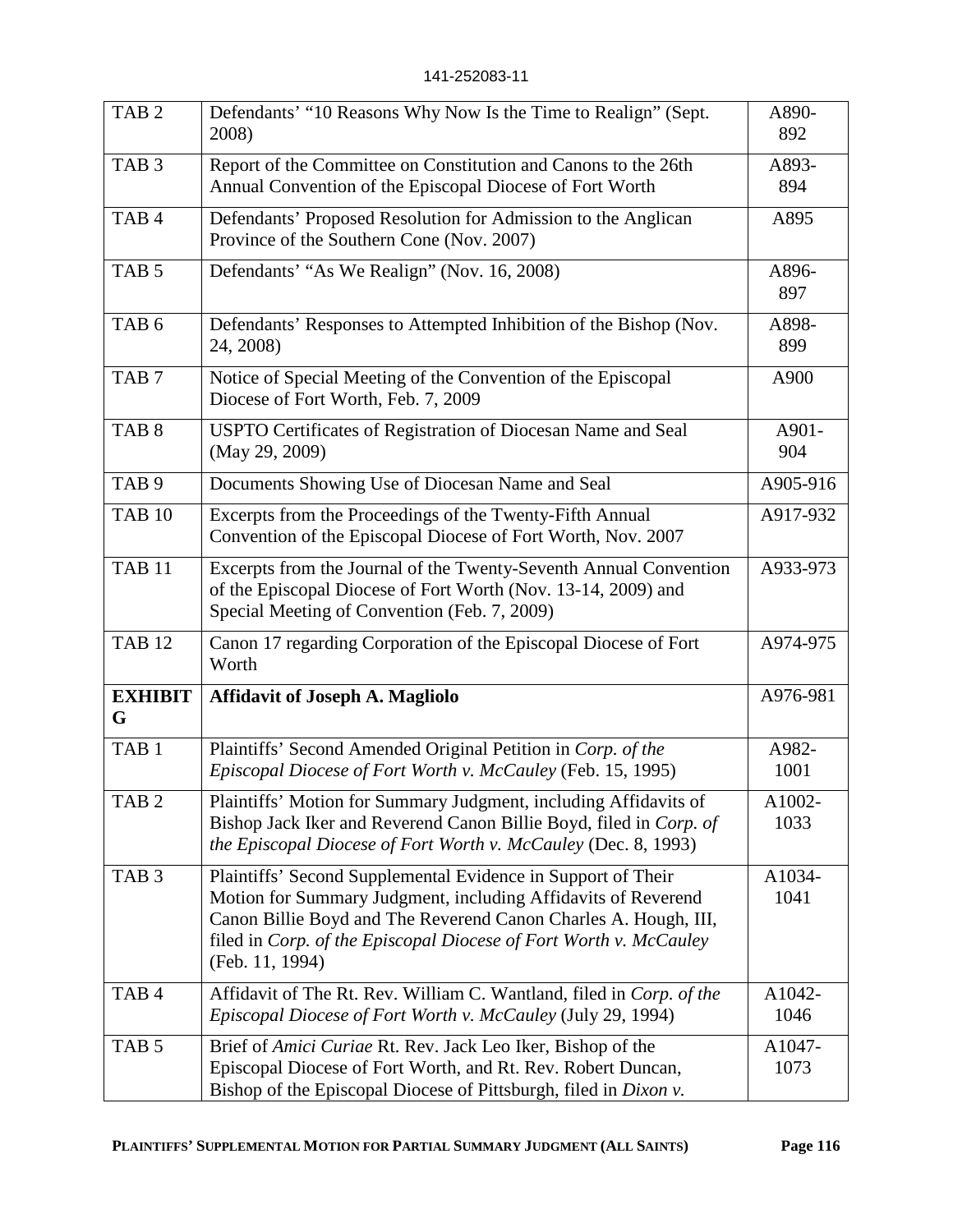|                           | <i>Edwards</i> (Jan. 8, 2002)                                                                                                                                                           |                |
|---------------------------|-----------------------------------------------------------------------------------------------------------------------------------------------------------------------------------------|----------------|
| TAB <sub>6</sub>          | Affidavit of R. Donald Davies in Support of Plaintiffs' Original<br>Petition, filed in The Episcopal Diocese of Dallas v. Mattox                                                        | A1200-<br>1206 |
| TAB <sub>7</sub>          | Articles of Amendment to the Articles of Incorporation of<br>Corporation of the Episcopal Diocese of Fort Worth (Filed Nov. 4,<br>1987)                                                 | A1213-<br>1214 |
| TAB <sub>8</sub>          | Articles of Amendment to the Articles of Incorporation of<br>Corporation of the Episcopal Diocese of Fort Worth (Filed Nov. 27,<br>1991)                                                | A1215-<br>1221 |
| TAB <sub>9</sub>          | Amended and Restated Articles of Incorporation of Corporation of<br>the Episcopal Diocese of Fort Worth (Filed Apr. 14, 2009)                                                           | A1226-<br>1230 |
| <b>TAB 10</b>             | Defendants' Certificate of Correction to Amended and Restated<br>Articles of Incorporation of Corporation of the Episcopal Diocese of<br>Fort Worth (filed Apr. 21, 2009)               | A1231-<br>1236 |
| <b>EXHIBIT</b><br>$\bf H$ | <b>Affidavit of The Rev. Canon Charles K. Robertson</b>                                                                                                                                 | A1237-<br>1238 |
| TAB <sub>1</sub>          | Letter to The Most Rev'd Katharine Jefferts Schori from the Rt. Rev'd<br>Dorsey F. Henderson, Jr. (Jan. 9, 2008), and regarding the Rt. Rev'd<br>John-David Schofield (with attachment) | A1239-<br>1248 |
| TAB <sub>2</sub>          | Deposition of the Right Rev'd John-David M. Schofield (Mar. 12,<br>2008)                                                                                                                | A1249          |
| TAB <sub>3</sub>          | Letter to The Most Rev'd Katharine Jefferts Schori from the Rt.<br>Rev'd Dorsey F. Henderson, Jr. (Dec. 17, 2007), and regarding the<br>Rt. Rev'd Robert W. Duncan (with attachment)    | A1250-<br>1261 |
| TAB <sub>4</sub>          | Forms signed by Bishop Wallis C. Ohl (June 14, 2010 & July 17,<br>2010) consenting to the ordination and consecration of bishops                                                        | A1262          |
| TAB <sub>5</sub>          | Letter to six former members of the Standing Committee of the<br>Diocese of Fort Worth from The Most Rev'd Katharine Jefferts<br>Schori (Dec. 15, 2008)                                 | A1263-<br>1264 |
| <b>EXHIBIT</b><br>I       | <b>Supplemental Affidavit of Mark Duffy</b>                                                                                                                                             | A1265-<br>1266 |
| TAB <sub>1</sub>          | Excerpts from the 1979 Journal of the General Convention                                                                                                                                | A1267-<br>1269 |
| <b>EXHIBIT</b><br>J       | <b>Second Supplemental Affidavit of Mark Duffy</b>                                                                                                                                      | A1270-<br>1271 |
| TAB <sub>1</sub>          | 1982 General Convention Resolution Number 1982-A010 to Amend<br><b>Constitution Article V.1</b>                                                                                         | A1272          |
| TAB <sub>2</sub>          | 1982 General Convention Resolution Number 1982-B018 to Ratify<br>the Division of the Diocese of Dallas Into Two Jurisdictions                                                           | A1273          |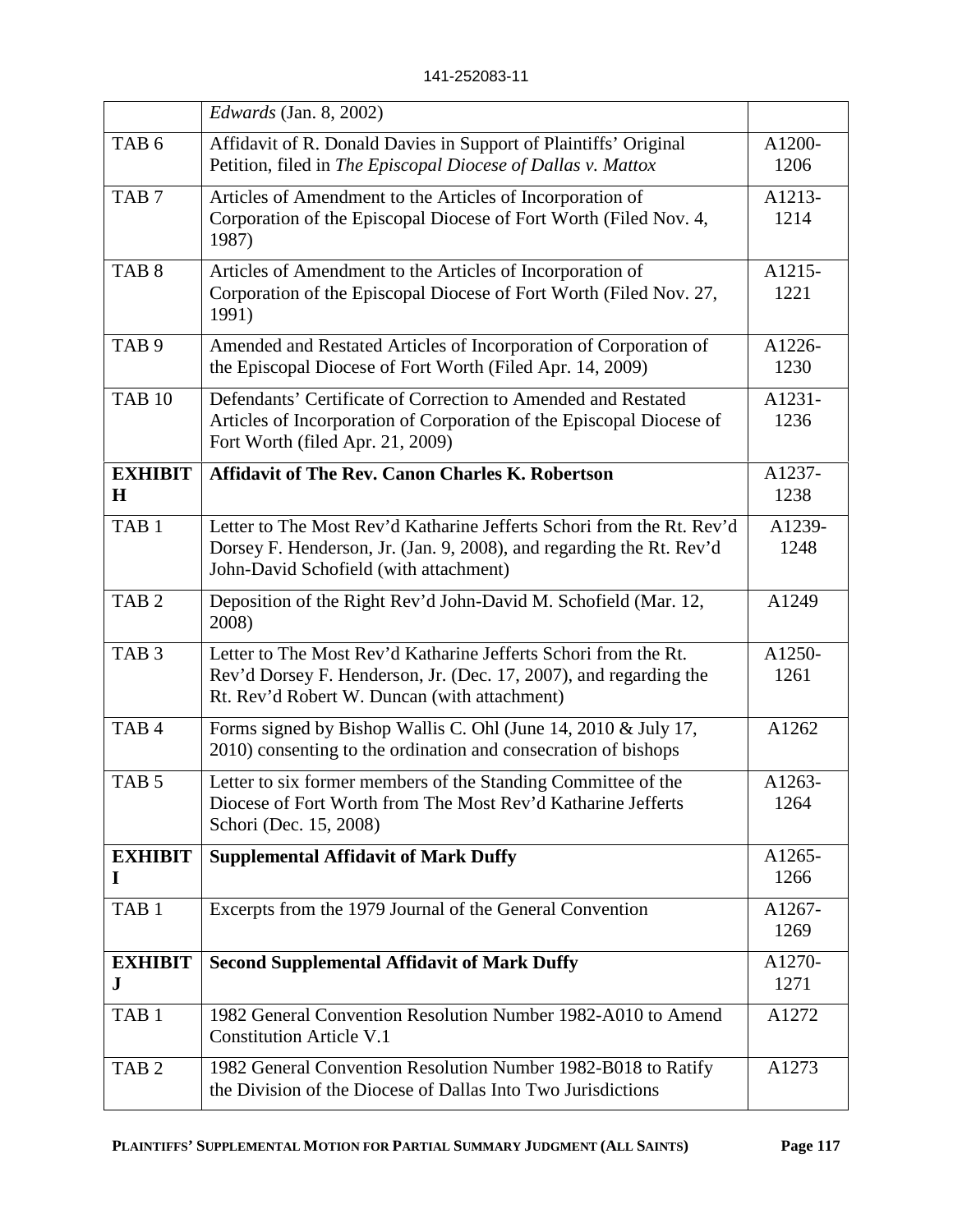| <b>EXHIBIT</b>                | November 29, 2010 Supplemental Affidavit of Kathleen Wells                                     | A1274-         |
|-------------------------------|------------------------------------------------------------------------------------------------|----------------|
| $\mathbf K$                   |                                                                                                | 1275           |
| TAB <sub>1</sub>              | 2010 Constitution and Canons of the Episcopal Diocese of Fort<br>Worth                         | A1276-<br>1284 |
| <b>EXHIBIT</b>                | January 5, 2011 Affidavit of The Rt. Rev. C. Wallis Ohl                                        | A1285-         |
| L                             |                                                                                                | 1288           |
| TAB <sub>1</sub>              | Excerpts from The Directory of the Episcopal Diocese of Fort Worth<br>(REDACTED) (Dec. 2010)   | A1289-<br>1302 |
| TAB <sub>2</sub>              | Notice of Deposition of Priests and Deacons (Feb. 15, 2010)                                    | A1303-<br>1304 |
| TAB <sub>3</sub>              | Notices of Inhibition for The Rev. Joel Hampton and The Rev. Jon C.<br>Jenkins (Nov. 10, 2010) | A1305-<br>1306 |
| <b>EXHIBIT</b>                | January 4, 2011 Affidavit of Cherie Shipp                                                      | A1307-         |
| M                             |                                                                                                | 1308           |
| TAB <sub>1</sub>              | Plaintiffs' Amended & Restated Bylaws of the Corporation of the                                | A1309-         |
|                               | Episcopal Diocese of Fort Worth (Apr. 4, 2009)                                                 | 1315           |
| <b>EXHIBIT</b>                | <b>Intervening Defendants' Congregations' Supplemental Response</b>                            | A1316-         |
| N                             | to Plaintiffs' Requests for Disclosure                                                         | 1342           |
| <b>EXHIBIT</b><br>$\mathbf 0$ | <b>Certified Copies of Deeds to Local Church Property</b>                                      |                |
| TAB <sub>1</sub>              | Deed for Camp Crucis Property to Charles Avery Mason, as Bishop of                             | A1343-         |
|                               | the Protestant Episcopal Church, for the Diocese of Dallas (Jan. 20,<br>1948)                  | 1345           |
| TAB <sub>2</sub>              | Deed for Camp Crucis Property to A. Donald Davies, Bishop of the                               | A1346-         |
|                               | Diocese of Dallas of the Episcopal Church in the United States of<br>America                   | 1348           |
| TAB <sub>3</sub>              | Deed for Alemeda St. Property to All Saints Episcopal School                                   | A1349-         |
|                               |                                                                                                | 1358           |
| TAB <sub>4</sub>              | Deed for Alemeda St. Property to Episcopal Diocese of Fort Worth                               | A1359-         |
|                               |                                                                                                | 1365           |
| TAB <sub>5</sub>              | Deed for Alemeda St. Property from Diocese to Corporation                                      | A1366-         |
|                               |                                                                                                | 1372           |
| TAB <sub>6</sub>              | Deed for St. Mary's (Hillsboro) Property to Alexander C. Garrett, as                           | A1373-         |
|                               | Bishop of the Protestant Episcopal Church, for the Missionary District<br>of Northern Texas    | 1377           |
| <b>EXHIBIT</b>                | March 21, 2011 Affidavit of the Rt. Rev. C. Wallis Ohl                                         | A1378-         |
| P                             |                                                                                                | 1388           |
| TAB <sub>1</sub>              | List and Status of Congregations of the Episcopal Diocese of Fort<br>Worth                     | A1389-<br>1390 |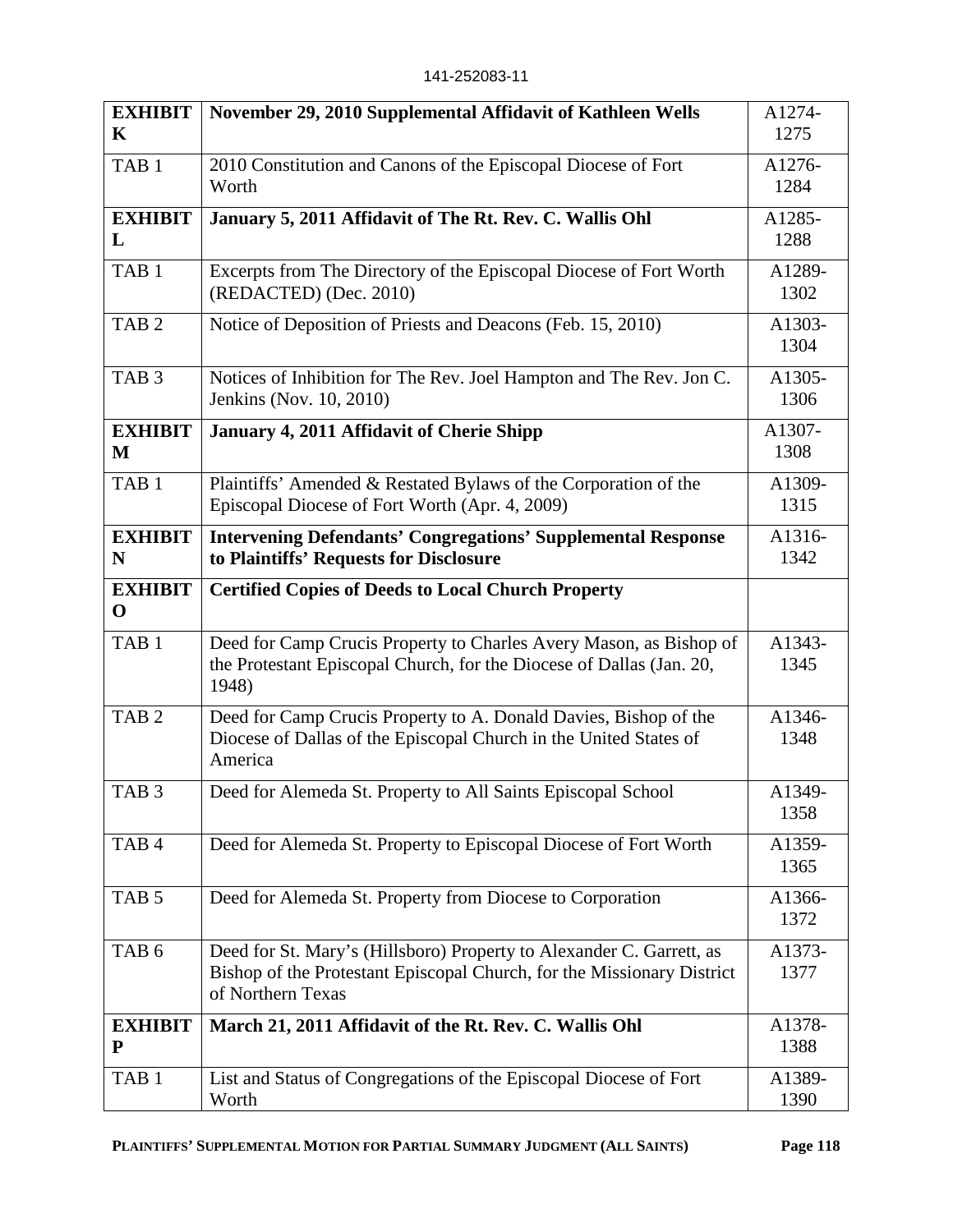| TAB <sub>2</sub>     | Pastoral Letter from The Rt. Rev. C. Wallis Ohl to The Episcopal<br>Diocese of Fort Worth (Jan. 23, 2011) | A1390.1-<br>1390.2          |
|----------------------|-----------------------------------------------------------------------------------------------------------|-----------------------------|
| <b>EXHIBIT</b>       | <b>Affidavit of Constant Roberts Marks IV for St. Alban's Episcopal</b>                                   | A1391-                      |
| Q                    | <b>Church (Arlington)</b>                                                                                 | 1394                        |
| <b>EXHIBIT</b>       | Affidavit of Sandra Shockley for St. Mary's Episcopal Church                                              | A1395-                      |
| $\bf{R}$             | (Hamilton)                                                                                                | 1398                        |
| <b>EXHIBIT</b>       | Affidavit of Owanah Anderson for All Saints' Episcopal Church                                             | A1399-                      |
| S                    | (Wichita Falls)                                                                                           | 1402                        |
| <b>EXHIBIT</b>       | Affidavit of Phil McClendon for All Saints' Episcopal Church                                              | A1403-                      |
| T                    | (Weatherford)                                                                                             | 1406                        |
| <b>EXHIBIT</b>       | Affidavit of Janice Schattman for Christ the King Episcopal                                               | A1407-                      |
| U                    | <b>Church (Fort Worth)</b>                                                                                | 1412                        |
| <b>TAB 13</b>        | Google Search Results for Defendant "Christ the King Episcopal<br>Church Fort Worth"                      | A1413-<br>1414              |
| <b>EXHIBIT</b>       | Affidavit of Ian Moore for Episcopal Church of the Good                                                   | A1415-                      |
| $\mathbf{V}$         | <b>Shepherd (Granbury)</b>                                                                                | 1419                        |
| <b>EXHIBIT</b>       | Affidavit of David Skelton, M.D. for St. Mary's Episcopal                                                 | A1420-                      |
| W                    | <b>Church (Hillsboro)</b>                                                                                 | 1423.1                      |
| <b>EXHIBIT</b>       | Affidavit of Rebecca McKneely for St. Stephen's Episcopal                                                 | A1424-                      |
| $\mathbf X$          | <b>Church</b> (Hurst)                                                                                     | 1427                        |
| <b>EXHIBIT</b>       | Affidavit of Ann B. Coleman for Episcopal Church of the Good                                              | A1428-                      |
| Y                    | <b>Shepherd (Wichita Falls)</b>                                                                           | 1431                        |
| <b>EXHIBIT</b>       | Affidavit of Linda Johnson for St. Anne's Episcopal Church                                                | A1432-                      |
| ${\bf z}$            | (Fort Worth)                                                                                              | 1435                        |
| <b>EXHIBIT</b><br>AA | <b>Affidavit of Kyle D. Young</b>                                                                         | A1436-<br>1437.3            |
| TAB <sub>1</sub>     | Certified copy of Deed of Trust to Jude Funding, Inc.                                                     | A <sub>1438</sub> -<br>1454 |
| TAB <sub>2</sub>     | Certified copy of St. Barnabas (Fort Worth/Southlake) Deed of Trust                                       | A1455-<br>1465              |
| TAB <sub>3</sub>     | Certified copies of St. Alban's (Arlington) Deeds of Trust                                                | A1466-<br>1501              |
| TAB <sub>4</sub>     | Certified copies of Oil and Gas Leases                                                                    | A1502-<br>1525              |
| TAB <sub>5</sub>     | Copies of Oil and Gas Leases produced by Defendants                                                       | A1526-<br>1541              |
| TAB <sub>6</sub>     | Deed Records for Episcopal Property produced by Defendants                                                | A1542-<br>2134              |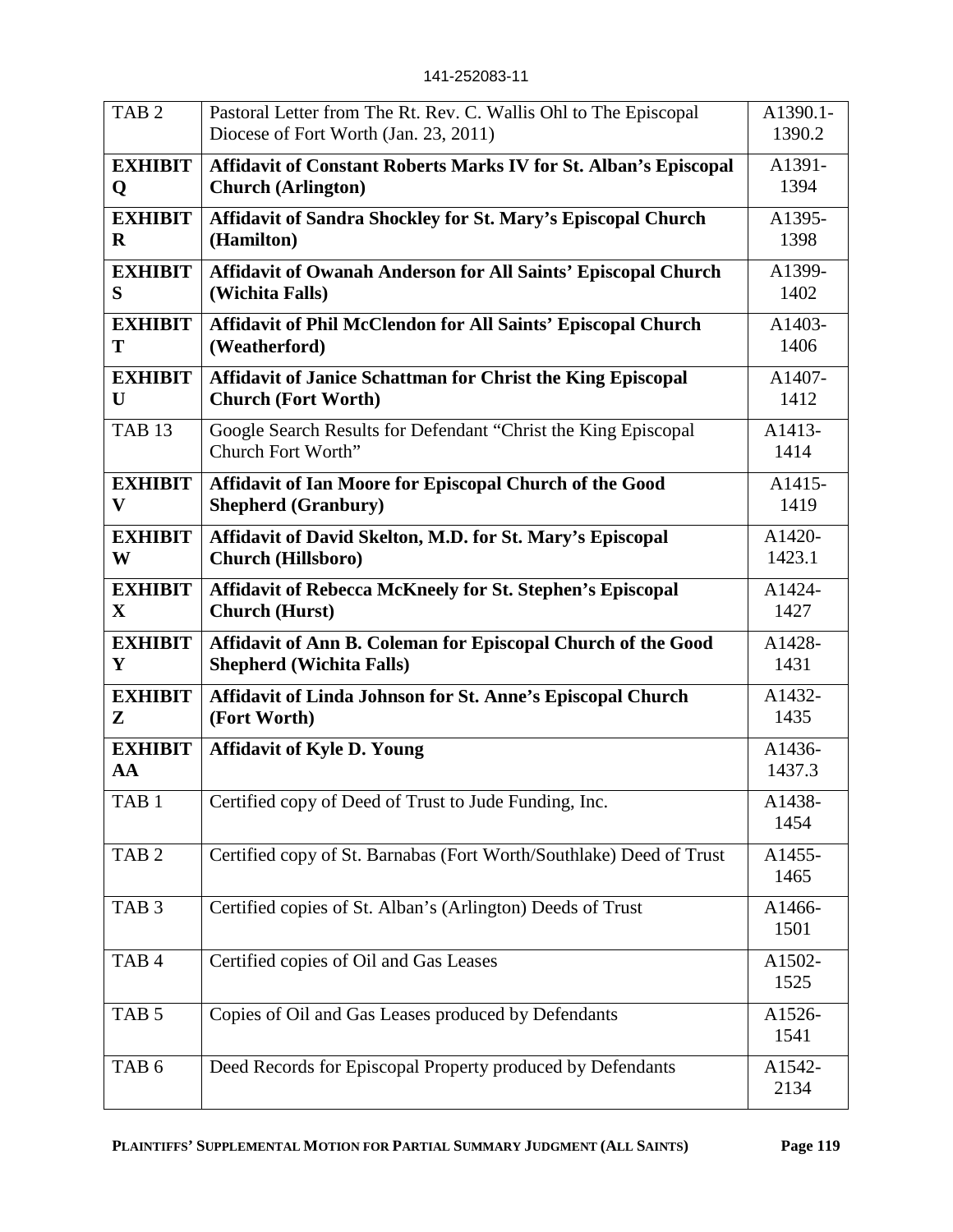| TAB <sub>1</sub>            | Email (redacted) (Nov. 1, 2010)                                                                                                                    | A2329          |
|-----------------------------|----------------------------------------------------------------------------------------------------------------------------------------------------|----------------|
| <b>EXHIBIT</b><br>GG        | <b>Affidavit of Elinor Normand</b>                                                                                                                 | A2326-<br>2328 |
| TAB <sub>3</sub>            | Online Search Results (Nov. 23, 2010)                                                                                                              | A2323-<br>2325 |
| TAB <sub>2</sub>            | Excerpts from Defendants' Website (Nov. 23, 2010)                                                                                                  | A2310-<br>2322 |
| TAB <sub>1</sub>            | Letter from Geoffrey Mantooth to Walter Cabe (Jan. 22, 2009)                                                                                       | A2306-<br>2309 |
| <b>EXHIBIT</b><br>$\bf FF$  | <b>Affidavit of Kathleen Wells</b>                                                                                                                 | A2304-<br>2305 |
| <b>EXHIBIT</b><br>EE        | Affidavit of The Rt. Rev. Edwin F. Gulick, Jr.                                                                                                     | A2302-<br>2303 |
| TAB <sub>3</sub>            | Cover Pages from Diocesan Journals for 1990, 2003-2006                                                                                             | A2298-<br>2301 |
| TAB $2$                     | Excerpts from The Episcopal Church Annual (1984)                                                                                                   | A2296-<br>2297 |
| TAB <sub>1</sub>            | 1983 Newsletter Article, "Diocesan Seal Rich in Heritage"                                                                                          | A2295          |
| <b>EXHIBIT</b><br><b>DD</b> | Affidavit of The Rev. Dr. Marion Roy ("Sam") McClain                                                                                               | A2292-<br>2294 |
| <b>EXHIBIT</b><br>CC        | September 8, 2009 Affidavit of The Rt. Rev. Edwin F. Gulick, Jr.                                                                                   | A2288-<br>2291 |
| <b>EXHIBIT</b><br><b>BB</b> | Affidavit of John H. Meeks for St. Simon of Cyrene Episcopal<br><b>Church (Fort Worth)</b>                                                         | A2285-<br>2287 |
| <b>TAB 13</b>               | Report from the meeting of ACNA Chancellors                                                                                                        | A2284          |
| <b>TAB 12</b>               | Plaintiff the Rt. Rev. C. Wallis Ohl's First Request for Production of<br>Documents to Southern Cone Congregations (Nov. 9, 2010)                  | A2279-<br>2283 |
| <b>TAB 11</b>               | Account statements and Summaries of Accounts, as produced by<br>Defendants                                                                         | A2259-<br>2278 |
| <b>TAB 10</b>               | Documents naming Diocesan Funds, as produced by Defendants                                                                                         | A2238-<br>2258 |
| TAB <sub>9</sub>            | Defendants' Response to Local Episcopal Parties' First Set of<br>Interrogatories (Feb. 17, 2011)                                                   | A2230-<br>2237 |
| TAB <sub>8</sub>            | Local Episcopal Parties' First Set of Interrogatories to Defendants,<br>First Requests for Production of Documents, and Exhibits (Feb. 8,<br>2011) | A2197-<br>2229 |
| TAB <sub>7</sub>            | <b>Additional Deed Records for Episcopal Property</b>                                                                                              | A2135-<br>2196 |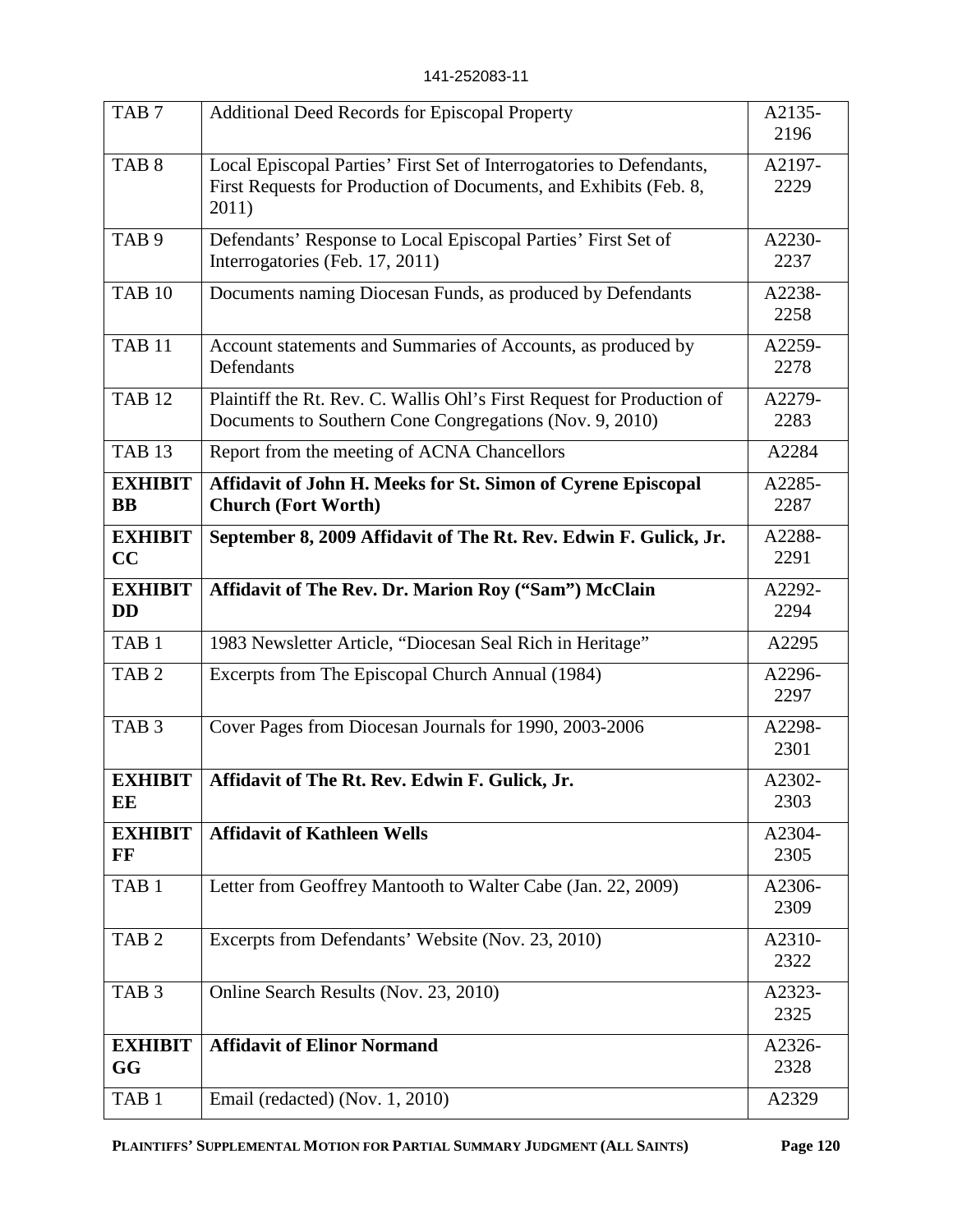| <b>EXHIBIT</b><br><b>HH</b>    | <b>Affidavit of Jimmy Wayne Morrison (Oct. 15, 2014)</b>                                                                                                                                                                                        | A2330-<br>2331 |
|--------------------------------|-------------------------------------------------------------------------------------------------------------------------------------------------------------------------------------------------------------------------------------------------|----------------|
| 1                              | The Episcopal Church, Church Pension Group Summary                                                                                                                                                                                              | A2332          |
| <b>EXHIBIT</b><br>$\mathbf{I}$ | Affidavit of Mark J. Duffy (Oct. 15, 2014)                                                                                                                                                                                                      | A2333-<br>2336 |
| $\mathbf{1}$                   | Excerpts from the Minutes of Executive Council of The Episcopal Church<br>(Oct. 10-11, 1923)                                                                                                                                                    | A2337-<br>2338 |
| $\overline{2}$                 | Excerpts from the Minutes of Executive Council of The Episcopal Church<br>$(Oct. 9-10, 1929)$                                                                                                                                                   | A2339-<br>2340 |
| 3                              | Report generated by The Resolves of Council (a digital archive of the votes<br>taken by Executive Council of The Episcopal Church for the period 1976 to<br>2011) containing an excerpt from the Executive Council Minutes (Feb. 9-11,<br>1983) | A2341          |
| $\overline{4}$                 | Report generated by The Resolves of Council containing an excerpt from the<br>Minutes of the Executive Council of The Episcopal Church (Nov. 20-22,<br>1985)                                                                                    | A2342          |
| 5                              | Excerpts of Records of the United Thank Offering, Awarded Grants (1986)                                                                                                                                                                         | A2343-<br>2345 |
| 6                              | Report generated by The Resolves of Council containing an excerpt from the<br>Minutes of the Executive Council of The Episcopal Church (Nov. 15-18,<br>1988)                                                                                    | A2346          |
| $\overline{7}$                 | Report generated by The Resolves of Council containing an excerpt from the<br>Minutes of the Executive Council of The Episcopal Church (Feb. 28 through<br>Mar. 3, 1989)                                                                        | A2347          |
| 8                              | Excerpts from the Episcopal Church United Thank Offering Grants (1991)                                                                                                                                                                          | A2348-<br>2349 |
| 9                              | Excerpts of Records of the Episcopal Church United Thank Offering Grants<br>(1994)                                                                                                                                                              | A2350-<br>2351 |
| 10                             | Report generated by The Resolves of Council containing an excerpt from the<br>Minutes of the Executive Council of The Episcopal Church (June 12-15,<br>1995)                                                                                    | A2352          |
| 11                             | Excerpts from the United Thank Offering Grants (1996)                                                                                                                                                                                           | A2353-<br>2354 |
| 12                             | Excerpts from the Records of the United Thank Offering (1996)                                                                                                                                                                                   | A2355-<br>2359 |
| 13                             | Report generated by The Resolves of Council containing an excerpt from the<br>Minutes of the Executive Council of The Episcopal Church (Jan. 27-30,<br>1997)                                                                                    | A2360          |
| 14                             | Report generated by The Resolves of Council containing an excerpt from the<br>Minutes of the Executive Council of The Episcopal Church (June 11-14,<br>2004)                                                                                    | A2361          |
| 15                             | Excerpts of Records of the Episcopal Church United Thank Offering, Grants<br>$(2004 - 2005)$                                                                                                                                                    | A2362-<br>2366 |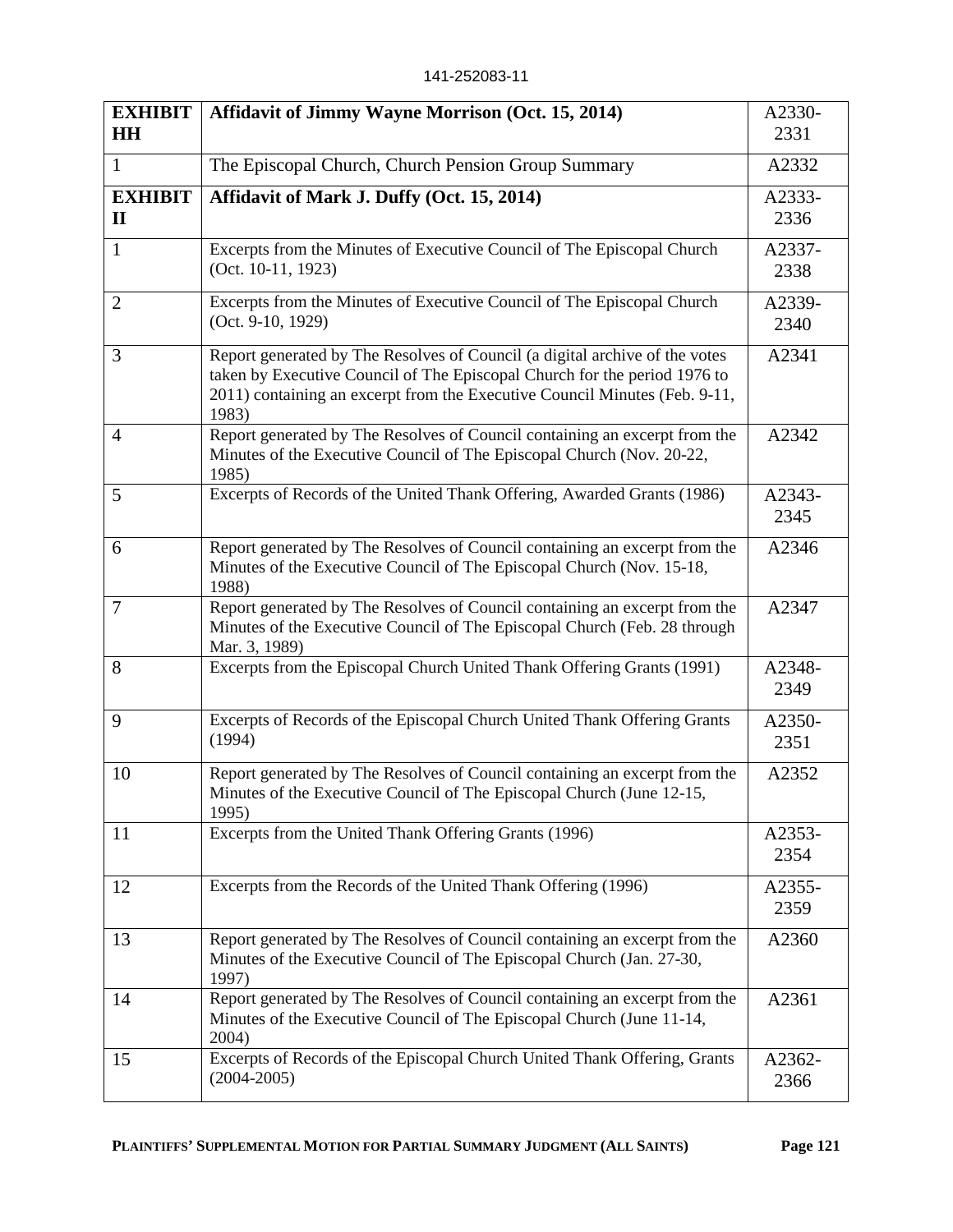| 16                   | Excerpts from the Annual Report of the Presiding Bishop's Fund for World<br>Relief (1991)                                         | A2367-<br>2368   |
|----------------------|-----------------------------------------------------------------------------------------------------------------------------------|------------------|
| 17                   | Excerpts from the Annual Report of the Presiding Bishop's Fund for World<br>Relief (1996)                                         | A2369-<br>2370   |
| 18                   | Excerpts from the Records of the Presiding Bishop's Fund for World Relief<br>$(1996-1999)$                                        | A2371-<br>2408   |
| 19                   | Excerpts from the records of the Episcopal Church Building Fund, which<br>was formerly known as the American Church Building Fund | A2409-<br>2450   |
| 20                   | Excerpts from the List of Grants, from the Presiding Bishop's Fund for<br>World Relief (1982-1986)                                | $A2451-$<br>2452 |
| 21                   | Excerpts from the List of Grants from the Presiding Bishop's Fund for<br>World Relief (through 6/94)                              | A2453-<br>2455   |
| <b>EXHIBIT</b><br>JJ | Affidavit of Dr. Joshua C. Tate (Oct. 16, 2014)                                                                                   | A2456-<br>2458   |
| $\mathbf{1}$         | Index and deed from Weatherford Public Library                                                                                    | A2459-<br>2462   |
| $\overline{2}$       | Deeds from County Clerk's Office of Tarrant County, Texas                                                                         | A2463-<br>2483   |
| $\overline{3}$       | Excerpts of History of St. Andrew's Episcopal Church, Centennial<br>Year, 1975                                                    | A2484-<br>2491   |
| $\overline{4}$       | Excerpts of The History of the Episcopal Church in Fort Worth:<br><b>Controversy Amongst Tradition</b>                            | A2492-<br>2495   |
| 5                    | Excerpts of St. Andrew's Call, St. Andrew's Parish, Fort Worth,<br>Texas                                                          | A2496-<br>2506   |
| 6                    | Excerpts of documents from the archives of the Wise County<br><b>Historical Society</b>                                           | A2507-<br>2516   |
| 7                    | The Form and Order of the Dedication of All Saints' Episcopal<br>Church, Fort Worth, Texas, The Diocese of Dallas (1954)          | A2517-<br>2526   |
| 8                    | Fundraising booklet for All Saints Episcopal Church of Fort Worth,<br>Texas                                                       | A2527-<br>2537   |
| 9                    | History and newspaper articles regarding Christ the King Episcopal<br>Church of Fort Worth, Texas                                 | A2538-<br>2545   |
| 10                   | Booklet for St. Luke's-in-the-Meadow Episcopal Church of Fort<br>Worth, Texas (Oct. 17, 1971)                                     | A2546-<br>2552   |
| 11                   | Newspaper articles regarding St. Martin-in-the-Fields Episcopal<br>Church of Keller, Texas                                        | A2553-<br>2556   |
| 12                   | The History of St. Michael's Episcopal Church (Aug. 1977)                                                                         | A2557-<br>2561   |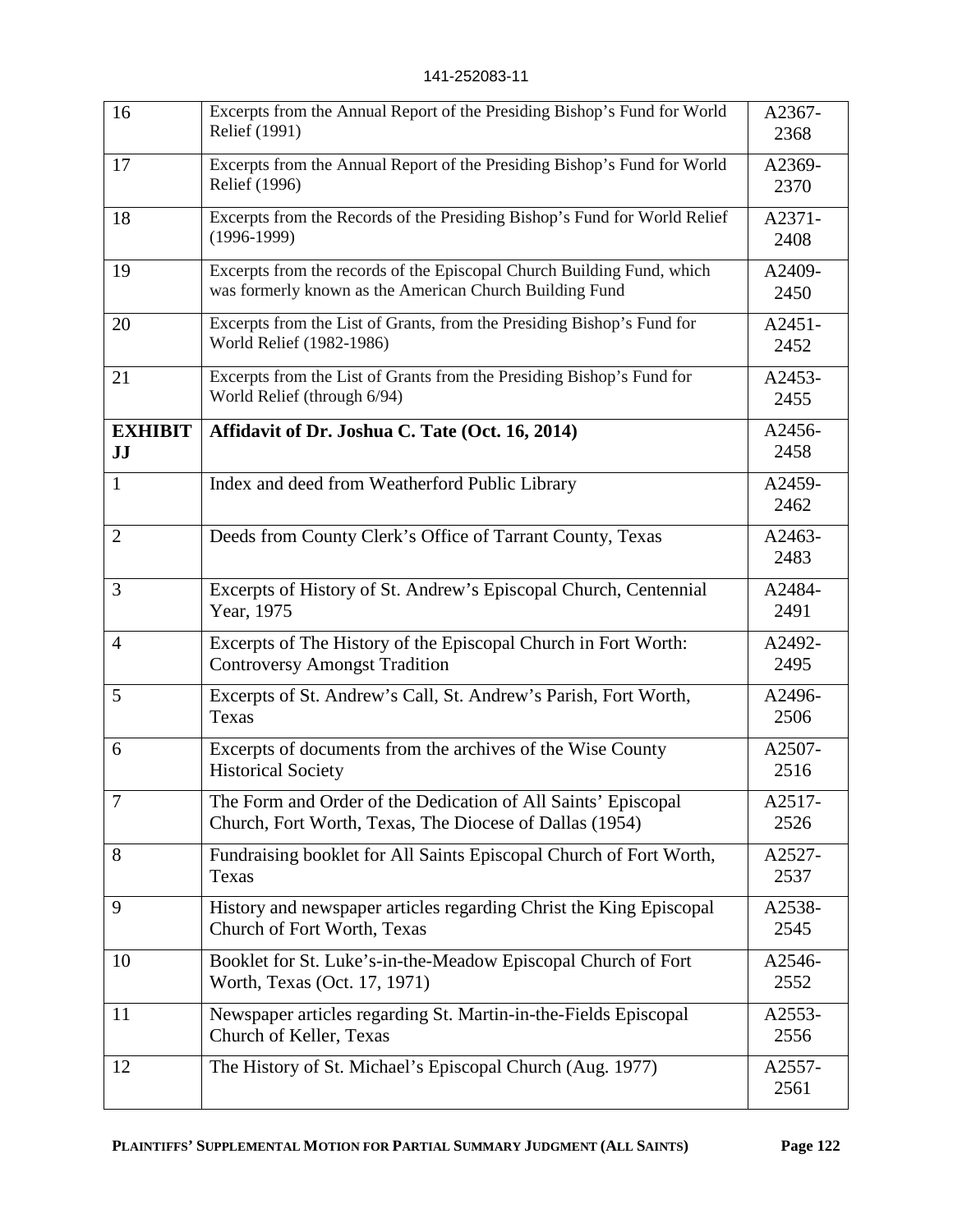| 13                   | The History of St. Vincent's Episcopal Church (1978)                                                                                                   | A2562-<br>2564      |
|----------------------|--------------------------------------------------------------------------------------------------------------------------------------------------------|---------------------|
| 14                   | A history of St. Luke's in the Meadow Episcopal Church of Fort<br>Worth, Texas (Dec. 2, 1982)                                                          | A2565-<br>2571      |
| 15                   | Historical information regarding The Texas Churchman, a periodical<br>published by St. Andrew's Episcopal Church of Fort Worth, Texas                  | A2572-<br>2573      |
| 16                   | The Texas Churchman, Vol. 1, No. 4 (Nov. 1984)                                                                                                         | A2574-<br>2581      |
| 17                   | Excerpts from The Episcopal Church in Texas, 1838-1874, From Its<br>Foundation to the Division of the Diocese (1963)                                   | A2582-<br>2595      |
| 18                   | Excerpts from The Episcopal Handbook (2008)                                                                                                            | A2596-<br>2598      |
| 19                   | Excerpts from Saints and Symbols of All Saints                                                                                                         | A2599-<br>2619      |
| <b>EXHIBIT</b><br>KK | Second Affidavit of Joseph A. Magliolo (regarding Defendants'<br>Documents)                                                                            | A2620-<br>2625      |
| TAB <sub>1</sub>     | Letter from The Rev. Canon Charles A. Hough, III and N. Michael<br>Kensel to The Rev. Steven Pope (Aug. 13, 2007)                                      | A2626-<br>2627      |
| TAB <sub>2</sub>     | Letter from N. Michael Kensel to Marshall M. Searcy regarding St.<br>Mary's Mission (Hillsboro) and St. Lawrence Parish (Southlake) (Feb.<br>12, 2008) | A2628-<br>2630      |
| TAB <sub>3</sub>     | Letter from N. Michael Kensel to Tarrant Appraisal District (Nov. 2,<br>2007)                                                                          | A2630.1-<br>2630.33 |
| TAB <sub>4</sub>     | IRS Exemption Letter (Aug. 13, 1984)                                                                                                                   | A2631-<br>2632      |
| TAB <sub>5</sub>     | Letter from Internal Revenue Service to Episcopal Diocese of Fort<br>Worth (Oct. 22, 2003)                                                             | A2633               |
| TAB <sub>6</sub>     | Article of Conformity for St. John the Divine (Burkburnett) (Oct. 10,<br>1961)                                                                         | A2634               |
| TAB <sub>7</sub>     | Letter from C. Avery Mason to John G. Morgan regarding Church of<br>St. John the Divine (Oct. 12, 1961)                                                | A2635               |
| TAB <sub>8</sub>     | History of St. Andrew's Episcopal Church, Fort Worth, Texas (1997)                                                                                     | A2636-<br>2744      |
| TAB <sub>9</sub>     | Annual Meeting Report, Saint John's Episcopal Church (Fort Worth)<br>(Jan. 21, 2001)                                                                   | A2745-<br>2766      |
| <b>TAB 10</b>        | St. John's Episcopal Church Vestry Meeting Minutes (Dec. 14, 2000)                                                                                     | A2767-<br>2769      |
| <b>TAB 11</b>        | Dedication Service, St. John's Episcopal Church (Mission) (July 12,<br>1925)                                                                           | A2770-<br>2776      |
| <b>TAB 12</b>        | Charter of All Saints' Episcopal Church of Wichita Falls (Mar. 23,                                                                                     | A2777-              |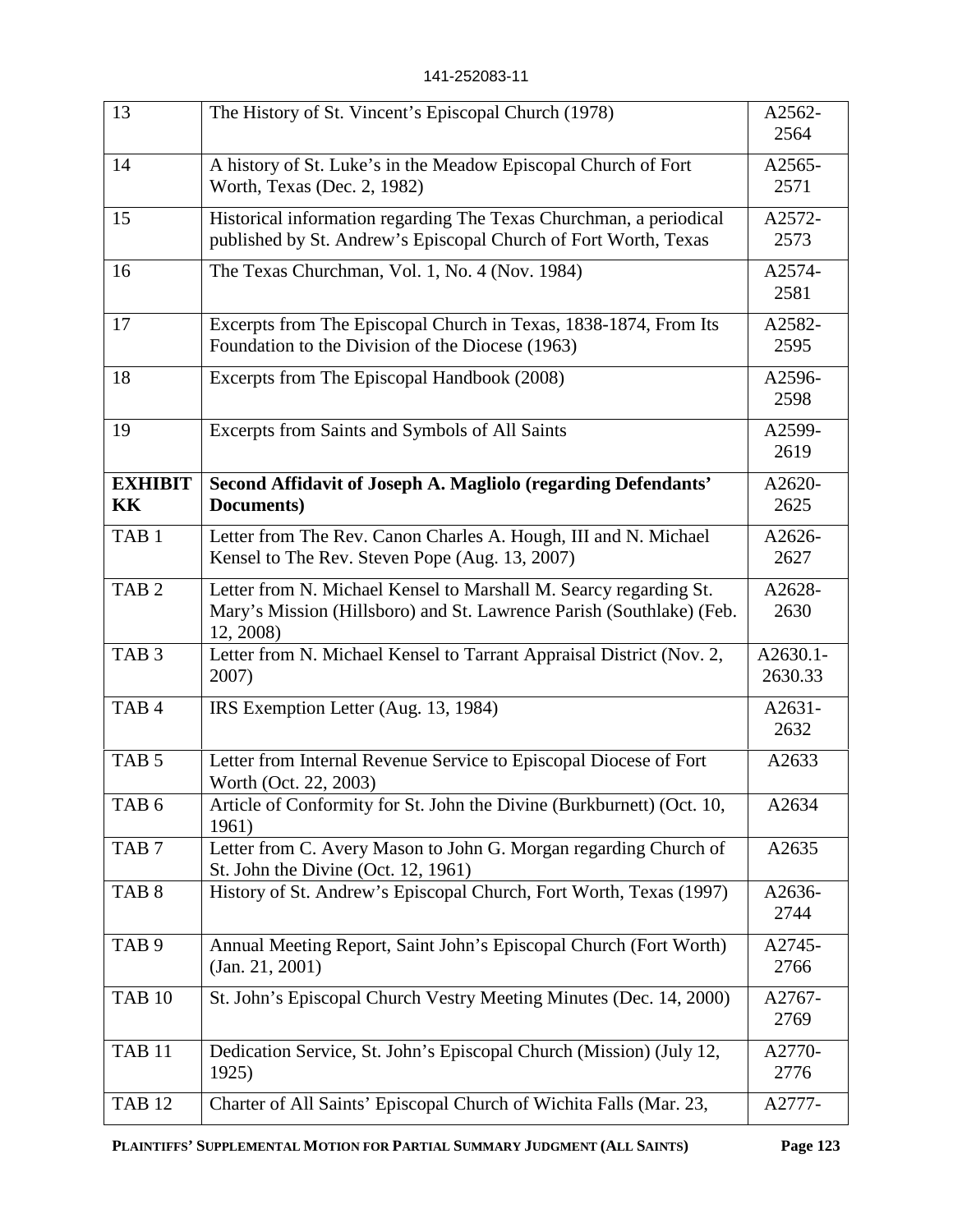|               | 1956)                                                                                                                                                                          | 2780           |
|---------------|--------------------------------------------------------------------------------------------------------------------------------------------------------------------------------|----------------|
| <b>TAB 13</b> | Minutes of Organization Meeting of The Church of the Good<br>Shepherd Parish, Brownwood, Texas (Jan. 6, 1956)                                                                  | A2781-<br>2785 |
| <b>TAB 14</b> | Charter of the Protestant Episcopal Church of the Good Shepherd of<br>Brownwood, Texas (June 20, 1958)                                                                         | A2786          |
| <b>TAB 15</b> | Article of Conformity (Brownwood, Texas)                                                                                                                                       | A2787-<br>2791 |
| <b>TAB 16</b> | Report of "Protestant Episcopal Church of the Good Shepherd of<br>Brownwood" to Texas Secretary of State (Oct. 21, 1985)                                                       | A2792-<br>2794 |
| <b>TAB 17</b> | Letter from C. Avery Mason, Bishop, to all Rectors, Wardens, and<br>Vestries, Diocese of Dallas, with attached report of the Committee on<br>Corporations                      | A2795-<br>2798 |
| <b>TAB 18</b> | Vestry Minutes, The Church of the Good Shepherd (Oct. 8, 2006)                                                                                                                 | A2799-<br>2800 |
| <b>TAB 19</b> | Petition for an Organized Mission, St. Joseph's Episcopal Church<br>(Grand Prairie)                                                                                            | A2801-<br>2802 |
| <b>TAB 20</b> | The Journal of the Episcopal Diocese of Fort Worth (2007)                                                                                                                      | A2803-<br>2917 |
| <b>TAB 21</b> | The Executive Council Minutes for the meeting held on Nov. 29, 2007                                                                                                            | A2918-<br>2920 |
| <b>TAB 22</b> | The Journal of the Episcopal Diocese of Fort Worth (2008)                                                                                                                      | A2921-<br>3052 |
| <b>TAB 23</b> | Funds Administered by the Finance Committee of the Episcopal<br>Diocese of Fort Worth, Financial Statements for the year ended Dec.<br>31, 2000 together with Auditor's Report | A3053-<br>3064 |
| <b>TAB 24</b> | Audited Financial Statements and Other Financial Information for<br>Episcopal Diocese of Fort Worth (Dec. 31, 1987)                                                            | A3065-<br>3074 |
| <b>TAB 25</b> | <b>Standing Committee Minutes</b>                                                                                                                                              | A3075-<br>3197 |
| <b>TAB 26</b> | <b>Standing Committee Minutes</b>                                                                                                                                              | A3198-<br>3317 |
| <b>TAB 27</b> | <b>Standing Committee Minutes</b>                                                                                                                                              | A3318-<br>3407 |
| <b>TAB 28</b> | <b>Standing Committee Minutes</b>                                                                                                                                              | A3408-<br>3455 |
| <b>TAB 29</b> | Bylaws of Corporation of the Episcopal Diocese of Fort Worth (Nov.<br>12, 1991)                                                                                                | A3456-<br>3479 |
| <b>TAB 30</b> | Email from Paula Obermueller to Bishop's Committee of St. Barnabas<br>the Apostle (Fort Worth) (Oct. 11, 2007)                                                                 | A3480          |
| <b>TAB 31</b> | Policy and Procedure for the Sale, Purchase and Encumbrance of Real                                                                                                            | A3481-         |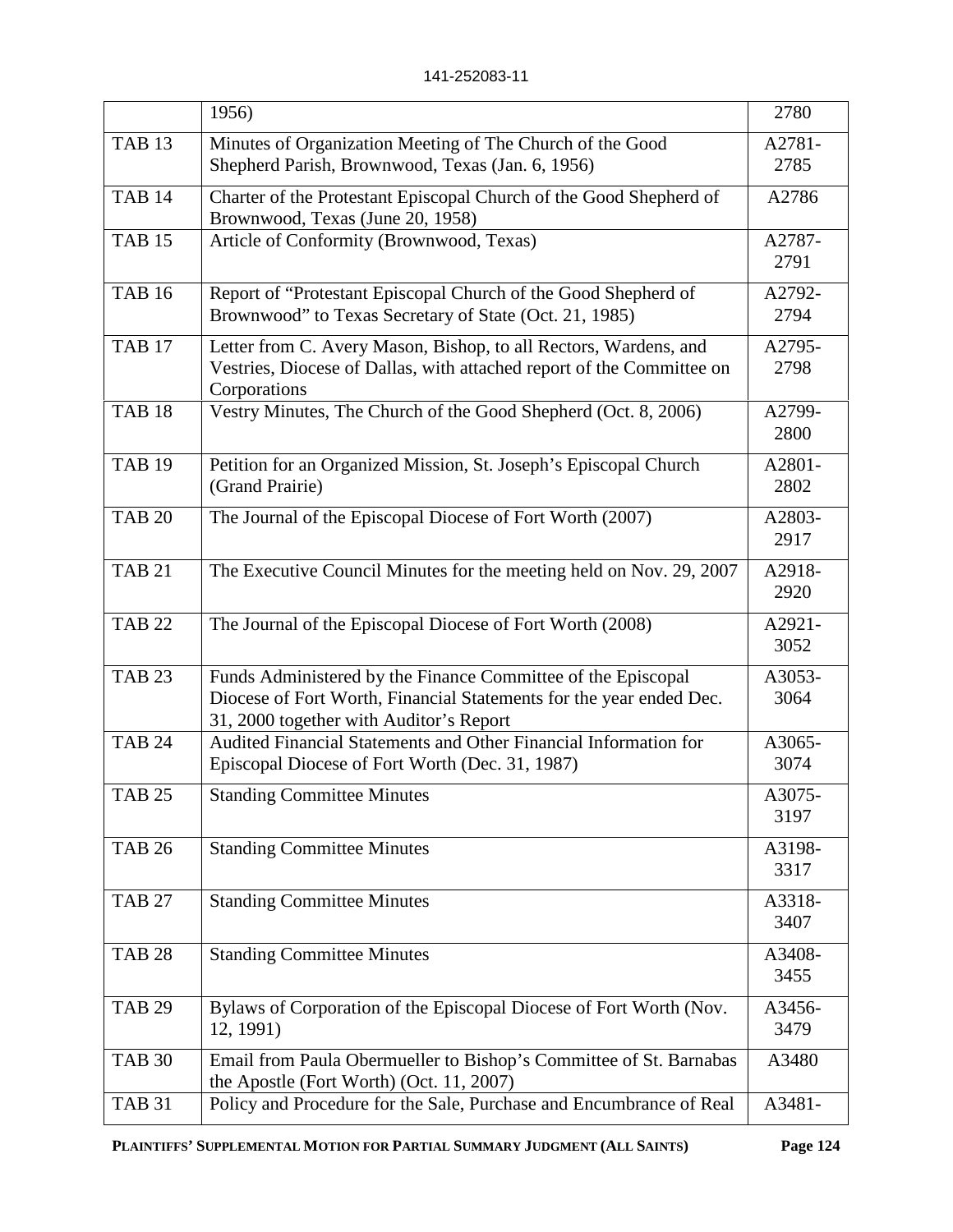|               | Property Within the Episcopal Diocese of Fort Worth                                                                                                                                  | 3483           |
|---------------|--------------------------------------------------------------------------------------------------------------------------------------------------------------------------------------|----------------|
| <b>TAB 32</b> | Parish Bylaws, St. Mark's Episcopal Church (Arlington) (June 18,<br>2000)                                                                                                            | A3484-<br>3493 |
| <b>TAB 33</b> | Article of Conformity, St. Mark's Episcopal Church                                                                                                                                   | A3494          |
| <b>TAB 34</b> | Letter from The Rt. Rev. Jack Leo Iker, Bishop of Fort Worth, to the<br>Rector, Wardens, and Vestry of The Episcopal Church of the Good<br>Shepherd, Granbury, Texas (Mar. 15, 2002) | A3495-<br>3496 |
| <b>TAB 35</b> | Letter from The Most Rev. Katharine Jefferts Schori to Jack Iker<br>(Nov. 2007)                                                                                                      | A3497-<br>3498 |
| <b>TAB 36</b> | Vestry Materials, Episcopal Church of St. Peter & St. Paul (Mar. 15,<br>2008)                                                                                                        | A3499-<br>3513 |
| <b>TAB 37</b> | Episcopal Diocese of Fort Worth Policies on Ethics and Integrity in<br>Ministry (May 2006)                                                                                           | A3514-<br>3531 |
| <b>TAB 38</b> | Notice of Voluntary Renunciation of Ordained Ministry by William H.<br>Risinger, Jr. from The Rt. Rev. Jack L. Iker to Presiding Bishop, et al.<br>(June 18, 2007)                   | A3532          |
| <b>TAB 39</b> | An Appeal to the Archbishop of Canterbury by the Bishops of Central<br>Florida, Dallas, Fort Worth, Pittsburgh, San Joaquin, South Carolina,<br>and Springfield (July 20, 2006)      | A3533-<br>3538 |
| <b>TAB 40</b> | Letter from Co-trustee of the Joe and Jessie Crump Fund to St. Anne's<br>Episcopal Church (Feb. 22, 1980)                                                                            | A3539          |
| <b>TAB 41</b> | St. Anne's Episcopal Church, Written Resolution regarding "Saint<br>Anne's Episcopal Church Endowment Fund" (Jan. 14, 2001)                                                          | A3540-<br>3545 |
| <b>TAB 42</b> | Loan Circular, American Church Building Fund Commission                                                                                                                              | A3546-<br>3549 |
| <b>TAB 43</b> | Letter from American Church Building Fund Commission to Mr.<br>Charles F. Moser regarding loan for St. Anne's Church (Dec. 9, 1963)                                                  | A3550          |
| <b>TAB 44</b> | St. Anne's Episcopal Church, Declaration of Intention to Become an<br>Organized Mission (Dec. 11, 1947)                                                                              | A3551          |
| <b>TAB 45</b> | Article of Conformity, Members of St. Anne's Mission                                                                                                                                 | A3552          |
| <b>TAB 46</b> | Corporate By-Laws of St. Anne's Episcopal Church of Fort Worth<br>(Mar. 14, 1965)                                                                                                    | A3553-<br>3556 |
| <b>TAB 47</b> | Article of Conformity, St. Anne's Mission, Fort Worth, Texas                                                                                                                         | A3557          |
| <b>TAB 48</b> | Articles of Incorporation of St. Anne's Episcopal Church of Fort<br>Worth (Feb. 16, 1965)                                                                                            | A3558-<br>3561 |
| <b>TAB 49</b> | Letter from Co-trustee of the Joe and Jessie Crump Fund to St. Anne's<br>Episcopal Church (Fort Worth) (Feb. 22, 1980)                                                               | A3562          |
| <b>TAB 50</b> | Parish Bylaws, St. Gregory's Episcopal Church, Mansfield, Texas<br>(May 13, 2002)                                                                                                    | A3563-<br>3571 |
| <b>TAB 51</b> | Article of Conformity, The Episcopal Church of Saint Gregory the<br>Great Episcopal Church (Mansfield) (Aug. 26, 1990)                                                               | A3572-<br>3573 |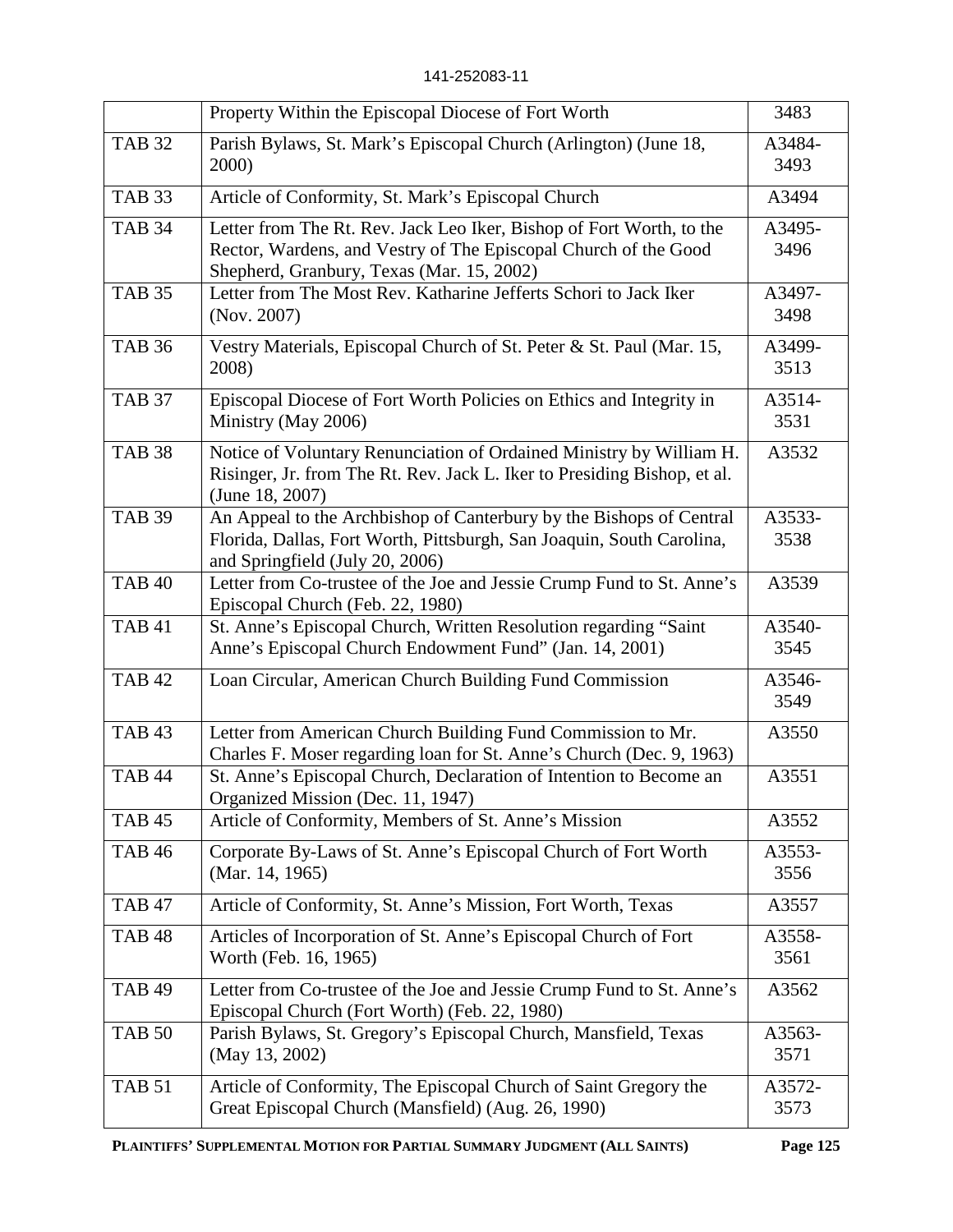| <b>TAB 52</b>     | Letter from Texas American Bank to The Rev. Philip R. Cooke, St.<br>Gregory's Episcopal Church (Mansfield) regarding \$150,000<br>Permanent Loan - Joe and Jessie Crump Fund (Jan. 17, 1985) | A3574-<br>3576 |
|-------------------|----------------------------------------------------------------------------------------------------------------------------------------------------------------------------------------------|----------------|
| <b>TAB 53</b>     | The Episcopal Diocese of Fort Worth, Financial Guide, for use by<br>Parishes, Missions, and Diocesan Institutions (Aug. 1995)                                                                | A3577-<br>3589 |
| <b>TAB 54</b>     | Diocesan Program Certificate from The Church Insurance Company<br>of Vermont for St. Gregory's Episcopal Church (Mansfield) (Jan. 1,<br>2005)                                                | A3590          |
| <b>TAB 55</b>     | Article of Conformity, St. Francis of Assisi Episcopal Church (Willow<br>Park)                                                                                                               | A3591-<br>3592 |
| <b>TAB 56</b>     | History of St. Francis of Assisi Episcopal Church (Willow Park)                                                                                                                              | A3593-<br>3621 |
| <b>TAB 57</b>     | Letter from The Rev. William A. Komstedt, St. Francis of Assisi<br>Episcopal Church (Willow Park)                                                                                            | A3622          |
| <b>TAB 58</b>     | Petition for Mission Status, St. Francis Mission Station (Willow Park)<br>(Nov. 9, 1982)                                                                                                     | A3623-<br>3625 |
| <b>TAB 59</b>     | St. Francis of Assisi Episcopal Church (Willow Park), Annual Parish<br>Meeting (Jan. 18, 2004)                                                                                               | A3626-<br>3627 |
| <b>TAB 60</b>     | Article of Conformity, St. Andrews Episcopal Church (Breckenridge)<br>(Jan. 4, 1948)                                                                                                         | A3628          |
| <b>TAB 61</b>     | St. Andrew's Episcopal Church Policy Manual                                                                                                                                                  | A3629-<br>3631 |
| <b>TAB 62</b>     | Petition for Mission Status, Ascension and St. Mark's (Bridgeport)                                                                                                                           | A3632          |
| TAB <sub>63</sub> | Ascension & St. Marks (Bridgeport) Sunday Bulletin (Mar. 7, 1965)                                                                                                                            | A3633-<br>3634 |
| <b>TAB 64</b>     | Brief History of St. Mark's Episcopal Church                                                                                                                                                 | A3635          |
| <b>TAB 65</b>     | Bylaws, St. Mary's Episcopal Church (Hillsboro) (Sept. 14, 1980)                                                                                                                             | A3636-<br>3647 |
| <b>TAB 66</b>     | Letter from Our Lady of the Lake Episcopal Church to The Right Rev.<br>A. Donald Davies (Aug. 31, 1984)                                                                                      | A3648-<br>3651 |
| <b>TAB 67</b>     | Texas Sales Tax Exemption Certificate, St. Vincent's Episcopal<br>School                                                                                                                     | A3652          |
| <b>TAB 68</b>     | School Manual, St. Vincent's Cathedral School                                                                                                                                                | A3653-<br>3700 |
| <b>TAB 69</b>     | Standards of the Association, Southwestern Association of Episcopal<br>Schools (May 2006)                                                                                                    | A3701-<br>3708 |
| <b>TAB 70</b>     | St. Vincent's Episcopal Cathedral Church Financial Statements, Year<br>Ended Dec. 31, 2006                                                                                                   | A3709-<br>3723 |
| <b>TAB 71</b>     | St. Vincent's Episcopal Cathedral Church Financial Statements, Year<br>Ended Dec. 31, 2007                                                                                                   | A3724-<br>3738 |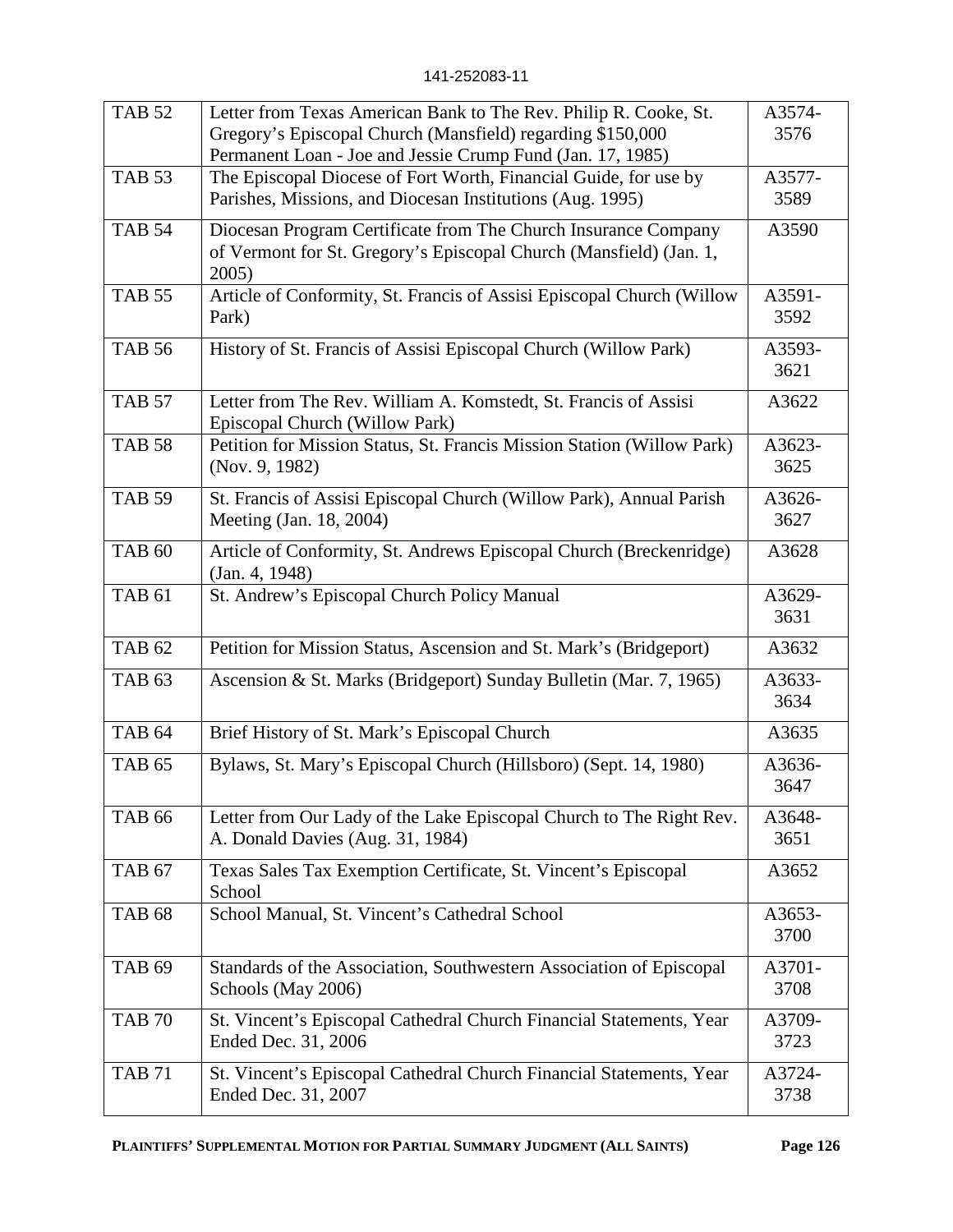| <b>TAB 72</b> | Article of Conformity, The Church of the Good Shepherd<br>(Brownwood) (Jan. 21, 1955)                                                                                                                                                                                     | A3739-<br>3741       |
|---------------|---------------------------------------------------------------------------------------------------------------------------------------------------------------------------------------------------------------------------------------------------------------------------|----------------------|
| <b>TAB 73</b> | Minutes of the Organization Meeting of the Parish of the Church of<br>the Good Shepherd of the Protestant Episcopal Church in the U.S.A. at<br>Brownwood, Texas (Jan. 6, 1956)                                                                                            | A3742-<br>3745       |
| <b>TAB 74</b> | Article of Conformity (Ex. "C" to SC0087140)                                                                                                                                                                                                                              | A3746-<br>3747       |
| <b>TAB 75</b> | By-Laws, Church of the Good Shepherd of Wichita Falls, a Texas<br>Corporation                                                                                                                                                                                             | A3748-<br>3752       |
| <b>TAB 76</b> | Vestry Oath of Office, St. Stephen's Episcopal Church                                                                                                                                                                                                                     | A3753                |
| <b>TAB 77</b> | Petition for Mission Status, St. Stephen (Oct. 21, 1966)                                                                                                                                                                                                                  | A3754-<br>3756       |
| <b>TAB 78</b> | Authorization of Inclusion in National Church's Group Exemption, St.<br>Stephen Episcopal Church (Apr. 29, 1999)                                                                                                                                                          | A3757                |
| <b>TAB 79</b> | Vestry Bylaws, Saint Mark's Parish (Nov. 16, 1980)                                                                                                                                                                                                                        | A3758-<br>3759       |
| <b>TAB 80</b> | Bylaws, Christ the King Episcopal Church (Unincorporated), Fort<br>Worth, TX                                                                                                                                                                                              | A3760-<br>3763       |
| <b>TAB 81</b> | Form 1023 - Application for Recognition of Exemption Under Section<br>501(c)(3) of the Internal Revenue Code for The Episcopal Diocese of<br>Fort Worth (Nov. 9, 2007)                                                                                                    | A3764-<br>3789       |
| <b>TAB 82</b> | Continued Application Materials (Nov. 9, 2007)                                                                                                                                                                                                                            | A3789.1-<br>3789.124 |
| <b>TAB 83</b> | Supplemental Material IRS Required                                                                                                                                                                                                                                        | A3790-<br>3812       |
| <b>TAB 84</b> | March 8, 2006 Statement by Bishop Iker - Separation At What Cost?                                                                                                                                                                                                         | A3813-<br>3814       |
| <b>TAB 85</b> | What Holds the Anglican Communion Together by Bishop Jack Iker<br>(July 15, 2005)                                                                                                                                                                                         | A3815-<br>3818       |
| <b>TAB 86</b> | Excerpts from Defendants' Brief in Opposition of Respondents the<br>Episcopal Diocese of Fort Worth, et al. in The Episcopal Church v.<br>The Episcopal Diocese of Fort Worth, No. 13-1520 in The Supreme<br>Court of the United States                                   | A3819-<br>3824       |
| <b>TAB 87</b> | <b>Episcopal News Service Archives</b><br>(http:\\archive.episcopalchurch.org/3577_77550_ENG_HTM.htm)                                                                                                                                                                     | A3825-<br>3828       |
| <b>TAB 88</b> | Excerpts from Defendant's Original Counterclaim and Intervenors'<br>Original Complaint in Philadelphia Indemnity Ins. Co. v. The<br>Episcopal Diocese of Fort Worth, No. 3:11-cv-00853-D in the United<br><b>States District Court for the Northern District of Texas</b> | A3829-<br>3832       |
| <b>TAB 89</b> | Excerpts from Appellants' Reply Brief in The Episcopal Diocese of<br>Fort Worth v. The Episcopal Church, No. 11-0265 in the Supreme<br>Court of Texas                                                                                                                     | A3833-<br>3836       |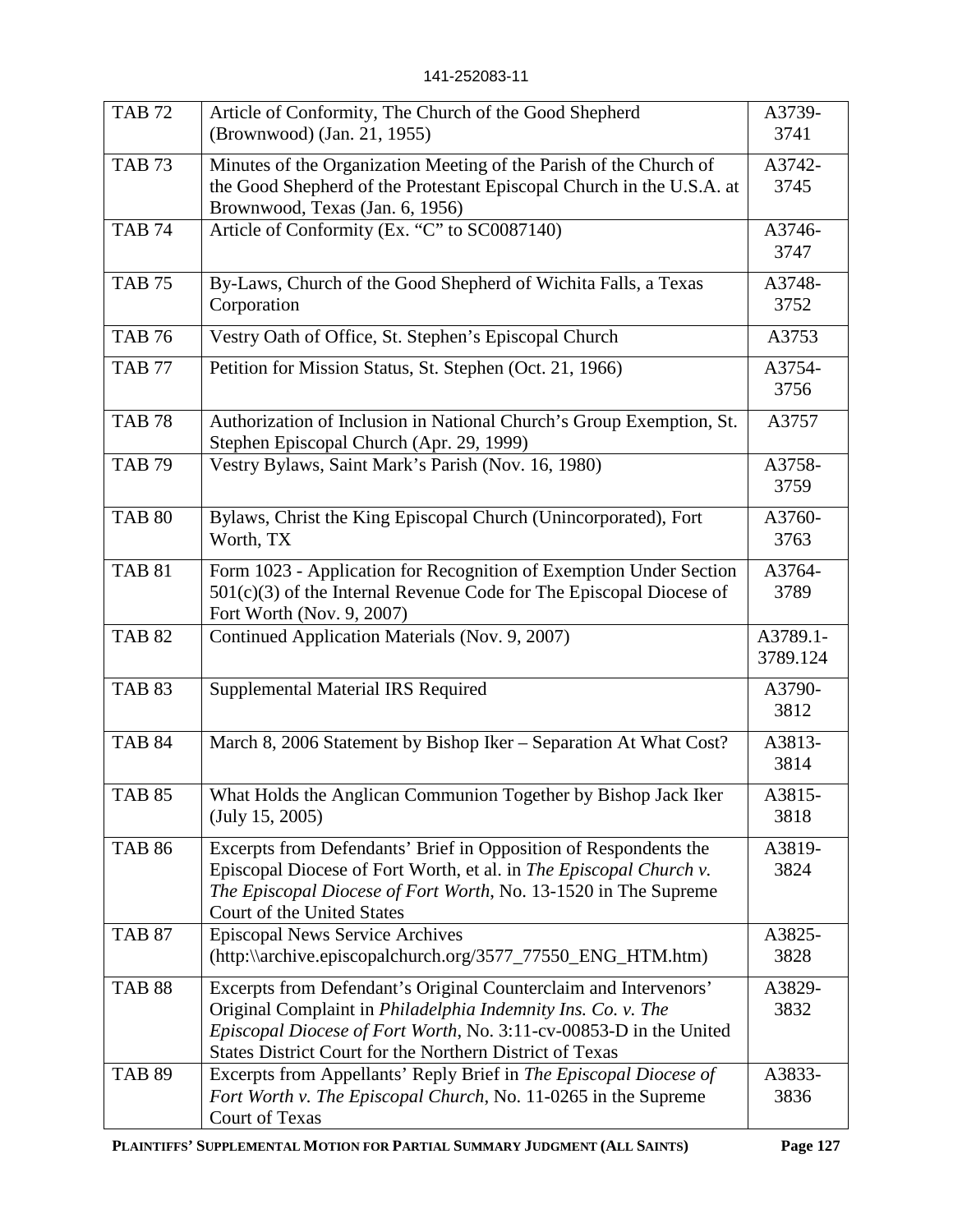| <b>TAB 90</b>  | Excerpts from Appellants' Brief in The Episcopal Diocese of Fort<br>Worth v. The Episcopal Church, No. 11-0265 in the Supreme Court of<br>Texas                                                   | A3837-<br>3841 |
|----------------|---------------------------------------------------------------------------------------------------------------------------------------------------------------------------------------------------|----------------|
| <b>TAB 91</b>  | The Canons of The Episcopal Diocese of Fort Worth, Adopted in<br>Conventions 1982-2013 (Pls' Dep. Ex. 13)                                                                                         | A3842-<br>3886 |
| <b>TAB 92</b>  | Warranty Deed (Pls' Dep. Ex. 14)                                                                                                                                                                  | A3887-<br>3890 |
| <b>TAB 93</b>  | Warranty Deed with Vendor's Lien (Pls' Dep. Ex. 15)                                                                                                                                               | A3891-<br>3895 |
| <b>TAB 94</b>  | Warranty Deed with Vendor's Lien (Pls' Dep. Ex. 16)                                                                                                                                               | A3896-<br>3898 |
| <b>TAB 95</b>  | Warranty Deed with Vendor's Lien (Pls' Dep. Ex. 17)                                                                                                                                               | A3899-<br>3901 |
| <b>TAB 96</b>  | General Warranty Deed (Pls' Dep. Ex. 18)                                                                                                                                                          | A3902-<br>3907 |
| <b>TAB 97</b>  | Warranty Deed with Vendor's Lien (Pls' Dep. Ex. 19)                                                                                                                                               | A3908-<br>3910 |
| <b>TAB 98</b>  | Excerpts from Reporter's Record (Mar. 31, 2011 Hearing)                                                                                                                                           | A3911-<br>3918 |
| <b>TAB 99</b>  | Excerpts from Reporter's Record (Apr. 28, 2011 Hearing)                                                                                                                                           | A3919-<br>3925 |
| <b>TAB 100</b> | Excerpts from Oral and Videotaped Deposition of the Defendant<br>Appearing as "Episcopal Diocese of Fort Worth" by Its Designated<br>Representative Jack Leo Iker (Sept. 9, 2014)                 | A3926-<br>3946 |
| <b>TAB 101</b> | Excerpts from Oral and Videotaped Deposition of the Defendant<br>Appearing as "Corporation of Episcopal Diocese of Fort Worth" by Its<br>Designated Representative Walter Virden (Sept. 10, 2014) | A3947-<br>3962 |
| <b>TAB 102</b> | Excerpts from Oral and Videotaped Deposition of Christopher Chad<br>Bates (Sept. 11, 2014)                                                                                                        | A3963-<br>3975 |
| <b>TAB 103</b> | Excerpts from Transcript of the Testimony of Jane R. Parrott (May 10,<br>2011)                                                                                                                    | A3976-<br>3987 |
| <b>TAB 104</b> | Excerpts from the Journal of the Tenth Annual Meeting of the Diocese<br>of Fort Worth (Oct. 2-3, 1992)                                                                                            | A3988-<br>3995 |
| <b>TAB 105</b> | Excerpts of the Fifteenth Annual Meeting of the Diocese of Fort<br>Worth (1997)                                                                                                                   | A3996-<br>4012 |
| <b>TAB 106</b> | Excerpts of the Ninth Annual Meeting of the Episcopal Diocese of<br>Fort Worth (Oct. 4-5, 1991)                                                                                                   | A4013-<br>4015 |
| <b>TAB 107</b> | Excerpts of the Proceedings of the Second Annual Convention of the<br>Episcopal Diocese of Fort Worth (Sept. 14-15, 1984)                                                                         | A4016-<br>4069 |
| <b>TAB 108</b> | Excerpts of the Proceedings of the Sixth Annual Convention of the                                                                                                                                 | A0470-         |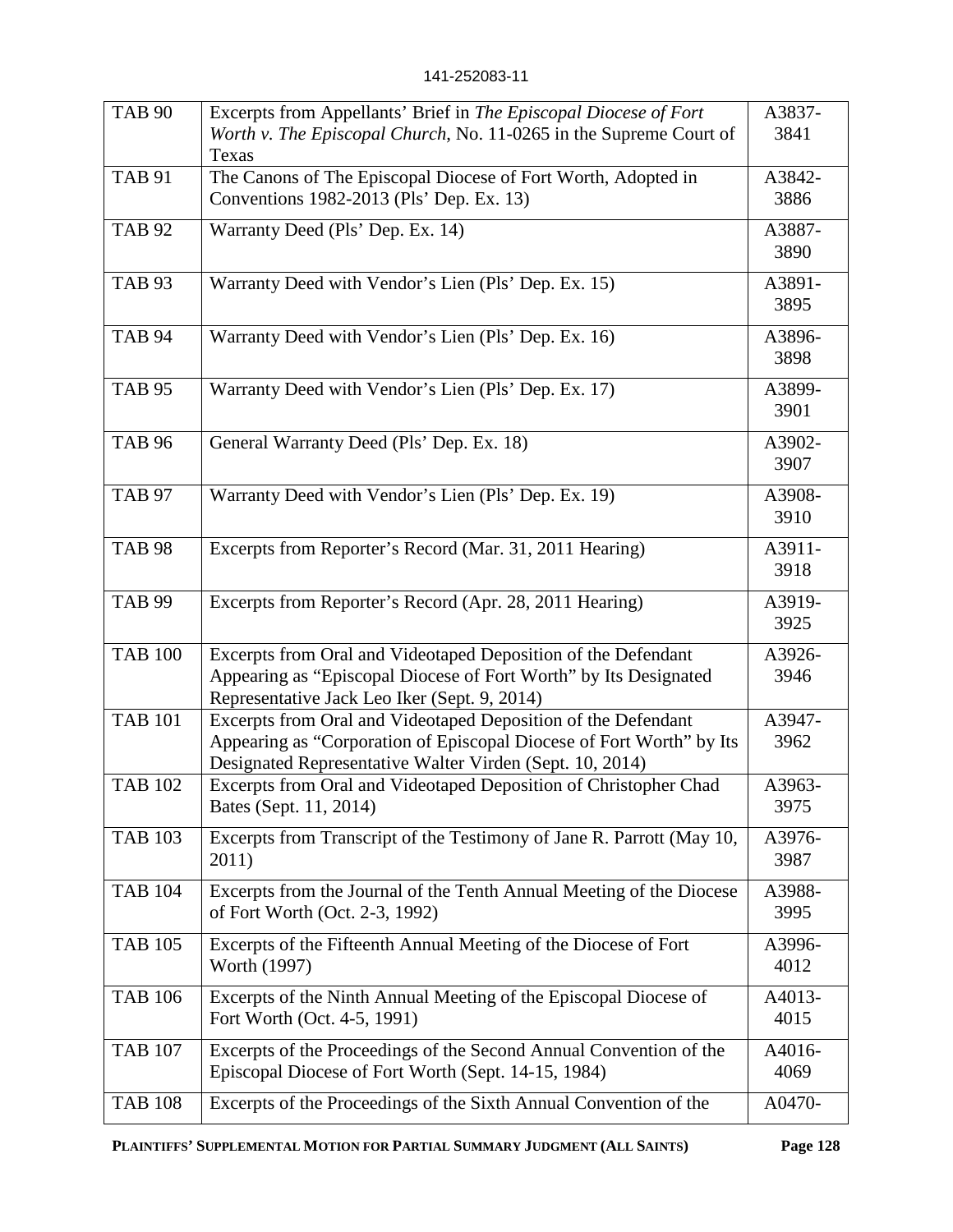141-252083-11

|                             | Episcopal Diocese of Fort Worth (Oct. 8, 1988)                                                                                                                            | 4074           |
|-----------------------------|---------------------------------------------------------------------------------------------------------------------------------------------------------------------------|----------------|
| <b>EXHIBIT</b><br>LL        | Expert Affidavit of Dr. Joshua C. Tate (Sept. 30, 2014)                                                                                                                   | A4075-<br>4088 |
| <b>EXHIBIT</b><br><b>MM</b> | Expert Affidavit of Professor Gerry W. Beyer (Oct. 10, 2014)                                                                                                              | A4089-<br>4105 |
| <b>EXHIBIT</b><br><b>NN</b> | <b>Affidavit of the Rt. Rev. John Clark Buchanan</b>                                                                                                                      | A4106-<br>4110 |
| <b>EXHIBIT</b><br>00        | <b>Affidavit of David Booth Beers</b>                                                                                                                                     | A4111          |
|                             | Letter from David Booth Beers to William McGee (Oct. 19, 2006)                                                                                                            | A4112-<br>4113 |
| <b>EXHIBIT</b><br><b>PP</b> | Third Affidavit of Joseph A. Magliolo                                                                                                                                     | A4114-<br>4115 |
| TAB <sub>1</sub>            | Excerpts from the Digest of the Canons for the Government of the<br>Protestant Episcopal Church in the United States of America, Together<br>with the Constitution (1893) | A4116-<br>4117 |
| <b>EXHIBIT</b><br>QQ        | <b>Affidavit of Jennifer Anderson</b>                                                                                                                                     | A4118-<br>4119 |
|                             | <b>Additional Deeds</b>                                                                                                                                                   | A4120-<br>4223 |
| <b>EXHIBIT</b><br><b>RR</b> | <b>Affidavit of Kathleen Wells</b>                                                                                                                                        | A4224-<br>4226 |
| <b>EXHIBIT</b><br><b>SS</b> | <b>Affidavit of The Rt. Rev. Canon Waggoner</b>                                                                                                                           | A4227-<br>4228 |
| <b>EXHIBIT</b><br><b>TT</b> | <b>Affidavit of Ednice Baerga</b>                                                                                                                                         | A4229-<br>4230 |
| <b>EXHIBIT</b><br>UU        | <b>Affidavit of Anne Michels</b>                                                                                                                                          | A4231-<br>4253 |

# **Index to Appendix in Support of Plaintiffs' Response to Defendants' Second Motion for Partial Summary Judgment (filed December 22, 2014)**

|                      | <b>Description</b>                                                                                                                                                                | Page Nos.  |
|----------------------|-----------------------------------------------------------------------------------------------------------------------------------------------------------------------------------|------------|
| <b>EXHIBIT</b><br>VV | <b>Affidavit of Joseph A. Magliolo</b>                                                                                                                                            | A4254-4255 |
| <b>TAB 109</b>       | Transcript of Oral and Videotaped Deposition of the Defendant<br>Appearing as "Episcopal Diocese of Fort Worth" by Its<br>Designated Representative Jack Leo Iker (Sept. 9, 2014) | A4256-4340 |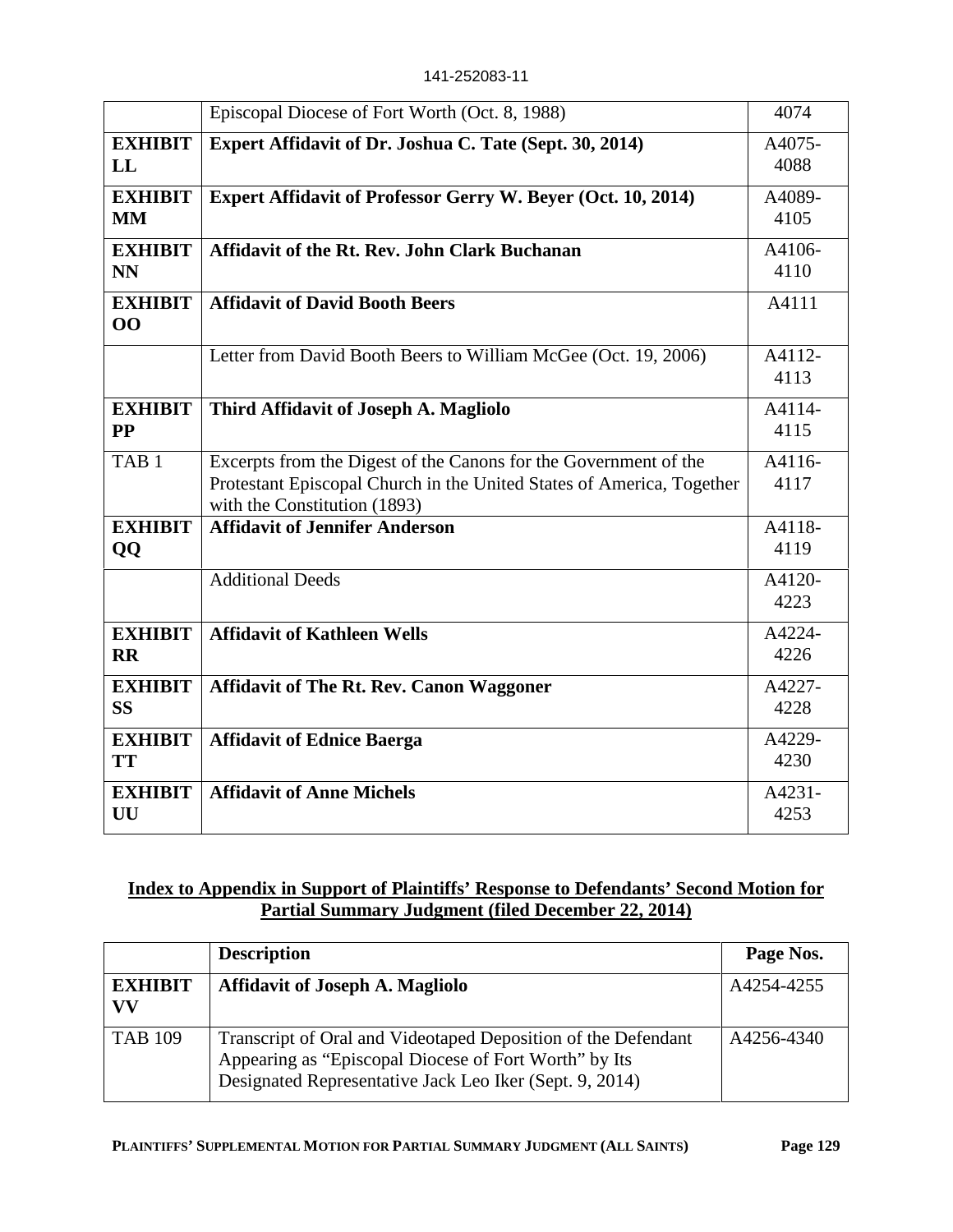|                             | <b>Description</b>                                                                                                                                            | Page Nos.  |
|-----------------------------|---------------------------------------------------------------------------------------------------------------------------------------------------------------|------------|
| <b>TAB 110</b>              | Transcript of Oral and Videotaped Deposition of the Defendant                                                                                                 | A4341-4399 |
|                             | Appearing as "Corporation of Episcopal Diocese of Fort Worth"                                                                                                 |            |
|                             | by Its Designated Representative Walter Virden (Sept. 10, 2014)                                                                                               |            |
| <b>TAB 111</b>              | Transcript of Oral and Videotaped Deposition of Christopher<br>Chad Bates (Sept. 11, 2014)                                                                    | A4400-4449 |
| <b>TAB 112</b>              | Transcript of the Testimony of Jane R. Parrott (May 10, 2011)                                                                                                 | A4450-4512 |
| <b>TAB 113</b>              | Excerpts from Appellants' Brief in The Episcopal Diocese of Fort<br>Worth v. The Episcopal Church, No. 11-0265, in the Supreme<br><b>Court of Texas</b>       | A4513-4519 |
| <b>TAB 114</b>              | Excerpts from Appellants' Reply Brief in The Episcopal Diocese<br>of Fort Worth v. The Episcopal Church, No. 11-0265, in the<br><b>Supreme Court of Texas</b> | A4520-4523 |
| <b>TAB 115</b>              | Defendants' November 3, 2014 Press Release – "U.S. Supreme<br>Court denies TEC petition"                                                                      | A4524      |
| <b>EXHIBIT</b><br><b>WW</b> | <b>Affidavit of Mark J. Duffy</b>                                                                                                                             | A4525-4526 |
| TAB <sub>1</sub>            | Excerpts from Murray Hoffman, Treatise on the Law of the<br>Protestant Episcopal Church (1850)                                                                | A4527-4528 |
| TAB <sub>2</sub>            | Excerpts from Francis Vinton, A Manual Commentary on the                                                                                                      | A4529-4531 |
|                             | General Canon Law and the Constitution of the Protestant                                                                                                      |            |
|                             | Episcopal Church in the United States (1870)                                                                                                                  |            |
| TAB <sub>3</sub>            | Excerpts from Francis L. Hawks, Contributions to the                                                                                                          | A4532-4534 |
|                             | Ecclesiastical History of the United States (1841)                                                                                                            |            |

Plaintiffs further incorporate by reference into this summary judgment record as if fully

set forth herein and attached hereto the additional summary judgment evidence set forth below:

# **Index to Supplemental Joint Appendix (filed May 6, 2015)**

| <b>Exhibit</b><br>No. | <b>Description</b>                                              | Beg.<br><b>Bates No.</b> |
|-----------------------|-----------------------------------------------------------------|--------------------------|
| 1.                    | Deed to All Saints' Episcopal Church Property at 5001 Crestline | JA02522                  |
| 2.                    | Deed to All Saints' Episcopal Church Property at 5003 Dexter    | JA02526                  |
| 3.                    | Deed to All Saints' Episcopal Church Property at 5005 Dexter    | JA02532                  |
| 4.                    | Deed to All Saints' Episcopal Church Property at 4939 Dexter    | JA02535                  |
| 5.                    | Deed to All Saints' Episcopal Church Property at 4936 Dexter    | JA02537                  |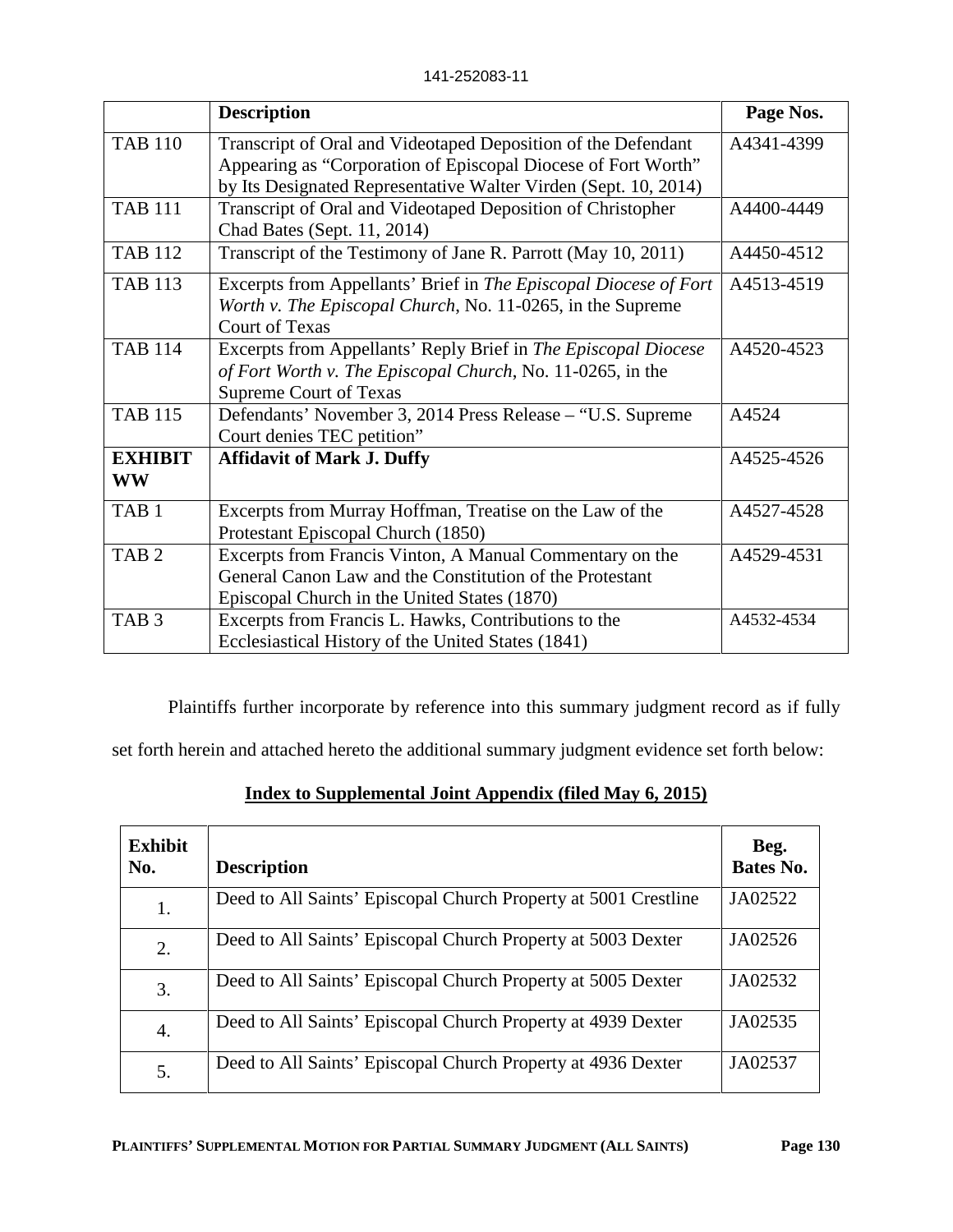| <b>Exhibit</b><br>No. | <b>Description</b>                                                                                                                                                                                                                                                                | Beg.<br>Bates No. |
|-----------------------|-----------------------------------------------------------------------------------------------------------------------------------------------------------------------------------------------------------------------------------------------------------------------------------|-------------------|
| 6.                    | Deed to All Saints' Episcopal Church Property at 5001 Dexter                                                                                                                                                                                                                      | JA02540           |
| 7.                    | All Saints' Episcopal Church, Founding Document, January 10,<br>1947                                                                                                                                                                                                              | JA02545           |
| 8.                    | All Saints' Episcopal Church Fort Worth, Texas; Church Charter<br>February 26, 1953, First Bylaws, and Minutes of First Meeting of<br>Incorporators                                                                                                                               | JA02546           |
| 9.                    | Articles of Agreement Between All Saints' Episcopal Church of<br>Fort Worth, Texas and the Episcopal Church in the Diocese of<br>Fort Worth, 1986                                                                                                                                 | JA02554           |
| 10.                   | Bylaws of All Saints' Cathedral Fort Worth, Texas, 1986                                                                                                                                                                                                                           | JA02557           |
| 11.                   | Bylaws of All Saints' Episcopal Church Fort Worth, Texas,<br>November 19, 1991                                                                                                                                                                                                    | JA02561           |
| 12.                   | Bylaws of All Saints' Episcopal Church Fort Worth, Texas,<br>November 19, 1992 Edition                                                                                                                                                                                            | JA02572           |
| 13.                   | Bylaws of All Saints' Episcopal Church Fort Worth, Texas,<br>August 31, 2000 Approved by Vestry October 24, 2000                                                                                                                                                                  | JA02584           |
| 14.                   | Bylaws of All Saints' Episcopal Church Fort Worth, Texas,<br>January 21, 2001                                                                                                                                                                                                     | JA02607           |
| 15.                   | Bylaws of All Saints' Episcopal Church Fort Worth, Texas,<br>January 30, 2011                                                                                                                                                                                                     | JA02619           |
| 16.                   | Bylaws of All Saints' Episcopal Church Fort Worth, Texas,<br><b>January 29, 2012</b>                                                                                                                                                                                              | JA02632           |
| 17.                   | Church Insurance Company of Vermont, Commercial Package<br>Policy Declaration, Policy #VPP0005665                                                                                                                                                                                 | JA02646           |
| 18.                   | Canon 18, Title to Property retrieved from:<br>http://www.fwepiscopal.org/resources/canons2007i.html on April<br>21, 2015                                                                                                                                                         | JA02652           |
| 19.                   | Letter from Stephanie Burke to Father Jambor, All Saints'<br>Episcopal Church, September 23, 2003                                                                                                                                                                                 | JA02654           |
| 20.                   | Letter from Jack L. Iker to The Reverend Fathers Ryan Reed,<br>Christopher Cantrell, Thomas Hightower, Fred Barber,<br>Christopher Jambor, William Stanford, Sam McClain, William<br>Crary, Timothy Perkins, Stuart Smith, William Dickson and<br>Charles Hough, January 28, 2008 | JA02655           |
| 21.                   | Letter from The Rt. Rev. Jack Leo Iker re: Conformity of All<br>Saints' Real Property, September 2, 2008                                                                                                                                                                          | JA02656           |
| 22.                   | Letter from Frank Hill, Hill Gilstrap, Attorneys at Law, to N.<br>Michael Kensel, September 24, 2008                                                                                                                                                                              | JA02657           |
| 23.                   | The 2007 Report of Episcopal Congregations and Missions<br>According to Canons 1.6, 1.7, and 1.17 (otherwise known as the<br>Parochial Report), March 25, 2008                                                                                                                    | JA02659           |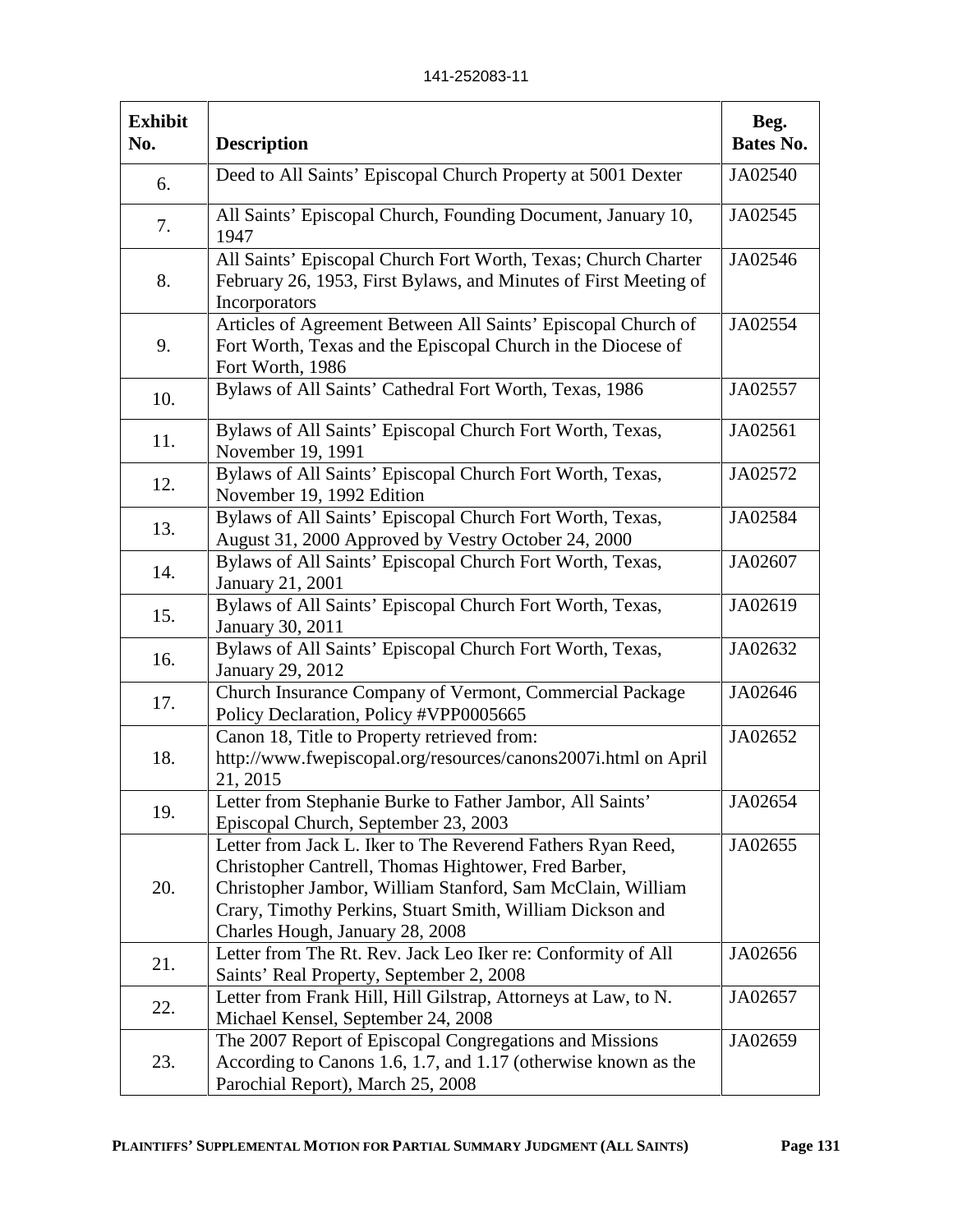141-252083-11

| <b>Exhibit</b><br>No. | <b>Description</b>                                                                                                                                                                | Beg.<br>Bates No. |
|-----------------------|-----------------------------------------------------------------------------------------------------------------------------------------------------------------------------------|-------------------|
| 24.                   | Memorandum to Nominating Committee from Fr. Chris Jambor,<br>re: Criteria for Vestry Nominations, December 9, 2008                                                                | JA02668           |
| 25.                   | Letters from The Rev. Christopher N. Jambor to The Rt. Rev.<br>Jack Leo Iker                                                                                                      | JA02672           |
| 26.                   | Pastoral Letter from the Rt. Rev. Jack Leo Iker to the Clergy,<br>Vestry and Members of All Saints' Episcopal Church in Fort<br>Worth, October 20, 2008                           | JA02675           |
| 27.                   | Letter from Avery McDaniel, The Law Offices of Avery<br>McDaniel, to Rt. Reverend Jack Leo Iker, December 15, 2008                                                                | JA02676           |
| 28.                   | Letter from The Rt. Rev. Jack Leo Iker, Episcopal Diocese of Fort<br>Worth, to Avery McDaniel, December 22, 2008                                                                  | JA02677           |
| 29.                   | Letter from Frank Hill, Hill Gilstrap, Attorneys at Law, to The Rt.<br>Rev. Jack L. Iker, December 31, 2008                                                                       | JA02678           |
| 30.                   | Email from kjefferts@episcopalchurch.org [Katherine] to<br>frJambor@allsaintsfortworth.org (cc:<br>crobertson@episcopalchurch.org), re: Fort Worth, June 4, 2008                  | JA02682           |
| 31.                   | Email from Jack L. Iker to Fr. Jambor re: one on one, February<br>29, 2008                                                                                                        | JA02683           |
| 32                    | Email from Jack L. Iker to Fr. Jambor re: memo, January 31,<br>2008                                                                                                               | JA02684           |
| 33.                   | Email from Bishop Jack L. Iker to H. Fielding Chandler re:<br>Diocese Split Concerns, December 14, 2008                                                                           | JA02685           |
| 34.                   | A Pastoral Letter from The Bishop [The Rt. Rev. Jack Leo Iker]<br>to the People of All Saints' Episcopal Church in Fort Worth,<br><b>January 12, 2009</b>                         | JA02686           |
| 35.                   | Email from Kent S. Henning to Bishop Iker re: Special Called<br>Vestry Meeting, September 29, 2008                                                                                | JA02689           |
| 36.                   | Transcript of the Deposition of the Defendant Appearing as "All<br>Saints' Episcopal Church (Fort Worth)" by its Designated<br>Representative William R. Brackett, April 21, 2015 | JA02690           |
| 37.                   | Transcript of the Deposition of the Plaintiff All Saints' Episcopal<br>Church (Fort Worth) by its Designated Representative<br>Christopher N. Jambor, April 20, 2015              | JA02722           |
| 38.                   | 1990 proposed amendment to Cathedral Agreement<br>(ASEC000349)                                                                                                                    | JA02756           |
| 39.                   | Minutes from Vestry meeting, October 2, 1990 (ASEC000364-<br>0365)                                                                                                                | JA02757           |
| 40.                   | Minutes from Vestry meeting, October 16, 1990 (ASEC000366-<br>0367)                                                                                                               | JA02759           |
| 41.                   | Letter from N. Michael Kensel to Frank Hill, September 6, 2007                                                                                                                    | JA02761           |
| 42.                   | Letter from Jack L. Iker to Rector, Wardens, and Vestry of All<br>Saints' Episcopal Church, October 1, 2008 (ASEC000646)                                                          | JA02765           |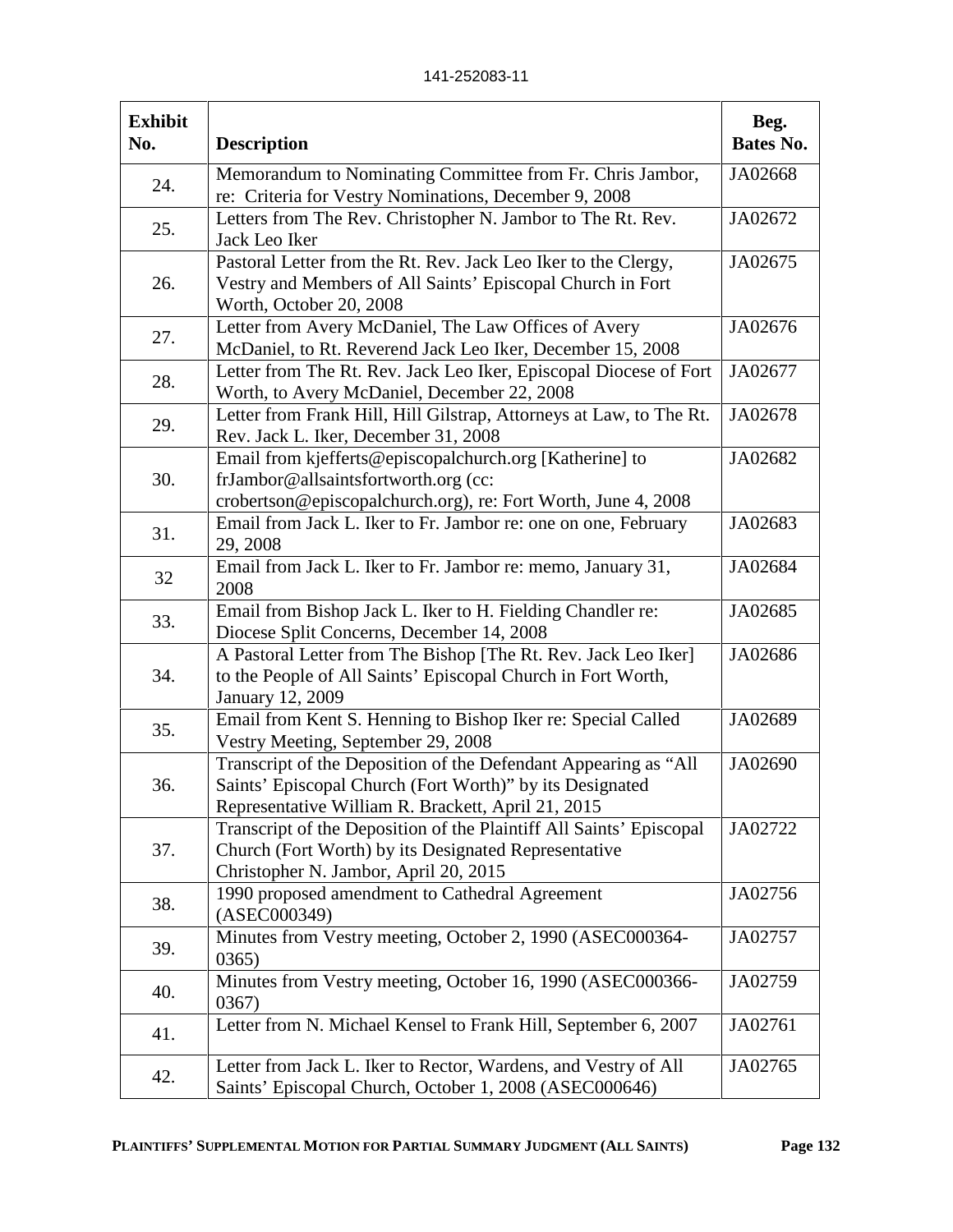141-252083-11

| <b>Exhibit</b><br>No. | <b>Description</b>                                                                                                                         | Beg.<br>Bates No. |
|-----------------------|--------------------------------------------------------------------------------------------------------------------------------------------|-------------------|
| 43.                   | Letter from Vestry members of All Saints' Episcopal Church to<br>Bishop Jack L. Iker, January 20, 2009                                     | JA02766           |
| 44.                   | Letter from Dean William D. Nix, Jr. to Bishop Clarence C. Pope,<br>Jr., August 23, 1990 (ASEC000350-0351)                                 | JA02768           |
| 45.                   | Letter from Bishop Clarence C. Pope, Jr. to Dean, Wardens, and<br>Vestry of All Saints' Cathedral, September 26, 1990<br>$(ASEC000353-59)$ | JA02770           |
| 46.                   | Letter from Dean William D. Nix, Jr. to Bishop Clarence C. Pope,<br>Jr., October 3, 1990 (ASEC000368)                                      | JA02777           |
| 47.                   | Letter from Bishop Clarence C. Pope, Jr. to Dean William D. Nix,<br>Jr., October 3, 1990 (ASEC000369)                                      | JA02778           |
| 48.                   | Letter from Bishop Clarence C. Pope, Jr., October 12, 1990<br>$(ASEC000372-73)$                                                            | JA02779           |
| 49.                   | Pro Omnibus Sanctis article by Dean William D. Nix, Jr., October<br>9, 1990 (ASEC000374)                                                   | JA02781           |
| 50.                   | Email from Rev. Chris Jambor to Bishop Jack L. Iker, December<br>19, 2007 (ASEC000713)                                                     | JA02782           |
| 51.                   | Letter from the Rt. Rev. Jack L. Iker, to All Persons Affiliated<br>with All Saints' Episcopal Church, Fort Worth (March 6, 2015)          | JA02783           |

# **Index to Supplemental Appendix to Plaintiffs' Supplemental Motion for Partial Summary Judgment (All Saints) (filed May 6, 2015)**

|                      | <b>Description</b>                                                                                                                                                                            | <b>APPENDIX</b><br>PAGE(S) |
|----------------------|-----------------------------------------------------------------------------------------------------------------------------------------------------------------------------------------------|----------------------------|
| <b>EXHIBIT</b><br>XX | Affidavit of Robert P. Ritchie                                                                                                                                                                | $A4535 -$<br>A4536         |
| TAB <sub>4</sub>     | Court denies TEC claims to Diocesan property & Trial court ruling<br>expected soon, DEFENDANTS' LITIGATION BLOG,<br>http://www.fwepiscopal.org/news/2ndmsj.html (last visited May 4,<br>2015) | $A4537 -$<br>A4540         |
| <b>EXHIBIT</b><br>YY | Affidavit of Rev. Christopher Jambor                                                                                                                                                          | $A4541 -$<br>A4542         |

References to the record use the following notations:

Joint Appendix (filed November 24 and 26, 2014) and Supplemental Joint

Appendix (filed May 6, 2015): JA\_\_\_\_\_\_\_\_\_\_.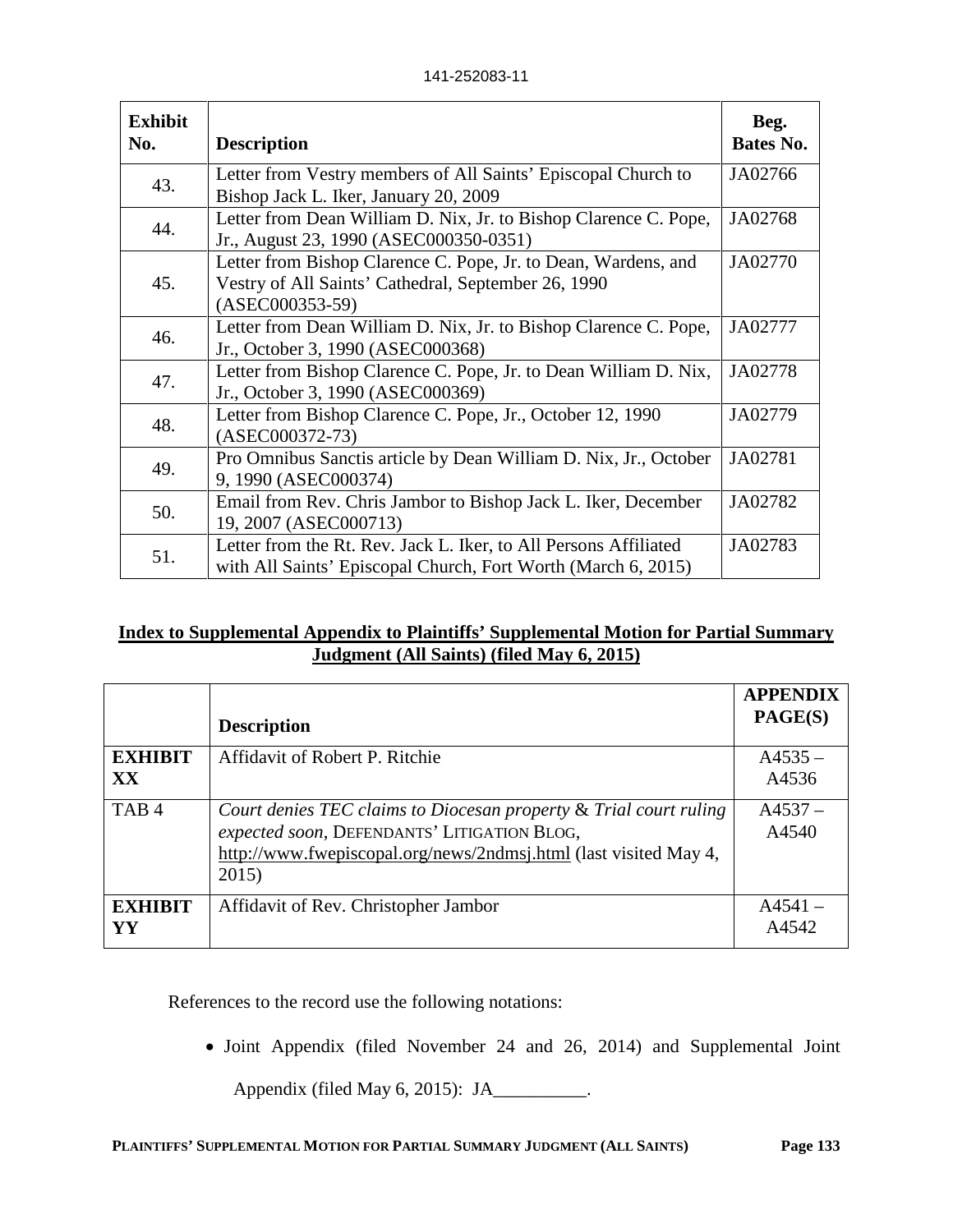• Supplemental Appendix in Support of Plaintiffs' Motion for Partial Summary Judgment (filed December 1, 2014), Appendix in Support of Plaintiffs' Response to Defendants' Second Motion for Partial Summary Judgment (filed December 22, 2014), and Supplemental Appendix to Plaintiffs' Supplemental Motion for Partial Summary Judgment (filed May 6, 2015): A\_\_\_\_\_\_\_\_\_.

## **XI. CONCLUSION AND PRAYER**

For all these reasons, Plaintiffs respectfully move the Court to grant their Supplemental Motion for Partial Summary Judgment on Claims Relating to All Saints' Episcopal Church, deny Defendants' cross-motion expected to be filed on May 6, 2015, and grant Plaintiffs all such further and additional relief to which they may be entitled.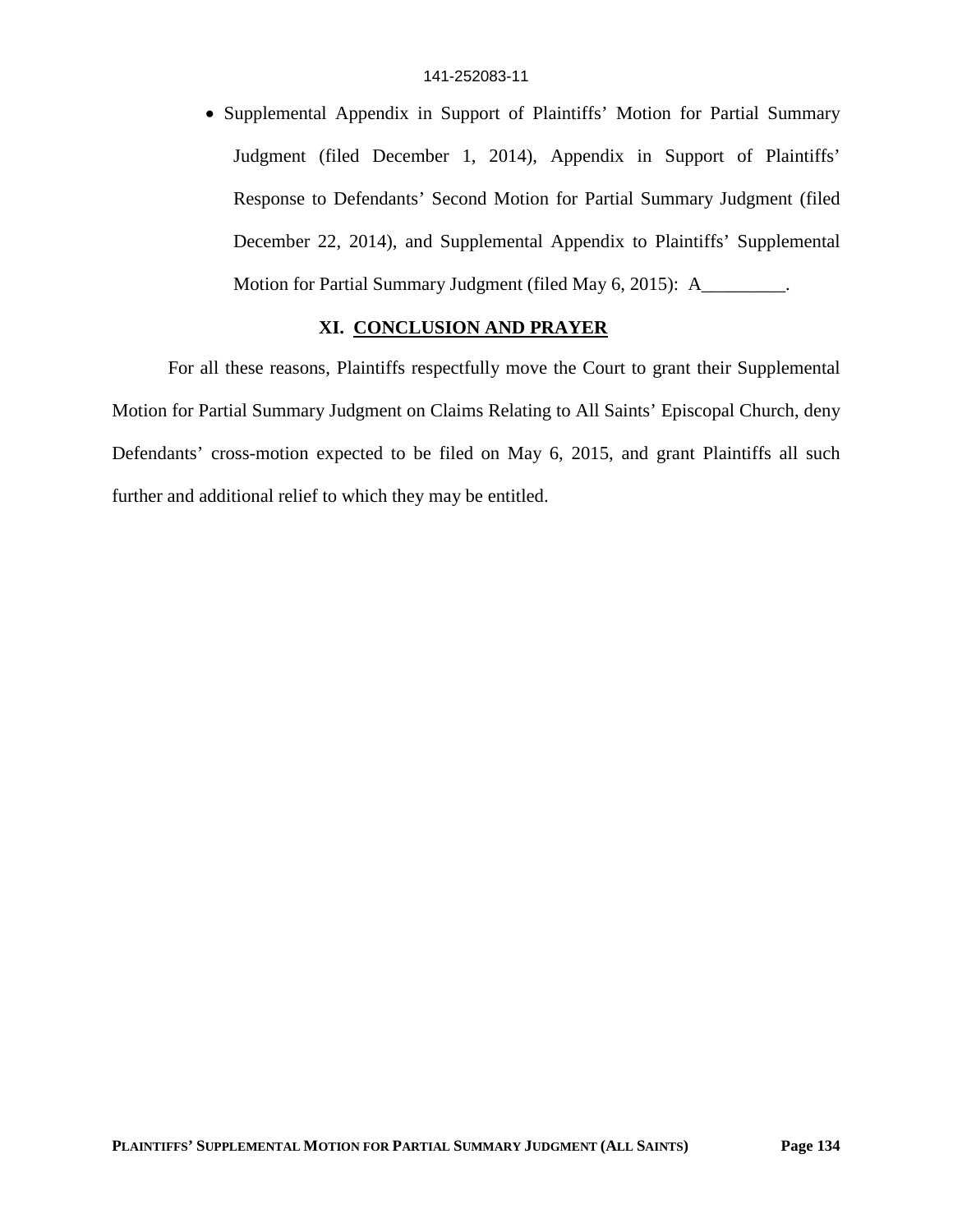By: /s/ *Mary E. Kostel* w/ permission Sandra Liser State Bar No. 17072250 Naman Howell Smith & Lee, PLLC Fort Worth Club Building 306 West 7th Street, Suite 405 Fort Worth, Texas 76102-4911 Telephone: 817-509-2025 Facsimile: 817-509-2060 sliser@namanhowell.com

Mary E. Kostel The Episcopal Church c/o Goodwin|Procter LLP 901 New York Ave., N.W. Washington, D.C. 20001 Telephone: 202-346-4184 Facsimile: 202-346-4444 mkostel@goodwinprocter.com

David Booth Beers Goodwin|Procter LLP 901 New York Ave., N.W. Washington, D.C. 20001 Telephone: 202-346-4224 Facsimile: 202-346-4444 dbeers@goodwinprocter.com

## *Attorneys for The Episcopal Church*

By: /s/ *Frank Hill* w/ permission Frank Hill State Bar No. 09632000 HILL GILSTRAP, P.C. 1400 W. Abram Street Arlington, Texas 76013-1705 Telephone: 817-261-2222 Facsimile: 817-861-4685 fhill@hillgilstrap.com

*Attorney for the Local Episcopal Congregations*

Respectfully submitted,

#### By: /s/ *Thomas S. Leatherbury*

William D. Sims, Jr. State Bar No. 18429500 Thomas S. Leatherbury State Bar No. 12095275 Daniel L. Tobey State Bar No. 24048842 VINSON & ELKINS LLP 2001 Ross Avenue, Suite 3700 Dallas, Texas 75201-2975 Telephone: 214-220-7792 Facsimile: 214-999-7792 bsims@velaw.com tleatherbury@velaw.com dtobey@velaw.com

Jonathan D.F. Nelson State Bar No. 14900700 Jonathan D.F. Nelson, P.C. 1400 W. Abrams Street Arlington, Texas 76013-1705 Telephone: 817-261-2222 Facsimile: 817-861-4685 jnelson@hillgilstrap.com

Kathleen Wells State Bar No. 02317300 P.O. Box 101714 Fort Worth, Texas 76185-0174 Telephone: 817-332-2580 Facsimile: 817-332-4740 chancellor@episcopaldiocesefortworth.org

*Attorneys for Plaintiffs the Local Episcopal Parties*